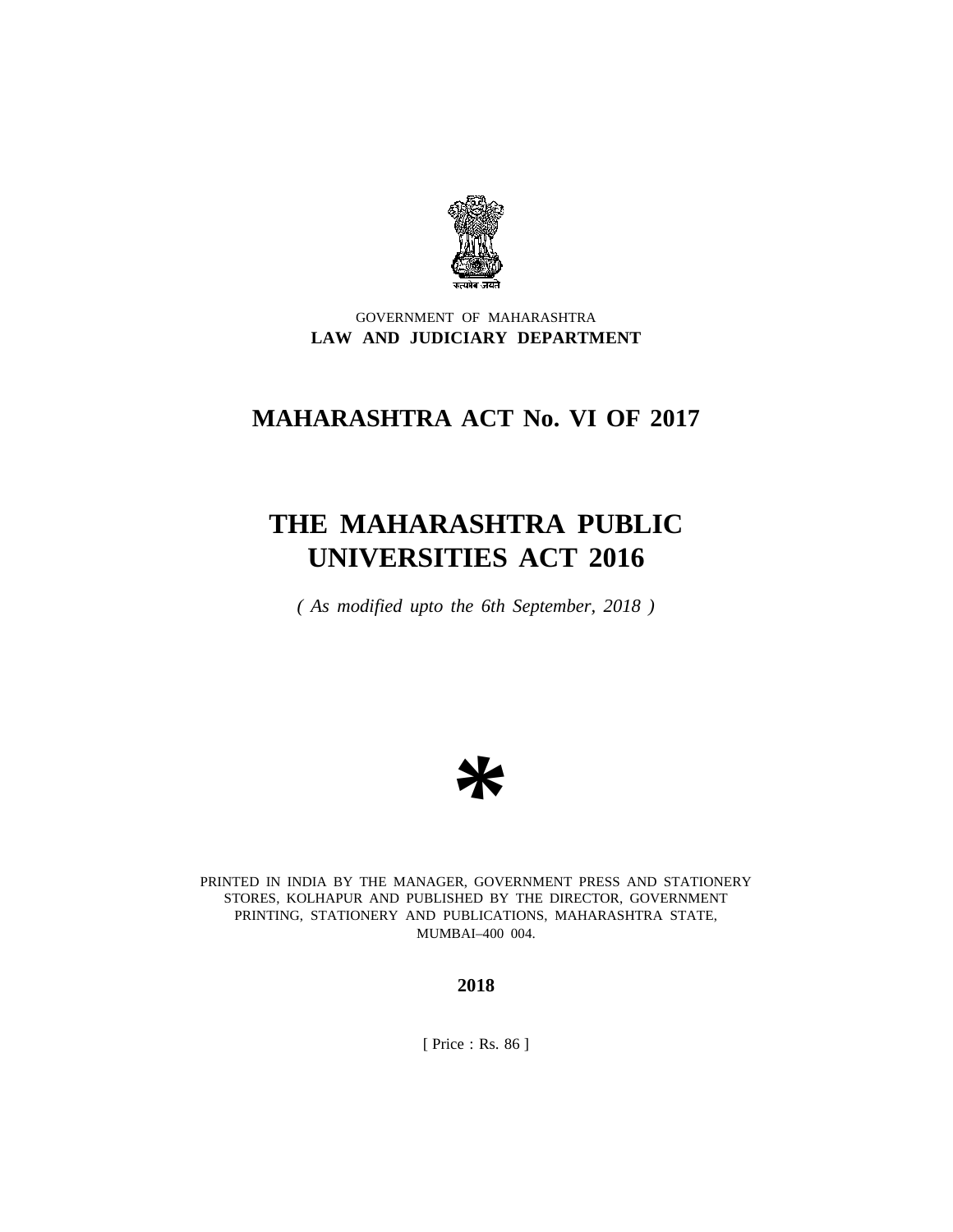#### **THE MAHARASHTRA PUBLIC UNIVERSITIES ACT, 2016 --------**

#### **CONTENTS**

## PREAMBLE.

SECTIONS.

## CHAPTER I

## **PRELIMINARY**

- 1. Short title and commencement.
- 2. Definitions.

## CHAPTER II

## **PUBLIC UNIVERSITIES**

- 3. Incorporation of universities
- 4. Object of university.
- 5. Powers and duties of university.
- 6. Jurisdiction and admission to privileges of university.
- 7. University open to all irrespective of sex, race, creed, class, caste, place of birth, religion or opinion.
- 8. Control of State Government on universities.

## CHAPTER III **OFFICERS OF THE UNIVERSITY**

- 9. Chancellor and his Powers.
- 10. Other officers of university.
- 11. Appointment of Vice-Chancellor.
- 12. Powers and duties of Vice-Chancellor.
- 13. Pro-Vice-Chancellor.
- 14. Registrar.
- 15. Dean of Faculty.
- 16. Powers and duties of Dean.
- 17. Director of Board of Examinations and Evaluation.
- 18. Finance and Accounts Officer.
- 19. Director of Sub-Campus university.
- 20. Director of Innovation, Incubation and Linkages.
- 21. Director knowledge Resource Center.
- 22. Director of Lifelong Learning and Extention.
- 23. Director of Students' Development and Director of National Service Scheme.
- 24. Director of Sports and Physical Education.
- 25. Officers, members of authorities, bodies and employees of university to be public servants.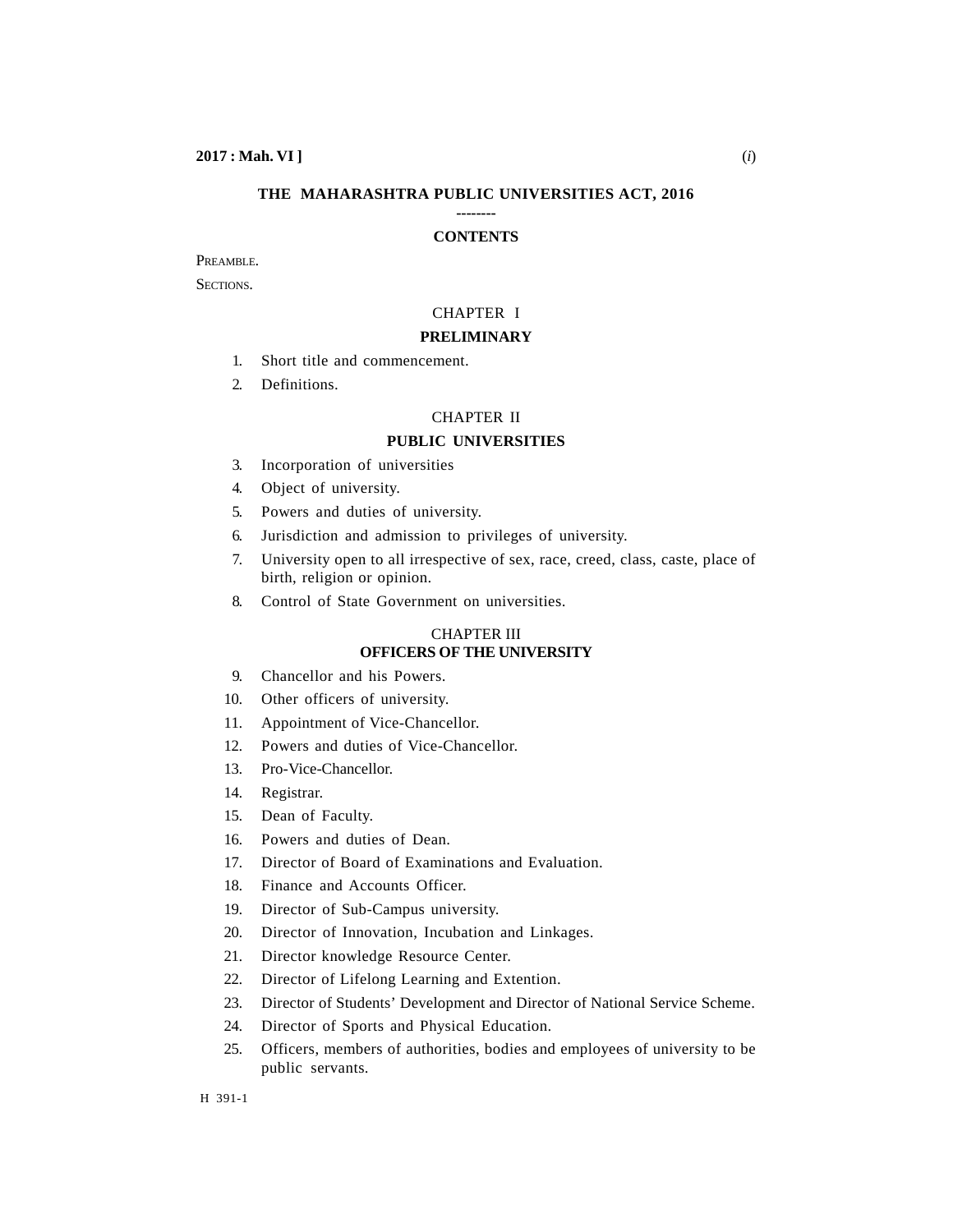#### CHAPTER IV

## **AUTHORITIES OF THE UNIVERSITY**

- 26. Authority of university.
- 27. Power of State Government to specify eligibility conditions for being member of any authority of university.
- 28. Senate.
- 29. Functions and duties of Senate.
- 30. Management Council.
- 31. Powers and duties of Management Council.
- 32. Academic Council.
- 33. Powers and duties of Academic Council.
- 34. Faculty.
- 35. Powers and duties of Faculty.
- 36. Board of Deans.
- 37. Powers and Duties of Board of Deans.
- 38. Board of Sub-campuses of university.
- 39. Powers and Duties of Board of Sub-Campuses of the university.
- 40. Board of Studies.
- 41. Powers and duties of Board of studies.
- 42. Board of University Departments and Interdisciplinary studies.
- 43. Powers and duties of Board of University Departments and Interdisciplinary studies.
- 44. Board of Post-Graduate Education in Colleges.
- 45. Board of Lifelong Learning and Extension.
- 46. Powers and duties of Board of Lifelong Learning and Extension.
- 47. Board of Examinations and Evaluation.
- 48. Powers and duties of Board of Examination.
- 49. Board of Information Technology.
- 50. Powers and duties of Board of Information Technology.
- 51. Board of National and International Linkages.
- 52. Powers and Duties of Board of National and International Linkage.
- 53. Board of Innovation, Incubation and Enterprise.
- 54. Powers and duties of Board of Innovation, Incubation and Enterprise.
- 55. Board of Students Development.
- 56. Powers and Duties of Board of Student's Development.
- 57. Board of Sports and Physical Education.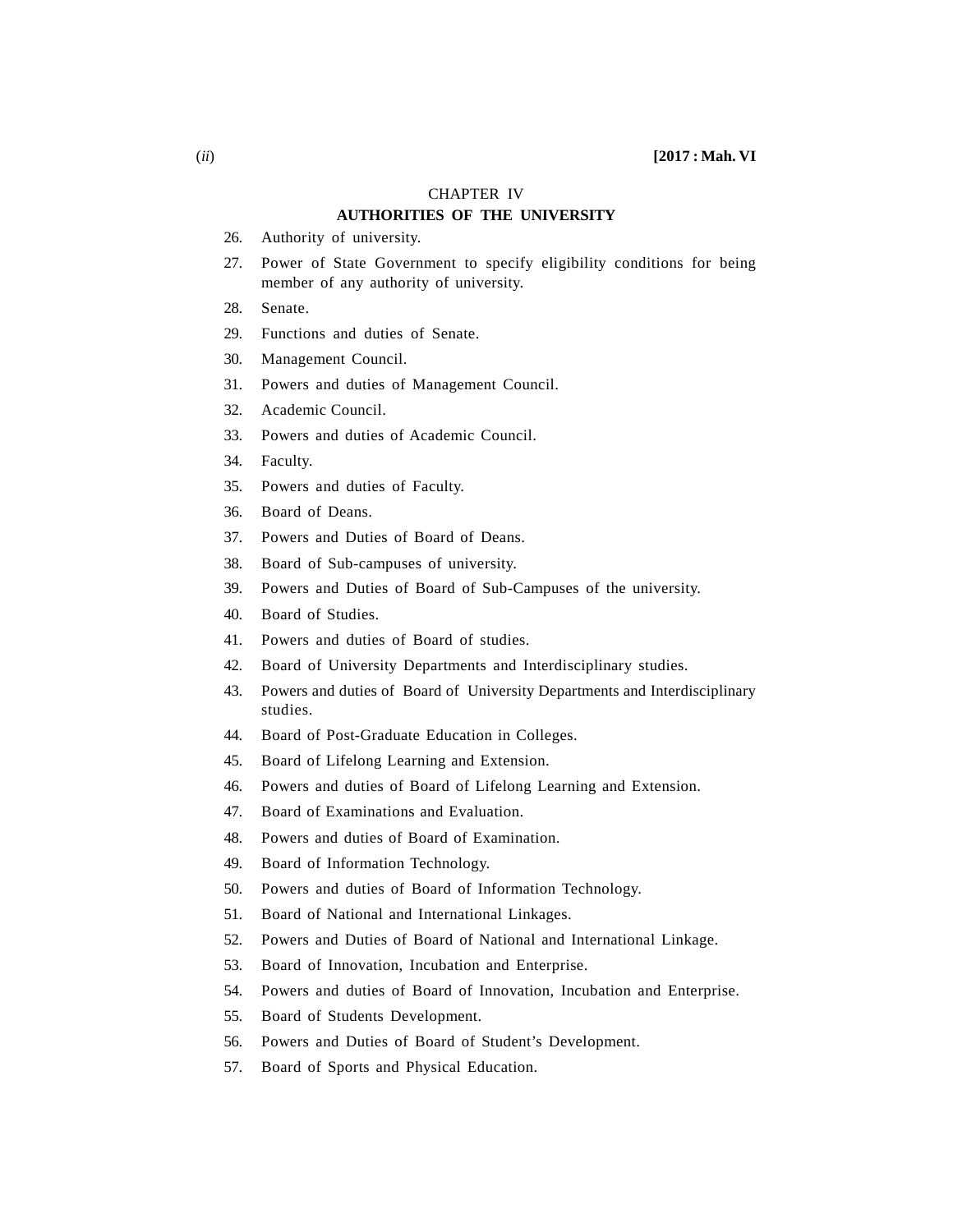- 58. Powers and duties of Board of Sports and Physical Education.
- 59. Board of Research.
- 60. Powers and duties of Board of Research.
- 61. Powers, functions and duties of Authorities.
- 62. Term of office of members of authority.
- 63. Cessation of membership.
- 64. Disqualification for membership of authority.
- 65. Ineligibility for second consecutive term.
- 66. Conclusiveness of decision of authority.
- 67. Election to be by proportional representation.
- 68. Resignation of membership.
- 69. Meeting of authorities.
- 70. Casual vacancy and Standing Committee to fill vacancies.

## CHAPTER V

## **THE STATUTES, ORDINANCES AND REGULATIONS**

- 71. Statutes and their subject matters.
- 72. Statutes how made.
- 73. Ordinances and their subject matters.
- 74. Ordinances and their making.
- 75. Regulations.

#### CHAPTER VI

## **MAHARASHTRA STATE COMMISSION FOR HIGHER EDUCATION AND DEVELOPMENT**

- 76. Maharashtra State Commission for Higher Education and Development.
- 77. Functions and duties of the Commission.
- 78. Maharashtra State Rashtriya Uchhatar Shiksha Abhiyan Council.

## CHAPTER VII

### **GRIEVANCES OF TEACHERS AND EMPLOYEES**

- 79. Grievances Committee.
- 80. University and College Tribunal.
- 81. Right of appeal.
- 82. General power and procedure of Tribunal.
- 83. Powers of Tribunal to give appropriate relief and directions.
- 84. Decision of Tribunal to be final and binding.
- 85. Penalty to management for failure to comply with directions of Tribunal.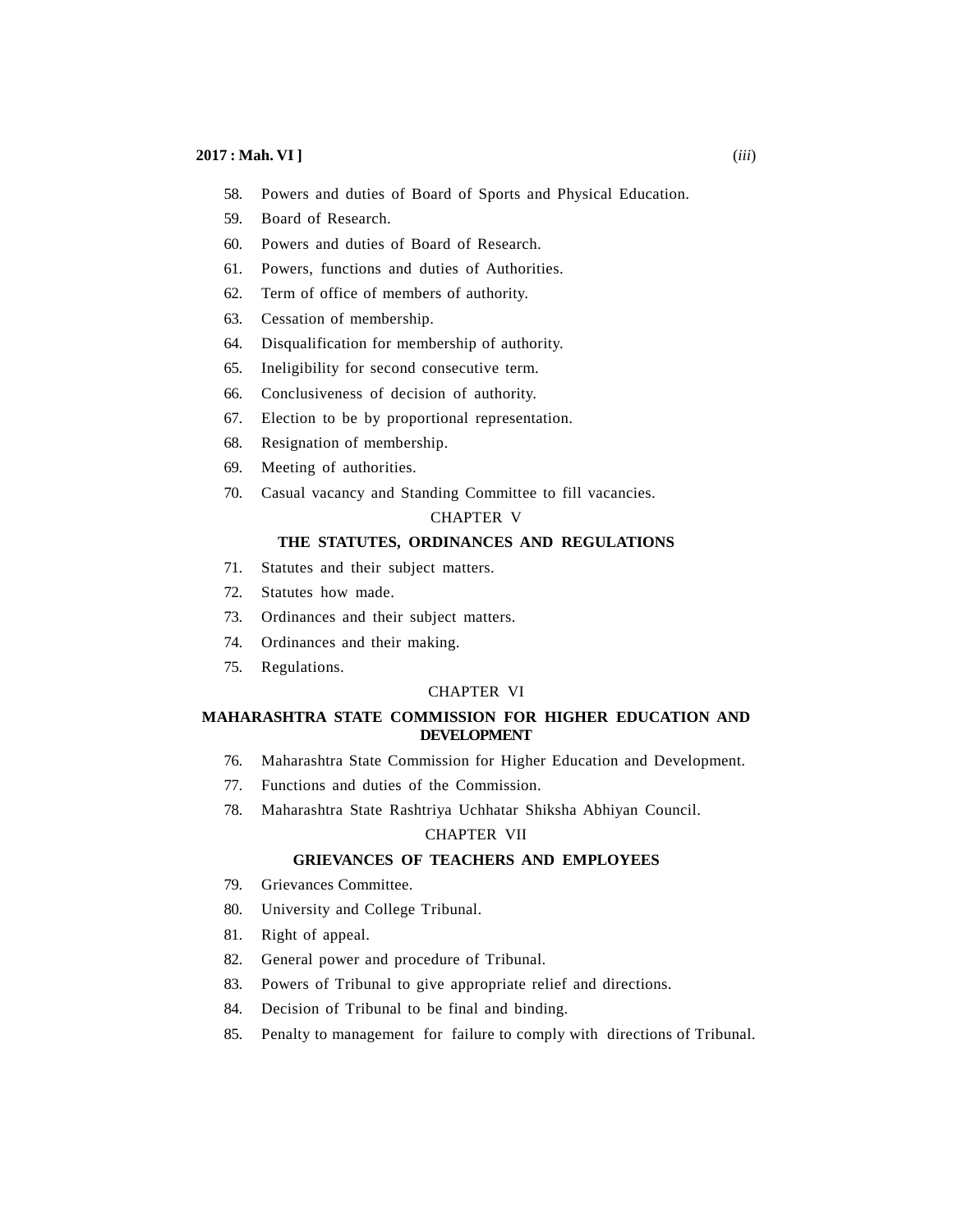#### CHAPTER VIII

## **ADMISSIONS, EXAMINATIONS, EVALUATION AND OTHER MATTERS RELATING TO STUDENTS**

- 86. Admissions.
- 87. Disputes Relating to Admission.
- 88. Examinations and evaluation.
- 89. Declaration of results.
- 90. Examinations and evaluation not invalid for non-compliance with schedule.
- 91. Sports and extra-curricular activities.

#### CHAPTER IX **COMMITTEES AND COUNCILS**

- 92. Committees and Councils.
- 93. Advisory Council.
- 94. Finance and Accounts Committee.
- 95. Internal Quality Assurance Committee.
- 96. Knowledge Resource Committee.
- 97. College Development Committee.
- 98. Purchase Committee.
- 99. Students Council.
- 99A. Temporary provisions for Constitution of Students' Council.
- 100. Building and Works Committee.
- 101. Fee fixation Committee.
- 102. Selection and appointment of university teachers.
- 103. Filling temporary vacancies of university teachers.
- 104. Appointment and selection of principal of conducted colleges.
- 105. Selection committees for officers and employees of university principals, teachers and other employees of affiliated colleges.
- 106. Other Committees.

## CHAPTER X **PERMISSION, AFFILIATION AND RECOGNITION**

- 107. Perspective Plan.
- 108. Conditions of affiliation and recognition.
- 109. Procedure for permission for opening new college or new course, subject, faculty, division.
- 110. Procedure for affiliation.
- 111. Procedure of recognition of institutions.
- 112. Procedure for recognition of private education provider.
- 113. Recognition to empowered autonomous skills development colleges.
- 114. Continuation of affiliation or recognition.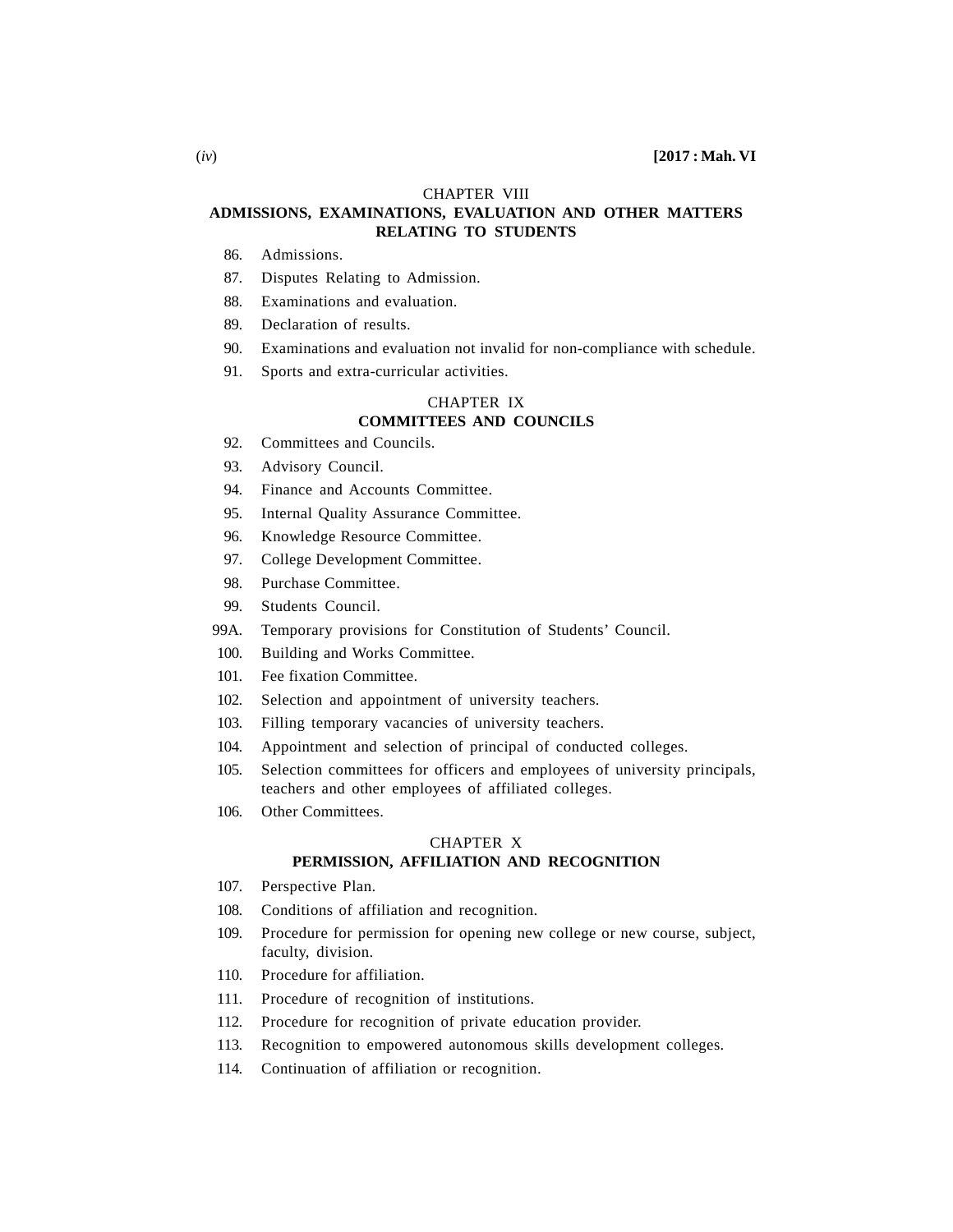- 115. Extension of affiliation or recognition.
- 116. Permanent affiliation and recognition.
- 117. Inspection of colleges and recognized institutions and report.
- 118. Shifting college location.
- 119. Transfer of management.
- 120. Withdrawal of affiliation or recognition.
- 121. Closure of affiliated college or recognized institutions.
- 122. Autonomous university department or institutions, college or recognized institution.
- 123. Empowered autonomous colleges.
- 124. Empowered autonomous cluster institutions.

#### CHAPTER XI **ENROLMENT, DEGREES AND CONVOCATION**

- 125. Post-graduate teaching and research.
- 126. Enrolment of students.
- 127. Disciplinary powers and discipline amongst students.
- 128. Degrees, diplomas, certificates & other academic distinctions.
- 129. Honorary Degree.
- 130. Convocation.
- 131. Registered graduates.
- 132. Removal of name from register of graduates.

## CHAPTER XII **UNIVERSITY FUNDS, ACCOUNTS AND AUDIT**

- 133. Annual financial estimates.
- 134. University funds.
- 135. Annual accounts and Audit.
- 136. Annual Report.

#### CHAPTER XIII

## **SPECIAL PROVISIONS FOR SHREEMATI NATH1BAI DAMODAR THACKERSEY WOMEN'S UNIVERSITY**

137. Special provisions for Shreemati Nathibai Damodar Thackersey Women's university.

#### CHAPTER XIV **MISCELLANEOUS**

- 138. Authorities and officers responsible for damages.
- 139. Membership of State Legislature and of Parliament.
- 140. Questions regarding interpretation and disputes regarding constitution of university authority or body, etc.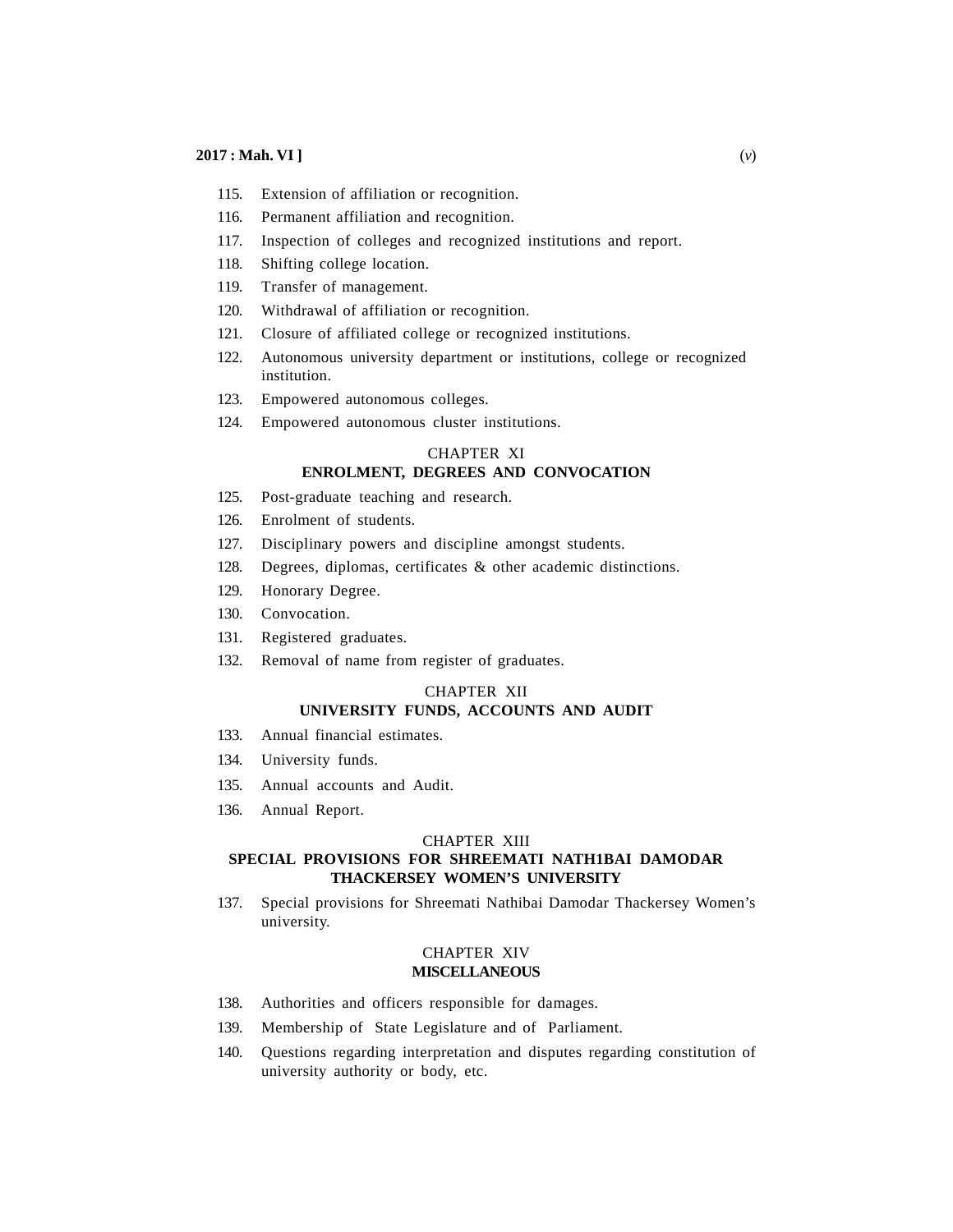- 141. Protection of Acts and orders.
- 142. Delegation of powers.
- 143. Acts and proceedings not invalid merely on ground of defect in constitution, vacancies, irregularity in procedure, etc.

## CHAPTER XV **ESTABLISHMENT OF NEW UNIVERSITIES**

144. Issue of order providing for matters when a new university is constituted.

## CHAPTER XVI **TRANSITORY PROVISIONS**

- 145. Continuance of existing officers and employees of university.
- 146. Provisions relating to continuance and constitution of authorities.

——————

- 147. Repeal and savings.
- 148. Removal of difficulties.

SCHEDULE.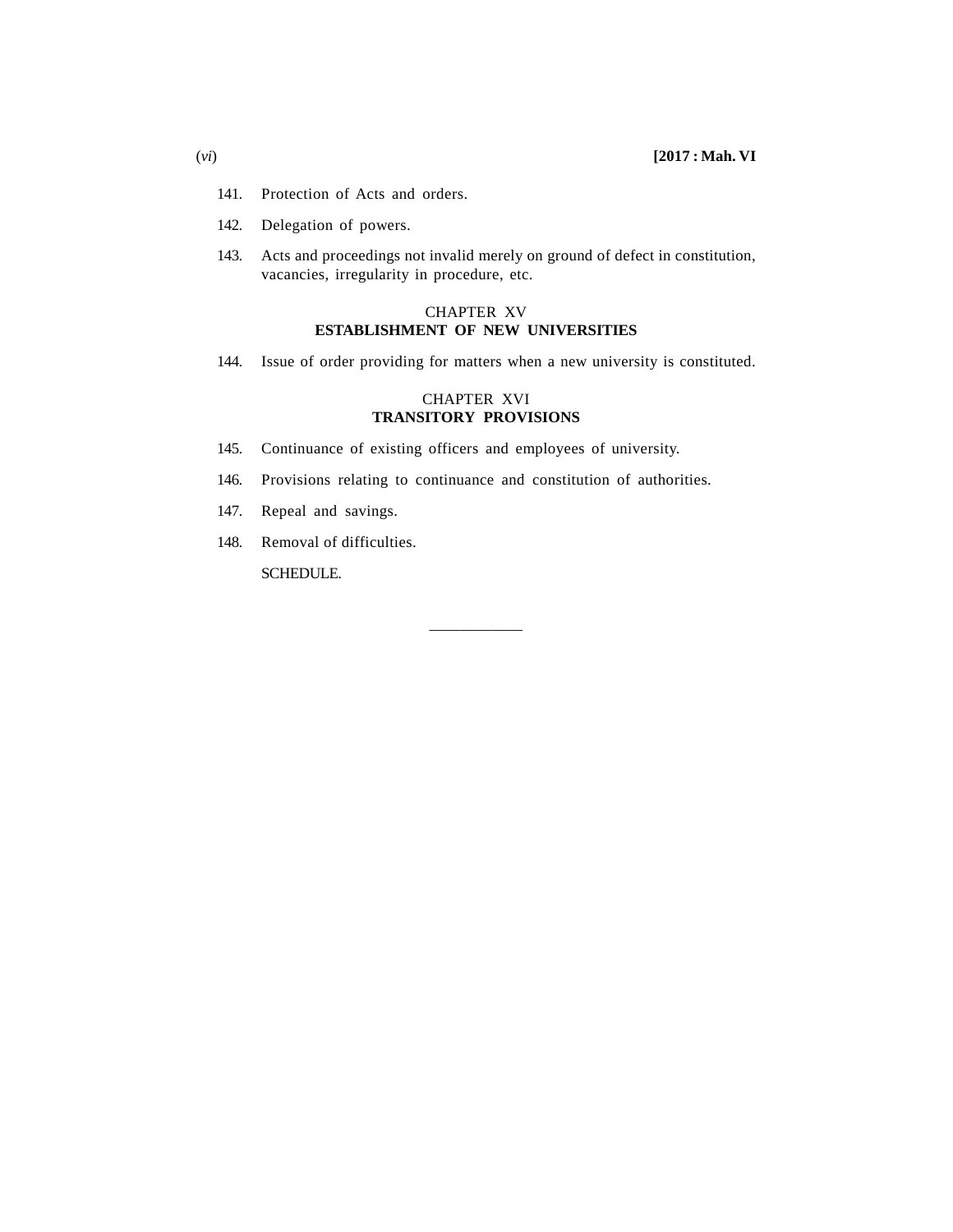#### **MAHARASHTRA ACT No. VI OF 2017<sup>1</sup>**

#### [THE MAHARASHTRA PUBLIC UNIVERSITIES ACT, 2016.] #

[This Act received the assent of the Governor on the 10th January 2017; assent first published in the *Maharashtra Government Gazette,* Part IV, on the 11th January 2017.]

Amended by Mah. 27 of 2018 U (28-11-2017)\*

#### " " 48 of 2018 (6-8-2018)\*

#### **An Act to provide for academic autonomy and excellence, adequate representation through democratic process, transformation, strengthening and regulating higher education and for matters connected therewith or incidental thereto.**

**WHEREAS** it is expedient to provide for academic autonomy to non-agricultural and non-medical universities in the State of Maharashtra and to make better provisions therefor;

**AND WHEREAS** the Government of Maharashtra had appointed committees under the Chairmanships of Dr. Arun Nigvekar, Dr. Anil Kakodkar, Dr. Ram Takwale and Late Mrs. Kumud Bansal with a view to consider and recommend on different aspects of higher education and learning and to suggest various measures to ensure such automomy;

**AND WHEREAS** after considering the recommendations of the said committees the Government of Maharashtra considers it expedient to make a law to provide for academic autonomy and excellence, adequate representation through democratic process, transformation, strengthening and regulating higher education and to regulate the non-agricultural and non-medical universities in the State of Maharashtra in more effective manner, to provide for participation of universities in social and educational spheres, to establish Maharashtra State Commission for Higher Education and XXXV Development, to constitute various Boards, and to repeal the Maharashtra Universities Act, 1994; it is hereby enacted in the Sixty-Seventh Year of the Republic of lndia as of follows:—

CHAPTER I

#### **PRELIMINARY**

**1.** (*1*) This Act may be called the Maharashtra Public Universities Act, 2016.

(*2*) It shall come into force on such date\*\* as the State Government may, by notification in the *Official Gazette*, appoint.

commence- Definitions.

ment.

Short title and

**2.** In this Act, unless the context otherwise requires,—

Mah.

1994.

(*1*) "academic services unit" means university science and instrumentation centre, academic staff college, computer centre, university printing press or any other unit providing specialized services for the promotion of any of the objectives of the university;

(*2*) "adjunct professor", "adjunct associate professor" or "adjunct assistant professor" means a person from industry, trade, agriculture, commerce, social, cultural, academic or any other allied field who is so designated during the period of collaboration or association with the university;

<sup>1.</sup> For Statement of Objects and Reasons, *see Maharashtra Government Gazette, 2016,* Extra Part V-A, dated the 6th April, 2016, Page 118.

<sup>#</sup> For Report of Joint Committee, *see Maharashtra Government Gazette, 2016* Extra Ordinary No. 41, Extra Ordinary Part V-A, dated the 5th December 2016.

Maharashtra Ordinance No. I of 2018 was repealed by Mah. 27 of 2018.

<sup>\*</sup> This indicates the date of commencement of Act.

<sup>\*\*</sup> This Act came into force on 1st March 2017 *vide* G.N.H & TED, MPIJA-2015/(319/15)/ Uni-4/Part-2,MGG Part IV B, dated the 27th February 2017.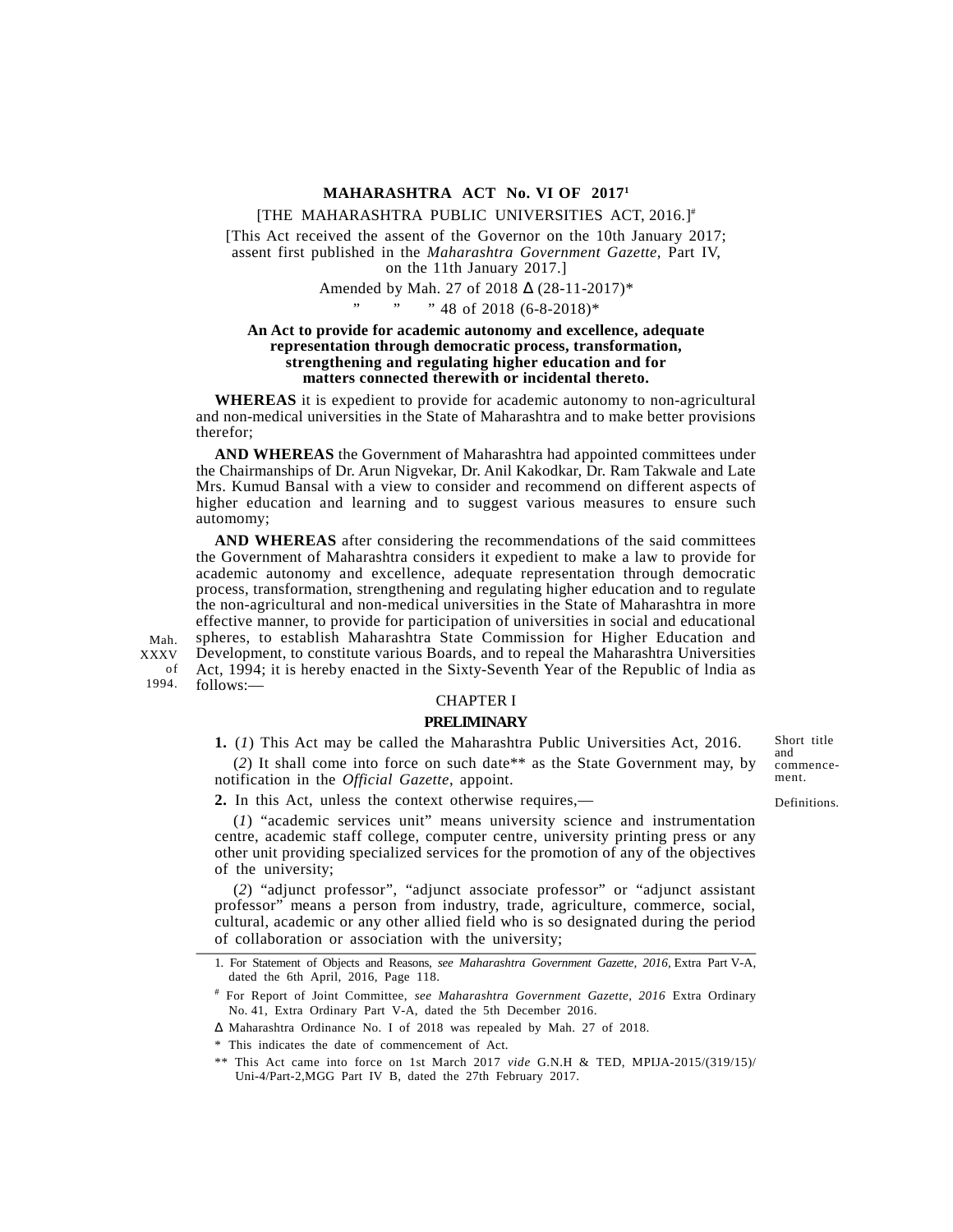(*3*) "affiliated college" means a college which has been granted affiliation by the university;

(*4*) "authorities" means the authorities of the university as specified by or under this Act;

(*5*) "autonomy" means a privilege of the university conferred by the Statutes to permit a college, institution or a university department to conduct academic programmes and examinations, develop syllabus for the respective subjects and issue certificates of passing the examinations;

(*6*) "autonomous college", "autonomous institution" or "autonomous department" means a college, institution or department to which autonomy is granted and is designated to be so by the Statutes;

(*7*) "bodies" means the bodies of the university formed by the respective authorities;

(*8*) "Chancellor" and "Vice-Chancellor" means, respectively, the Chancellor and the Vice-Chancellor of the university;

(*9*) "choice based credit system" means the curricular system that offers multiple interdisciplinary choices for students to select from the courses (core, elective or minor or soft skill courses) to accumulate credits as prescribed in Statutes;

(*10*) "cluster university" means the cluster university established under sub-section (6) of section 3 of the Act;

(*11*) "collaboration" means collaborative academic activity of the university or college or institution with other universities, academic institutions including local, regional, national or international institutions, research institutions and organizations in the field of agriculture, industry, trade and commerce, sports, social, cultural, science, technology and any other field;

(*12*) "college" means a college affiliated to the university, situated in the university area or jurisdiction;

(*13*) "College Development Committee" means the College Development Committee constituted under section 97 of this Act;

(*14*) "Collegium of Heads of Department of Affiliated Colleges and recognized institutions" means an electoral college consisting of heads of departments from affiliated colleges and recognized institutions who shall elect from amongst themselves as members to the concerned authorities;

(*15*) "Collegium of Graduates of the University" means an electoral college consisting of registered graduates of the university, who shall elect from amongst themselves as members to the different authorities;

(*16*) "Collegium of Management Representatives" means an electoral college consisting of representatives of management committees of affiliated or autonomous colleges or institutions who shall elect from amongst themselves as members to the different authorities;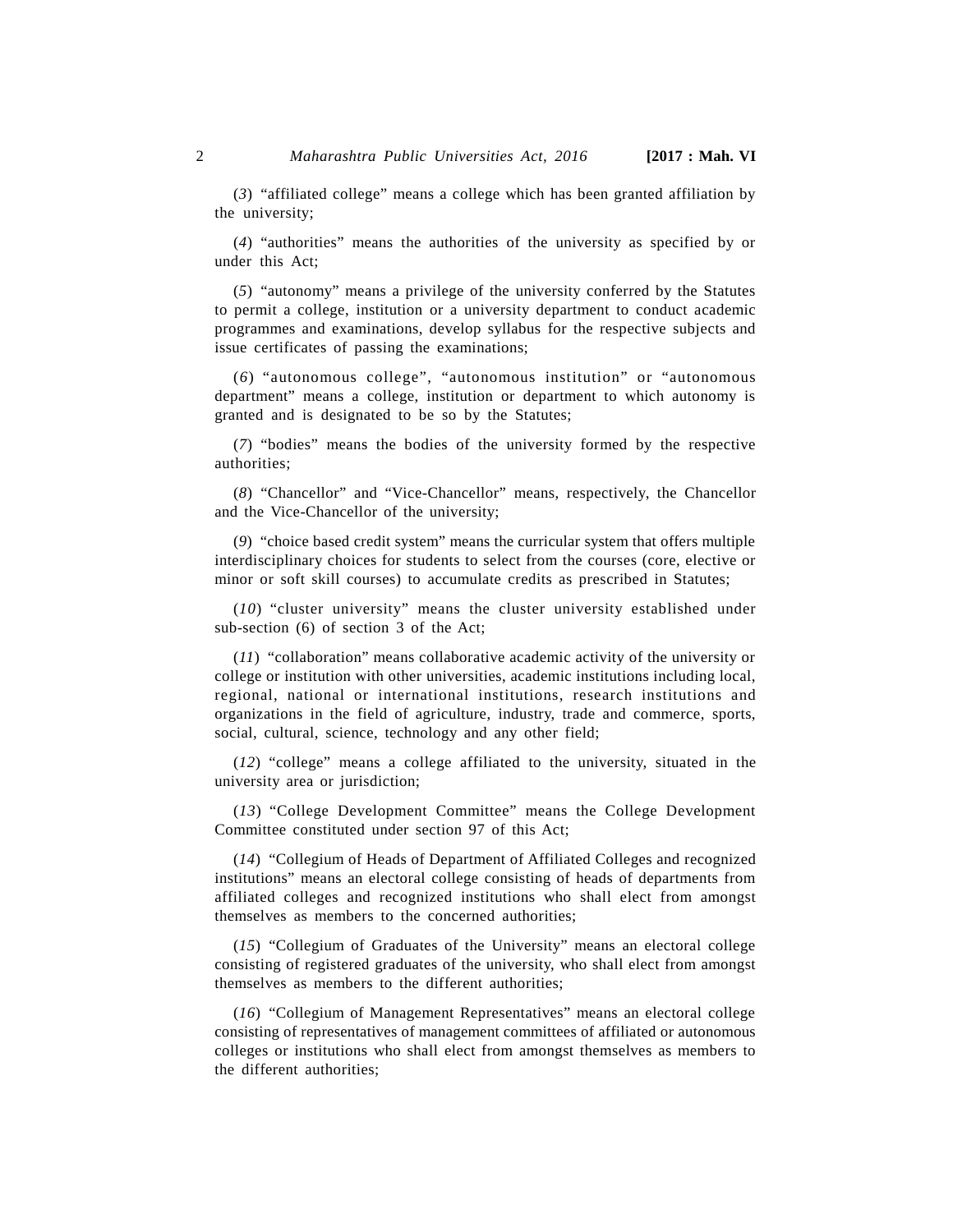(*17*) "Collegium of Principals" means an electoral college consisting of fulltime approved Principals and Directors of recognized institutions who shall elect from amongst themselves as members to the different authorities;

(*18*) "Collegium of Teachers" means an electoral college consisting of fulltime approved teachers from affiliated and autonomous colleges and recognized institutions, who shall elect from amongst themselves as members to the different authorities;

(*19*) "Collegium of University Teachers" means an electoral college consisting of fulltime teachers from University Departments, University Institutions, and Conducted Colleges appointed by university who shall elect from amongst themselves as members to the different authorities;

(*20*) "Commission" means the Maharashtra State Commission for Higher Education and Development constituted under section 76 of this Act;

(*21*) "community college" means an institution providing skill-based academic programs as prescribed in the Statutes;

(*22*) "conducted college" means a college maintained and managed by the university;

(*23*) "De-notified Tribes (*Vimukta Jatis*)" means tribes declared as such by the State Government, from time to time;

(*24*) "department" means a department teaching a particular subject or a group of subjects in a college or an institution as prescribed in the Statutes;

(*25*) "Director" means a head of an institution including a centre or a school of the university as designated by the Management Council or a head of a recognized institution;

(*26*) "Director of Higher Education" and "Director of Technical Education" means respectively Director of Higher Education, Maharashtra State and Director of Technical Education, Maharashtra State;

(*27*) "Empowered Autonomous College" means an autonomous college that is identified by the University Grants Commission as College with potential for Excellence or College Excellence, which has high level grade as specified by the Government by notification in the Official Gazelle as has been given the status of Empowered Autonomous College by the Authority under the Statutes, with a power to grant degree of such College jointly with the affiliating University;

(*28*) "Empowered Autonomous Cluster Institutions" means a group of autonomous Colleges or institutions of the same management or educational society which includes the colleges or institutions, identified by the University Grants Commission as College with potential for excellence or College of excellence, which have high level grade as specified by the Government by-notification in the Official Gazette as has been given the status of Empowered Autonomous Cluster Institution by the Authority under the Statutes, and is empowrered to grant a joint degree with the affiliating University;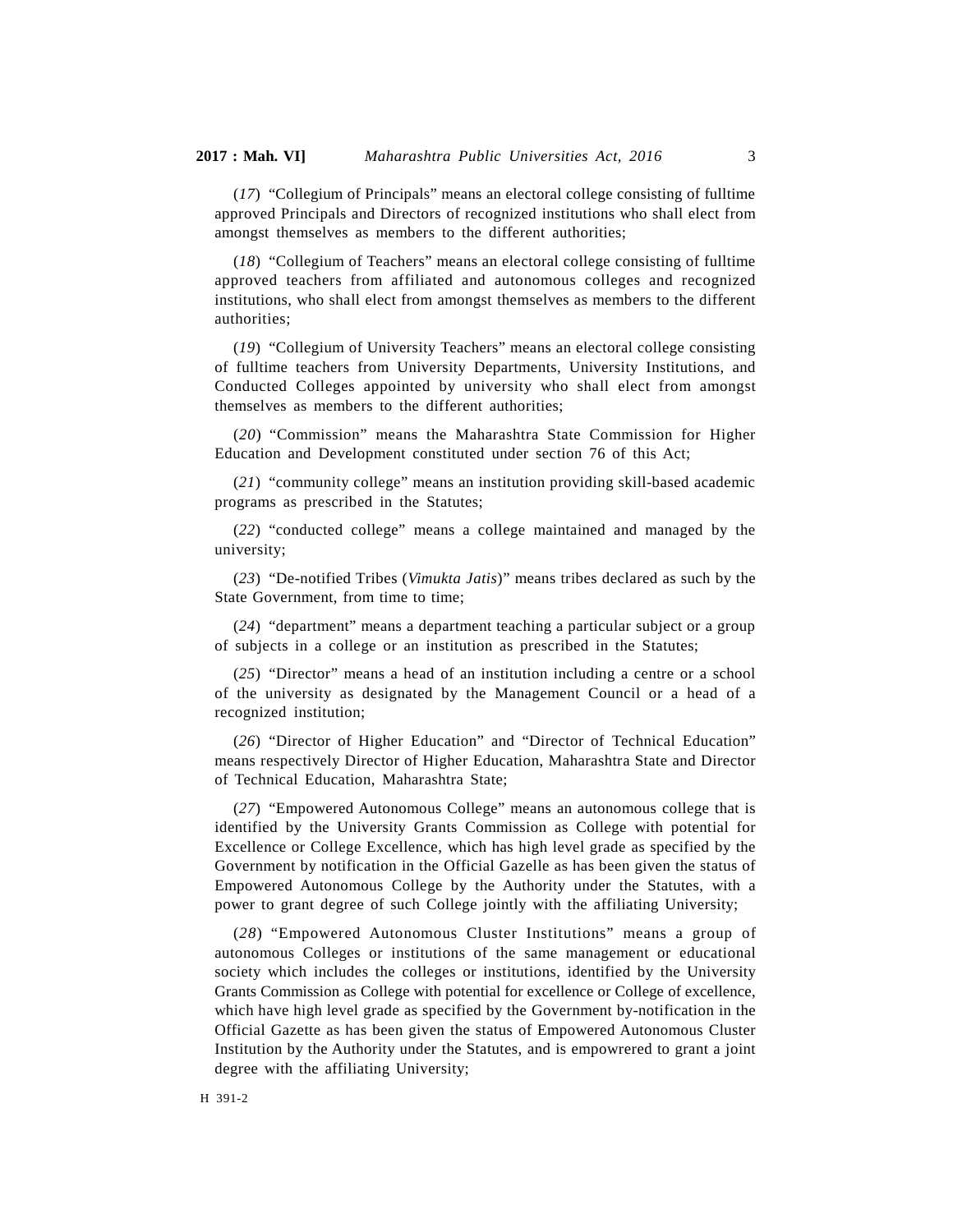(*29*) "Empowered Autonomous Skills Development College" means, a college which has been recognized by the university for conducting the skills development programmes as prescribed by the university as per the National, State Level policy regarding Skills Qualification and Education Framework and which is given the status of Empowered Autonomous Skills Development College by the university to which it is affiliated and is empowered to grant a joint degree, certificate, diploma and advanced diploma with the affiliating university;

(*30*) "fee" means tuition fees, other fees and charges, including developmental charges;

(*31*) "Head of the University Department", "Head of the Institution" and "Head of the College Department" means respectively, a Head of the University Department, a head of the recognized institution and a head of the college department, as prescribed in the Statutes;

(*32*) "higher education" means the pursuit of knowledge beyond learning at the stage of higher secondary school education;

(*33*) "Hostel" means a place of residence for the students of the university or a college or an institution, provided, established, maintained, by the university or college or institution, as the case may be;

(*34*) "institution" means an academic institution of higher learning, not being a college, associated with and admitted to the privileges of the university;

(*35*) "inter-disciplinary studies" means the combined academic studies and research in different disciplines as prescribed by statutes;

(*36*) "Knowledge Resource Centre" means a liabrary established by the university on the campus or sub-campuses of the university to hold in print, electronic and audio-video format material, monographs, reference volumes, text and review books, all types of journals and any other material in various format useful for education, research, extension services or for similar purposes;

(*37*) "management" means the trustees or the managing or governing body, by whatever name called, of any trust registered under the Maharashtra Public Trusts Act, or any society registered under the Societies Registration Act, 1860 or a Company registered under section 8 of the Companies Act, 2013, under the management of which one or more colleges or recognized institutions or other institutions of higher learning, are conducted and admitted to the privileges of the university:

XXXIX of 1950. 21 of 1860. 18 of 2013.

Provided that, in relation to any college or institution established or maintained by the Central Government or the State Government or a local authority like a Zilla Parishad, Municipal Council or Municipal Corporation, it means, respectively, the Central Government or the State Government or Zilla Parishad or the Municipal Council or the Municipal Corporation, as the case may be;

(*38*) "multi-disciplinary studies" means the combined academic studies and research in different streams of a particular discipline as prescribed by Statutes;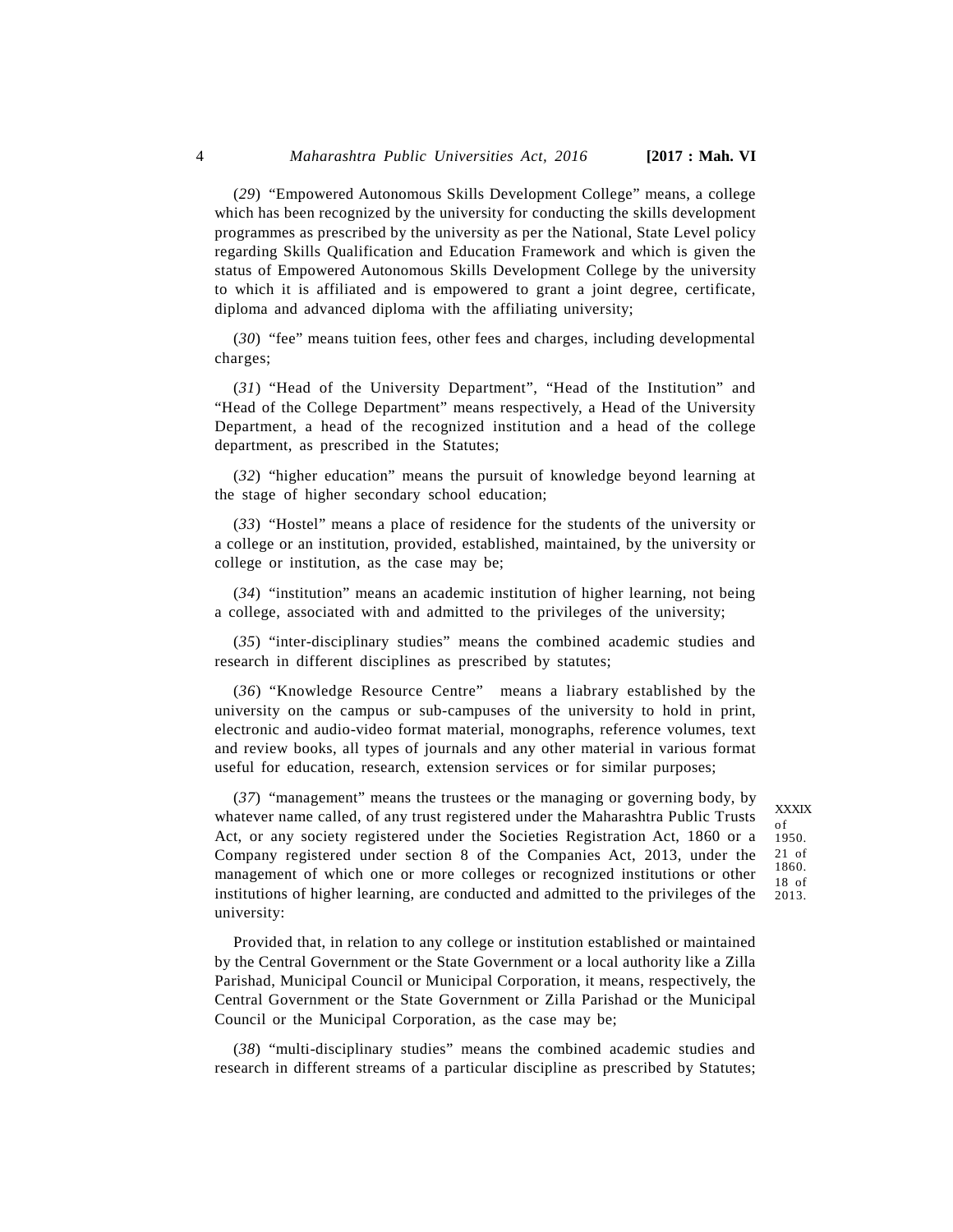(*39*) "Nomadic Tribes" means tribes wandering from place to place in search of their livelihood, as declared by the State Government, from time to time;

(*40*) "non-vacational academic staff" means such staff as the State Government may classify to be non-vacational academic staff and includes all such staff which is complimentary to academic staff but, shall not include the staff engaged purely in discharging administrative functions;

(*41*) "Other Backward Classes" means any socially and educationally backward classes of citizens as declared by the State Government and includes Other Backward Classes declared by the Government of India in relation to the State of Maharashtra;

(*42*) "post-graduate department" means a department in a college or institution of higher learning, research or specialized studies, recognized to be so by the university and imparting post-graduate instruction or guidance for research;

(*43*) "prescribed" means prescribed by Statutes or Ordinances or Regulations, as the case may be, made by or under this Act;

(*44*) "Principal" means a teacher who is duly approved as a Principal by the university;

(*45*) "Pro-Vice-Chancellor" means the academic and executive officer, next to the Vice-Chancellor having purview of the entire university;

(*46*) "recognized institution" means an institution of higher learning, research or specialized studies, other than a college, and recognized to be so by the university;

(*47*) "registered graduate" means a graduate of a university registered or deemed to be registered by or under this Act with one of the universities;

(*48*) "satellite centre" means an integral part of an affiliated or conducted college or recognized institution imparting academic programmes, co-curricular, research and extension activities in rural or tribal region, neighbouring the location of such college or institution, established with the object of reaching the unreached, on the terms and conditions specified by the State Government by an Order in the *Official Gazette*;

(*49*) "Schedule" means the Schedule to this Act;

(*50*) "Scheduled Castes" means such castes, races or tribes or parts of, or groups within, such castes, races or tribes as are deemed to be Scheduled Castes, in relation to the State of Maharashtra under article 341 of the Constitution of India;

(*51*) "Scheduled Tribes" means such tribes or tribal communities or parts of or groups within, such tribes or tribal communities as are deemed to be Scheduled Tribes in relation to the State of Maharashtra under article 342 of the Constitution of India residing in any part of the State of Maharashtra;

(*52*) "school" means a school of studies maintained by or recognized as such by the university or autonomous college, Empowered Autonomous College, Empowered Autonomous Cluster Institution;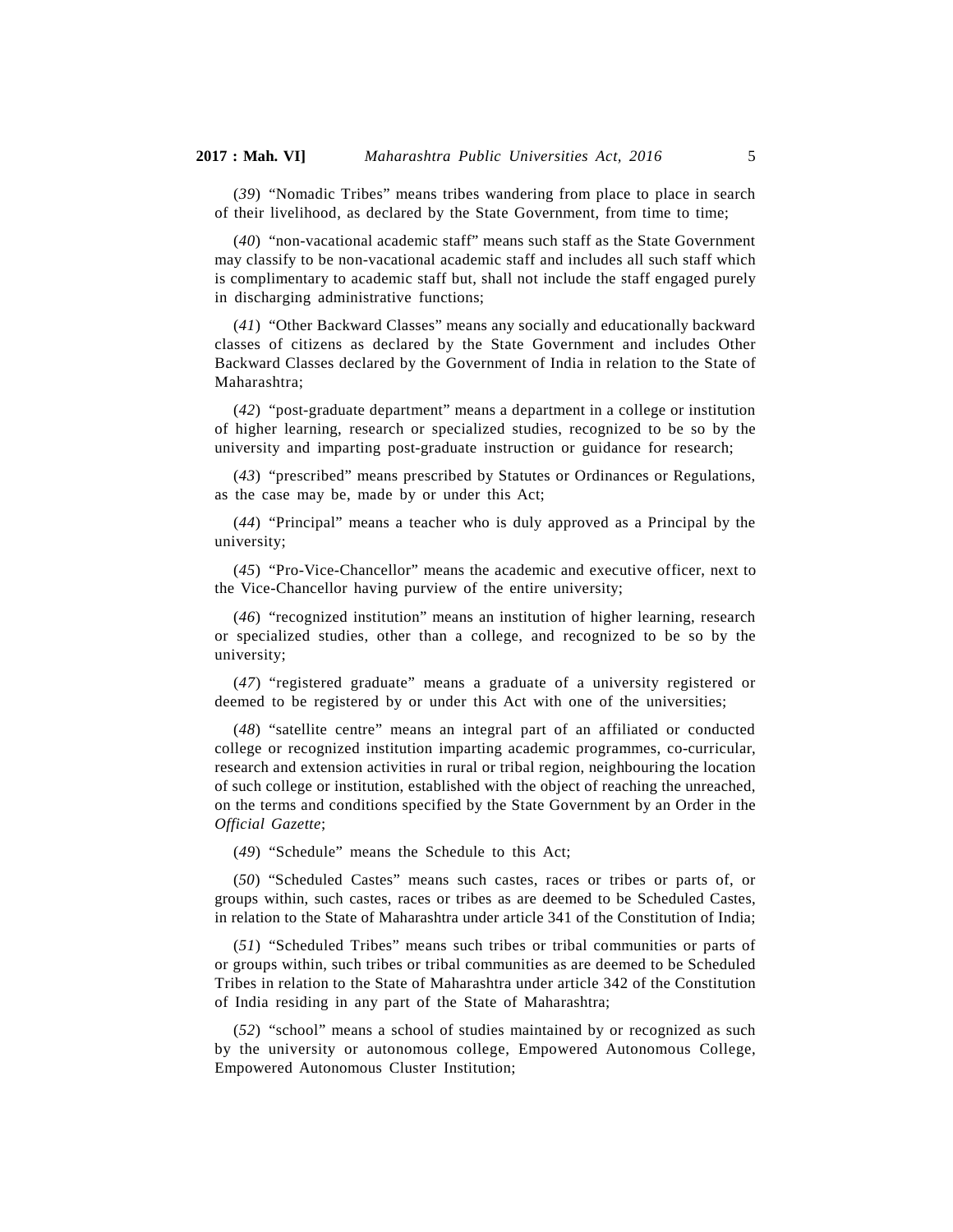(*53*) "Skills Knowledge Provider" means an institution which has been recognized by the university for conducting such courses as prescribed by the university as per the National, State Level policy regarding Skills Qualification Framework;

(*54*) "Special Backward Category" means socially and educationally backward classes of citizens declared as a Special Backward Category by the State Government;

(*55*) "State" means the State of Maharashtra;

(*56*) "State Government" or "Government" means the Government of Maharashtra;

(*57*) "Statutes", "Ordinances" and "Regulations" means, respectively, the Statutes, Ordinances and Regulations of the university, made by or under this Act;

(*58*) "Student" means an individual who is admitted and registered for an academic programme of the University or affiliated, conducted, autonomous colleges and recognized,institutions of the University;

(*59*) "Students Council" means the Students Council established under section 99 of the Act;

(*60*) "Sub-Campus" means a comprehensive inherent independent unit of the university for a predetermined geographical jurisdiction for decentralization of academic, administrative, research and extension activities of that jurisdiction, with the objective of improving efficiency and effectiveness;

(*61*) "teacher" means full-time approved professor, associate professor, assistant professor, reader, lecturer, librarian, principal, Director of an institution, Director of Knowledge Resource Centre, Director of Centre of Lifelong Learning and Extension, deputy or assistant librarian in the university, college librarian, Director or instructor of physical education in any university department, conducted, affiliated or autonomous college, autonomous institution or department or recognized institution of the university;

(*62*) "Tribunal" means the tribunal established under section 80 of the Act;

(*63*) "university" means any of the public universities mentioned in the Schedule and includes a cluster university within the meaning of sub-section (6) of section 3;

(*64*) "university area" means the area specified against the name of the university in the Schedule;

(*65*) "university department" means a department established and maintained by the university as prescribed by the Statutes;

(*66*) "University Grants Commission" means the University Grants Commission established under the University Grants Commission Act, 1956;

3 of 1956.

(*67*) "university institution" means a centre, a school, or an institute established and maintained by the university as prescribed by the Statutes;

(*68*) "university teacher" means a full time teacher appointed by the university.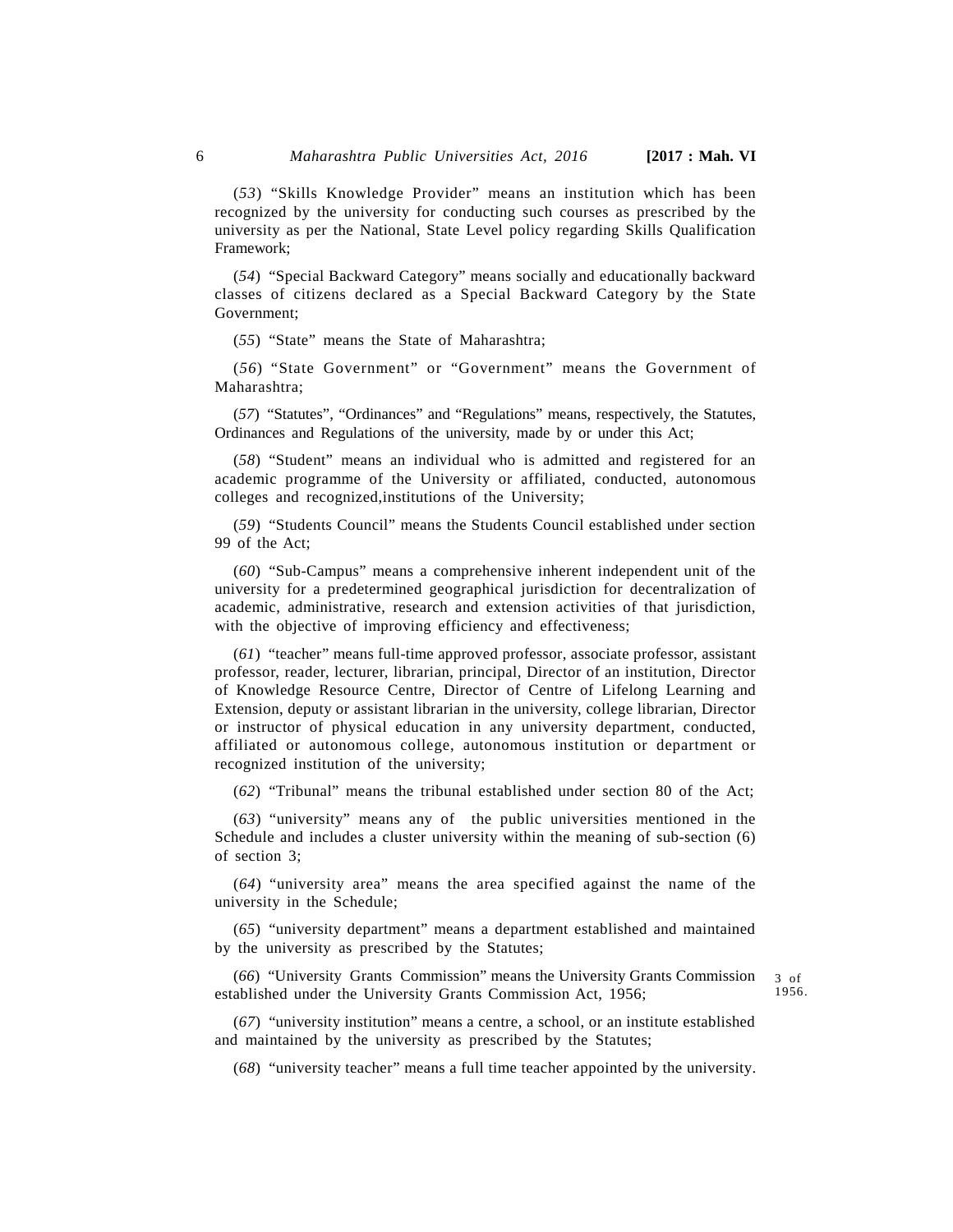#### CHAPTER II

## **PUBLIC UNIVERSITIES**

**3.** (1) Each of the existing public universities specified in column (1) of Part I of the Schedule, with effect from the date of commencement of this Act, shall be deemed to be constituted under this Act for the same area specified in column (2) of the said part, for which it was constituted immediately before the date of commencement of this Act.

(2) The State Government may, from time to time, by notification in the *Official Gazette*, constitute any new university under this Act by such name, for such area and with effect from such date, as may be specified by it, and insert necessary entries in Part II of the Schedule; and may for that purpose or any other purposes specified in that behalf diminish, increase or alter the area of any existing or new university, by suitably amending the Schedule, by the said notification, and thereupon the entries in column (2) of Part I, or in column (2) of Part II, as the case may be, of the Schedule, shall stand amended accordingly, and all educational institutions, whether colleges, institutions, autonomous or empowered autonomous colleges, empowered autonomous cluster institutions, post-graduate departments, schools on the sub-campuses, by whatever name called, within the area of the new university, which are affiliated to or recognized by the existing university shall, from the date aforesaid, stand affiliated to or recognized by the new university:

Provided that, no such notification shall be issued except on a resolution passed by both Houses of the State Legislature.

(3) Notwithstanding anything contained in sub-section (2), if, in the exigency of circumstances the new university considers it expedient that certain privileges of the existing university to which such educational institutions as referred to in sub-section (2), were entitled immediately before the date specified under the said sub-section should be continued for a certain period, not exceeding a period of five years in the aggregate, after the date aforesaid, the new university may accordingly forward its recommendations to the State Government and on receipt of such recommendations the State Government may, if it is satisfied that such privileges should be so continued, by notification in the *Official Gazette*, provide that for such period, as may be specified in the notification, such privileges shall continue.

(4) The Chancellor, Vice-Chancellor, Pro-Vice-Chancellor, Registrar, members of the Senate, Management Council and Academic Council for the time being holding office as such in each university are hereby constituted and declared to be a body corporate by the name specified therefor in the Schedule and shall have perpetual succession and a common seal and may by that name sue and be sued.

(5) Each university shall be competent to acquire and hold property, both movable and immovable, to lease, sell or otherwise transfer or dispose of any movable or immovable property, which may vest in or be acquired by it for the purposes of the university, and to contract and do all other things necessary for the purposes of this Act:

Provided that, no such lease, sale or transfer of such property shall be made without the valuation made thereof by the approved valuer appointed by the university and without the prior consent of the State Government.

Incorporation of **Universities**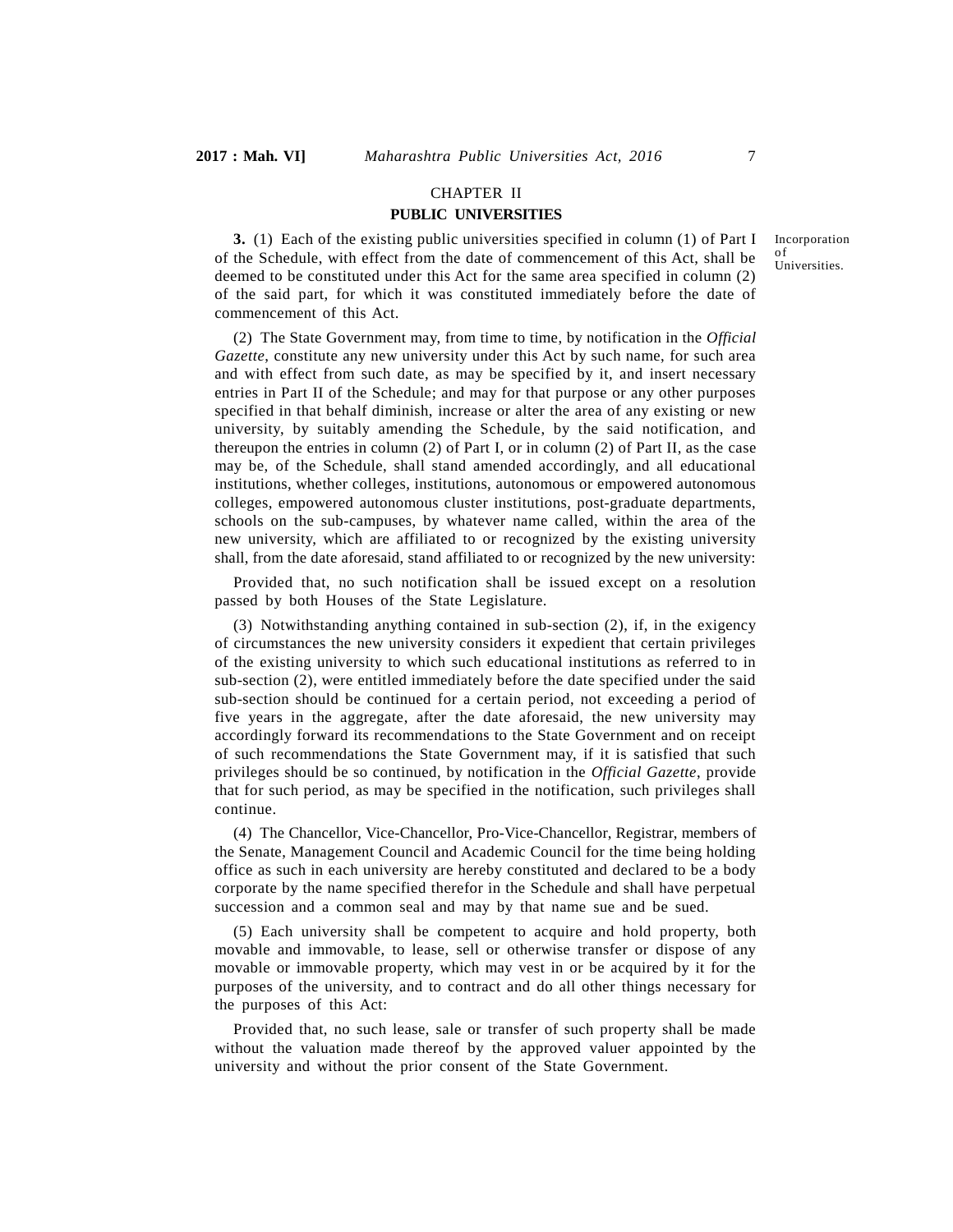(6) Notwithstanding anything contained in this Act, the State Government may, by notification in *Official Gazette*, constitute a cluster university comprising of a cluster of affiliated or autonomous colleges or institutions of a university. Such cluster university shall comprise of such university authorities and shall exercise such powers and perform such functions of university as may be specified in such notification:

Provided that, every such notification shall be laid as soon as may be, after it is issued, before each House of the State Legislature.

**4.** The objects of the university, in general, shall be to disseminate, create and preserve knowledge and understanding by teaching, research and development, skill development, training and education, extension and service and by effective demonstration and influence of its corporate life on society in general, and in particular, the objects shall be to,

(1) carry out its responsibility of creation, preservation and dissemination of knowledge;

(2) promote discipline and the spirit of intellectual inquiry and to dedicate itself as a fearless academic community to the sustained pursuit of excellence;

(3) encourage individuality and diversity within a climate of tolerance and mutual understanding;

(4) promote freedom, secularism, equality, social justice as enshrined in the Constitution of India, and to be catalyst in patriotic socio-economic transformation by promoting basic attitudes and values of essence to national development;

(5) promote the conducive environment for ensuring social harmony, coexistence, integral humanism and upliftment of the poorest of the poor;

(6) extend the benefits of knowledge and skills for development of individuals and society by associating the university closely with local, regional and national problems of development;

(7) carry out social responsibility as an informed and objective critic, to identify and cultivate talent, to train the right kind of leadership in all walks of life and to help younger generation to develop right attitudes, interests and values;

(8) promote equitable distribution of teaching, learning, training and other support services facilities of higher education;

(9) provide for efficient and responsive administration, scientific and technology management and develop organization of teaching, learning, training, research and extension;

(10) devise motivational systems to ensure that individual cognitive abilities are not constrained but rather the innovative spirit and desire to make true contribution and realize self-achievement is nurtured;

(11) promote acquisition of knowledge in a rapidly developing and changing society and to continually offer opportunities of upgrading knowledge, training and skills in the context of innovations, research and discovery in all fields of human endeavour by developing a higher educational network with use of modern communication media, information and communication technology and other emerging and future technologies appropriate for a learning society;

Objects of University.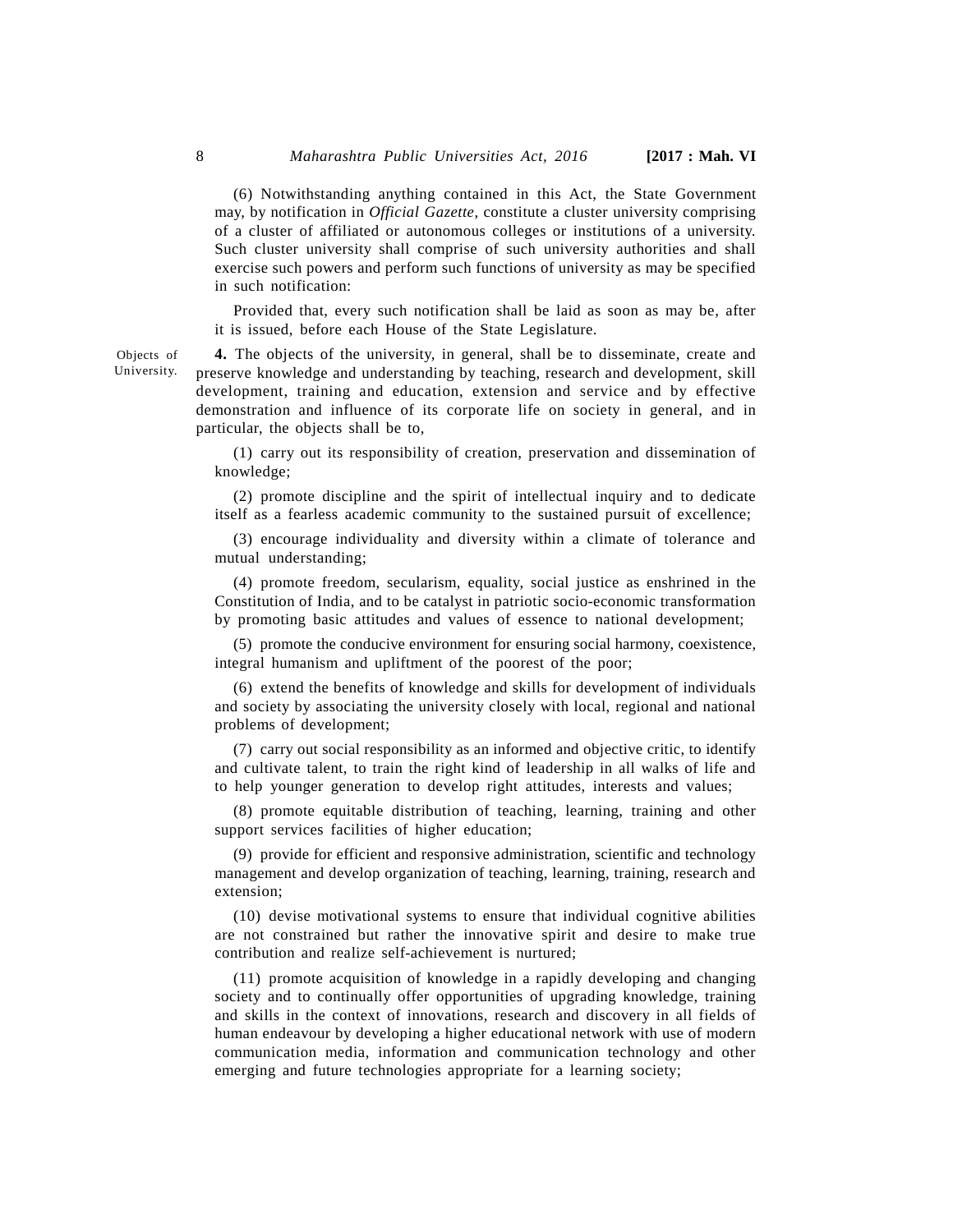(12) promote national integration, fraternity and preserve cultural heritage and inculcate respect towards different religions and diverse cultures of India through the study of different religions, literature, history, science, art, civilizations and cultures;

(13) develop work culture and promote dignity of labour through applied components in the syllabi;

(14) build up financial self-sufficiency by undertaking academic teaching, training and allied programmes, research and development activities for public and private industries, Governmental organizations at local, regional, national and global level and resource generative services in a cost-effective manner;

(15) promote better interaction and co-ordination among different universities, institutions and colleges in the given university, other universities in the State, in the region, in the nation and at global level by all such means generally to improve the governance of the university and facility it provides for higher education;

(16) generate and promote a sense of self-respect and dignity amongst the weaker sections of the society;

(17) to promote gender equality and sensitivity in society;

(18) strive to promote competitive merit and excellence as the sole guiding criterion in all academic and other matters relating to students.

**5.** The university shall have the following powers and duties, namely:—

Powers and duties of University.

(1) to provide for instructions, extension, teaching, learning and training in such branches or subjects or disciplines and courses of study including a choice based credit system and any other system that may emerge in future, as the university may, from time to time, determine;

(2) to make provision for research and for the advancement and dissemination of knowledge, and generally to cultivate and promote the arts (including fine arts and performing arts), humanities, social sciences, accounts and commerce, pure and applied sciences, technologies, managements, different forms of medicine, engineering, law, physical education and other branches of learning and culture and their multi-disciplinary and inter-disciplinary areas;

(3) to make provision to enable conducted and affiliated colleges and recognized institutions to undertake specialized studies;

(4) to make provisions for creation of autonomous, empowered autonomous and empowered autonomous cluster of institutions;

(5) to develop procedures and processes for recognition of private skills education providers and empowered autonomous skills development colleges;

(6) to organize, maintain and manage university departments, schools, institutions, laboratories, knowledge resource centers, learning resource centers, libraries, museums and equipment for teaching, learning, training, research and development or extension;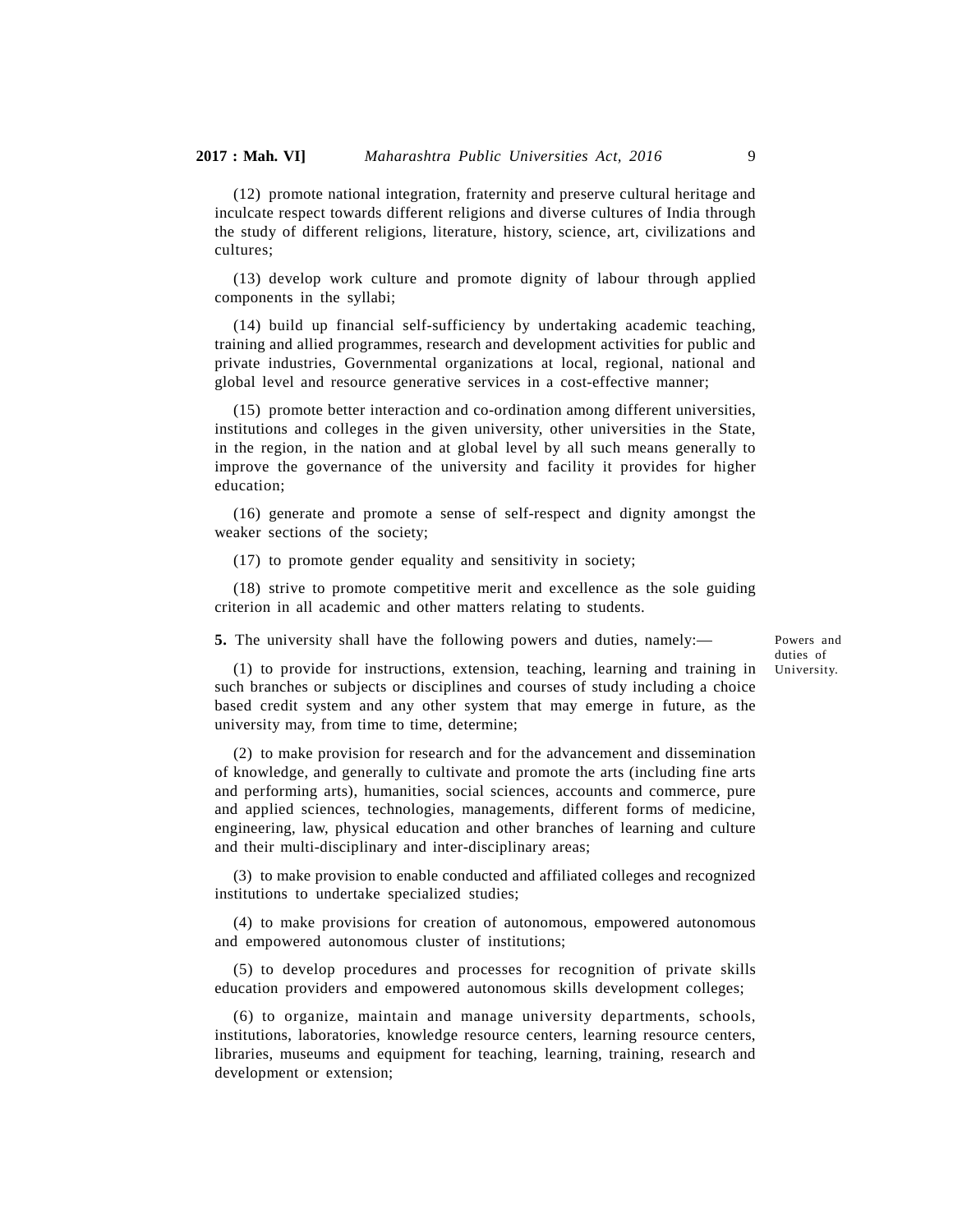(7) to establish, maintain and manage departments, institutions of research, institutions of specialized studies or academic services unit;

(8) to establish, maintain and manage constituent, community and conducted colleges, institutions, hostels, health centers, auditoria and gymnasiums;

(9) to provide for establishment, on the university campus and Sub-Campuses, of autonomous institutions like multi-university and inter-university centers, research laboratories, modern instrumentation centers and like centers of learning, set up by the University Grants Commission, Central Government or the State Government, teaching or learning or training colleges or institutions at local, regional, national and global level, which may be used by a university or college or group of universities or colleges:

Provided that, in the case of any industry or any non-Government organization availing themselves of such facility of a university or such organizations providing the facility to a university, prior approval of the State Government shall be obtained by the university concerned;

(10) to provide for establishment of sub-campuses for serving a group of colleges, and also to provide for and maintain common resource centers in such sub-campuses in the form of post-graduate departments, multi-disciplinary or interdisciplinary schools, knowledge resource centers, libraries, laboratories, computer centers, and the like centers of learning and skills training, as per the guidelines laid down by the State Government or the University Grants Commission;

(11) to create posts of directors, principals, university teachers, non-vacation academic staff, non-teaching skilled, administrative, ministerial staff and other posts required by the university, from its funds and from the funds received from other funding agencies, prescribe their qualifications, experience and pay-scales, and make appointments thereto;

(12) to make appointments to the posts of directors, principals, university teachers, non-vacation academic staff, non-teaching skilled, administrative, ministerial staff and other posts sanctioned by the State Government as per the qualifications and experience specified by the State Government and the University Grants Commission;

(13) to appoint or recognize persons working in any other university or organization as adjunct professors, adjunct associate professors, adjunct assistant professors, visiting professors of the university for specified periods;

(14) to facilitate mobility of teachers within the university and to other universities with the consent of the teacher concerned;

(15) to prescribe the courses of instruction and studies for the various examinations leading to specific degrees and diplomas or certificates;

(16) to prescribe the courses of instruction and studies in choice based credit system for the various examinations leading to specific degrees, diplomas or certificates in a stand-alone format or joint format with other State or national or global universities;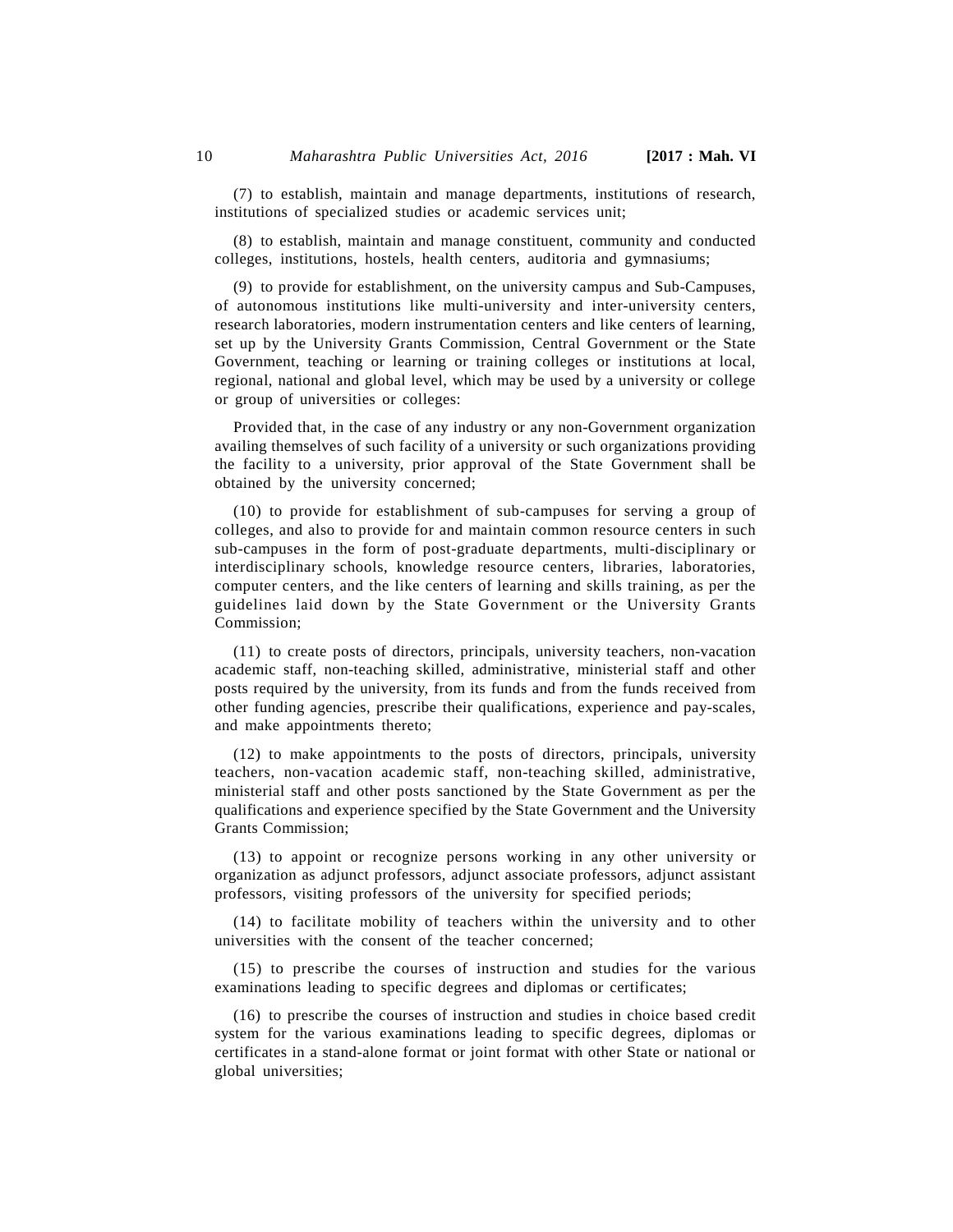(17) to make provision, wherever feasible, in the university departments, colleges, institutions, recognized institutions and schools, for survey and collection of statistics, data and other particulars relevant to various developmental activities including State and National plans, evaluation of the developmental schemes with the participation of the students as a part of their curricular activities;

(18) to supervise, control and regulate admission of students for various courses of study in university departments, schools, multi-disciplinary and inter-disciplinary schools, community, conducted and affiliated colleges, institutions and recognized institutions;

(19) to guide teaching in colleges by deputation of teachers from a pool of teachers of the university and supplement teaching in colleges for improving their standards;

(20) to institute degrees and post-graduate diplomas and post-higher secondary diplomas, certificates and other academic distinctions on the basis of examinations or by other tests or otherwise;

(21) to hold examinations or evaluations and confer degrees and post-graduate diplomas and award post-higher secondary diplomas and certificates and other academic distinctions on persons who,—

(a) unless exempted therefrom in the manner prescribed, have pursued approved courses of study in the university, or in a college or in an institution or a recognized institution or a school and have passed the examinations and earned the required credits or marks or grades prescribed by the university; or

(b) have pursued approved courses of study in the university, or in a college or in an institution or a recognized institution or in an autonomous college or an autonomous recognized institution or in empowered autonomous college or empowered autonomous cluster institutions or a school and have passed the examinations and earned the required credits or marks or grades prescribed by the university; or

(c) have engaged in research under conditions provided by Ordinances and Regulations;

(22) to confer and award such degrees, diplomas and certificates to, and provide for such lectures, instructions and training for exlernal students, and the students under correspondence and distance education, online and continuing education courses;

(23) to confer honorary degrees or other academic distinctions as prescribed by the Statutes;

(24) to lay down the conditions of affiliation of colleges and recognition of institutions taking into account the credibility of the management and the norms of academic performance of colleges, faculties and subjects, as may be laid down, from time to time, and satisfy itself by periodical assessment or otherwise, that those conditions are fulfilled;

#### H 391-3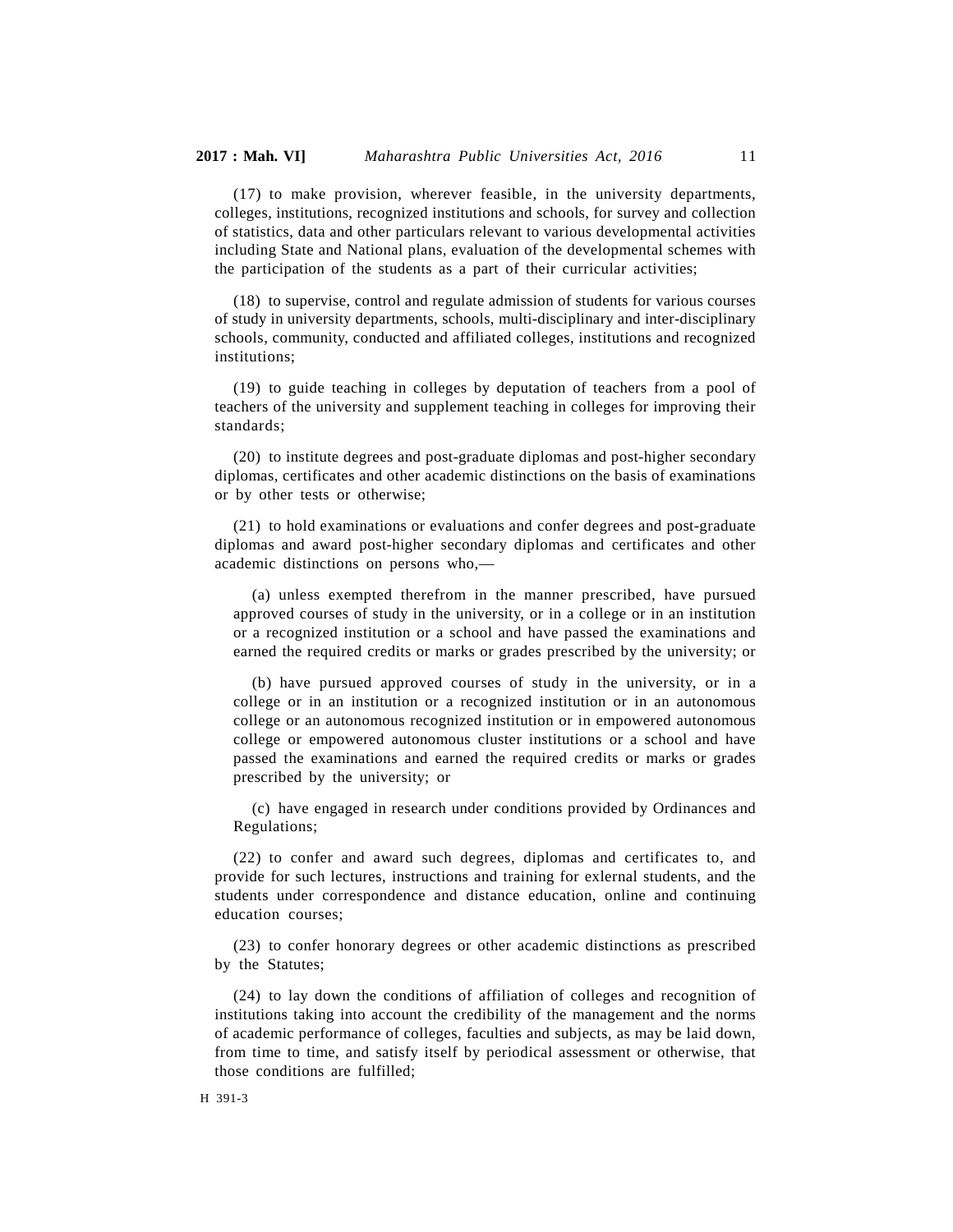(25) to admit to the privileges of the university, affiliated colleges and institutions not maintained by the university and withdraw all or any of those privileges, temporarily or permanently;

(26) to designate a university department, conducted college, an affiliated college, institution or school as an autonomous university department, conducted college, affiliated college or institution or school, as the case may be, in accordance with the guidelines, if any, laid down by the State Government or University Grants Commission;

(27) to designate a conducted college, an affiliated college, institution or school as an empowered conducted college, affiliated college or institution or school, in a stand-alone or cluster form, as the case may be, in accordance with the guidelines, if any, laid down by the State Government or University Grants Commission;

(28) to monitor and evaluate the academic performance of university departments, university institutions, conducted colleges and of affiliated colleges, autonomous or empowered colleges in a stand-alone or cluster form and recognized institutions for affiliation or recognition, as the case may be, and for periodical accreditations;

(29) to inspect, where necessary, all types of colleges or institutions and recognized institutions through suitable machinery established for the purpose, and take measures to ensure that proper standards of instruction, teaching, learning, training and research, and extension are maintained by them and adequate library, class rooms, laboratory, hostel, workshop and other academic facilities are provided for;

(30) to hold and to manage trusts and endowments and institute and to award fellowship, travelling fellowship, scholarship, studentship, medals and prizes for teachers and students of the university and colleges;

(31) to fix, demand and receive or recover such fees and other charges, as may be regulated by the Ordinances, from time to time;

(32) to constitute a fee fixation committee;

(33) to supervise, control and regulate the conduct and discipline of the students of the university, colleges, institutions, recognized institutions, schools and hostels;

(34) to provide for mobility of students from formal to non-formal stream and vice-versa, and also among the other universities in the State and outside the State;

(35) to provide facilities for revision or in-service courses for teachers of the university, colleges, schools and institutions;

(36) to make arrangements for promoting the healthy atmosphere, corporate life and welfare of the students of the university, colleges, schools and institutions;

(37) to make arrangements for promoting welfare of the employees of the university;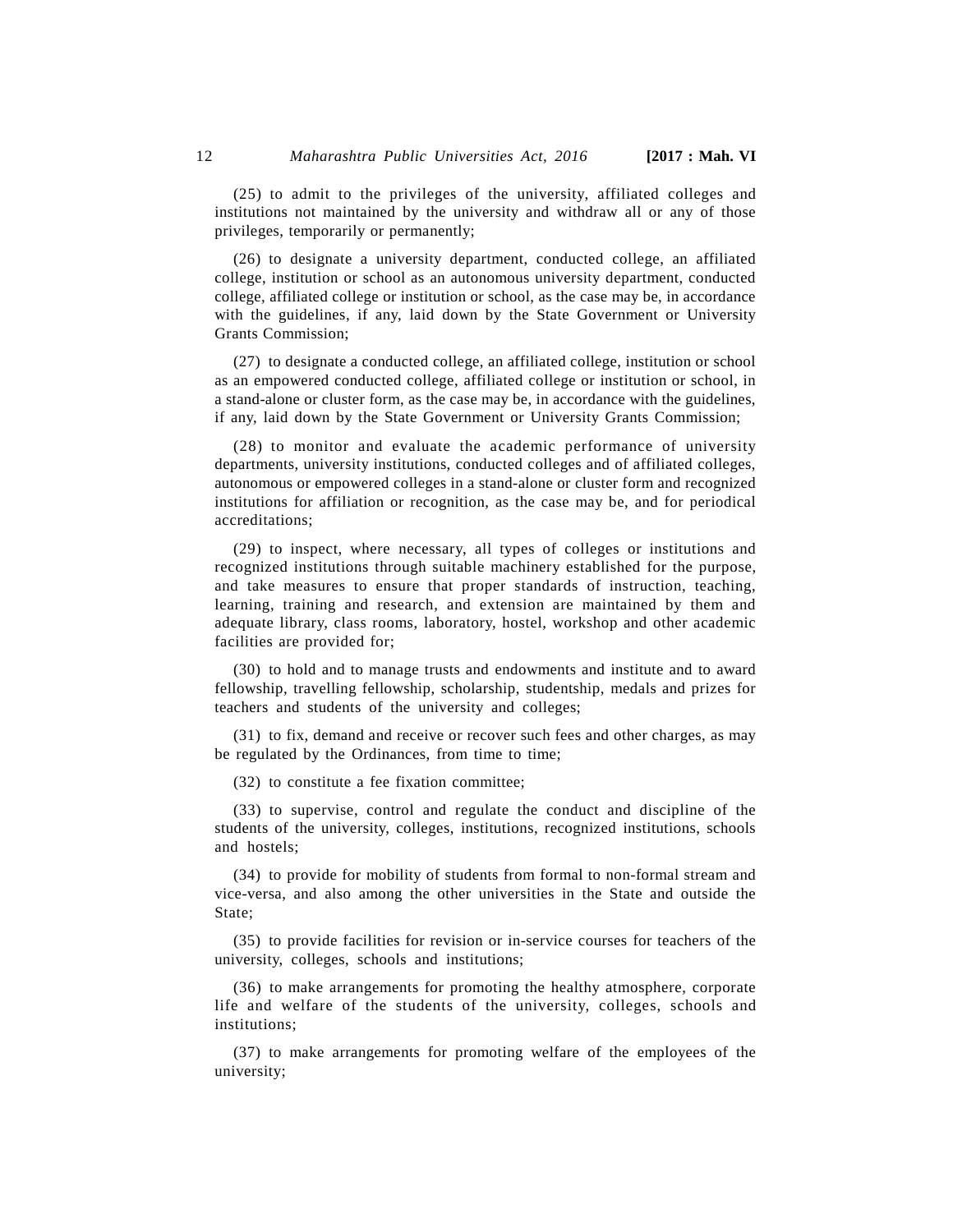(38) to co-ordinate and regulate teaching, learning, training and research and extension in the colleges and recognized institutions;

(39) to provide for the training and education in the domain of quality, intensive workshops or learning exercises on enhancing quality and also mechanism for setting up of internal quality assurance for quality improvement of teachers and non-teaching employees;

(40) to provide for periodical assessment of the performance of teachers and non-teaching employees in the colleges, institutions and university in accordance with the norms prescribed by the University Grants Commission or the State Government;

(41) to regulate and provide for attendance of the teachers on the premises of the university or colleges or institutions during teaching hours and beyond teaching hours, as prescribed and to prohibit teachers from taking or conducting private tuitions or private coaching classes;

(42) to regulate and provide for attendance of the non-teaching employees on the premises of the university or colleges or institutions during working hours and beyond working hours, as prescribed;

(43) to enforce conduct and discipline rules for teachers and non-teaching employees prescribed by the State Government;

- (44) to prescribe code of conduct for managements;
- (45) to prescribe and enforce students charter;
- (46) to establish, maintain and manage, whenever necessary,—
	- (*a*) Knowledge Resource Centre;
	- (*b*) university extension boards;
	- (*c*) information bureaus;
	- (*d*) employment guidance bureaus;
	- (*e*) Autonomous Evaluation Boards; and
	- (*f*) such other activities as may be necessary and possible to fulfill the objects of the university;

(47) to make provision for participation of students in,—

- (*a*) the national service scheme;
- (*b*) the national cadet corps;
- (*c*) home guards and civil defense;
- (*d*) the national sports organization;
- (*e*) physical and military training;
- (*f*) extra-mural teaching and research;
- (*g*) programmes related to Lifelong Learning and Extension;

(h) any other programmes, services or activities directed towards cultural, economic and social betterment as may be necessary and possible, to fulfill the objects of the university;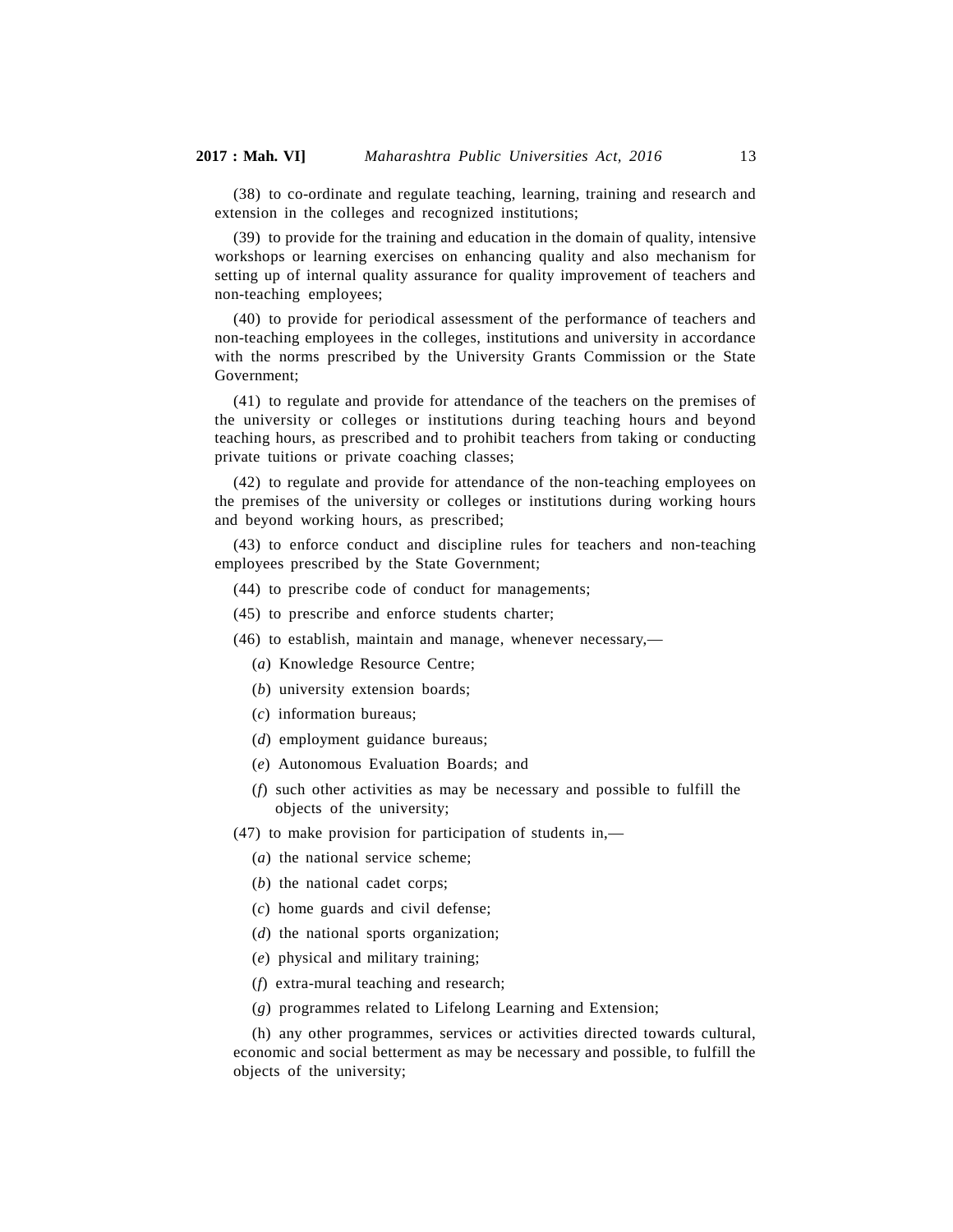(48) to provide for special training or coaching for competitive examinations, for recruitment to the public services, public sector undertakings and other competitive employment opportunities;

(49) to co-operate or collaborate with any other university, institution, authority or organization for research and advisory services and for such purposes to enter into appropriate arrangement with other universities, institutions, authorities, or organizations to conduct certain courses as the situation may demand;

(50) to rescind or suspend affiliation or recognition or empowered status granted to colleges or institutions or cluster of institutions;

(51) to borrow funds for the purposes of the university on the security of the property of the university, with the prior permission of the State Government;

(52) to explore the possibilities of augmenting the resources of the university by exploring or innovating activities such as research and development, consultancy, training programmes and providing services for different clients from industry, trade or any other non-government organizations;

(53) to transfer the management of an affiliated college, institution or autonomous college or empowered autonomous college or cluster of institutions in case where irregularities or commissions or omissions of criminal nature by the management of such college or institution or mismanagement of such college or institution are *prima-facie* evident, to any other management;

(54) to undertake academic collaboration programmes, research and advisory services with universities and institutions abroad, with prior approval of the State Government;

(55) to receive funds for collaboration programmes from foreign agencies, subject to rules and regulations of the Central Government and State Government in that behalf;

(56) to create development corpus out of surplus that the university may generate through its teaching, learning, training, research and development, consultancy, and any other academic and support activities and to invest it in a professional manner and use the interest generated through it for the growth and development of academic, research and development, academic and physical infrastructure development and any other infrastructure;

(57) to lay down for teachers and university teachers, such instructions or directions as, in the opinion of the university, may be necessary in academic matters;

(58) to undertake development programmes in higher education, research, consultancy based projects and training programmes for outside agencies, by charging fees, so as to generate resources;

(59) to make special provisions for the benefit of university education to be made available to classes and communities which are socially and educationally backward;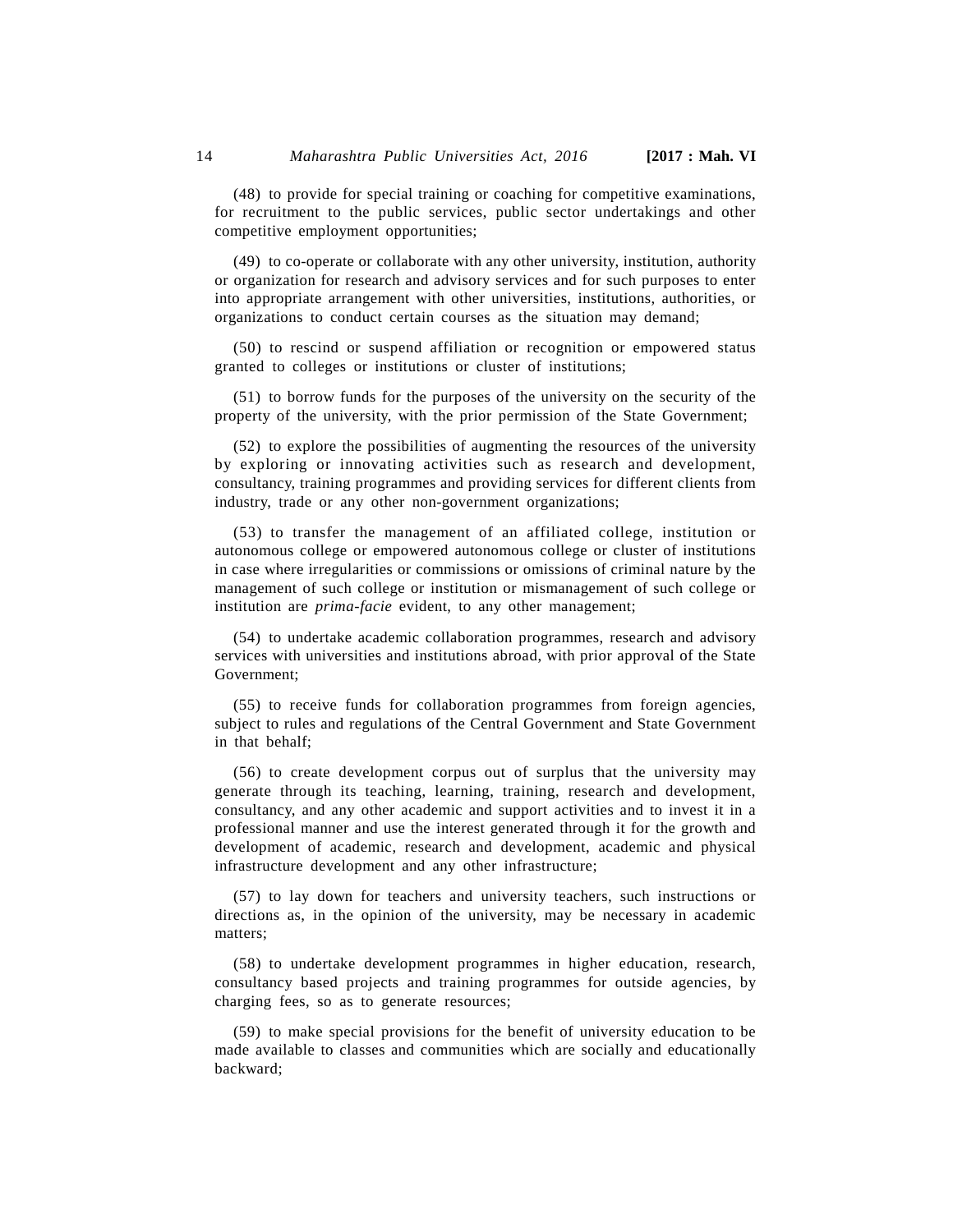(60) to make special provisions for such benefits of university education to be made available for women students and differently-abled students as the university may think necessary;

(61) to make special provision for higher education in rural and tribal areas;

(62) to take appropriate measures in order to increase the gross enrolment ratio;

(63) to implement the national literacy and adult education program through teachers and students on voluntary basis in the university system and to evolve measures to give due weightage to the efforts and performance of the students in this area in addition to their normal academic performance, and also to evaluate the performance of the teachers in this area;

(64) to promote by itself, or in co-operation with other universities, the study of Marathi and the use of Marathi as a medium of instruction, study, research and examination, in adherence to the policies of the State Government;

(65) to promote by itself, or in co-operation with other universities or organizations, the study of foreign languages in general and Asian languages in particular;

(66) to evolve an operational scheme for ensuring accountability of teachers, non-vacation academic and non-teaching staff of the university, institutions and colleges;

(67) to provide for joint appointments in single grade of pay in more than one department or administrative section in the university, as also between university departments and between the university-public or university-private or university public-private partnership research laboratories or university-industry or university-other bodies;

(68) to create knowledge and disseminate it and foster high quality research which is contemporary, globally competitive and locally as well as regionally and nationally relevant;

(69) to have a learner-centric approach and perform the role of being a knowledge creator;

(70) to strengthen education at under-graduate, post-graduate level, enhance research and development culture and relevant degree programmes and cultivate desire for entrepreneurship;

(71) to create a comprehensive digital university framework for both, e-learning and e-administrative services;

(72) to exploit the power of 'learning by collaboration' and 'participation' with use of information and communication technology;

(73) to cultivate research parks, technology incubators and other engagement entities to translate university research to commercial domain and coordinated projects involving multiple faculty groups from several disciplines that address some important issues before the State;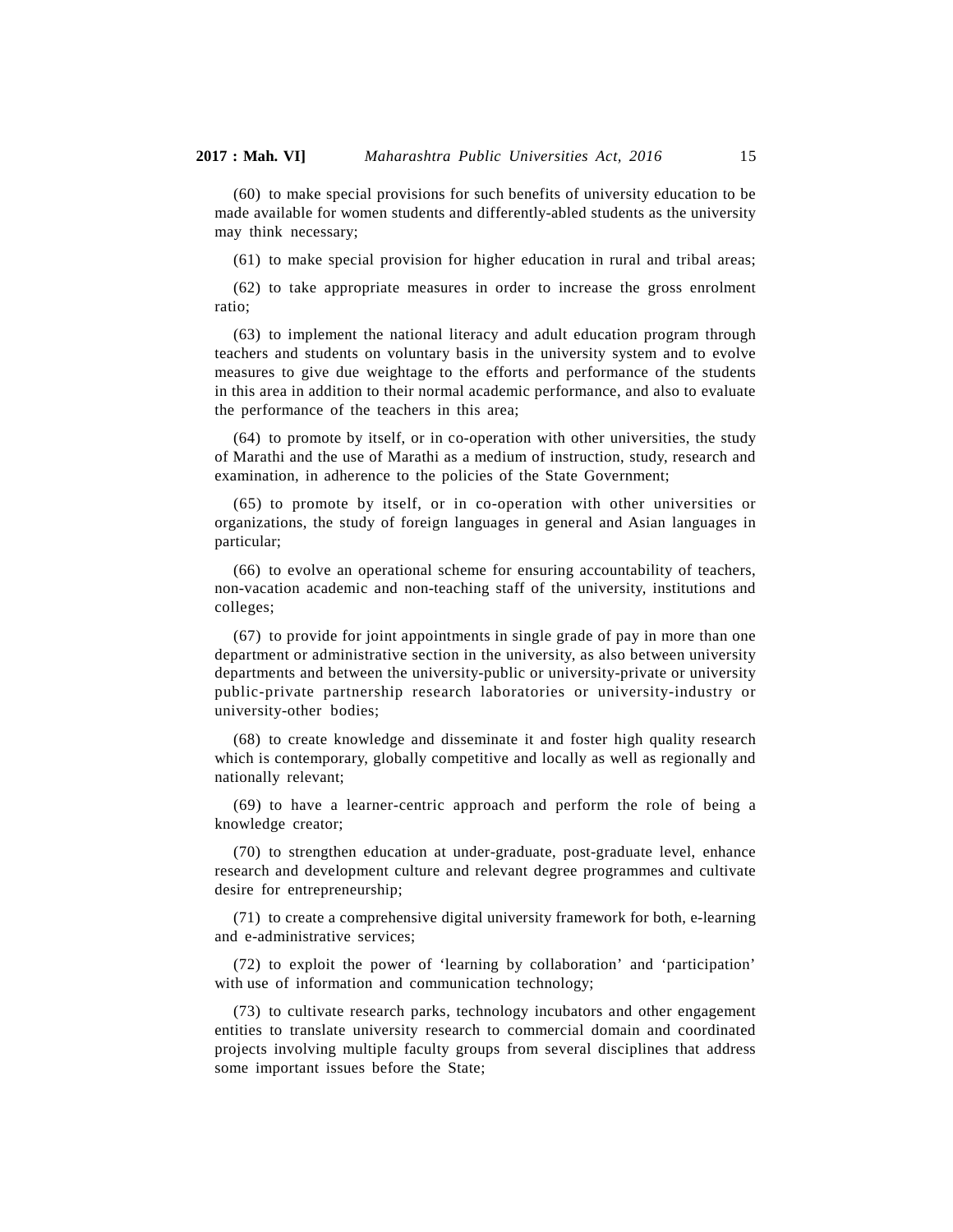(74) to identify skills to which students need to be exposed to, by taking into account the local needs, training facilities available, emerging needs and new employment opportunities;

(75) to provide an environment for the all-round development of youth by exposing them to the rich cultural heritage of the country and creating opportunities for development of skills in sports;

(76) to ensure introduction of choice based credit system with transferable credit points from four streams, namely, the academic stream, the technology stream, the professional and social stream and the personality and cultural development stream;

(77) to facilitate mobility of teachers to collaborating institutions such as industries, research and development laboratories, non-Government organizations, engaged in societal development, to enable translation of knowledge to viable real life applications and in turn enrich university programmes;

(78) to establish centers or institutions in foreign countries with the permission of the Central and the State Government;

(79) to establish vocational or skills based community colleges in partnership with industry;

(80) to implement recommendations report of the Commission within the timeframe given by it;

(81) to comply with and carry out any directives issued by the State Government, from time to time, with reference to above powers, duties and responsibilities of the university;

(82) to conduct academic audit of university departments, conducted colleges, affiliated colleges, institutions or schools, at regular intervals;

(83) to do all such other acts and things as may be necessary for, or incidental or conducive to, the attainment of all or any of its objects.

**6.** (1) The territorial limits, within which the powers conferred upon the university and by this Act shall be exercised, shall comprise the whole of the university area as specified against the name of such university in the Schedule:

Provided that, the benefit of distance-education courses, correspondence courses, open university courses or external degree courses of any university may, with the prior permission of the State Government, extend and cover the entire area of the State outside the university area:

Provided further that, if a university desires to establish sub-campus or centre or institution in any foreign country, on its own or in collaboration with any other Indian or foreign university or institution, it may do so with the prior sanction of the Central and the State Government.

(2) Subject to the provisions of sub-section (3) of section 3, no educational institution situated within the university area shall, except with the consent of the university and the sanction of the State Government, be associated in any way

Jurisdiction admission to privileges of University.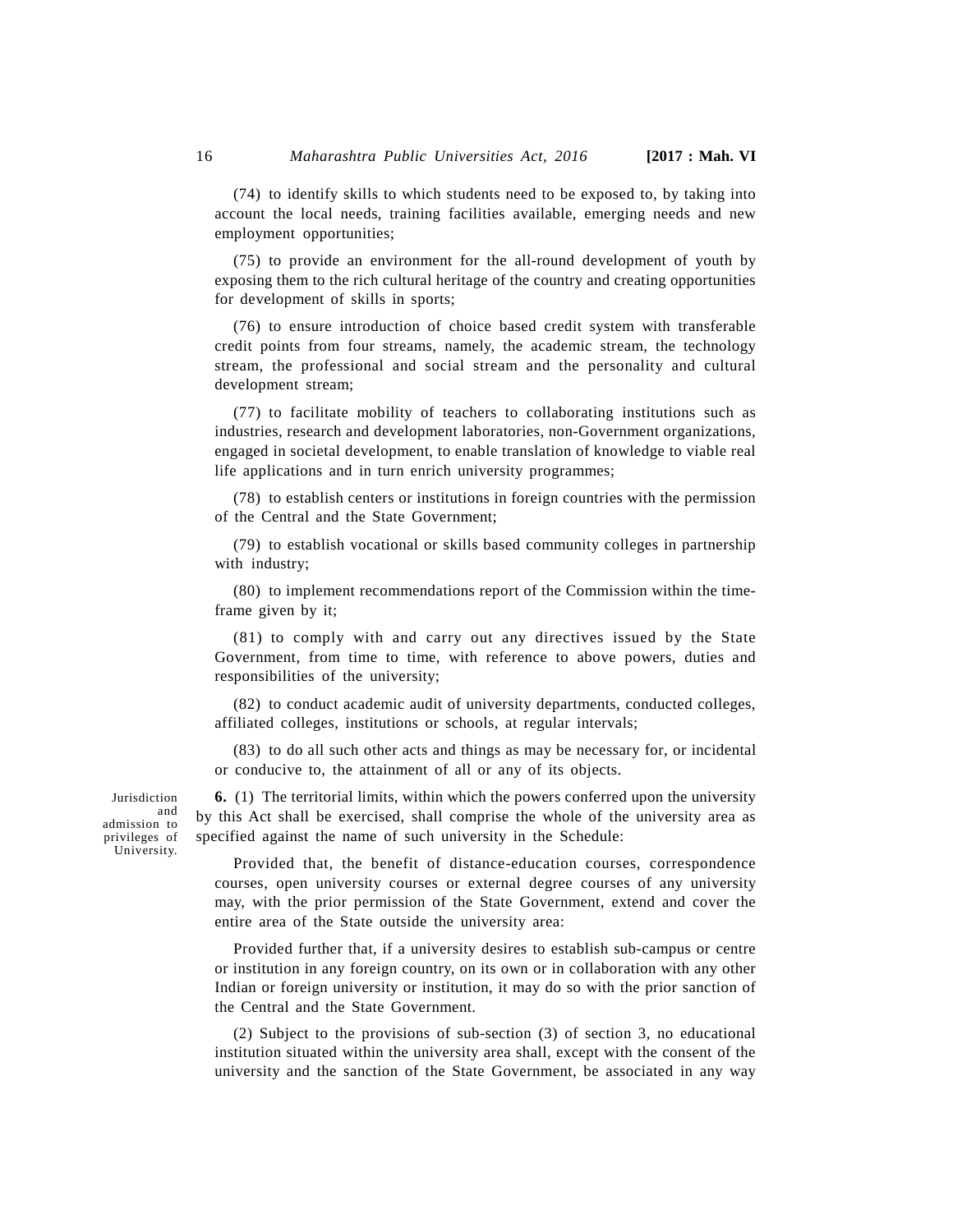with, or seek admission to any privilege of, any other university established by law with the exception of the state open university and Research or Project collaborations of university, colleges with any other university or colleges :

Provided that, if an educational institution, public or private, Indian or foreign, seeks to be associated with or be admitted to the privileges of a university, jurisdiction of which is not restricted to any State or area, such association or admission may be permitted by the State Government :

Provided further that, if a university, the jurisdiction of which is not restricted to any State or area, wishes to establish a centre or other unit of research in the university area on its own or in collaboration with any public or private Indian or foreign university or institution, it may do so with the sanction of the State Government and also with the sanction of the Central Government, if the collaboration is with the foreign university or institution.

(3) If an educational institution, public or private, Indian or foreign, associated with or admitted to the privileges of any other university established by law, seeks to be associated with, or be admitted to the privileges of a university, such association or admission may be permitted with the sanction of the State Government and consent of the university concerned.

(4) Save as otherwise, provided by or under this Act, any privilege enjoyed by any educational institution within the area of another university before the date on which this Act comes into force, shall not be withdrawn, without the sanction of the State Government.

(5) If a new district is created by the State Government, the area of such district shall be under the jurisdiction of such university, as may be declared by the State Government, by notification in the *Official Gazette*, for the purpose of admission to the privileges of such university.

**7.** (1) No citizen of India shall be excluded from any office of the university or from membership of any of its authorities, bodies or committees, or from appointment to any post, or from admission to any degree, diploma, certificate or other academic distinction or course of study on the ground only of sex, race, creed, class, caste, place of birth, religious belief or profession or political or other opinion :

University open to all irrespective of sex, race, creed, class, caste, place of birth, religion, or opinion.

Provided that, the university may maintain, accredit or recognize any college or institution exclusively for women, or reserved for women.

(2) The university shall adopt government policy and orders issued, from time to time, in regard to the reservation for Scheduled Castes, Scheduled Tribes, De-notified Tribes (*Vimukta Jatis*), Nomadic Tribes and Other Backward Classes for appointment to different posts of teachers and non-teaching employees and for the purpose of admission of students in the affiliated or conducted or community colleges, university departments, university institutions or recognized institutions.

(3) The university shall adopt with the general policy of the State Government in regard to the welfare of various categories of weaker sections of the society, minorities, women and persons with disability as directed by the State Government, from time to time.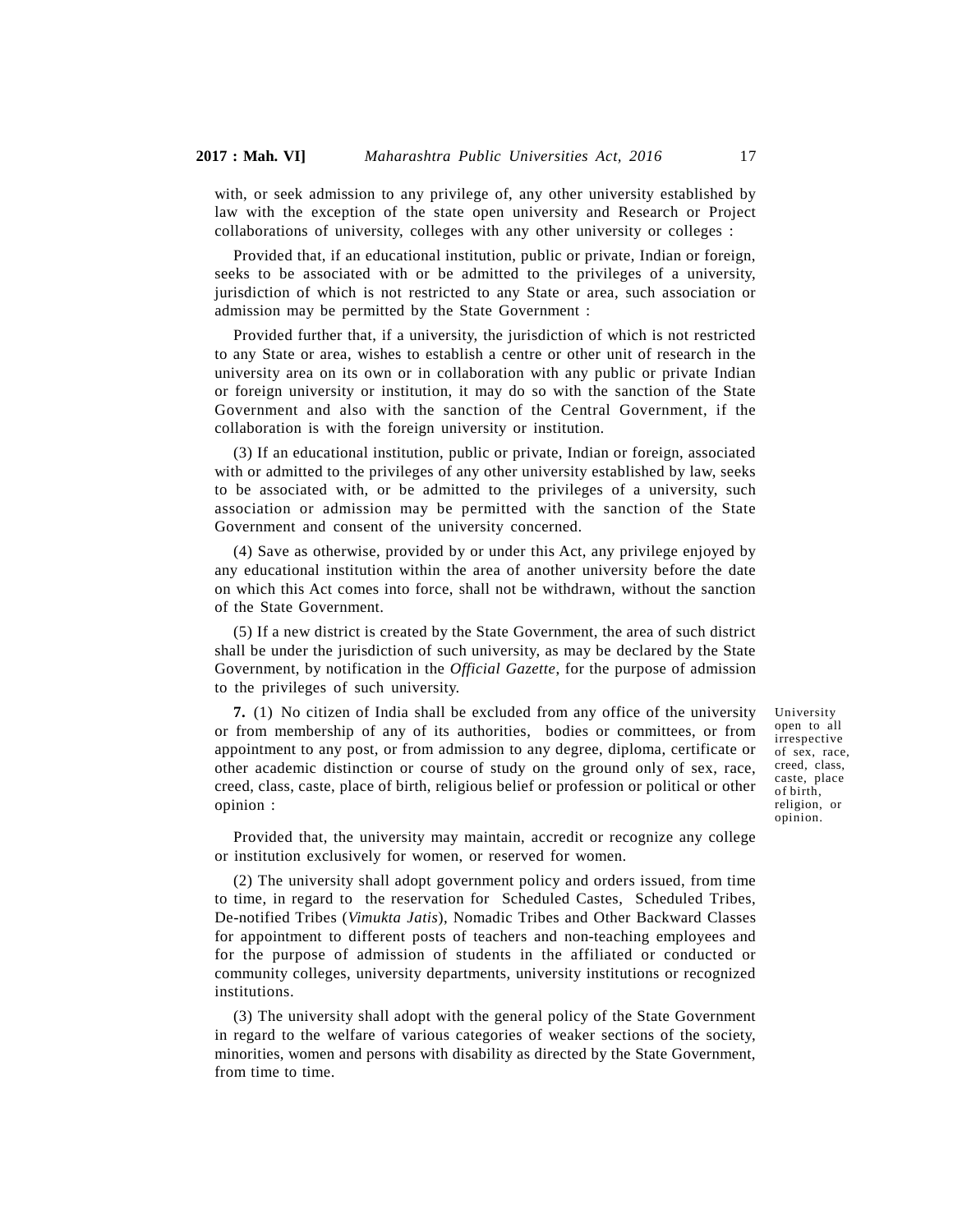Control of State Government on Universities.

**8.** (1) Without prior approval of the State Government, the university shall not,—

(*a*) create new posts of teachers, officers or other employees;

(*b*) revise the pay, allowances, post-retirement benefits and other benefits of its teachers, officers and other employees;

(*c*) grant any special pay, allowance or other extra remuneration of any description whatsoever, including ex-gratia payment or other benefits having financial implications, to any of its teachers, officers or other employees;

(*d*) divert any earmarked funds received for any purpose other than that for which it was received;

(*e*) transfer by sale or lease of immovable property ;

(*f*) incur expenditure on any development work from the funds received from the State Government or University Grants Commission or any person or body for the purposes other than the purposes for which the funds are received;

(*g*) take any decision regarding affiliated colleges resulting in increased financial liability, direct or indirect, for the State Government.

(2) The university shall be competent to incur expenditure, in consonance with the policies and directives of the State Government issued from time to time, from the funds received from,—

(*a*) various funding agencies without any share or contribution from the State Government;

(*b*) contributions received from individuals, industries, institutions, organizations or any person whosoever, to further the objectives of the university;

(*c*) contributions or fees for academic or other services offered by the university for aided and self-supporting academic programmes;

(*d*) development fund, or any other fund established by the university; for the purposes of,—

(*i*) creation of posts in various cadres;

(*ii*) granting pay, allowances and other benefits to the posts created through its own funds provided those posts are not held by such persons, who are holding the posts for which government contribution is received;

(*iii*) starting any academic programmes on self-supporting basis;

(*iv*) granting remunerations or incentives to its employees for performing any task assigned to them other than their regular duties and responsibilities;

(*v*) incurring expenditure on any development work and on welfare activities of its students and employees:

Provided that, there is no financial liability, direct or indirect, immediate or in future, on the State Government.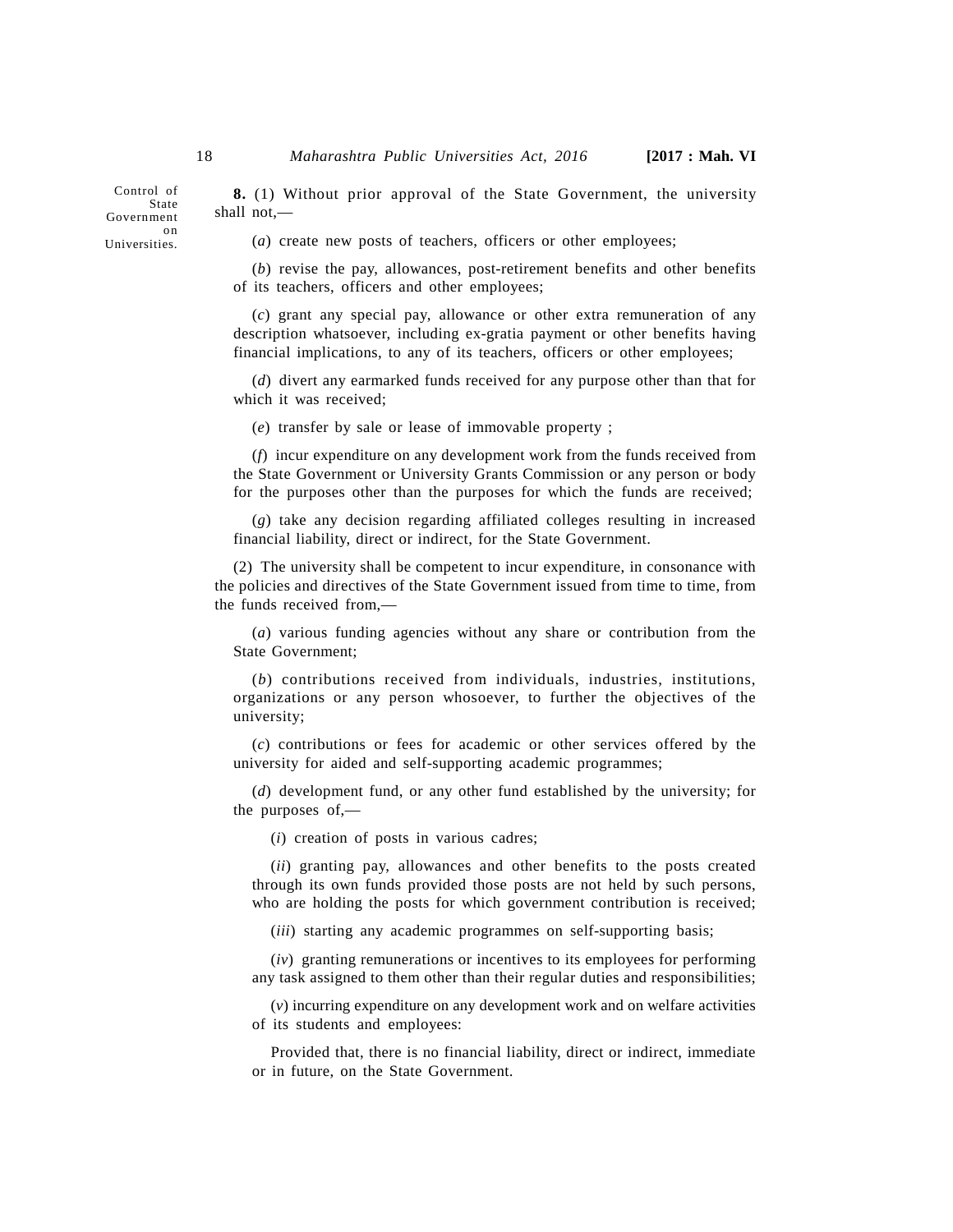(3) The State Government may, in accordance with the provisions contained in this Act, for the purpose of securing and maintaining uniform standards in all universities in the State, by notification in the *Official Gazette*, prescribe a Standard Code providing for the classification, manner and mode of selection, appointment, induction and advance training, field exposure, deputation and reservation of post in favour of members of the Scheduled Castes, Scheduled Tribes, De-notified Tribes (*Vimukta Jatis*), .Nomadic Tribes, and Other Backward Classes, duties, workload, pay, allowances, post-retirement benefits, other benefits, conduct and disciplinary matters and other conditions of service of the officers, teachers and other employees of the universities and the teachers and other employees in the affiliated colleges and recognized institutions (other than those managed and maintained by the State Government, Central Government and the local authorities) and the provisions for absorption of teachers and employees in the university departments, affiliated or conducted colleges and institutions who are aided and rendered surplus. However, the unaided teachers and employees who are rendered surplus in university departments, affiliated or conducted colleges and institutions shall not be eligible, for absorption at the aided vacancies in university departments, affiliated or conducted colleges and institutions.Where such Code is prescribed, the provisions made in the Code shall prevail, and the provisions made in the Statutes, Ordinances and Regulations made under this Act, for matters included in the Code shall, to the extent to which they are inconsistent with the provisions of the Code, be invalid.

(4) Qualifications and experience for the purpose of appointment of non-teaching employees in the universities, affiliated colleges and recognized institutions (other than those managed and maintained by the State Government, Central Government and the local authorities) shall be as may be specified by the Government, by an order published in the *Official Gazette*.

(5) Notwithstanding anything contained in this Act, if the circumstances so require and the State Government considers it necessary to do so, it may appoint, on deputation, a suitable person possessing the requisite qualifications to perform the duties of the Registrar, Finance and Accounts Officer or the Director of the Board of Examinations and Evaluation, for a period of not more than one year at a time and not more than three years in the aggregate.

(6) The State Government through any officer not below the rank of Joint Director, Higher Education or Technical Education shall have right to cause inspection of any affiliated, conducted, or autonomous college recognized institution or university department.

(7) In case of failure of the university to exercise powers or perform duties specified in section 5, or where the university has not exercised such powers or performed such duties adequately, or where there has been a failure to comply with any order issued by the State Government, or under any other circumstances as the State Government may deem fit, the State Government may issue a directive to the university for proper exercise of such powers or performance of such duties or comply with the order; and it shall be the duty of the university to comply with such direction. In case the university fails to comply with the directives, the State Government shall call upon the University to give reasons in writing as to why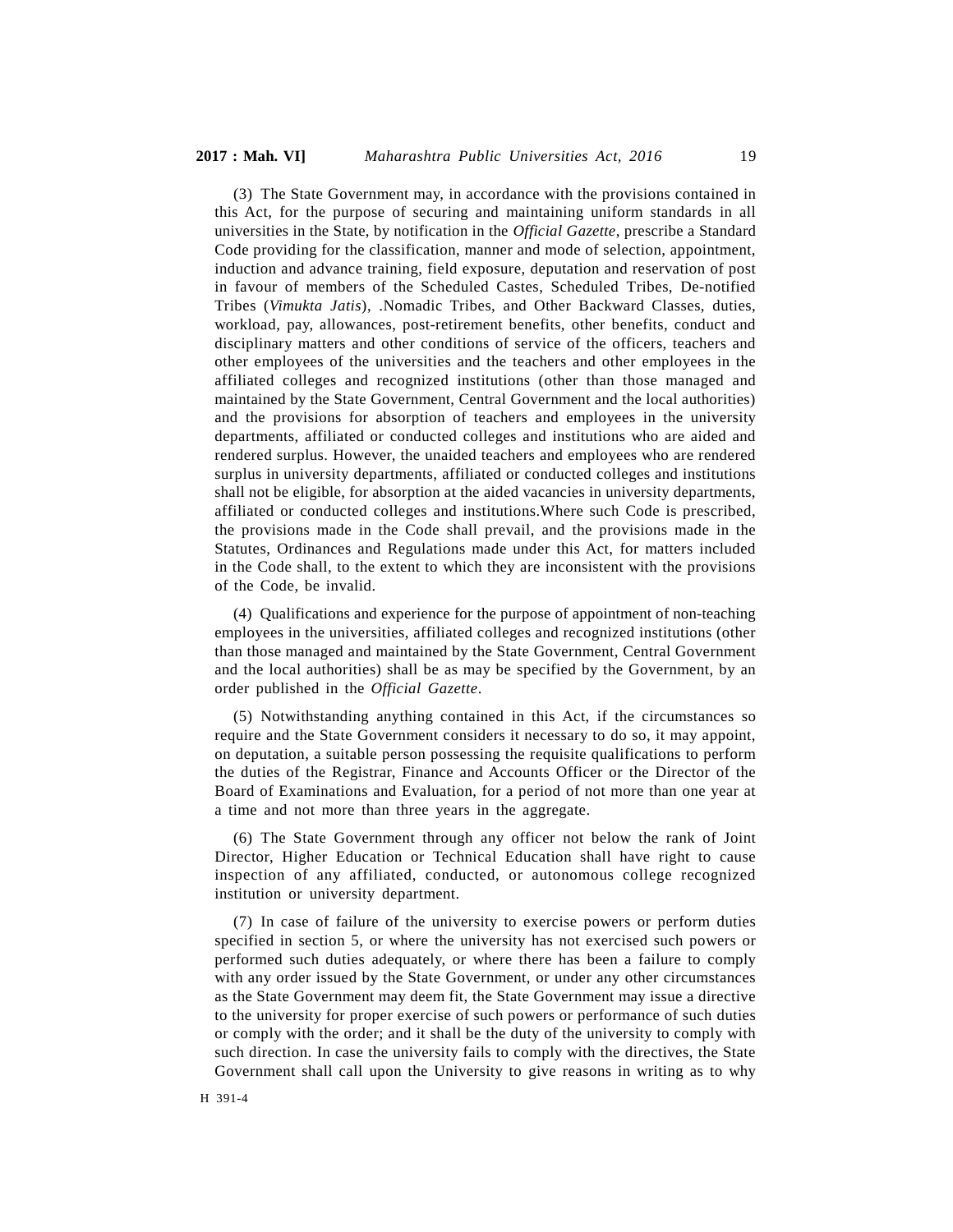the directives were not complied with. If the State Government is not satisfied with the explanation, it may refer the matter to the Chancellor for taking necessary action under sub-section (3) of section 9.

(8) The State Government shall carry out test audit or full audit of the accounts of a university, college, school or institution, a regularly at such intervals as it may deem fit.

## CHAPTER III **OFFICERS OF THE UNIVERSITY**

**9.** (1) The Governor of Maharashtra shall be the Chancellor of every university and the Chancellor, by virtue of his office, shall be the Head of the university.

(2) The Chancellor, when present, shall preside over the Convocation of the university and may issue directions to the Vice-Chancellor to convene the meeting of any authority of the university for specific purposes, whenever necessary, and the Vice-Chancellor shall submit the minutes of such meeting to the Chancellor for his perusal.

(3) The Chancellor,—

(*a*) shall, on receiving a reference from the State Government under the proviso to sub-section (7) of section 8 in such matter; or

(*b*) may, in any matter *suo motu* or otherwise,

call for a report or an explanation or such information and record relating to such matter or any matter or affairs of the university, and shall, after considering such report or explanation, or information or record, issue such directions thereupon as may be deemed fit in the interest of the university or student or larger interest of the public, and his directions shall be final and shall be complied with by the university forthwith.

(4) The Chancellor may, after taking report in writing from the Vice- Chancellor, suspend or modify any resolution, order or proceeding of any authority, body, committee or officer which in his opinion, is not in conformity with this Act, Statutes, Ordinances or Regulations made thereunder, or is not in the interest of the university and the university, authority, body, committee and officer, shall comply with the same:

Provided that, before making any such order, the Chancellor shall call upon the university, authority, body, committee or, as the case may be, officer to show cause why such an order should not be made, and if any cause is shown, within the time fixed by the Chancellor, he shall consider the same and wherever he deems it necessary, after consulting the State Government, decide the action to be taken in the matter, and his decision shall be final.

(5) Where, in the opinion of the Chancellor, the conduct of any elected or nominated or appointed or co-opted member is detrimental to the smooth functioning of university or any authority or body or committee, he may, after giving such member an opportunity to offer his explanation in writing and after considering such explanation, if any, and satisfying himself that it is necessary so to do, disqualify such member or suspend him for such period, as he may deem fit.

Chancellor and his Powers.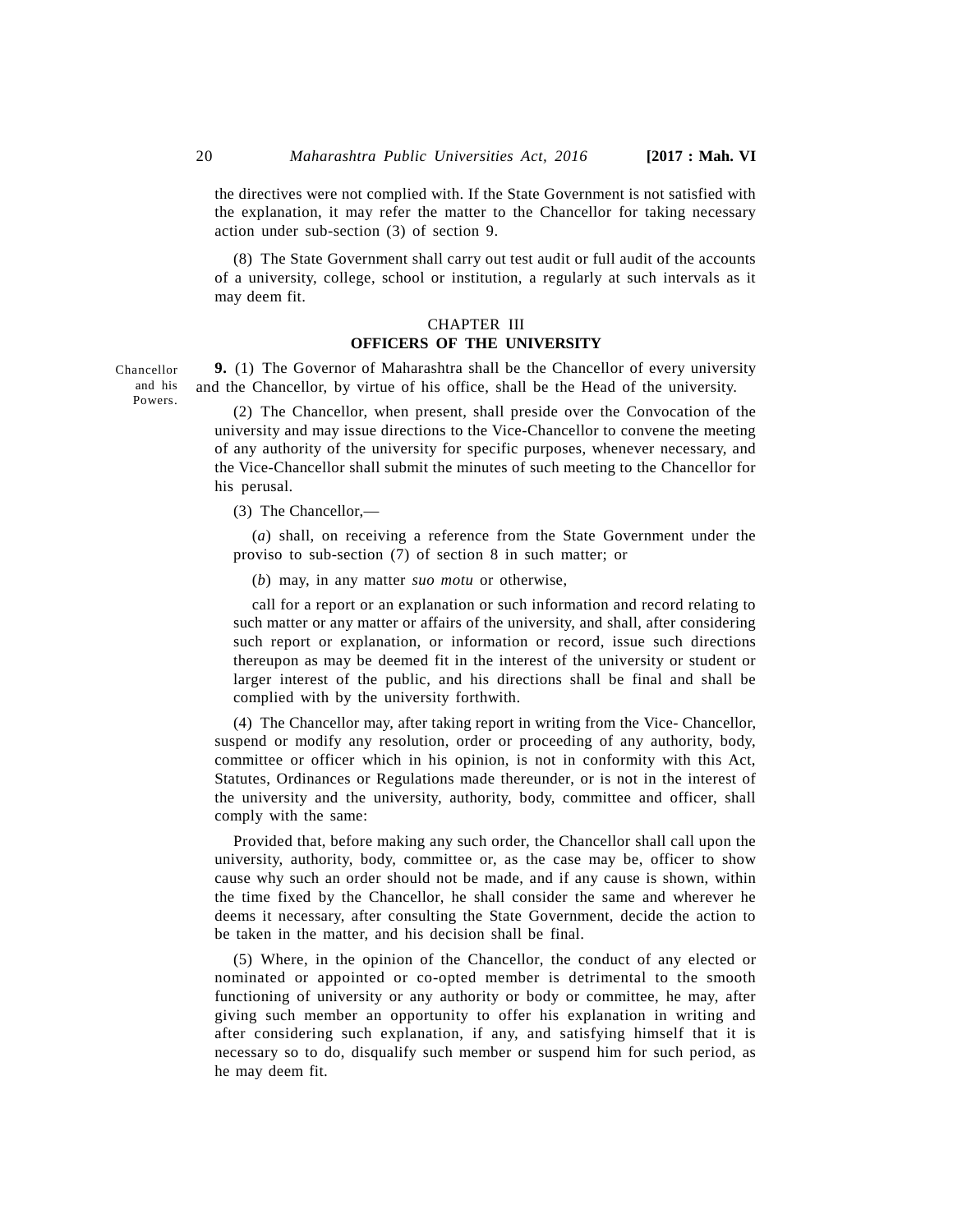(6) The Chancellor shall exercise such other powers and perform such other duties as may be conferred upon or vested in him by or under this Act.

**10.** The following shall be the other officers of the university, namely:—

- (*1*) the Vice-Chancellor;
- (*2*) the Pro-Vice-Chancellor;
- (*3*) the Registrar;
- (*4*) the Deans of Faculties;
- (*5*) the Director of Board of Examinations and Evaluation;
- (*6*) the Finance and Accounts Officer;
- (*7*) the Director of Sub-campus of the University;
- (*8*) the Director of Innovation, Incubation and Linkages;
- (*9*) the Director Knowledge Resource Center;
- (*10*) the Director of Lifelong Learning and Extension;
- (*11*) the Director of Students Development;
- (*12*) the Director of Sports and Physical Education;
- (*13*) the Director of National Service Scheme;
- (*14*) such other officers in the service of the university as may be prescribed by Statutes.

**11.** (1) There shall be a Vice-Chancellor who shall be the principal academic and executive officer of the university and *ex-officio* Chairperson of the Management Council, Academic Council, Board of Examinations and Evaluation, Board of Lifelong Learning and Extension, Finance and Accounts Committee, Board of National and International Linkages and the Board for Innovation, Incubation and Enterprise, Board of Information Technology, Board of Students' Development, Board of Sports and Physical Education and Board of Research and shall preside in the absence of the Chancellor at any convocation for conferring degrees and also at any meeting of Senate. His powers and duties shall be as provided in section 12.

(2) Save as otherwise provided, pay and allowances, terms and conditions of service of the Vice-Chancellor shall be such as may be determined by the State Government, from time to time.

(3) The Vice-Chancellor shall be appointed by the Chancellor in the manner stated hereunder :—

(*a*) There shall be a committee consisting of the following members to recommend suitable names to the Chancellor for appointment of Vice-Chancellor, namely:—

(*i*) a member nominated by the Chancellor, who shall be the retired Judge of the Supreme Court or retired Chief Justice of a High Court or an eminent scholar of national repute or a recipient of Padma Award in the field of education;

Appointment

of Vice-Chancellor.

Other officers of University.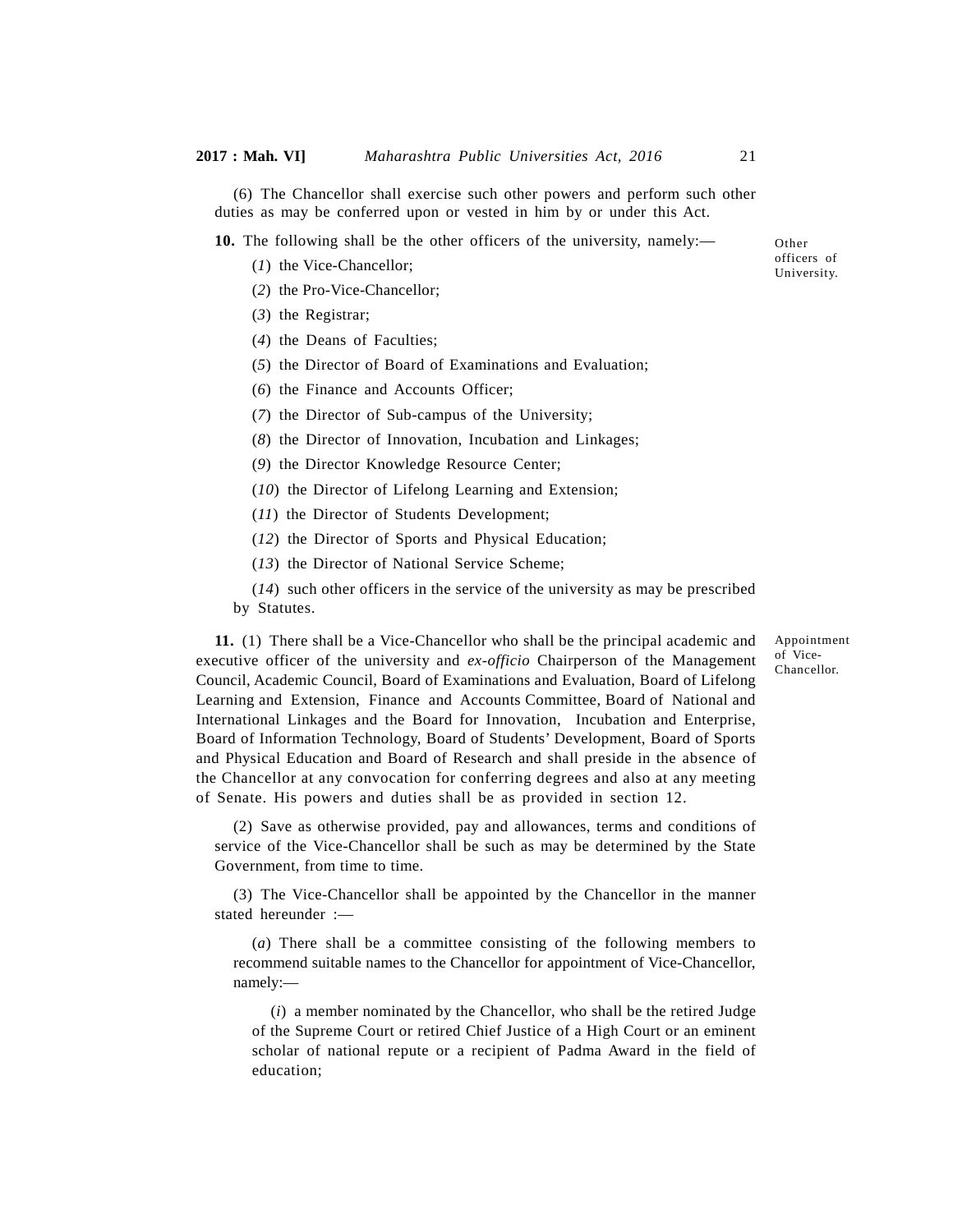(*ii*) the Principal Secretary of Higher and Technical Education Department or any officer not below the rank of Principal Secretary to Government nominated by the State Government;

(*iii*) the Director or Head of an institute or organization of national repute established by an Act of Parliament, nominated by the Management Council and the Academic Council, jointly, in the manner specified by the State Government by an order published in the *Official Gazette*.

(*b*) The member nominated by the Chancellor shall be the Chairman of the committee.

(*c*) The members nominated on the committee shall be persons who are not connected with the university or any college or any recognized institution of the university.

(*d*) No meeting of the committee shall be held unless all the three members of the committee are present.

(*e*) The committee shall recommend a panel of not less than 5 suitable persons for the consideration of the Chancellor for being appointed as the Vice-Chancellor. The names of the persons so recommended shall be in alphabetical order without any preference being indicated. The report shall be accompanied by a detailed write-up on suitability of each person included in the panel.

(*f*) A person recommended by the committee for appointment as Vice-Chancellor shall,—

(*i*) be an eminent academician and an administrator of high caliber;

(*ii*) be able to provide leadership by his own example;

(*iii*) be able to provide vision; and have ability to translate the same into reality in the interest of students and society; and

(*iv*) possess such educational qualifications and experience as may be specified by the State Government, by an Order published in the *Official Gazette,* in consultation with the Chancellor.

(*g*) The eligibility conditions and the process for recommendation of names for appointment as Vice-Chancellor shall be given wide publicity to ensure the recommendation of most suitable candidates.

(4) The Chancellor may appoint one of the persons included in the panel to be the Vice-Chancellor:

Provided that, if the Chancellor does not approve any of the persons so recommended, he may call for a fresh panel either from the same committee or after constitution of a new committee for the purpose, from such new committee.

(5) The process of preparing the panel of the suitable persons for being appointed as the Vice-Chancellor, shall begin at least six months before the probable date of occurrence of the vacancy of the Vice-Chancellor, and the process of appointment of the Vice-Chancellor shall be completed at least one month before the probable date of occurrence of the vacancy of the Vice-Chancellor.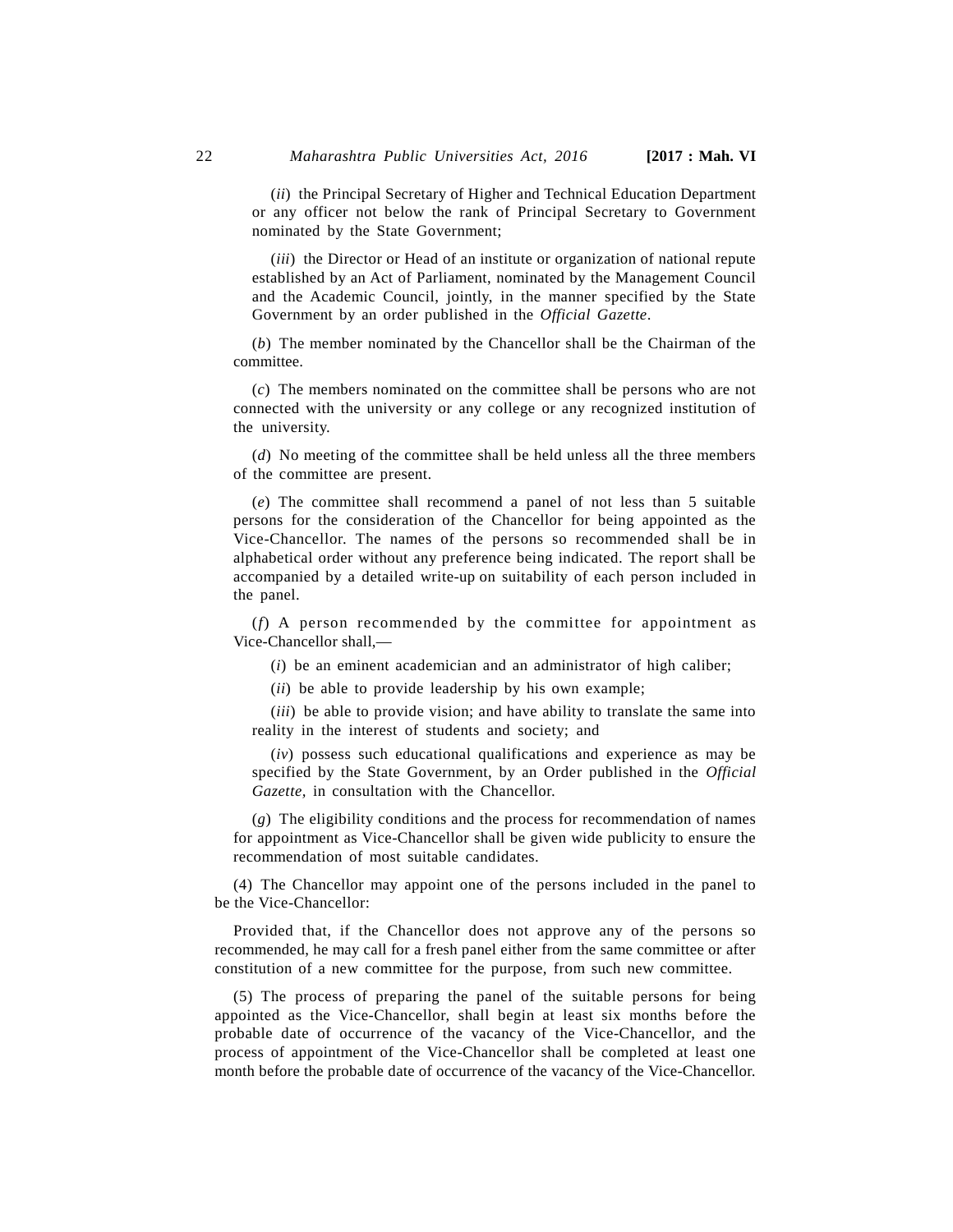(*6*) The person appointed as the Vice-Chancellor shall, subject to the terms and conditions of contract of service, hold office for a period of five years from the date on which he takes charge of his office or till he attains the age of sixty-five years, whichever is earlier and he shall not be eligible for re-appointment.

(*7*) The person appointed as the Vice-Chancellor shall hold a lien, if any,on the substantive post held by him prior to the appointment.

(*8*) In any of the following circumstances, the exigency whereof shall solely be judged by the Chancellor, namely :—

(*i*) where the committee appointed under clause (a) of sub-section (3) is unable to recommend any name within the time limit specified by the Chancellor;

(*ii*) where the vacancy occurs in the office of the Vice-Chancellor because of death, resignation or otherwise, and it cannot be conveniently and expeditiously filled in, in accordance with the provisions of sub-sections (3) and (4);

(*iii*) where the vacancy in the office of the Vice-Chancellor occurs temporarily because of leave, illness or other causes; or

(*iv*) where there is any other emergency;

the Chancellor may appoint any suitable person, to act as the Vice-Chancellor for a term not exceeding twelve months, in the aggregate as may be specified in his order :

Provided that, the person so appointed shall cease to hold such office on the date on which the person appointed as the Vice-Chancellor in accordance with the provisions of sub-sections (3) and (4) assumes office or the Vice-Chancellor resumes office.

(9) The Vice-Chancellor shall be a whole-time salaried officer of the university and shall receive pay and allowances, and other facilities as determined by the State Government. In addition, he shall be entitled to free furnished residence, a motor car including its maintenance, repairs and fuel required therefor, with the service of a chauffeur, free of charge.

(10) Such sumptuary allowance shall be placed at the disposal of the Vice-Chancellor, as the State Government may approve.

(11) If a person receiving an honorarium from the consolidated fund of the State, or if a principal of an affiliated college or a recognized institution or a university teacher is appointed as Vice-Chancellor, his terms and conditions of service shall not be altered to his disadvantage during his tenure as Vice-Chancellor.

(12) Notwithstanding anything contained in the foregoing sub-sections, the person referred to in sub-section (7) shall stand retired from his original post in accordance with the terms and conditions of service of that post.

(13) The Vice-Chancellor may, by writing under his signature addressed to the Chancellor, after giving one month's notice resign from his office and shall cease to hold his office on the acceptance of his resignation by the Chancellor or from the date of expiry of the said notice period, whichever is earlier.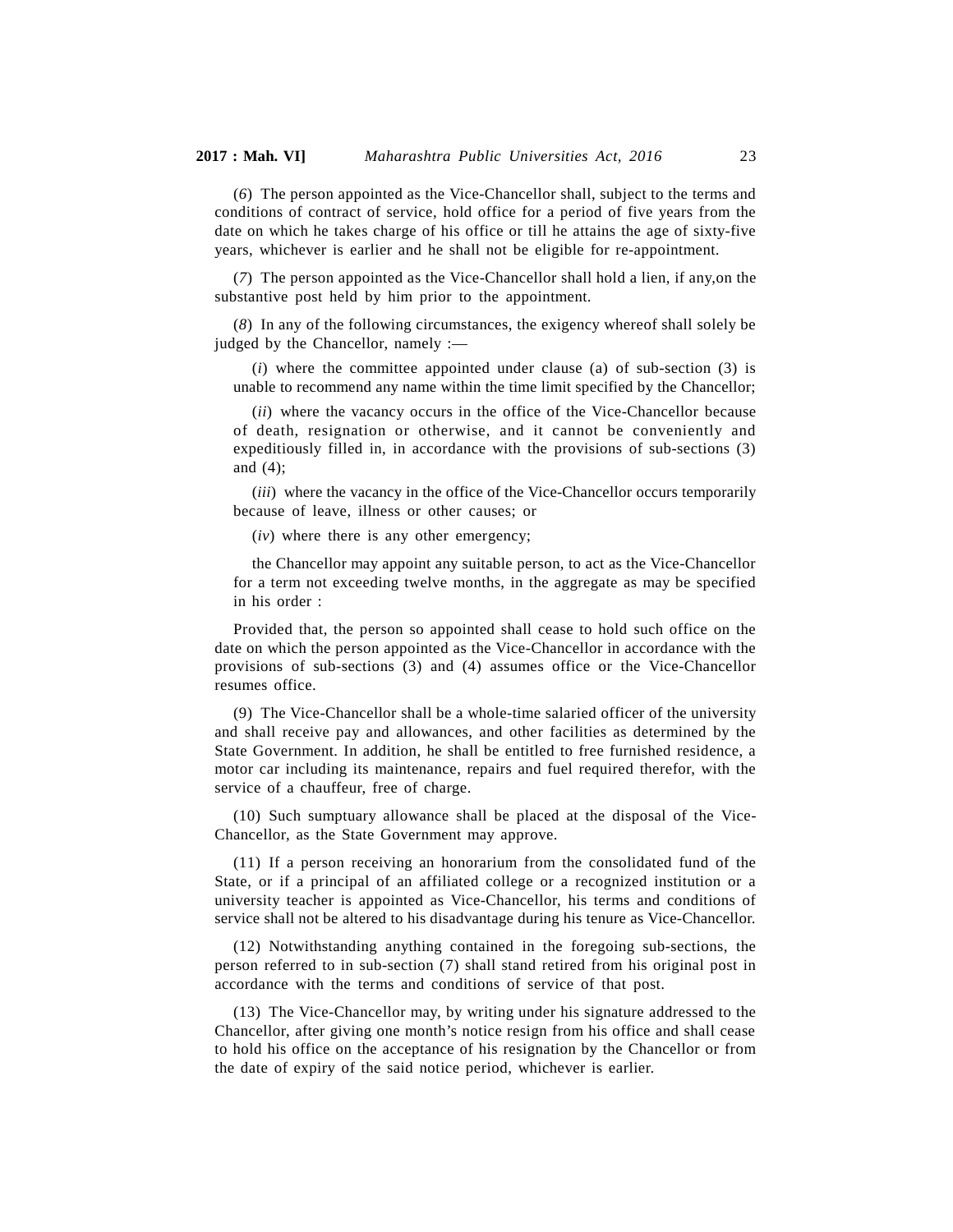(14) The Vice-Chancellor may be removed from his office if the Chancellor is satisfied that the incumbent,—

(*a*) has become insane and stands so declared by a competent court; or

(*b*) has been convicted by a court for any offence involving moral turpitude; or

(*c*) has become an undischarged insolvent and stands so declared by a competent court; or

(*d*) has been physically unfit and incapable of discharging functions due to protracted illness or physical disability; or

(*e*) has willfully omitted or refused to carry out the provisions of this Act or has committed breach of any of the terms and conditions of the service or any other conditions, prescribed by the State Government under sub-section (2), or has abused the powers vested in him or if the continuance of the Vice-Chancellor in the office is detrimental to the interests of the university ; or

(*f*) is a member of, or is otherwise associated with, any political party any organization which takes part in politics, or is taking part in, or subscribing in aid of, any political movement or activity.

*Explanation.*- For the purposes of this sub-clause, whether any party is a political party, or whether any organization takes part in politics or whether any movement or activity falls within the scope of this sub-clause, the decision of the Chancellor thereon shall be final :

Provided that, the Vice-Chancellor shall be given a reasonable opportunity to show cause by the Chancellor before taking recourse for his removal under sub-clauses  $(d)$ ,  $(e)$  and  $(f)$ .

Powers and duties of Vice-Chancellor.

**12.** (1) The Vice-Chancellor shall be the principal academic and executive officer of the university responsible for the development of academic programmes of the university. He shall oversee and monitor the administration of the academic programmes and general administration of the university to ensure efficiency and good order of the university.

(2) He shall be entitled to be present, with the right to speak, at any meeting of any other authority or body or committee of the university, but shall not be entitled to vote thereat, unless he is the Chairperson or member of that authority or body.

(3) The Vice-Chancellor shall have the power to convene meetings of any of the authorities, bodies or committees, as and when he considers it necessary to do so.

(4) The Vice-Chancellor shall ensure that directions issued by the Chancellor are strictly complied with or, as the case may be, implemented.

(5) It shall be the duty of the Vice-Chancellor to ensure that the directives of the State Government, if any, and the provisions of this Act, Statutes, Ordinances and Regulations are strictly observed and that the decisions of the authorities, bodies and committees which are not inconsistent with this Act, Statutes, Ordinances and Regulations are properly implemented.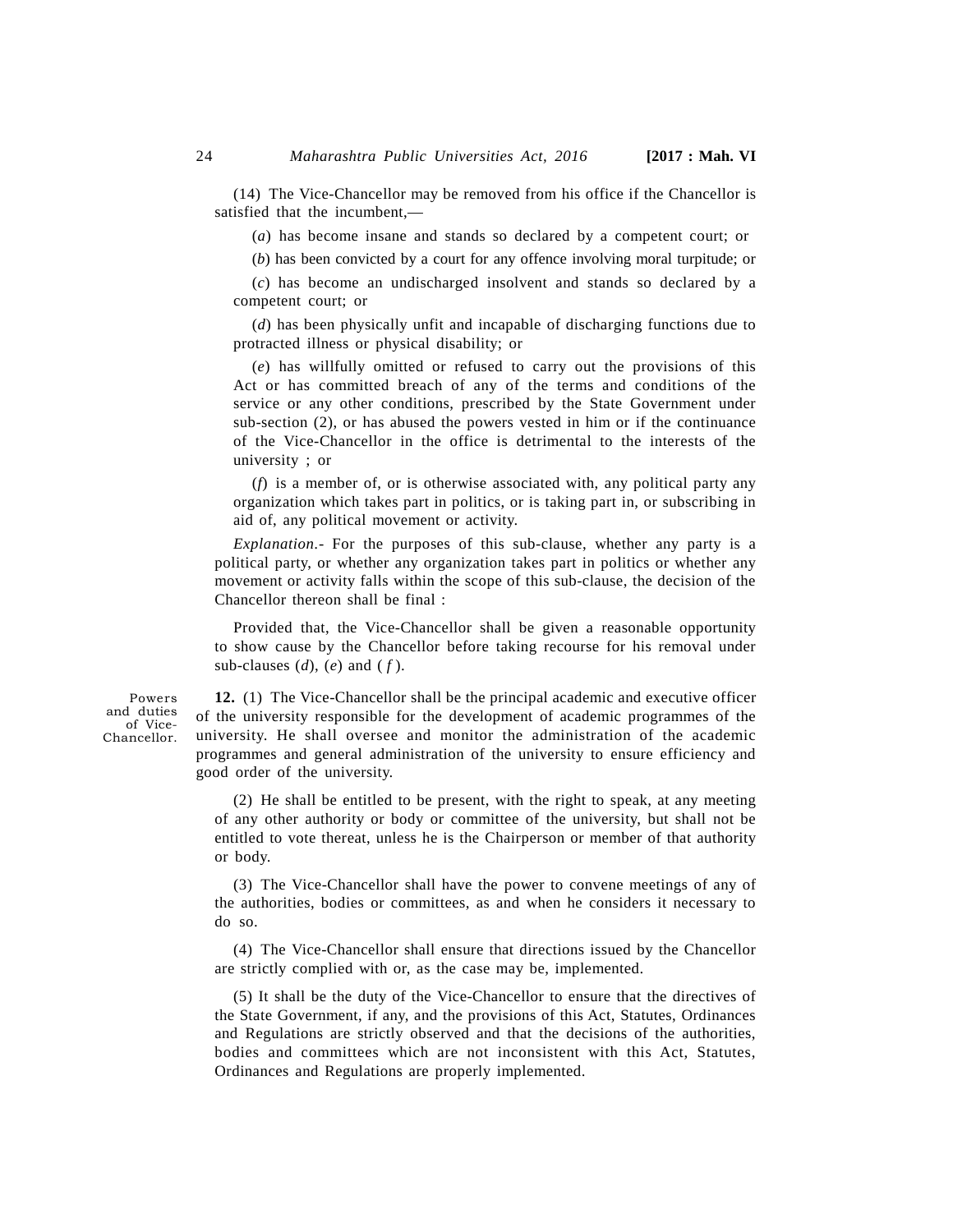(6) The Vice-Chancellor may defer implementation of a decision taken or a resolution passed by any authority, body or committee of the university if, he is of the opinion that the same is not consistent with the directives of the State Government or with the provisions of the Act, Statutes, Ordinances and Regulations or that such decision or resolution is not in the interest of the university and at the earliest opportunity refer it back to the authority, body or committee concerned for reconsideration in its next meeting with reasons to be recorded in writing. If differences persist, he shall within a week, giving reasons submit it to the Chancellor for decision and inform about having done so to the members of the authority, body or committee concerned. After receipt of the decision of the Chancellor, the Vice-Chancellor shall take action as directed by the Chancellor and inform the authority, body or committee concerned, accordingly.

(7) If there are reasonable grounds for the Vice-Chancellor to believe that there is an emergency which requires immediate action to be taken, or if any action is required to be taken in the interest of the university, he shall take such action, as he thinks necessary, and shall at the earliest opportunity, report in writing the grounds for his belief that there was an emergency, and the action taken by him, to such authority or body as shall, in the ordinary course, have dealt with the matter. In the event of a difference arising between the Vice-Chancellor and the authority or body whether there was in fact an emergency, or on the action taken where such action does not affect any person in the service of the University, or on both, the matter shall be referred to the Chancellor whose decision shall be final :

Provided that, where any such action taken by the Vice-Chancellor affects any person in the service of the university, such person shall be entitled to prefer, within thirty days from the date on which he receives notice of such action, an appeal to the Management Council.

*Explanation. -* For the purposes of this sub-section, action taken by the Vice-Chancellor shall not include disciplinary action taken against any employee of the university.

(8) Where any matter is required to be regulated by the Statutes, Ordinances or Regulations, but no Statutes, Ordinances or Regulations are made in that behalf or where there is an exigency to amend Statutes, Ordinances or Regulations, the Vice- Chancellor may, for the time being, regulate the matter by issuing such directions as he thinks necessary, and shall, at the earliest opportunity thereafter, place them before the Management Council or other authority or body concerned for approval. He shall, at the same time, place before such authority or body for consideration the draft of the Statutes, Ordinances or Regulations, as the case may be, required to be made in that behalf :

Provided that, such direction shall have to be converted into Statute, Ordinance or Regulations as the case may be, within six months of issuing of such direction failing which such direction shall automatically lapse.

(9) The Vice-Chancellor shall be the appointing and disciplinary authority for the university teachers.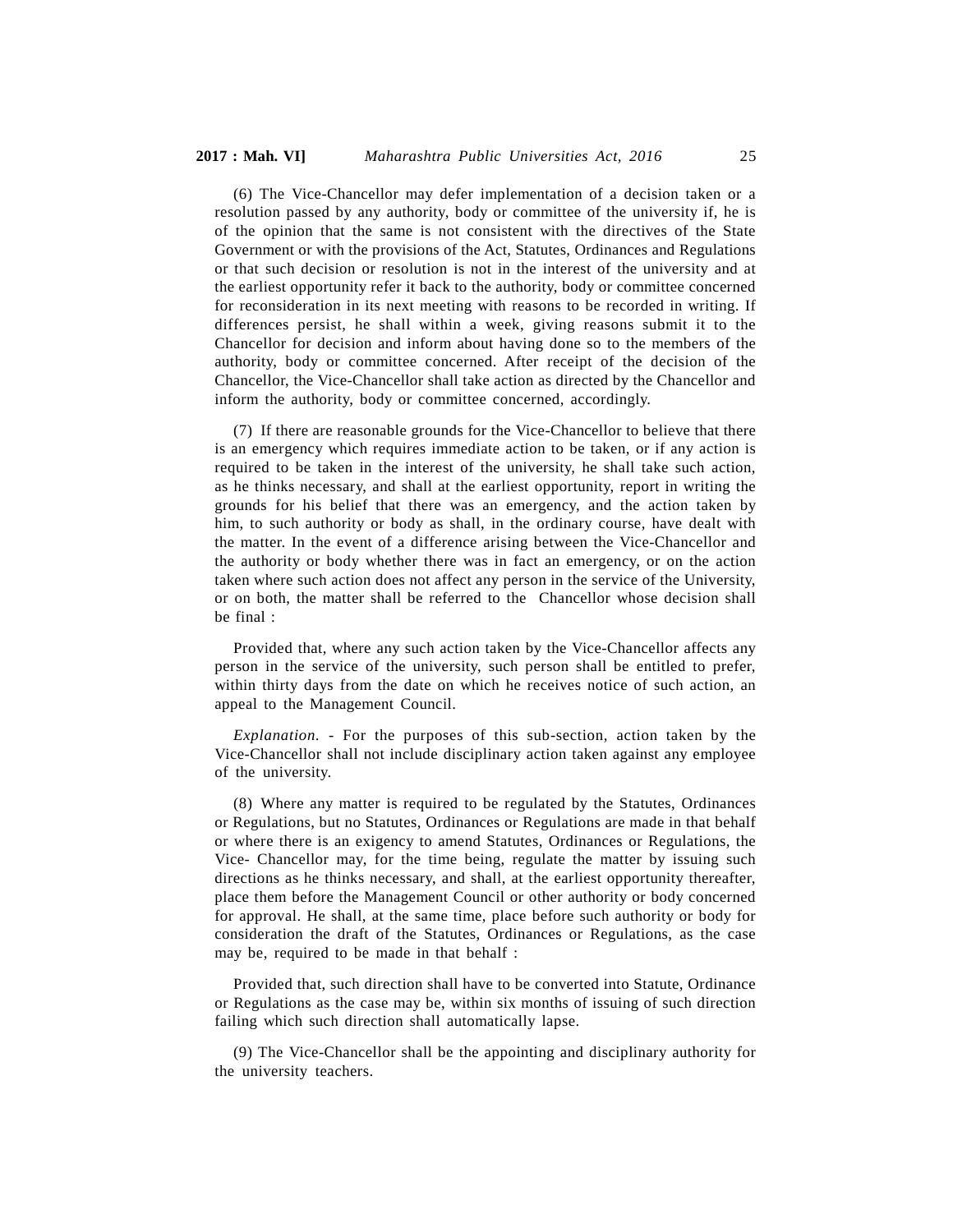(10) The Vice-Chancellor shall be the appointing and disciplinary authority for officers of the university of the rank of Assistant Registrar and of the rank equivalent thereto and above.

(11) As the Chairperson of the authorities or bodies or committees of the university, the Vice-Chancellor shall be empowered to suspend member from the meeting of the authority, body or committee for persisting to obstruct or stall the proceedings or for indulging in behaviour unbecoming of a member, and shall report the matter accordingly, to the Chancellor.

(12) The Vice-Chancellor shall place before the Management Council a report of the work of the university periodically as provided under the Ordinances.

(13) The Vice-Chancellor shall have the power to, --

(*a*) accord recognition to institutions of higher learning, research specialized studies in accordance with the provisions of this Act;

(*b*) accord recognition to autonomous colleges, empowered autonomous colleges or cluster of institutions and empowered skills development colleges in accordance with the provisions of this Act;

(*c*) accord recognition to private skills education providers in accordance with the provisions of this Act;

(*d*) accord recognition as qualified teachers to the experts from the field of application oriented industries or companies and domain specific experts in various professional skills, working as training experts in private skills education providers and empowered skills development colleges.

(*e*) approve the recommended panel of referees for thesis or dissertations for awarding post-graduate, doctorate and higher degrees.

(14) (*a*) The Vice-Chancellor shall have right to cause inspection to be made by the Pro-Vice-Chancellor or such person or persons or body of persons as he may direct, of the university, its buildings, laboratories, libraries, museums, workshops and equipment and of affiliated, conducted or autonomous college, empowered autonomous colleges or cluster of institutions, recognized or autonomous institutions, empowered skills development colleges or private skills education provider, hall or hostel maintained or recognized by the university, and of the examinations, teachings and other work conducted by or on behalf of the university, and to cause an inquiry to be made in a like manner regarding any matter connected with the administration or finance of the university, affiliated, conducted or community or autonomous college, empowered autonomous colleges or cluster of institutions, recognized or autonomous institutions, empowered skills development colleges or private skills education provider:

Provided that, the Vice-Chancellor shall, in the case of affiliated or autonomous college, empowered autonomous colleges or cluster of institutions, recognized or autonomous institutions, empowered skills development colleges or private skills education provider, give notice to the management of such affiliated or autonomous college, empowered autonomous colleges or cluster of institutions, recognized or autonomous institutions, empowered skills development colleges or private skills education provider of his intention to cause an inspection or an inquiry to be so made: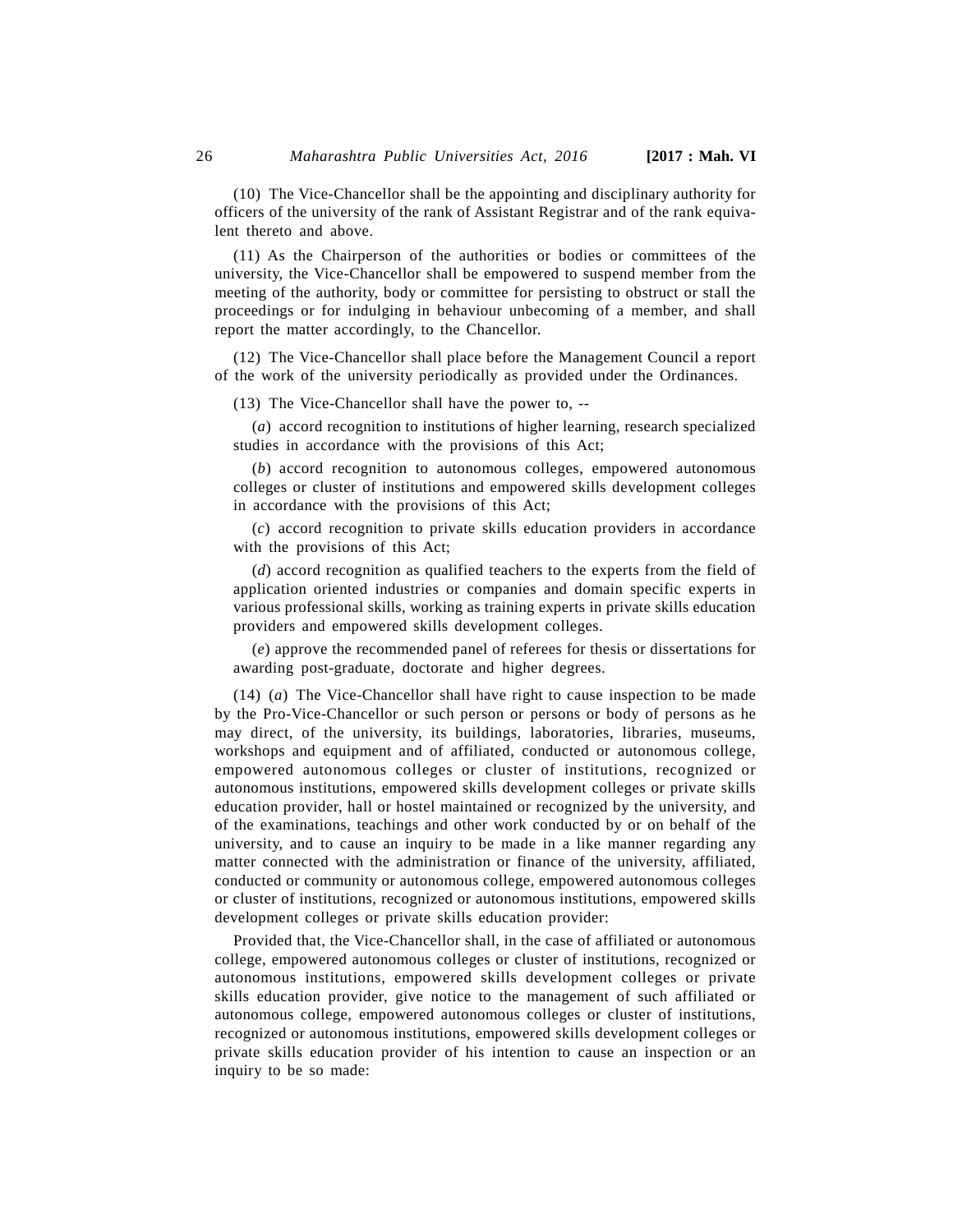Provided further that, the management shall have the right to make such representation to the Vice-Chancellor as it thinks necessary before such inspection or inquiry is made;

(*b*) after considering such representation, if any, the Vice-Chancellor may cause such inspection or inquiry to be made or may drop the same;

(*c*) in the case of management when an inspection or inquiry has been caused to be made, the management, shall be entitled to appoint a representative, who shall have the right to be present and be heard at such inspection or inquiry;

(*d*) the Vice-Chancellor may, if the inspection or inquiry is made regarding any college or institution admitted to the privileges of the university, communicate to the management the result of such inspection or inquiry;

(*e*) the management shall communicate to the Vice-Chancellor such action, if any, as it proposes to take or has been taken by it;

(*f*) where the management, does not, within the time fixed by the Vice- Chancellor, take action to his satisfaction, the Vice-Chancellor shall be competent to impose a fine upon the management and direct the management to stop the fresh admissions to the colleges or institutions or to decide any other action to be taken in this behalf and the same shall be communicated to the management concerned for compliance.

(15) The Vice-Chancellor shall forward to the State Government report on the recommendation of the Management Council, regarding the temporary alternative arrangements, in the interest of students, to run the day to day academic and administrative activities, of the management of an affiliated college, institution or autonomous college or empowered autonomous college or cluster of institutions in case of dispute regarding the management of the affiliated college and where irregularities or commissions or omissions of criminal nature by the management of such college or institution or mismanagement of such college or institutions are, *prima facie*, evident to committee of inquiry appointed by the university and to make the necessary arrangements to run the day to day academic and administrative activities of such college till the dispute is statutorily resolved. The decision of the State Government in this behalf shall be final and binding.

(16) The Vice-Chancellor shall exercise such other powers and perform such other duties as may be conferred upon him by or under this Act.

**13.** (1) The Pro-Vice-Chancellor shall be the academic and executive officer next to the Vice-Chancellor having purview of the entire university.

Pro-Vice-Chancellor.

(2) The Pro-Vice-Chancellor shall be a person who has held the post of professor, or principal of a college or an institution with not less than fifteen years teaching or research experience.

(3) The Pro-Vice-Chancellor shall be the Chairperson of the Board of Deans, Board of Sub-campuses, Board of University Departments and Inter-Disciplinary Studies, Board of Post-Graduate Education in Colleges; and an ex-officio Chairperson of the Research and Recognition Committee.

(4) The Pro-Vice-Chancellor shall be a full time salaried officer of the university and shall work directly under the superintendence, direction and control of the Vice- Chancellor.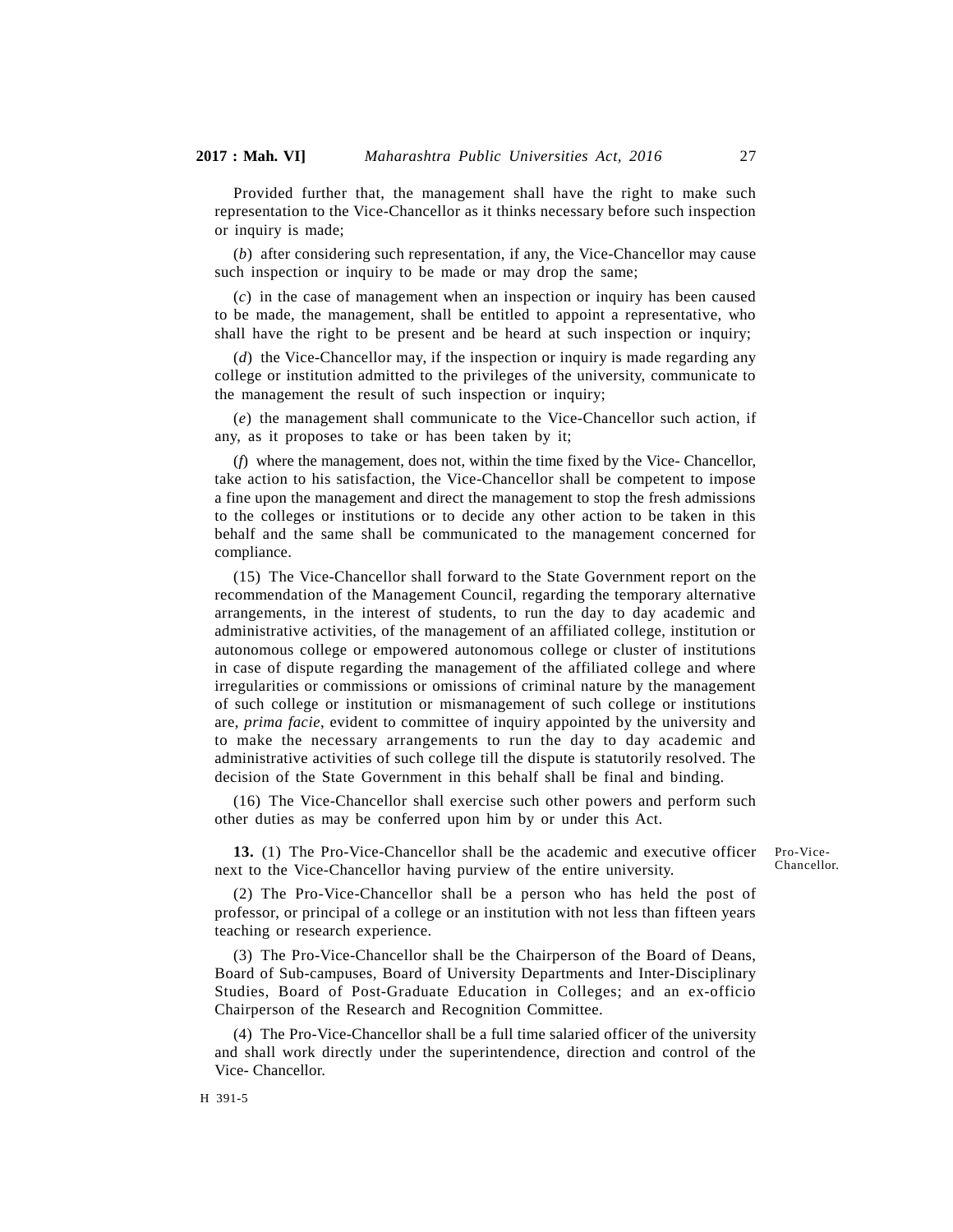(5) Save as otherwise provided, pay and allowances admissible to him as well as the terms and conditions of his service shall be such as may be determined by the State Government, from time to time.

(6) The Chancellor shall, in consultation with the Vice-Chancellor, appoint a Pro- Vice-Chancellor for the university.

(7) The term of Pro-Vice-Chancellor shall be co-terminus with the term of office of the Vice-Chancellor or till he attains the age of sixty-five years, whichever is earlier.

(8) The provisions of sub-section (11) of section 11 shall, in regard to the conditions of service of Pro-Vice-Chancellor, *mutadis-mutandis*, apply.

(9) The Pro-Vice-Chancellor shall act as the chairperson of the authorities, bodies and committees, in the absence of the Vice-Chancellor.

(10) When the office of the Pro-Vice-Chancellor falls vacant or when the Pro-Vice-Chancellor is, by reason of illness or absence or any other cause, unable to perform the duties of his office, the Vice-Chancellor, may appoint a suitable person qualified to be appointed as Pro-Vice-Chancellor to officiate as Pro-Vice-Chancellor, till the Pro-Vice-Chancellor resumes office, or a new Pro-Vice-Chancellor assumes duty, as the case may be.

(11) The Pro-Vice-Chancellor may, by writing under his signature addressed to the Vice-Chancellor, after giving one month's notice resign from his office and shall cease to hold his office on the acceptance of his resignation by the Vice- Chancellor or from the date of expiry of the said notice period, whichever is earlier.

(12) The Pro-Vice-Chancellor may be removed from his office by the Chancellor on the recommendation of the Vice-Chancellor, if he is satisfied that the incumbent,—

(*a*) has become insane and stands so declared by a competent court; or

(*b*) has been convicted by a court for any offence involving moral turpitude; or

(*c*) has become an undischarged insolvent and stands so declared by a competent court; or

(*d*) has been physically unfit and incapable of discharging functions due to protracted illness or physical disability; or

(*e*) has willfully omitted or refused to carry out the provisions of this Act or has committed breach of any of the terms and conditions of service or any other conditions, prescribed by the State Government under sub-section (5) or has abused the powers vested in him or if, the continuance of the Pro-Vice-Chancellor in the office is detrimental to the interests of the university; or

(*f*) is a member of, or is otherwise associated with, any political party or any organization which takes part in politics, or is taking part in, or subscribing in aid of, any political movement or activity.

*Explanation.-* For the purposes of this clause, whether any party is a political party, or whether any organization takes part in politics or whether any movement or activity falls within the scope of this clause, the decision of the Vice-Chancellor thereon shall be final :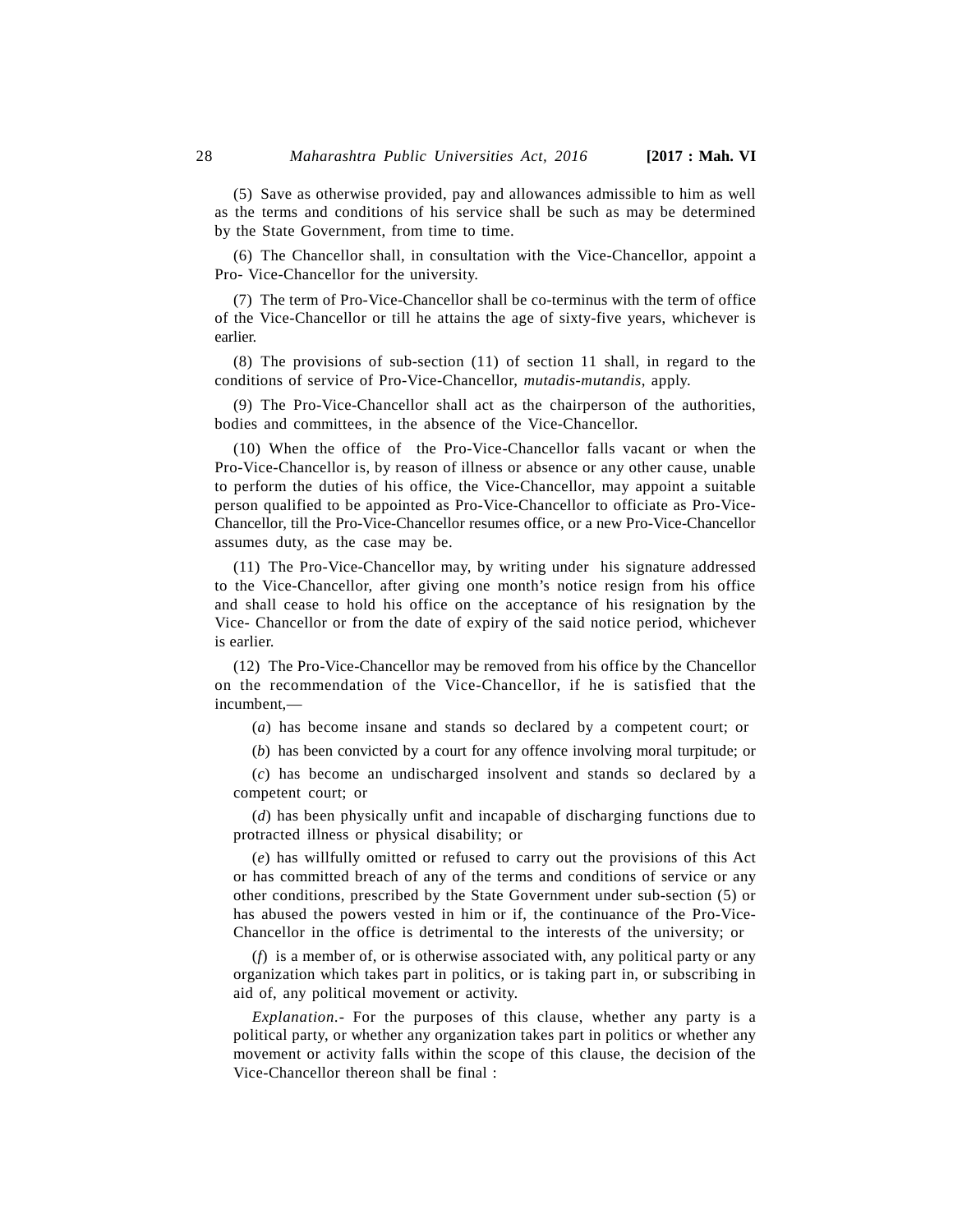Provided that, the Pro-Vice-Chancellor shall be given a reasonable opportunity to show cause by the Vice-Chancellor before taking recourse for his removal under clauses (*d*), (*e*) and (*f*).

(13) The Pro-Vice-Chancellor shall,—

(*a*) be the principal academic planning and academic audit officer for the academic development programmes, including post-graduate teaching, research and extension programmes and collaborative programmes of the university;

(*b*) ensure that quality in education and central academic services is maintained by the university;

(*c*) be responsible for fostering intellectual interaction across the university and for ensuring that there is research and development and industry linkages;

(*d*) ensure that the long-term and short-term development plans of the university and its colleges in their academic programmes are duly processed and implemented through relevant authorities, bodies, committees and officers;

(*e*) monitor appointment of principals and teachers of affiliated colleges and institutions, autonomous colleges and institutions, empowered autonomous colleges, cluster of institutions and recognized institutions or post-graduate centers;

(*f*) accord approval to the appointments of principals and teachers of affiliated colleges and institutions, autonomous colleges and institutions, empowered autonomous colleges, cluster of institutions and recognized institutions or withdraw the same in accordance with the procedure as prescribed in the Ordinances;

(*g*) accord approvals to selection committees for appointment of teachers in the colleges as per the norms of the University Grants Commission and the State Government;

(*h*) recommend proposals to the Management Council for the establishment of conducted colleges, schools, departments, institutions of higher learning, research and specialized studies, knowledge resource centre, academic services units, libraries, laboratories and museums in the university;

(*i*) consider and recommend proposals to the Management Council for creation of the posts of directors, principals, university teachers, non-vacation academic staff, non-teaching employees and other posts required by the university, from the funds of the university and from the funds received from other funding agencies, and qualifications, experience and pay-scales for such posts;

(*j*) be the principal liaison officer with the external funding agencies for generating funds for the collaborative and development programmes of the university and monitor their proper utilization;

(*k*) be responsible for preparation of the comprehensive perspective plan, annual plan, and undertaking the systematic field survey within geographical jurisdiction under section 107;

(*l*) be responsible for establishing liaison for fostering and promoting collaboration between the university, colleges and national and international institutions and scientific, industrial and commercial organizations;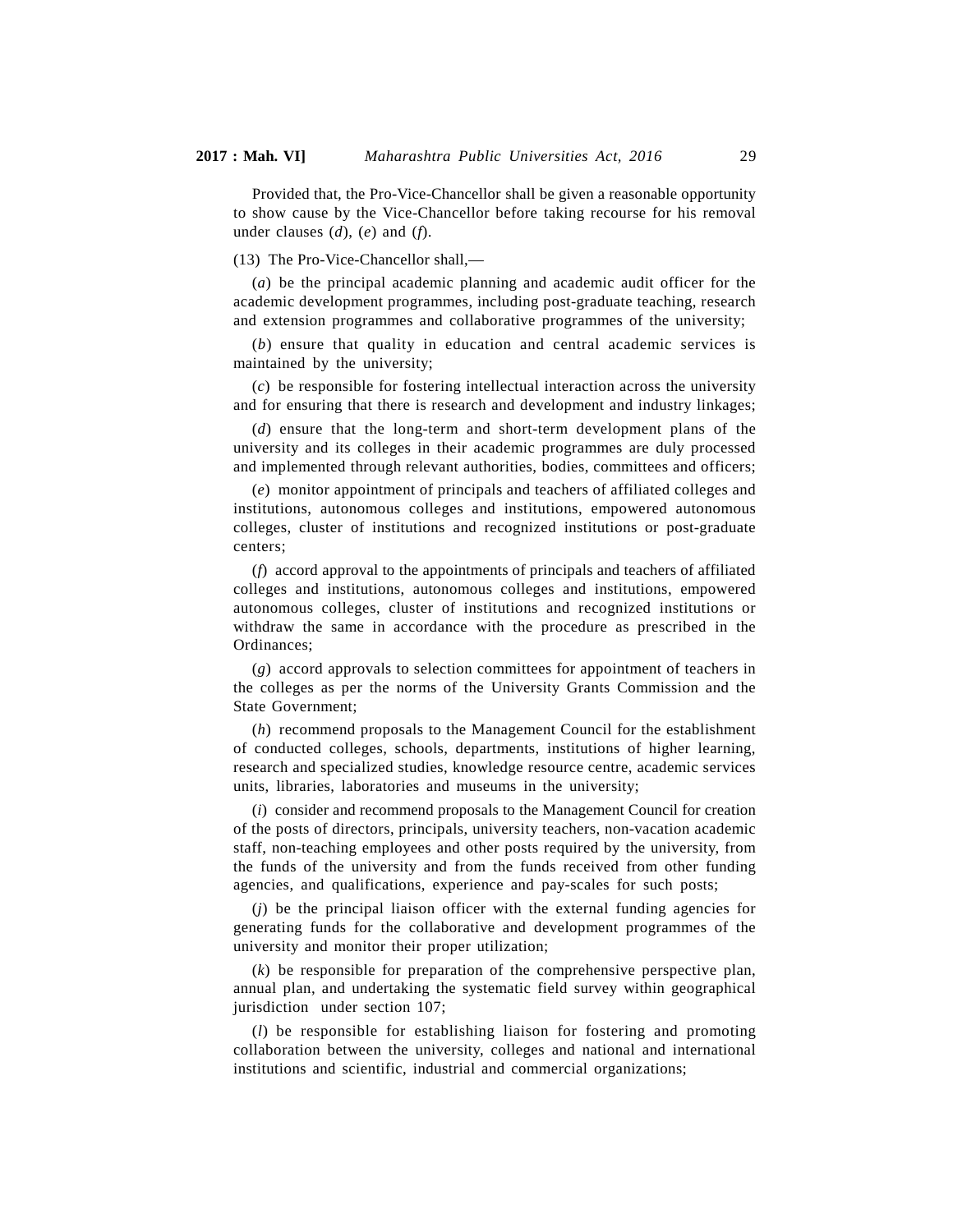(*m*) be responsible for submission of an annual report on the progress achieved in different developmental and collaborative programmes to the Vice- Chancellor who shall place the same before the Management Council;

(*n*) exercise such other powers and perform such other duties as prescribed under this Act or assigned to him, from time to time, by the Vice-Chancellor.

**14.** (1) The Registrar shall, be the Chief Administrative Officer of the university. He shall be a full-time salaried officer and shall work directly under the superintendence, direction and control of the Vice-Chancellor.

(2) The qualifications and experience for the purpose of selection of the Registrar shall be as laid down by the University Grants Commission and approved by the State Government.

(3) The Registrar shall be appointed by the Vice-Chancellor on the recommendation of a selection committee constituted for the purpose under this Act.

(4) Appointment of the Registrar shall be for a term of five years or till he attains the age of superannuation whichever is earlier and he shall be eligible for re-appointment by selection on the recommendation of a selection committee constituted for the purpose, for only one more term of five years in the university in which he is serving.

(5) When the office of the Registrar falls vacant or the Registrar is, by reason of illness or absence or any other cause, unable to perform the duties of his office for a period not exceeding six months, the Vice-Chancellor shall appoint a suitable person to officiate as the Registrar until the new Registrar assumes duty or the Registrar resumes duty, as the case may be.

(6) The Registrar shall,—

(*a*) act as a Member-Secretary of the Senate, Management Council, Academic Council and such other authorities, bodies and committees, as prescribed by or under this Act;

(*b*) be the appointing and the disciplinary authority of the employees of the university other than the teachers, non-vacation academic staff and officers of the rank of Assistant Registrar and other officers holding posts equivalent thereto or above. An appeal by a person aggrieved by the decision of the Registrar may be preferred within thirty days from the date of communication of such decision, to the Vice-Chancellor;

(*c*) be the custodian of the records, the common seal and such other property of the university as the Management Council may, commit to his charge;

(*d*) conduct elections to various authorities and bodies of the university as per the programme approved by the Vice-Chancellor;

(*e*) prepare and update the Handbook of the Statutes and Regulations approved by the authorities, bodies or committees, from time to time, and make them available to all members of the authorities and officers of the university;

(*f*) receive complaints and suggestions in regard to the improvement of administration and consider them for appropriate action;

Registrar.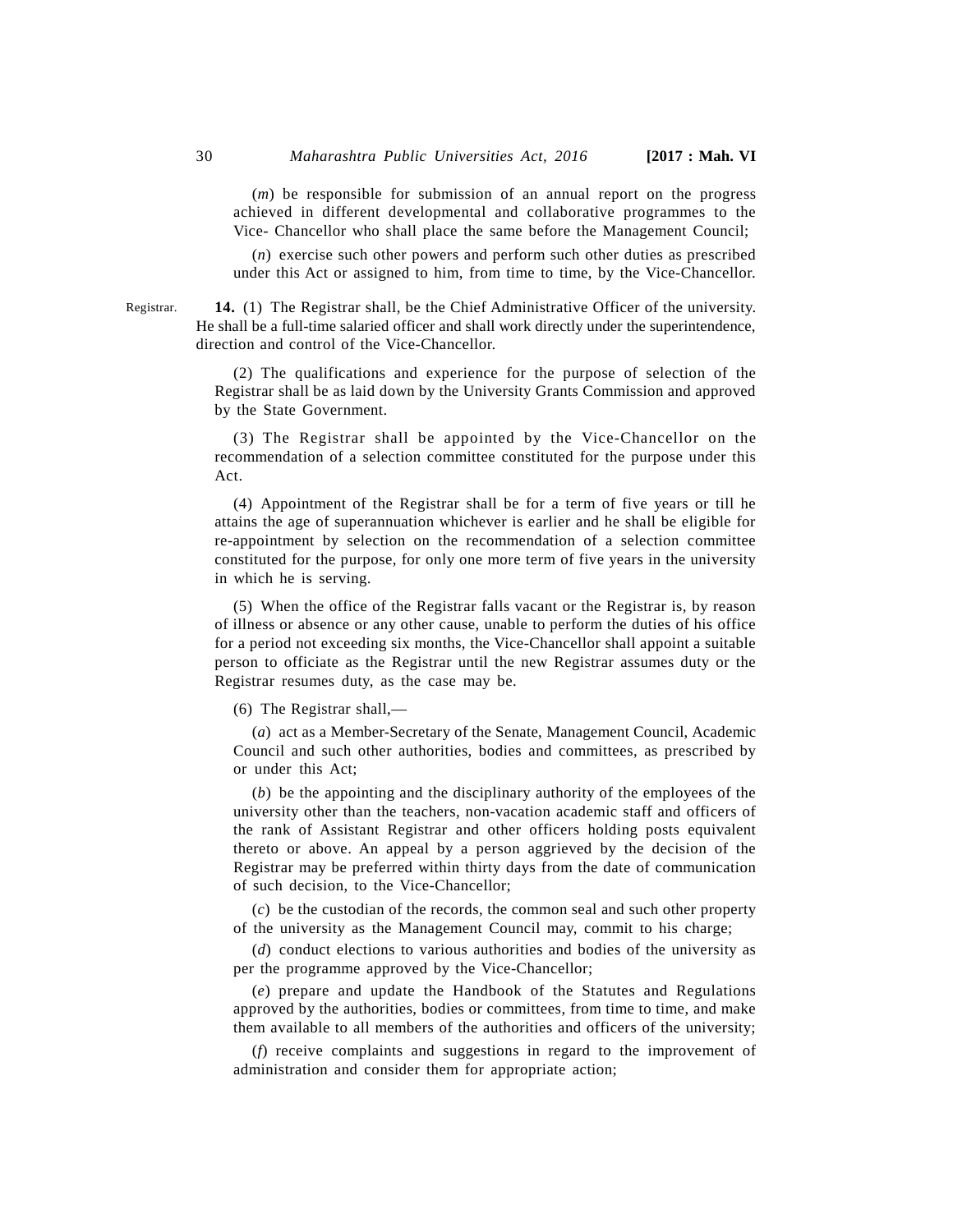(*g*) render necessary assistance for inspection of the university, its buildings, class rooms, laboratories, libraries, knowledge resource centre, museums, workshops and equipment is made by such person or persons or body of persons, as directed by the Vice-Chancellor;

(*h*) organise training and orientation of non-teaching employees in the university and affiliated colleges;

(*i*) have the power to enter into agreements, sign documents and authenticate records on behalf of the university, subject to the decision of the authorities of the university;

(*j*) place before the Management Council a report of the development activities of the university every six months;

(*k*) have the power to seek information in regard to any matter of the university, from the Deans, Finance and Accounts Officer and any other officer of the university for submission to the State Government and other external agencies;

(*l*) exercise such other powers and perform such other duties, as prescribed by or under this Act or assigned to him, by the Vice-Chancellor and Pro-Vice-Chancellor, from time to time.

**15.** (1) There shall be a Dean for each faculty, who shall be a full time salaried officer. Dean of Faculty.

(2) The Dean shall be appointed by the Vice-Chancellor on the recommendations of the selection committee for the purpose under this Act.

(3) The term of Dean shall be co-terminus with the term of office of the Vice-Chancellor or till he attains the age of superannuation, whichever is earlier:

Provided that, the new Vice-Chancellor may continue his services as a Dean till the new Dean is duly appointed:

Provided further that, in case vacancy occurs in the office of the Vice- Chancellor because of death, resignation or otherwise, the dean shall continue to hold the post till the end of that academic year.

(4) The qualification and experience for the purpose of selection of the Dean shall be the qualification and experience of the Professor or principal having aggregate minimum teaching or research experience of not less than fifteen years.

(5) The Vice-Chancellor may nominate Associate Dean for the particular group of related board of studies, as may be required, for assistance, support and co-ordination and the minimum qualifications and experience for such nomination shall be at par with the post of Dean :

Provided that, the salary, allowances and other pecuniary benefits payable to the Associate Dean shall be met by the University out of its own resources and there shall not be any liability, direct or indirect, on the State Government for the said purpose.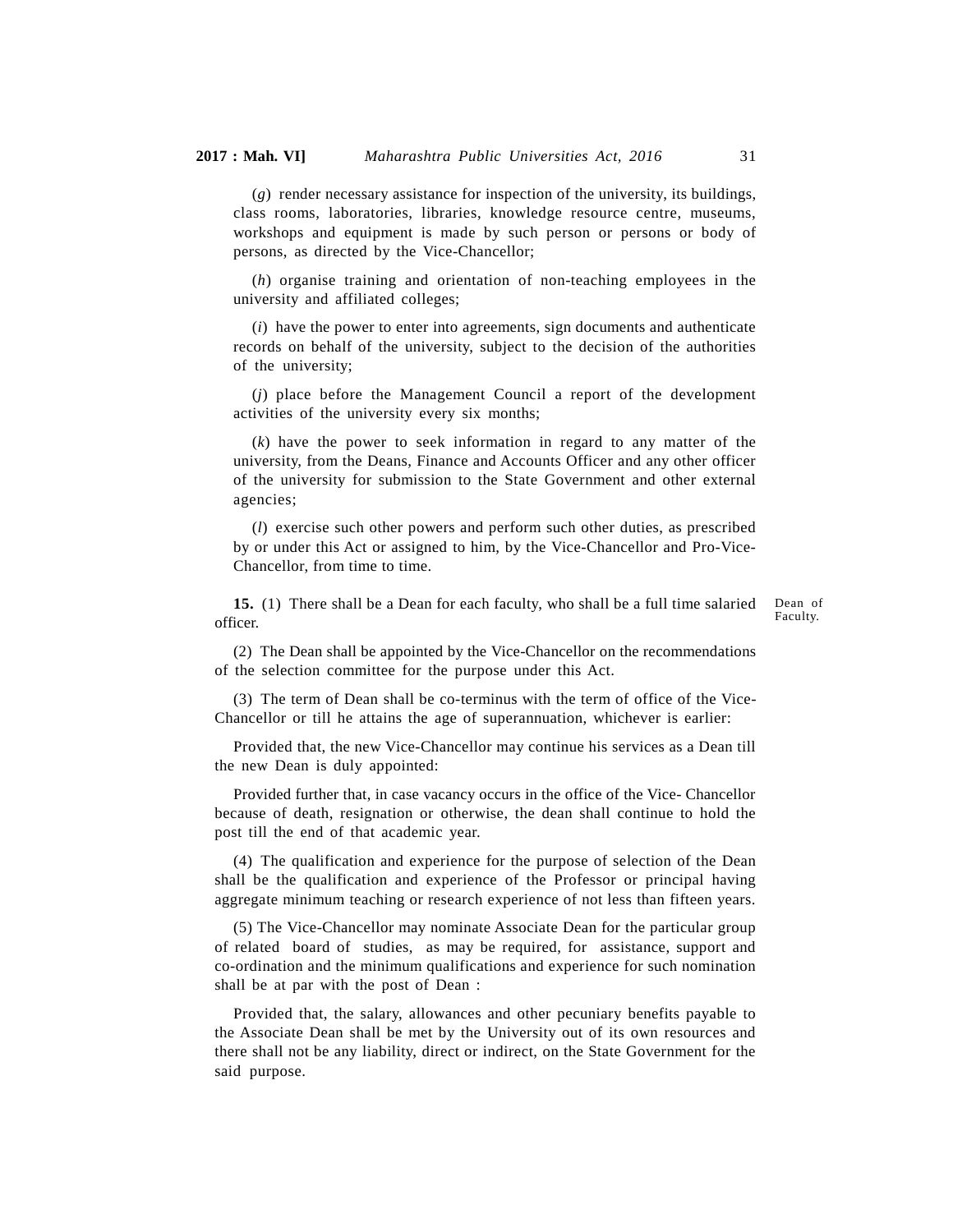## **16.** The Dean shall,—

(*a*) be responsible for academic planning and academic audit of the programmes and implementation of academic policies approved by the Academic Council in respect of academic development, maintenance of quality of education including standards of teaching and research and training of teachers within his faculty. He shall work directly under the superintendence, direction and control of the Vice-Chancellor;

(*b*) be responsible for development and application of quality benchmarks or parameters for various academic and administrative activities of higher education;

(*c*) facilitate the creation of a learner-centric environment conducive for quality education;

(*d*) arrange for feedback responses from the students, the teachers, non-teaching staff, the parents and the other stakeholders on quality-related institutional processes;

(*e*) ensure appropriate actions, as are needed for maintenance of quality of teaching spelt out by the Internal Quality Assurance Cell;

(*f*) ensure that the teachers appraisal by students is carried out and the reports thereof are sent to the university authorities concerned;

(*g*) be responsible for dissemination of information on the various quality parameters of higher education, as may be defined by various national level bodies dealing with assessment and accreditation of quality in educational institutions;

(*h*) organize inter-institutional and intra-institutional workshops, seminars on quality related themes and promotion of quality circles;

(*i*) co-ordinate quality-related activities, including adoption and dissemination of good practices, development and maintenance of institutional database, through management information system for the purposes of maintaining or enhancing the institutional quality;

(*j*) be responsible for development of quality culture in higher education;

(*k*) prepare Annual Quality Assurance Report of programmes within his faculty, based on the quality parameters or assessment criteria, developed by the relevant quality assurance bodies, in the prescribed format;

(*l*) be responsible for bi-annual development of quality parameters and ranking of integral units of higher education based on the Annual Quality Assurance Report;

(*m*) interact with State Quality Assurance Cell in the pre-accreditation and post-accreditation quality assessment, sustenance and enhancement endeavours;

(*n*) recommend to the Management Council proposals for the institution of fellowship, travelling fellowship, scholarship, studentship, medals and prizes and making Regulations for their award;

Powers and duties of Dean.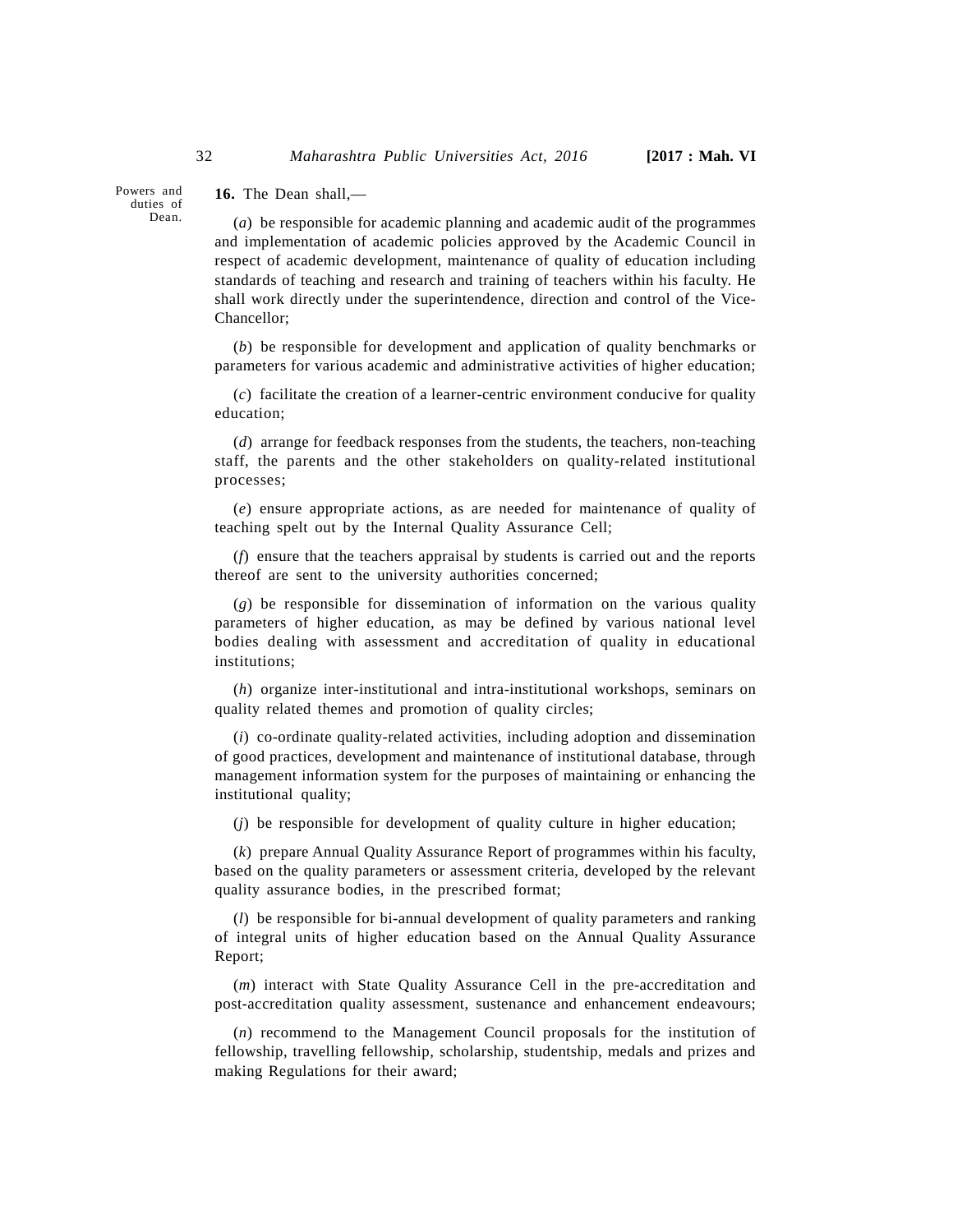(*o*) recommend to the Management Council through the Academic Council, proposals for the conduct of inter-faculty and area or regional studies, common facilities, such as instrumentation centers, knowledge resource centers, Science and Technology Parks, entrepreneurship development and industry incubation center, intellectual property rights center, workshops, hobby centers, museums, etc.;

(*p*) control, regulate and co-ordinate research activities to maintain standards of teaching and research in the university departments, post-graduate departments in colleges and recognized institutions;

(*q*) recommend to the Academic Council proposals for conduct of post-graduate courses in university departments, post-graduate departments in colleges and recognized institutions;

(*r*) recommend to the Academic Council the norms of recognition of post-graduate teachers and research guides in post-graduate departments in colleges, autonomous colleges and institutions, empowered autonomous colleges, cluster of institutions and recognized institutions;

(*s*) recommend to the Academic Council the norms of recognition of under-graduate teachers and project guides in under-graduate departments in colleges, autonomous colleges and institutions, empowered autonomous colleges, cluster of institutions and recognized institutions;

(*t*) recommend to the Academic Council the norms of recognition of experts working in industries or private professional skills development companies or private skills development institutions, as recognized teachers for the certificate or diploma or advanced diploma or associate degree programmes which may be run by colleges, institutions, autonomous colleges and institutions, empowered autonomous colleges or cluster of institutions, empowered skills development colleges and private skills education provider, as recommended by the university authorities;

(*u*) be responsible for ensuring standards of under-graduate and post-graduate teaching and research in the faculty;

(*v*) be responsible for ensuring academic development of the faculty under his purview and proper implementation of the decisions of the Board of Studies, Faculty, Academic Council, Management Council and the Board of Examinations and Evaluation in respect of his faculty;

(*w*) be responsible for creation of a repository of questions with model answers which shall be continuously updated and expanded;

(*x*) enquire into any malpractices committed in any academic programmes in the faculty by a university department, affiliated or conducted or community or autonomous, empowered autonomous colleges or cluster of institutions or recognized institutions, on being directed by the Academic Council and submit a report of the findings to the Academic Council;

(*y*) render necessary assistance for redressal of grievances of the students in the faculty;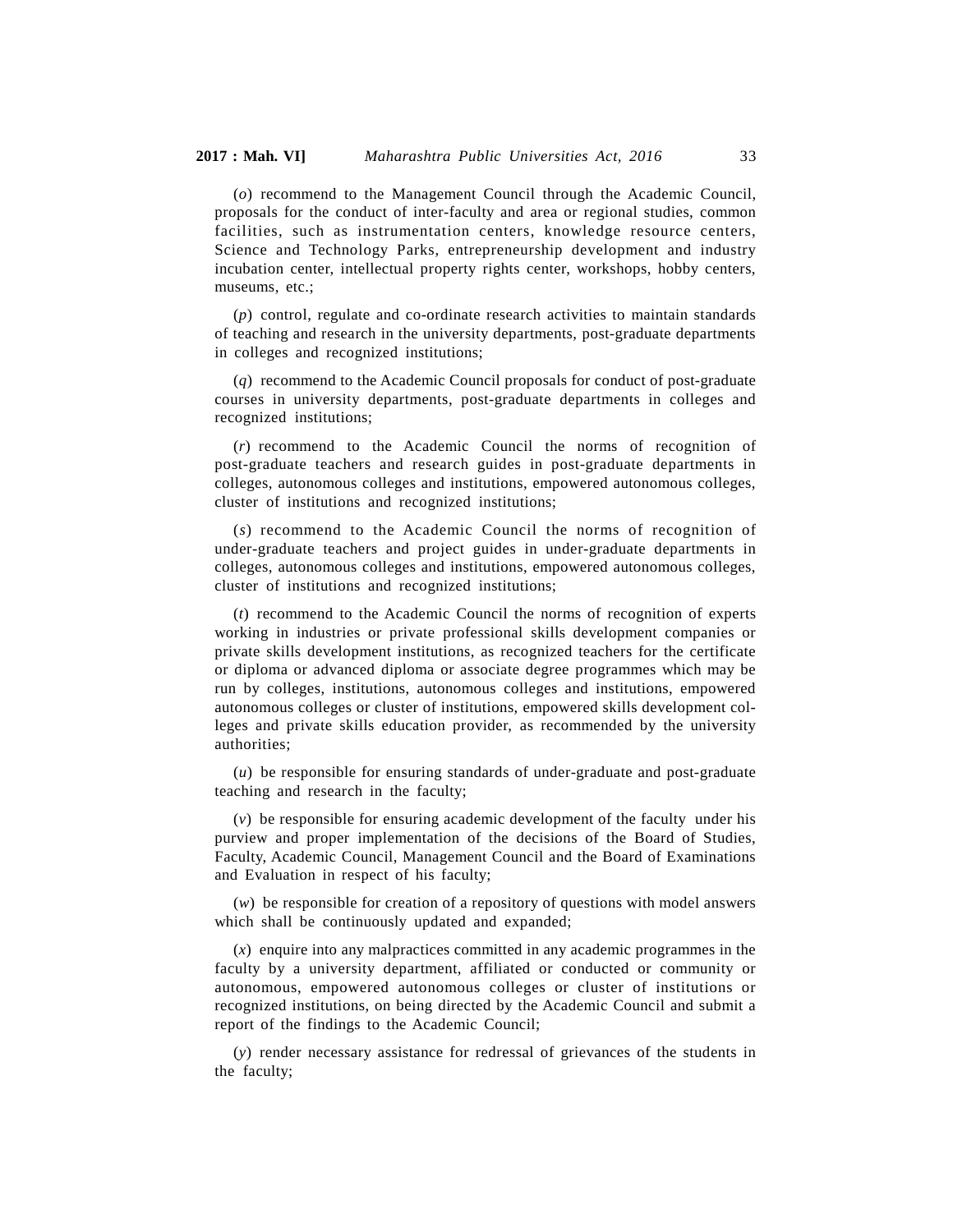(*z*) prepare proposals for award of fellowship, scholarship and other distinctions in the faculty for submission to the Academic Council;

(*za*) prepare reports as required by the various authorities or bodies of the university, the State Government, the Central Government, the Central Educational Commissions or Councils, Commission and any such other body;

(*zb*) exercise such other powers and perform such other duties as prescribed by or under this Act or assigned to him by the Vice-Chancellor or Pro-Vice-Chancellor from time to time.

**17.** (1) The Director, Board of Examinations and Evaluation shall be a full time salaried officer and shall work directly under the directions and control of the Vice-Chancellor. He shall discharge his functions under the superintendence, direction and guidance of the Board of Examinations and Evaluation, and shall be concerned with the implementation of the policies and directives given by the Board of Examinations and Evaluation.

(2) The qualifications and experience for the purpose of selection of the Director, Board of Examinations and Evaluation shall be as may be specified by the State Government, by an order published in the *Official Gazette*.

(3) The Director, Board of Examinations and Evaluation shall be appointed by the Vice-Chancellor on the recommendation of the selection committee constituted for the purpose under this Act:

Provided that, in appointing the Director, Board of Examinations and Evaluation preference shall be given to the persons with proven capacity of use of technology in delivery of education.

(4) Appointment of the Director, Board of Examinations and Evaluation shall be for a term of five years or till he attains the age of superannuation, whichever is earlier and he shall be eligible for re-appointment by selection on the recommendation of a selection committee constituted for the purpose, for only one more term of five years in the university in which he is serving.

(5) The Director, Board of Examinations and Evaluation shall,—

(*a*) be the principal officer-in-charge of the conduct of university examinations, tests and evaluation, and declaration of their results;

(*b*) be the Member-Secretary of the Board of Examinations and Evaluation and of the committees appointed by the Board except the committees constituted for appointment of paper-setters, examiners and moderators;

(*c*) be responsible for making all arrangements necessary for holding examinations, tests and evaluation, and for timely declaration of results;

(*d*) evolve and implement in consultation with the Board of Examinations and Evaluation, processes for proper and smooth conduct of examinations and evaluation;

(*e*) prepare and announce in advance the programme of examinations, after seeking approval of the Board of Examinations and Evaluation;

Director of Board of Examinations and Evaluation.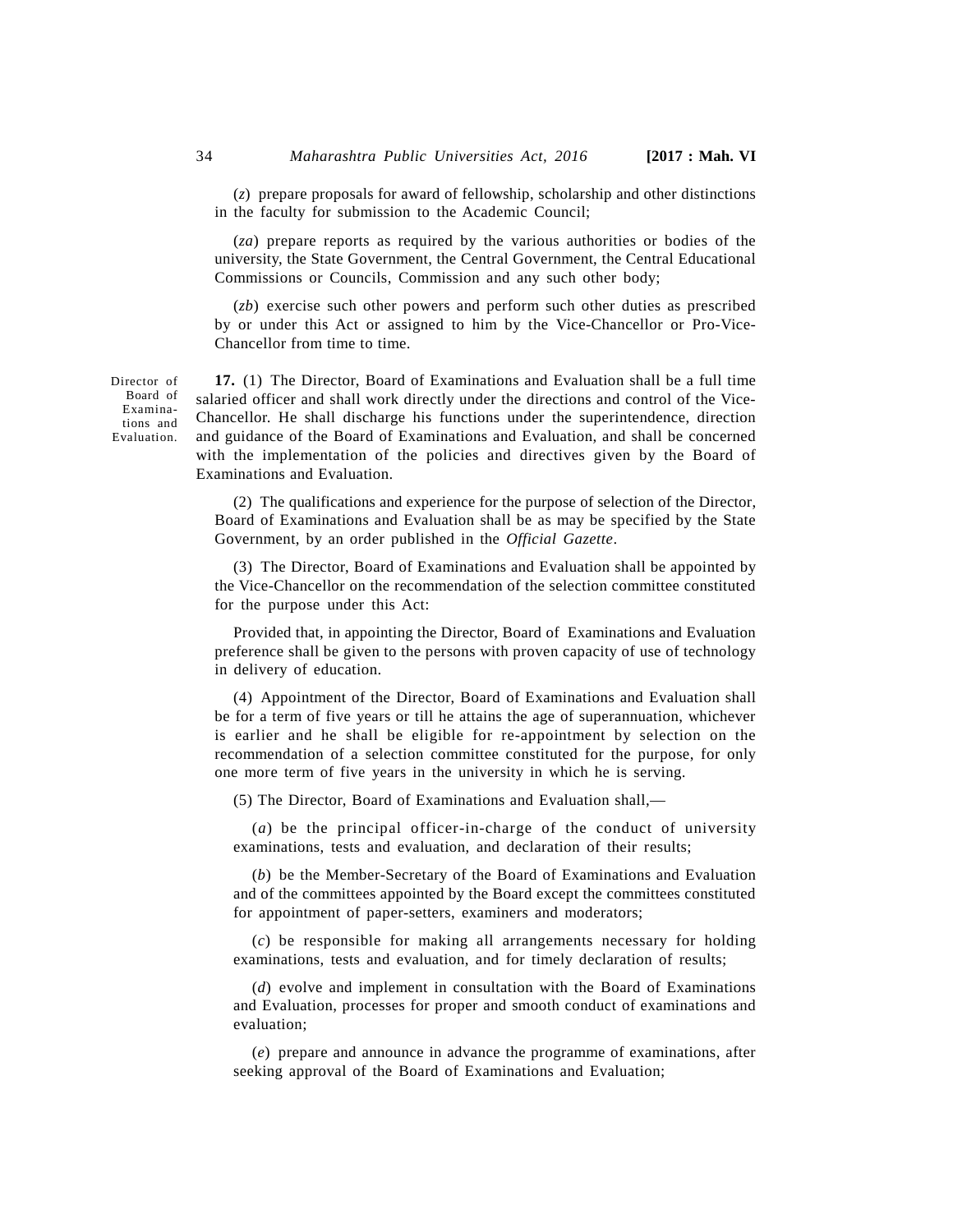(*f*) arrange for printing of question papers;

(*g*) postpone or cancel examinations, in part or in whole, in the event of malpractices or if the circumstances so warrant, and take disciplinary action or initiate any civil or criminal proceedings against any person or a group of persons or a college or an institution alleged to have committed malpractices, in consultation with the Vice-Chancellor;

(*h*) take disciplinary action where necessary against the candidates, paper setters, examiners, moderators, or any other persons connected with examinations and evaluation, found guilty of malpractices in relation to the examinations and evaluation;

(*i*) review, from time to time, the results of university examinations and evaluation, and forward reports thereon to the Board of Examinations and Evaluation;

(*j*) strive to declare the results of every examination and evaluation conducted by the University within thirty days from the last date of the examination for that particular course and shall in any case declare the results latest within forty-five days as provided in section 89 and in case of delay, prepare a detailed report outlining the reasons;

(*k*) take all steps for implementation of all academic and administrative decisions taken by the Board of Examinations and Evaluation;

(*l*) implement decisions taken by the various university authorities, connected with the examination and evaluation process;

(*m*) implement all policy and operative decisions with reference to the choice based credit system, both at the under-graduate, post-graduate levels and in other teaching programmes;

(*n*) organize workshops for teachers in the subjects concerned, in order to acquaint them with new trends in the assessment processes, such as cognitive and summative assessment, creation and use of repository of questions, use of technology in paper setting and conduct of examinations, tests and evaluation;

(*o*) ensure innovative and effective use of information and communication technology in the entire process of the conduct of examinations and evaluation;

(*p*) arrange for proper assessment of performance of candidates at the examinations and process the results;

(*q*) ensure that answer books for all degree examinations are assessed through the central assessment system;

(*r*) ensure that every teacher and non-teaching employee in the university, affiliated or conducted college or recognized institution renders necessary assistance and service in respect of examinations of the university and in evaluation process;

(*s*) carry out all other duties and functions assigned to him by the Board of Examinations and Evaluation;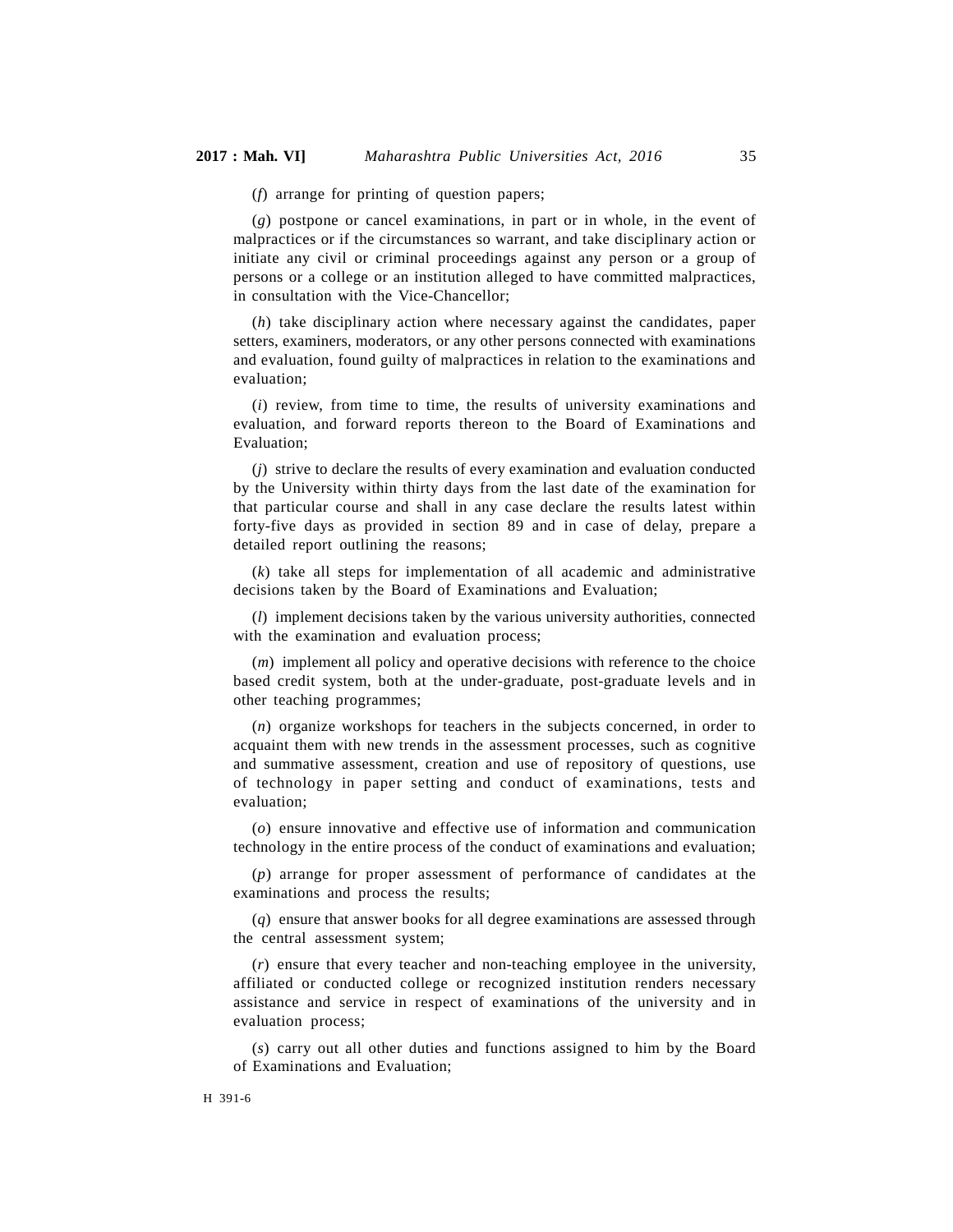(*t*) undertake any other task assigned to him by the university authorities to carry out the objectives of the Board of Examinations and Evaluation, and to ensure that the objects of the university are accomplished;

(*u*) exercise such other powers and perform such other duties as prescribed by or under this Act or assigned to him by the Vice-Chancellor and Pro-Vice-Chancellor, from time to time.

**18.** (1) The Finance and Accounts Officer shall be the principal finance, accounts and audit officer of the university. He shall be a full-time salaried officer and shall work directly under the superintendence, direction and control of the Vice-Chancellor.

(2) The Finance and Accounts Officer shall be a person who is a chartered accountant or a cost accountant, with professional experience of not less than five years.

(3) In case the person possessing the qualifications and experience as specified in sub-section (2) cannot be appointed, the Finance and Accounts Officer may be appointed from amongst the Government Officers of the State Finance and Accounts Service, holding the post not below the rank of Deputy Director.

(4) The Finance and Accounts Officer shall be appointed by the Vice-Chancellor on the recommendation of the Selection Committee constituted for the purpose under this Act.

(5) The appointment of the Finance and Accounts Officer shall be for a term of five years or till the age of superannuation, whichever is earlier, and he shall not be eligible for re-appointment in that university.

(6) The Finance and Accounts Officer shall,—

(*a*) exercise general supervision over the funds of the university and advise the Vice-Chancellor as regards the finances of the university;

(*b*) hold and manage the funds, property and investments, including trust and endowed property, for furthering the objects of the university, with the approval of the Vice-Chancellor;

(*c*) ensure that the limits fixed by the university for recurring and non-recurring expenditure for a year are not exceeded, and that all allocations are expended for the purposes for which they are granted or allotted;

(*d*) keep watch on the state of the cash and bank balances and investments;

(*e*) ensure effective revenue management by keeping watch on the process and progress of collection of revenue, and advise the Vice-Chancellor on the methods to be employed in this regard;

(*f*) perform the duties under clauses (*a*) to (*e*) as per the Maharashtra Universities Account Code;

(*g*) get the accounts of the university audited, regularly;

Finance and Accounts Officer.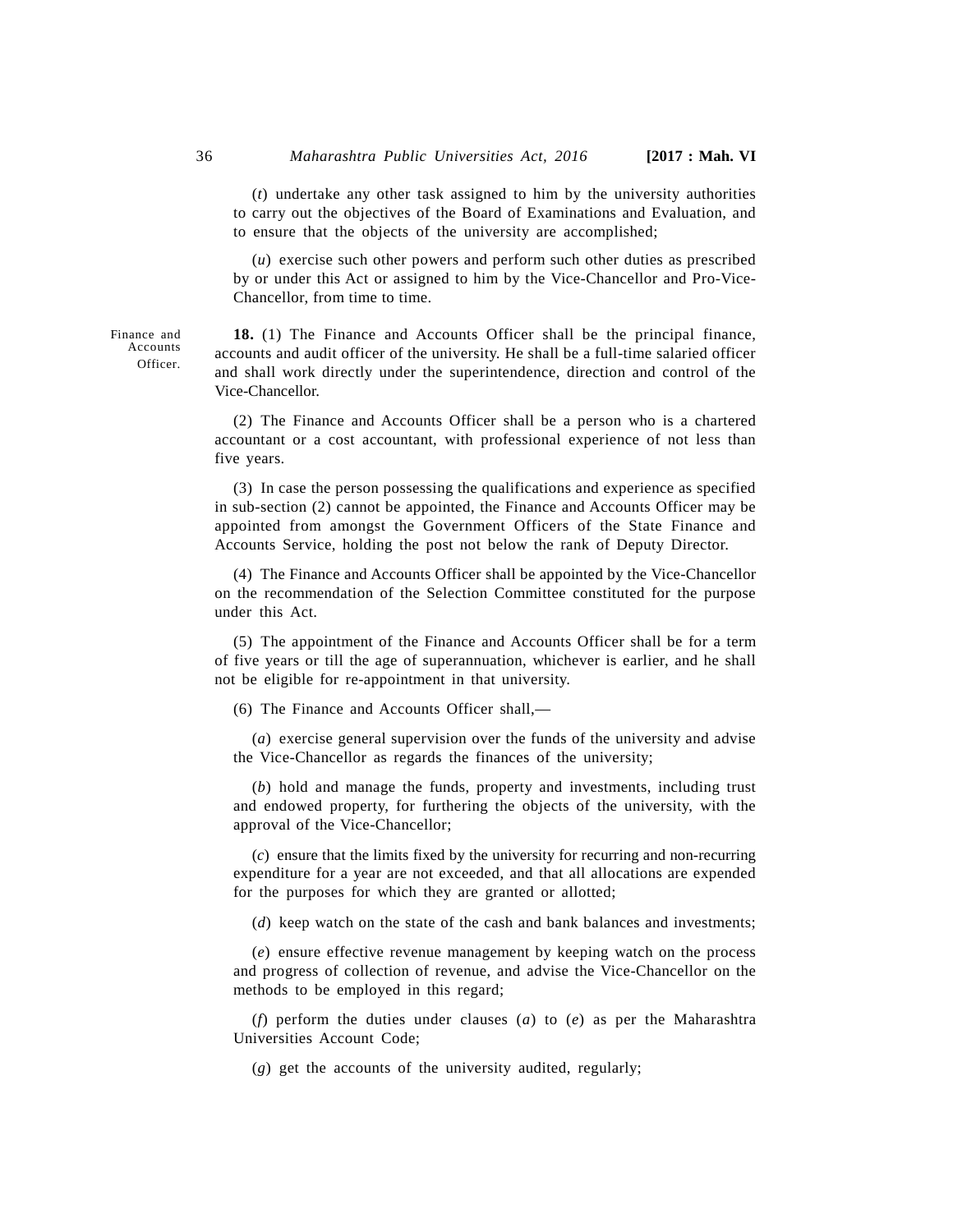(*h*) ensure that the registers of buildings, land, equipment, machinery and other assets are maintained up-to-date and that the physical verification and reconciliation of these assets and other consumable material in all offices, conducted colleges, workshops and stores of the university are conducted regularly;

(*i*) propose to the Vice-Chancellor that explanation be called for unauthorized expenditure or other financial irregularities from any academic member or nonvacation academic staff or an officer of the university of the rank of Assistant Registrar or equivalent and above;

(*j*) propose to the Registrar that explanation be called from any non- academic member of the university, other than the teacher, non-vacation academic staff and an officer of the university of the rank of Assistant Registrar or equivalent and above, for unauthorized expenditure or irregularities in any particular case, and recommend disciplinary action against the persons in default;

(*k*) call for, from any office, centre, laboratory, conducted college, department of the university or university institution, any information and returns that he thinks necessary for the proper discharge of his financial responsibilities;

(*l*) maintain the minutes of the meetings of the Finance and Accounts Committee;

(*m*) be responsible for preparation and maintenance of accounts by double entry accounting system, on accrual basis, presenting the annual financial estimates (budget), statement of accounts and audit reports, to the Finance and Accounts Committee and to the Management Council;

(*n*) prepare financial reports as required by the various authorities or bodies of the university, the State Government, the Central Government, the Central Educational Commissions or Councils, Commission, University Grants, Commission and All India Council for Technical Education and any such body providing funds to the university;

(*o*) exercise such other powers and perform such other duties as prescribed by or under this Act or assigned to him by the Vice- Chancellor and Pro- Vice-Chancellor, from time to time.

**19.** (1) The Director of Sub-campus shall be a full time officer who shall work under the superintendence, direction and control of the Vice-Chancellor.

Director of Sub-Campus University.

(2) The Director of Sub-campus shall be a person who is holding the post of professor or principal or equivalent position in any university or institute of national repute engaged in teaching, research and development activities, with not less than fifteen years teaching or research or administrative experience.

(3) The appointment of the Director of Sub-Campus shall be made by the Vice- Chancellor on the recommendation of the selection committee constituted for the purpose under this Act.

(4) The Appointment of the Director of Sub-Campus shall be for a term of five years or till the age of super-annuation, whichever is earlier, and he shall be eligible for re-appointment, by selection on the recommendation of a selection committee constituted for the purpose, for only one more term of five years in the university in which he is serving.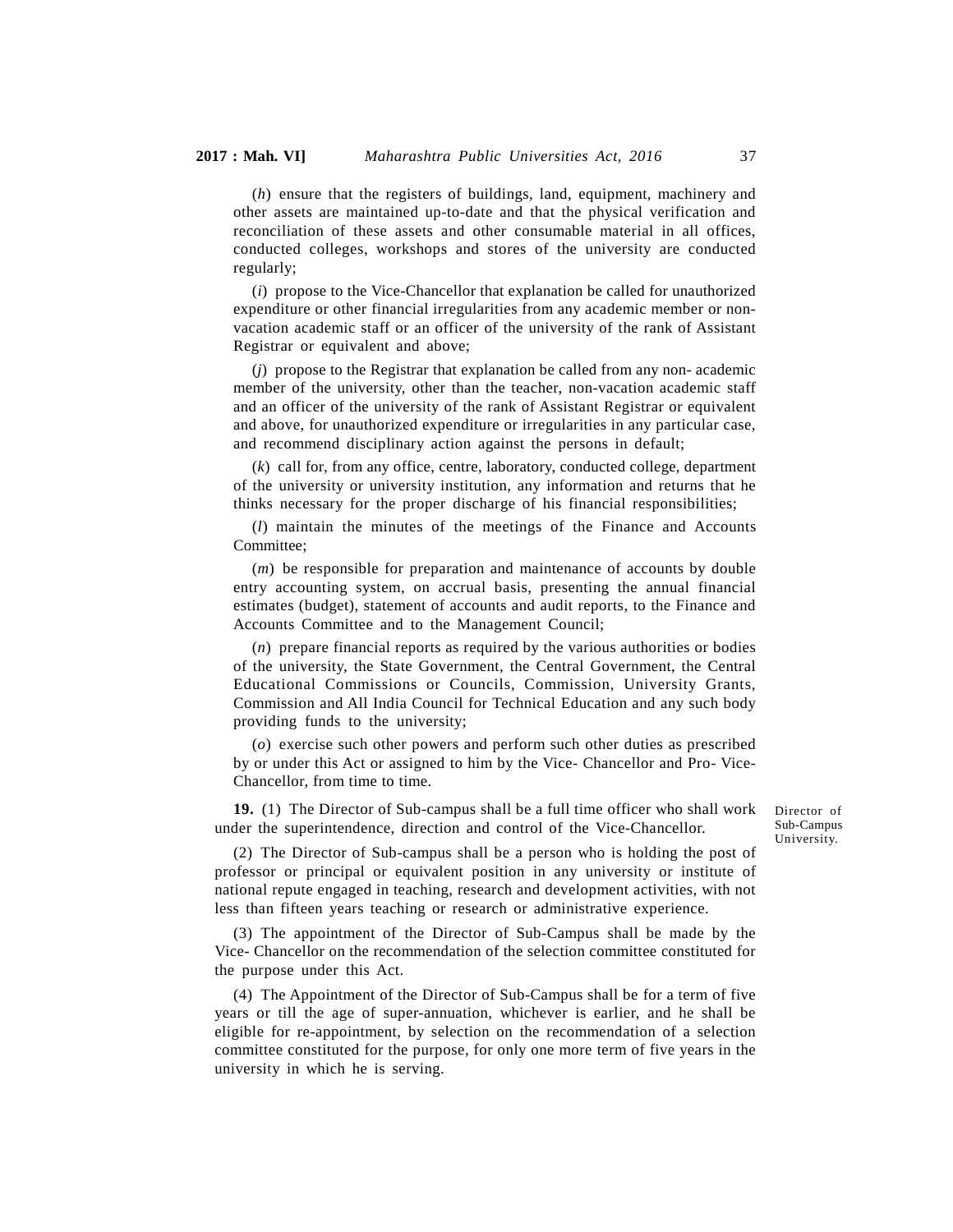(5) The Director of Sub-Campus shall,—

(*a*) be the chief academic and administrative officer of the Sub-Campus;

(*b*) oversee and monitor the administration of the academic programmes of the colleges and recognized institutions in the district;

(*c*) oversee and monitor general administration of the Sub-Campus of the university and ensure efficiency and good order of the university departments or schools or institutions on the Sub-Campus;

(*d*) act as a link between the university, colleges and recognized institutions in the district, as well as departments, schools or institutions on the Sub-Campus of the university;

(*e*) ensure that appropriate actions as are needed for maintenance of quality of teaching, as specified by the Internal Quality Assurance Cell and the university authorities, are initiated, records thereof are maintained, teachers appraisal by students is carried out and reports thereof are sent to university authorities;

(*f*) co-ordinate evaluation, academic training workshops or seminars, quality measurement and other academic, administrative, financial and related activities in the district and on the Sub-campus;

(*g*) ensure establishment of inter-institutional and intra-institutional information and communication technology linkages among the affiliated colleges and recognized institutions in the district;

(*h*) ensure that the decisions of the colleges or university departments, schools, institutions on the Sub-Campus and their functioning is not inconsistent with this Act, Statutes and Regulations;

(*i*) organize workshops and training programmes for the benefit of the teaching and support staff in the district and on the Sub-Campus;

(*j*) ensure that financial discipline is maintained and expenditures of the campus are within the budgetary provisions recommended by the Sub-Campus committee and sanctioned by the Finance and Accounts Committee of the university;

(*k*) ensure that the annual audited accounts related to the Sub-Campus are prepared and sent to the university at the end of each financial year;

(*l*) undertake any other task that may be assigned to him by the university authorities to ensure that the objectives of the university are accomplished;

(*m*) exercise such other powers and perform such other duties as prescribed by or under this Act or assigned to him by the Vice-Chancellor and Pro-Vice-Chancellor, from time to time.

Director of Innovation, Incubation and Linkages.

**20.** (1) The Director of Innovation, Incubation and Linkages shall be a full time salaried officer who shall be responsible for creation and cultivation of an enabling environment to propagate the concept of innovation, for converting innovative ideas into working models through a process of incubation which shall finally lead to creation of an enterprise and to cultivate, establish, maintain and strengthen the link of the university with premier national and international universities and institutions. He shall work directly under the superintendence, direction and control of the Vice-Chancellor.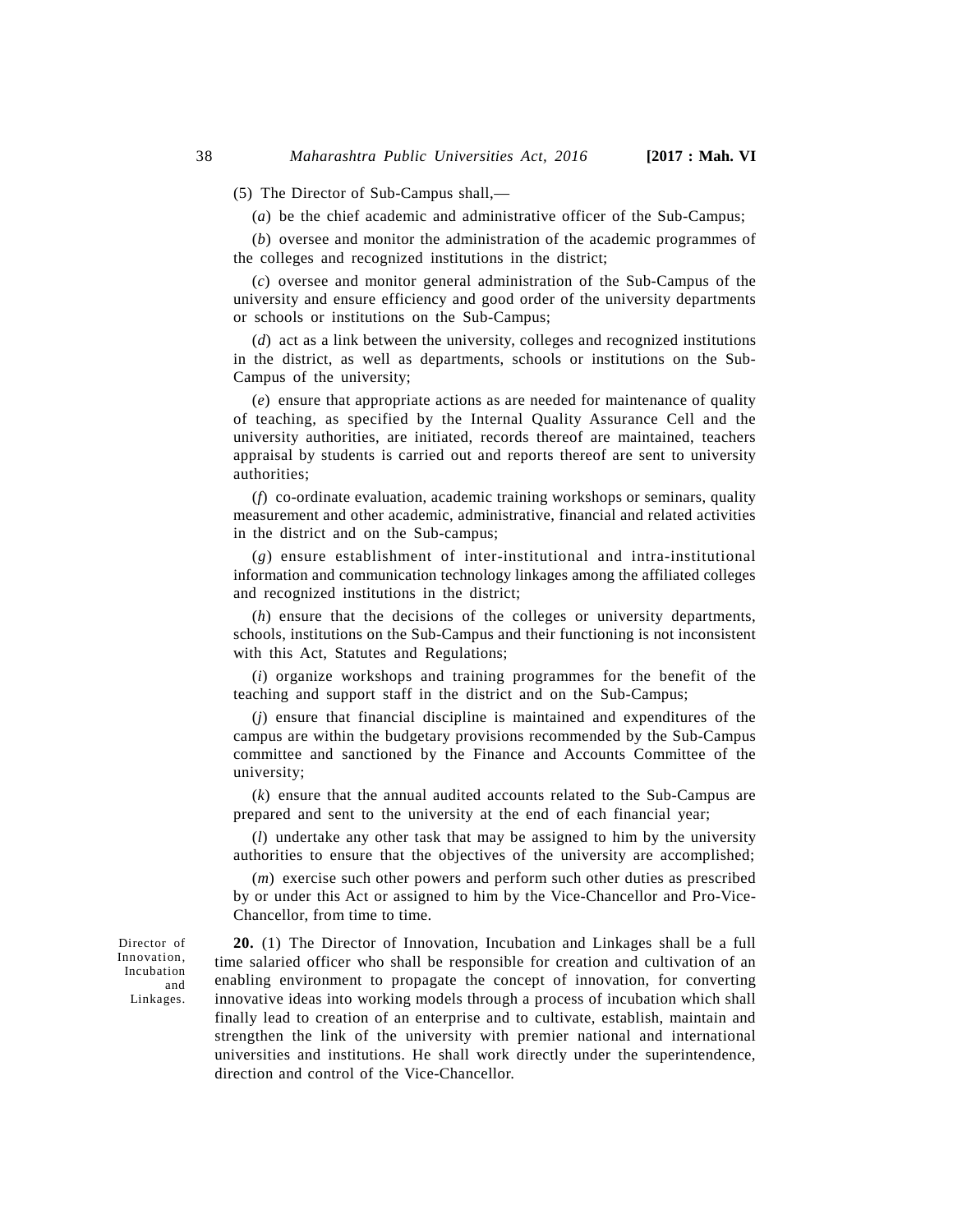(2) The qualifications and experience for the purpose of selection of the Director of the Innovation, Incubation and Linkages shall be as may be specified by the State Government, by an Order published in the *Official Gazette*.

(3) The Appointment of Director of Innovation, Incubation and Linkages shall be made by the Vice-Chancellor on the recommendation of the selection committee constituted for the purpose under this Act.

(4) The Appointment of the Director of Innovation, Incubation and Linkages shall be for a term of five years or the age of superannuation, whichever is earlier, and he shall be eligible for re-appointment by selection on the recommendation of a selection committee constituted for the purpose, for only one more term of five years in the university in which he is serving.

(5) The Director of Innovation, Incubation and Linkages shall,—

(*a*) be the principal officer who shall lead and provide vision to the Centre for Innovation, Incubation and Enterprise with his dynamism and enterprise;

(*b*) spearhead the awareness and training programmes for imparting education on intellectual property rights and aspects associated therewith;

(*c*) organize training programmes for creating awareness on the importance of entrepreneurship;

(*d*) organize and create support system for cultivation and incubation of good ideas into a scalable mode that would eventually culminate into the establishment of small, medium and large industry;

(*e*) work towards creating a liaison with national and international bodies and agencies involved in creating and developing entrepreneurial skills in students;

(*f*) take all steps to facilitate colleges to establish linkages with knowledge based and other types of industries;

(*g*) conduct training programmes to guide the young entrepreneurs in operational aspects, legal aspects, intellectual property rights, patent related issues, business model creation and financial aspects;

(*h*) implement the policies and strategies for promotion of international linkages with premier national and international universities and institutions, as envisaged by the Board of National and International Linkages and the university authorities;

(*i*) process applications for visits of teachers and students from university departments, institutions, conducted colleges, colleges and recognized institutions to national and international universities or institutions and assist them on logistic support for such visits;

(*j*) oversee and monitor administration of Foreign Students Assistance Cell which gives facility of a Single Window Operation to the foreign students;

(*k*) process the applications received from foreign students for their visits to other parts of India;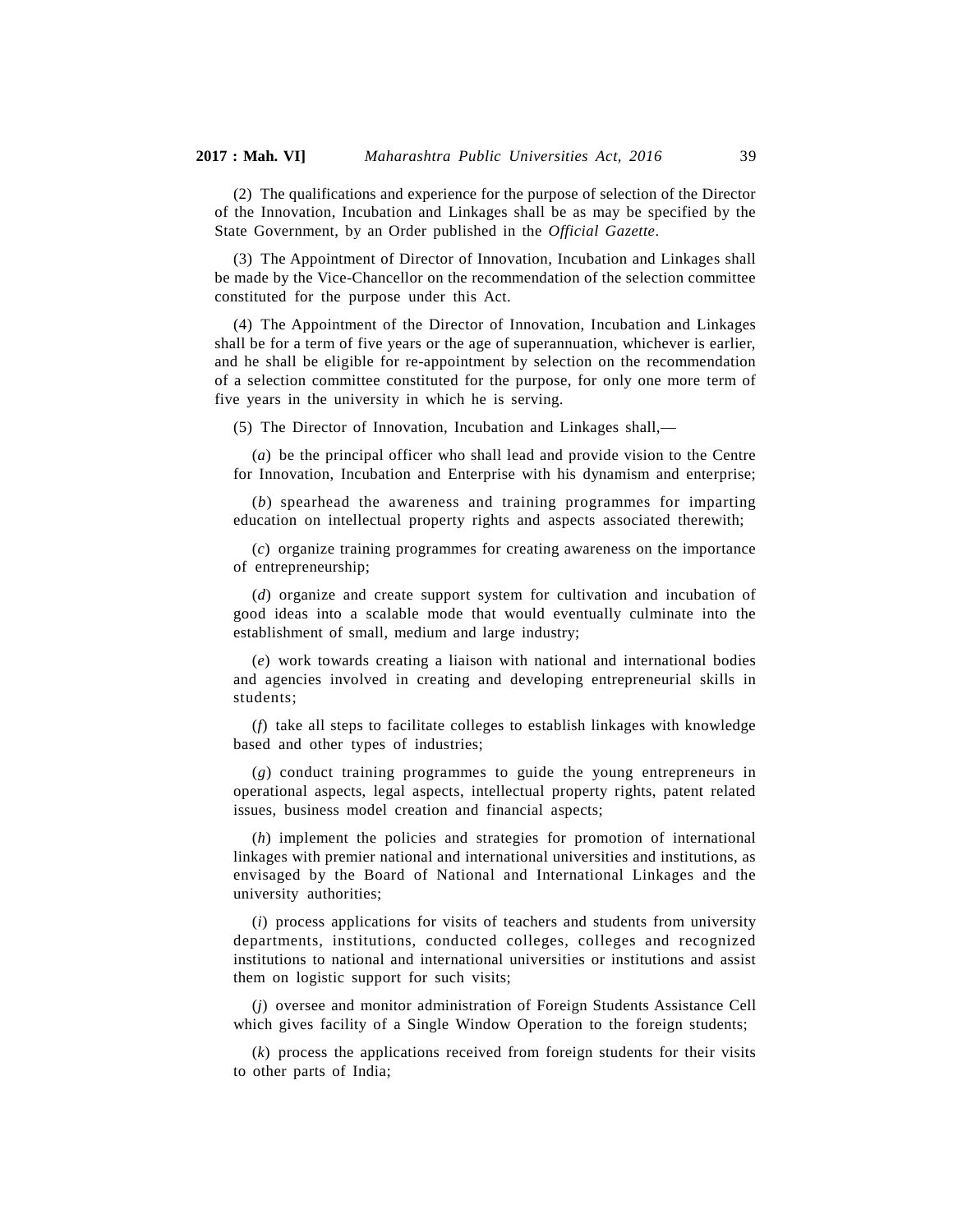(*l*) supervise the working of the Migrant Indian Students' Cell established for providing Single Window Operation for students coming from other parts of the country;

(*m*) undertake any other task that may be assigned to him by the university authorities, to ensure that the objectives of the Board for Innovation, Incubation and Enterprise and Board of National and International Linkages are accomplished;

(*n*) exercise such other powers and perform such other duties, as prescribed by or under this Act or assigned to him by the Vice-Chancellor and Pro-Vice-Chancellor, from time to time.

Director, Knowledge Resource Center.

**21.** (1) Director, Knowledge Resource Center shall be a full time salaried officer of the university and shall be in-charge of the Knowledge Resource Centre in the university. He shall work directly under the superintendence, direction and control of the Vice-Chancellor.

(2) The qualifications, experience, emoluments and terms and conditions of service of the Director, Knowledge Resource Center shall be as recommended by the University Grants Commission, in the case of university librarian and adopted by the State Government.

(3) The appointment of the Director Knowledge Resource Center shall be made by the Vice-Chancellor on the recommendation of the selection committee constituted for the purpose.

(4) The Director Knowledge Resource Center shall,—

(*a*) be a Member-Secretary of the Knowledge Resource Centre Committee and shall ensure proper implementation of the decisions taken by the Knowledge Resource Centre Committee;

(*b*) be the custodian of all books, periodicals, manuscripts, journals in print, audio and digital format, and equipment in the Knowledge Resource Center;

(*c*) evolve and implement such processes and procedures to ensure that the books, periodical, manuscripts, journals and equipment in the Knowledge Resource Centre are not lost or damaged, and no irregularities take place in the Knowledge Resource Center;

(*d*) cause periodical verification of stock, prepare appropriate report that includes losses, and place it before the Knowledge Resource Center Committee;

(*e*) be responsible for the development, modernization, up keeping and management of university Knowledge Resource Center;

(*f*) render assistance and guidance to the concerned officer at Knowledge Resource Center on the Sub-Campus of the university;

(*g*) render assistance and advice to libraries and librarians of affiliated colleges and recognized institutions by conducting annual meeting of the librarians of affiliated colleges and recognized institutions;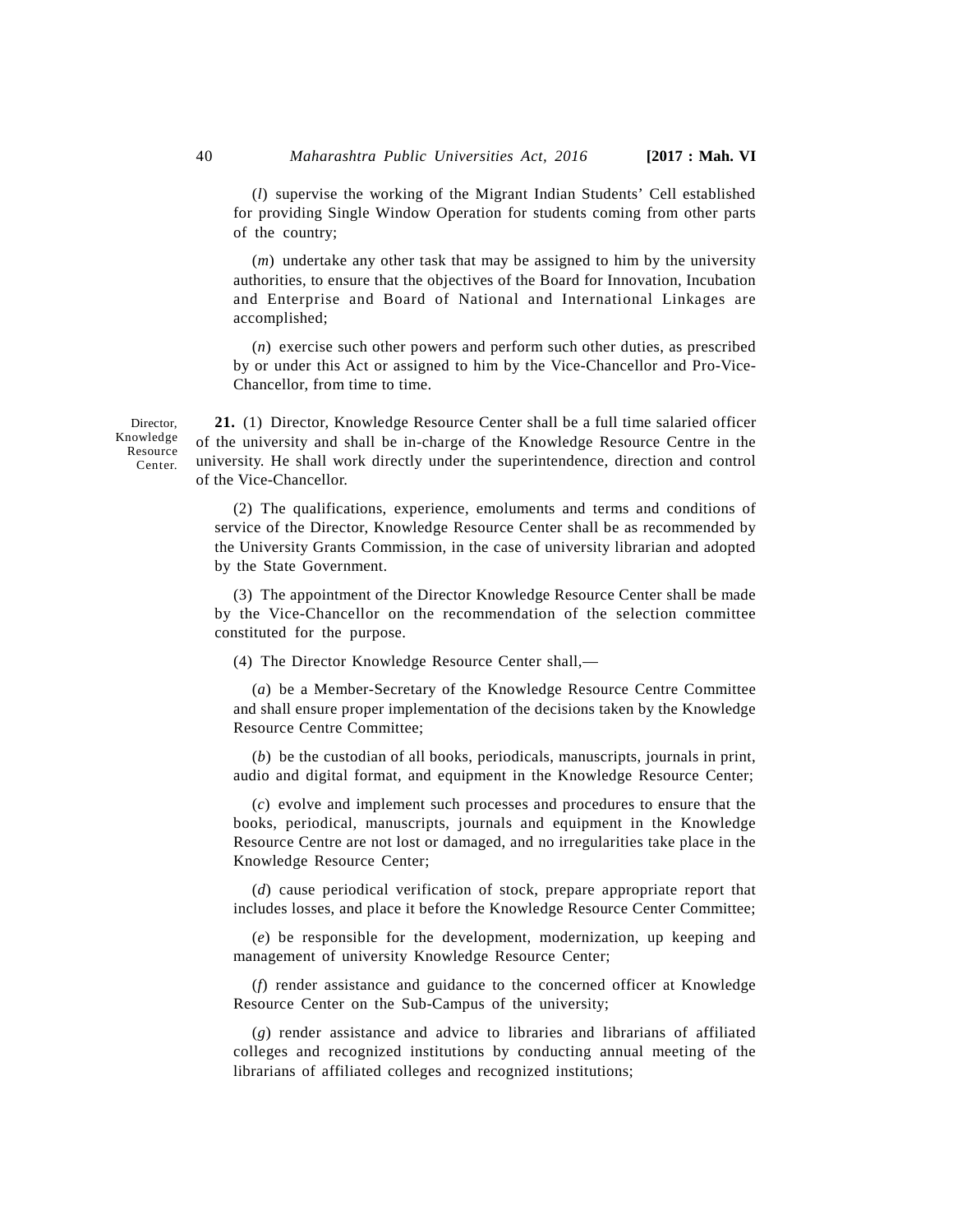(*h*) conduct training programmes and workshops to update the skills and knowledge of librarians of affiliated colleges and recognized institutions;

(*i*) create awareness among the students of various departments of the university regarding the availability of resources, information, search techniques and databases through the information literacy programme;

(*j*) undertake any other task assigned to him by the university authorities to ensure that the objectives of Knowledge Resource Center are accomplished;

(*k*) exercise such other powers and perform such other duties as prescribed by or under this Act or assigned to him by the Vice-Chancellor and Pro-Vice-Chancellor, from time to time.

**22.** (1) The Director of Lifelong Learning and Extension shall be a full time salaried officer of the university and shall be responsible to carry out the activities of the Board of Lifelong Learning and Extension. He shall work directly under the superintendence, direction and control of the Vice-Chancellor.

Director of Lifelong Learning and Extention.

(2) The qualifications, experience, emoluments and terms and conditions of service of the Director of Lifelong Learning and Extension shall be as recommended by the University Grants Commission and adopted by the State Government.

(3) The Director of Lifelong Learning and Extension shall be appointed by the Vice- Chancellor on the recommendation of the selection committee constituted for the purpose under this Act.

(4) The appointment shall be for a term of five years or till the age of superannuation, whichever is earlier and he shall be eligible for reappointment in the manner provided in sub-section (3) for only one more term of five years in the university in which he is serving.

(5) The Director of Lifelong Learning and Extension shall be the *ex-officio* head of the Department of Lifelong Learning and Extension.

(6) The Director of Lifelong Learning and Extension shall,—

(*a*) be responsible for implementation of policies and recommendations of the Board of Lifelong Learning and Extension;

(*b*) promote research in the field of lifelong learning, value education, life skills for adults and senior citizens, and for longevity;

(*c*) organize lower level skills development programmes for training female and male nurses to handle elderly patients or terminally ill patients;

(*d*) organize the teaching programmes which include certificate and diploma programmes for graduate students and advanced diploma programmes at post-graduate level in value education and longevity;

(*e*) organize post-graduate teaching programmes exclusively in the domain of value education and life skills for adults and senior citizens;

(*f*) organize and co-ordinate awareness activities for adults and senior citizens on life skills for coping with old age, information on social organization and Government Schemes for elderly persons and briefing on home for the aged;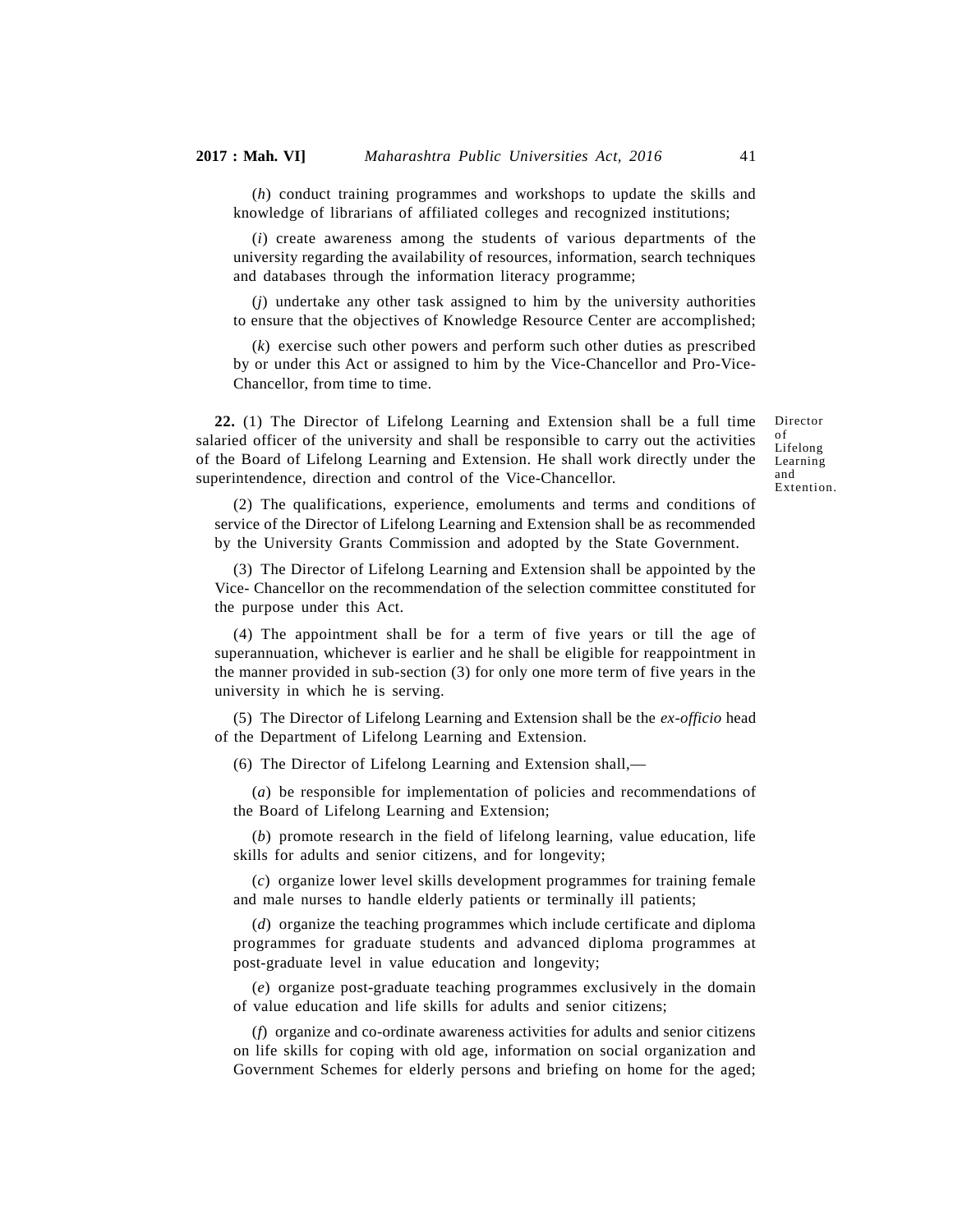(*g*) undertake any other task as may be assigned by the university authorities so as to carry out objectives of the Board for Lifelong Learning and Extension;

(*h*) exercise such other powers and perform such other duties as prescribed by or under this Act or assigned to him by the Vice-Chancellor and Pro-Vice-Chancellor, from time to time.

**23.** (a) (*1*) The Director of Students' Development shall be nominated by the Vice-Chancellor, from amongst the teachers having minimum aggregate teaching experience of ten years and desired exposure in the field of extracurricular and extension activities. He shall work directly under the superintendence, directions and control of the Vice-Chancellor.

(*2*) The emoluments, tenure, and terms and conditions of service shall be as prescribed by the Statutes.

(3) The Director of Students' Development shall,—

(*a*) work towards promotion of cultural, recreational and welfare activities of students in colleges, institutions and university departments;

(*b*) conduct leadership training programmes for students;

(*c*) ensure that there are mentors and counselling cells for the young students in colleges, institutions and university departments;

(*d*) organize anti-ragging committees and squads and ensure that all necessary measures are taken to prevent ragging in the university, colleges and the institutions;

(*e*) look into the grievances and general welfare of the students;

(*f*) help in building-up the all-round personality of students and to groom them to be future leaders and confident adults;

(*g*) organize cultural and recreational activities jointly with regional, national and international bodies;

(*h*) promote the interest of the youth and develop their skills for appreciation of the fine and performing arts, pure arts and literary skills;

(*i*) organize university, state, national and international level competitions, skills development workshops and interactive programmes in various fields for the students;

(*j*) train the students for state, national and international level competitions in various cultural activities;

(*k*) conduct elections to the University Students' Council;

(*l*) to prepare the report of the Board of Students' Development to be submitted before the Senate;

(*m*) undertake any other task assigned to him by the university authorities to carry out objectives of the Board of Students' Development;

(*n*) exercise such other powers and perform such other duties as prescribed by or under this Act or assigned to him, by the Vice-Chancellor and Pro-Vice-Chancellor, from time to time.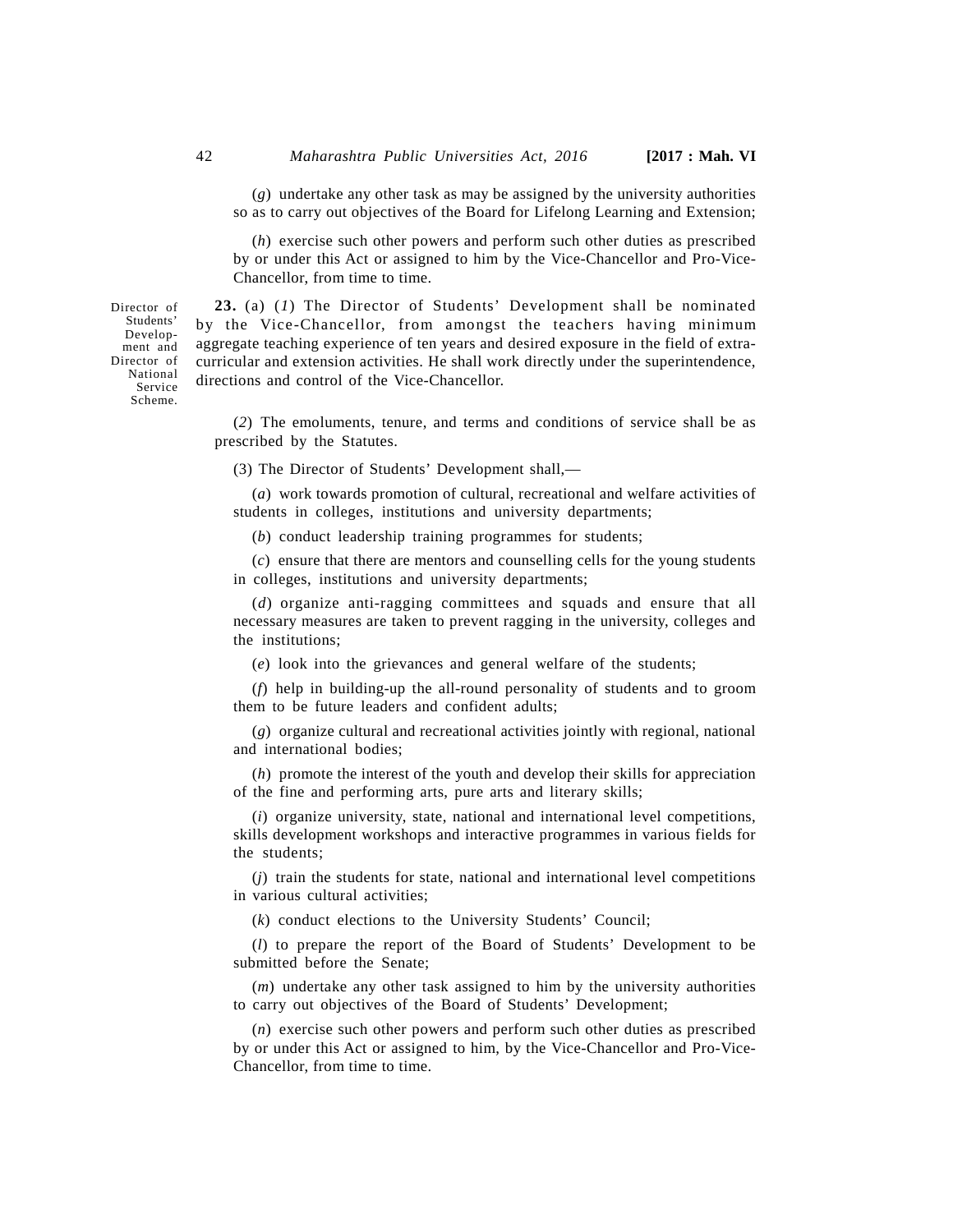(b) (1) the Director of National Service Scheme shall be nominated by the Vice- Chancellor from amongst the teachers having minimum aggregate teaching experience of ten years, experience of at least three years as NSS Programme Officer and desired exposure in the field of National Service Scheme activities.

(2) The emoluments tenure and terms and conditions of service shall be as prescribed by the Statutes.

(3) The Director of National Service Scheme shall,—

(*i*) work towards promotion, co-ordination and conduct of different activities under National Service Scheme in colleges, institutions and university departments;

(*ii*) organize university, State, National and International level workshops, seminars, camps, competitions for National Service Scheme volunteers;

(*iii*) train the students for State, National and International competition;

(*iv*) undertake any other task assigned to him by the State National Service Scheme co-ordinator and the university authorities to carry out the objectives of National Service Scheme;

(*v*) exercise such other powers and perform such other duties as prescribed by or under this Act or assigned to him by the Vice-Chancellor and Pro-Vice-Chancellor, from time to time.

**24.** (1) The Director of Sports and Physical Education shall be a full time Director, and Physical Education salaried officer responsible for promoting the culture of sports and supervising sports related activities in the university, colleges and recognized institutions. He shall work under the superintendence, direction and control of the Vice-Chancellor.

Director of Sports and Physical Education

(2) The qualifications and experience for the purpose of selection of the Director of Sports and Physical Education shall be such as may be specified by the State Government, by an order published in the *Official Gazette*.

(3) The Director of Sports and Physical Education shall be appointed by the Vice- Chancellor on the recommendation of the selection committee constituted for the purpose under this Act.

(4) The appointment of the Director of Sports and Physical Education shall be for a term of five years or the age of superannuation, whichever is earlier, and he shall be eligible for re-appointment by selection on the recommendation of a selection committee constituted for the purpose, for only one more term of five years in the university in which he is serving.

(5) The Director of Sports and Physical Education shall,—

(*a*) cultivate excellence in various domains of sports and also to promote a spirit of healthy competition;

(*b*) promote sports, culture and organize activities in the field of sports in colleges, institutions and university departments;

(*c*) co-ordinate and organize activities related to various sports jointly with regional and national bodies;

(*d*) organize university level competitions, sports skill development camps in various sports on the university campus;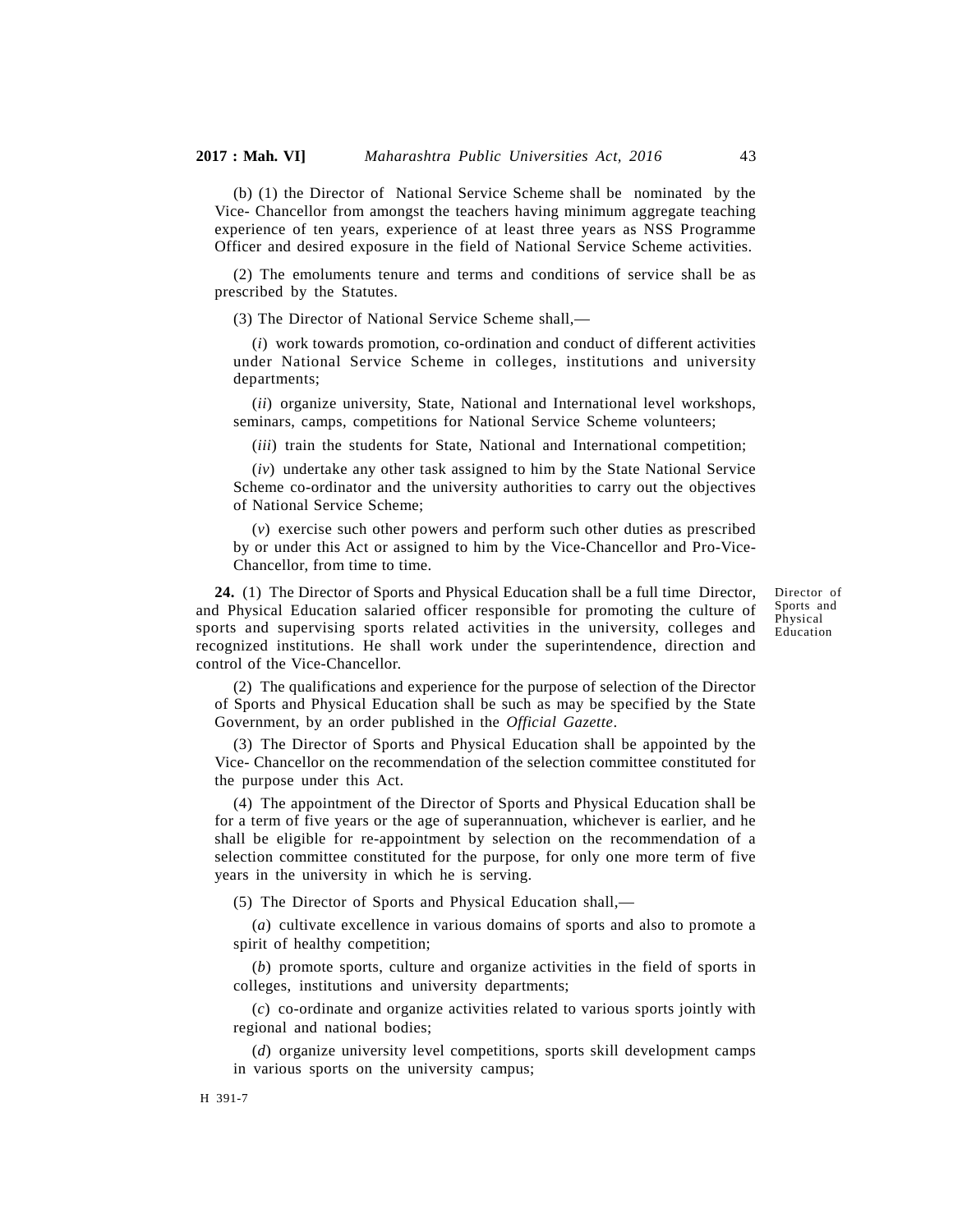XLV of 1860.

(*e*) train students for regional, national and international competitions in various sports;

(*f*) to prepare the report of the Board of Sports and Physical education to be submitted before the Senate;

(*g*) undertake any other task that may be assigned to him by the university authorities, so as to carry out objectives of the Board of Sports and Physical education;

(*h*) exercise such other powers and perform such other duties as prescribed by or under this Act or assigned to him by the Vice-Chancellor and Pro-Vice-Chancellor, from time to time.

**25.** All salaried officers, members of the authorities, committees or bodies, teachers of the university and other employees of the university, shall be deemed to be public servants within the meaning of section 21 of the Indian Penal Code.

Officers, members of authorities, bodies and employees of university to be public servants.

## CHAPTER IV **AUTHORITIES OF THE UNIVERSITY**

**26.** The following shall be the authorities of the university, namely:

- Authorities of University.
- (*2*) the Management Council;
- (*3*) the Academic Council;
- (*4*) the Faculty;

(*1*) the Senate;

- (*5*) the Board of Deans;
- (*6*) the Board of Sub-campuses of the university;
- (*7*) the Board of Studies;
- (*8*) the Board of University Departments and Inter-disciplinary studies;
- (*9*) the Board of Post-Graduate Education in Colleges;
- (*10*) the Board of Lifelong Learning and Extension;
- (*11*) the Board of Examinations and Evaluation;
- (*12*) the Board of Information Technology;
- (*13*) the Board of National and International Linkages;
- (*14*) the Board for Innovation, Incubation and Enterprise;
- (*15*) the Board of Students' Development;
- (*16*) the Board of Sports and Physical Education;
- (*17*) the Board of Research;

(*18*) such other bodies of the university as are designated by the Statutes, to be the authorities of the university.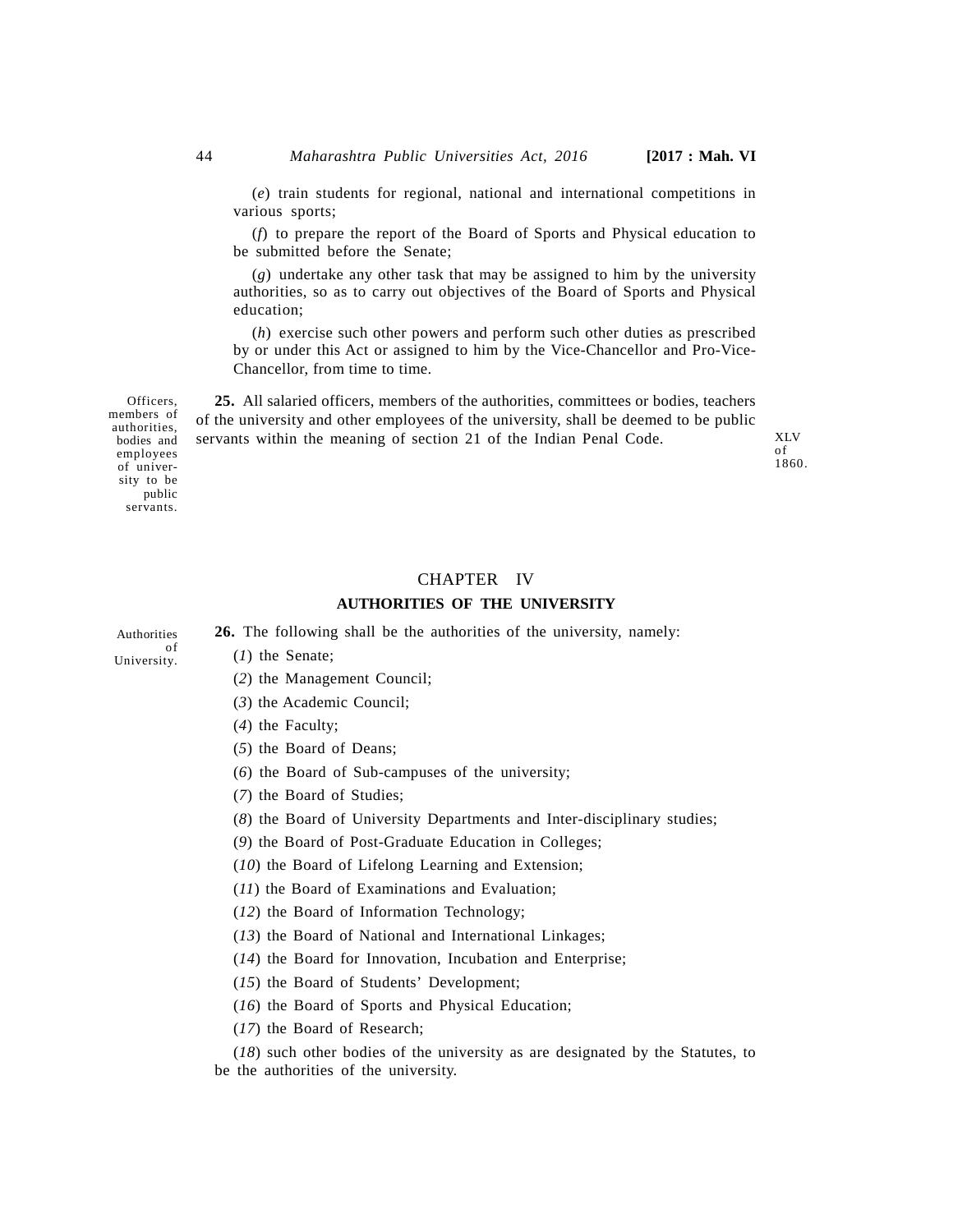**27.** Notwithstanding anything contained in any other provisions of this Act, in consultation with the Chancellor, the State Government shall, by an order published in the *Official Gazette*, specify the eligibility conditions for being elected, nominated or co-opted as a member of any authority of the university.

Power of **State** Government to specify eligibility conditions for being member of any authority of university.

**28.** (1) The Senate shall be the principal authority for all financial estimates and budgetary appropriations and for providing social feedback to the university on current and future academic programmes. Senate.

- (2) The Senate shall consist of the following members, namely:—
	- (*a*) the Chancellor Chairperson;
	- (*b*) the Vice-Chancellor;
	- (*c*) the Pro-Vice-Chancellor;
	- (*d*) the Deans of Faculties;
	- (*e*) the Director of Board of Examinations and Evaluation;
	- (*f*) the Finance and Accounts Officer;
	- (*g*) the Directors of Sub-campuses of the university;
	- (*h*) the Director, Innovation, Incubation and Linkages;

(*i*) the Director of Higher Education or his nominee not below the rank of Joint Director;

(*j*) the Director of Technical Education or his nominee not below the rank of Joint Director;

- (*k*) the Director Knowledge Resource Center of the university;
- (*l*) the Director of Board of Students' Development;
- (*m*) the Director of Sports and Physical Education;
- (*n*) the Director of Board of Lifelong Learning and Extension;

(*o*) ten Principals of affiliated, conducted, autonomous colleges which are accredited by National Assessment and Accreditation Council (NAAC) or National Board of Accreditation, (NBA), as the case may be, to be elected by the collegium of principals from amongst themselves; of whom one each shall be a person belonging to Scheduled Castes, Scheduled Tribes, De-notified Tribes *(Vimukta Jatis)* or Nomadic Tribes, Other Backward Classes, and one shall be a woman;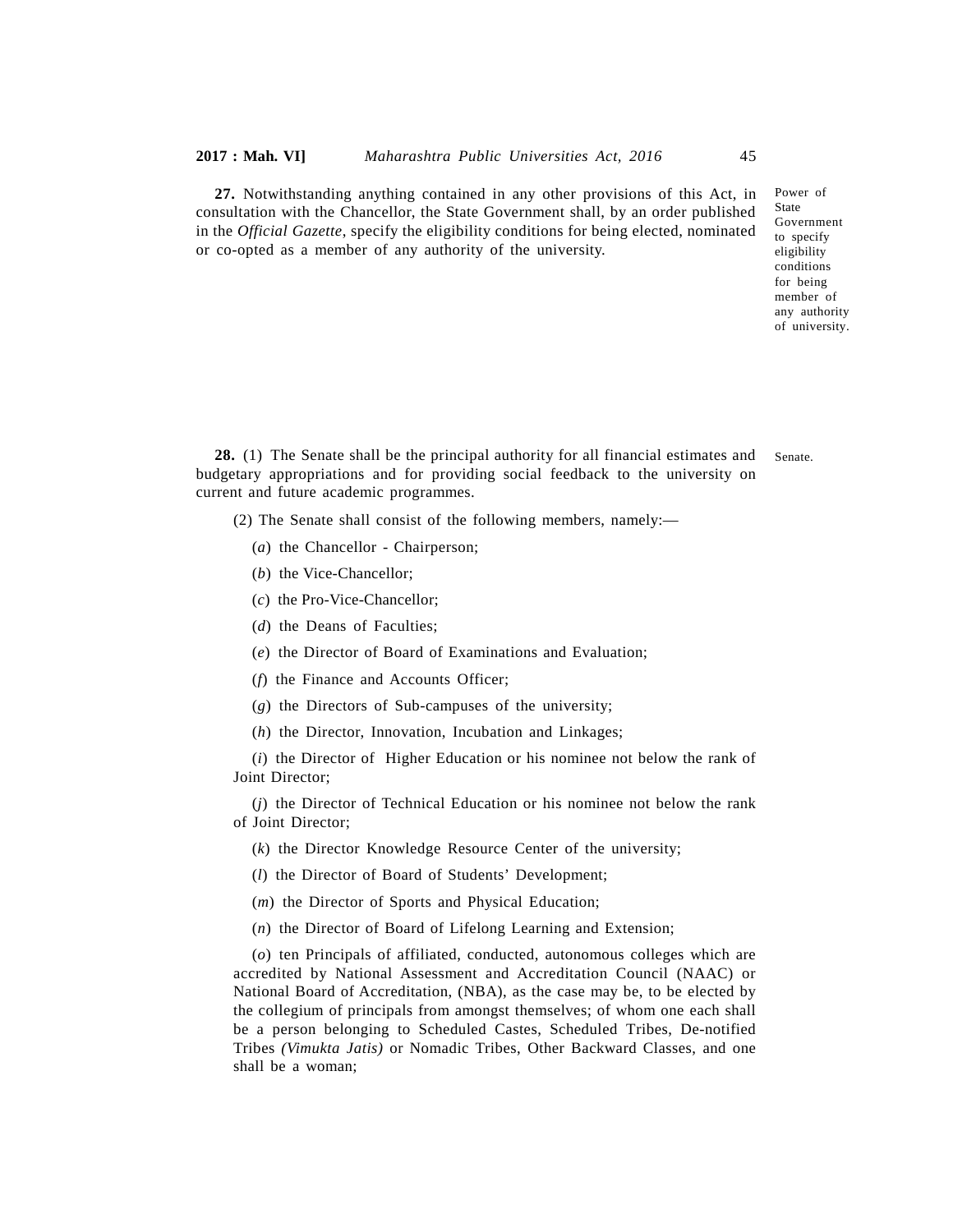(*p*) six representatives of Management - to be elected from among the collegium of management representatives of the affiliated colleges or institutions out of whom one shall be from Scheduled Castes or Scheduled Tribes or Denotified Tribes *(Vimukta Jatis)* or Nomadic Tribes or Other Backward Classes category, by rotation, and one shall be woman :

Provided that, such representatives of management to be elected shall be the representatives of management of colleges which are accredited by National Assessment and Accreditation Council or National Board of Accreditation as the case may be :

Provided further that, where a management conducts one or more Colleges or institutions, only one representative of such management shall be eligible for being included in collegium of Management Representatives;

(*q*) the president and the secretary of the University Students' Council;

(*r*) ten teachers other than principals and directors of recognised institutions to be elected by the collegium of teachers from amongst themselves of whom one each shall be a person belonging to Scheduled Castes, Scheduled Tribes, De-notified Tribes *(Vimukta Jatis)* or Nomadic Tribes, Other Backward Classes, and one shall be a woman;

(*s*) three teachers to be elected by the collegium of University teachers from amongst themselves, of whom one shall be a person belonging to the Scheduled Castes or Scheduled Tribes or De-notified Tribes *(Vimukta Jatis)* or Nomadic Tribes or Other Backward Classes, by rotation, and one shall be a woman;

(*t*) ten registered graduates having graduated at least five years prior to the date of nomination, to be elected from amongst the collegium of registered graduates, of whom one each shall be a person belonging to Scheduled Castes, Scheduled Tribes, De-notified Tribes *(Vimukta Jatis)* or Nomadic Tribes, Other Backward Classes, and one shall be a woman :

Provided that, the registered graduates shall not include the graduates falling in or covered by the category of teachers (regular or on contract basis, irrespective of their teaching experience), principals, heads of the departments, management or any other categories mentioned in this sub-section;

(*u*) ten persons nominated by the Chancellor, of whom four shall be from the field of agriculture, social work, co-operative movement, legal, financial, banking and cultural activities and of the remaining six persons, one is from the industry, one is an educationist, one is a scientist, one is a person from performing and fine arts or literature or sports, one is from an organization involved in Environment or Preservation of Nature related tasks, and one is from an organization involved in women's development or senior citizens welfare or communications and media;

(*v*) two persons, nominated by the Vice-Chancellor one shall be a nonteaching employee of the university and one shall be from amongst the nonteaching employees of the affiliated colleges or recognized institutions;

(*w*) two Members of Legislative Assembly nominated by Speaker of Legislative Assembly for a tenure of two and half years;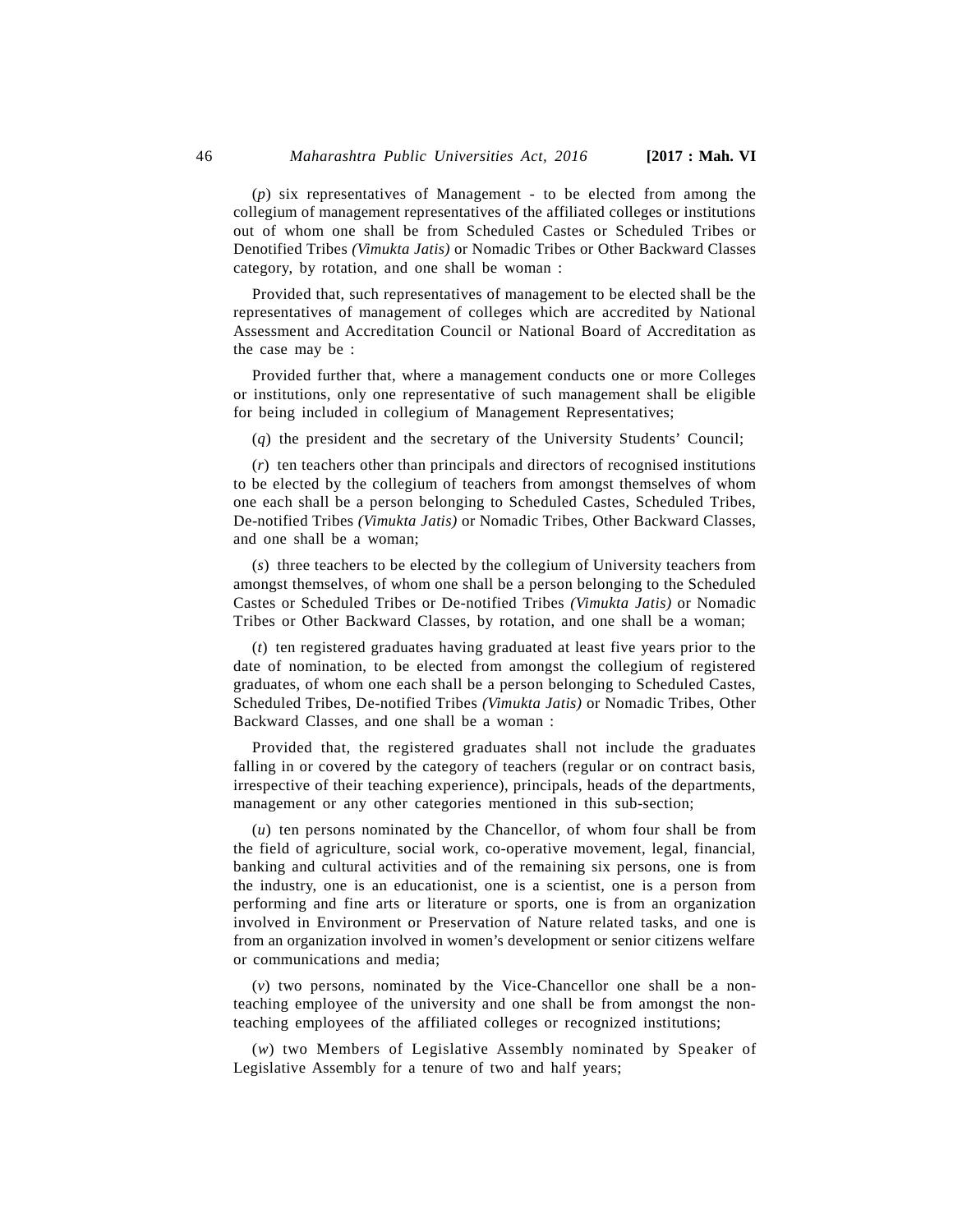(*x*) one Member of Legislative Council nominated by Chairman of Legislative Council for a tenure of two and half years;

(*y*) one Member of Municipal Council or Municipal Corporation to be nominated by Vice-Chancellor by rotation for a tenure of one year;

(*z*) one representative of the Education Committees of Zilla Parishads within the university area, nominated by the Education Committee for the term of one year, by rotation;

(*za*) the Registrar - Member-Secretary.

(3) The Chancellor shall normally preside over the senate and in his absence the Vice-Chancellor shall preside.

(4) The Senate shall meet at least twice a year on the date to be fixed by the Chancellor. One of the meetings shall be the annual meeting.

**29.** The Senate shall transact the following business at its meeting, namely:—

Functions and duties of Senate.

(*a*) to give suggestions to the university authorities on improvements that can be made in all areas and domains that are an integral part of the university, namely, academics, research and development, administration and governance;

(*b*) to review current academic programmes and collaborative programmes;

(*c*) to suggest new academic programmes consistent with the societal requirements in higher education;

(*d*) to suggest measures for improvement and development of the university;

(*e*) to confer, on the recommendation of the Management Council, honorary degrees or other academic distinctions;

(*f*) to review broad policies and programmes of the university and suggest measures for its improvement and development;

(*g*) to receive, discuss and approve the annual financial estimate (budget), the annual report, accounts, audit reports and their satisfactory compliances along with its certification by the auditor and the disciplinary or otherwise action taken report in this regard by the University;

(*h*) to approve comprehensive perspective plan and annual plan for the location of colleges and institutions of higher learning, as recommended by the Academic Council;

(*i*) to review and adopt the report of students' grievance redressal report to be presented by Registrar of the University;

(*j*) to review and adopt the reports of the Board of Students' Development and Board of Sports to be presented by the concerned directors;

(*k*) to give suggestions to the University authorities on improvements that can be made in the area and domains of student welfare, sports, cultural activities of the University;

(*l*) to make, amend or repeal statutes.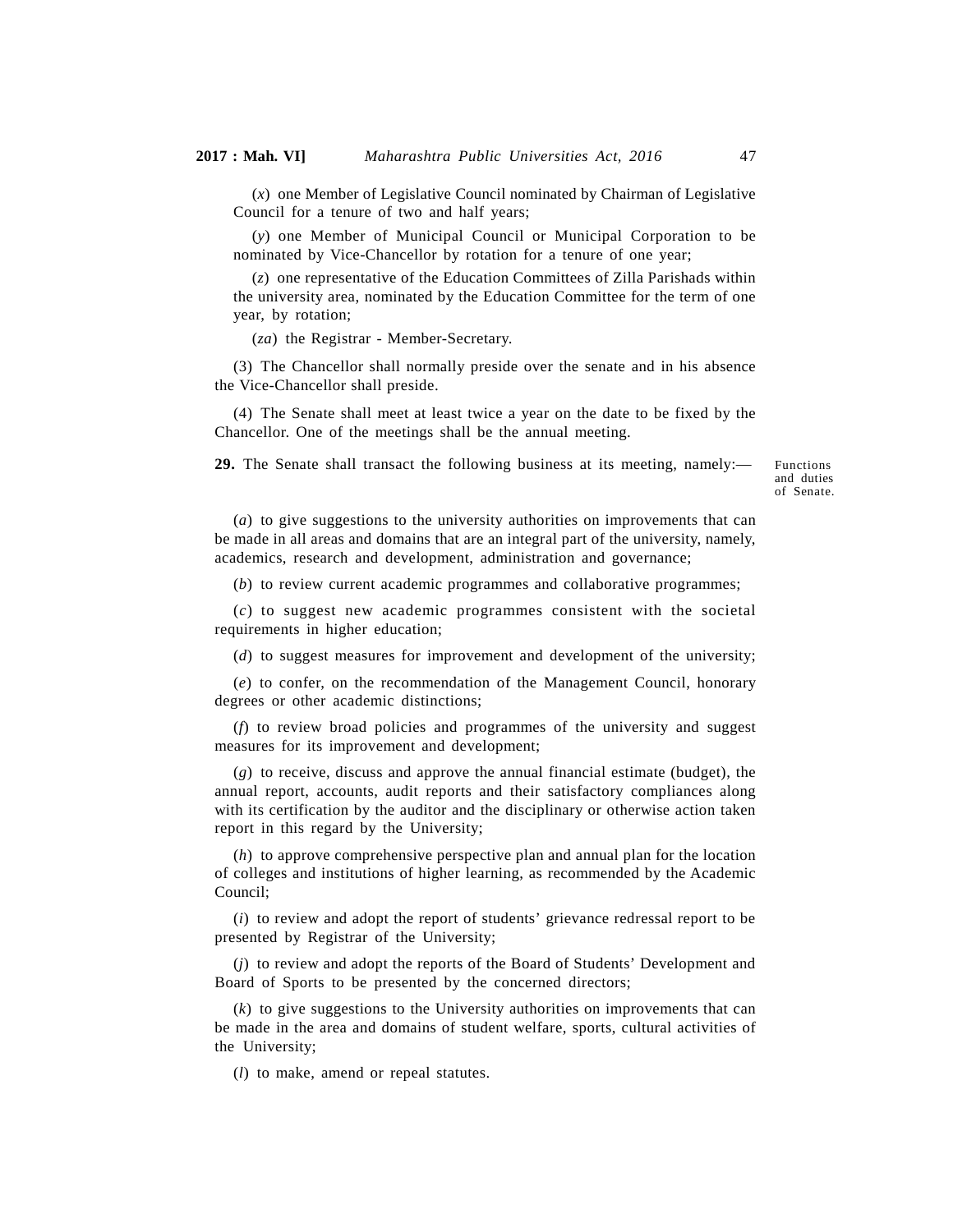**30.** (1) The Management Council shall be the principal executive and policy making authority of the university and shall be responsible for administering the affairs of the university and carrying out such duties, which are not specifically assigned to any other authority.

(2) There shall be not less than four meetings of the Management Council in a year.

(3) The procedure for conduct of business to be followed at a meeting including the quorum at the meeting and such other matters in relation to meetings as may be necessary, shall be such as may be prescribed by the Statutes.

(4) The Management Council shall consist of following members, namely:—

(*a*) the Vice-Chancellor-Chairperson;

(*b*) the Pro-Vice-Chancellor;

(*c*) one eminent person from the field of education, industry, agriculture, commerce, banking, finance, social, cultural and other allied fields to be nominated by the Chancellor;

(*d*) two Deans to be nominated by the Vice-Chancellor for tenure of two and half year;

(*e*) One head or Director, nominated by the Vice-Chancellor from amongst the heads or Directors of University Departments or University institutions for a tenure of one year, by rotation:

Provided that, in rotating the heads or Directors amongst Departments or University institutions, the earlier Departments or University institutions, which were given an opportunity of representation shall be ignored;

(*f*) two principals to be elected by the Senate from amongst the principals who are the members of the Senate, out of whom one shall be elected from amongst the principals who have been elected from Scheduled Castes or Scheduled Tribes or De-notified Tribes *(Vimukta Jatis)* or Nomadic Tribes or Other Backward Class categories, by rotation;

(*g*) two teachers who are not principals or directors of recognised institutions to be elected by the Senate from amongst the teachers and university teachers who are the members of the Senate, out of whom one shall be elected from amongst the teachers and university teachers who have been elected from Scheduled Castes or Scheduled Tribes or De-notified Tribes *(Vimukta Jatis)* or Nomadic Tribes or Other Backward Class categories, by rotation;

(*h*) two representatives of managements to be elected by Senate from amongst the representatives of management who are members of Senate, and further provided that same management shall not have second consecutive institutional representation:

Provided that, out of the two representatives under this clause, one member shall be elected by rotation, from amongst the Scheduled Castes or Scheduled Tribes, or De-notified Tribes *(Vimukta Jatis)* or Other Backward Class;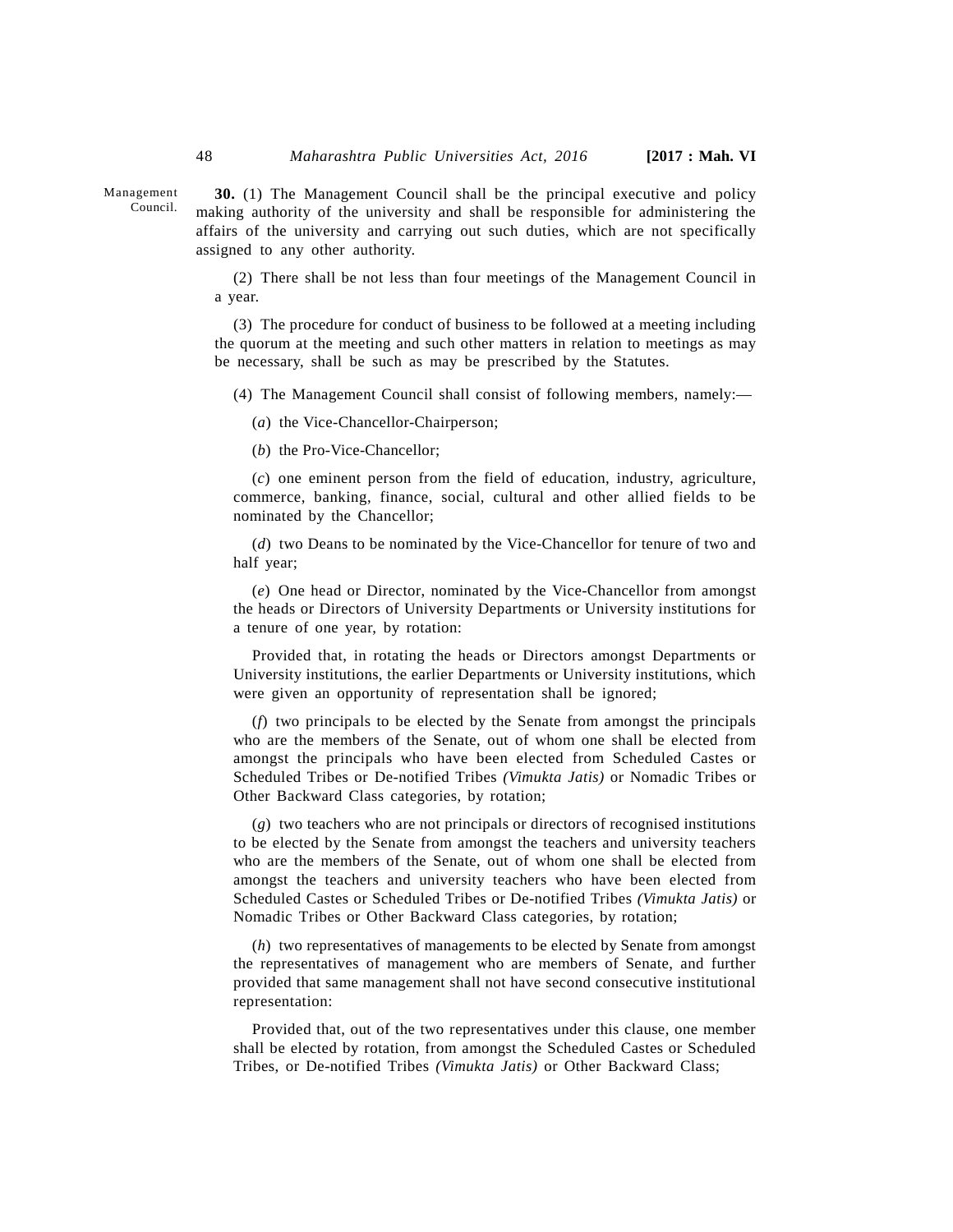(*i*) two registered graduates elected by Senate from amongst elected registered graduate members of Senate, out of whom one shall be elected from amongst the registered graduates who have been elected from Scheduled Castes or Scheduled Tribes or De-notified Tribes *(Vimukta Jatis)* or Nomadic Tribes or Other Backward Class categories, by rotation;

(*j*) two members elected by the Academic Council from amongst its members, one of whom shall be from amongst the elected teachers who are members of the Council and another shall be a woman;

(*k*) one eminent-expert from the institute or organization of National repute to be nominated by the Vice-Chancellor in consultation with the Chancellor;

(*l*) the Secretary, Higher Education or his nominee not below the rank of Deputy Secretary or Joint Director of Higher Education;

(*m*) the Director of Higher Education or his nominee, not below the rank of Joint Director of Higher Education;

(*n*) the Director of Technical Education or his nominee not below the rank of Joint Director of Technical Education;

(o) the Registrar-Member-Secretary;

<sup>1</sup>[ Provided that, for the election of the candidate from the reserved categories, under clauses (*f*), (*g*), (*h*) and (*i*), for the initial term of Management Council, immediately after the commencement of this Act, point of rotation for reserved categories under the said clauses shall be decided by drawing of lots by Vice-Chancellor, and while drawing of lots, it shall be ensured that the person belonging to each reserved category shall have representation on the Management Council.]

(5) The Finance and Accounts Officer and the Director, Board of Examinations and Evaluation shall be invitees of the Management Council, but they shall have no right to vote.

(6) President of the university students council shall be invitee, who shall attend the meeting as and when invited:

Provided that, such President shall be invited at least in every three months to discuss the issues related to the students' development, welfare and grievances.

**31.** The Management Council shall have the following powers and duties, namely:—

Powers and duties of Management Council.

(*a*) to review and deliberate on short and long term reforms in academic, research and development activities, finances, management and governance that are taking place at the national and global level with a view to allow them to percolate into the university;

(*b*) to study and decide upon the operative mechanism for the reforms that would be recommended by the Commission in all the domains of the university;

(*c*) to make such provisions, as may enable colleges and institutions to undertake specialized studies and courses, and where necessary or desirable, organize and make provision for common laboratories, libraries, museums and equipment for teaching and research;

(*d*) to establish departments, colleges, schools, centres, institutions of higher learning, research and specialized studies, on the recommendation of the Academic Council;

(*e*) to recommend to the senate, the draft of statutes or amendment or repealment of statutes for approval;

1. This proviso was added by Mah. 27 of 2018 s. 2.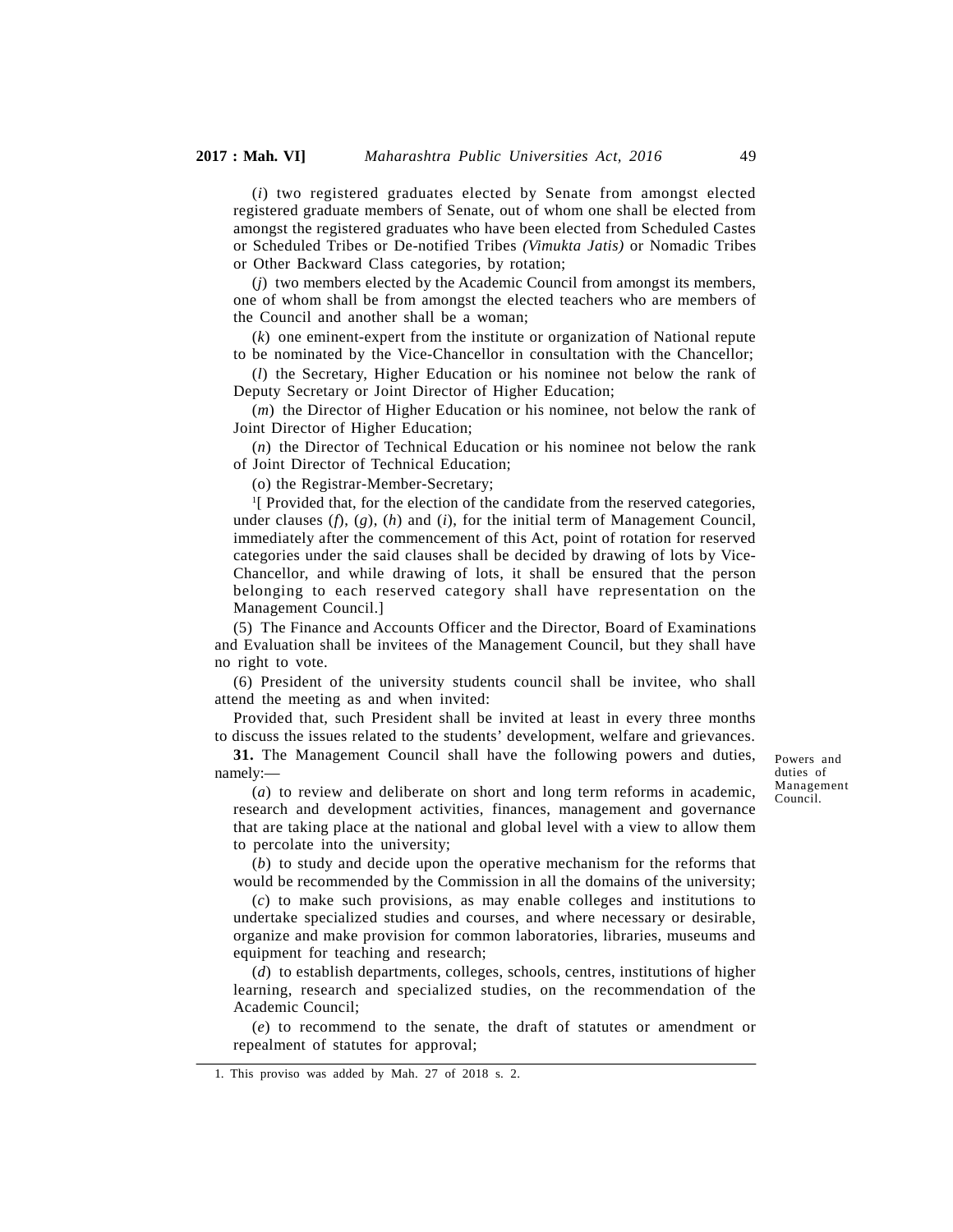(*f*) to make, amend or repeal ordinances and regulations;

(*g*) to control and arrange for administration of assets and properties of the university;

(*h*) to discuss and approve with modifications, if any, the annual financial estimates or budget, that is to say the fund which may be received from State Government, university funds and other funding agencies separately, as received from the Finance and Accounts Committee;

(*i*) to consider proposals to enter into, amend, carry out and cancel contracts on behalf of the university;

(*j*) to determine the form of common seal for the university and provide for its use;

(*k*) to accept, on behalf of the university the transfer of any trusts, bequests, donations and transfer of any movable, immovable and intellectual property to the university;

(*l*) to transfer by sale or otherwise, any movable or intellectual property rights on behalf of the university;

(*m*) to transfer by sale or lease or contract any immovable property to other organization with the prior permission of the State Government:

Provided that, any immovable property may be permitted to be used for the specific period, for the purpose of providing essential physical facilities for accomplishment of objects of the university, such as bank, canteen, post office, mobile towers, etc., without prior approval of the State Government;

(*n*) to create immovable assets in the form of land, building and other infrastructure out of reserve funds, for its campus and sub-campuses;

(*o*) to borrow, lend or invest funds on behalf of the university as recommended by the Finance and Accounts Committee;

(*p*) to lay down policy for administering funds at the disposal of the university for specific purposes;

(*q*) to provide buildings, premises, furniture, equipment and other resources needed for the conduct of the work of the university;

(*r*) to recommend the conferment of honorary degrees and academic distinctions;

(*s*) to institute and confer such degrees, diplomas, certificates and other academic distinctions as recommended by the Academic Council and arrange for convocation for conferment of the same, as provided by the Ordinances;

(*t*) to institute fellowship, travelling fellowship, scholarship, studentship, exhibitions, awards, medals and prizes and prescribe Regulations for their award;

(*u*) to make Regulations for collaborations with other universities, institutions and organizations for mutually beneficial academic programmes recommended by the Board of Deans;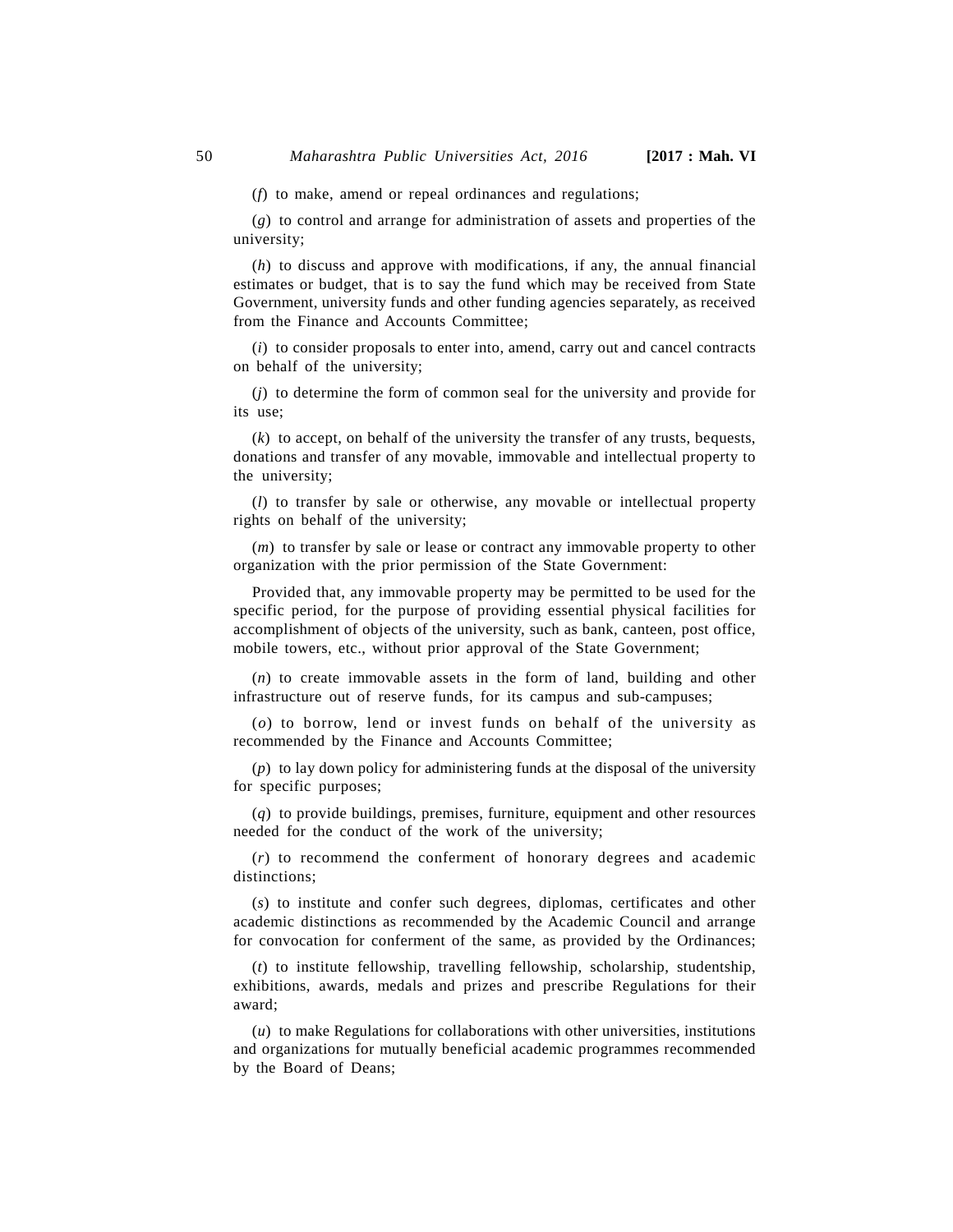(*v*) to create posts of university teachers and non-vacation academic staff from the funds of the university and from the funds received from other funding agencies, on the recommendation of the Academic Council, as and when required, and prescribe their qualifications, experience and pay-scales;

(*w*) to create posts of officers, non-teaching skilled, administrative, ministerial staff and other posts from the funds of the university and from the funds received from other funding agencies, as and when required, and prescribe their qualifications, experience and pay-scales;

(*x*) to prescribe honoraria, remunerations, fees and travelling and other allowances for paper-setters and other examination staff, visiting faculty, and fees or charges for any other services rendered to the university;

(*y*) to recommend to the Academic Council the comprehensive perspective plan and annual plan for the location of colleges and institutions of higher learning, as prepared by the Board of Deans;

(*z*) to consider and approve proposals for change or transfer of management and shifting of locations of colleges and institutions, as prescribed in the Statutes;

(*za*) to receive and consider report of the development activities of the university received from the Registrar every six months;

(*zb*) to confer autonomous status on university departments, university institutions, affiliated colleges and recognized institutions on the recommendation of the Academic Council, as per the Statutes;

(*zc*) to assess and approve proposals for academic programmes received from the Academic Council;

(*zd*) to consider and adopt the annual report, annual accounts and audit report in respect of State Government funds, university funds and funds received from other agencies separately;

(*ze*) to cause an inquiry to be made in respect of any matter concerning the proper conduct, working and finances of colleges, institutions or departments of the university;

(*zf*) to delegate, any of its powers, except the power to make, amend or repeal Statutes and Ordinances, to the Vice-Chancellor or such officer or authority of the university or a committee appointed by it, as it thinks fit;

(*zg*) to define the functions, duties, powers and responsibilities of non-teaching employees in the university, in respect of the posts created from the funds of the university and from the funds received from other funding agencies;

(*zh*) to deal with the cases related to the violation of prescribed fees according to the provisions of the Maharashtra Educational Institutions (Prohibition of Capitation Fee) Act, 1987 and other relevant Acts;

(*zi*) to accept donations, gifts and other forms of financial support from alumni, philanthropists, industries and other stakeholders and prescribe the procedure to be followed by the university for accepting such donations, gifts, etc;

Mah. VI of 1988.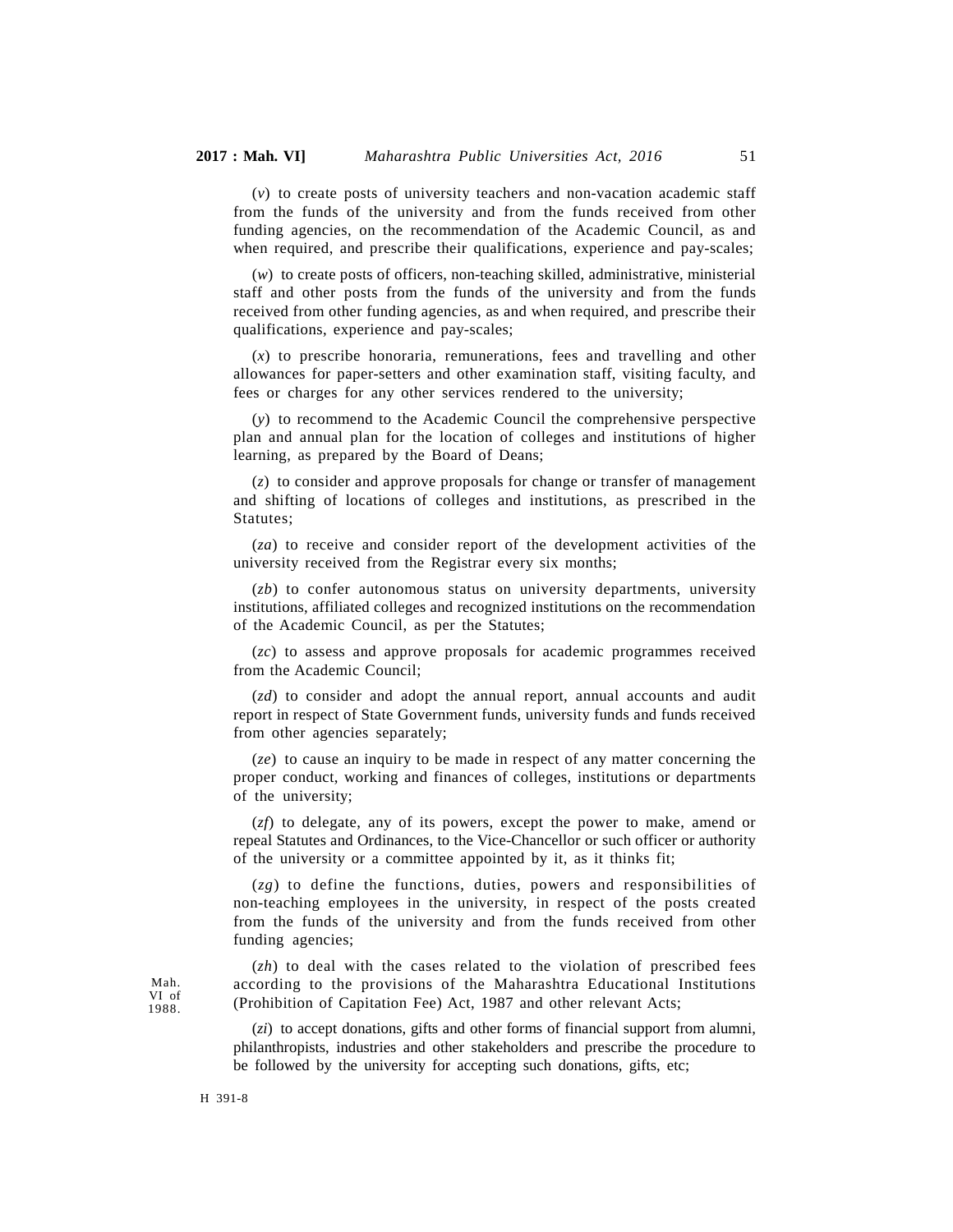(*zj*) to impose penalties upon the erring colleges or recognized institutions after following the procedure laid down by the Statutes;

(*zk*) to recommend to the State Government through the Vice-Chancellor to appoint an Administrative Board for the affiliated college to run the management of such college in case of disputes regarding the management of such colleges, till the dispute is statutorily resolved. The constitution of this board and the process of its appointment shall be as prescribed by the Statutes. The decision of the State Government in this regard shall be final and binding;

(*zl*) to develop and adopt students' charter.

**32.** (1) The Academic Council shall be the principal academic authority of the university and shall be responsible for regulating and maintaining the standards of teaching, research and evaluation in the university. It shall also be responsible for laying down the academic policies in regard to maintenance and improvement of standards of teaching, research, extension, collaboration programmes in academic matters and evaluation of workload of the teachers. Council.

- (2) The Academic Council shall meet not less than four times in a year.
- (3) The Academic Council shall consist of the following members, namely:—
	- (*a*) the Vice-Chancellor, Chairperson;
	- (*b*) the Pro-Vice-Chancellor;
	- (*c*) Deans of Faculties and Associate Deans (if any);
	- (*d*) Directors of Sub-campuses;
	- (*e*) Director Innovation, Incubation and Linkages;

(*f*) the Vice-Chancellor shall nominate the following members, as per the recommendations of the search committee appointed by him for this purpose, in consultation with the Chancellor, namely:—

(*i*) eight Principals of conducted, autonomous or affiliated colleges which are accredited by the National Assessment and Accrediation Council (NAAC) or National Board of Accreditation (NBA), as the case may be of whom one shall be woman and one shall be a person belonging Scheduled Castes or Scheduled Tribes or De-notified Tribes *(Vimukta Jatis)* or Nomadic Tribes or Other Backward Class, by rotation;

(*ii*) two professors out of whom one shall be a person belonging Scheduled Castes or Scheduled Tribes or De-notified Tribes *(Vimukta Jatis)* or Nomadic Tribes or Other Backward Class, by rotation;

(*iii*) one head of a recognized institution;

(*g*) two teachers, representing each faculty, with not less than fifteen years of teaching experience to be elected by the collegiums of teachers from amongst themselves out of whom one each shall be a person belonging Scheduled Castes or Scheduled Tribes or De-notified Tribes *(Vimukta Jaties)/* Nomadic Tribes or Other Backward Class provided that the reservation per faculty shall be decided by drawing lots:

Academic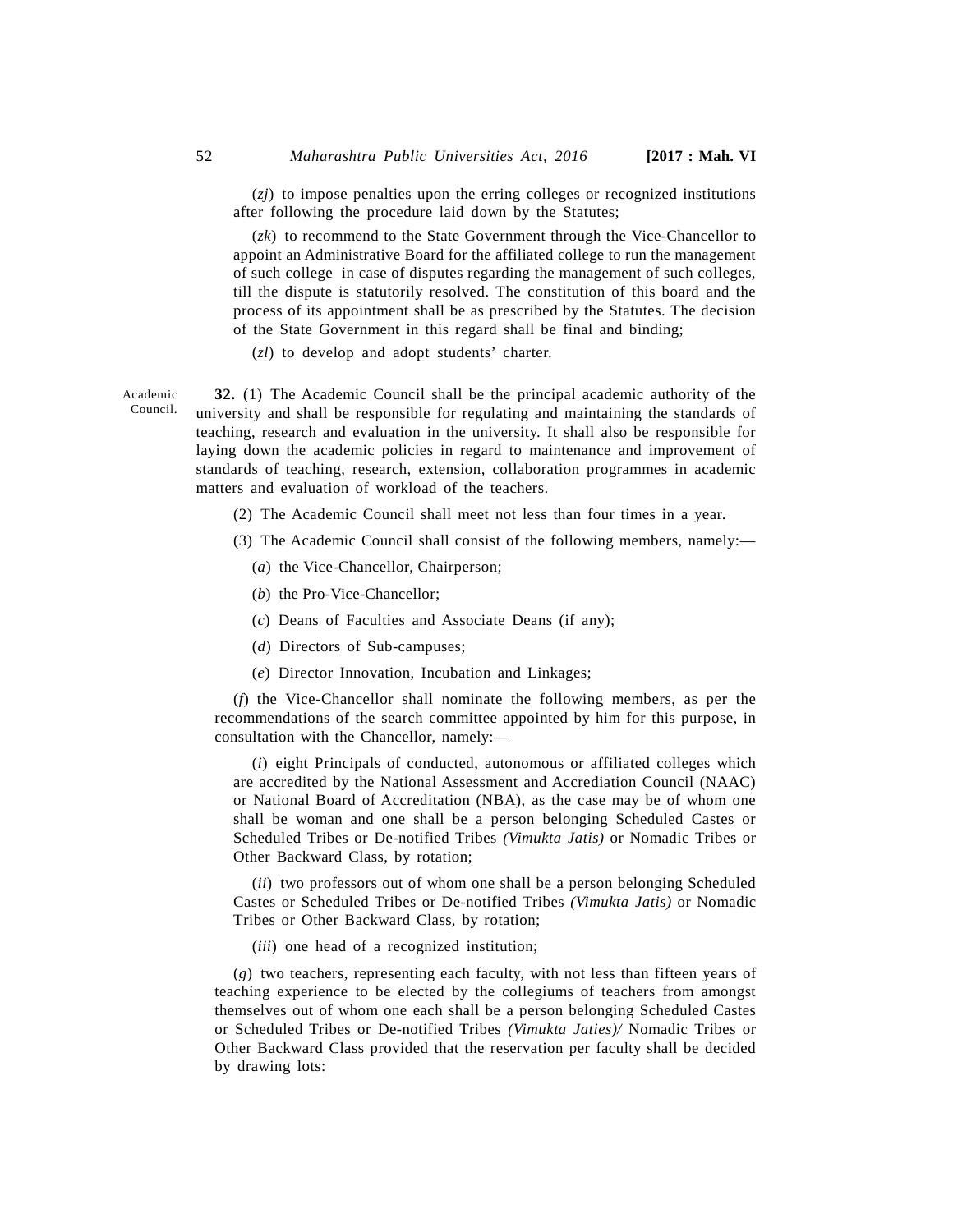Provided that, out of the teachers representing each faculties, under this clause, one shall be a woman, to be decided by drawing lots.

(*h*) one representative of management nominated by the Senate, from amongst the representatives of managements, who are the members of Senate;

(*i*) Eight eminent experts from the institutes or organizations of national repute, such as Indian Institute of Technology, Indian Institute of Science Education and Research, Indian Institute of Management, Indian Space Research Organization, Institute of Chartered Accountants of India, Institute of Cost Accountants of India, Institute of Company Secretaries of India, Indian Council for Social Research, Industrial Associations, Indian Olympic Association and allied fields and as much as possible representing all the faculties, nominated by the Chancellor;

(*j*) the Director of Higher Education or his nominee, not below the rank of the Joint Director, Higher Education;

(*k*) the Director of Technical Education or his nominee, not below the rank of the Joint Director, Technical Education;

(*l*) Director, Board of Examinations and Evaluation;

(*m*) Chairpersons of Board of Studies;

(*n*) Registrar-Member Secretary.

**33.** (1) The Academic Council shall have the following powers and duties, namely:—

Powers and duties of Academic Council.

(*a*) to ensure that the university becomes a vibrant hub for promotion of research and development, interactions and linkages with industries, cultivation of intellectual property rights and entrepreneurship and incubation of knowledge linked industries;

(*b*) to consider and approve with modifications, if any, the matters referred to it by the Board of Studies through the faculty;

(*c*) to ensure that there are choice based credit systems for all certificates, diplomas, degrees, post-graduate programmes and other academic distinctions;

(*d*) to ensure that the spirit of research and entrepreneurship percolates to all colleges and recognized institutions of the university;

(*e*) to approve fees, other fees and charges as recommended by the Board of Deans through the fee fixation committee;

(*f*) to recommend to the Management Council, the institution of degrees, diplomas, certificates and other academic distinctions;

(*g*) to propose draft of Ordinances relating to the academic matter to the Management Council;

(*h*) to make, amend or repeal Ordinances and Regulations relating to academic matters;

(*i*) to allocate subjects to the faculties;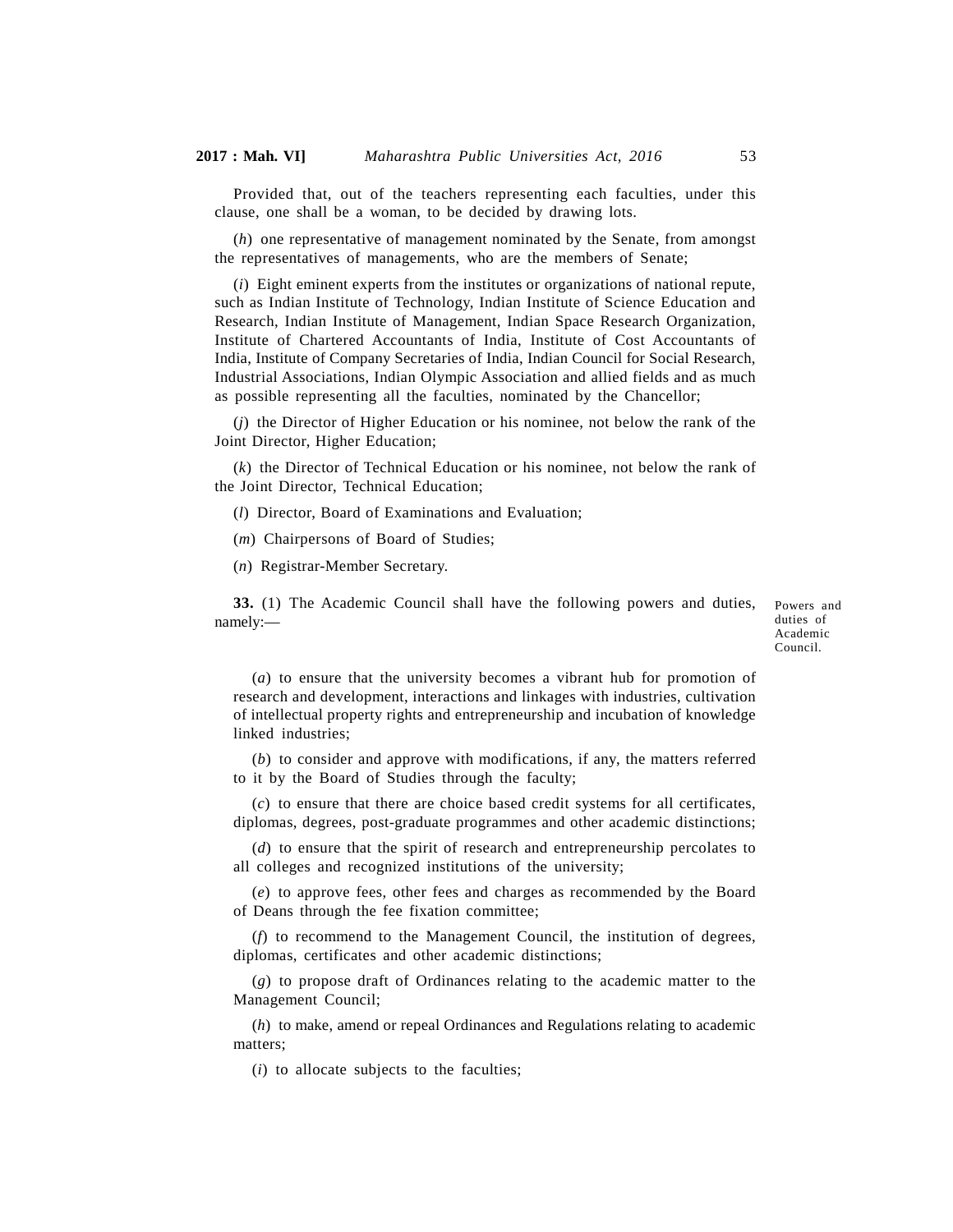(*j*) to prescribe qualifications and norms for appointment of paper-setters, examiners, moderators and others, concerned with the conduct of examinations and evaluation;

(*k*) to consider and make recommendations to the Management Council for creation of posts of university teachers and non-vacation academic staff, required by the university from the funds of the university and from the funds received from other funding agencies and prescribe their qualifications, experience and pay-scales;

(*l*) to prescribe norms for recognition of any member of the staff of an affiliated college or recognized institution as a teacher of the university, in consonance with the norms of the University Grants Commission and the State Government;

(*m*) to prescribe norms for granting affiliation, continuation of affiliation, extension of affiliation to colleges, and recognition, continuation of recognition, extension of recognition to institutions of higher learning and research or specialized studies;

(*n*) To grant affiliation to colleges or institutions in accordance with the provisions of this Act, the Statutes, Ordinances and Regulations;

(*o*) to accord recognition to various certificate, diploma, advanced diploma and degrees programmes run by private skills education providers and empowered autonomous skills development colleges, in consonance with the norms of the University Grants Commission and the State Government;

(*p*) to recommend to the senate the comprehensive perspective plan as prepared by the Board of Deans and recommended by the Management Council;

(*q*) to approve annual plan for the location of colleges and institutions of higher learning, as prepared by the Board of Deans and recommended by the Management Council;

(*r*) to recommend to the Management Council conferment of autonomous status on institutions, departments, affiliated or conducted colleges and recognized institutions in accordance with the provisions of the Statutes;

(*s*) to approve new courses, inter-disciplinary courses and short-term training programmes referred to it by the Board of Deans;

(*t*) to approve the course syllabi, paper-setters, examiners and moderators paper-setters, and evaluation schemes of various courses recommended by the faculty concerned;

(*u*) to advise the university on all academic matters and submit to the Management Council feasibility reports on academic programmes recommended by the Senate at its previous annual meeting;

(*v*) to create policy, procedure and practice for choice based credit system for all academic programmes;

(*w*) to create policy for mobility of students among various universities of the State and also lay down the policy for giving flexibility to choose and learn different course modules among different faculties in a university or other universities in the State;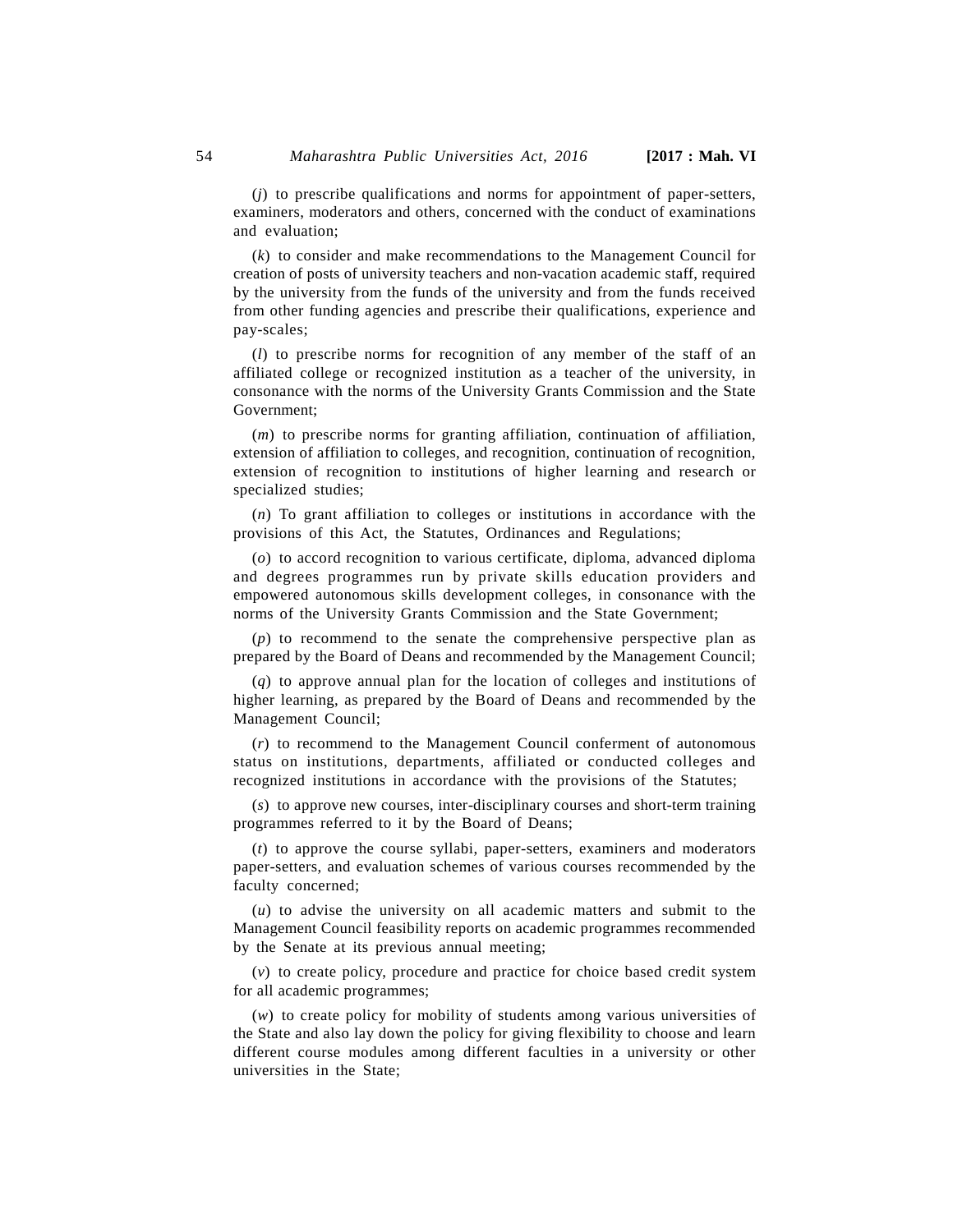(*x*) to work out the procedures, policies and practices to introduce more flexible approach to education and of 'adaptive pace of learning' with minimum and maximum duration for completion of a degree and other academic programmes;

(*y*) to ensure that the research projects are an integral part of choice based modules for post-graduate programmes;

(*z*) to prepare academic calendar of the university for the subsequent academic year as per the guidelines from the University Grants Commission and the State Government, three months before the expiry of the current academic year;

(*za*) to recommend to the Management Council establishment of departments, colleges, schools, centres, institutions of higher learning, research and specialized studies;

(*zb*) to exercise such other powers and perform such other duties as may be conferred or imposed on it by or under this Act, the Statutes, Ordinances and Regulations.

(2) The Academic Council shall refer all matters or decisions involving financial implications to the Management Council for approval.

**34.** (1) The faculty shall be the principal academic co-ordinating authority of the university in respect of studies and research in relation to the subjects included in the respective faculty and also in respect of studies and research in multi-faculties. Faculty.

(2) The university shall have the following faculties, namely:—

(*i*) Faculty of Science and Technology;

(*ii*) Faculty of Commerce and Management;

(*iii*) Faculty of Humanities;

(*iv*) Faculty of Inter-disciplinary Studies.

(3) Each faculty shall comprise of such subjects as prescribed by the Statutes.

(4) A faculty shall consist of the following members, namely :—

(*a*) the Dean of the faculty - *ex-officio* Chairperson;

(*b*) the Associate Dean, if nominated under sub-section (5) of section 15;

(*c*) Chairpersons of each Board of Studies for the subjects comprised in the faculty;

(*d*) one person, nominated by each Board of Studies, who is an approved teacher and is otherwise eligible to be nominated as a member of the Board of Studies;

(*e*) five special invitees, who are eminent scholars with proven academic achievements and industrial or professional exposure in the subjects within the faculty, to be nominated by the Pro-Vice-Chancellor in consultation with the Dean of the faculty.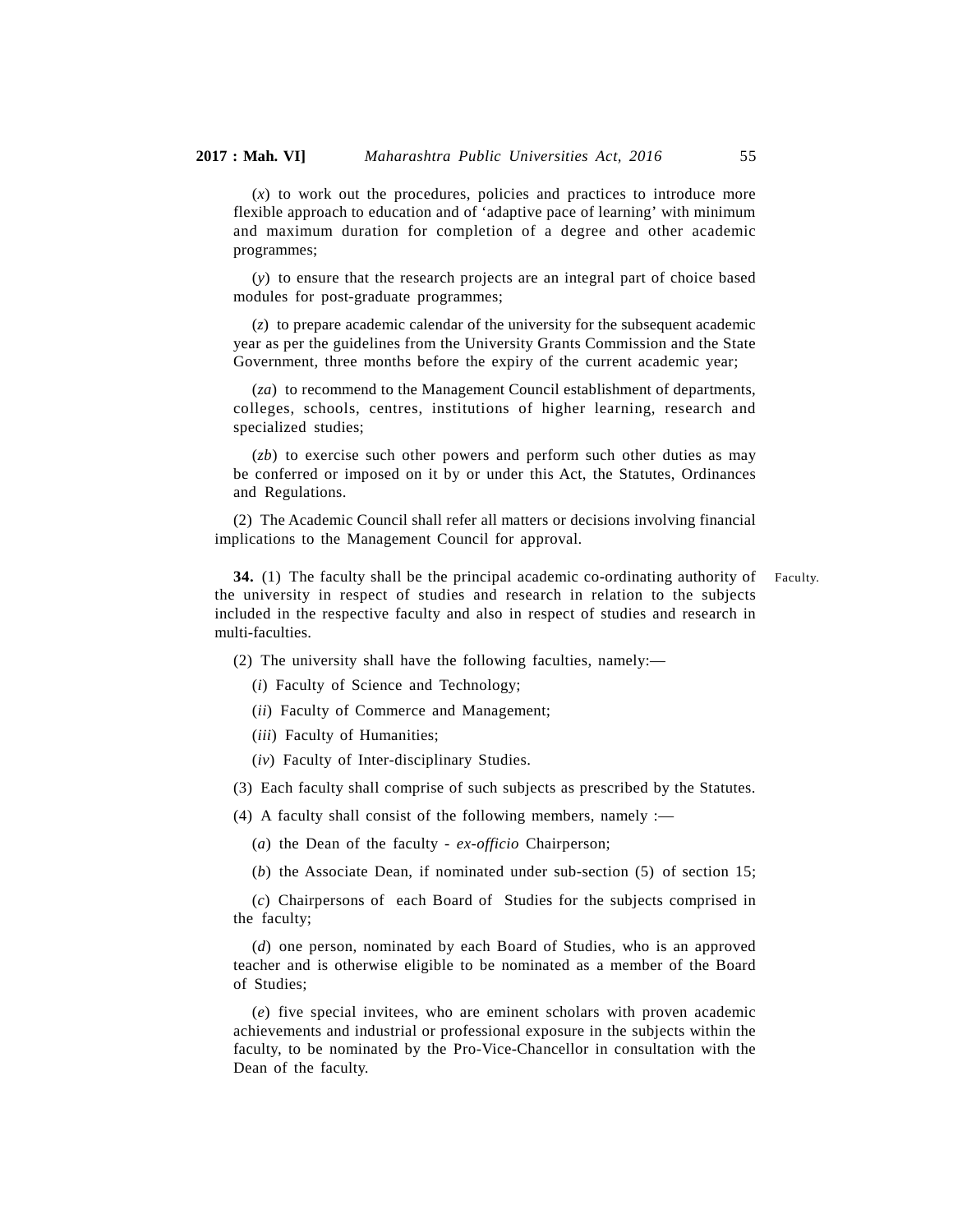Powers and duties of Faculty.

**35.** The faculty shall have the following powers and duties, namely:—

(*a*) to consider the report on any matter referred to it by the Management Council, Academic Council or Board of Deans;

(*b*) to create time bound operative mechanism for implementation of the academic policy decisions;

(*c*) to consider and recommend with modifications, if any, to the Academic Council, the matters referred to it by the Board of Studies;

(*d*) to recommend to the Academic Council the course syllabi, course structures and evaluation schemes of various courses, as forwarded by the Board of Studies;

(*e*) to study and certify the curricula made by the autonomous colleges, empowered autonomous colleges or cluster of institutions;

(*f*) to recommend to the Board of Deans the requirements regarding the conduct of post-graduate or under-graduate teaching, research, training and instruction, in university departments or institutions, affiliated colleges and recognized institutions, including the manpower requirement;

(*g*) to consider and recommend to the Board of Deans, new courses, interdisciplinary courses and short-term training programmes referred to it by the Boards of Studies or the Board of University Departments and Inter-disciplinary Studies;

(*h*) to ensure that guidelines framed by the Academic Council in relation to teaching, research, training and instruction are implemented;

(*i*) to plan and organize inter-departmental and inter-faculty programmes in consultation with the Board of Deans, Boards of Studies and the Board of University Departments and Inter-disciplinary Studies;

(*j*) to recommend to the Academic Staff College and the Academic Council, conduct of refresher and orientation programmes for teachers of affiliated colleges and university departments, especially for the revised or newly introduced or inter-disciplinary courses of study, training and advance training, field exposure and deputation;

(*k*) to prepare and submit the annual report of the functioning of the faculty to the Vice-Chancellor;

(*l*) to undertake any other task in respect of studies and research in relation to the subjects included in the faculty and also in multi-faculties, as may be assigned to it by the university authorities.

Board of Deans.

**36.** (1) There shall be a Board of Deans to co-ordinate, oversee, implement and to supervise the academic activities of the university. It shall be responsible to plan the development of the university in academics, research and development, entrepreneurship, intellectual property rights, incubation of industries and linkages with industries for integrated planning. It shall also plan, monitor, guide and co-ordinate under-graduate and post-graduate academic programmes and development of affiliated colleges.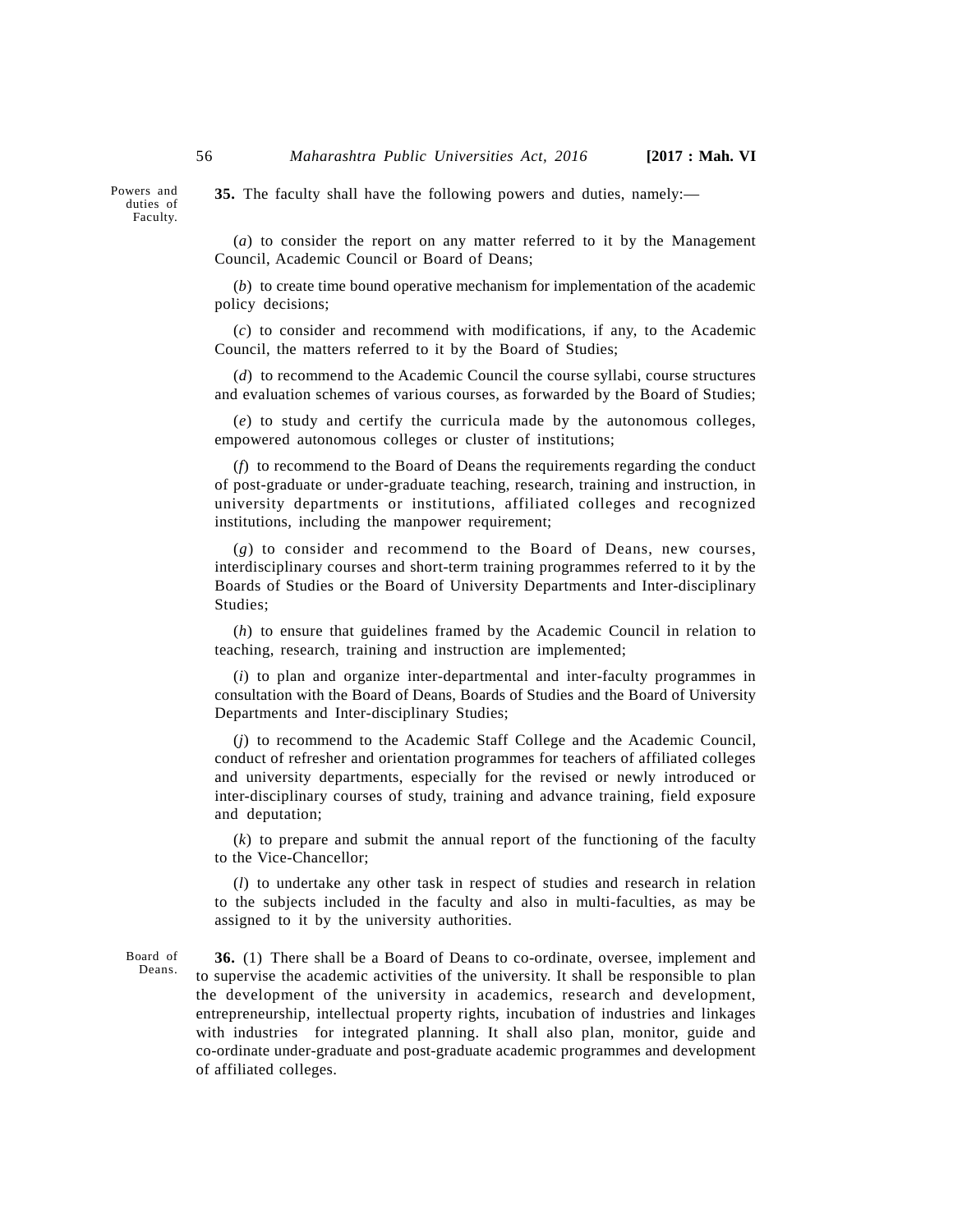(2) The Board of Deans shall consist of the following members, namely:—

(*a*) the Pro-Vice-Chancellor, Chairperson;

(*b*) the Deans of faculties;

(*c*) the Director of Innovation, Incubation and Linkages.

**37.** (1) The Board of Deans shall have the following powers and duties, namely:—

Powers and Duties of Board of Deans

(*a*) to make recommendations to the Academic Council for the conduct of post-graduate courses in university departments and post-graduate departments in colleges and recognized institutions;

(*b*) to consider and recommend to the Academic Council, new courses, inter-disciplinary courses and short-term training programmes referred to it by the faculty;

(*c*) to control, regulate and co-ordinate research activities to maintain standards of teaching and research in the university departments and post-graduate departments in colleges and recognized institutions;

(*d*) to recommend to the Academic Council, the norms of recognition of post-graduate teachers and research guides in colleges and recognized institutions;

(*e*) to grant recognition to the post-graduate teachers and research guides as recommended by the Research and Recognition Committee in accordance with the norms prescribed by the Academic Council;

(*f*) to recommend to the Vice-Chancellor recognition of private skills education providers and empowered autonomous skills education colleges by following the procedure as prescribed under this Act;

(*g*) to consider and recommend to the Academic Council the proposals submitted by the private skills education providers and empowered autonomous skills development colleges in respect of starting new certificate, diploma, advanced diploma and degree programmes and designing the curricula thereof;

(*h*) to prepare a comprehensive perspective plan of five years for integrating therein the plan of Development in a manner ensuring equitable distribution of facilities for higher education, as per the guidelines framed by the Commission;

(*i*) to prepare the annual plan for the location of colleges and institutions of higher learning, in consonance with the perspective plan;

(*j*) to conduct academic audit of the university departments, institutions, affiliated colleges, autonomous university departments and institutions, empowered autonomous colleges, cluster of institutions, empowered autonomous skills development colleges and recognized institutions, which shall be carried out by an Academic Audit Committee, having an equal number of internal and external members;

(*k*) to oversee the continuation of affiliation to colleges and continuation of recognition to institutions through a system of academic audit;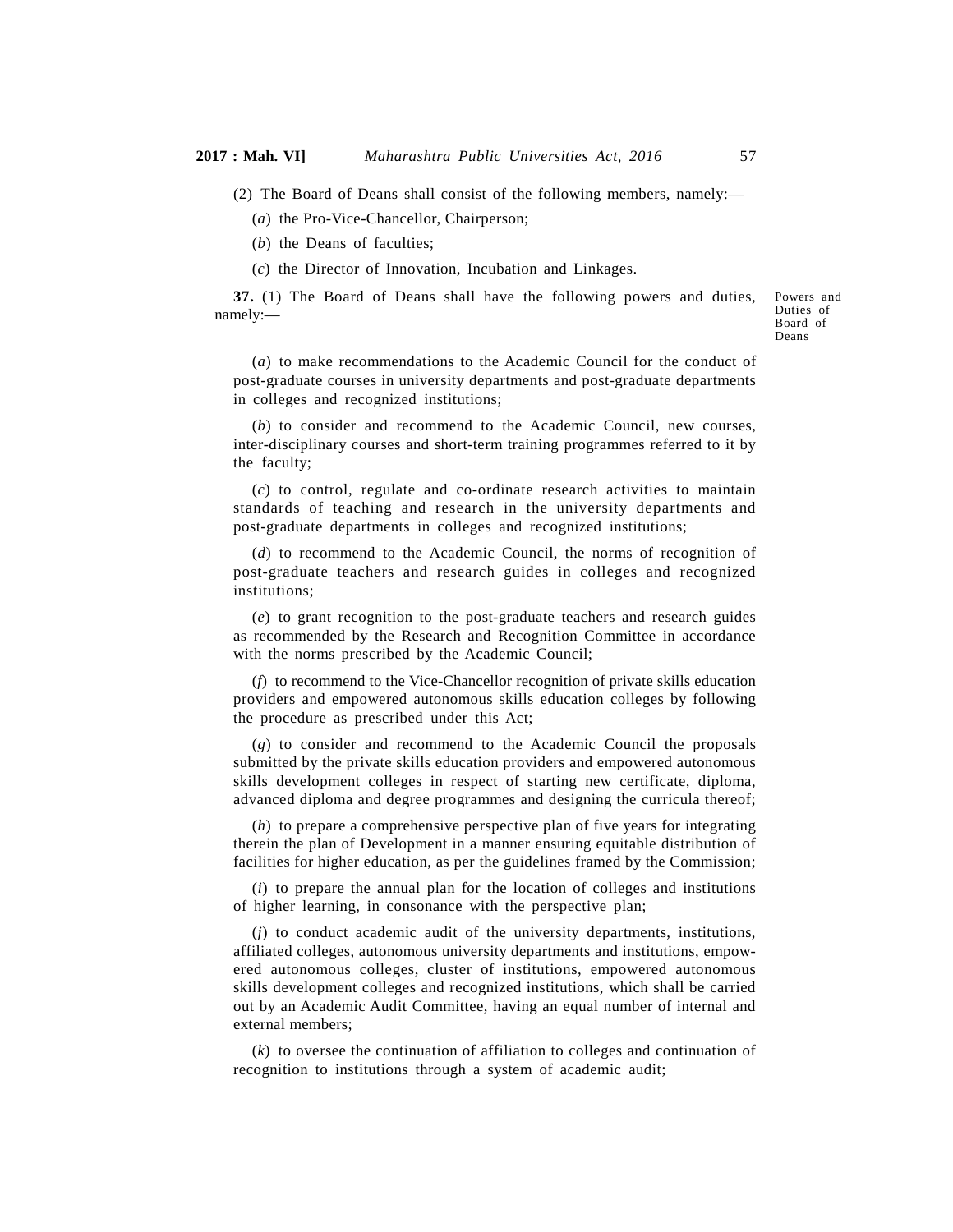(*l*) to recommend proposals to the Academic Council for the establishment of conducted colleges, schools, departments, institutions of higher learning, research and specialized studies, academic services units, libraries, laboratories and museums in the university;

(*m*) to consider and make recommendations to the Academic Council for creation of posts of university teachers and non-vacational academic staff required by the university, from the funds of the university and from the funds received from other funding agencies, and prescribe their qualifications, experience and pay-scales;

(*n*) to make proposal to the Management Council for the institution of fellowship, travelling fellowship, scholarship, studentship, medals and prizes and make regulations for their award;

(*o*) to recommend to the Management Council through the Academic Council, the proposal for the conduct of inter-faculty and area or regional studies, common facilities, such as instrumentation centers, workshops, hobby centers, museums, etc.;

(*p*) to recommend to the Academic Council the proposals to prescribe fees, other fees and charges through a Fee Fixation Committee;

(*q*) to draft Ordinances and place them before the Management;

(*r*) to draft regulations and place them before the Management Council and the Academic Council, as the case may be, for its approval.

(2) The Board of Deans shall appoint a Research and Recognition Committee for each Board of Studies,-

(*a*) The Research and Recognition Committee shall consist of the following members, namely :-

(*i*) the Pro-Vice-Chancellor, *Ex-officio* Chairman;

(*ii*) Dean of the faculty concerned and Associate Dean of the concerned group of subjects, if any;

(*iii*) the Chairperson, Board of Studies;

(*iv*) two experts in the subject, to be nominated by the Vice-Chancellor, not below the rank of Professor, who have successfully guided at least three Doctorate of Philosophy (Ph.D.) students and have published research work in recognized or reputed national or international journals, anthologies, etc., one of whom shall be from outside the university;

(*b*) the Research and Recognition Committee shall have the following powers and duties, namely:—

(*i*) to approve the topic of thesis or dissertation in the subject;

(*ii*) to recommend to the Vice-Chancellor a panel of referees for thesis or dissertations for awarding post-graduate, doctorate and higher degrees, based on the criteria as approved by the Academic Council;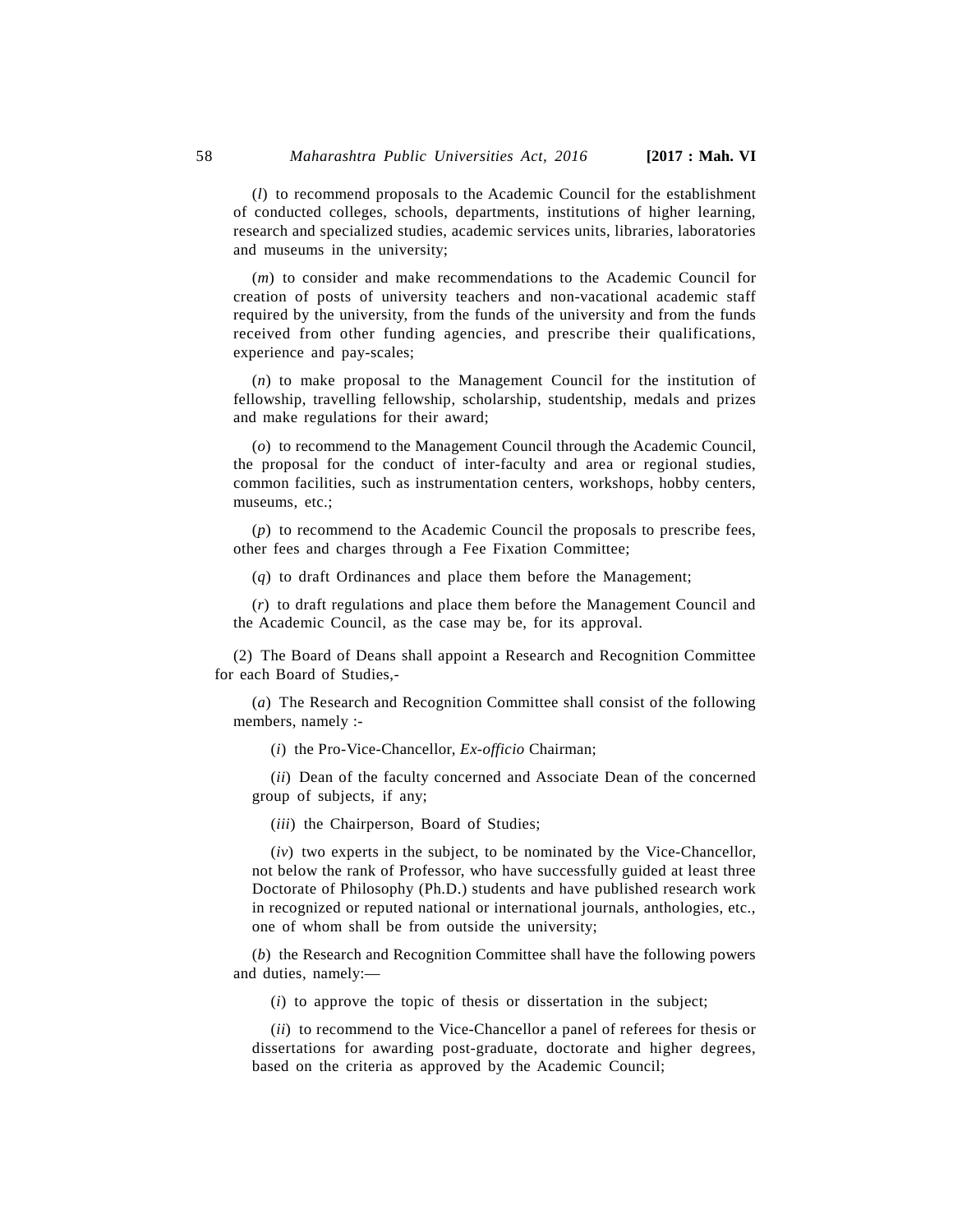(*iii*) to recommend to the Board of Deans, by following appropriate process, names of post-graduate teachers, research scientists in the recognized research and other institutions, active research and development experts having of not less than ten years' experience in research and development laboratories or centres in variety of industries, for recognition as approved research guides;

(*iv*) to undertake any other task in academic and research and development matters, as may be assigned to it by the Board of Deans, the Faculty and the Academic Council.

**38.** (1) There shall be a Board of sub-campuses of the university to organize the task and activities of the sub-campuses. It shall consist of the following members, namely:—

Board of Subcampuses of University.

- (*a*) the Pro-Vice-Chancellor, Chairperson;
- (*b*) the Deans of faculties;
- (*c*) the Finance and Accounts Officer;
- (*d*) the Directors of all Sub-Campuses;
- (*e*) the Director, Innovation, Incubation and Linkges;

(*f*) two members of the Management Council, to be nominated by the Vice- Chancellor, one of whom shall be a principal and the other shall be a representative of the management;

(*g*) the Director, Board of Examinations and Evaluation;

(*h*) the Director, Board of Students' Development;

(*i*) the Director, Sports and Physical Education;

(*j*) one Principal, one Teacher, one management representative from the affiliated, autonomous colleges within the jurisdiction of each sub-campus to be nominated by the Management Council;

(*k*) the Registrar - Member-Secretary.

(2) The Board of Sub-Campuses of the university shall meet at least three times in a year.

**39.** The Board of Sub-Campuses of the university shall have the following powers and duties, namely:—

Powers and Duties of Board of Sub-Campuses of the University.

(*a*) to co-ordinate the under-graduate and post-graduate educational activities in the district;

(*b*) to ensure implementation of various academic, administrative and governance mechanisms of the parent university;

(*c*) to co-ordinate the intra-institutional and inter-institutional information and communication technology linkages among the institutions of higher education in the district;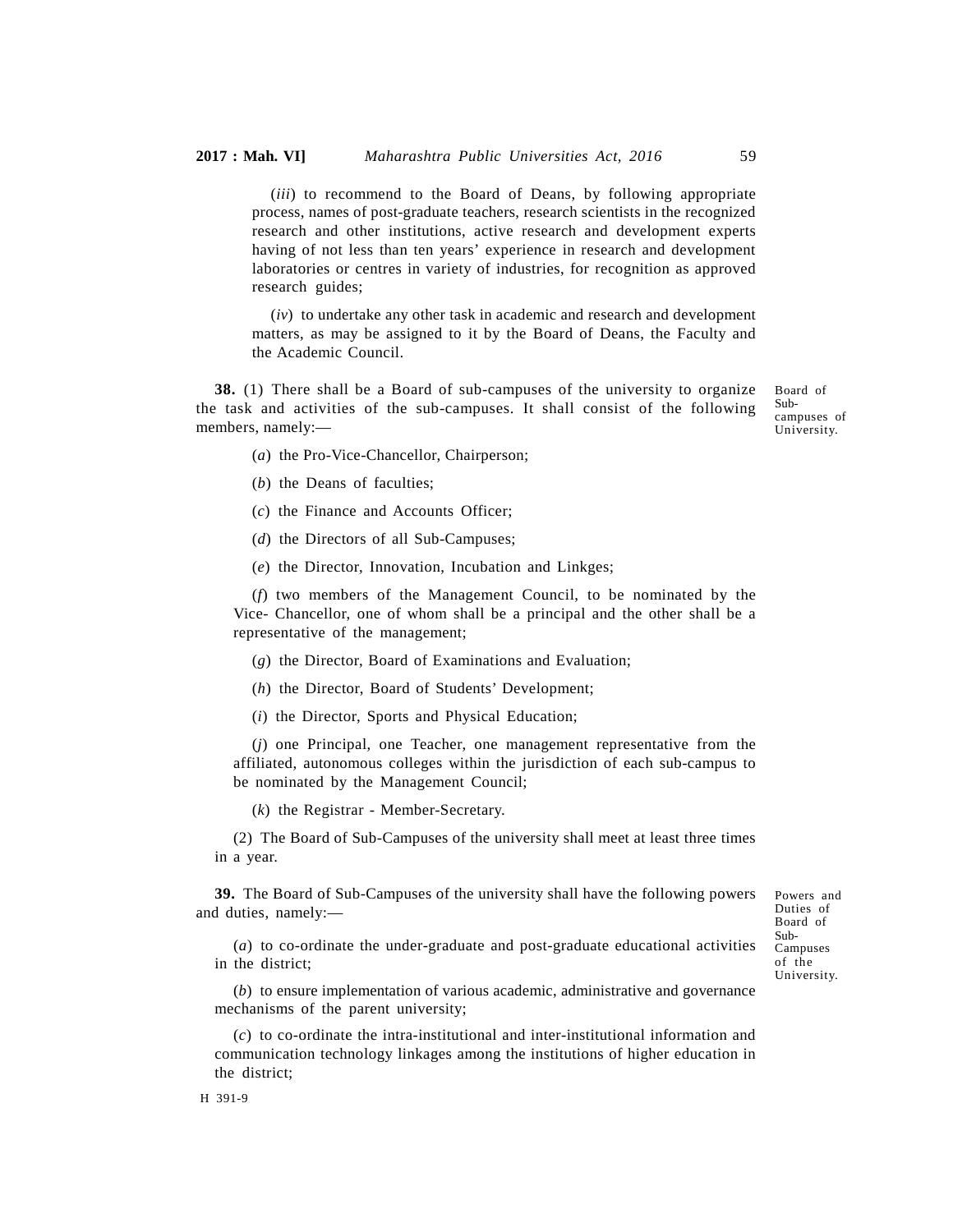(*d*) to carry out in association with colleges workshops and training programmes for the benefit of teachers and non-teaching employees;

(*e*) to co-ordinate the examination and evaluation related activities in the district;

(*f*) to co-ordinate creation of research plans, development plans and other fund raising activities for the colleges and institutions in the district and establish links with the central office of the parent university;

(*g*) to co-ordinate teaching and learning activities at post-graduate level amongst the colleges and institutions, and render necessary assistance in this regard;

(*h*) to work as a district level gateway of the university for all academic and administrative tasks of students, research students, teachers, supporting staff and other members of the society;

(*i*) to prepare financial needs and annual financial estimates (budget) for the financial year and submit it to the central office of the parent university;

(*j*) to undertake any other task as may be assigned by the university authorities so as to carry out objectives of the university.

**40.** (1) There shall be a Board of Studies for every subject or group of subjects of prescribed by the Statutes. The Board of Studies shall be the primary academic body of the university.

(2) The Board of Studies shall consist of the following members, namely:—

(*a*) head of the university department or institution in the relevant subject:

Provided that, where there is no university department in the subject, the Board shall, at its first meeting co-opt the head of the department who is recognized for imparting teaching to post graduate students in an affiliated college or a recognized institution having post graduate teaching in that subject;

(*b*) six teachers having minimum ten years teaching experience, nominated by the Vice-Chancellor in consultation with the Dean of the respective faculty, from the following categories, namely :—

(*i*) one teacher from amongst the full time teachers of the university departments in the relevant subject;

(*ii*) two teachers from amongst recognized post-graduate teachers in affiliated colleges, or recognized institutions or post-graduate centers offering post-graduate programme in the concerned subject;

(*iii*) three teachers from affiliated colleges and recognized institutions other than heads of departments;

(*c*) three heads of departments from affiliated colleges and recognized institutions to be elected from amongst the collegiums of heads of departments of affiliated colleges and recognized institutions.

Board<br>of Studies.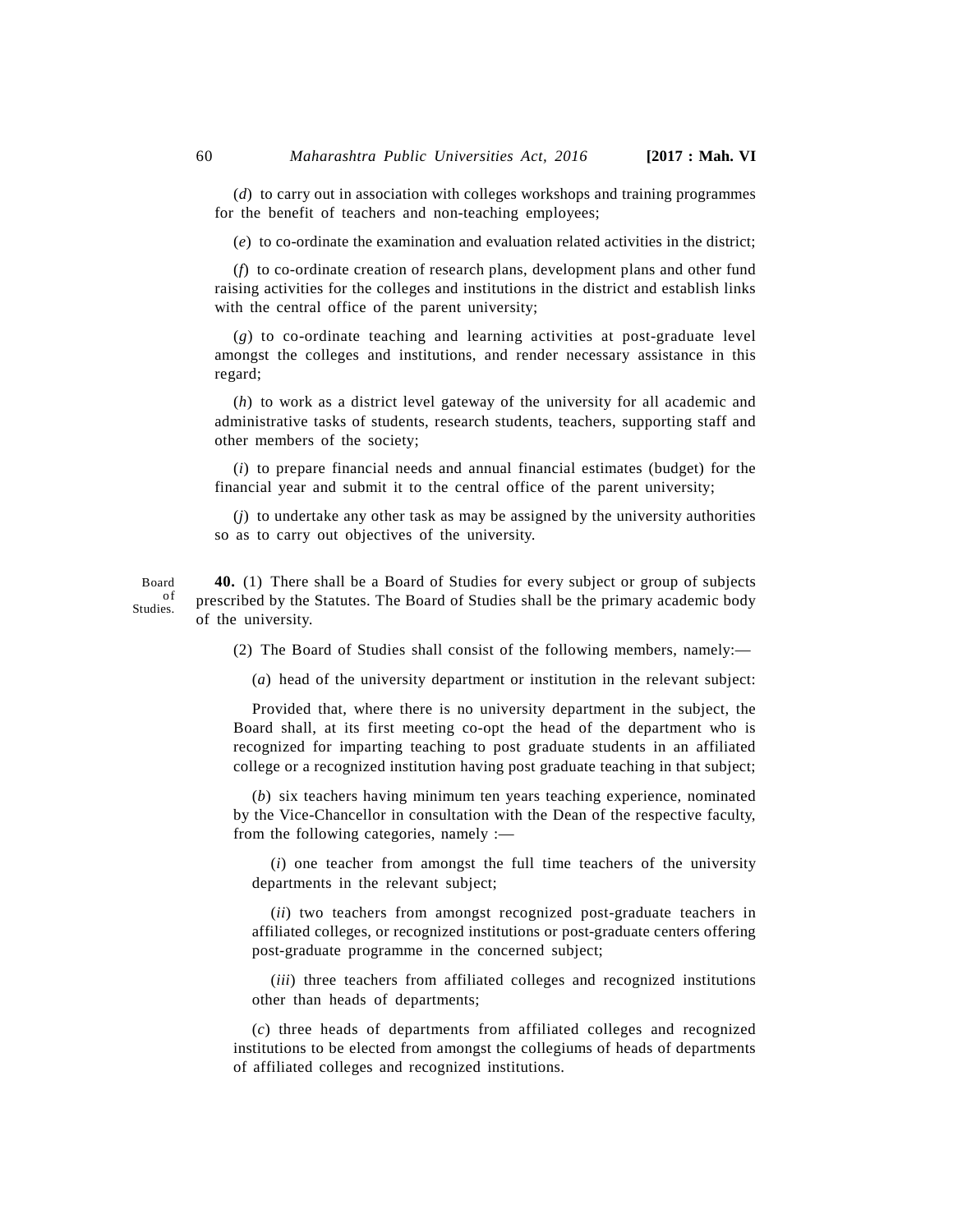(*d*) the Board of Studies, at its first meeting, shall,-

(*i*) Subject to the provisions of section 65, elect one of the members as a chairperson of the board of the studies from amongst its members :

Provided that the member to be elected as a chairperson of Board of Studies shall be a post graduate recognized teacher imparting teaching to post graduate students; and thereafter co-opt -

(*ii*) one professor from other universities; and

(*iii*) four experts as under :-

(A) a person holding a rank not lower than that of Assistant Director, in national laboratories or institutions; or recognized institutions or industry or experts in the related field having published at least one reference book in the subject; or at least three research papers in recognized national or international journals;

(B) an eminent scholar in the subject;

(C) an eminent person from the subject-related industries or association or professional body;

(D) person having at least ten years working or ownership or advisory or consultancy experience in the field relevant to the subject.

(E) top rankers of the Final Year Graduate and Final Year Post Graduate examination of previous year of the concerned subject as invitee members for discussions on framing or revision of syllabus of that subject or group of subjects for one year.

**41.** The Board of Studies shall have the following powers and duties, namely :—

Powers and duties of Board of Studies.

(*a*) to recommend to the Management Council through the faculty or faculties concerned and the Academic Council, the introduction of new diplomas and degrees;

(*b*) to recommend to the Management Council through the faculty or faculties concerned and the Academic Council, the discontinuation of diplomas and degrees which have become irrelevant;

(*c*) to recommend to the faculty concerned, the course syllabi, course structures and evaluation schemes of various courses;

(*d*) to recommended to the reference books or supplementary reading books and such other material useful for study of the course;

(*e*) to recommend to the faculty, modifications in respect of addition or deletion or updating of courses;

(*f*) to prepare the panels of paper-setters, examiners and moderators for the university examinations and evaluation, based on the criteria laid down by the Academic Council and recommend them to the Board of Examination and Evaluation;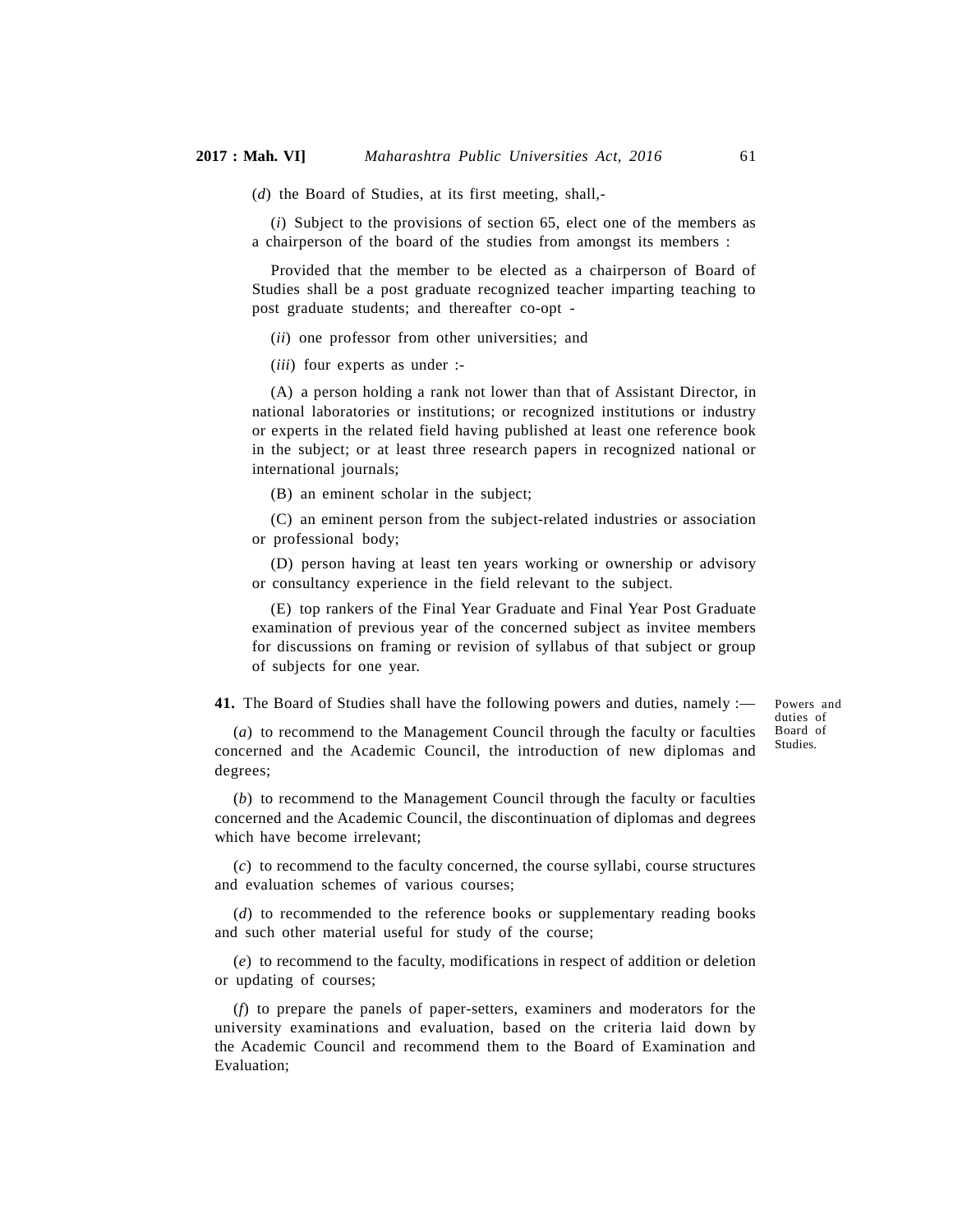(*g*) to suggest to the Dean of the faculty concerned, organization of orientation and refresher courses in the subject in the summer or winter vacations;

(*h*) to prepare the requirements with regard to library, laboratory, equipment in respect of courses concerned;

(*i*) to suggest extension programmes with respect to the courses introduced;

(*j*) to understand the requirements of industry or corporate or society at large and to incorporate them into the syllabi to make the teaching-learning process relevant to the needs of the time;

(*k*) to encourage learning by collaboration and participation by using information and communication technology tools;

(*l*) to design curricula, add vocational content to every discipline and to prescribe the minimum period to pursue skill development programme and the level of proficiency expected;

(*m*) to ratify curricula, all processes and practices developed by the autonomous colleges, university departments or institutions, autonomous recognized institutions, empowered autonomous colleges or cluster of institutions, empowered skills development colleges, and recommendations in respect of recognition of teachers or experts.

Board of University Departments and Interdisciplinary studies.

**42.** (1) There shall be a Board of University Departments and Interdisciplinary Studies to promote interdisciplinary education and research on campus and also network with national and international institutions and create an academic and research and development environment that allows free flow of ideas amongst several disciplines.

(2) The Board of University Departments and Interdisciplinary Studies shall consist of the following members, namely:-

- (*a*) the Pro-Vice-Chancellor, Chairperson;
- (*b*) the Deans of faculties and Associate Deans, if any;

(*c*) four experts, to be nominated by the Vice-Chancellor from other universities or national level research and development laboratories, one each having minimum experience of five years as a professor or equivalent position in research and development laboratories, in each of the disciplines of science, technology, humanities, commerce and management and interdisciplinary studies;

(*d*) four heads of departments or senior professors representing various subjects or disciplines in an equitable manner, to be nominated by the Vice- Chancellor.

(3) The Dean of Faculty of Interdisciplinary Studies shall act as a Member-Secretary.

(4) The Board shall meet at least three times a year.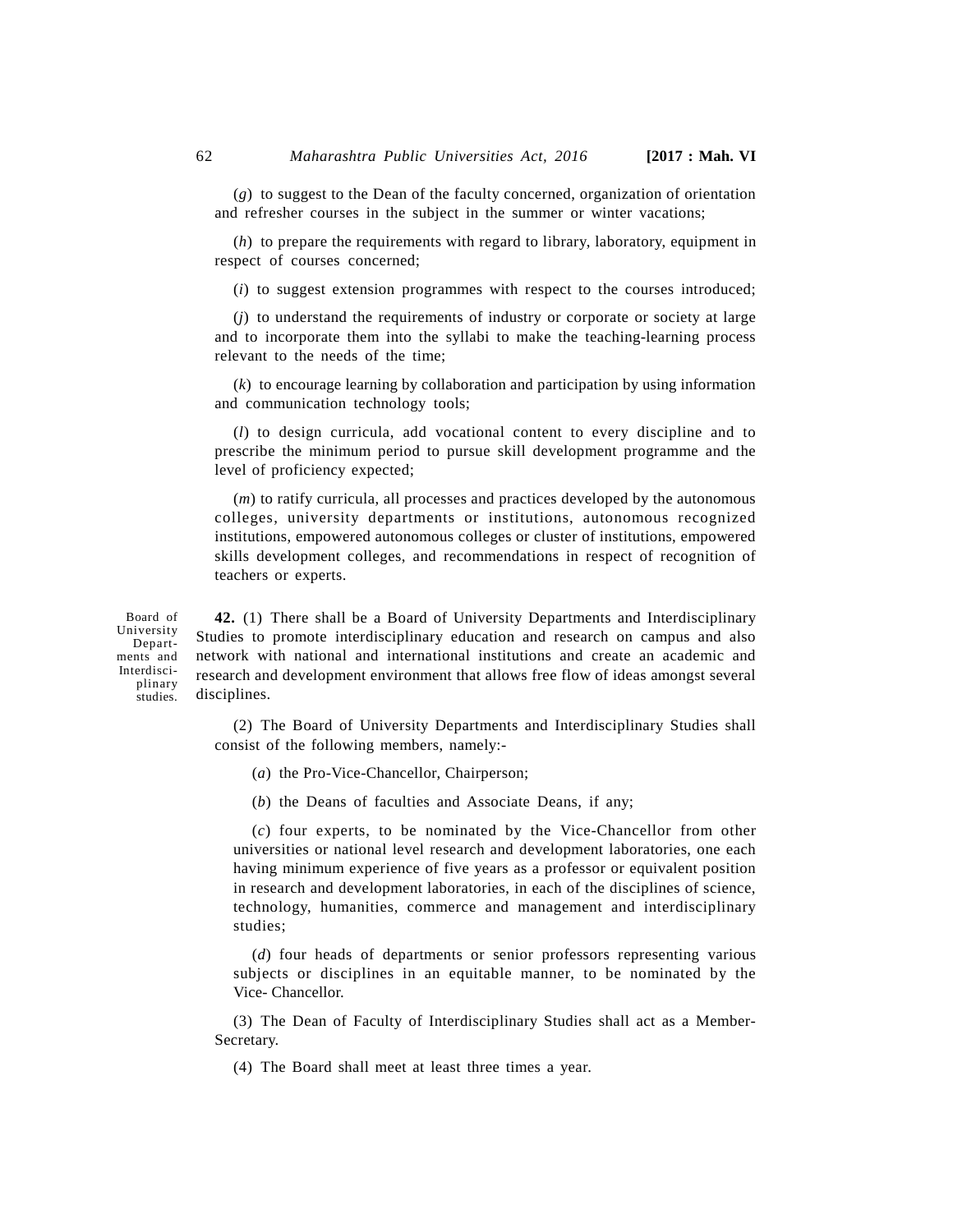**43.** The Board of University Departments and Interdisciplinary Studies shall have the following powers and duties, namely:—

(*a*) to devise long term policy and strategy for promotion of quality postgraduate education on university campus;

duties of Board of University Departments and Interdisciplinary studies.

Powers and

(*b*) to prepare a comprehensive development plan for post-graduate education in university departments;

(*c*) to work on annual financial estimates (budget) for university departments;

(*d*) to co-ordinate the research and development activities with the Board of Research;

(*e*) to establish linkages with foreign and Indian premier teaching and research and development institutions or universities for strengthening of teaching and research and development activities on the campus of the university;

(*f*) to work in tandem with the Board of National and International Linkages to collaborate with national and international agencies, universities (including deemed or self-financed universities) and institutions for sharing of academic resources, running joint teaching programmes, running joint degree programmes with national and international universities or institutions;

(*g*) to promote interdisciplinary teaching programmes on the campus by co-ordinating amongst teachers and also to make policy for sharing of academic and research and development infrastructure;

(*h*) to promote the choice based credit system in the university departments, the affiliated colleges and recognized institutions;

(*i*) to work out and initiate use of technology in delivery of education;

(*j*) to promote the face-to-face and e-learning process in classroom teaching, use of mini-research and maxi research projects as an integral part of post-graduate learning;

(*k*) to initiate new approaches and methodology for assessing learning by students as a continuous online process;

(*l*) to recommend to the Vice-Chancellor,—

(*i*) the posts of university teachers (including aided posts and the posts for the purposes of sub-section (2) of section 8) to be filled by selection, who possess the prescribed minimum and additional qualification;

(*ii*) emoluments and the number of posts to be filled ; and

(*iii*) the number of posts under sub-clause (i), which may be reserved for the persons belonging to the Scheduled Castes or Scheduled Tribes, *Vimukta Jatis* (De-Notified Tribes) or Nomadic Tribes or Other Backward Classes.

(*m*) to undertake any other task as may be assigned by the university authorities to carry out the objectives of the Board of University Departments and Interdisciplinary Studies and of the university.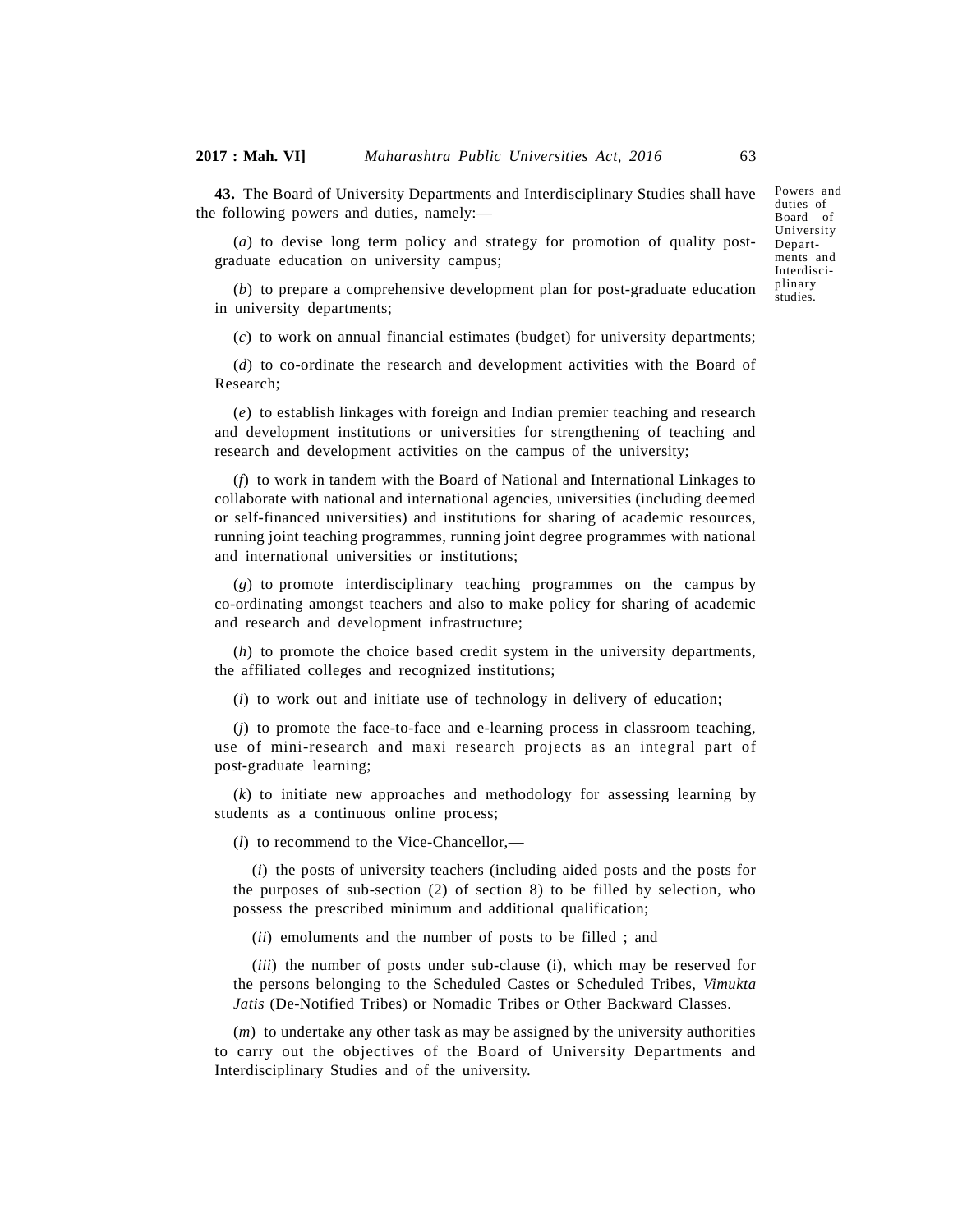Board of Post-Graduate Education in Colleges.

**44.** (1) There shall be a Board of Post-Graduate Education in Colleges with broad objectives of initiating and strengthening of quality post-graduate programmes in various disciplines of learning in colleges.

(2) The Board of Post-Graduate Education in Colleges shall meet not less than four times in a year, two of which shall necessarily be in the month of September or October and December or January, each year.

(3) The Board of Post-Graduate Education in Colleges shall consist of the following members, namely:—

(*a*) the Pro-Vice-Chancellor - Chairperson;

(*b*) the Deans of faculties and Associate Deans, if any;

(*c*) one faculty-wise expert from other universities, nominated by the Vice-Chancellor, each having minimum experience of five years as a professor;

(*d*) three faculty-wise heads of departments in colleges, with minimum experience of five years as a recognized post-graduate teacher, from postgraduate centres in colleges, preferably from different districts to be nominated by the Vice- Chancellor;

(*e*) Directors of all sub-campuses;

(*f*) Deputy Registrar of the administrative section concerned, shall act as the Secretary of the Board.

(4) The Board of Post-Graduate Education in Colleges shall have the following powers and duties, namely :—

(*a*) to recommend creation of a new post-graduate centre in a particular discipline or a new course in the existing post-graduate centre in an affiliated college;

(*b*) to create synergy for the growth of the post-graduate centers at district level through district sub-campuses;

(*c*) to initiate and encourage the use of technology in a blended form of education in the post-graduate centers;

(*d*) to propagate and keep track of quality enhancement in post-graduate centers by initiating teachers capacity enhancement activities;

(*e*) to initiate research and development activities in post-graduate centers;

(*f*) to undertake any other task as may be assigned by the university authorities so as to carry out objectives of the Board of Post-Graduate Education in Colleges.

**45.** (1) There shall be a Board for Lifelong Learning and Extension to create skilled and learned human power through its various degree level programmes and and skills development programmes. Board of Lifelong

Learning Extention.

(2) The Board for Lifelong Learning and Extension shall meet at least twice in a year.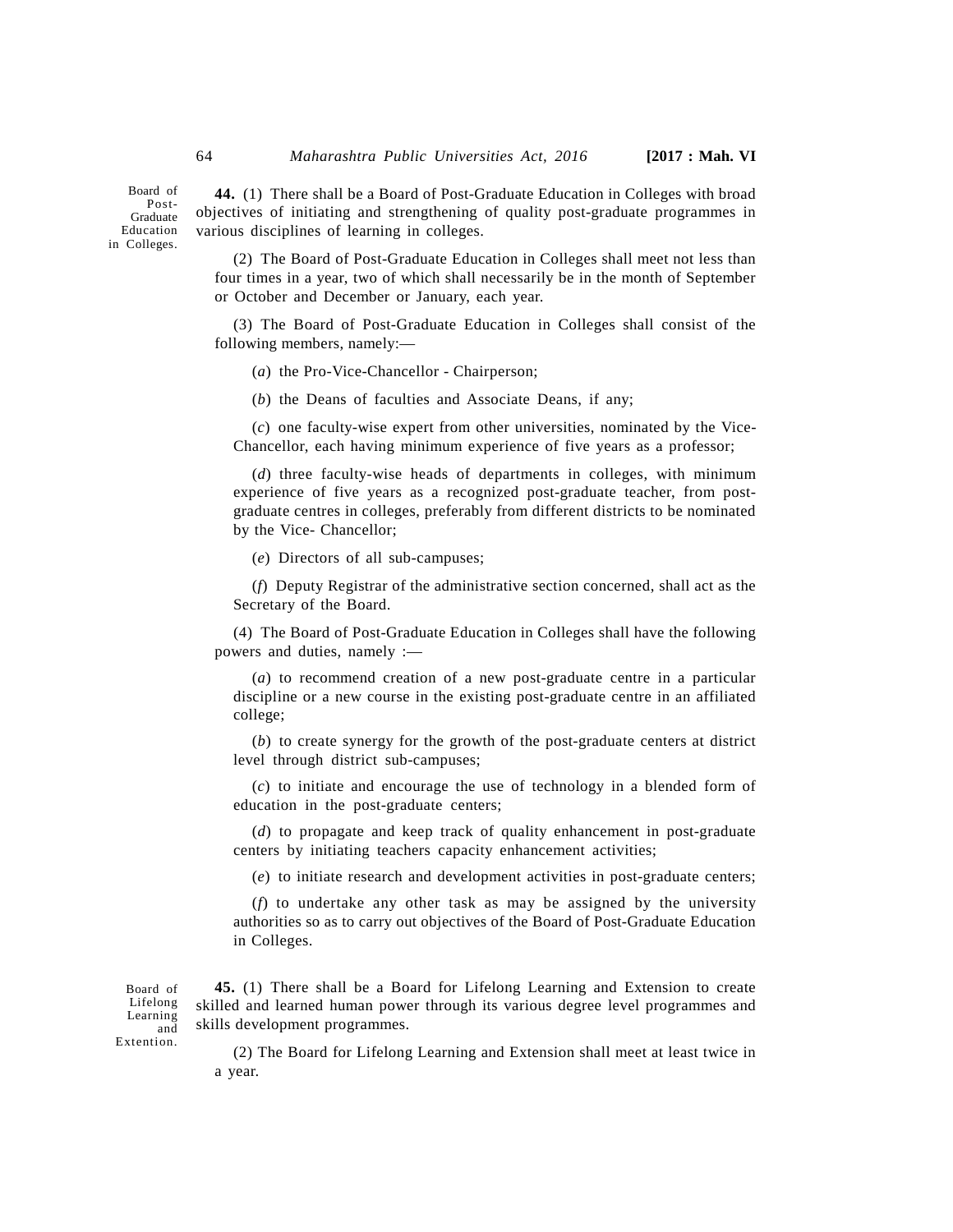(3) The Board for Lifelong Learning and Extension shall consist of the following members, namely:—

(*a*) the Vice-Chancellor - Chairperson;

(*b*) the Pro-Vice-Chancellor;

(*c*) the Deans of faculties;

(*d*) three eminent experts, nominated by the Vice-Chancellor, working in the domain of lifelong learning skills, value education and in field of longevity;

(*e*) two teachers from university departments, nominated by the Vice-Chancellor, who are actively engaged in innovation, research and development;

(*f*) two teachers from the colleges, nominated by the Vice-Chancellor, who are actively engaged in innovation, research and development and extension;

(*g*) the Director, Centre of Lifelong Learning and Extension-Member- Secretary.

**46.** (1) The Board of Lifelong Learning and Extension shall have the following powers and duties, namely:-

Powers and duties of Board of Lifelong Learning and Extention.

(*a*) to create synergy at policy and operative level mechanism for co-existence and co-operation between various teaching, research and development institutions and various regional and national bodies and governmental agencies in the domain of lifelong learning, value education and life skills for senior citizens;

(*b*) to supervise and monitor the activities of an independent Centre for Life- long Learning and Extension that shall be set up by the university to carry out the objectives of the Board;

(*c*) to look into budgets and financial needs of the Centre for Lifelong Learning and Extension;

(*d*) to prepare an annual programme of activities of the Centre for Lifelong Learning and Extension and to review the same periodically;

(*e*) to submit an annual report to the Management Council;

(*f*) to undertake any other task that may be assigned by the university authorities to carry out the objectives of the Board of Lifelong Learning and Extension.

(2) There shall be a Department of Lifelong Learning and Extension headed by the Director, to carry out the objectives of the Board of Lifelong Learning and Extension.

**47.** (1) The Board of Examinations and Evaluation shall be the authority to deal with all matters relating to examinations and evaluation. The Board of Examinations and Evaluation shall also oversee the conduct of examinations in the autonomous colleges, institutions, university departments and university institutions.

Board of Examinations and Evaluation.

(2) The Board of Examinations and Evaluation shall meet at least twice in an academic year.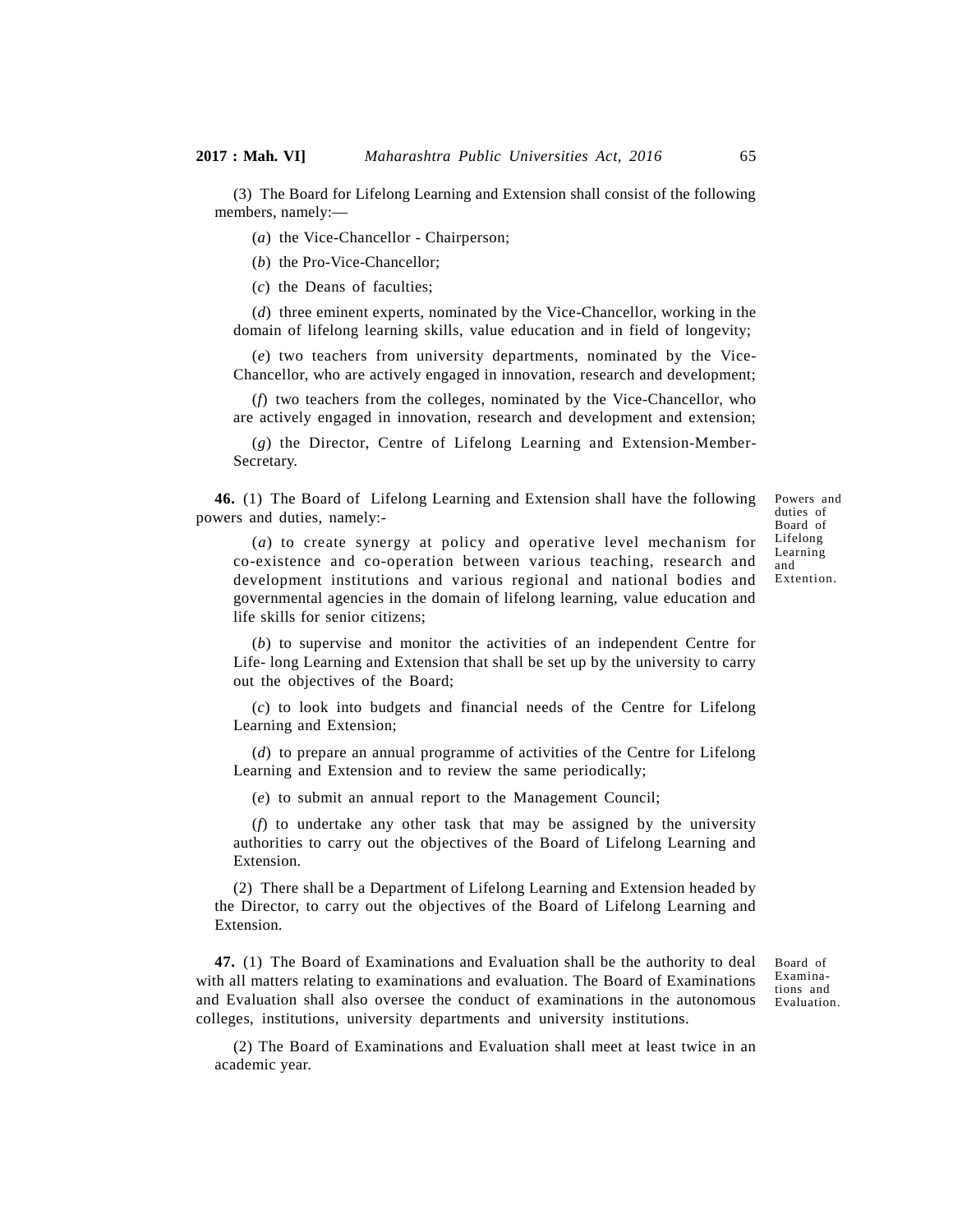(3) The Board of Examinations and Evaluation shall consist of the following members, namely:—

(*a*) the Vice-Chancellor - Chairperson;

(*b*) the Pro-Vice-Chancellor;

(*c*) the Deans of Faculties and Associate Deans, if any;

(*d*) two Principals other than Dean, nominated by the Management Council;

(*e*) one professor of the university departments, to be nominated by the Management Council;

(*f*) one teacher from affiliated Colleges other than heads of Departments or Principals with the minimum teaching experience of fifteen years to be nominated by Management Council;

(*g*) one expert in the field of evaluation in computerized environment, nominated by the Vice-Chancellor;

(*h*) one expert not below the rank of Deputy Registrar of other Statutory University from the State of Maharashtra who has experience related to examination work in computerized environment as an invitee to be nominated by Vice-Chancellor;

(*i*) Director of Higher Education or his nominee not below the rank of Joint Director;

(*j*) Director, Board of Examinations and Evaluation - Member- Secretary.

**48.** (1) The Board of Examinations and Evaluation shall have the following powers and duties, namely:—

(*a*) to devise policy, mechanism and operational strategies to do the tasks relating to assessment of performance of students efficiently and in a time bound manner;

(*b*) to ensure proper organization of examinations and tests of the university, including moderation, tabulation, evaluation and timely declaration of results:

Provided that, the Board of Examinations and Evaluation shall, for the purposes of this clause, give effect to the recommendations of the Board of Students' Development and the Board of Sports and Physical Education, regarding alternative arrangements.

(*c*) to prepare the financial estimates relating to examinations and evaluation for incorporation in the annual financial estimates (budget) of the university and shall submit the same to the Finance and Accounts Committee;

(*d*) to arrange for strict vigilance during the conduct of examinations so as to avoid use of unfair means by the students, teachers, invigilators, supervisors, etc.;

Powers and duties of Board of Examinations and Evaluation.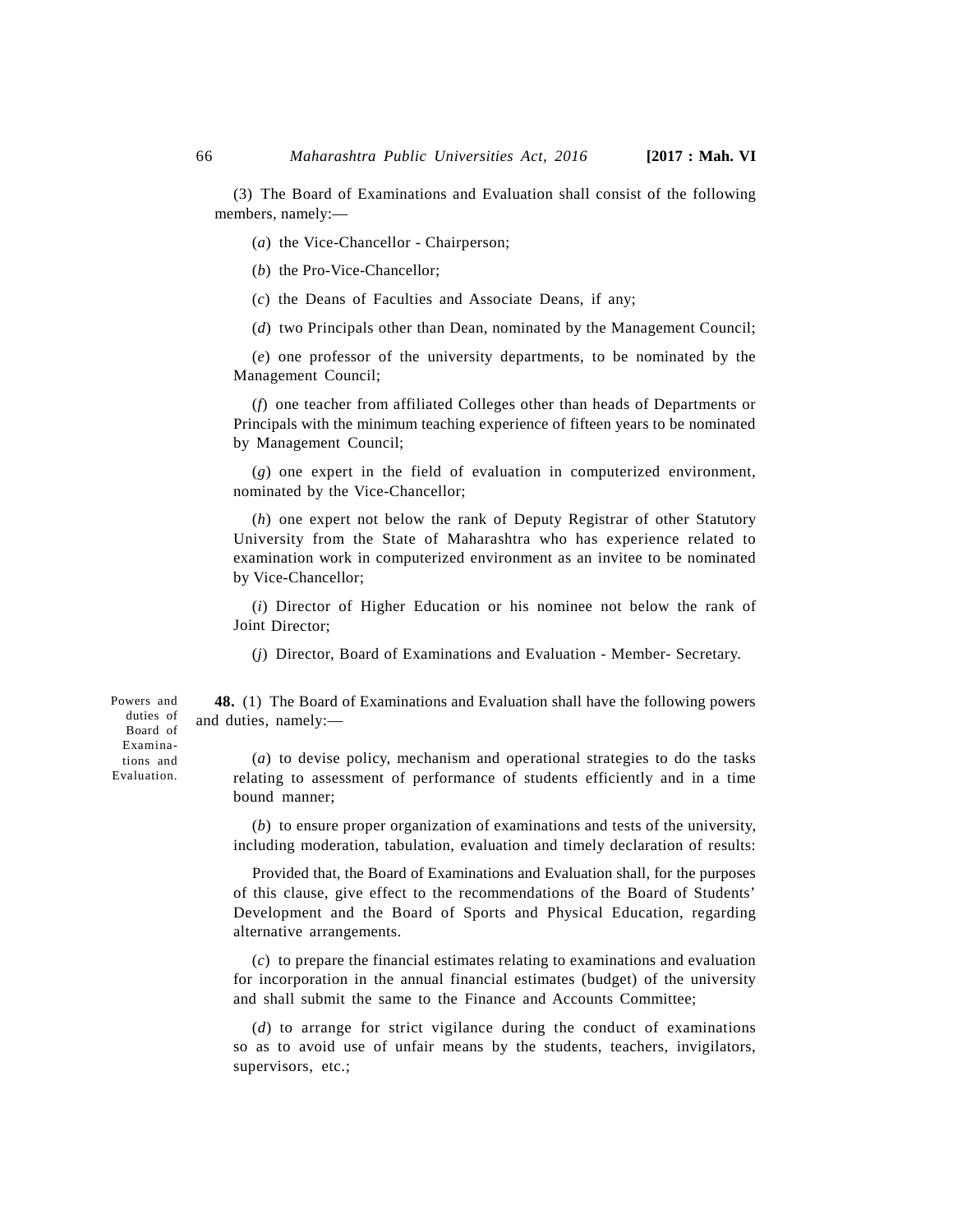(*e*) to establish procedures and devise operative mechanism for credit assessment in the modular structure by the teachers and use computer technology for the entire process of assessment and evaluation including creating and effectively using a repository of question banks;

(*f*) to ensure that the assessment of answer books for award of degrees, diplomas or certificates shall be done centrally through central assessment system by following system of masking and de-masking of answer books or any other alternative system for ensuring the objective of secrecy;

(*g*) to undertake examination and evaluation reforms in order to make examination and evaluation system more efficient;

(*h*) to appoint paper-setters, examiners and moderators from amongst the persons included in the panels prepared by the respective Boards of Studies and, where necessary, having regard to the recommendations made by the committee under clause (b) of sub-section (5), remove them or debar them;

(*i*) to approve detailed programme of examinations and evaluation as prepared by the Director, Board of Examinations and Evaluation;

(*j*) to consider the reports of review of results of university examinations forwarded by the Director, Board of Examinations and Evaluation;

(*k*) to hear and decide the complaints relating to conduct of examinations and evaluation;

(*l*) to exercise such other powers in relation to examinations and evaluation as may be assigned to it by or under this Act.

(2) In case of any emergency requiring immediate action to be taken, the Chairperson of the Board of Examinations and Evaluation or any other officer or person authorized by him in that behalf, shall take such action as he thinks fit and necessary, and shall report the action taken by him at the next meeting of the Board.

(3) (a) In order to appoint paper-setters, examiners and moderators, the Board of Examinations and Evaluation shall constitute committees for every subject consisting of, -

(*i*) the Dean of the concerned faculty - Chairperson;

(*ii*) Associate Dean, if any;

(*iii*) the Chairperson of the Board of Studies concerned;

(*iv*) two members of the Board of Studies, nominated by it from amongst its members of whom at least one shall be a post-graduate teacher;

(*v*) the Director of Board of Examinations and Evaluation shall act as a Secretary of such committee.

(b) The committee shall prepare lists of persons for various examinations and tests, included in the panels to be prepared by the Board of Studies and shall submit them to the Pro-Vice-Chancellor, who shall submit the same with his recommendations, if any, to the Board of Examinations and Evaluation, which shall then appoint paper-setters, examiners and moderators, and where necessary referees.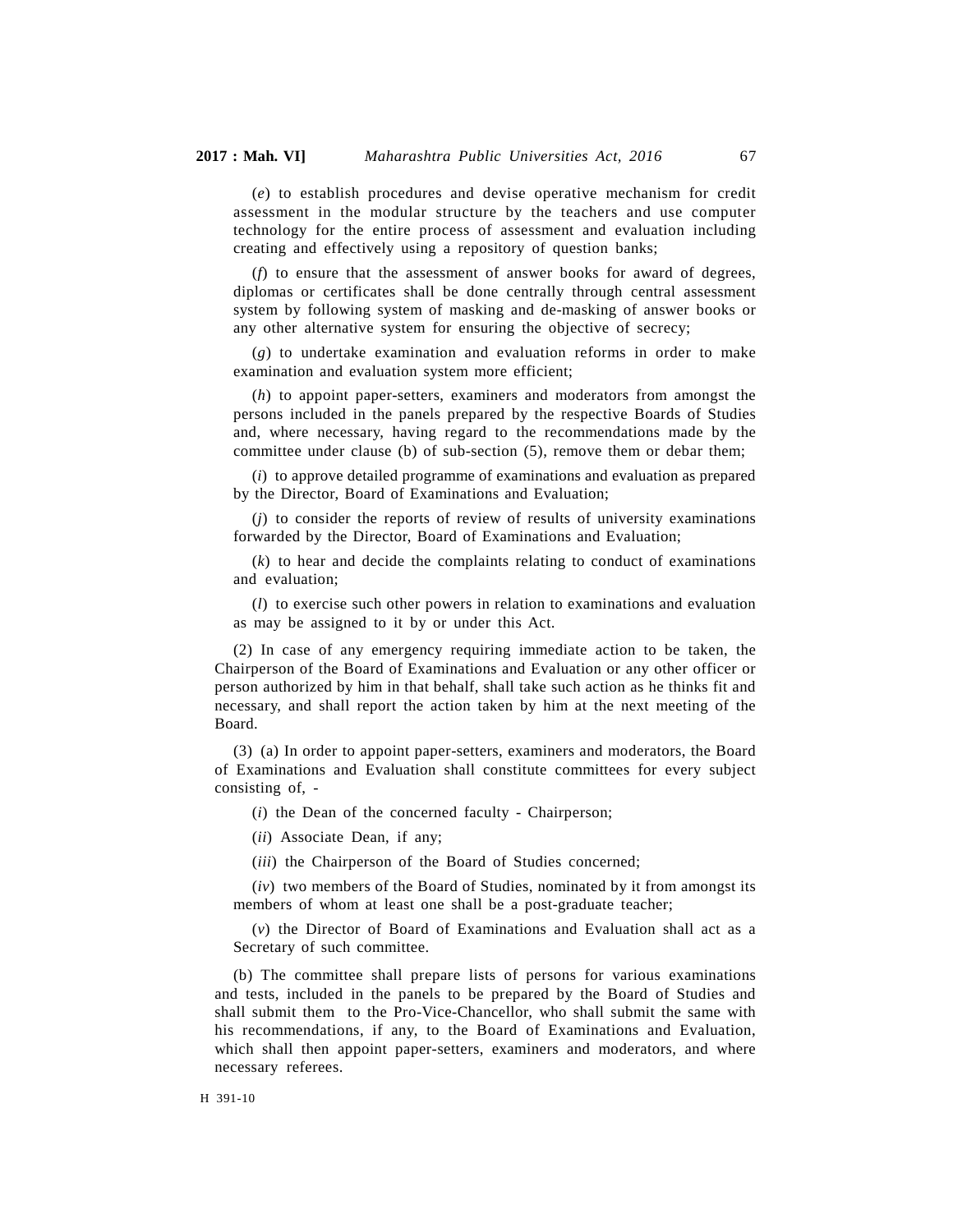(c) No member of the Board of Examinations and Evaluation or the committees constituted under this section shall be appointed as a paper-setter, examiner, moderator or referee:

Provided that, the Pro-Vice-Chancellor shall have power to appoint a member of the Board of Examinations and Evaluation or the committees constituted under this section, as a paper-setter, examiner, moderator or referee where no teacher relating to such subject who is not a member of the Board of Examinations and Evaluation or the committees is available.

(4) It shall be obligatory on every teacher and on the non-teaching employee of the University, affiliated, conducted colleges, community colleges or recognized institutions to render necessary assistance and service in respect of examinations of the university and evaluation of students as prescribed by statutes. If any teacher or non-teaching employee fails to comply with the order of the university or college or institution, in this respect, it shall be treated as misconduct and the employee shall be liable for disciplinary action. In case of failure on the part of the teacher or non- teaching employee of any affiliated college, conducted college, community college or recognized institution, to comply with the order of the university in this respect, the Vice-Chancellor shall have power to take an appropriate action against them, which may include imposing penalties including suspension of approval to the appointment of a teacher, as may be prescribed by the Statutes.

(5) (a) In order to investigate and take disciplinary action for failure to comply with the order of the university for rendering assistance or service in respect of examinations by or on behalf of the university or evaluation of students or formalpractices and lapses on the part of candidates, paper-setters, examiners, moderators, referees, teachers or any other persons connected with the conduct of examinations including the pre-examination stage and the post-examination stage or at any stage whatsoever, the Board of Examinations and Evaluation shall constitute a committee of not more than five persons of whom one shall be the Chairperson;

(b) Such committee shall submit its report and recommendations to the Vice- Chancellor, who may direct the Director, Board of Examinations and Evaluation, the disciplinary action to be taken against the person or persons involved in the malpractices, directly or indirectly, and the Director, Board of Examinations and Evaluation shall proceed to implement the decision of the Vice-Chancellor.

Board of Information Technology.

**49.** (1) There shall be a Board of Information Technology to create an umbrella structure to professionally manage the selection, deployment and use of application software and technology in Academics, Finances and Administration, address the issues relating to use of the right kind of technology, software, hardware and connectivity to deploy technology in all domains of activities and associated tasks of the university and to project the funds required for that purpose.

(2) The Board of Information Technology shall meet at least three times in a year.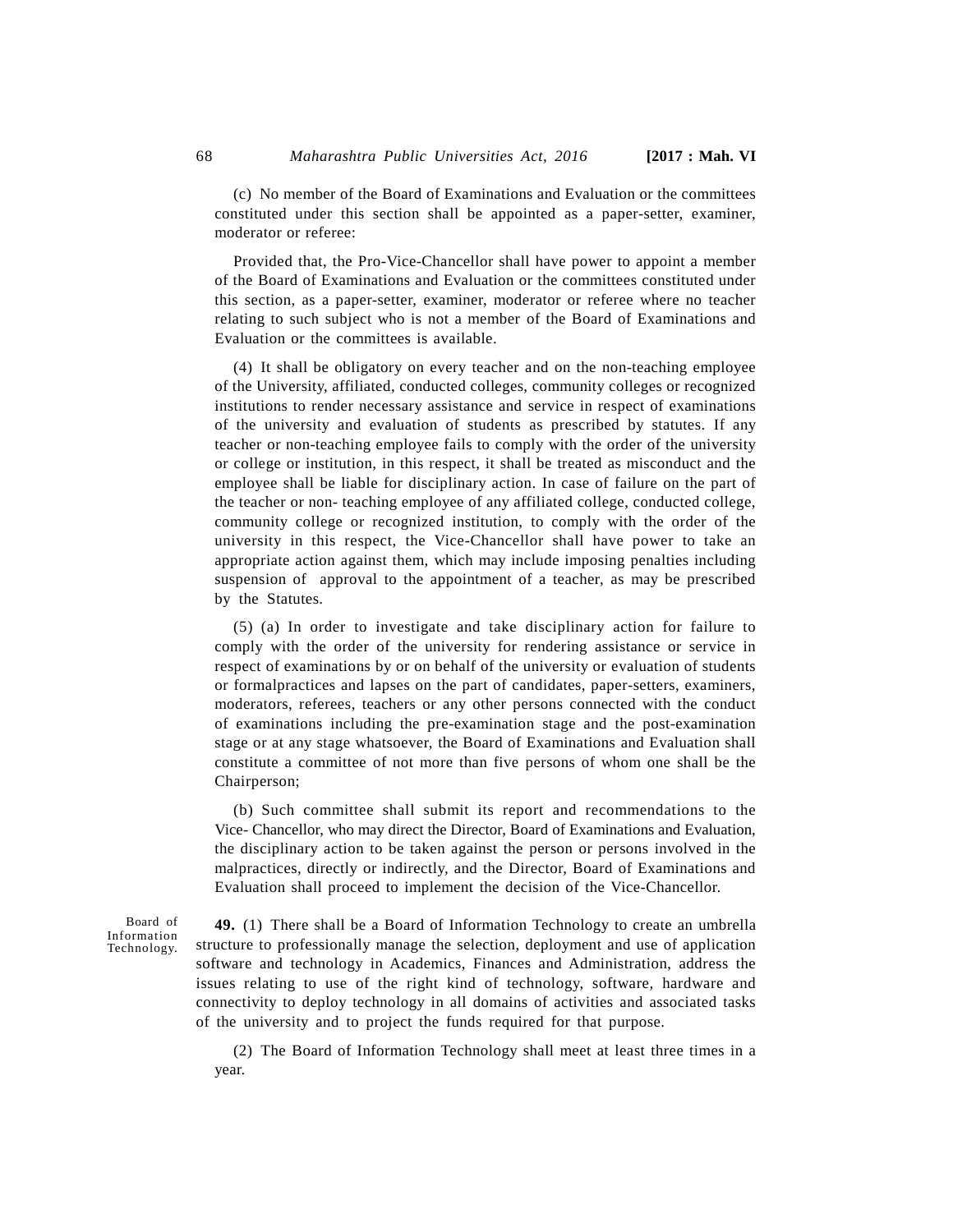(3) The Board of Information Technology shall consist of the following members, namely:—

(*a*) the Vice-Chancellor - Chairperson;

(*b*) the Pro-Vice-Chancellor;

(*c*) the Deans of faculties and Associate Deans, if any;

(*d*) the Director of Board of Examinations and Evaluation;

(*e*) the Finance and Accounts Officer;

(*f*) one professor from university departments having knowledge and expertise in the domain of software and hardware, nominated by the Vice-Chancellor;

(*g*) two experts in the field of information and communication technology, nominated by the Vice-Chancellor, one of whom shall be an expert in software and the other in the field of hardware;

(*h*) the Registrar;

(*i*) the Dean of Faculty of Science and Technology shall act as a Member- Secretary.

**50.** The Board of Information Technology shall have the following powers and duties, namely: —

Powers and duties of Board of Information Technology.

(*a*) to plan information technology services through information technology infrastructure;

(*b*) to decide the annual budget of the university for creating technology related infrastructure;

(*c*) to devise strategy for creation of virtual classrooms and laboratory infrastructure;

(*d*) to lay down the policy for networking in the various campuses of the university;

(*e*) to lay down the policy for generating financial resources in the field of higher education, research and development and allied projects or programmes;

(*f*) to advise and assist the university to create inter-university and intrauniversity networks for connecting university administration, departments and colleges;

(*g*) to assist the university to be part of the national knowledge grid;

(*h*) to assist the university network, for connecting it with other universities in the State;

(*i*) to ensure quality and efficiency in the various levels of information technology infrastructure and services within parameters defined by the university;

(*j*) to devise a policy and strategy plan for use of technology in all aspects connected with academics, evaluation, finances and administration;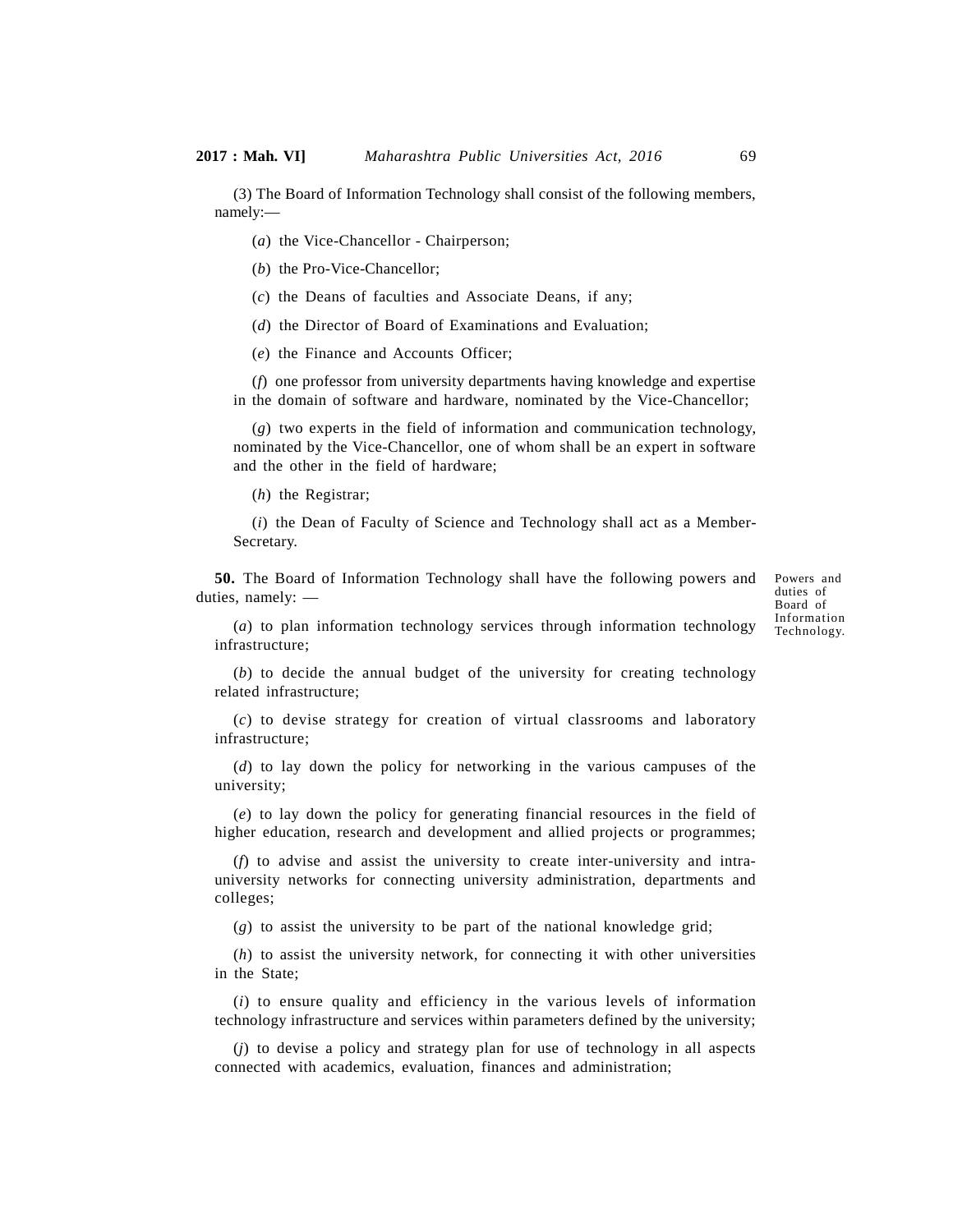(*k*) to monitor use of technology in administration, finances and evaluation activities of the university;

(*l*) to devise strategy and technology, financial requirement and operative level mechanism for use of information-flow-line for integrating face-to-face and e-learning objects and also for creation of virtual lecture and laboratory infrastructure;

(*m*) to work out an approach and operating plan for creation of a repository of data on students, teachers, technical and other staff and other relevant information;

(*n*) to advise on purchase of software, hardware and networking for university departments and university system as a whole;

(*o*) to assist and advise the use of technology in blended learning, making of e-learning objects, and teachers training in use of multi-media;

(*p*) to work out appropriate policy and procedure for creation of a Data Repository Cell for creation, up-gradation and maintenance of data on students, teachers as well as other staff members in the institutions and give a Unique Identification Number;

(*q*) to undertake any other task as may be assigned by the university authorities so as to carry out objectives of the Board of Information Technology.

Board of National and International Linkages.

**51.** (1) There shall be a Board of National and International Linkages to cultivate, establish, maintain and strengthen the link of the university with premier national and international universities and institutions.

(2) The Board shall meet at least three times in a year.

(3) The Board of National and International Linkages shall consist of the following members, namely:-

(*a*) the Vice-Chancellor - Chairperson;

(*b*) the Pro-Vice-Chancellor;

(*c*) the Deans of faculties and Associate Deans, if any;

(*d*) one member of the Management Council, from amongst its elected members, nominated by the Vice- Chancellor;

(*e*) one senior professor, nominated by the Vice-Chancellor from the university post-graduate Department;

(*f*) two principals, of whom one shall be from autonomous or empowered autonomous colleges or empowered autonomous institutions and one shall be from affiliated colleges to be nominated by the Vice-Chancellor;

(*g*) one expert from industries having proven expertise about National and International linkages to be nominated by Commission;

(h) the Director, Innovation, Incubation and Linkages-Member-Secretary.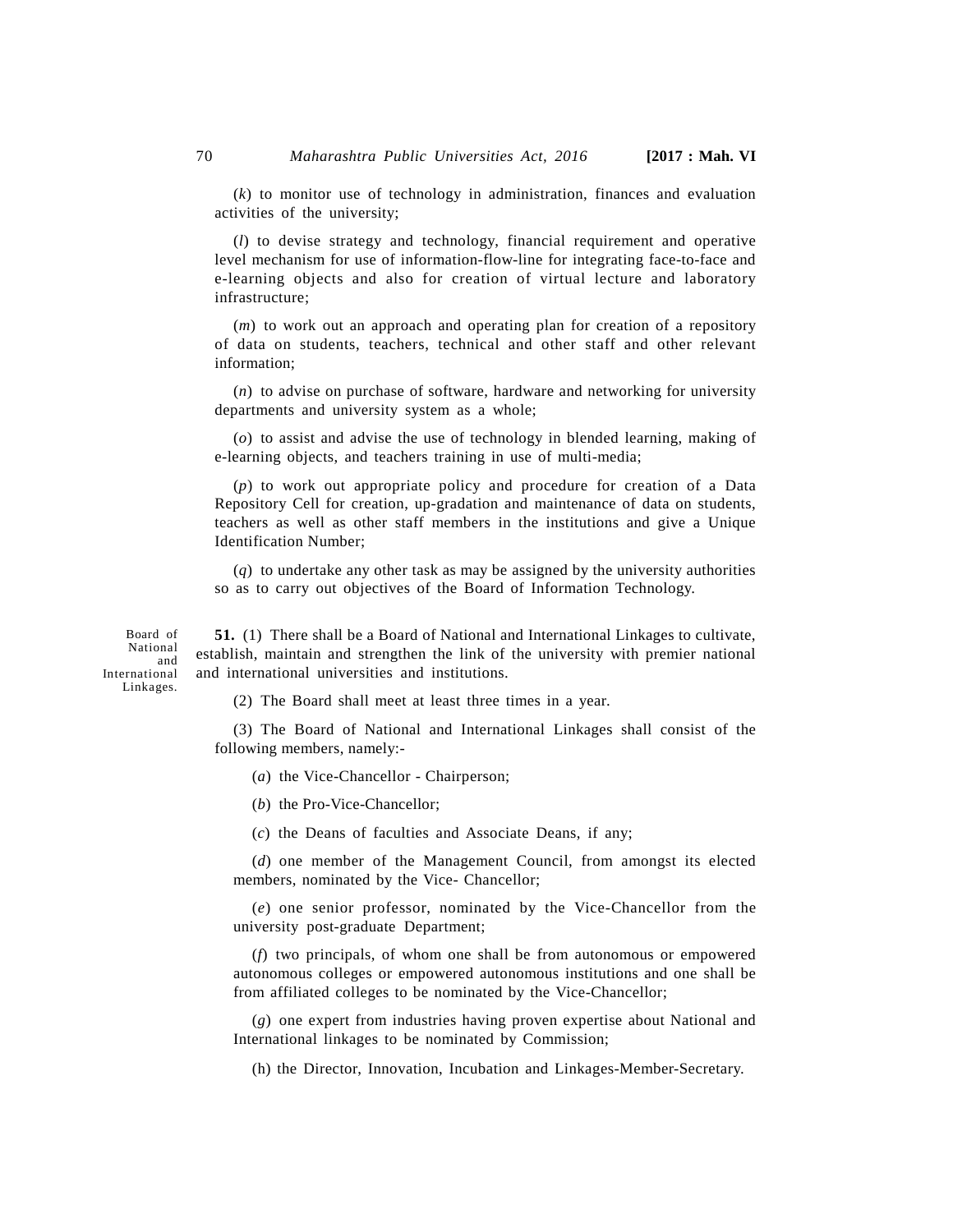**52.** The Board of National and International Linkages shall have the following powers and duties, namely:—

(*a*) to work on long term policy and strategy for promotion of inter-linkages with premier national and international universities and institutions;

(*b*) to evolve a process to collaborate with national and international agencies, universities, colleges and institutions for sharing of academic resources, running joint research and development and teaching programmes, running joint degree programmes with national and international universities, colleges and institutions;

(*c*) to evolve mechanism for visits of teachers or research and development scientists or experts from industry and other entities, to the university departments, colleges and institutions and vice-versa, and also to work out the details on logistic support for such visitors;

(*d*) to evolve mechanism for visits of teachers and students from university departments, colleges and institutions to national and international universities, colleges or institutions and *vice-versa*, and also to work out details on budgetary provisions and logistic support for such visits;

(*e*) to evolve a mechanism to assist foreign students and migrant Indian students, their admissions and completion of other statutory formalities;

(*f*) to organize cultural and other activities such as visits of foreign students and migrant Indian students to other parts of India;

(*g*) to make arrangements for other logistic infrastructure, if any, created by the university for foreign students and migrant Indian students;

(*h*) to work out budgetary provision for activities of the Board and for providing various services to foreign students and migrant Indian students;

(*i*) to undertake any other task as may be assigned by the university authorities so as to carry out objectives of the Board of National and International Linkages.

**53.** (1) There shall be a Board of Innovation, Incubation and Enterprise for creation and cultivation of an enabling environment to propagate the concept of innovation and to convert the innovative ideas into working models through a process of incubation which shall finally lead to the creation of enterprise.

Board of Innovation, Incubation and Enterprise.

(2) The university shall establish an independent Centre for Innovation, Incubation and Enterprise to carry out the objectives of the Board for Innovation, Incubation and Enterprise. The Centre shall exercise the powers and perform the duties as may be assigned by the Board, from time to time.

(3) The Board for Innovation, Incubation and Enterprise shall consist of the following members, namely:-

(*a*) the Vice-Chancellor - Chairperson;

(*b*) the Pro-Vice-Chancellor;

(*c*) the Deans of faculties and Associate Deans, if any;

Powers and Duties of Board of National and International Linkage.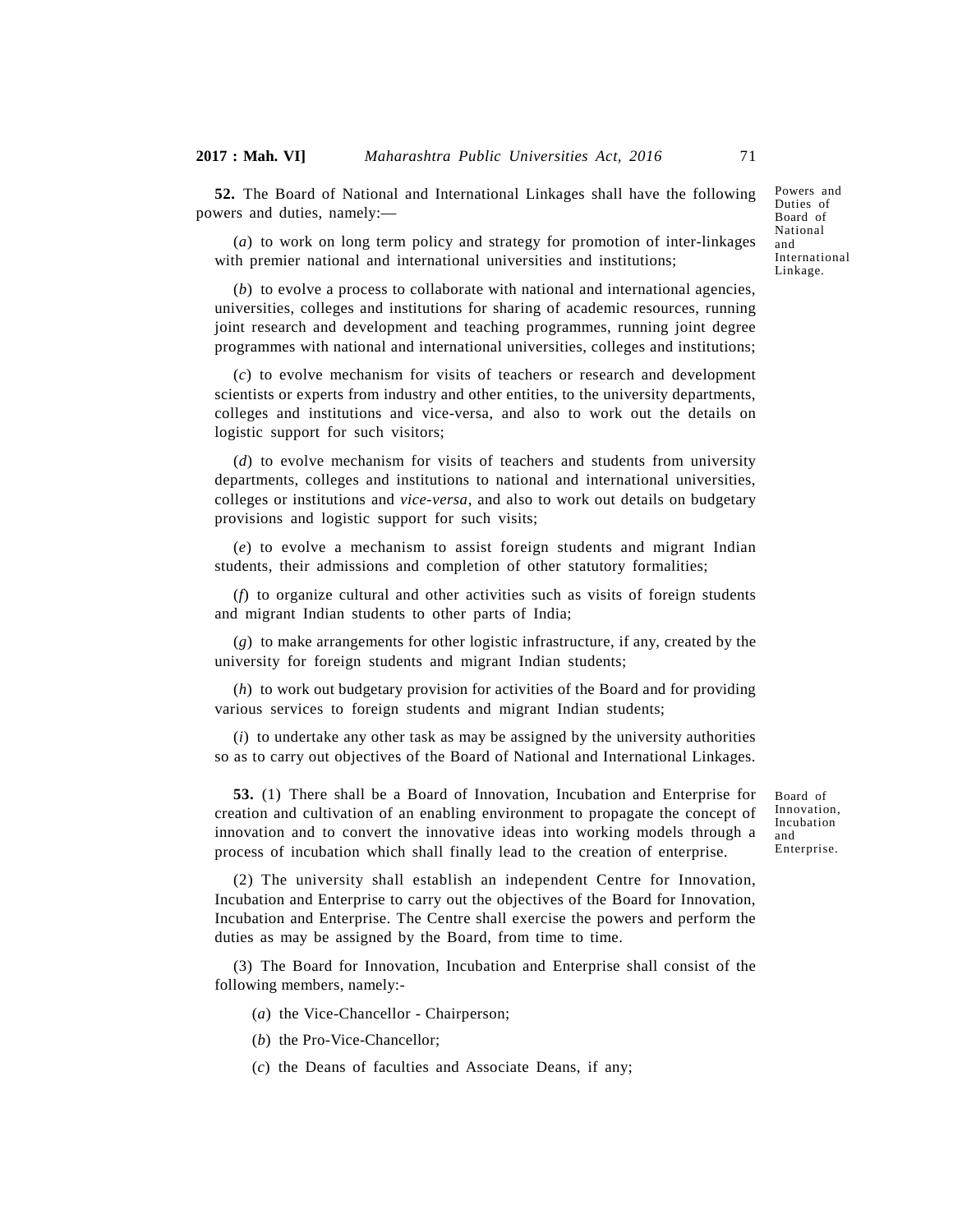(*d*) five prominent industrialists, nominated by Commission from manufacturing, information and communication technology, bio-sciences and technology, agro-industries and service industries;

(*e*) one senior manager from the lead bank of the District in which head quarter of the University is located to be nominated by Vice-Chancellor;

(*f*) two teachers from university departments or university institutions, who are active in innovation, research and development nominated by the Vice- Chancellor;

(*g*) two teachers, nominated by the Vice-Chancellor, from colleges who are active in innovation, research and development;

(*h*) the representative of Department of Information and Technology, not below the rank of the Deputy Secretary;

(*i*) the Director, Innovation, Incubation and Linkages - Member-Secretary.

(4) There shall be minimum three meetings of the Board to be conducted in the year.

**54.** The Board of Innovation, Incubation and Enterprise shall have the following powers and duties, namely:-

duties of Board of Innovation, Incubation and Enterprise.

Powers and

(*a*) to create synergy at policy and operative level mechanism for co-existence and co-operation between various research and development activities in university departments, colleges and various industries in the State and in other States;

(*b*) to create synergy through operative policy mechanism and support system for incubation of good ideas such as product, process, service and innovation, into a scalable mode so as to establish small, medium and large industries;

(*c*) to establish a system to support protection of intellectual property rights at national and global level;

(*d*) to establish a system so as to guide and help young entrepreneurs in operational, legal, business model creation and financial support;

(*e*) to project and plan the activities to be carried out by the Centre for Innovation, Incubation and Enterprise;

(*f*) to prepare annual programmes of activities of the Centre for Innovation, Incubation and Enterprise and review the same periodically;

(*g*) to prepare the annual budget of the Centre for Innovation, Incubation and Enterprise;

(*h*) to oversee and monitor the activities of the Centre for Innovation, Incubation and Enterprise;

(*i*) to submit an annual report of working of Centre for Innovation, Incubation and Enterprise to the Management Council;

(*j*) to undertake any other task as may be assigned by the university authorities to carry out the objectives of the Board for Innovation, Incubation and Enterprise.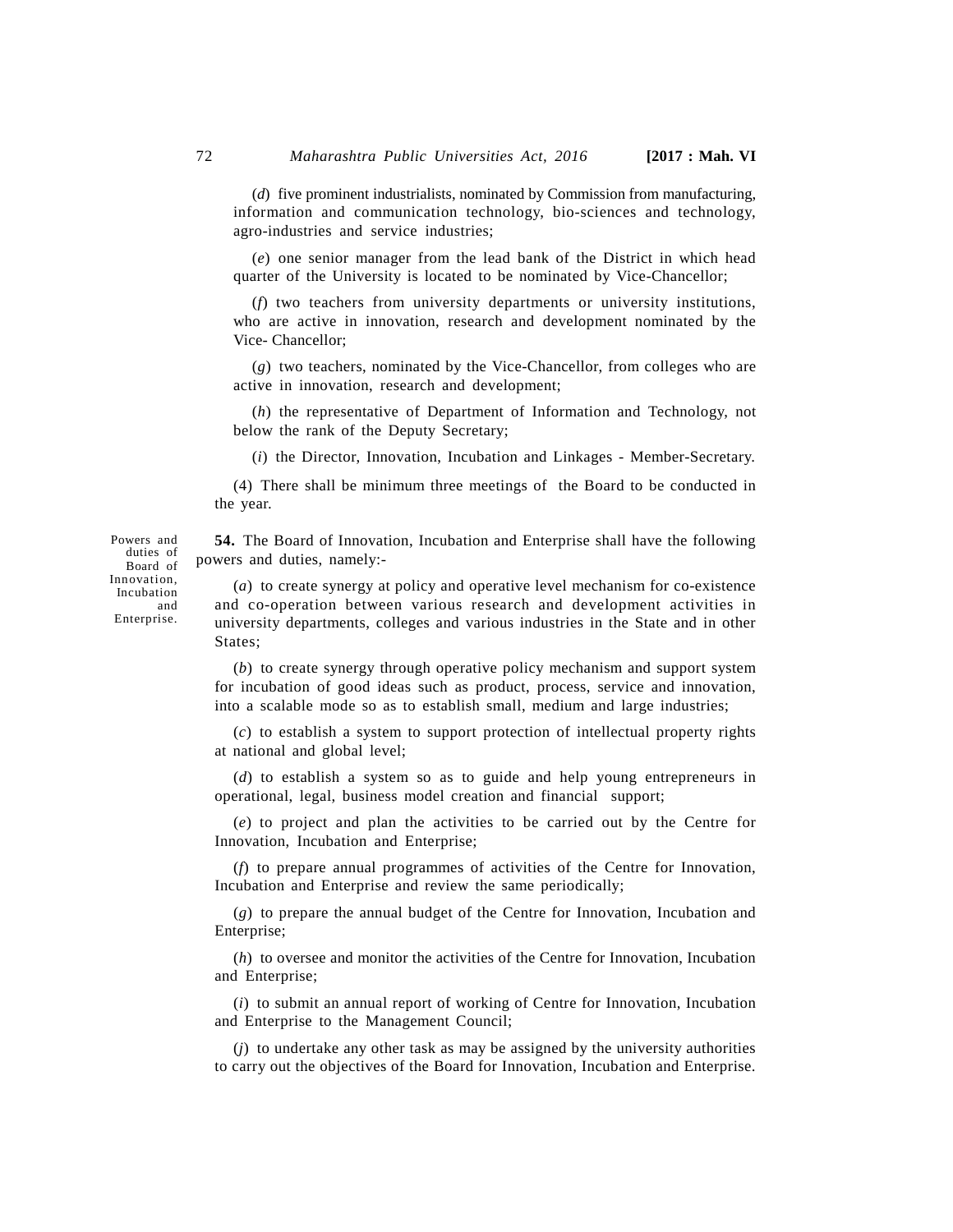Board of Students' Development. **55.** (1) There shall be a Board of Students' Development to plan and oversee the various cultural and welfare activities of the students in colleges, institutions and university departments. The activities of the Board of Student's Development shall be carried out by the Director of Students' Development.

(2) The Board of Students' Development shall consist of the following members, namely:-

(*a*) the Vice-Chancellor - Chairperson;

(*b*) the Pro-Vice-Chancellor;

(*c*) one professional, nominated by the Vice-Chancellor, in the field of Performing Arts;

(*d*) one professional, nominated by the Vice-Chancellor in the field of Art and Fine Arts;

(*e*) two teachers, nominated by the Vice-Chancellor involved in cultural or welfare activities out of whom one shall be woman;

(*f*) office bearers of University Students Council;

(*g*) District Co-ordinators of Culture and Student Welfare for each district to be nominated by Management Council;

(*h*) Director of National Service Scheme (NSS) of the University;

(*i*) the Director, Board of Students' Development, Member- Secretary.

**56.** (1) The Board of Students Development shall have the following powers and duties, namely :-

Powers and duties of Board of Student's Development.

(*a*) to take necessary steps for promotion of culture and students' development activities in colleges and university departments;

(*b*) to establish links with regional and national bodies in the various cultural activities and to promote various activities jointly with them;

(*c*) to take up activities in colleges and university departments to promote interest and skills for appreciation in the field of performing arts, pure art and painting skills;

(*d*) to hold university level competitions, skills development workshops, interactive activities in order to bring the society closer to the colleges, institutions and university;

(*e*) to establish rapport with groups (excluding political parties), societies and other professional bodies so as to involve them in the activities of Board of Students Development;

(*f*) to devise, develop and implement innovative schemes of students development including Earn and Learn Scheme, Education Loan, Vice-Chancellors Aid Fund, Endowment Schemes, Student Exchange Schemes, etc;

(*g*) to devise a mechanism of grievance redressal of student and prevention of sexual harassment and ragging of students and to prepare and submit the Annual Report of the Board to Senate for approval;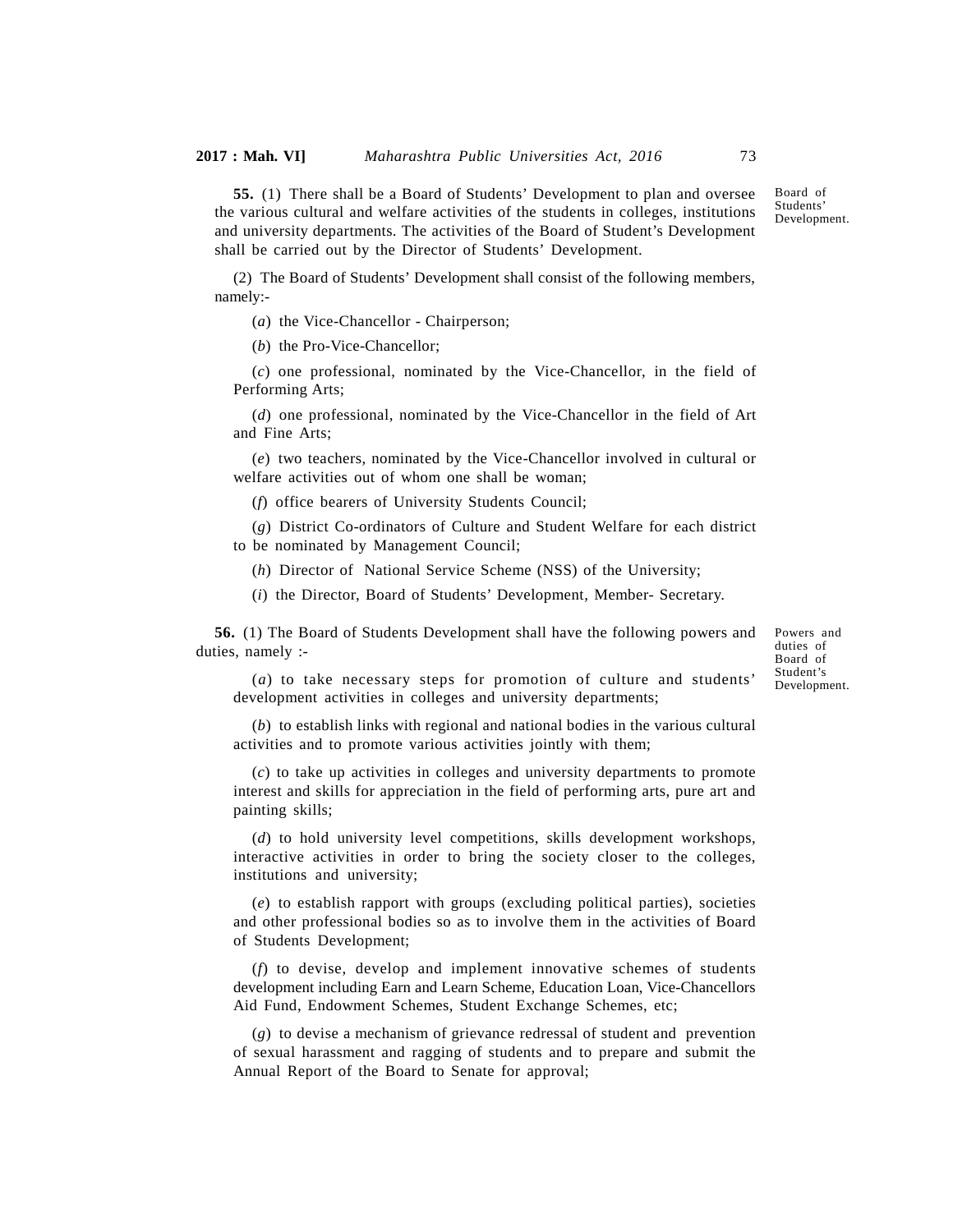(*i*) to take necessary measures to ensure participation of well-trained teams in various regional, national and international level competitions, and cultural, recreational and other activities.

(*j*) to devise, develop and implement schemes of career counselling, psychological counselling and rehabilitation and upliftment of differently-abled students.

(*k*) to co-ordinate activities of National Service Scheme(NSS)and National Cadet Corps (NCC) in university and affiliated Colleges.

(*l*) to recommend to competent authority to make alternative arrangements regarding examinations for students participating in the inter-university or national or international sports, cultural competitions or NCC, NSS events during the relevant schedules of examinations as prescribed by Ordinances.

(*m*) to undertake any other task as may be assigned by the university authorities so as to carry out objectives of the Board of Students' Development and Students' Development Cell.

(2) There shall be a Students' Development Cell and Students Grievance Redressal Cell in the university and in the colleges and recognized institutes to devise an operational level mechanism to assist the Students and provide for prompt redressal of students grievances. These Cells shall be as under,-

(*a*) Students' Development Cell,-

to assist students on the issues and difficulties in various facets related to their day to day life and other aspects connected with their academic world, personality development and healthy campus life. Such cell in the university shall be headed by Director, Students' Development. The Cell shall consist of other seven members nominated by Vice-Chancellor from amongst the Teachers on the Campus and President and Secretary of the Students Council to be the ex-officio members. There shall be Students' Development Cell in each college and recognized Institution which shall be headed by Vice-Principal or Senior Teacher Nominated by the Principal and other four members shall be nominated by the Principal to include Teachers, Female Teacher, Social Worker, Counselor and office bearers of College Students Council to be the ex-officio members.

(*b*) Students Grievance Redressal Cell,-

there shall be Students Grievance Redressal Cell at the University and each college and recognized institutions to resolve the Grievances of Students and to suggest to the higher authorities different ways and means to minimize and prevent such grievances. The functional mechanism of working of Students Grievance Redressal Cell shall be as prescribed by Statutes, prepared in accordance with the provisions of the University Grants Commission (Grievance Redressal) Regulations, 2012, or any other regulations for the time being in force.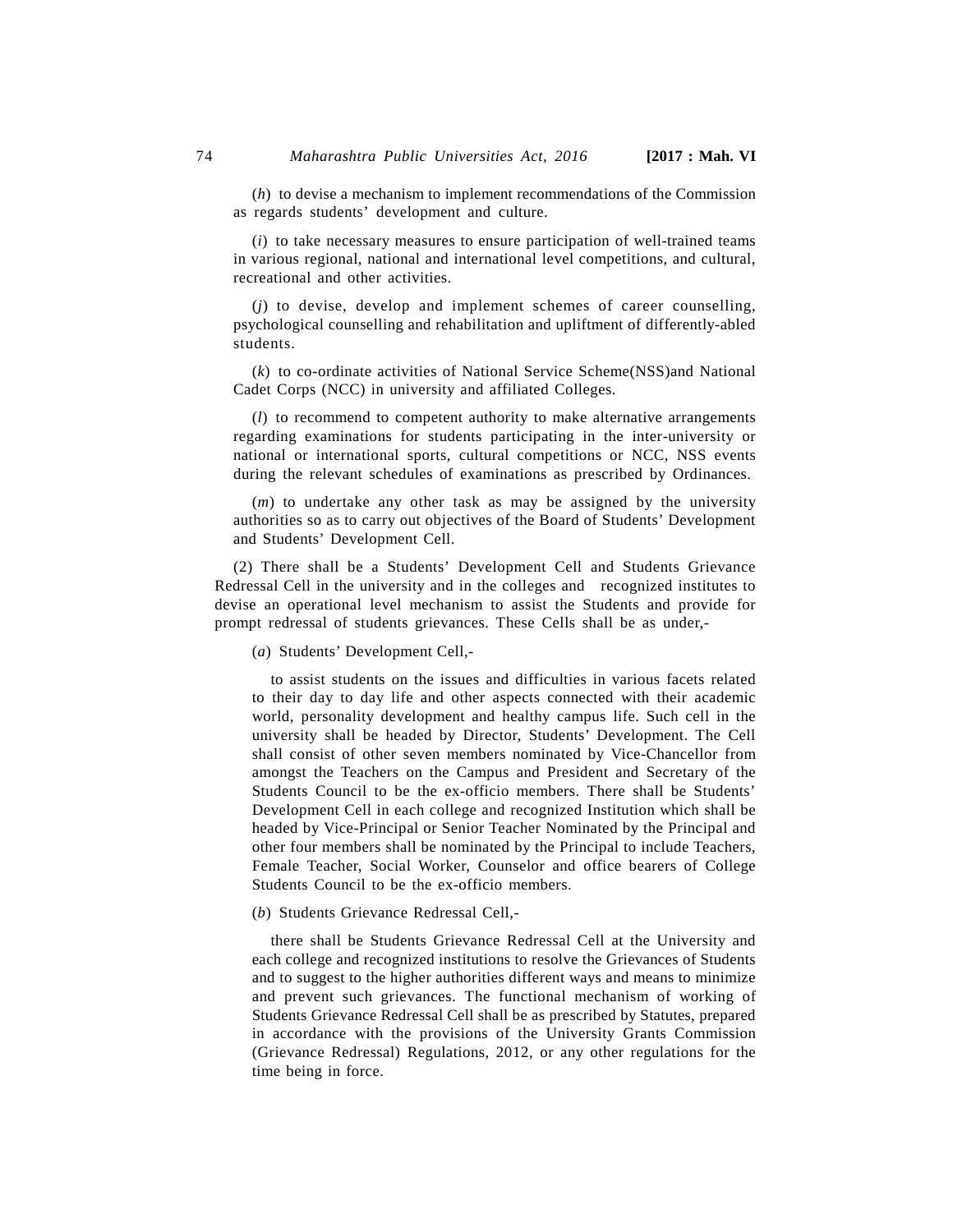Board of Sports and

Physical

Powers and duties of Board of Sports and Physical Education.

**57.** (1) There shall be a Board of Sports and Physical Education in the university to promote the culture of sports and look after sports related activities. The activities of the Board shall be carried out by the Director of Sports and Physical Education. Education.

(2) The Board of Sports and Physical Education shall consist of the following members, namely:-

(a) the Vice-Chancellor - Chairperson;

(*b*) the Pro-Vice-Chancellor;

(*c*) three professionals, nominated by the Vice-Chancellor with established credibility in different fields of sports;

(*d*) District Sports Officer of the district where the University Head Quarter is located;

(*e*) one teacher from the university department of Physical Education, nominated by the Management Council;

(*f*) two sports teachers, from affiliated, conducted or autonomous colleges, nominated by the Management Council;

(*g*) Zonal or Divisional president (principal of the host college) and secretary (director physical education of the host college) with the tenure of one year;

(*h*) the President, Secretary of the University Student Council;

(*i*) one student member from sports of University Student Council nominated by the President of University Students Council under sub-clause (*v*) of clause (*b*) of sub-section (4) of section 99;

(*j*) the Director, Sports and Physical Education - Member-Secretary.

**58.** The Board of Sports and Physical Education shall have the following powers and duties, namely:-

(*a*) to take necessary steps for promotion of sports culture and activities in the field of sports in colleges and university departments;

(*b*) to establish links with regional and national bodies in the various sports and to promote various activities jointly with them;

(*c*) to establish rapport with groups, societies and other professional bodies so as to involve them in the activities of Board of Sports and Physical Education;

(*d*) to take up activities in colleges, recognized institutions and university departments to promote interest and also skills in various sports as per the policy of the university and also national policies in the field of sports;

(*e*) to hold university level competitions, sports skills development camps, interactive activities and also training workshops in various sports in order to bring the society closer to the colleges, institutions and university;

(*f*) to encourage participation in regional, national and international level activities and competitions through well trained teams in various sports;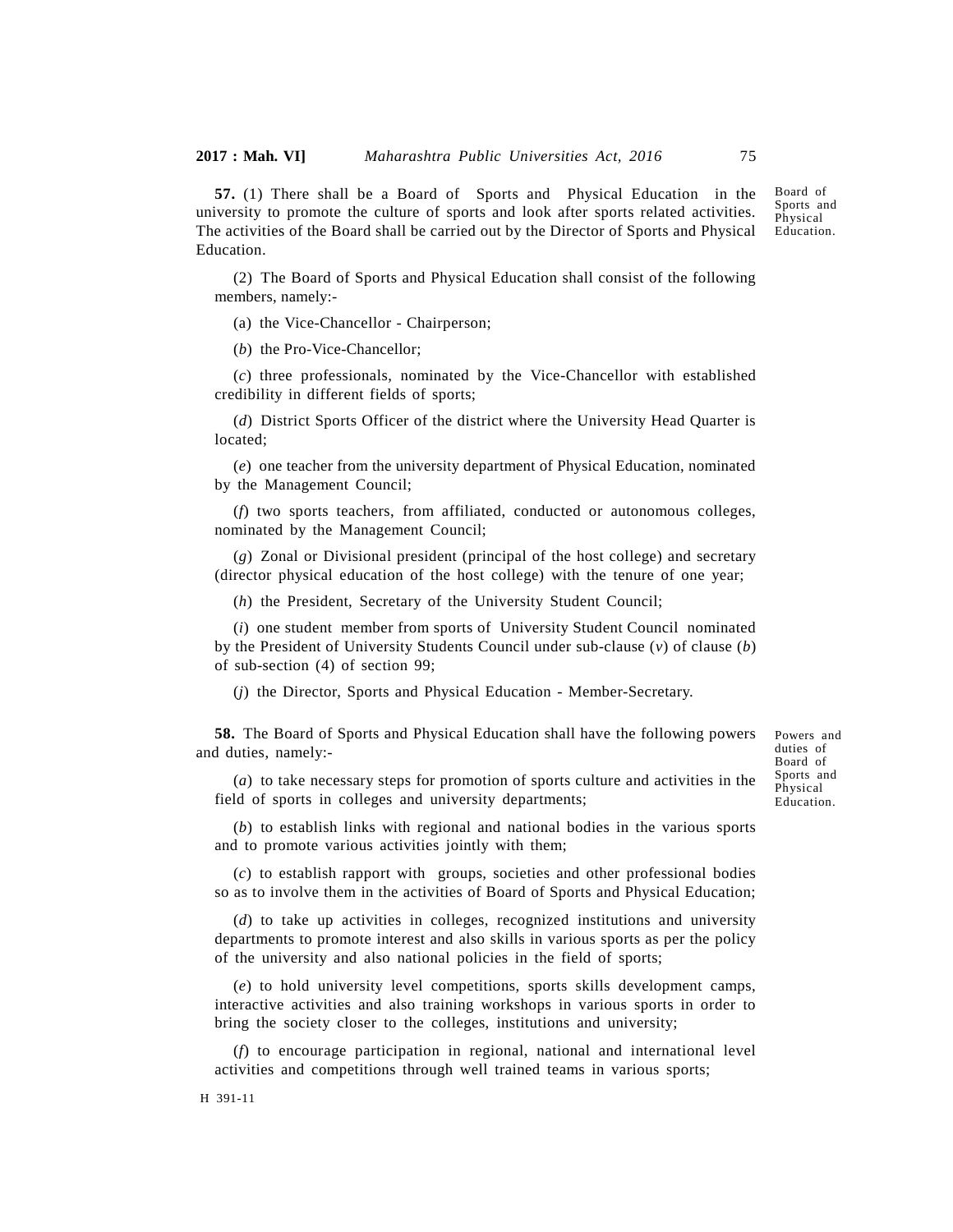(*g*) to recommend to competent authority to make alternative arrangements regarding examinations of students participating in the inter-university or national or international sports tournaments or events during the relevant schedules of examinations as prescribed by Ordinances;

(*h*) to undertake any other task as may be assigned by the university authorities so as to carry out the objectives of the Board of Sports and Physical Education.

**59.** (*1*) There shall be a Board of Research to cultivate, promote and strengthen research activities and also to plan, co-ordinate, supervise and to raise finances for research activities in university departments, colleges and recognized institutions.

(*2*) The Board of Research shall consist of the following members, namely :-

(*a*) the Vice-Chancellor - Chairperson;

(*b*) the Pro-Vice-Chancellor;

(*c*) the Deans of faculties and Associate Deans, if any;

(*d*) four eminent researchers, of national or international repute nominated by the Vice-Chancellor, with proven experience; one each from pure and applied sciences and technology, humanities, commerce, accounts and finances, and interdisciplinary studies;

(*e*) two teachers, nominated by the Vice-Chancellor from university departments;

(*f*) two teachers, nominated by the Vice-Chancellor, from colleges or recognized institutions having a strong base in research culture;

(*g*) eight eminent persons from different areas of Science, Commerce, Agriculture, Banking , Finance, Industry, Intellectual Property Rights, etc., who are conversant with the global trends as well as regional issues to be nominated by Chancellor;

(*h*) the Director, Innovation, Incubation and Linkages -Member-Secretary.

(*3*) The Board of Research shall meet at least three times in a year.

**60.** The Board of Research shall have the following powers and duties, namely:-

(*a*) to work on long term policy and strategy for promotion of research culture in the university, colleges and recognized institutions;

(*b*) to advise and encourage the teachers to take up research in emerging areas at individual and group level;

(*c*) to promote inter-disciplinary research programmes by co-ordinating amongst teachers and also to make and articulate policies for sharing of research and development infrastructure;

(*d*) to encourage the university departments, colleges and recognized institutions to hold research seminars in all disciplines for the research students;

(*e*) to publish research journals, monographs for different disciplines;

(*f*) to decide upon policy for maintenance of standards of research for Ph.D. degrees, in consonance with the norms of the University Grants Commission and other regulatory bodies;

Powers and duties of Board of Research.

Board of Research.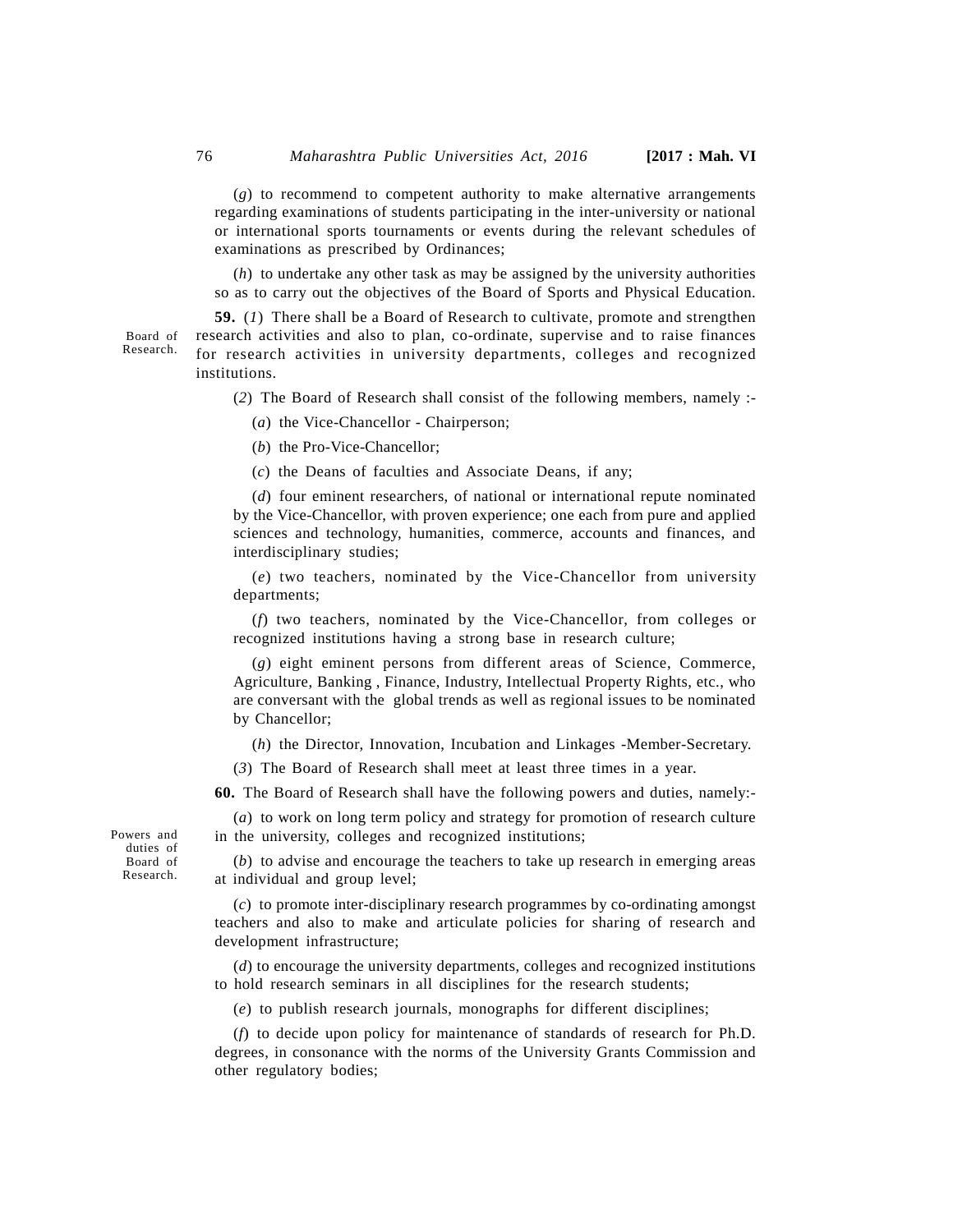(*g*) to work on creation of research and development data base for work done in university departments, colleges and recognized institutions in a stand-alone mode or as group activity or in collaboration with industries and other research and development laboratories;

(*h*) to work out and initiate research in delivery of education, pedagogy of face-to-face and e-learning, impact of e-learning and virtual classrooms on learning and understanding of students, open distance learning and conventional education;

(*i*) to make efforts and also assist the teachers, university departments, colleges and recognized institutions to raise the funds for research activities;

(*j*) to work out the budget for research activities of the university;

(*k*) to mobilize money from the industry for enhancing research activities;

(*l*) to identify problems and issues related to the region within the jurisdiction of the university and to take special initiative to address such issues through systematic research;

(*m*) to work on long-term policies and strategies for creating synergy between researchers and industries resulting into promotion of knowledge and technology transfer and productive conversion of research;

(*n*) to encourage industries to promote, adopt and participate in the basic and applied research projects;

(*o*) to establish central research laboratories with the help of participation of national and international industries;

(*p*) to undertake any other task as may be assigned by the university authorities so as to carry out objectives of the Board of Research.

**61.** The constitution, powers, functions and duties of the authorities of the university, not laid down under any of the provisions of this Act shall be as prescribed by the Statutes.

**62.** (*1*) The term of every authority constituted under this Act shall commence on 1st September and shall be of five years from the said date and the term of the members of every authority shall expire on the expiry of the said period of five years, irrespective of the date on which a member has entered upon his office.

(*2*) The process of election, nomination and co-option shall be commenced at least three months before expiry of the term of the authority and shall be completed not later than 30th November in that year :

<sup>1</sup>[Provided that, for the initial term of the authorities of the Universities, immediately after the commencement of this Act, the process of election, nomination and co-option shall be completed not later than 31st May 2018.]

**63.** Notwithstanding anything contained in this Act or the Statutes made thereunder, where a person, elected, nominated, appointed or co-opted, as the case may be, as an officer of university or a member of any of the authority or bodies of the university by virtue of his being eligible to be so elected, nominated, appointed or co-opted as such an officer or a member under any of the categories of officers or members specified by or under the relevant provisions of this Act in relation to such office, authority or body, he shall cease to be such an officer of the university or a member of such an authority or a body as soon as he ceases to belong to such category and shall be deemed to have vacated his office as such officer or member.

1. This proviso was added by Mah. 27of 2018, s.3.

Powers, functions and duties of Authorities.

Term of office of members of Authority.

Cessation of membership.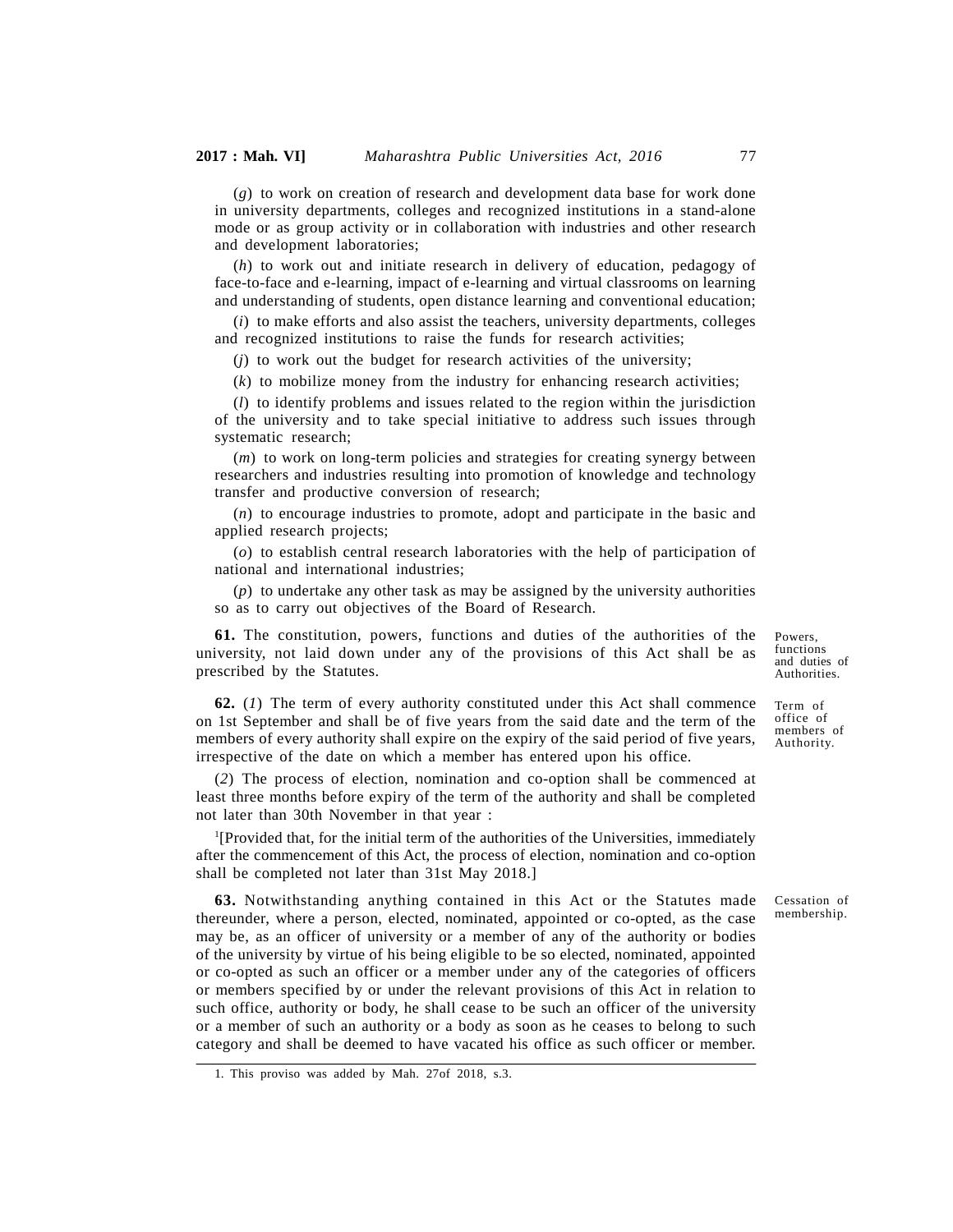Disqualification for membership of authority.

**64.** A person shall be disqualified for being a member of any of the authorities, bodies and committee of university and voting to the authorities, bodies and committees, if he-

(*a*) is of unsound mind and stands so declared by a competent court; or

(*b*) is an undischarged insolvent; or

(*c*) has been convicted of any offence involving moral turpitude; or

(*d*) is conducting or engaging himself in private tuitions or private coaching classes; or

(*e*) has been punished for indulging in or promoting unfair practices in the conduct of any examination and evaluation, in any form, anywhere; or

(*f*) has willfully omitted or refused to carry out the provisions of this Act, Statutes or Ordinances, or has acted in any manner detrimental to the interests of the university; or

(*g*) has been punished in any form, by the competent authority for committing a misconduct; or

(*h*) discloses or causes to disclose to the public, in any manner whatsoever, any confidential matter, in relation to the examination and evaluation, the knowledge of which he has come to be in possession, due to his official position:

Provided that, the right of voting of the person in respect of clauses (*e*) and (*g*) shall remain suspended during the term of punishment under the said clauses.

Ineligibility for second consecutive term.

**65.** No person shall be a member of Management Council or Chairman of Board of Studies, for a second consecutive term whether, as an elected, nominated or co-opted member, as the case may be:

Provided that, any person who was the member of the Management Council of the university or Chairman of the Board of Studies, for the first time whether as elected, nominated or co-opted member, as the case may be, on the date of commencement of this Act, shall not be deemed to have enjoyed the consecutive term if he is nominated or elected or co-opted for the first time after the commencement of this Act.

Conclusiveness of decision of authority.

**66.** Save as otherwise provided by or under the provisions of this Act, each authority of the university while acting and exercising its powers and discharging functions or duties assigned to it by or under the provisions of this Act, shall have the exclusive jurisdiction to deal with and decide the matters assigned to it and discharging functions or duties assigned to it by or under the provisions of this Act.

Election to be by proportional representation.

**67.** (*1*) Every election to any authority or body of the university under this Act, except the elections to the post referred in clauses (*a*) to (*e*) of sub-section (2) and clauses (*a*) to (*e*) of sub-section (3) of section 99, shall be held by ballot in accordance with the system of proportional representation by means of the single transferable vote and as prescribed by the Statutes.

(*2*) The other details relating to elections not specified in the Act shall be as prescribed by the Statutes.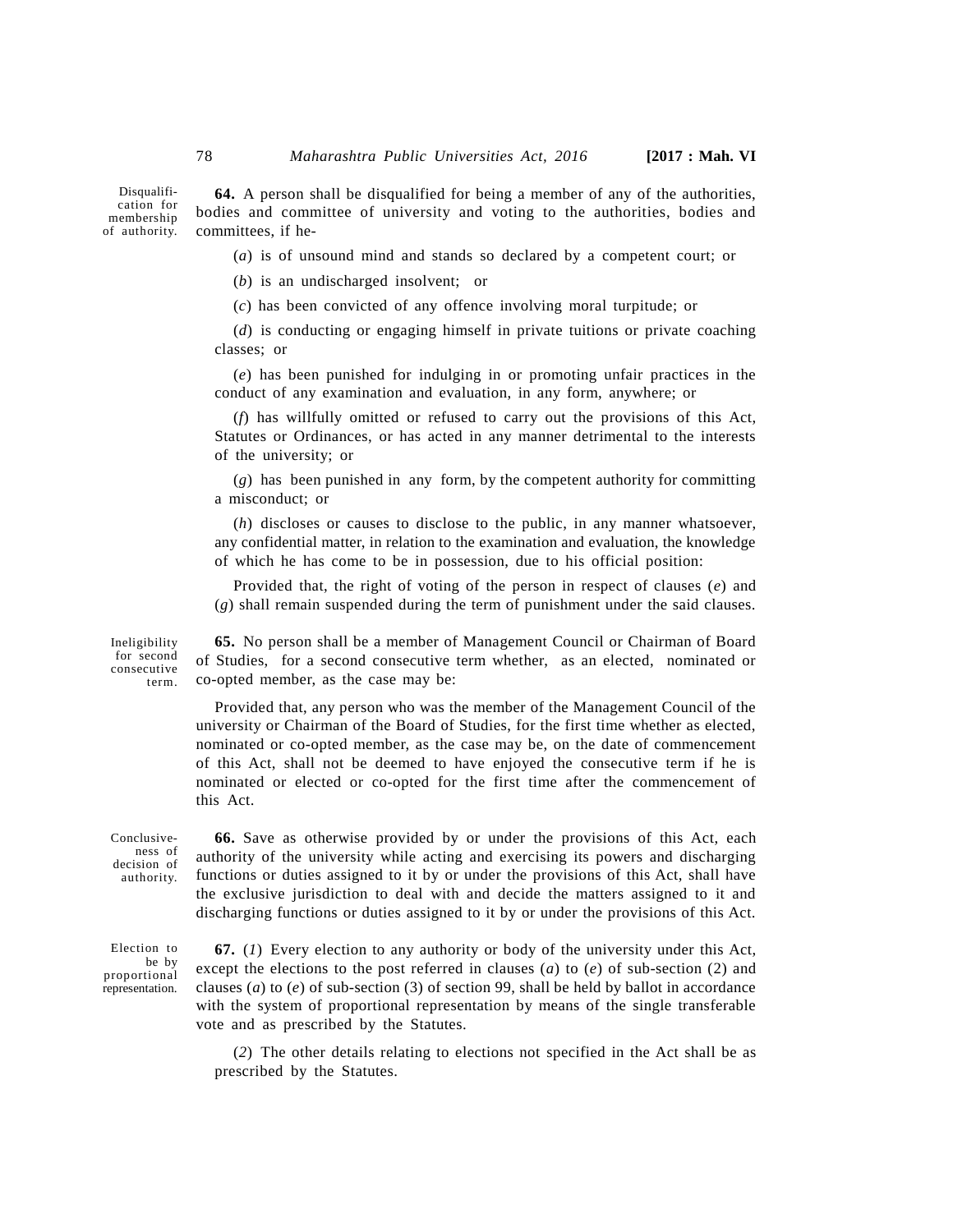Resignation of

membership.

**68.** (*1*) A member, other than an *ex-officio* member, may resign by writing under his signature. A nominee of the Chancellor may resign by addressing to the Chancellor, and any other member may resign by addressing to the Vice-Chancellor. The person shall cease to be a member upon his resignation being accepted by the Chancellor or the Vice-Chancellor, as the case may be, or upon expiry of thirty days from the date of resignation, whichever is earlier.

(*2*) If a person nominated, elected, appointed or co-opted to any authority or body remains absent without prior permission of the authority or body for three consecutive meetings, he shall be deemed to have vacated his membership and he shall cease to be a member from the date of the third such meeting in which he has remained absent:

Provided that, such member should have attended at least one meeting in the previous year.

**69.** (*1*) Save as otherwise provided by this Act, all matters with regard to the conduct of meetings of the authorities, bodies or committees, if any, constituted by the university, shall be such as may be prescribed by the Statutes.

(*2*) A meeting of an authority or body shall be convened on the date determined by the Chairperson by a notice issued by its Secretary.

(*3*) Except as otherwise provided, the quorum for a meeting shall ordinarily be one-third of the number of the sitting members. If there is no quorum, the meeting shall be adjourned by the Chairperson to a specific time on the same day, or on a later date and no quorum shall be necessary for such adjourned meeting. No quorum shall be necessary on the following day of the continued meeting.

(*4*) Where no provision is made by or under the Statutes for a President or Chairperson to preside over a meeting of any authority or body of the university or when the President or the Chairperson so provided for is absent and no provision is made for any other person to preside, the members present shall elect a person from amongst themselves to preside at the meeting.

(*5*) Save as otherwise provided, all items, questions, matters or proposals on the agenda shall be decided by a majority of votes of members present. The Chairperson shall have a vote. In case of equality of votes, the Chairperson shall have the casting vote. The secretary, if not a member, shall have the right to participate in the deliberations but shall not have the right to vote.

**70.** (*1*) When any vacancy occurs in the office of a member, other than an *ex-officio* member or, a member nominated by the Chancellor, of any authority or other body of the university except Management Council before the expiry of his normal term, the vacancy shall be filled by nomination of a person by the Standing Committee constituted under sub-section (3) who is otherwise eligible to be elected on the said authority or body from the same category.

Casual vacancy and Standing Committee to fill vacancies.

(*2*) In case, any vacancy occurs in the office of a member, other than an *ex-officio* member of Management Council of the university, it shall be filled as soon as possible, by nomination or election or co-option, as the case may be, of Meeting of authorities.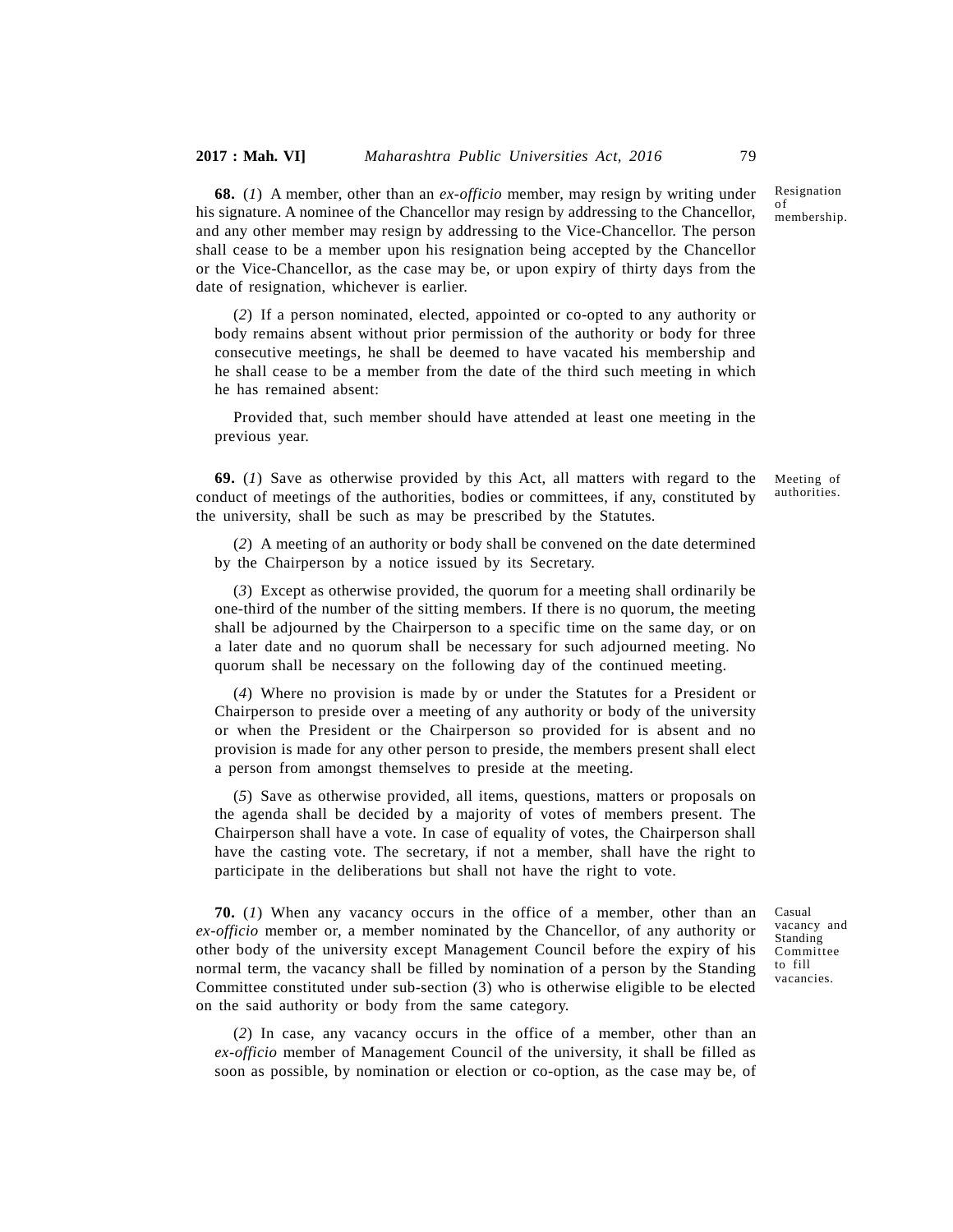a person by the authority, body or the officer concerned. The person so nominated, elected or co-opted shall be a person who is otherwise eligible to be nominated, elected or co-opted on the said authority or body from the same category. The person so nominated, elected or co-opted shall hold office only so long as the member in whose place he has been nominated, elected or co-opted shall have held it, if the vacancy had not occurred.

(3) The constitution of the Standing Committee for filling in the vacancies mentioned in sub-section (*1*) shall be as follows, namely :-

- (a) Pro-Vice-Chancellor Chairman;
- (*b*) Chancellor's nominee on Management Council;
- (*c*) one dean nominated by Management Council;

(*d*) one elected member of the Management Council nominated by that Council;

(*e*) one principal nominated by Senate from amongst its members;

(*f*) one teacher nominated by Senate from amongst its members;

(*g*) one graduate nominated by Senate from amongst its members;

(*h*) Registrar - Member-Secretary.

(4) The term of the Standing Committee shall commence on 1st September and shall be of five years from the said date. The term of the members shall expire on the expiry of the said period of five years, irrespective of the date on which a member has entered upon his office.

### CHAPTER V

## **THE STATUTES, ORDINANCES AND REGULATIONS**

**71.** Subject to the provisions of this Act, the Statutes may provide for all or any of the following matters, namely:-

(1) conferment of honorary degrees and academic distinctions;

(2) establishment and maintenance of the sub-campuses university departments, institutions, conducted colleges, institutions of higher learning, research or specialized studies and hostels;

(3) constitution, powers, duties and functions of authorities of the university not laid down under any of the provisions of this Act;

(4) abolition of university departments or institutions and conducted colleges;

(5) rules of procedure for conduct of business at the meetings of authorities of the university;

(6) appropriation of funds of the university for furtherance of the objects of the university;

(7) norms for grant of autonomy to university departments or institutions, affiliated colleges and recognized institutions, subject to the approval of the State Government;

Statutes and their subject matters.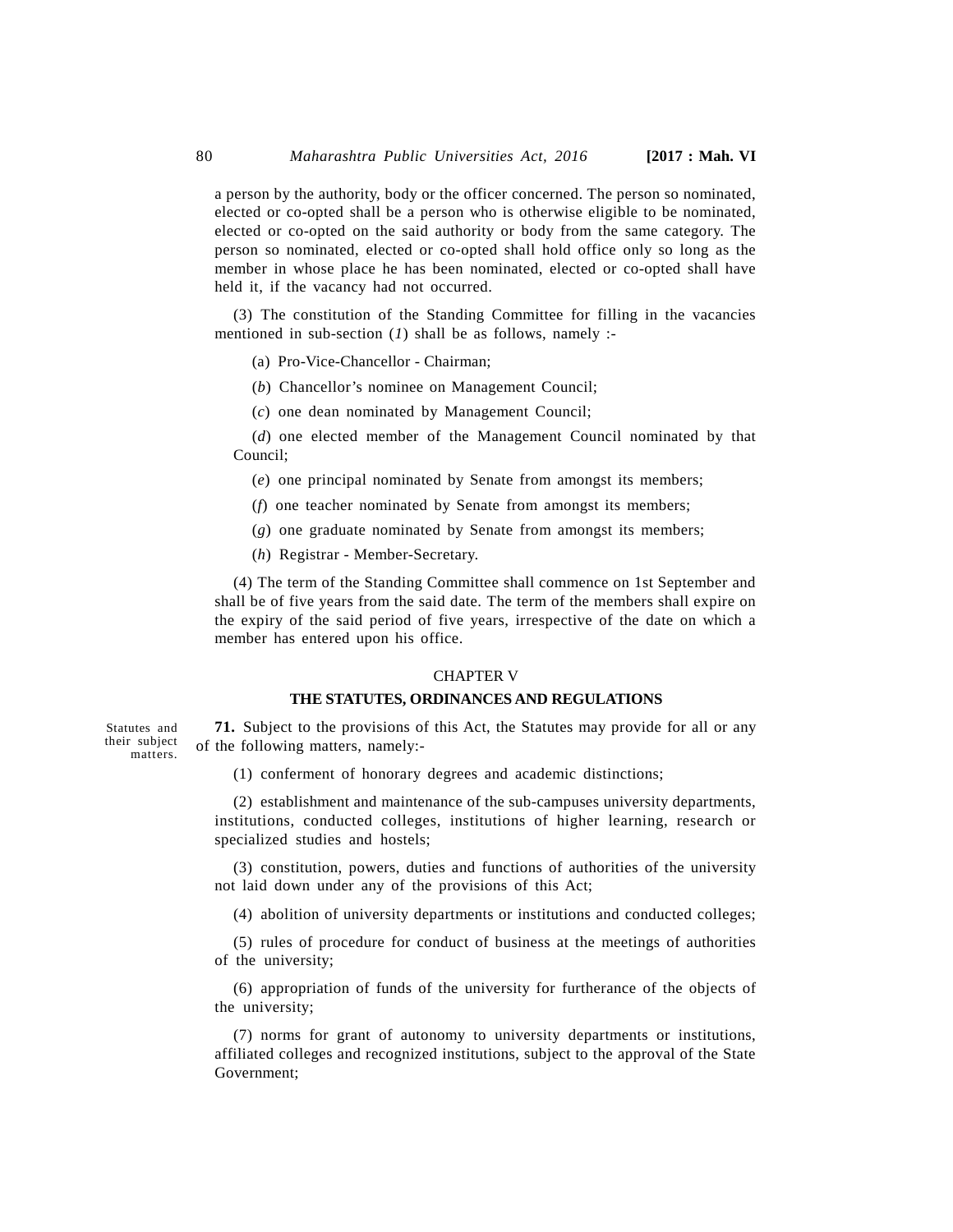(*8*) acceptance and management of trusts, bequests, donations, endowments and grants from individuals or organizations;

(*9*) disciplinary action against defaulting teachers, officers and other employees of the university, affiliated colleges and recognized institutions other than the colleges or institutions managed and maintained by the State Government or Central Government or local authorities;

(*10*) conditions of residence, conduct and discipline of the students of the university, colleges and recognized institutions, and the action to be taken against them for breach of discipline or misconduct, including the following :-

(*a*) use of unfair means in an examination, or abetment thereof;

(*b*) refusal to appear or give evidence in any authorized inquiry by an officer in charge of an evaluation and examination, or by any officer or authority of the university; or

(*c*) disorderly or otherwise objectionable conduct, whether within or outside the university;

(*11*) mechanism and procedure for redressal of grievances of the students;

(*12*) functions and duties of Students' Council in university, colleges and recognized institutions;

(*13*) procedure for conduct of elections to various authorities and bodies;

(*14*) conditions and procedure for grant of approval to the appointments of the teachers in the colleges and recognized institutions and suspension or withdrawal thereof;

(*15*) inspection of colleges, recognized institutions, halls and hostels;

(*16*) procedure to be followed while granting permission for transfer of management;

(*17*) norms and Procedure to be followed while nominating members on authorities, boards and committees by the Vice-Chancellor under this Act;

(*18*) norms of grant and withdrawal of affiliations to colleges and institutions;

(*19*) transferring, in public interest, of the management of a college or institution by the university and the conditions for such transferring, subject to the approval of the State Government;

(*20*) qualifications, recruitment, code of conduct, terms of office, duties and conditions of service including periodic training and advance training, field exposure, deputation, assessment of teachers, officers and other employees of the university and affiliated colleges except those colleges or institutions which are maintained by the State or Central Government or local authority, retirement benefits and the manner of termination of their services as approved by the State Government, provided that these shall not be in contravention of State Government policies in this regard;

(*21*) procedure to be followed for purchases under sub-section (*7*) of section 98;

(*22*) any matter which is to be prescribed by Statutes or which is necessary to give effect to the provisions of this Act.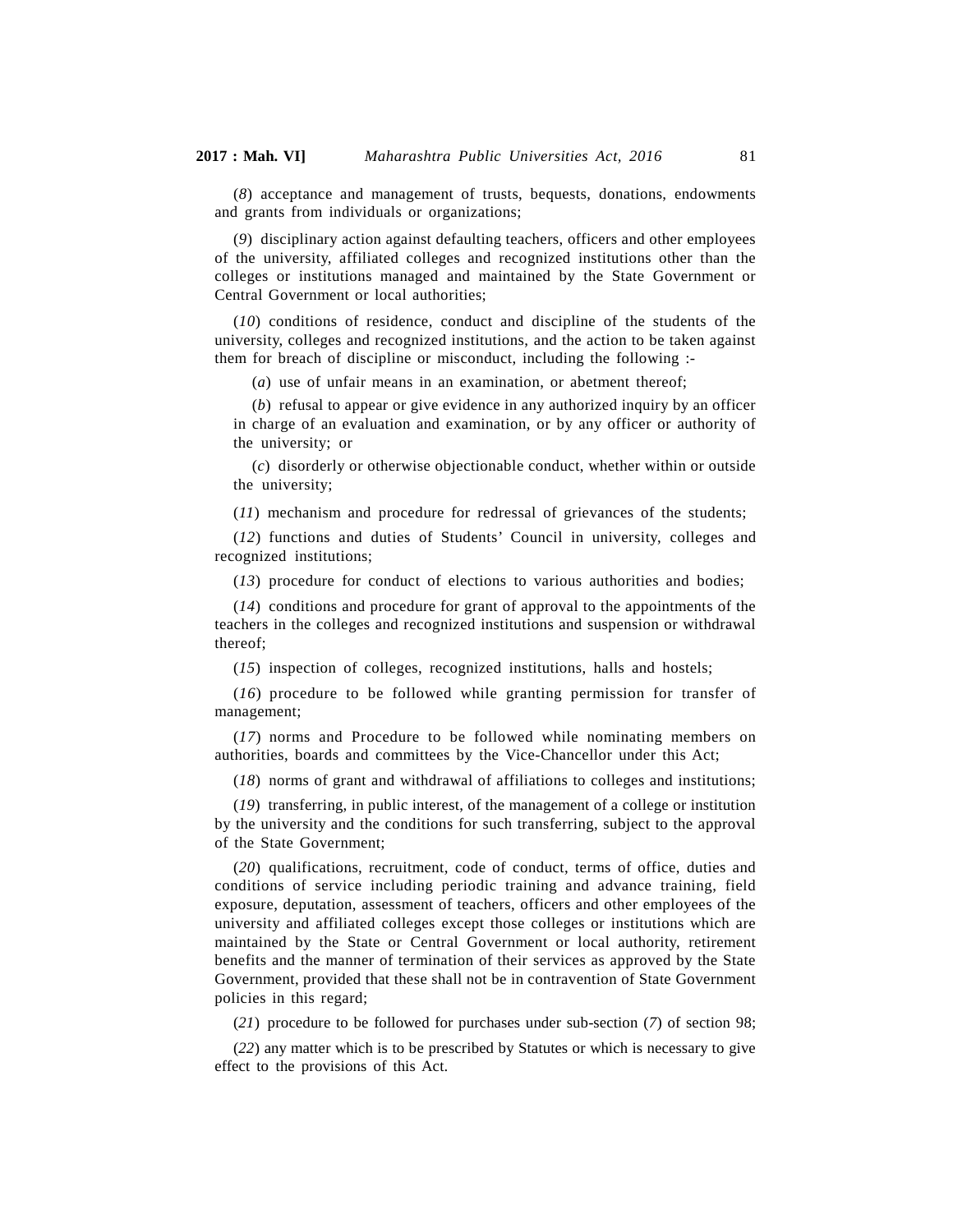Statutes how made.

**72.** (*1*) The Statutes may be made, amended or repealed by the Senate in the manner hereinafter provided.

(*2*) The Statute Committee shall be constituted by Management Council as under :-

(*a*) One member of Management Council from amongst the elected members of that Council - as Chairman,

(*b*) One Dean,

(*c*) One Professor of university department or affiliated colleges,

- (*d*) One Principal of affiliated college,
- (*e*) Registrar of the university,
- (*f*) Law Officer of the university as Member-Secretary.

Such Statute Committee shall prepare and propose draft Statutes concerning the matters referred to in the last preceding section and shall present to the Management Council for its recommendations to senate.

(*3*) The Management Council, if it thinks necessary, may obtain the opinion of any officer, authority or body of the university with regard to any draft Statute which is before it for consideration.

(*4*) Every Statute passed by the Senate shall be submitted to the Chancellor who may give or withhold his assent thereto or send it back to the Management Council for reconsideration. The Chancellor may send the draft Statutes to the State Government for its views, if there are implications, financial or otherwise, on the part of the State Government in the implementation of such Statutes.

(*5*) No Statute passed by the Senate shall be valid or shall come into force until assented to by the Chancellor.

(*6*) Notwithstanding anything contained in the foregoing sub-sections, the Chancellor, either suomotu or on the advice of the State Government, may, direct the university to make provisions in the Statutes in respect of any matter specified by him and if the Senate fails to initiate adopt the direction within sixty days of its receipt, the Chancellor may, after considering the reasons, if any, communicated by the Senate for its inability to comply with such direction, make or amend the Statutes in that respect, suitably.

(*7*) The Senate may take into consideration the draft of a statute either of its own motion or on a proposal by the management council. In the case of a draft which is not proposed by the management council, the senate, before considering the same, shall obtain the opinion of the management council:

Provided that, if the management council fails to submit its opinion within three months from the date it receives the draft, the senate may proceed to take the draft into consideration.

(*8*) The Senate if it thinks necessary may also obtain the opinion of any officer, authority or body of the university in regard to any draft statute which is before it for consideration: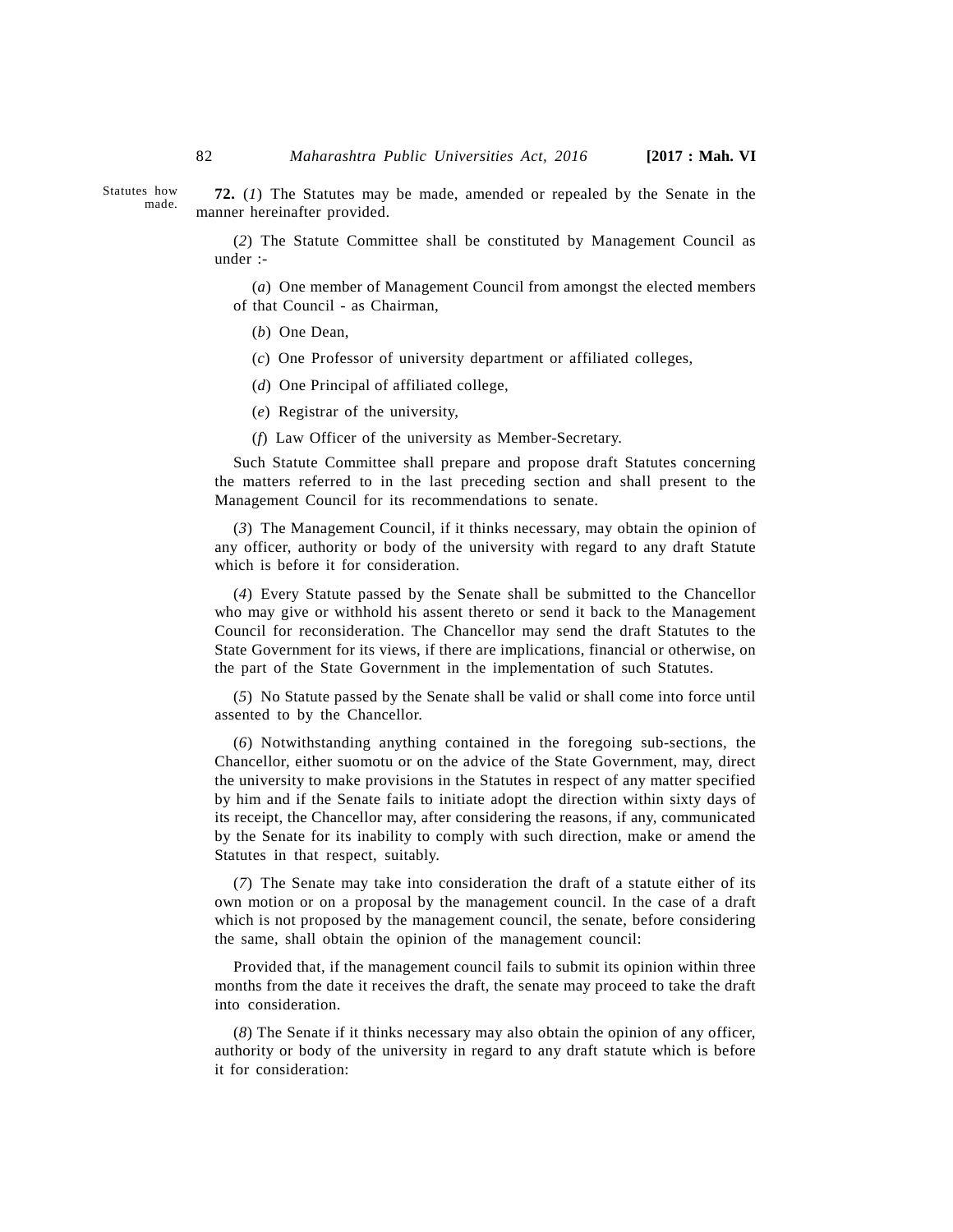Provided that, any such draft statute pertains to academic matters, the senate shall obtain the opinion of the academic council before considering the same.

(*9*) The Management Council shall recommend the draft statutes to senate for approval and every statute passed by the senate shall be submitted to the Chancellor.

(*10*) Notwithstanding anything contained in the foregoing sub-sections, the State Government shall have power to prescribe uniform Statutes on the subjects through publication in the *Official Gazette*, which shall be binding on the universities.

**73.** Subject to the provisions of this Act, the Ordinances may provide for all or any of the following matters, namely:-

Ordinances and their subject matters.

(*1*) conditions under which students shall be admitted to courses of study for degrees, diplomas, certificates and other academic distinctions;

(*2*) Norms and process of fixation of fees, other fees and charges for courses and programs to be adopted by fee fixation committee under this Act;

(*3*) fees for affiliation and recognition to colleges and institutions;

(*4*) conditions governing the appointment and duties of examiners;

(*5*) conduct of examinations, other tests and evaluation, and the manner in which the candidates may be assessed or examined by the examiners;

(*6*) recognition of teachers of the university and the conditions subject to which persons may be recognized as qualified to give instruction in the university departments, colleges and recognized institutions;

(*7*) norms to be observed and enforced by colleges and recognized institutions regarding transfer of students;

(*8*) The constitution, powers, duties and functions of the Equal Opportunity Cell including provisions for establishing a Cell in accordance with the provision of the Persons with Disabilities (Equal Opportunity, Protection of Rights and Full Participation) Act, 1995 and the guidelines and directives of the University Grants Commission issued from time to time;

(*9*) Mechanism for prevention of ragging of students of university and affiliated colleges;

(*10*) Mechanism for prevention of sexual harassment of teachers, employees, students of university and affiliated colleges and redressal of grievances relating to sexual harassment, incidences and penalty for those who indulge in sexual harassment, in accordance with the provisions of the Sexual Harassment of Women at Work place (Prevention, Prohibition and Redressal) Act, 2013;

(*11*) any academic matter which, by or under this Act or the Statutes is to be prescribed by the Ordinance or which is necessary to give effect to the provisions of this Act.

H 391-12

1 of 1996.

14 of 2013.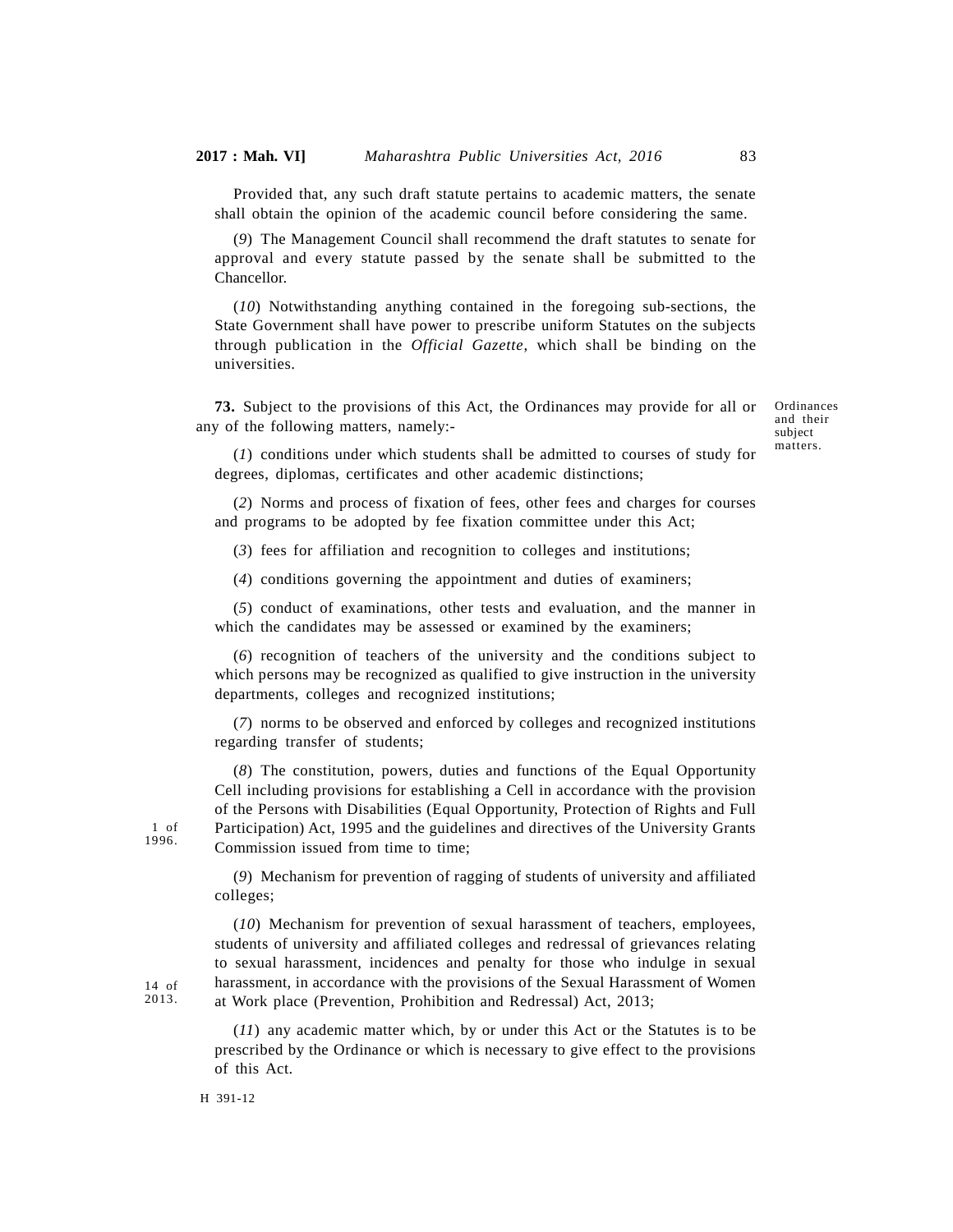Ordinances and their making.

**74.** (*1*) The Management Council may make, amend or repeal Ordinances in the manner hereinafter provided.

(*2*) The Board of Deans shall prepare and propose draft Ordinances concerning the matters referred to in section 73.

(*3*) No Ordinance concerning academic matters shall be made, amended or repealed by the Management Council unless a draft thereof has been proposed by the Academic Council.

(*4*) All Ordinances made by the Management Council shall have effect from the date of the meeting or from such date as it may direct, but every Ordinance so made shall be submitted to the Chancellor within two weeks from the date of the meeting. The Chancellor shall have the power to direct the Management Council, within four weeks of the receipt of the Ordinance, to suspend its operation, and he shall, as soon as possible, inform the Management Council of his objection to it. He may, after receiving the comments of the Management Council, either withdraw the order suspending the Ordinance or disallow the Ordinance, and his decision shall be final.

**75.** (*1*) Subject to the provisions prescribed by or under this Act, Management Council may make Regulations consistent with this Act, Statutes and Ordinances, for,- Regulations.

> (*a*) institution of fellowship, travelling fellowship, scholarship, studentship, medals and prizes and for their award;

> (*b*) collaborations with other universities, institutions and organizations for mutually beneficial academic programmes;

> (*c*) the conditions under which students shall be admitted to courses of study for degrees, diplomas, certificates and other academic distinctions;

(*d*) preservation of record of the university;

(*e*) providing for all or any of the matters which, by or under this Act, Statutes or Ordinances, are to be or may be provided by Regulations;

(*f*) all non-academic matters for which provision is, in the opinion of the Management Council, necessary for the purposes of this Act, Statutes or Ordinances.

(*2*) Subject to the provisions prescribed by or under this Act, the Academic Council may make Regulations relating to the academic matters, consistent with this Act, Statutes and Ordinances.

(*3*) The Board of Deans shall draft and place for approval of the Management Council or the Academic Council, as the case may be, the Regulations, providing for the matters referred to in sub-sections (*1*) and (*2*) and for all or any of the matters which, by or under this Act, Statutes or Ordinances, are to be or may be provided by Regulations.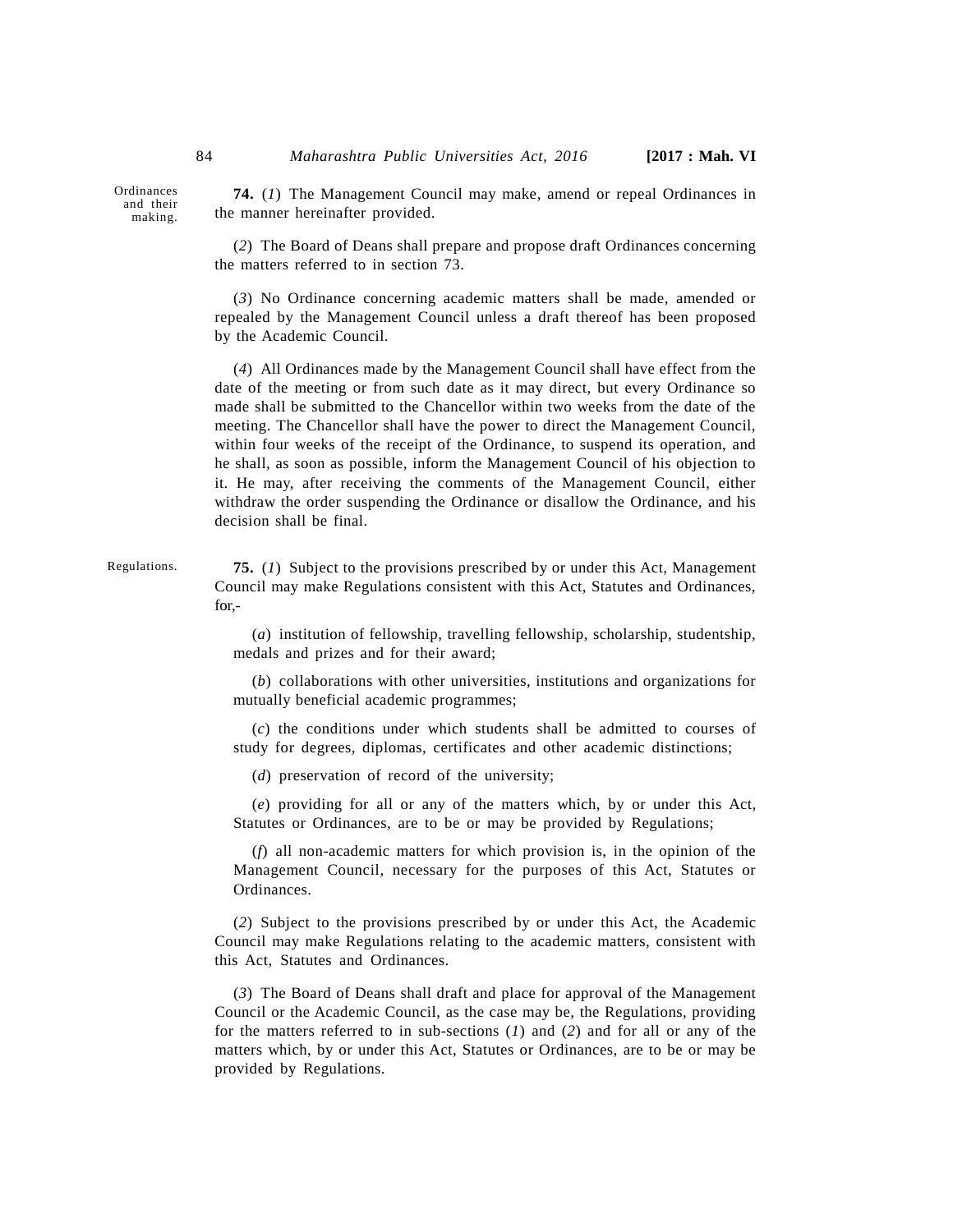### CHAPTER VI

# **MAHARASHTRA STATE COMMISSION FOR HIGHER EDUCATION AND DEVELOPMENT**

**76.** (*1*) There shall be established the Maharashtra State Commission for Higher Education and Development. (*2*) The composition of the Commission shall be as follows, namely:- (*a*) the Chief Minister Chairperson; (*b*) the Minister for Higher and Technical Education Vice-Chairperson; (*c*) the Minister for Finance Member; (*d*) the Minister for Medical Education Member; (*e*) the Minister for Industries Member; (*f*) the Minister for Skill Development and Entrepreneurship Member; (*g*) the Minister of State for Higher and Technical Education Member; (*h*) the Leaders of Opposition in the State Legislative Council Members; and Assembly (*i*) three members of the Maharashtra Legislative Assembly, Members; nominated by the Speaker of the Maharashtra Legislative Assembly (*j*) two members of the Maharashtra Legislative Council, Members; nominated by the Chairman of the Maharashtra Legislative Council (*k*) two eminent industrialists to be nominated by Chancellor Members; (*l*) one eminent professional from the domain of finance or Member; commerce or education or law and judiciary, having experience of creation of education linkages with real life situations, nominated by the Chancellor (*m*) two Scientists or Technocrats or Social Leaders for their Members; eminence in Techno-social-Development work nominated by the Chancellor (*n*) one educationist having experience in reforms in the nature, Member; role and delivery of education, nominated by the Chancellor (*o*) two Vice-Chancellors of the Public and Private Universities Members; in the State nominated by the Chancellor (*p*) two Principals nominated by the Chancellor for their Members; contributions in linking of education with social development, (*q*) two senior eminent teachers from universities or colleges Members; with the minimum Teaching and Research experience of fifteen years nominated by the Chancellor. (*r*) the Secretary, Higher and Technical Education Department Member; (*s*) the Secretary, Medical Education and Drugs Department Member; (*t*) the Secretary, Planning Department Member; Maharashtra State Commission for Higher Education and Development.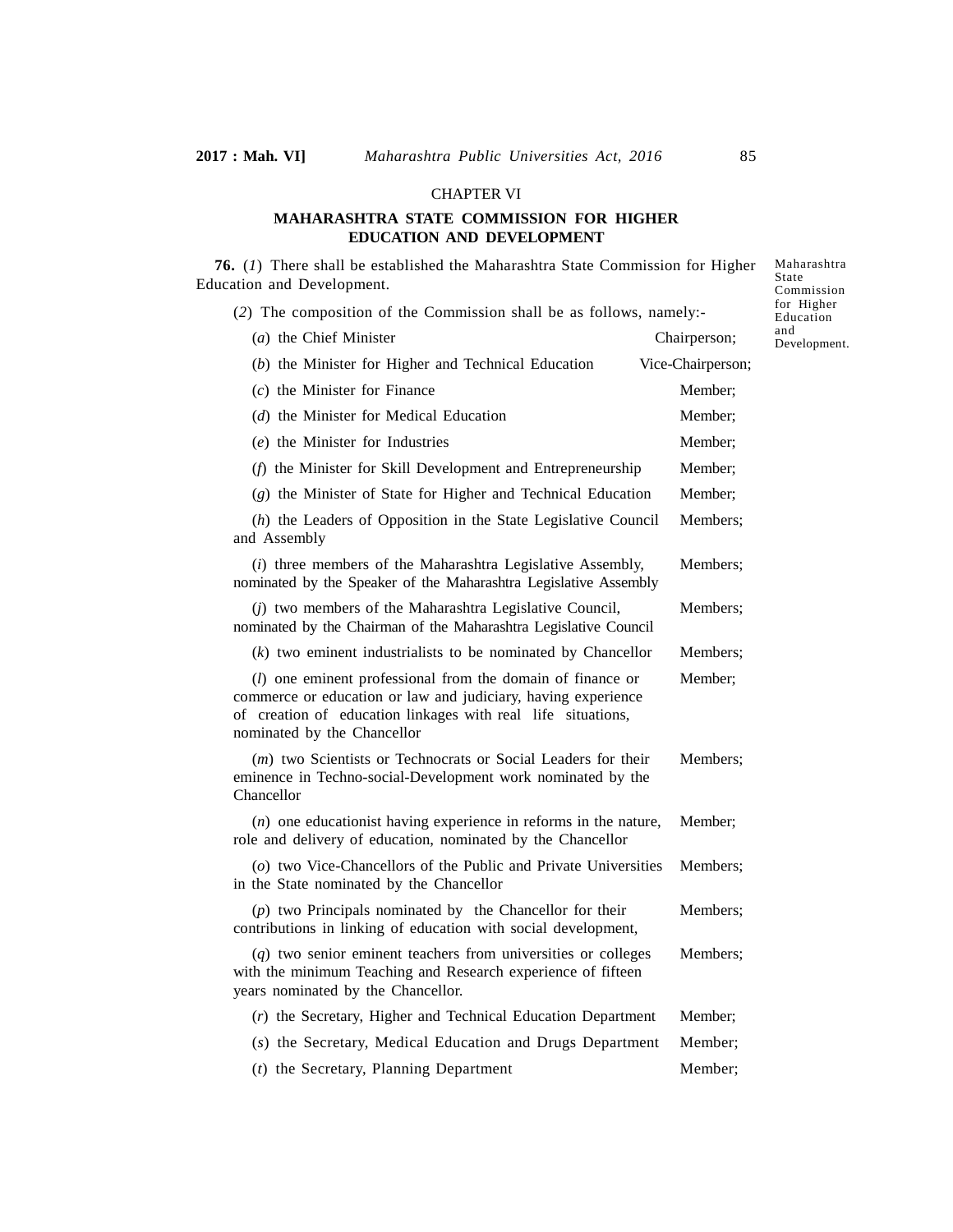| $(u)$ the Secretary, Finance Department                                                       | Member;               |
|-----------------------------------------------------------------------------------------------|-----------------------|
| $(v)$ the Secretary, School Education Department                                              | Member:               |
| $(w)$ the Secretary, Industries Department                                                    | Member:               |
| $(x)$ the Secretary, Skill Development and Entrepreneurship<br>Development Department         | Member:               |
| (y) the Director of Technical Education                                                       | Member:               |
| $(z)$ the Director of Higher Education                                                        | Member:               |
| $(za)$ the Director of Medical Education and Research                                         | Member:               |
| $(zb)$ the Joint Secretary, Western Regional Office of<br><b>University Grants Commission</b> | Member:               |
| $(zc)$ the Chief Executive Officer of the Commission                                          | Member-<br>Secretary: |

Provided that, if the Chief Minister holds the portfolio of Higher and Technical Education, Industries, Medical Education, Skill Development and Entrepreneurship or Finance he may appoint any other Minister as a member.

(*3*) Term of office of the appointed members of the Commission shall be of five years and shall be co-terminus with the term of the Legislative Assembly.

(*4*) The Commission shall meet at least twice in a year.

(*5*) The Commission shall be the authority of the State Government in charge of, and responsible for, the higher education in the State. The Commission shall be the planning, monitoring, co-ordinating and evaluating authority and shall act as a think-tank for higher education, including technical, medical, management, professional education and emerging fields in the education such as Bio-Sciences and Technology and those which would emerge on the horizon of knowledge in future. The Commission shall create synergy between various stakeholders namely, the State Government, public and private universities, private skills education providers and industries.

**77.** (*1*) The functions and duties of the Commission shall be as follows, namely:-

(*a*) to prepare guidelines for perspective plan of five years for each university for the location of colleges and institutions of higher learning in a manner ensuring equitable distribution of facilities for higher education, in consultation with the respective university;

(*b*) to approve comprehensive perspective plan submitted by the university;

(*c*) to advise the State Government on exploring new ways and means for raising of additional resources and allocation of funds for public and private universities, and for education information and communication technology network;

(*d*) to create synergy at policy and operative level mechanism for co-existence and co-operation between different types of educational institutions in the domain of pure, technical and professional education at core and domain specific skills level in the State;

Functions and duties of the Commission.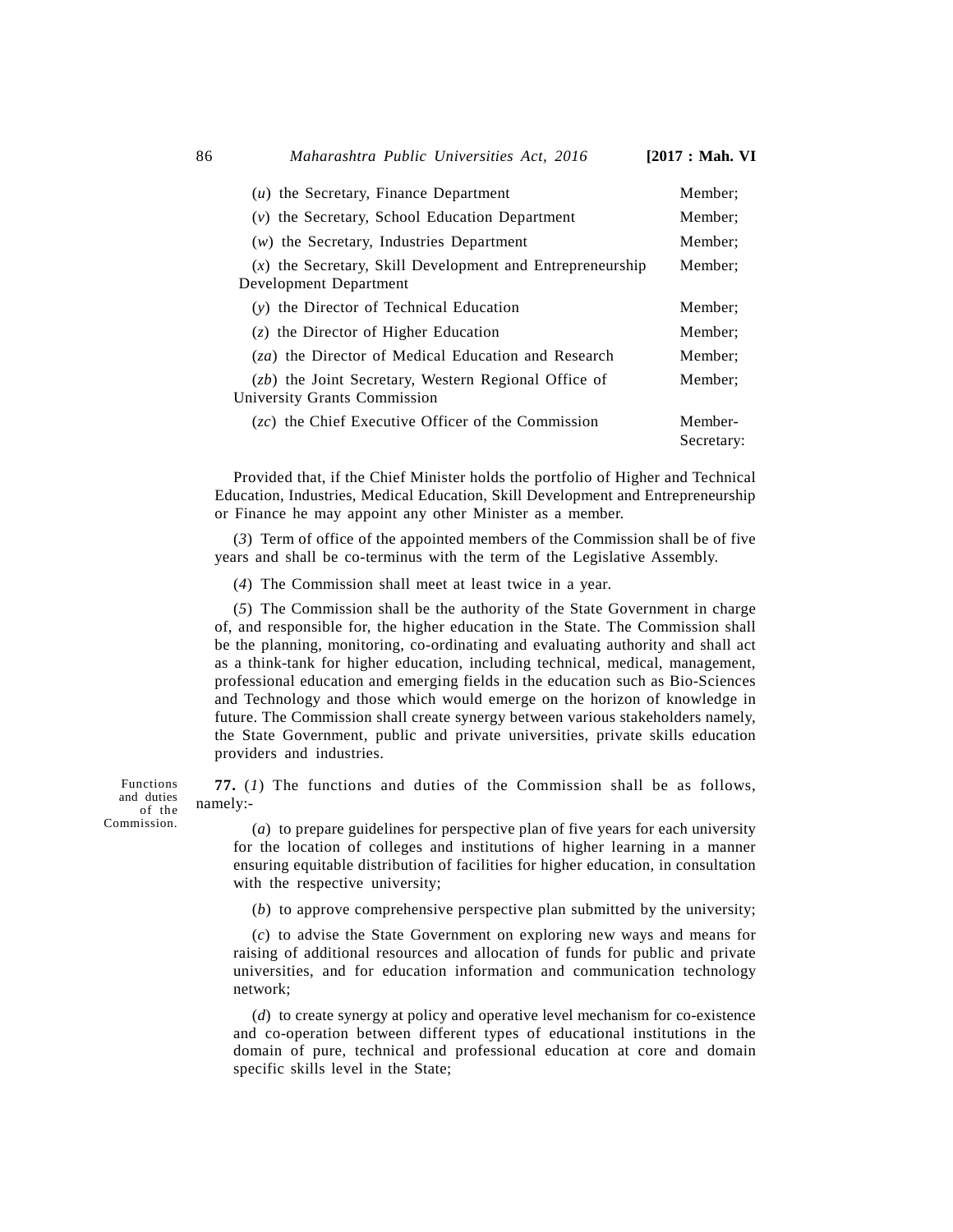(*e*) to understand and keep track of developments that are taking place at national and global level in delivery of education, use of technology in education, administration and governance of education and evolve an appropriate policy and strategy for the educational systems in the State to be in phase with these changes;

(*f*) to create synergy through operative policy for research culture in pure and applied domains in all subjects in various disciplines and across different disciplines in educational institutions and also research culture needs and demands of industries;

(*g*) to create a policy and strategy for sharing of academic and knowledge resources infrastructure amongst various educational institutions and the State, Central and industry research and development laboratories;

(*h*) to establish and maintain educational information communication network in tandem with the national grid and also enhance the geographical reach so as to bring each and every educational institution into the educational information communication network and to keep track of technology changes and upgrade the network from time to time;

(*i*) to establish linkages with National Knowledge Commission, the Ministry of Information and Communication Technology and Human Resources Development;

(*j*) to create a repository of e-learning objects and virtual experiments and support material in digital format for teaching-learning processes in frontline environment;

(*k*) to develop a policy and strategy for percolation of use of technology for administration, evaluation and governance of educational institutions and to promote establishment of an e-platform to carry out these tasks by use of information and communication technology;

(*l*) to explore the scope for sharing research journals, research and technology reviews and other such material that enhances scope and quality of research by use of Information and Communication Technology through creation of network of various knowledge resource centers in educational and research and development institutions in the State and also at national level;

(*m*) to prepare programmes in the various subjects in the sphere of higher education, keeping in view the overall priorities, perspectives and needs of the society and expectations from higher education;

(*n*) to advise the State Government in respect of determining and maintaining uniformity of standards of education in the universities;

(*o*) to advise on promoting co-operation and co-ordination of the various educational institutions among themselves and explore the scope for interaction between the universities on the one hand, and industry and other organizations on the other hand;

(*p*) to suggest ways and means of raising additional resources for higher education from industry and other sources;

(*q*) to advise on inter-university programmes for various activities undertaken by the universities;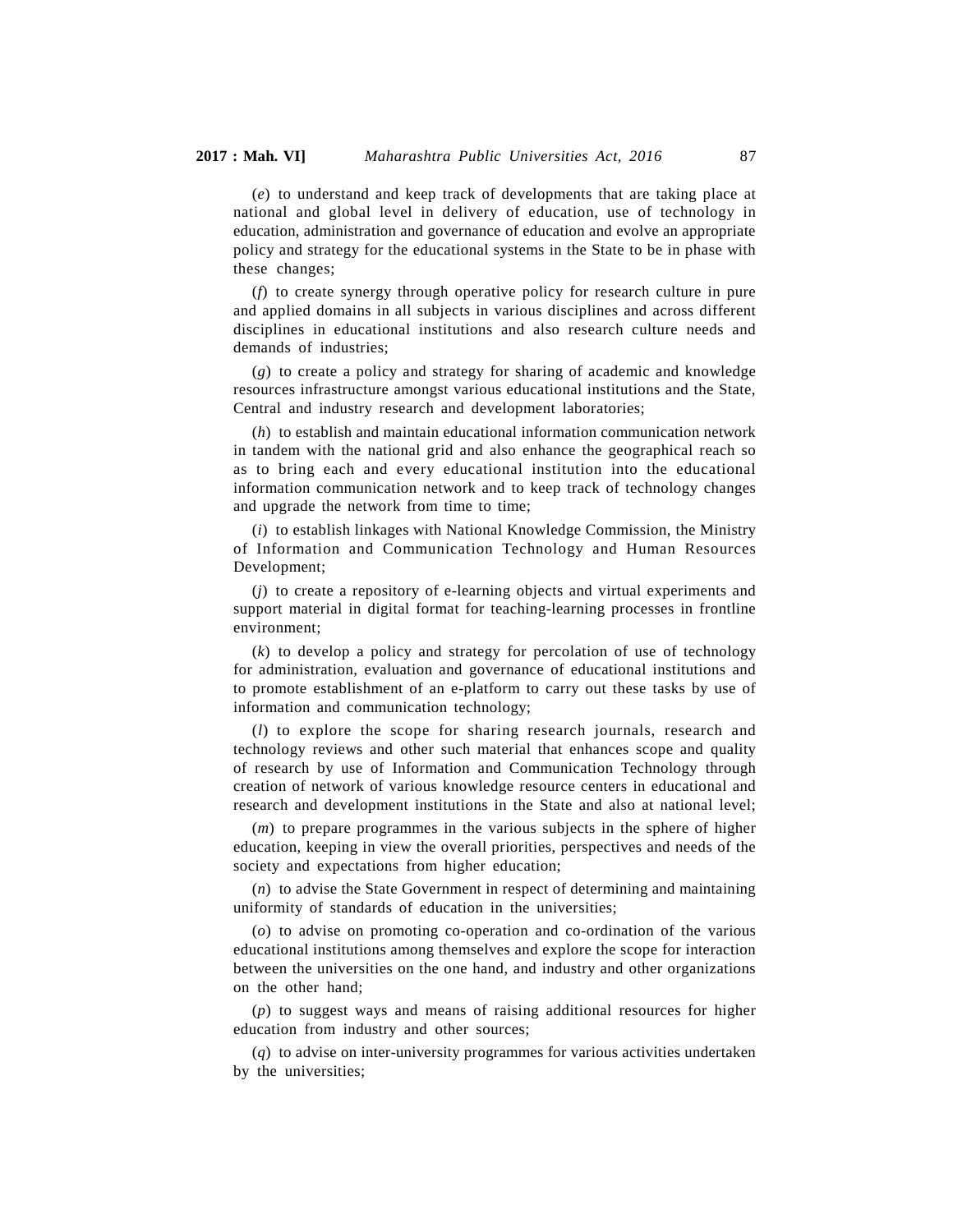(*r*) to advise on programmes for greater co-operation and interaction and exchange of university teachers, college teachers and the teachers of university departments;

(*s*) to initiate inter-university programme for various activities related to teaching, research and extension in the field of higher education;

(*t*) to take into consideration various suggestions, advises and specific recommendations for making academic, administrative, governance and financial synergy more conducive for growth and sustenance of quality in colleges, educational institutions and universities, and to devise mechanisms to bring them into practice;

(*u*) to devise and implement approaches for enhancing of knowledge and use of technology in teaching-learning processes for teachers;

(*v*) to create platform for academicians with experience in education and research that would form a core for reforms and also operating mechanism in academic frame-work, course work, delivery methodologies, evaluation of students;

(*w*) to make recommendations regarding performance based appraisal system using key performance indicators for principals, heads of institutions and departments and academic performance indicators for teachers in the university and institutions of higher education;

(*x*) to recommend necessary steps to restructure institutions of higher learning whose performance is consistently poor in the areas of academic, governance and infrastructure;

(*y*) to interact with national and global assessment and accreditation agencies and to carry systemic total quality assessment and programme-wise assessment processes in colleges, educational institutions and universities;

(*z*) to create a data base of teachers, academic and industry experts, colleges, educational institutions and universities in the State;

(*za*) to create a data base of Indian students by making use of the unique identification number when they join a college at entry level;

(*zb*) to establish information collection and data creation cell for foreign students;

(*zc*) to keep information on annual financial estimates of the universities, their generation of finances through other streams, research and development, consultancy, training-cum-skills development programmes, special programmes for foreign students and any other similar activities and to devise various streams for generation of financial resources so as to strengthen their financial position;

(*zd*) to take steps and recommend to the State Government and to the universities the steps that may be taken to remove the regional imbalance, and to make higher education available to backward classes, rural and tribal communities, women and any such specified groups;

(*ze*) to review co-operation and interaction among all educational institutions in the State for sharing of academic and other support infrastructure and suggest ways and means to make it more efficient and effective;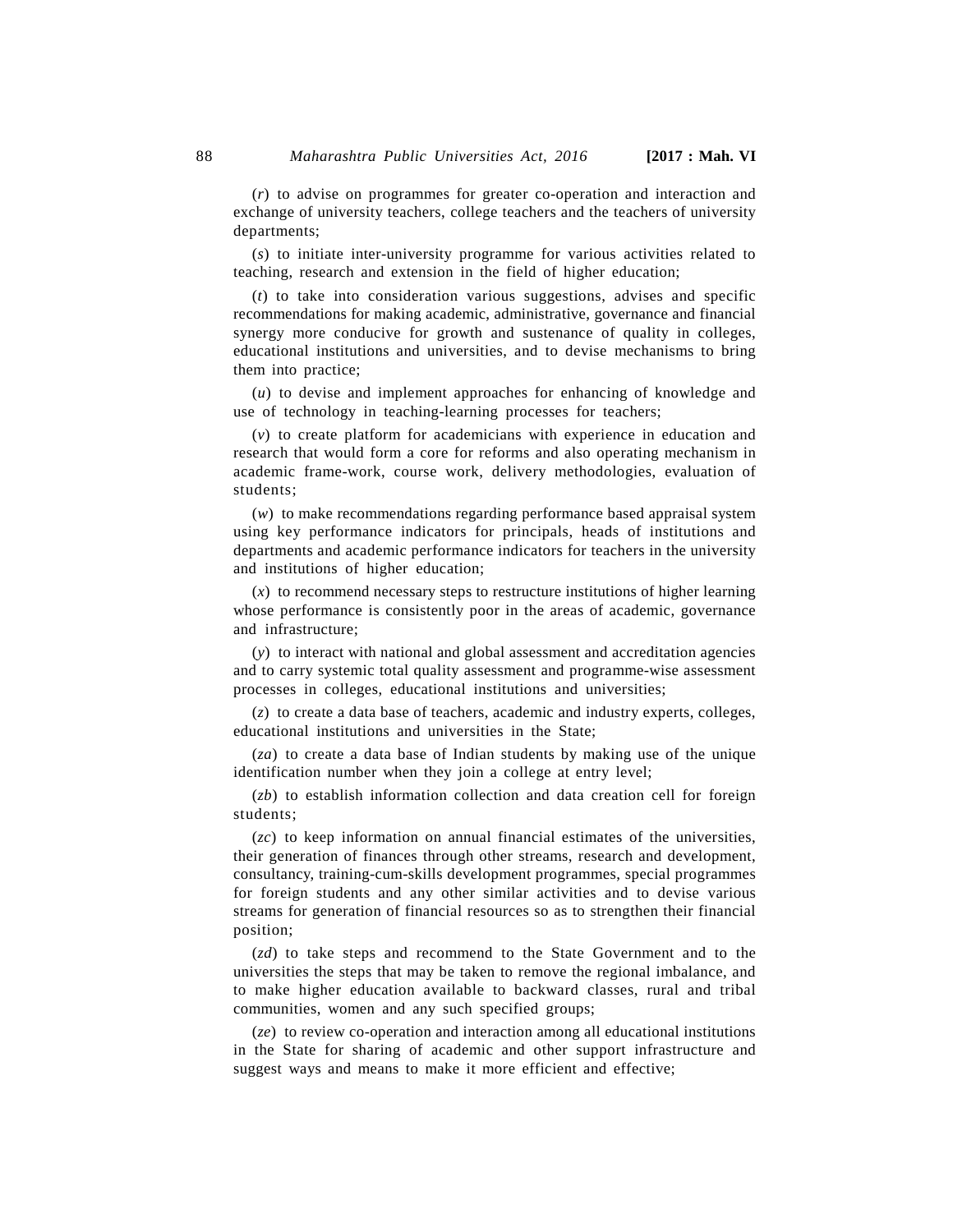(*zf*) to review the approach and methods adopted by the colleges and universities, both public and private, for integrating education with social development and to study the impact of such an approach on social development and suggest ways and means to make it more efficient and effective;

(*zg*) to consider the report of the Maharashtra State Rashtriya Ucchatar Shiksha Abhiyan Council, made under sub-section (4) of section 78;

(*zh*) develop the vision plan with specific annual outcomes keeping in view the goals of academic excellence, administrative reforms and financial improvements.

(*2*) There shall be Board of Management to carry out the functions and duties of Commission as under:-

| (a) Minister, Higher and Technical Education                                                                                          | - Chairperson;          |
|---------------------------------------------------------------------------------------------------------------------------------------|-------------------------|
| (b) Minister of State, Higher and Technical Education                                                                                 | - Vice-Chairperson;     |
| (c) Secretary, Higher Education and Technical Education                                                                               | - Member;               |
| Department                                                                                                                            |                         |
| (d) Eminent Educationist of National and Global Repute<br>nominated by the Chancellor                                                 | - Member;               |
| (e) Advisor, Planning and Co-ordination                                                                                               | - Member;               |
| (f) Advisor, Quality and Excellence Assurance                                                                                         | - Member;               |
| (g) Advisor, Open Education Resources and Teacher                                                                                     | - Member;               |
| Training                                                                                                                              |                         |
| (h) Advisor, Networking and Support Services                                                                                          | - Member;               |
| (i) Advisor, Finances and Resources Generation                                                                                        | - Member;               |
| ( <i>j</i> ) Advisor, Examination and Evaluation                                                                                      | - Member;               |
| $(k)$ one renowned Industrialist nominated by Chancellor                                                                              | - Member:               |
| (l) one Vice-Chancellor of Public Universities nominated<br>by Chancellor                                                             | - Member:               |
| ( <i>m</i> ) one Professional Expert from the field of Finance,<br>Accounting, Legal and other allied area nominated by<br>Chancellor | - Member;               |
| $(n)$ one Principal of NAAC accredited A graded College<br>with proven excellence nominated by Chancellor                             | - Member;               |
| (o) one Professor from University or College nominated<br>by Chancellor                                                               | - Member;               |
| $(p)$ the Director of Higher Education                                                                                                | - Member;               |
| $(q)$ the Director of Technical Education                                                                                             | - Member;               |
| $(r)$ the Chief Executive Officer of Commission                                                                                       | - Member-<br>Secretary. |

(*3*) There shall be a Secretariat of the Commission which shall be responsible for administration of the Commission and for execution of the policies, plans and recommendations of the Commission. The Secretariat shall consist of the Chief Executive Officer, other officers and staff as may be required.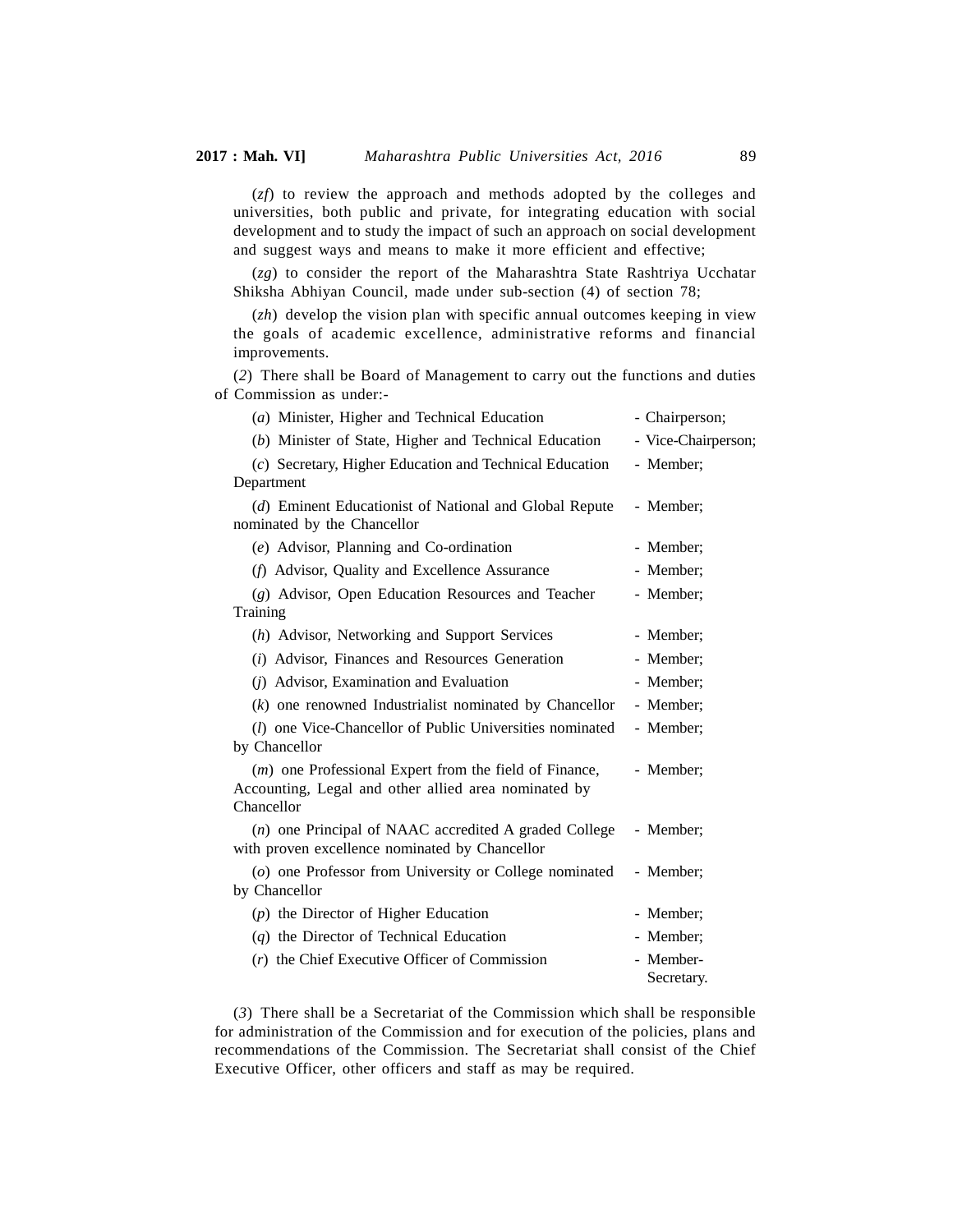(*4*) The Chief Executive Officer of the commission shall be appointed by the Government and work directly under the superintendence, direction and control of the State Government.

(*5*) The emoluments, terms and conditions of service qualification and mode of appointment of the Chief Executive Officer and the staff of the Secretariat shall be such as may be determined by the State Government.

(*6*) The Chief Executive Officer shall,-

(*i*) be the principal executive officer of the Secretariat of the Commission responsible for carrying out all functions and duties of the Commission;

(*ii*) lead, oversee and monitor the administration and entire activities of the Secretariat and the Commission;

(*iii*) be responsible for execution of the policies, plans and recommendations of the Commission;

(*iv*) establish technology driven operational mechanism for execution of policies, plans and recommendations of the Commission;

(*v*) establish linkages and co-ordination with Vice-Chancellors of public and private universities, principals and management of all educational institutions in the State;

(*vi*) convene meeting of the Commission as per the directions of the Chancellor;

(*vii*) convene seminars, workshops, meetings as may be necessary to fulfill and carry out the function and duties of the Commission;

(*viii*) prepare annual financial estimates and statement of financial requirements for the Commission for submission to the Department of Higher Education;

(*ix*) prepare annual report, annual audit reports of the Commission;

(*x*) get accounts of the Secretariat and the Commission audited regularly;

(*xi*) be the appointing and disciplinary authority of the officers and other staff of the Secretariat working under him;

(*xii*) prepare rules of terms and conditions of service for employees of the Secretariat;

(*xiii*) exercise such other functions, powers and duties as may be conferred upon him by the Chancellor;

(*xiv*) do all such activities so as to fulfill objectives, functions and duties of the Commission;

(*xv*) undertake any other task as may be assigned by the Commission and the State.

(*7*) The selection and appointment of Advisors on the Board of Management shall be as specified by the State Government by an order published in the *Official Gazette.*

(*8*) Nothing in this section shall empower the Commission to carry out any executive functions in the management of the affairs of the university.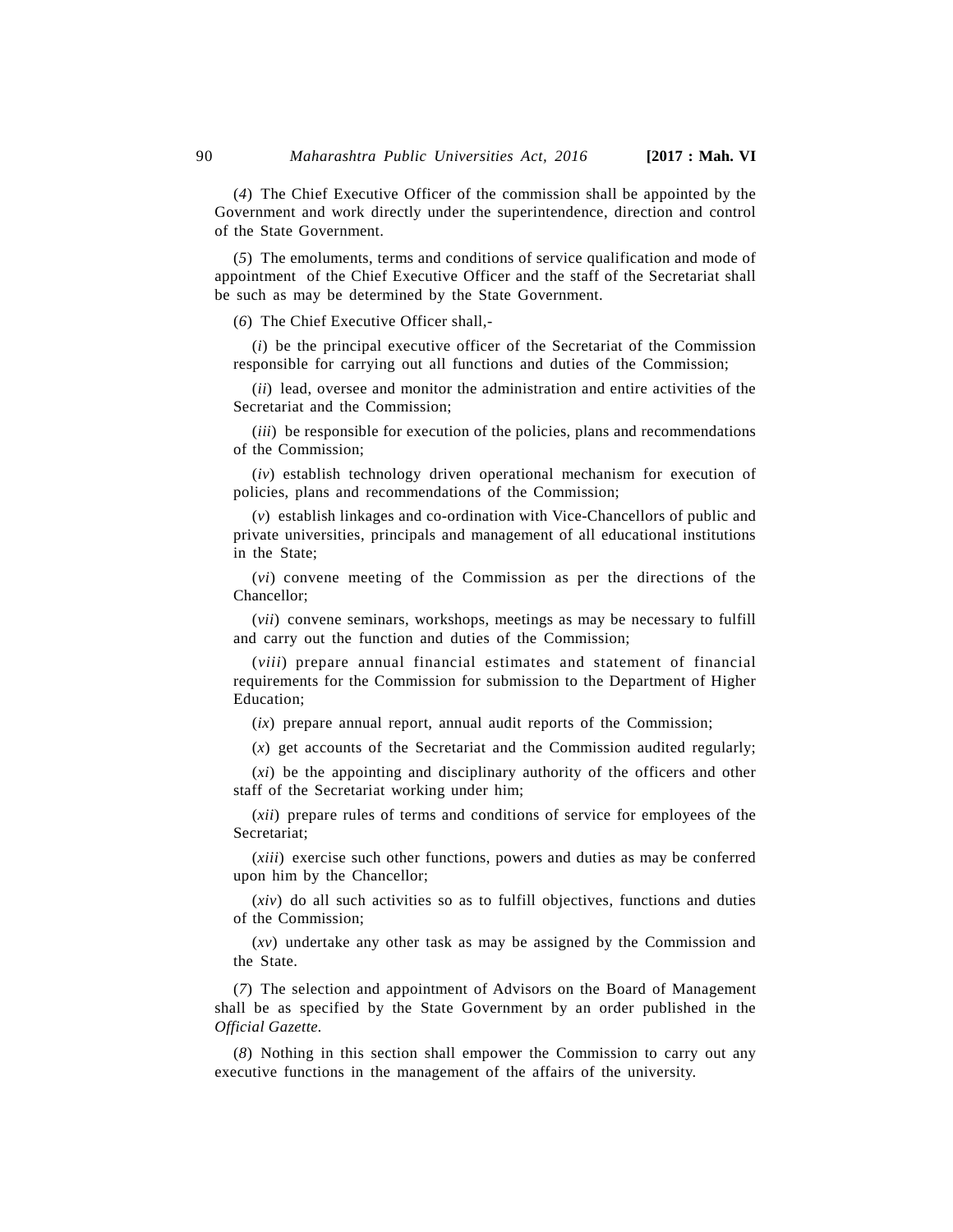**78.** (*1*) There shall be a Council to be called as the Maharashtra State Rashtriya Uchhatrar Shiksha Abhiyan Council (hereinafter referred to as "RUSA").

(*2*) The Council under sub-section (*1*) shall be a body corporate, having perpectual succession and a common Seal and may by the name sue or be sued.

(*3*) The State Government may, by notification in the *Official Gazette* specify the composition, functions and responsibilities of the council under sub-section (*1*), which shall be in conformity with the guidelines of RUSA of the Government of India :

Provided that, every such notification shall be laid as soon as may be, after it is issued, before each House of the State Legislature.

(*4*) The Council under sub-section (*1*) shall forward a yearly report of its activities, to the Commission under section 76.

### CHAPTER VII

### **GRIEVANCES OF TEACHERS AND EMPLOYEES**

**79.** (*1*) There shall be a Grievances Committee in each university to deal with all types of grievances ; except grievances against the State Government including its officials, of teachers and other employees of the university, affiliated and autonomous colleges and recognized institutions, other than those managed and maintained by the State Government, Central Government or a local authority; which are not within the jurisdiction of the University and College Tribunal.

(*2*) The university shall establish a Grievances Redressal Cell headed by the officer of the university not below the rank of the Assistant Registrar for providing administrative assistance to the Grievances Committee.

(*3*) The Grievances Committee shall consist of the following members, namely :-

(*a*) retired Judge not below the rank of the District Judge, nominated by the Vice- Chancellor - Chairperson ;

- (*b*) one Dean, nominated by the Vice-Chancellor;
- (*c*) Chancellor's nominee on the Management Council;
- (*d*) Registrar;

(*e*) one teacher belonging to Scheduled Castes or Scheduled Tribes or De-notified Tribes (*Vimukta Jatis*) or Nomadic Tribes or Other Backward Classes and one non-teaching employee nominated by the Senate from amongst its members;

(*f*) Law Officer of the University - Member-Secretary.

(*4*) The nomination of a retired Judge as the Chairperson and of a Dean as the member of the Grievances Committee, shall be for such period, not exceeding three years in aggregate, as the Vice-Chancellor may from time to time, in each case decide.

(*5*) The retired Judge nominated as the Chairperson of the Grievances Committee shall be entitled for remuneration and conveyance charges, as may be determined by the university.

Maharashtra State Rashtriya Uchhatar Shiksha Abhiyan Council.

Grievances Committee.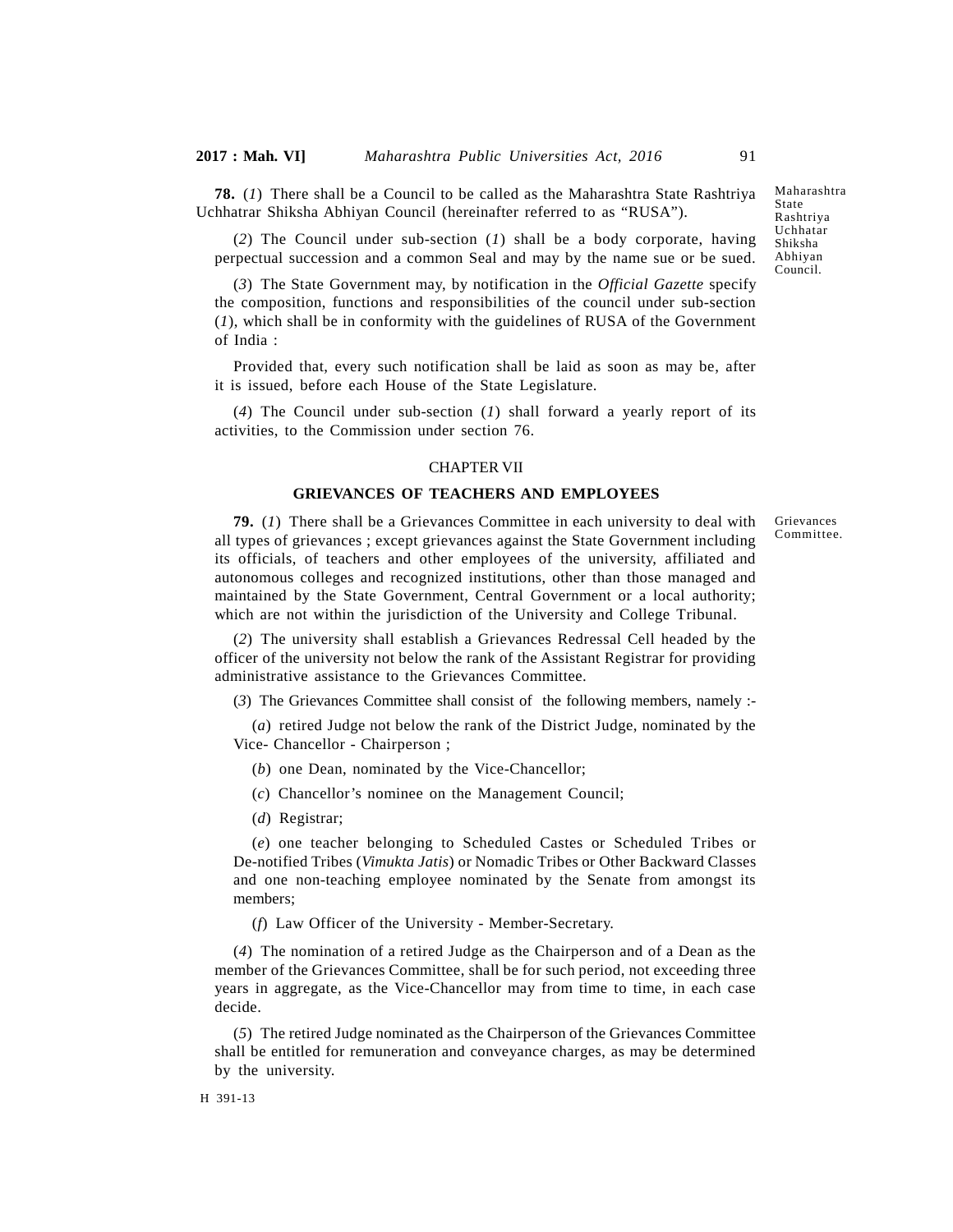(*6*) The Grievances Committee shall hear, settle and decide grievances as per the law, as far as may be practicable, within three months, from the date of filing of the complaint.

(*7*) It shall be lawful for the Grievances Committee to entertain and decide grievances or complaints relating to service of the employees, which are not within the jurisdiction of the Tribunal, after giving reasonable opportunity of being heard to both the parties.

**80.** (*1*) There shall be one or more university and college tribunals for one or Mah has universities in the State governed by this Act as well as the Meharachtra. XLI more universities in the State, governed by this Act as well as the Maharashtra Agricultural Universities (Krishi Vidyapeeths) Act, 1983, the Maharashtra Animal and Fishery Sciences University Act, 1998 and the Maharashtra University of Health Sciences Act, 1998, for adjudication of disputes between the employees of these universities and their respective university and between the employees of the affiliated or autonomous colleges or recognized institutions of these universities, other than those managed and maintained by the State Government, Central Government or local authority and their respective managements, with regard to the matters specified in sub-section (1) of section 81.

Mah. Mah.<br>XLI<br>of<br>1983 of 1983. Mah. XVII of 1998. Mah. X of 1999.

(*2*) The Tribunal shall consist of the Presiding Officer, to be appointed by the State Government.

(*3*) A person shall not be qualified to be appointed as a Presiding Officer of a Tribunal, unless,-

(*a*) he is or has been a Judge of High Court; or

(*b*) is qualified to be appointed as a Judge of High Court:

Provided that, a person to be appointed under clause (*b*) shall be from amongst the panel of three persons recommended by the Chief Justice of High Court of Judicature at Bombay.

(*4*) The appointment of a person as a Presiding Officer of the Tribunal shall be on a full time basis and for such period not exceeding three years in aggregate, as the State Government may, from time to time, in each case decide.

(*5*) The remuneration and other conditions of service of the Presiding Officer shall be as determined by the State Government.

(*6*) The university shall make available to the Tribunal such ministerial staff as may be necessary for the discharge of its functions under this Act.

(*7*) All expenditure on account of the remuneration, pension, provident fund contribution, leave allowance and other allowances and facilities which may be admissible to the Presiding Officer and the staff placed at his disposal shall be borne by the university or universities in such proportion as the State Government may by order specify.

(*8*) The Presiding Officer may, by writing under his signature resign from his office and shall cease to hold his office on the acceptance of his resignation by the State Government or from the date of expiry of thirty days from the date of resignation, whichever is earlier.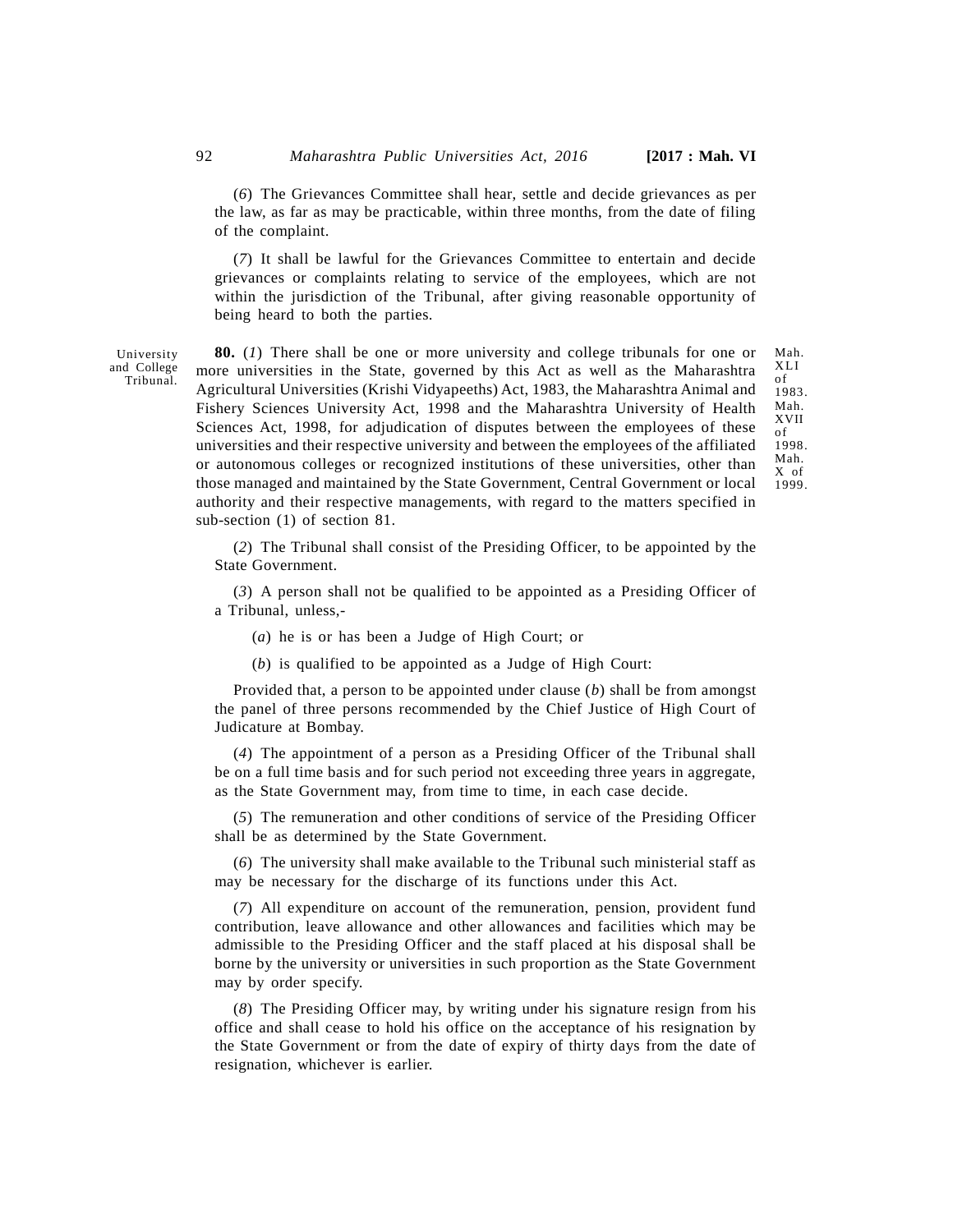(*9*) If any vacancy other than a temporary vacancy, occurs in the office of Presiding Officer of a Tribunal, the State Government shall, as soon as possible but in any case within three months, appoint another qualified person to fill the vacancy. In case of a temporary vacancy, the State Government may give the charge to the Presiding Officer of the other Tribunal until the Presiding Officer resumes duty. Any proceedings pending before the former Presiding Officer may be continued and disposed of by his successor from the stage at which they were when the vacancy occurred.

**81.** (*1*) Notwithstanding anything contained in any law or contract for the time being in force, any teacher or other employee in the university governed by this Act or in affiliated college or recognized institution of any of these universities, other than that managed and maintained by the State Government, Central Government or a local authority, who is-

Right of appeal.

(*a*) dismissed or removed or whose services are otherwise terminated or who is compulsorily retired or who is reduced in rank by the university or management and who is aggrieved; or

(*b*) aggrieved by the decision of the Grievances Committee established under this Act;

shall have a right of appeal and any appeal against any such order or decision shall lie to the Tribunal:

Provided that, no such appeal shall lie to the Tribunal in any case where the matter has already been decided or pending before a Court or Tribunal on the date of commencement of this Act or where the order of dismissal, removal, otherwise termination of service, compulsory retirement or reduction in rank, or decision of the Grievances Committee was passed at any time before the date on which this Act comes into force and in which case the period for filing an appeal has expired.

(*2*) Such appeal shall be made by the employee to the Tribunal, within thirty days from the date of receipt by him of the order of dismissal, removal, otherwise termination of services, compulsory retirement or reduction in rank, or of decision of the Grievances Committee, as the case may be:

Provided that, where such order was made before the date of commencement of this Act, such appeal may be made if the period of thirty days from the date of receipt of such order or decision has not expired.

(*3*) Notwithstanding anything contained in sub-section (*2*), the Tribunal may entertain an appeal made to it after the expiry of the said period of thirty days, if it is satisfied that the appellant had sufficient cause for not preferring the appeal within that period.

(*4*) Every appeal shall be accompanied by a fee as prescribed which shall not be refundable and shall be credited to the university fund:

Provided that, it shall be lawful for the State Government to revise, by notification in the *Official Gazette*, such fees as it may deem fit, from time to time.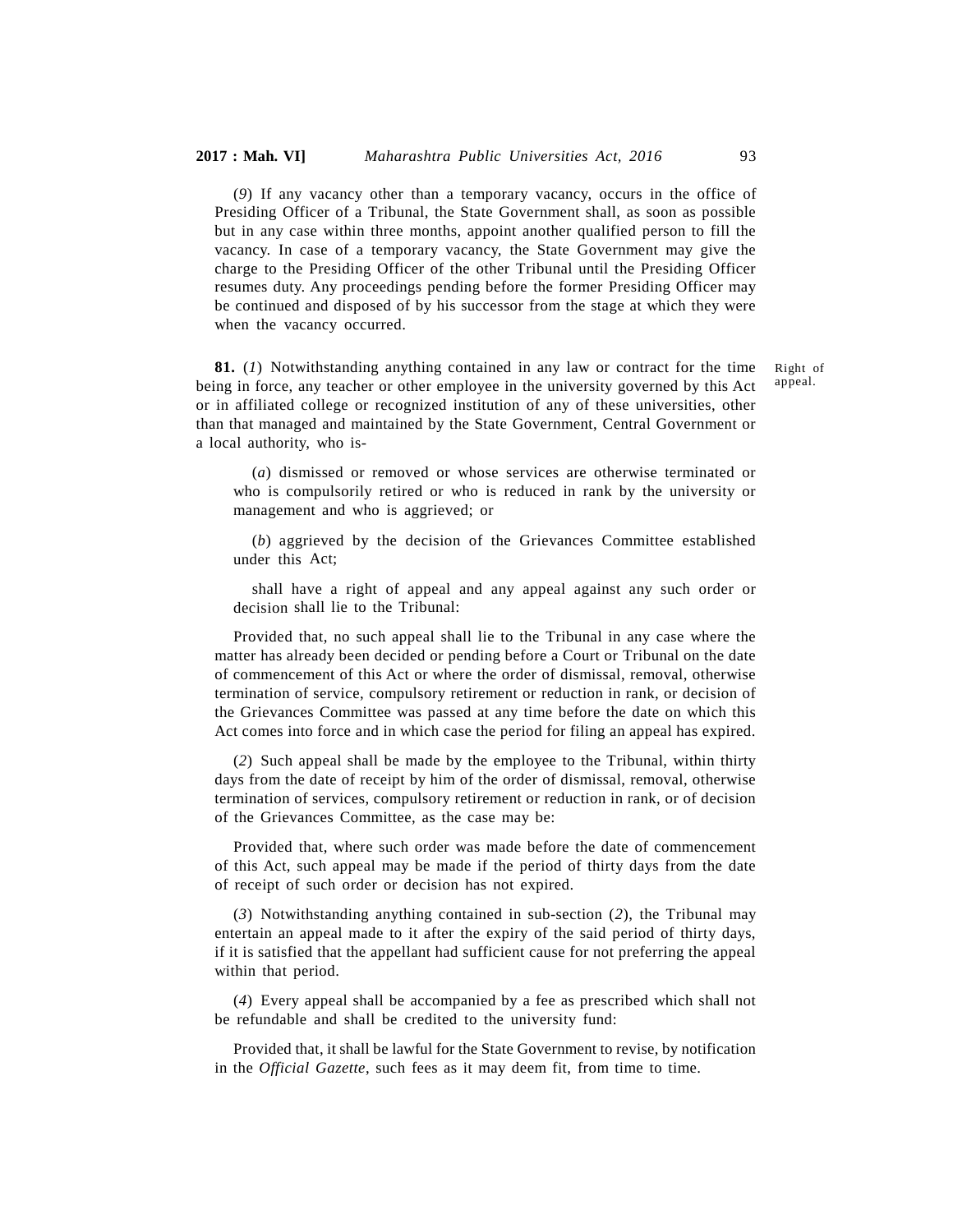General power and procedure of Tribunal.

**82.** (*1*) For the purposes of hearing and disposal of appeals, the Tribunal shall have the same powers as are vested in an appellate court under the Code of Civil Procedure, 1908, and shall also have the power to stay the operation of any order against which an appeal is made, on such conditions as it may think fit to impose and such other powers as are conferred on it by or under this Act.

(*2*) The Presiding Officer of the Tribunal shall decide the procedure to be followed by the Tribunal for the disposal of its business including the place or places at which and the hours during which it shall hold its sittings.

(*3*) Every appeal shall be decided as expeditiously as possible. In every case, endeavor shall be made by the Tribunal to decide an appeal within three months from the date on which the Tribunal receives it. If the Tribunal is unable to dispose of any appeal within this period, it shall record the reasons therefor.

Powers of Tribunal to give appropriate relief and directions.

**83.** (*1*) On receipt of an appeal, where the Tribunal after giving reasonable opportunity of being heard to both parties, is satisfied that the appeal does not pertain to any of the matters specified in sub-section (*1*) of section 81 or is not maintainable, or there is no sufficient ground for interfering with the order of the university or management or decision of the Grievances Committee, it may dismiss the appeal.

(*2*) Where the Tribunal, after giving reasonable opportunity to both the parties of being heard, decides in any appeal that the order of dismissal, removal, otherwise termination of service, compulsory retirement or reduction in rank, or the decision of the Grievances Committee, was in contravention of any law, contract or conditions of service for the time being in force or was otherwise illegal or improper, the Tribunal may set aside the order of the university or the management, or decision of the Grievances Committee, as the case may be, partially or wholly, and direct the university or the management,-

(*a*) to reinstate the employee on the same post or on a lower post as it may specify;

(*b*) to restore the employee to the rank which he held before reduction or to any lower rank as it may specify;

(*c*) to give arrears of emoluments, dues and other monetary benefits to the employee for such period as it may specify;

(*d*) to award such lesser punishment at it may specify in lieu of dismissal, removal, otherwise termination of service, compulsory retirement or reduction in rank, as the case may be;

(*e*) where it is decided not to reinstate the employee or in any other appropriate case, to give such sum to the employee, not exceeding his emoluments for six months, by way of compensation, regard being had to loss of employment and possibility of getting or not getting suitable employment thereafter, as it may specify; or

(*f*) to give such other relief to the employee and to observe such other conditions as it may specify, having regard to the circumstances of the case.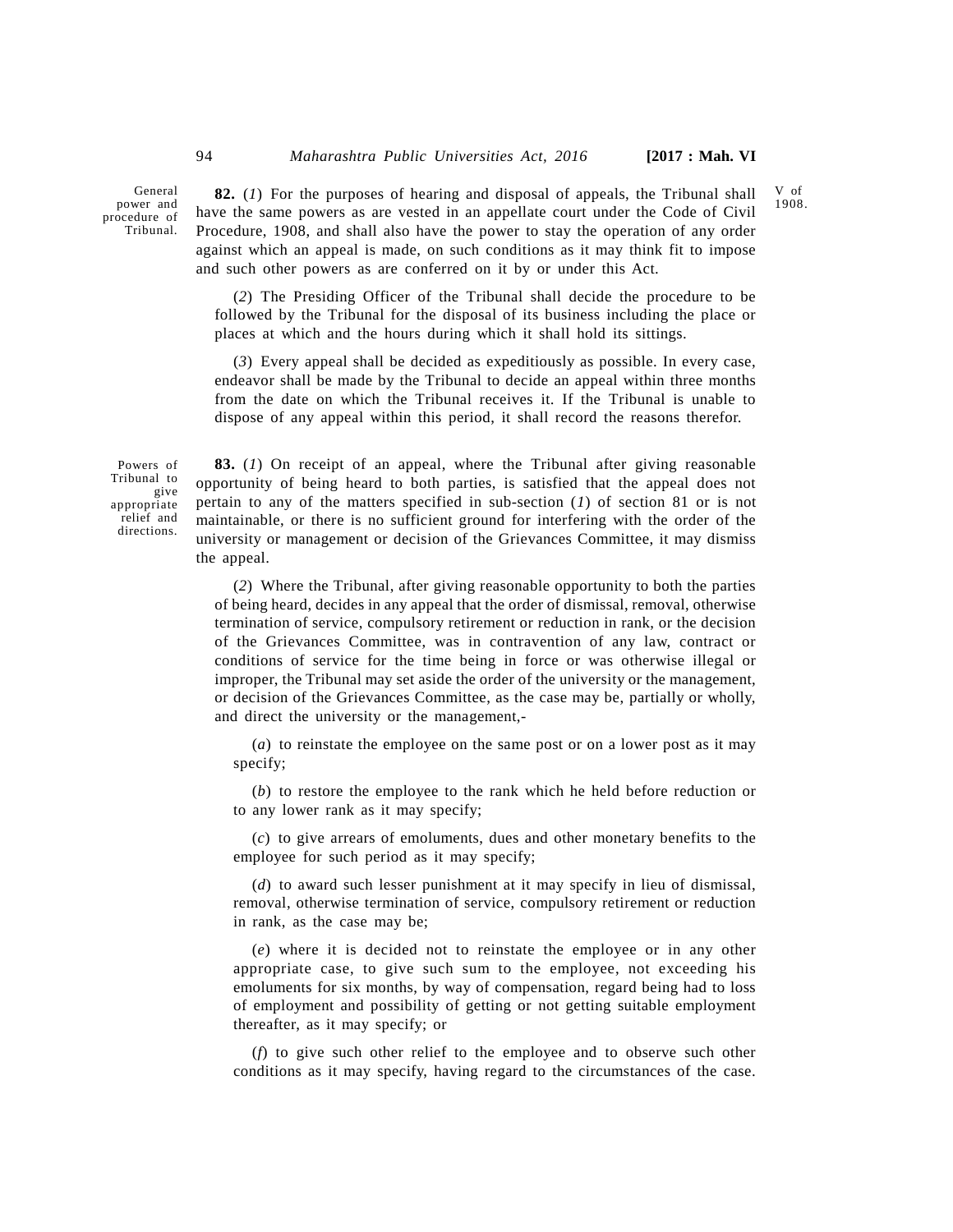(*3*) It shall be lawful for the Tribunal to recommend to the State Government that any dues directed by it to be paid to the employee may be deducted from the grant payable to the university or, as the case may be, the management and be paid to the employee directly.

(*4*) Any direction issued by the Tribunal under sub-section (*2*) shall be communicated to both parties in writing and shall be complied with by the university or management within the period specified in the direction, which shall not be less than two months from the date of its receipt by the university or management.

**84.** Notwithstanding anything contained in any law or contract for the time being in force, the decision of the Tribunal on an appeal entertained and disposed of by it shall be final and binding on the employee and the university or management, as the case may be, and no suit, appeal or other legal proceeding shall lie in any court or before any other Tribunal or authority, in respect of the matters decided by the Tribunal.

**85.** (*1*) If the university or management, as the case may be, fails, without any reasonable cause, to comply with any direction issued by the Tribunal under section 83 within the period specified in the direction, or within such further period as may be allowed by the Tribunal, the university or management, as the case may be, shall on conviction, be punished-

Penalty to management for failure to comply with

directions of Tribunal.

Decision of Tribunal to be final and binding.

(*a*) for the first contravention, with fine which may extend to one lakh rupees:

Provided that, in the absence of special and adequate reasons to the contrary to be recorded in the judgment of the Tribunal, the fine shall not be less than ten thousand rupees;

(*b*) for the second and subsequent contraventions, with fine which may extend to five lakh rupees for each such contravention:

Provided that, in the absence of special and adequate reasons to the contrary to be recorded in the judgment of the Tribunal, the fine shall not be less than five thousand rupees:

Provided further that, when the direction issued by the Tribunal is not complied with, within the period stipulated in the direction or within such further period as allowed by the Tribunal, and when the contravention is a continuing one, the convicted person shall be punished with a further fine of rupees five hundred per day during which such contravention continues after conviction.

 $(2)(a)$  Where the university or, as the case may be, management committing the contravention under this section is a society, every person who at the time such contravention has been committed, was in charge of and was responsible to the society, for the conduct of the affairs of the society, as well as the society, shall be deemed to be guilty of the contravention and shall be liable to be proceeded against and punished accordingly: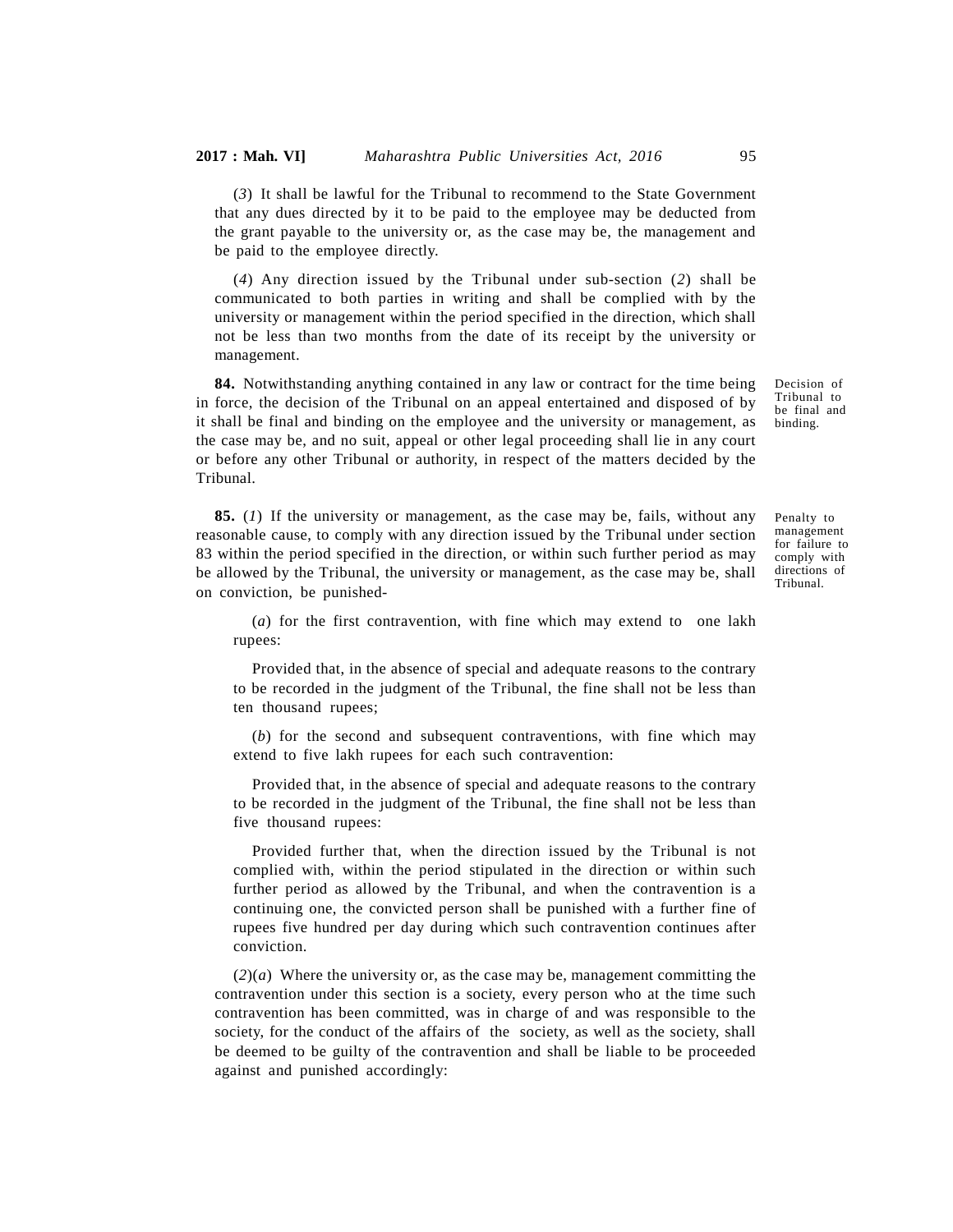Provided that, nothing contained in this sub-section shall render any person liable to the punishment, if he proves that the contravention was committed without his knowledge or that he had exercised all the diligence to prevent commission of such contravention.

(*b*) Notwithstanding anything contained in clause (*a*), where the contravention has been committed by a society and it is proved that the contravention has been committed with the consent or connivance of, or is attributable to any neglect on the part of the Management Council of the university or any president, chairperson, secretary, member, principal or manager or other officer or servant of the society, such Management Council, president, chairperson, secretary, member, principal or manager or other officer or servant concerned, shall be deemed to be guilty of the contravention and shall be liable to be proceeded against and punished accordingly.

*Explanation.-* For the purposes of this section, society means a society registered under the Societies Registration Act, 1860 or a public trust registered under the Maharashtra Public Trusts Act, or any other body corporate, and includes an association or body of persons, by whatever name called, under whose management one or more colleges or institutions are conducted and admitted to the privileges of the university.

#### XXI of 1860. XXIX of 1950.

### CHAPTER VIII

# **ADMISSIONS, EXAMINATIONS, EVALUATION AND OTHER MATTERS RELATING TO STUDENTS**

Admissions.

**86.** Subject to the reservation policy of the State Government for the weaker sections of the society, admissions to all courses in the university departments, affiliated colleges and recognized institutions shall be made on the basis of competitive merit in accordance with the rules, if any, made by the State Government and published in the *Official Gazette*, or Ordinances made by the university:

Provided that, where model rules have been framed by the State Government in the interest of students throughout the State, the university shall adopt the same and such rules shall be published by the university before the commencement of the academic session:

Provided further that, having regard to the maintenance of discipline, the authority concerned shall have the power to refuse admission to a student, except at the entry point of any academic programme.

Disputes relating to admission.

Examinations evaluation.

**87.** All the disputes relating to admissions to University Departments, affiliated colleges or recognized institutions shall be adjudicated by the University Students Grievance Redressal Cell as per sub-clause (*b*) of sub-section (*2*) of section 56.

**88.** Before the end of each academic year, the university shall prepare and publish  $\frac{a_{\text{and}}}{a_{\text{on}}}$  a schedule of examinations for the next academic year and choice based credit system of evaluations for each and every course where ever applicable, conducted by itself or by any affiliated college or recognized institutions within its jurisdiction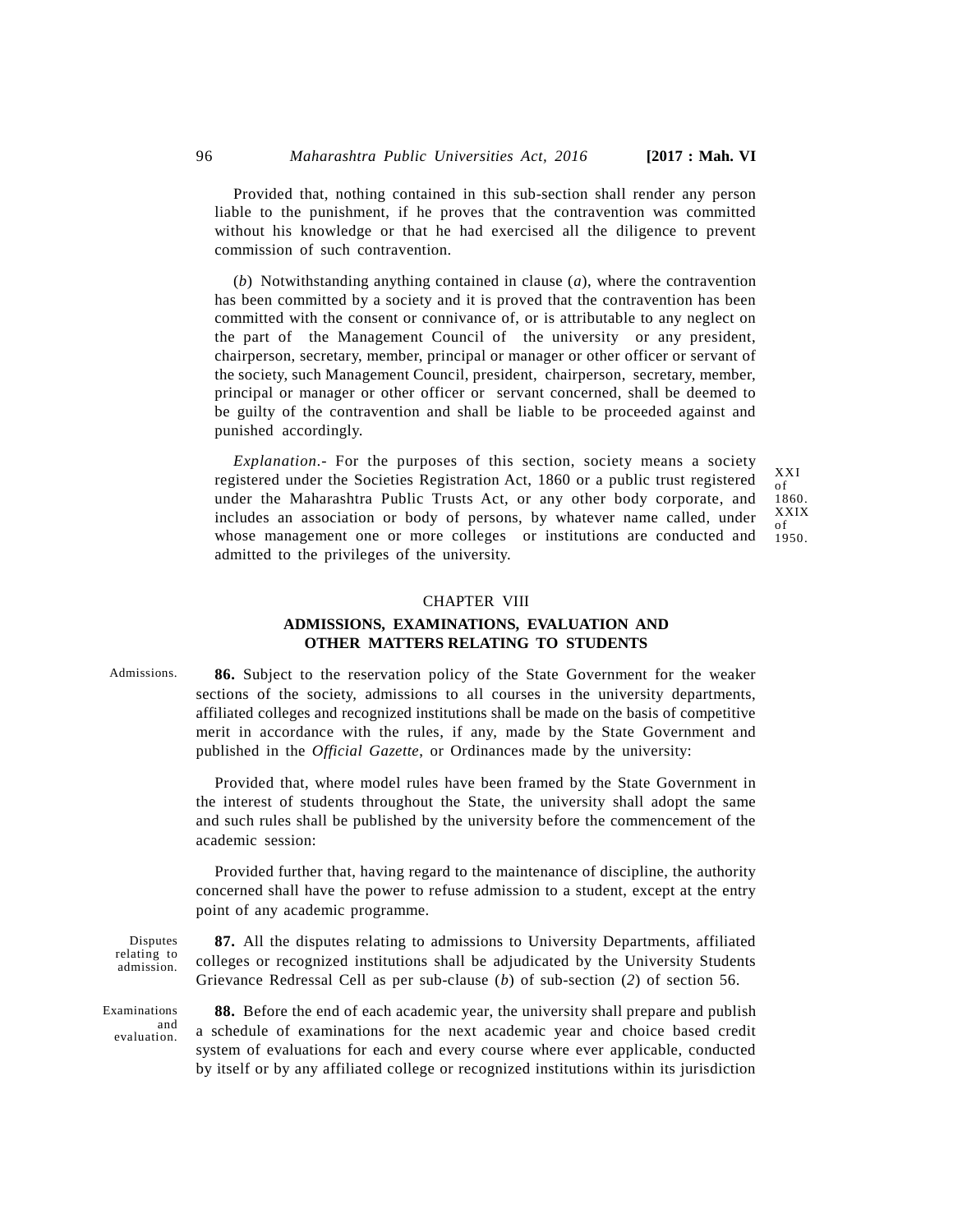and shall strictly adhere to the schedule. Failing which the concerned authority or officer of the university shall have to make a reasoned report to Chancellor's Office within thirty days and the directions or decisions of the Chancellor in this regard shall be final and binding.

*Explanation. I.-* "Schedule of Examinations" means a table giving details about the time, day and date of the commencement of each paper which is a part of a scheme of examinations and shall also include the details about the practical examinations.

*Explanation. II.-* "Choice based credit system" means an evaluation wherein modules taken by students shall be assessed immediately upon completion of required academic work as a part of continuous assessment or at the end of a semester:

Provided that, in case the university is unable to follow the said schedule due to reasons and circumstances beyond its control it shall, as soon as practicable, submit a report to the Chancellor and to the State Government incorporating the detailed reasons for making a deviation from the published schedule.

**89.** The university shall strive to declare the results of every examination conducted by it within thirty days from the last date of the examination for that particular course and shall in any case declare the results latest within forty-five days thereof:

Declaration of results.

Provided that, if for any reasons whatsoever, the university is unable to finally declare the results of any examination and evaluation within the aforesaid period of forty-five days, Director, Board of Examinations and Evaluation shall prepare a detailed report incorporating the reasons for such delay submit the same through Vice-Chancellor to Chancellor and to the State Government, and the direction of the Chancellor in this regard shall be final and binding.

**90.** No examination or evaluation or the results of an examination or evaluation shall be held invalid only for the reasons that the university has not followed the schedule as stipulated in sections 88 and 89, as the case may be.

Examinations and evaluation not invalid for noncompliance with Schedule.

**91.** The university shall frame appropriate Statutes , Ordinances and Regulations to ensure that the students selected to represent their classes, colleges or the university, as the case may be, for sports, culture and all other extra-curricular activities are selected entirely on the basis of merit, through open merit competition alone and on no other basis.

Sports and extracurricular activities.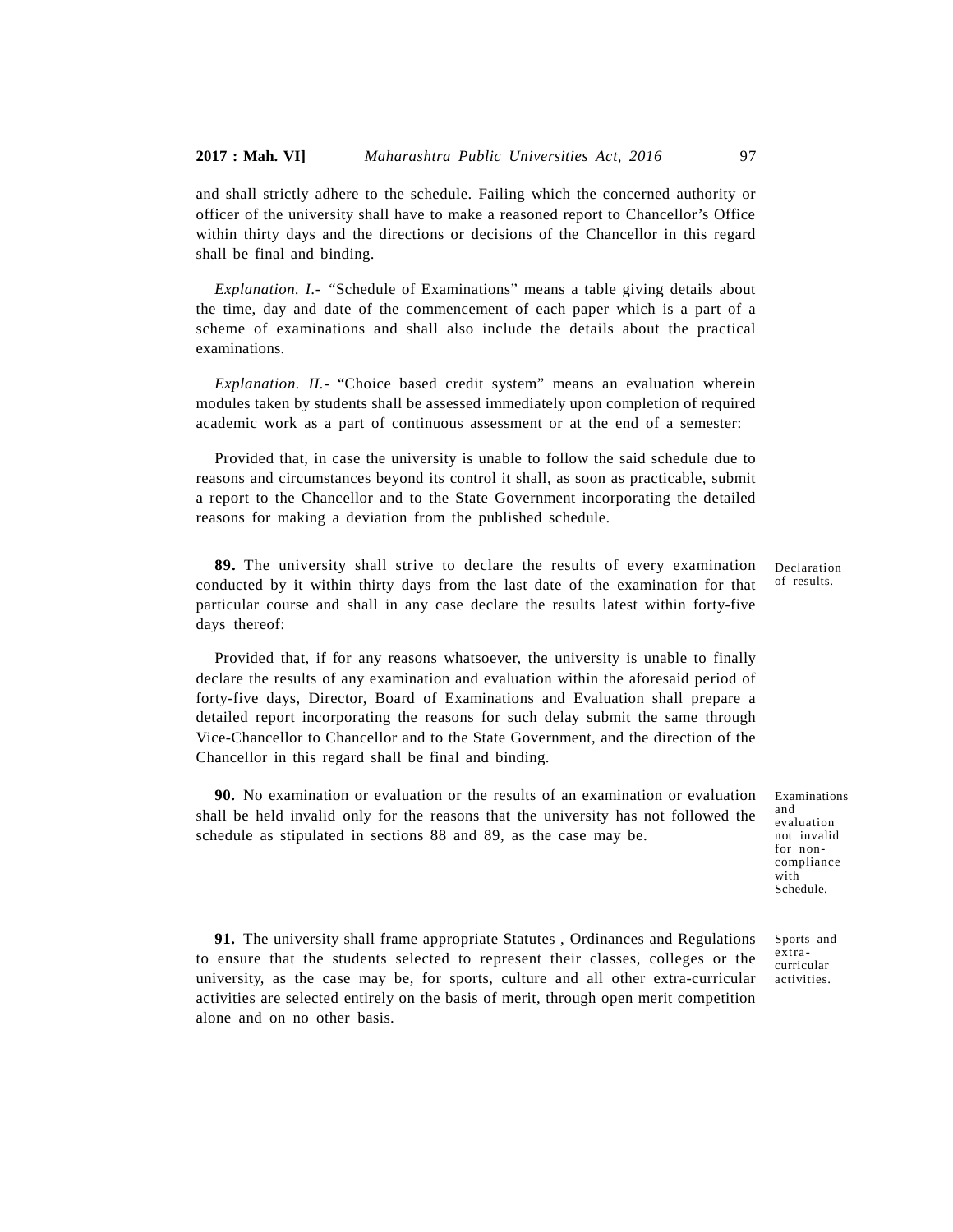### CHAPTER IX

### **COMMITTEES AND COUNCILS**

Committees  $\begin{array}{c}\n\text{and} \\
\text{det, namely:}\n\end{array}$ Councils. **92.** The following shall be the Committees and Councils constituted under this

- (*i*) Advisory Council;
- (*ii*) Finance and Accounts Committee;
- (*iii*) Internal Quality Assurance Committee;
- (*iv*) Knowledge Resource Committee;
- (*v*) College Development Committee;
- (*vi*) Purchase Committee;
- (*vii*) Students' Council;
- (*viii*) Buildings and Works Committee;
- (*ix*) Fee Fixation Committee; and
- (*x*) Alumina Committee.

Advisory Council. **93.** (*1*) The Advisory Council shall consist of following members -

(*a*) to be nominated by the Chancellor,-

(*i*) An eminent industrialist who has proven wide experience in the changing scenario of opportunities for youth and global trends in academy-industry interaction-Chairman;

(*ii*) An eminent scientist of repute with experience of working with national and gobal entities that deal with policy and approaches in research and development-Member;

(*iii*) An eminent social leader who has experience of working with the masses and understands the linkages between education and social transformations-Member;

(*iv*) An eminent educationist who is conversant with new trends in the world of higher education-Member;

(*v*) An Information Communication Technology (ICT) expert who has wide experience at the national and international level in the higher and professional education-Member;

- (*b*) *ex-officio* :
	- (*vi*) the Vice-Chancellor Member;
	- (*vii*) the Pro Vice-Chancellor -Member- Secretary.

(*2*) The powers and duties of the Council shall be as follows:-

(*i*) to advise to the Vice-Chancellor through generation of reports and action plans in academic, research and development, administration, generation of financial resources and governance so as to make a University academically vibrant, administratively efficient and financially a strong system;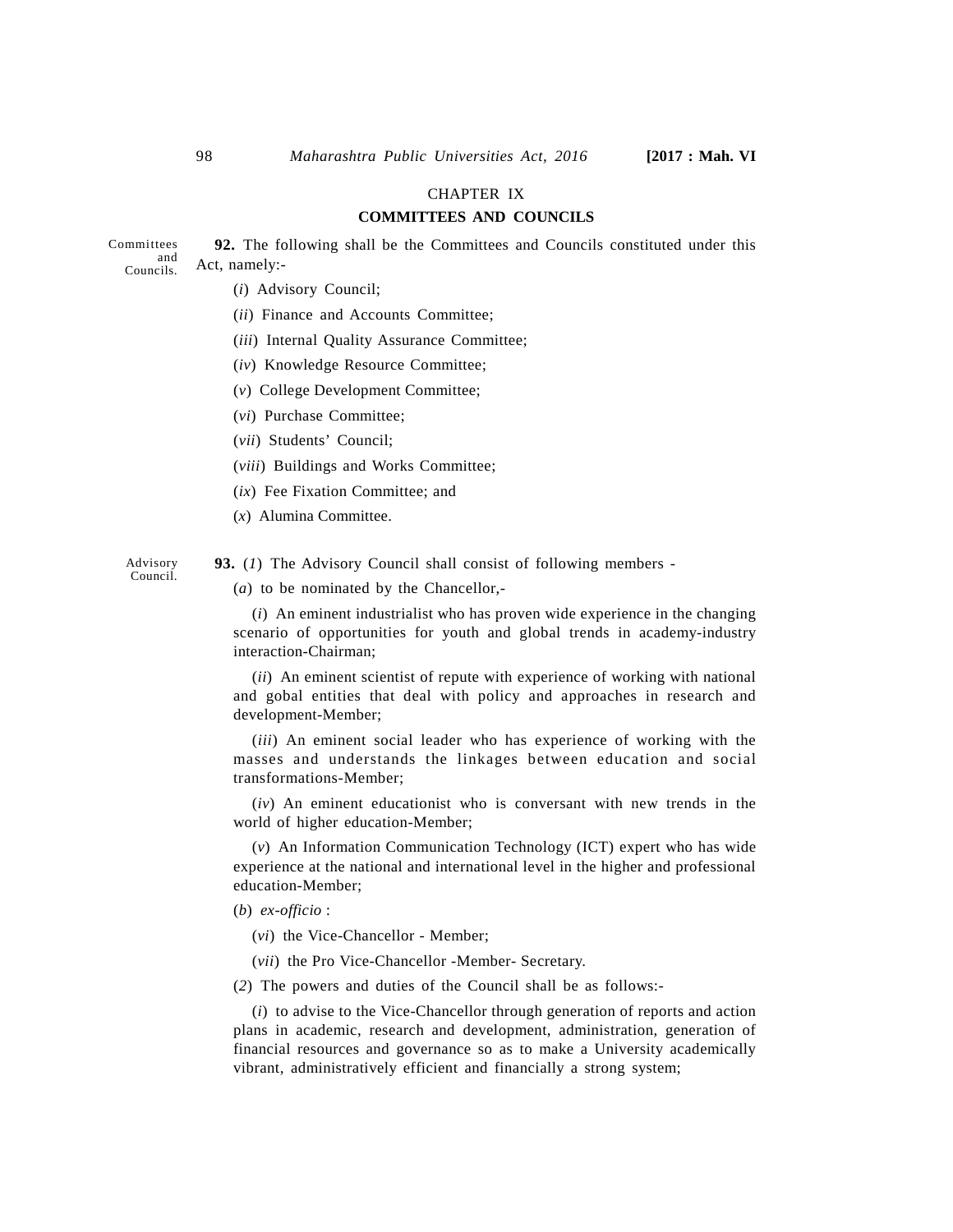(*ii*) to devise a mechanism and approach for monitoring of the working of the University system as a whole and to keep track of the activities and provide information and critical analysis and comments on the progress and impact of the activities on the working of Universities and its identity in the Society;

(*iii*) to advise the University regarding strategic perspective planning;

(*iv*) to take up any other task that the Chairman of the Council shall find of importance for the growth of the University;

(*v*) to make periodic report on the development, progress, working of University to the Chancellor;

(*vi*) to keep track of various reforms and policies thereon as devised by the Commission.

(*3*) The Advisory Council shall meet at least two times in a year.

**94.** (*1*) There shall be a Finance and Accounts Committee to plan, coordinate and oversee the financial operations of the university. It shall examine the accounts, the progress of expenditure and all new proposals involving fresh expenditure in the light of the provisions available.

Finance and Accounts Committee.

(*2*) The Finance and Accounts Committee shall consist of the following members, namely:-

(*a*) the Vice-Chancellor-Chairperson;

(*b*) the Pro-Vice-Chancellor;

(*c*) the Director of Accounts and Treasuries or his representative, not below the rank of Deputy Director of Accounts and Treasuries;

(*d*) the Chancellor's nominee from the Management Council;

(*e*) one person from the Academic Council, nominated by the Vice-Chancellor;

(*f*) two experts nominated by the Management Council, one of whom shall be a Chartered Accountant who is an expert in the field of accounting and auditing and the other shall be an expert in the area of finance;

(*g*) the Registrar;

(*h*) the Finance and Accounts Officer - Member-Secretary.

(*3*) The quorum for a meeting of the committee shall be four.

(*4*) All members of the committee other than *ex-officio* members shall hold office for a term of five years and shall not be eligible for a second consecutive term.

(*5*) The committee shall meet at least four times in a year.

(*6*) The Finance and Accounts Committee shall,-

(*a*) examine and consider Annual Statement of Accounts, Audited final statement of accounts and Audit Report and its compliance report, and the annual financial estimates to be presented by the Finance and Accounts Officer and recommend the same to the Management Council and thereafter to the Senate for approval;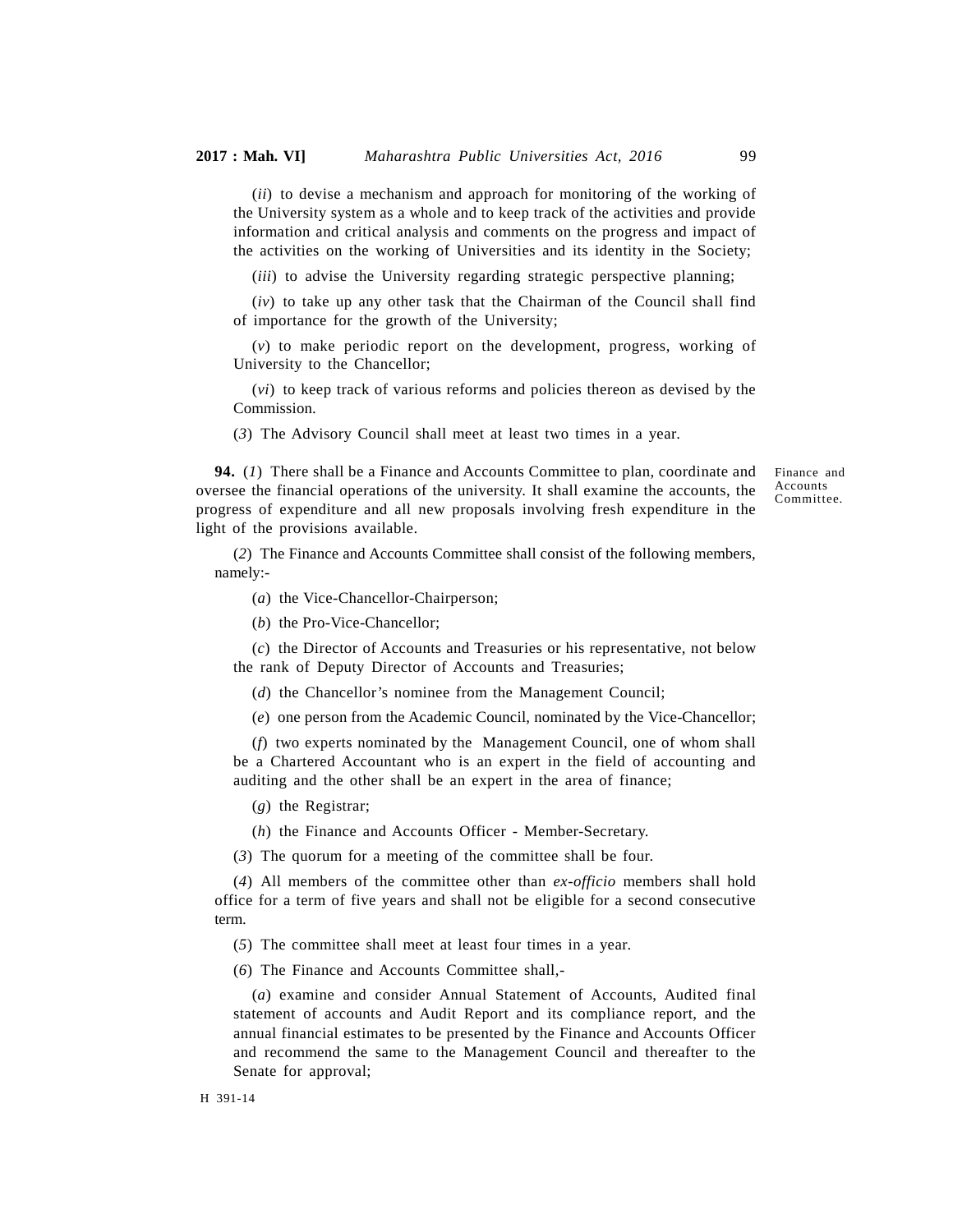(*b*) examine the progress of expenditure and all new proposals involving fresh expenditure in the light of the provisions available;

(*c*) recommend to the Management Council the limits for the total recurring and non-recurring expenditure for the year, based on the income and resources of the university, including the proceeds of loans for productive work;

(*d*) recommend to the Management Council productive investment and management of university assets and resources;

(*e*) explore the possibilities of, augmenting further the resources for the development of the university;

(*f*) take necessary steps to have the university accounts audited by auditors appointed by the Management Council;

(*g*) advise the Management Council on matters related to the administration of the property and the funds of the university;

(*h*) ensure proper implementation of the orders issued by the State Government from time to time, in respect of funds, assets, and other resources received from the State Government;

(*i*) advise on financial matters referred to it by the Management Council, Academic Council or any other authority, body or committee or any officer of the university;

(*j*) report to the Vice-Chancellor any lapse or irregularity in financial matters which comes to its notice so that he may take suitable prompt actions after assessing the seriousness of the matter or refer it to the Management Council;

(*k*) ensure that the annual accounts of the university, colleges and institutions are open for audit by the auditors appointed by the State Government;

(*l*) study various reforms suggested by the Commission for management of financial resources, maintenance of accounts and use of modern technologies to enhance the efficiency in accounts maintenance and audit procedures;

(*m*) carry out any other functions and tasks as may be assigned by the university authorities.

Internal **Quality** Assurance Committee.

**95.** (*1*) There shall be an Internal Quality Assurance Committee in the university to plan, guide and monitor quality assurance and quality enhancement in all the academic activities of the university.

(*2*) The Internal Quality Assurance Committee in the university shall be constituted and function as per the guidelines of the University Grants Commission and State Government issued, from time to time.

(*3*) The Annual Quality Assurance Report shall be approved by the Management Council of the University for the follow up action for the necessary quality enhancement measures. The university shall regularly submit the Annual Quality Assurance Report to the National Assessment and Accreditation Council or other accreditation bodies.

(*4*) There shall be an Internal Quality Assurance Committee in each college and recognized institution that shall be constituted and function as per the guidelines of the University Grants Commission and State Government issued, from time to time.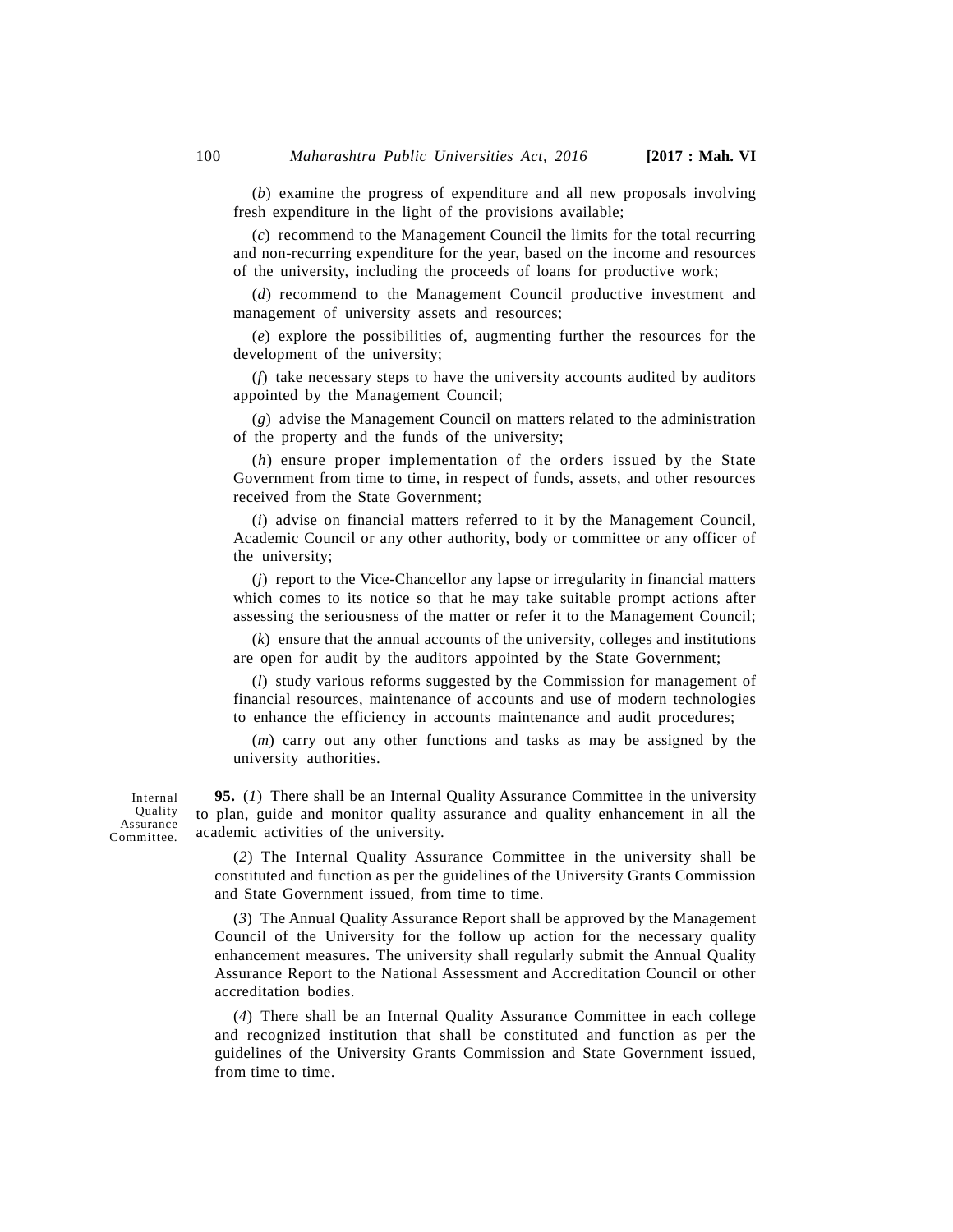(5) The colleges and recognized institutions shall regularly submit their Annual Quality Assurance Reports to the affiliating university, State level quality assurance bodies and national accreditation bodies.

(*6*) The university shall monitor the functioning of Internal Quality Assurance Committees in the colleges and recognized institutions within its jurisdiction.

**96.** (*1*) There shall be a Knowledge Resource Committee for administering, organizing and maintaining the Knowledge Resource Centre, print and electronic material and related services of the university.

Knowledge Resource Committee.

(*2*) The Knowledge Resource Committee shall consist of the following members, namely :-

(*a*) the Vice-Chancellor - Chairperson;

(*b*) one Dean of faculty, nominated by the Vice-Chancellor;

(*c*) one head of the university department or university institution nominated by the Vice-Chancellor;

(*d*) two members nominated by the Vice-Chancellor, of whom one shall be from industry and the other shall be librarian from a national level organization;

(*e*) the Registrar;

(*f*) the Finance and Accounts Officer;

(*g*) the Director Knowledge Resource Center - Member - Secretary.

(*3*) All nominated members of the Knowledge Resource Committee, other than the *ex-officio* members, shall hold office for a period of three years.

(*4*) The Knowledge Resource Committee shall meet at least three times in a year.

(*5*) The Knowledge Resource Committee shall,-

(*a*) provide for proper organization and support for the functioning of the Knowledge Resource Centre, documentation services and maintenance of records in analogue and digital form;

(*b*) provide the approach and operational plan for modernization and improvement of Knowledge Resource Centre and documentation services in both analogue and digital format;

(*c*) recommend to the Academic Council fees and other charges for the services and use of the Knowledge Resource Centre by students and others;

(*d*) prepare the annual budget and proposal for development of the Knowledge Resource Centre for approval of the Management Council;

(*e*) submit the annual report on the functioning of the Knowledge Resource Centre to the Vice-Chancellor;

(*f*) establish a network with regional, national and international libraries and information centers;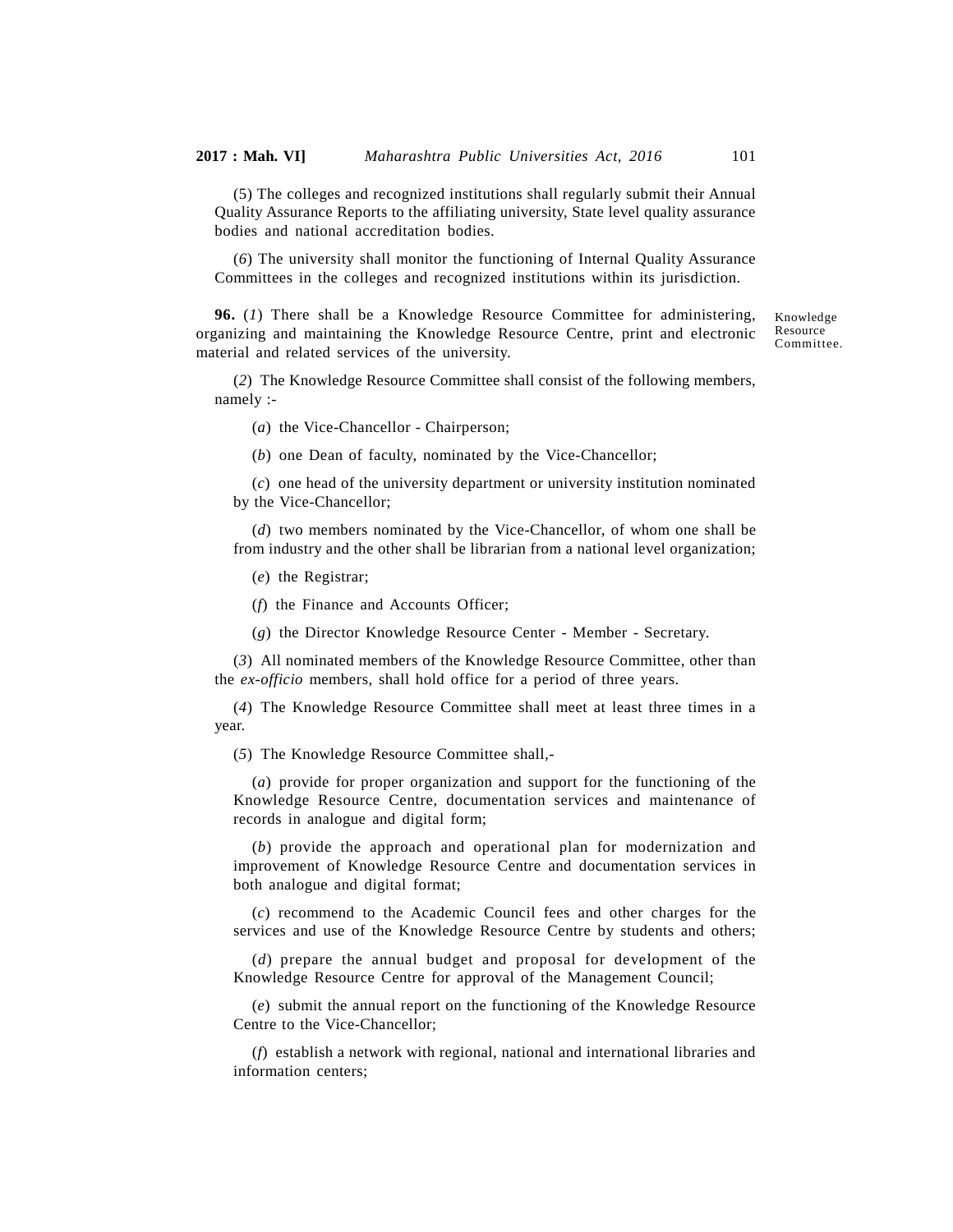(*g*) hold the information pertaining to all administrative, governance, academic and other documents and information and data pertaining to the working of colleges, university departments or institutions and administrative offices of the university and related to assessment and accreditation of colleges, recognized institutions and the university;

(*h*) undertake any other task as may be assigned by the university authorities so as to carry out objectives of the Knowledge Resource Centre.

**97.** (*1*) There shall be a separate College Development Committee for every affiliated, autonomous, empowered autonomous college or recognized institution, consisting of the following members, namely :-

(*a*) Chairperson of the management or his nominee *ex-officio* Chairperson;

(*b*) Secretary of the management or his nominee;

(*c*) one head of department, to be nominated by the principal or the head of the institution;

(*d*) three teachers in the college or recognized institution, elected by the full-time amongst themselves out of whom at least one shall be woman;

(*e*) one non-teaching employee, elected by regular non-teaching staff from amongst themselve;

(*f*) four local members, nominated by the management in consultation with the principal, from the fields of education, industry, research and social service of whom at least one shall be alumnus;

(*g*) Co-ordinator, Internal Quality Assurance Committee of the college;

(*h*) President and Secretary of the College Students' Council;

(*i*) Principal of the college or head of the institution-Member-Secretary.

(*2*) For a college or institution managed and maintained by the State Government, the College Development Committee shall consist of the following members, namely:-

(*a*) Principal of the college or head of the institution - Chairman.

(*b*) Joint Director designated by the Director of Higher Education, *ex-officio* Member;

(*c*) three teachers in the college or recognized institutions, elected by the full-time approved teachers from amongst themselves;

(*d*) one non-teaching employee, elected by the regular non-teaching staff from amongst themselves;

(*e*) four local members, nominated by the Director of Higher Education in consultation with the principal, from the fields of education, industry, research and social service and having minimum post-graduate degree of whom at least one shall be alumnus;

(*f*) Co-ordinator, Internal Quality Assurance Committee of the college, *ex-officio*;

(*g*) President and Secretary of the College Students Council ; and

College Development Committee.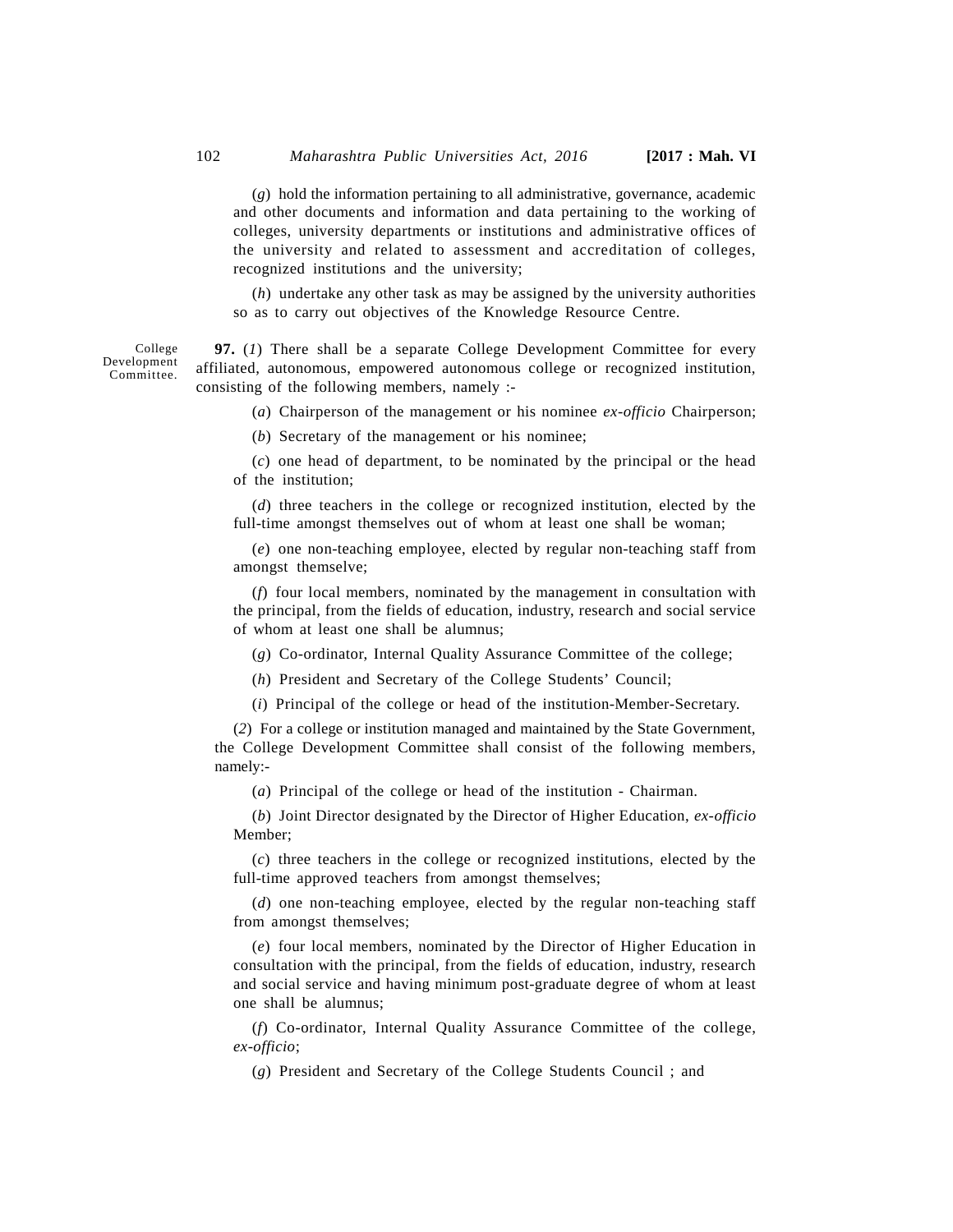(*h*) one head of department, nominated by the principal or the head of the institution-Member-Secretary.

(*3*) The College Development Committee shall meet at least four times in a year.

(*4*) Elected and Nominated members shall have a term of five years from the date of election or nomination. If any vacancy occurs in the office of such member, the vacancy shall be filled within three months by the Principal and the member so appointed shall hold office for the residual term for which the earlier member shall have held the office if the vacancy had not occurred.

(*5*) The College Development Committee shall,-

(*a*) prepare an overall comprehensive development plan of the college regarding academic, administrative and infrastructural growth, and enable college to foster excellence in curricular, co-curricular and extra-curricular activities;

(*b*) decide about the overall teaching programmes or annual calendar of the college;

(*c*) recommend to the management about introducing new academic courses and the creation of additional teaching and administrative posts;

(*d*) take review of the self-financing courses in the college, if any, and make recommendations for their improvement;

(*e*) make specific recommendations to the management to encourage and strengthen research culture, consultancy and extension activities in the college;

(*f*) make specific recommendations to the management to foster academic collaborations to strengthen teaching and research;

(*g*) make specific recommendations to the management to encourage the use of information and communication technology in teaching and learning process;

(*h*) make specific recommendations regarding the improvement in teaching and suitable training programmes for the employees of the college;

(*i*) prepare the annual financial estimates (budget) and financial statements of the college or institution and recommend the same to the management for approval;

(*j*) formulate proposals of new expenditure not provided for in the annual financial estimates (budget);

(*k*) make recommendations regarding the students' and employees' welfare activities in the college or institution;

(*l*) discuss the reports of the Internal Quality Assurance Committee and make suitable recommendations;

(*m*) frame suitable admissions procedure for different programmes by following the statutory norms;

(*n*) plan major annual events in the college, such as annual day, sports events, cultural events, etc.

(*o*) recommend the administration about appropriate steps to be taken regarding the discipline, safety and security issues of the college or institution;

(*p*) consider and make appropriate recommendations on inspection reports, local inquiry reports, audit report, report of National Assessment and Accreditation Council, etc.;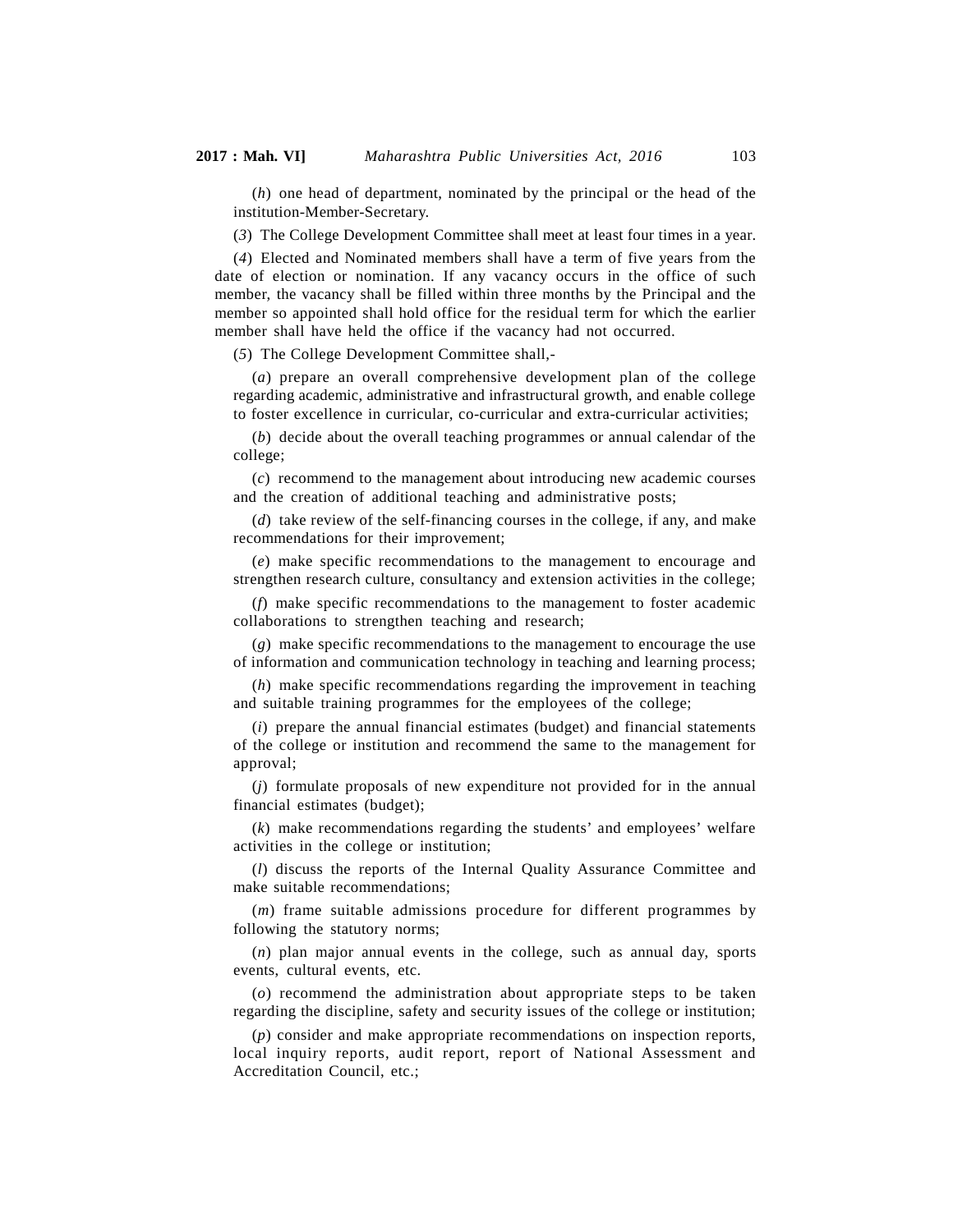(*q*) recommend the distribution of different prizes, medals and awards to the students;

(*r*) prepare the annual report on the work done by committee for the year ending on the 30th June and submit the same to the management of such college and the university;

(*s*) perform such other duties and exercise such other powers as may be entrusted by the management and the university.

**98.** (*1*) There shall be a Purchase Committee for dealing with all matters pertaining to all purchases of the university, in respect of such items where individual cost of each item exceeds rupees ten lakhs at a time.

(*2*) The committee shall consist of the following members, namely:-

(*a*) the Vice-Chancellor - Chairperson;

(*b*) the Pro-Vice-Chancellor;

(*c*) Chancellor's nominee on Management Council;

(*d*) two heads of university departments or university institutions nominated by the Management Council;

(*e*) one member of the Management Council nominated by the Council from amongst the elected members of the Council;

(*f*) one expert, nominated by the Vice-Chancellor preferably in the area of Material Management from the Industry;

(*g*) the Registrar ; and

(*h*) the Finance and Accounts Officer-Member-Secretary.

(*3*) During the absence of the Finance and Accounts Officer, the Registrar shall act as the Secretary of the Committee.

(*4*) The Purchase Committee shall invite the head of the university department or university institution, for which the purchases are to be made.

(*5*) All members of the committee, other than *ex-officio* members shall hold office for a term of three years and shall not be eligible for a second consecutive term in the same university.

(*6*) All matters pertaining to all purchases of the University in respect of such items where individual cost of each item is not more than rupees ten lakhs at a time, shall be as prescribed by the Statutes.

(*7*) The powers and duties of the Purchase Committee and the procedure for its meetings shall be as prescribed by the Statutes.

Students Council.

**99.** (*1*) There shall be a University Students Council as specified in clause (*b*) of sub-section (*4*), a university department Students Council for the departments of the university and a college Students Council for each conducted college or institution of the University and each affiliated college, to look after the welfare of the students and to promote and co-ordinate the extra-curricular activities of different student's associations for better corporate life. The Councils shall not engage in political activities.

Purchase Committee.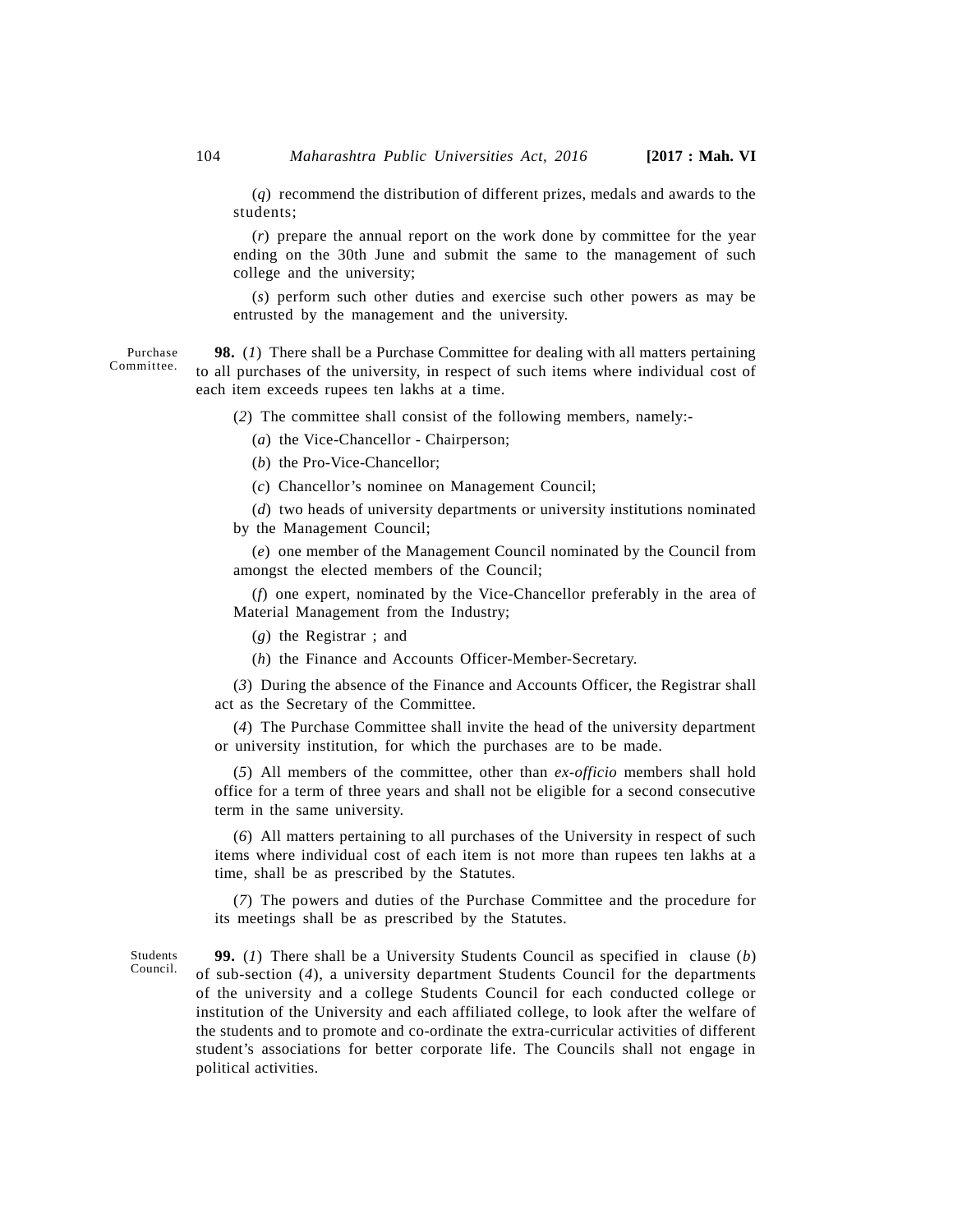(*2*) The University Department Students Council shall consist of the following members, namely :-

(*a*) President, elected by an electoral college consisting of students who are engaged in full time studies in all university departments;

(*b*) Secretary, elected by an electoral college consisting of students who are engaged in full time studies in all university departments;

(*c*) one lady representative, elected by an electoral college consisting of students who are engaged in full time studies in all university departments;

(*d*) one representative belonging to Scheduled Castes or Scheduled Tribes or De-notified Tribes (*Vimukta Jatis*) or Nomadic Tribes or Other Backward Classes, elected by an electoral college consisting of students who are engaged in full time studies in all university departments;

(*e*) one student from each department, elected by an electoral college consisting of students who are engaged in full time studies in that department;

(*f*) one student each from (*a*) National Service Scheme, (*b*) National Cadet Corps, (*c*) Sports and (*d*) Cultural activities, nominated by the Vice-Chancellor from the students who are engaged in National Service Scheme, National Cadet Corps, Sports and Cultural activities, respectively, on the basis of prescribed criteria;

(*g*) Director, Students Development shall be an *ex-officio* member.

(*3*) The College Students Council for each institution, conducted college or affiliated college shall consist of the following members, namely :-

(*a*) President, elected by an electoral college consisting of students who are engaged in full time studies in that college;

(*b*) Secretary, elected by an electoral college consisting of students who are engaged in full time studies in that college;

(*c*) one lady representative, elected by an electoral college consisting of students who are engaged in full time studies in that college;

(*d*) one representative belonging to Scheduled Castes or Scheduled Tribes or De-notified Tribes (*Vimukta-Jatis*) or Nomadic Tribes or Other Backward Classes, by rotation, elected by an electoral college consisting of students who are engaged in full time studies in that college:

Provided that the University shall decide the category of reservation for each college for the purpose of this clause by drawing lots;

(*e*) one student from each class, elected by an electoral college consisting of students who are engaged in full time studies in that class;

(*f*) one student each from (*a*) National Service Scheme, (*b*) National Cadet Corps, (*c*) Sports and (*d*) Cultural activities, nominated by the Principal from the students who are engaged in National Service Scheme, National Cadet Corps, Sports and Cultural activities, respectively, on the basis of prescribed criteria;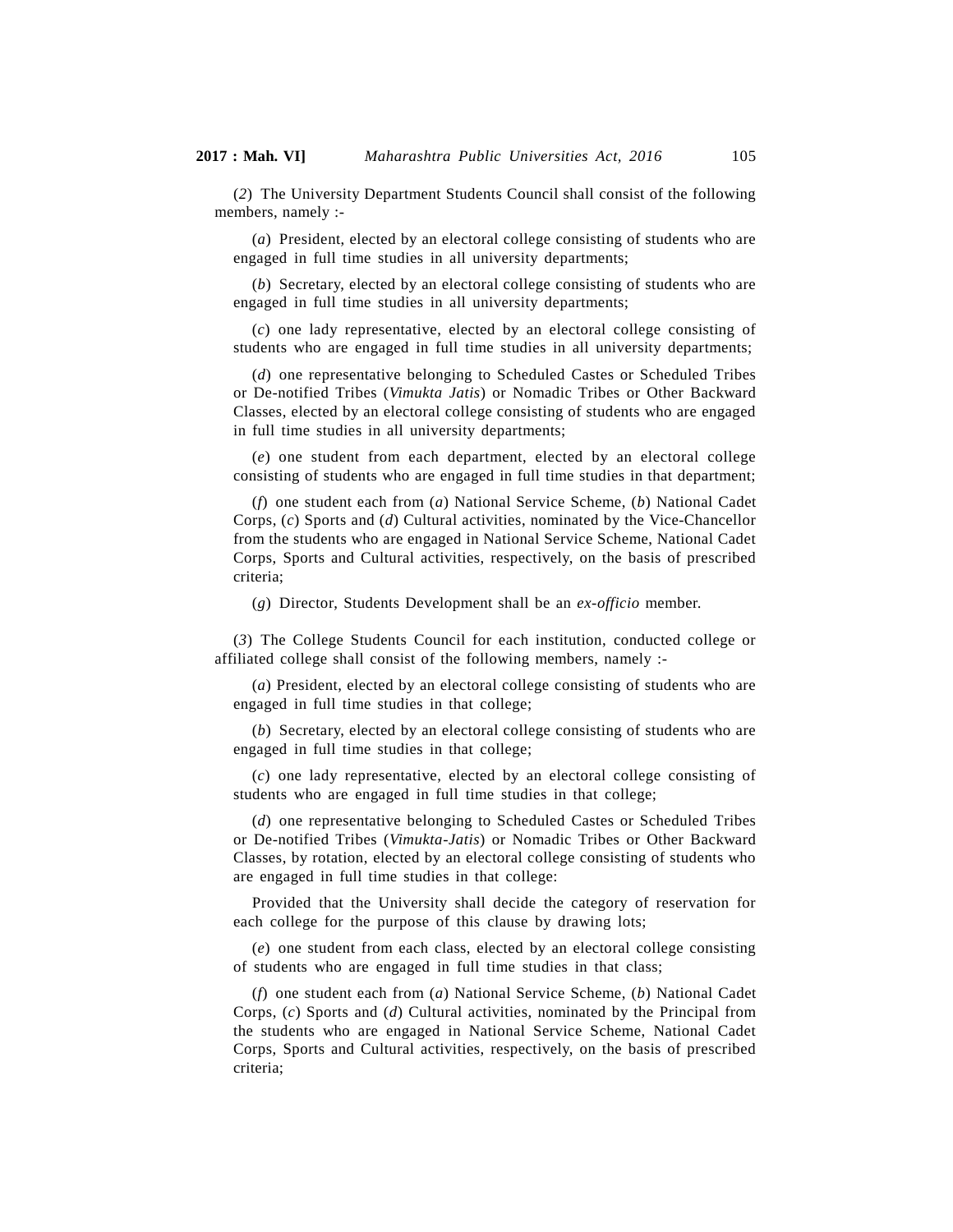(*g*) one senior teacher as coordinator of the Students Council appointed by the principal of the college and Director, Sports and Physical Education, NSS Programme Officer and NCC Officer as permanent invitees.

(*4*) (*a*) There shall be University Students Association consisting of the following members, namely :-

(*i*) Presidents of the University Department Students Council and each College Students Council;

(*ii*) Secretaries of the University Department Students Council and each College Students Council;

(*iii*) Lady representatives of the University Department Students Council and each College Students Council;

(*iv*) Student representatives, belonging to Scheduled Castes or Scheduled Tribes or De-notified Tribes (*Vimukta Jatis*) or Nomadic Tribes or Other Backward Classes of the University Department Students Council and each College Students Council.

(*b*) The University Students Council shall consist of the following members, namely :-

(*i*) President, elected by the members of University Students Association from amongst themselves;

(*ii*) Secretary, elected by the members of University Students Association from amongst themselves;

(*iii*) one Lady Representative, elected by the members of University Students Association from amongst themselves;

(*iv*) one Representative belonging to Scheduled Castes or Scheduled Tribes or Denotified Tribes (*Vimukta Jatis*) or Nomadic Tribes or Other Backward Classes or Special Backward Category, by rotation, elected by the members of University Students Association from amongst themselves;

(*v*) one student each from (*a*) National Service Scheme, (*b*) National Cadet Corps (*c*) Sports and (*d*) Cultural activities nominated by the President of the University Students' Council in consultation with the Director, Students Development from amongst the students of the University Departments and affiliated colleges who are engaged in National Service Scheme, National Cadet Corps, Sports and Cultural activities respectively on the basis of prescribed criteria;

(*vi*) Director Board of Student Development, Director Sports and Physical Education, Director Board of Lifelong Learning and extension shall be permanent invitees.

(*5*) The first meeting of the University Students Council shall be presided over by the Vice-Chancellor and shall be attended by such other officers as he may deem fit.

(*6*) A student shall be eligible to be, or continue to be, a member of any of the Students Councils, only if he is enrolled as a full time student.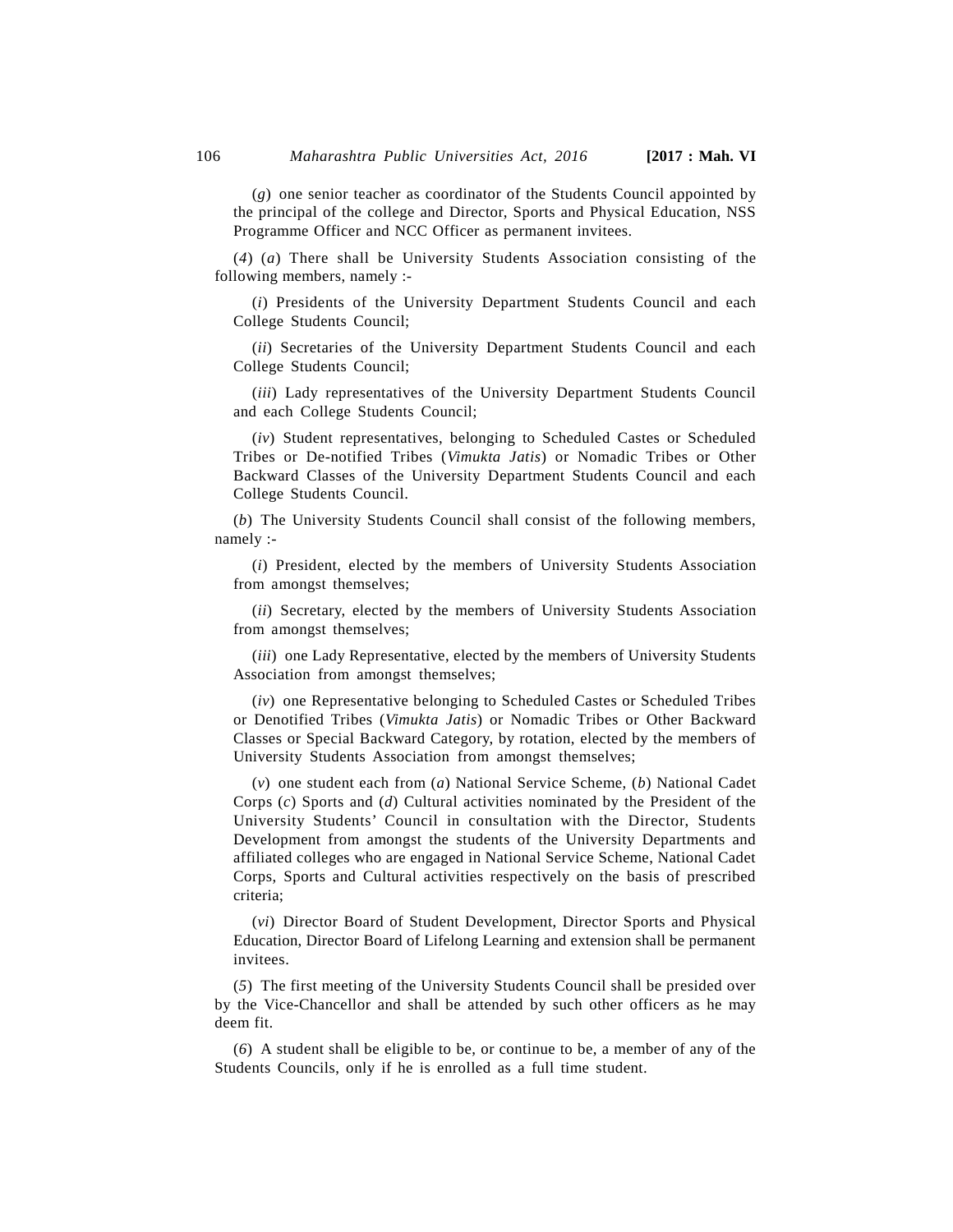(*7*) During the period of election no person, other than a student on the rolls of college or institutions or University, shall be permitted to take part in the election process in any capacity. Any student or a candidate violating this condition shall be liable for disciplinary action against him in addition to the revocation of his candidature.

(*8*) The budget, frequency of meeting of the University Department Students Council, Students Council for each institution, conducted college or affiliated college and University Students Council shall be as may be prescribed by the Statutes.

(*9*) The election of the student members of the Students Councils shall be made every year, as soon as possible after the commencement of the academic year, on a date as may be prescribed. The term of office of the elected student members shall begin with effect from the date of election and shall extend up to the last day of the academic year, unless they have, in the meantime, incurred any of the disqualifications specified by or under the Act, and shall then expire.

(*10*) One third of the members of the Students Council shall constitute the quorum. The procedure for conduct of business of the meetings and such other matters shall be such as may be prescribed by the Statutes. The Council shall meet at least once in every three months.

(*11*) The procedure for election, the powers and duties, authority for the conduct of election, mechanism for conduct of such elections, code of conduct for the candidates and election administrators and grievances redressal mechanism in respect of such election shall be such as may be specified by the State Government, by orders published in the *Official Gazette*.

(*12*) The provisions of this sections shall come into effect from such date after issuing the order under sub-section (*11*), as specified by the State Government in such order.

<sup>1</sup>[**99A.** Notwithstanding anything contained in section 99, for the academic year 2017-18, with regard to the constitution of Students' Council the following provisions shall apply :-

Temporary provisions for Constitution of Students' Council.

(*1*) There shall be a University Students' Council as specified in sub-section (*4*), a University Department Students' Council for the departments of the University and a Students' Council for each conducted college or institution of the University and each affiliated college, to look after the welfare of the students and to promote and co-ordinate the extracurricular activities of different students' associations for better corporate life. The Councils shall not engage in political activities.

(*2*) (*a*) The University Department Students' Council shall consist of the following members, namely :—

(*i*) Vice-Chancellor — President;

(*ii*) Director of Students' Development — Chairman;

- (*iii*) Director of Sports and Physical Education;
- (*iv*) Director of National Service Scheme;

<sup>1.</sup> Section 99A was added by Mah. 27 of 2018, s. 4.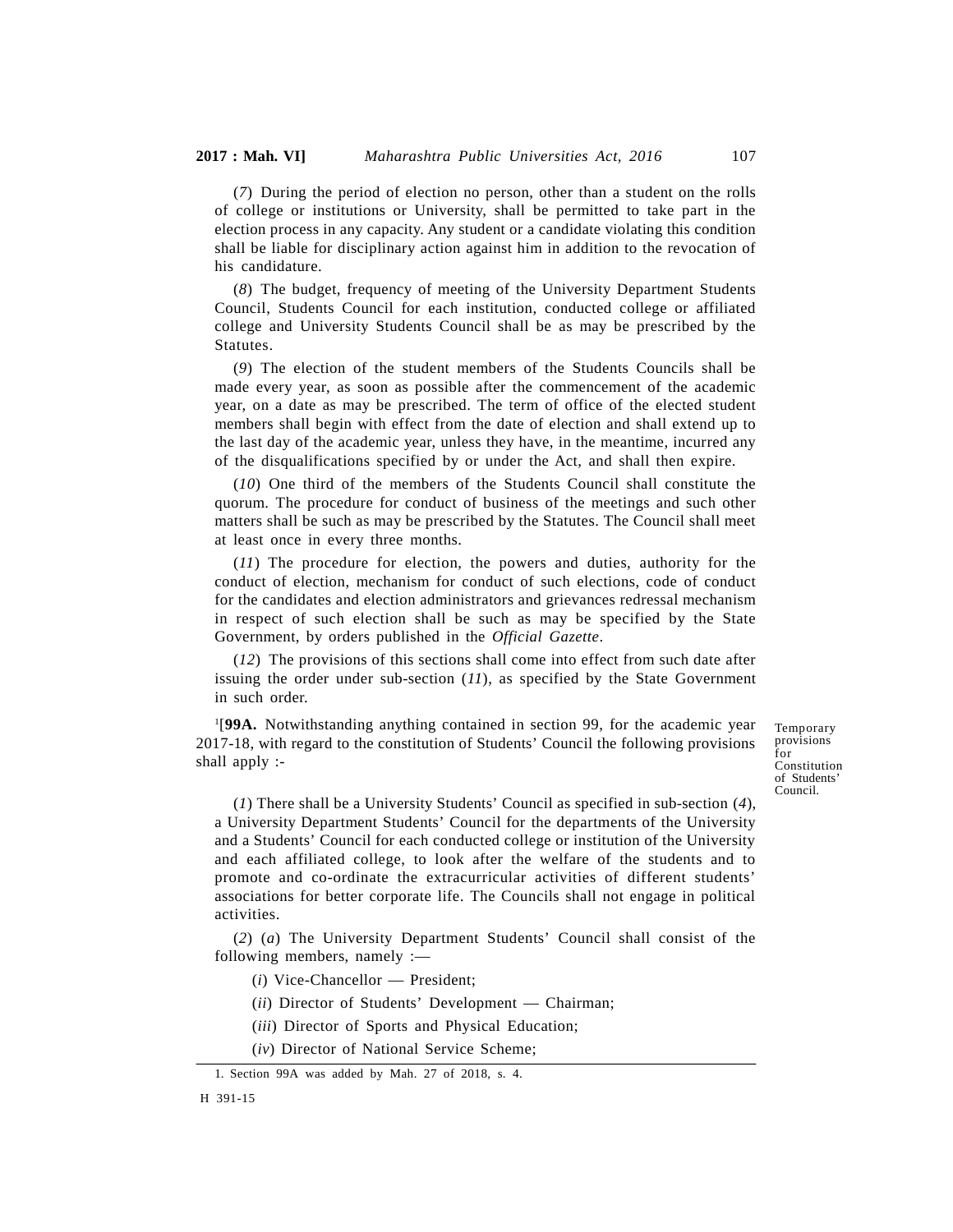(*v*) One student from each university department who has shown academic merit at the preceding degree examination and is engaged in full time studies in a university, institution or department or conducted college, nominated by the Vice-Chancellor;

(*vi*) Two lady students nominated by the Pro-Vice-Chancellor and if there is no Pro-Vice-Chancellor, the Vice-Chancellor shall nominate two lady students.

(*b*) the Students Council for each institution, conducted college or affiliated college shall consist of the following :—

- (*i*) Principal-Chairman;
- (*ii*) One lecturer, nominated by the Principal;
- (*iii*) Teacher in charge of National Cadet Corps;
- (*iv*) National Service Scheme Programme Officer;
- (*v*) One student from each class, who has shown academic merit at the examination held in the preceding year and who is engaged in full-time studies in the college, nominated by the Principal;
- (*vi*) Director of Sports and Physical Education, if any;
- (*vii*) One student from each of the following activities, who has shown outstanding performance, nominated by the Principal, namely :—
- (1) Sports;
- (2) National Service Scheme and Adult Education;
- (3) National Cadet Corps;
- (4) Cultural Activities;
- (*viii*) Two lady students nominated by the principal :
	- Provided that, two of the students from the categories (*vii*) and (*viii*) shall be those belonging to the Scheduled Castes or Scheduled Tribes or De-notified Tribes (*Vimukta Jatis*) or Nomadic Tribes or Other Backward Classes.

(*3*) The student member's of both these Councils shall elect, from amongst themselves, the Secretary of their respective Council.

(*4*) (*a*) There shall be University Students' Council consisting of not more than fifteen persons, nominated through selection, from amongst Secretaries of the respective councils under sub-section (*3*), as prescribed by the Statutes existing immediately prior to the date of commencement of this Act :

Provided that, at least one seat each be reserved for students belonging to—

- (*i*) Scheduled Castes;
- (*ii*) Scheduled Tribes;
- (*iii*) De-notified Tribes (*Vimukta Jatis*) or Nomadic Tribes;
- (*iv*) Other Backward Classes; and
- (*v*) One seat for women students,

remaining seats being distributed district-wise :

Provided further that, for the purpose of nomination through selection details based on academic performance, participation in National Cadet Corps, National Service Scheme and Adult Education, Cultural Activities or such other activities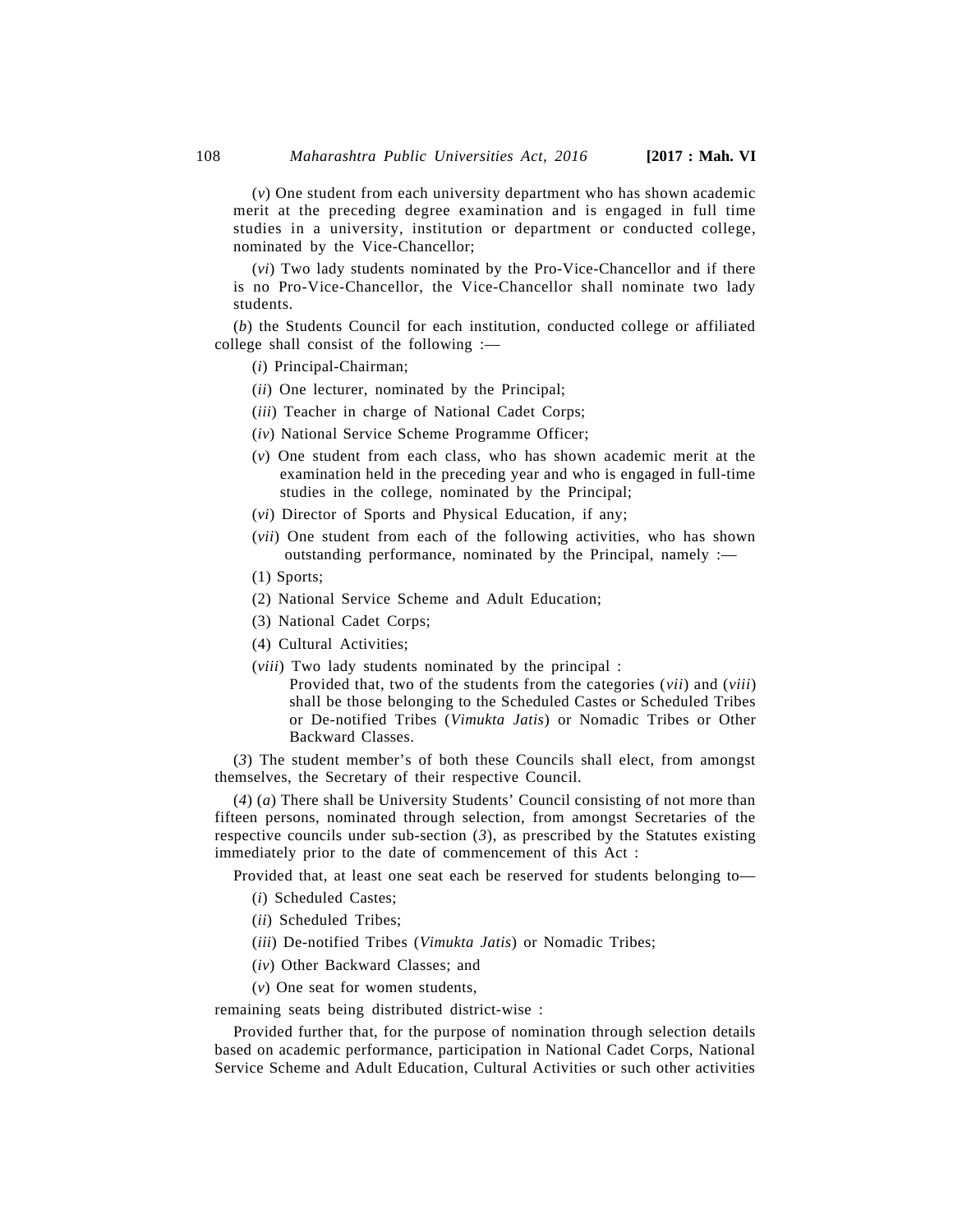as may be prescribed by the Statutes existing immediately prior to the date of commencement of this Act.

(*b*) The University Students' Council so formed shall elect its own President and Secretary.

(*c*) Every meeting of the University Students' Council shall be presided over by the Vice-Chancellor and shall be attended by such other officers as may be prescribed.

(*5*) A student shall be eligible to be, or continue to be, a member of any of the Students' Council, only if he is enrolled as a full time student.

(*6*) The nomination of the student members of the Students' Council shall be made for the academic year 2017-2018 on the date to be fixed by the Management Council. The term of office of the nominated student members shall begin with effect from the date of nomination and shall extend upto the last day of the academic year, unless they have, in the meantime, incurred any of the disqualifications specified by or under the Act; and shall then expire.

(*7*) One third of the members of the Council shall constitute the quorum. The rules and procedure for conduct of business of the meetings and such other matters shall be such as may be prescribed. The Council shall meet at least once in every three months.]

**100.** (*1*) There shall be a Buildings and Works Committee to carry out several minor and major infrastructure development activities of the university efficiently and in a time bound manner.

Building and Works Committee.

(*2*) The Buildings and Works Committee shall consist of the following members namely :-

(*a*) the Vice-Chancellor - Chairperson;

(*b*) the Pro - Vice - Chancellor;

(*c*) Chancellor's nominee on the Management Council;

(*d*) Chief Engineer of the Public Works Department in charge of the region in which the university is situated, or his nominee not below the rank of Executive Engineer from that region;

(*e*) one eminent engineer, nominated by the Vice-Chancellor from the private sector;

(*f*) an eminent Architect, nominated by the Vice-Chancellor from the private sector;

(*g*) the Registrar;

(*h*) the Finance and Accounts Officer;

(*i*) the Executive Engineer of the University-Member-Secretary.

(*3*) All members of the committee, other than *ex-officio* members shall hold office for a term of five years and shall not be eligible for a second consecutive term.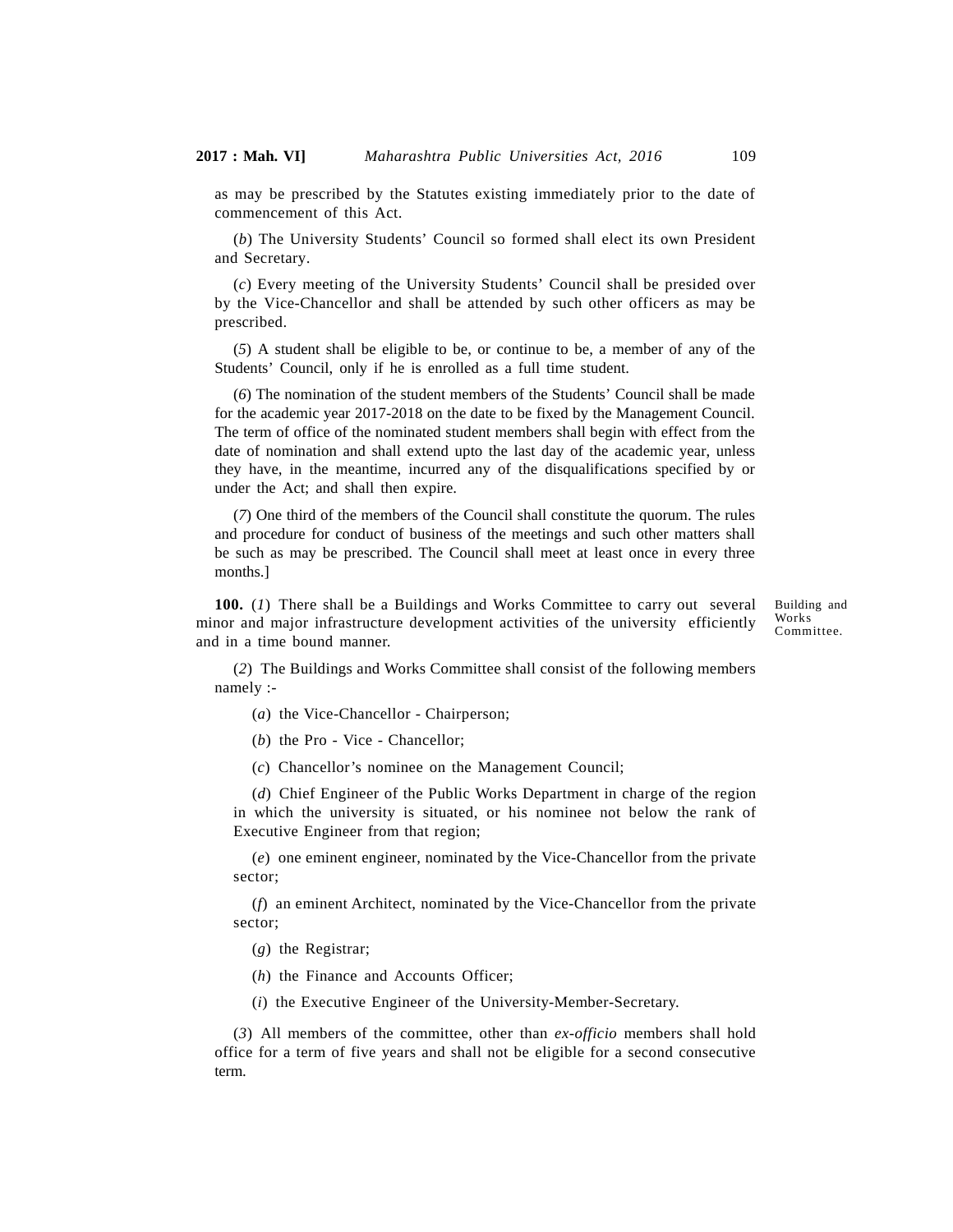(*4*) If any vacancy occurs in the office of a member, the same shall be filled within one month by the Vice-Chancellor and the member so appointed shall hold office for the residual term for which the earlier member shall have held the office if the vacancy had not occurred.

(*5*) The Buildings and Works committee shall,-

(*a*) under direction and overall superintendence of the Management Council, be responsible for the execution of all types of works, including major works to be executed through the agency of the Public Works Department;

(*b*) accord administrative approval and financial sanction, subject to availability of funds in the budget, to the maintenance work;

(*c*) recommend and obtain administrative approval and expenditure sanction of the Management Council in respect of all minor and major works;

(*d*) recommend to the Management Council through the Finance and Accounts Committee, a 'Programme of Works' to be executed in the ensuing year, specifying maintenance works, minor works and major works, separately;

(*e*) prepare a panel of ten to twelve Architects and other specialized consultants of proven experience and merit for the university works and get the same approved by Management Council. Such panel shall be subject to the approval of the Chancellor who may make such modifications in it as he deems fit;

(*f*) on getting administrative approval and expenditure sanction of the Management Council to minor and major works, to get the plans and estimates of such works prepared from the Executive Engineer of the university or the Architect selected for a project, borne on the panel of approved Architects of the university;

(*g*) maintain a list of approved contractors on the basis of their technical experience and financial capability for execution of maintenance works and minor works;

(*h*) be responsible for making technical scrutiny as may be considered necessary by it;

(*i*) be responsible, after careful scrutiny, for the acceptance of tenders received for maintenance works and major works;

(*j*) exercise general supervision over the work of the technical staff of the university, and in particular, ensure that essential records and data are maintained up-to-date and that the rejected tenders are retained for a reasonable period;

(*k*) ensure that the Executive Engineer of the university certifies the completion of works in accordance with the designs finally approved by the architect, if appointed, in respect of maintenance works and minor works;

(*l*) associate and deliberate with the consulting Architects, as and when necessary;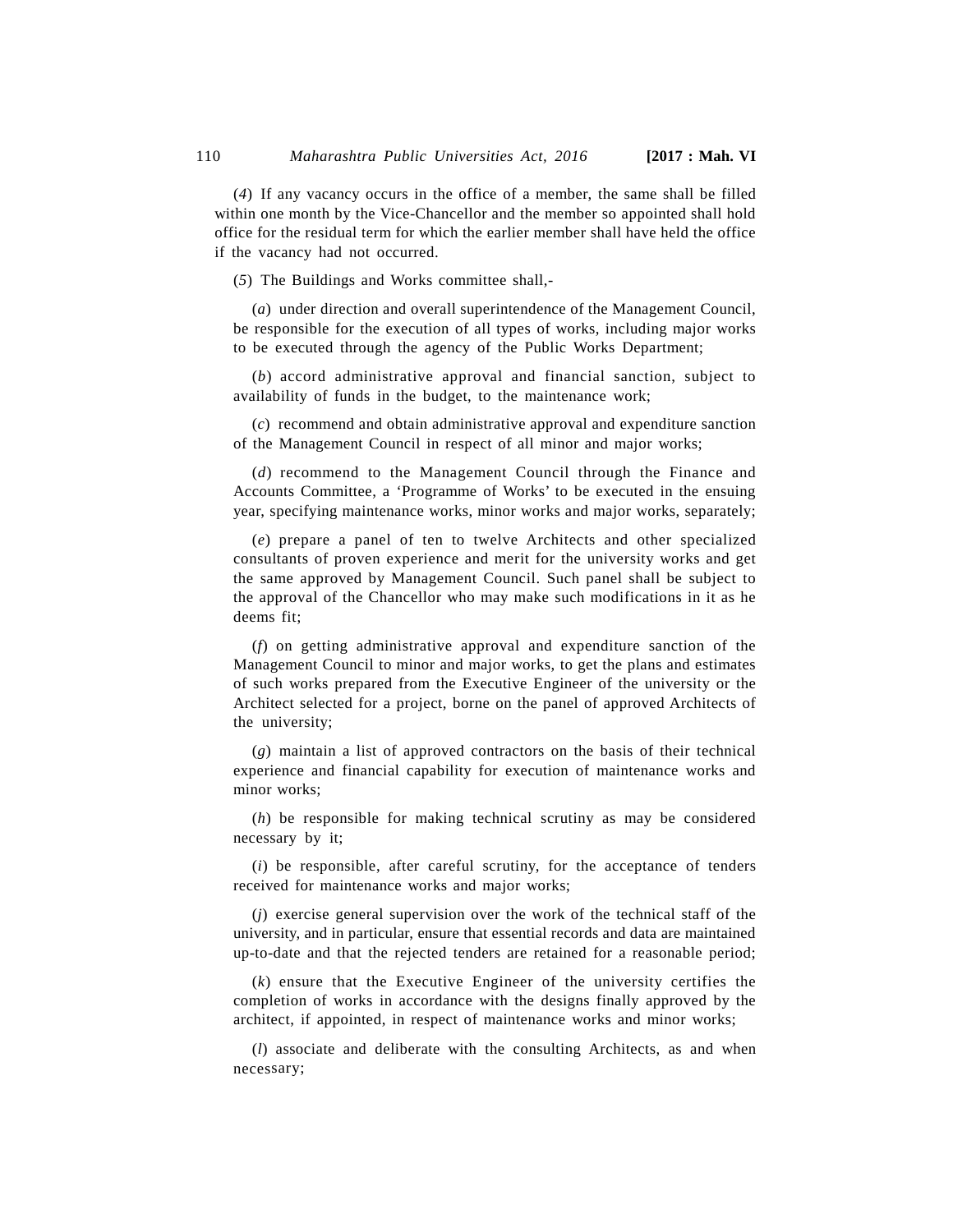(*m*) settle rates not covered by the tender and settle claims and disputes with contractors in respect of maintenance works and minor works :

Provided that, the rates or claims or disputes shall be settled by the Public Works Department in respect of major works entrusted to that Department, subject to the condition that if the decision in respect of any such claims or disputes is likely to cause excess over the approved estimated cost of the project, prior sanction of the Management Council shall be obtained to such an excess amount;

(*n*) exercise such other powers and perform such other duties as may be conferred upon it by the Statutes.

(*6*) The Chairperson of the committee shall, in respect of maintenance and minor works, have the power to sanction the payment of monthly Running Account Bills of a work, subject to such bill having been examined by the Architect, where appointed, and certified as 'fit for payment' by the Executive Engineer of the university. The bills so paid shall be put up for approval of the committee at its next meeting.

(*7*) If there are reasonable grounds for the Chairperson of the committee to believe that there is an emergency which requires immediate action to be taken, he may exercise the powers of the committee. Such cases shall be reported by the Chairperson at the next meeting of the committee.

(*8*) Procedure for the execution of all types of works in the university and procedure for conduct of business at the meetings of the committee shall be as prescribed by the Statutes.

**101.** (*1*) There shall be a Fee Fixation Committee to work out the real cost of delivery of each and every under-graduate and post-graduate courses or programmes run by the university, colleges and recognized institutions, other than autonomous colleges and autonomous institutions and those managed and maintained by the State Government, Central Government and local authorities.

(*2*) The Fee Fixation Committee shall decide the tuition fees, other fees and charges for various courses or programmes as recommended by the board of Deans, and recommend it to the academic Council for approval.

(*3*) The Fee Fixation Committee shall consist of the following members, namely :-

(*a*) a retired Vice-Chancellor or an eminent educationist having wide experience in the field of education, who shall not be connected with the university or any college or institution under its jurisdiction as the Chairperson;

(*b*) the Dean of the faculty concerned;

(*c*) Chancellor's nominee on the Management Council;

(*d*) one finance expert nominated by the Vice-Chancellor, preferably a Chartered Accountant, not connected with the university or college or institutions under its jurisdiction;

Fee fixation Committee.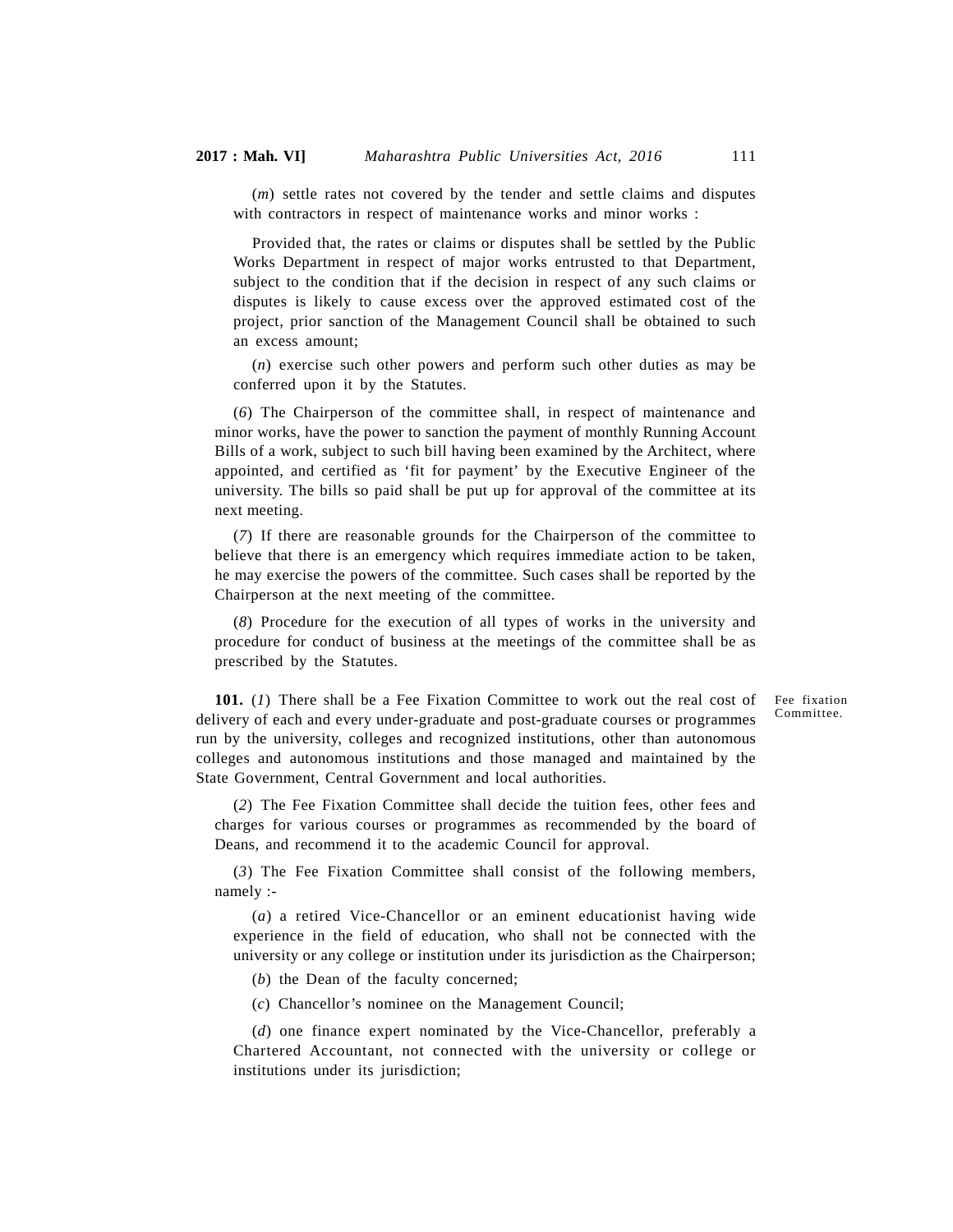(*e*) one legal expert nominated by the Vice-Chancellor, not connected with the university or college or institution under its jurisdiction;

(*f*) Registrar or his nominee not below the rank of Deputy Registrar - Member Secretary.

(*4*) The quorum for a meeting of the committee shall be three.

(*5*) All members of the committee, other than *ex-officio* members shall hold office for a term of five years and shall not be eligible for a second consecutive term.

(*6*) Notwithstanding anything contained above, the State Government may evolve the Statutory Mechanism of fixation and regulation of fees which shall be binding on different types of colleges and recognized institutions as specified by the State Govt. in this regard.

(*7*) The tuition fees, other fees, and charges for various courses or programmes as recommended by fee fixation committee and finally approved by the Academic Council shall be applicable in general. Provided that, any college or recognized institution other than autonomous college and autonomous institution and those managed and maintained by the State Government, Central Government and Local Authorities which intends to charge different fees other than those prescribed and approved by Academic Council may submit the proposal to the fee fixation committee and the fee fixation committee shall decide the tuition fee, other fees and charges for the specific course or programme for such college or institution on the basis of assessment and evaluation of different additional facilities provided by such applicant college or recognized institutions. The decision of fee fixation committee in this regard shall be final and binding on the applicant college or institution.

(*8*) The committee shall meet at least twice a year to examine and consider the fee fixation proposals on the basis of the norms as prescribed in Ordinance, and shall hold as many meetings as needed. The committee shall decide tuition fees, other fees and charges for various courses or programmes, at least six months before the commencement of academic year.

Selection appointment university teachers.

**102.** (*1*) Subject to the provisions of this Act, Statutes and Ordinances, the Viceand Chancellor shall appoint according to the order of merit and recommendations made by the selection committee, a university teacher. of

(*2*) The selection committee for making recommendations for appointment of university teachers shall consist of the following members:-

(*a*) the Vice-Chancellor or the Pro-Vice-Chancellor upon directions of the Vice-Chancellor-Chairman;

(*b*) one person, not below the rank of professor, nominated by the Chancellor;

(*c*) the Dean of the Faculty concerned as a Member Secretary;

(*d*) the Head of the university department or a head of the concerned School of multidisciplinary institution, nominated by the Vice-Chancellor;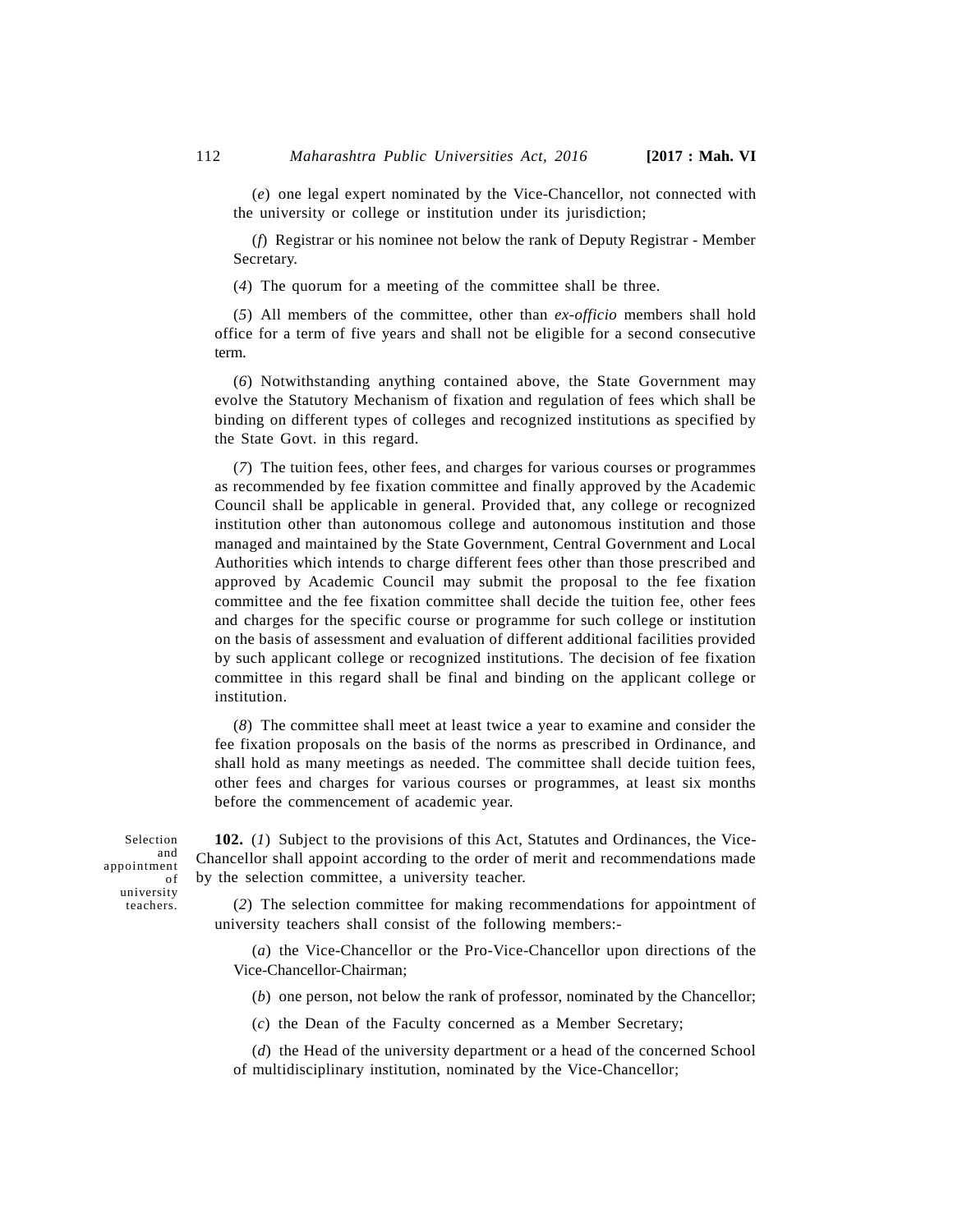(*e*) not less than three experts nominated by the Management Council out of a panel of not less than six names of experts not connected with the university recommended by the Academic Council, who have special knowledge of the subject for which the teacher is to be selected;

(*f*) one person not below the rank of Professor or Principal belonging to Scheduled Castes or Scheduled Tribes or De-notified Tribes (*Vimukta Jatis*) or Nomadic Tribes or Other Backward Classes, nominated by the Chancellor;

(*g*) one principal who is a member of Management Council to be nominated by the Management Council;

(*h*) Director, Higher Education or his nominee not below the rank of Joint Director;

(*i*) Director, Technical Education or his nominee not below the rank of Joint Director :

Provided that, a head referred to in clause (*d*), who is an Associate Professor shall be a member of the selection committee for the selection to the Assistant Professor.

(*3*) Every post of a university teacher, to be filled by selection, shall be duly and widely advertised, according to the draft approved by the Vice-Chancellor, together with particulars of the minimum and additional qualifications, as prescribed, the emoluments and number of posts to be filled, the number of posts which are reserved for the members of the Scheduled castes or Scheduled Tribes or De-notified Tribes (*Vimukta Jatis*) or Nomadic Tribes or Other Backward Classes, to be determined by the Vice-Chancellor on the recommendation of the Board of University Department and Inter Disciplinary Studies, and reasonable time, shall be allowed within which the applicants may, in response to the advertisement, submit their applications.

(*4*) The date of the meeting of every selection committee shall be so fixed as to allow a notice of at least thirty days of such meeting, be in given to each member; and the particulars of each candidate shall be sent to each member of the selection committee so as to reach him at least seven days before the date of meeting :

Provided that, for the post of professor, the selection committee may in preference to the candidates who have applied and appeared before it, recommend for appointment, with all the requisite details, the name of any other person who may not have applied or appeared before it, but who is duly qualified and has to his credit exceptionally high academic achievements or proficiency in the specialization or has extraordinary academic contribution, to be recorded in writing.

(*5*) The quorum to constitute a meeting of every selection committee shall be four members, of whom at least two shall be persons nominated under clause (*e*) of sub-section (*2*).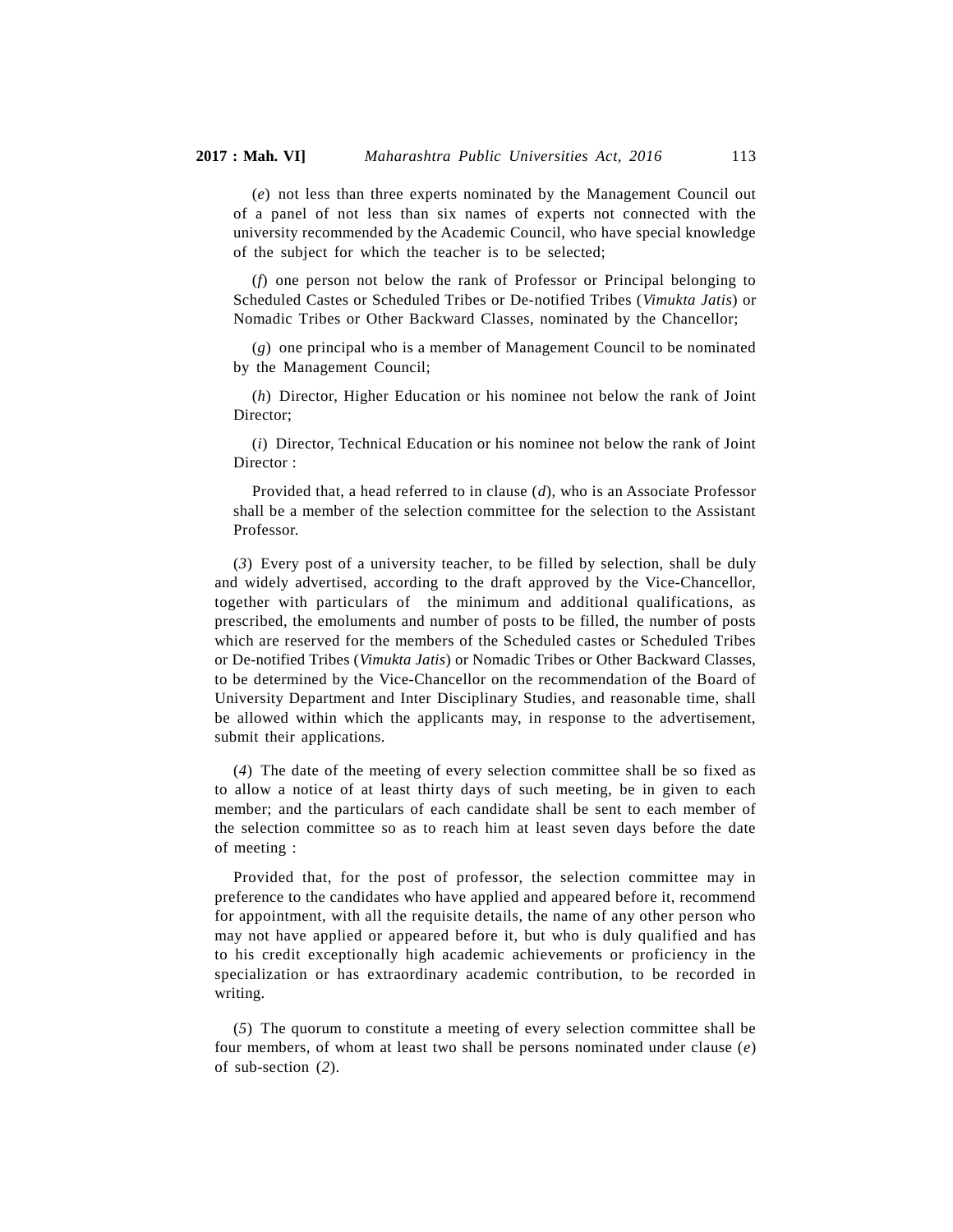(*6*) If, on petition by any person directly affected, or *suo motu*, the Chancellor, after making or having made such inquiries or obtaining or having obtained such explanations, including explanations from the teachers whose appointments are likely to be affected, as may be or may have been necessary, made by any authority or officer of the university at any time was not in accordance with the law at that time in force, the Chancellor, may, by order, notwithstanding anything contained in the contract relating to the conditions of service of such teacher, direct the Vice-Chancellor to terminate his appointment after giving him one month's notice or one month's salary in lieu of such notice, and the Vice-Chancellor shall forthwith comply and take steps for a fresh selection to be made. The person whose appointment has been so terminated shall be eligible to apply again for the same post.

(*7*) Any order made by the Chancellor, under the last preceding sub-section shall be final and a copy of the order shall be served on the teacher concerned by the Vice-Chancellor within three days from its receipts.

(*8*) It shall be the duty of the Vice-Chancellor, to ensure that no payment whatsoever is made to any person, by way of salary or allowance, from the funds of the university, for any period after the termination of his services, and any authority or officer authorizing or making any such payment shall be liable to reimburse the amount so paid to the university.

(*9*) The Vice Chancellor shall before proceeding to fill in the vacancies of aided University Teachers in accordance with the prescribed procedure shall ascertain from Director of Higher Education whether there is any suitable person available on the list of surplus aided University teachers as maintained by the Director of Higher Education for absorption in other Universities and in the event of such aided teacher being available, the Vice-chancellor shall appoint that teacher.

Filling temporary vacancies of university teachers.

**103.** (*1*) Where an appointment is to be made on a temporary vacancy of teacher of the university because of resignation, leave or any reason, whatsoever, the appointment shall be made, if the vacancy is for a period of more than one year, on the recommendation of the selection committee in accordance with the provisions of section 102. The quorum for the selection committee shall be three :

Provided that, if, the vacancy is for a period of less than one year or if, the Vice-Chancellor is satisfied that in the interest of teaching, it is necessary to fill in the vacancy immediately, he may make the appointment of person duly qualified, for a period not exceeding one year on the recommendation of a local selection committee.

- (*2*) Local selection committee shall consist of the following members, namely:-
- (*a*) the Vice-Chancellor, Chairperson;
- (*b*) the Dean of the faculty concerned;
- (*c*) the head of the department concerned;
- (*d*) one expert nominated by the Vice-Chancellor :

Provided that, where the head of the department is also the Dean, the Vice-Chancellor shall nominate two persons instead of one;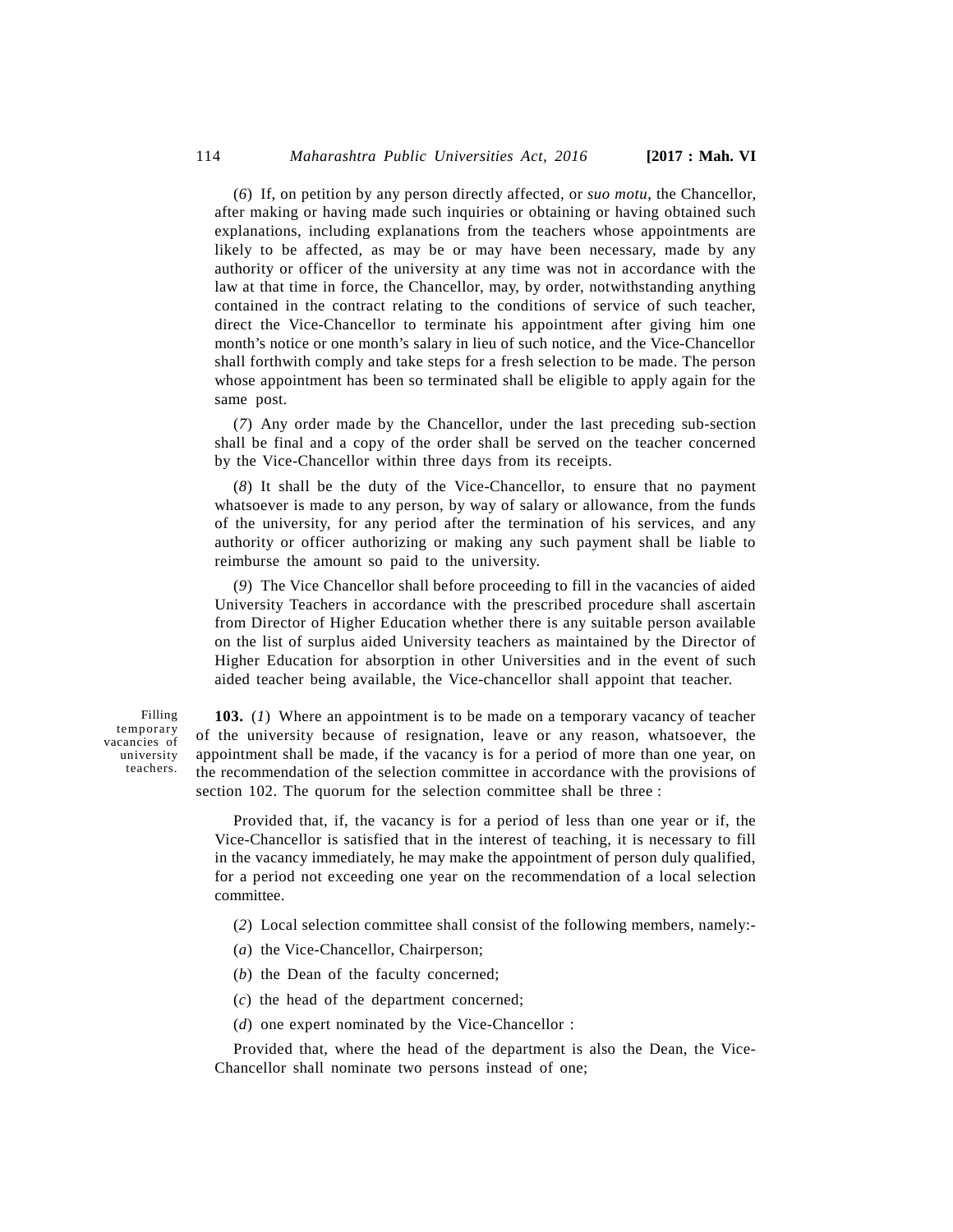(*e*) one member, belonging to Scheduled Castes or Scheduled Tribes or De-notified Tribes (*Vimukta Jatis*) or Nomadic Tribes or Other Backward Classes or Special Backward Category, not below the rank of Principal or Professor nominated by the Vice-Chancellor;

(*f*) one principal or professor who is a member of Management Council to be nominated by the Management Council;

(*g*) the Director, Higher Education or his nominee, not below the rank of Joint Director of Higher Education; and

(*h*) the Director, Technical Education or his nominee, not below the rank of Joint Director of Technical Education:

Provided that, before the expiry of one year as aforesaid, the Vice-Chancellor shall take steps to fill up the post by appointment in accordance with the provisions of section 102.

**104.** The selection committee for selection of Principals of conducted colleges or directors or heads of university institutions or post-graduate centres or subcentres maintained by the university, shall consist of the following members, namely:- Appointment and selection of principal of conducted colleges.

(*a*) the Vice-Chancellor - Chairperson;

(*b*) Chancellor's nominee on the Management Council;

(*c*) two experts, nominated by the Management Council and one expert nominated by the Academic Council, who are not connected with the university, colleges or institutions under its jurisdiction;

(*d*) one member belonging to Scheduled Castes or Scheduled Tribes or De-notified Tribes (*Vimukta Jatis*) or Nomadic Tribes or Other Backward Classes not below the rank of Principal or Professor nominated by the Vice-Chancellor;

(*e*) one principal who is a member of Management Council to be nominated by the Management Council;

(*f*) the Director, Higher Education or his nominee, not below the rank of Joint Director of Higher Education;

(*g*) the Director, Technical Education or his nominee, not below the rank of Joint Director of Technical Education.

**105.** (*1*) There shall be a selection committee for making recommendations of suitable candidates for appointment to the posts of-

- (*a*) Deans;
- (*b*) Directors of Sub-Campuses of the university;
- (*c*) Registrar;
- (*d*) Director, Board of Examinations and Evaluation;
- (*e*) Finance and Accounts officer;
- (*f*) Director of Sports and Physical Education;
- (*g*) Director of Innovation, Incubation and Linkages;
- (*h*) Director of Lifelong Learning and Extension.

Selection committees for officers and employees of university principals, teachers and other employees of affiliated colleges.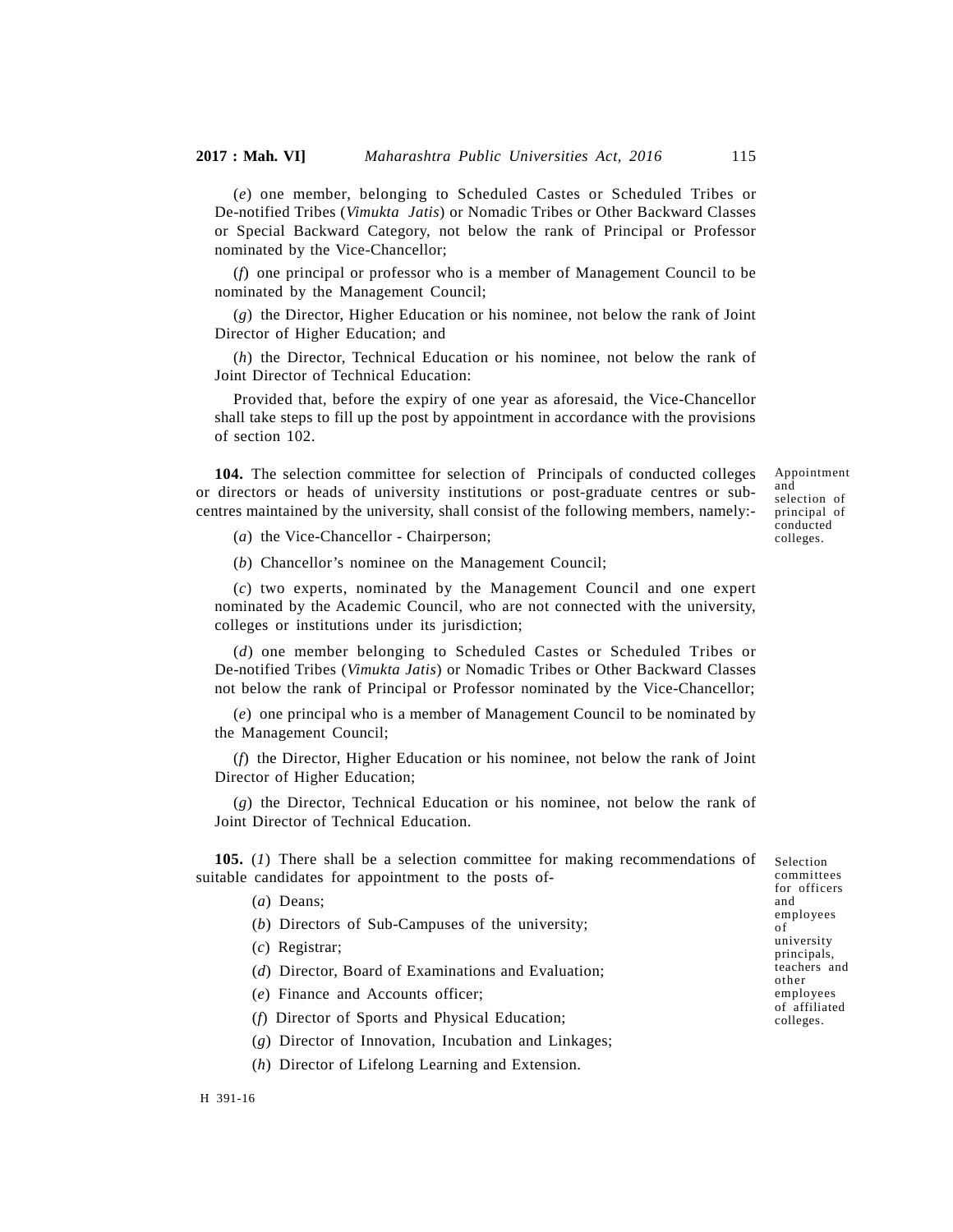(*2*) The Selection Committee shall consist of-

(*a*) the Vice-Chancellor, Chairperson;

(*b*) the Chancellor's nominee on the Management Council;

(*c*) two experts having special knowledge in the field related to the post to be filled, who are not connected with the university or affiliated college or recognized institution under its jurisdiction, nominated by the Chancellor;

(*d*) one person belonging to Scheduled Castes or Scheduled Tribes or De-notified Tribes (*Vimukta Jatis*) or Nomadic Tribes, or Other Backward Classes, not below the rank of Principal or Professor nominated by the Vice-Chancellor;

(*e*) one elected principal or teacher who is a member of Management Council to be nominated by the Management Council,;

(*f*) the Director of Higher Education or his nominee, not below the rank of the Joint Director of Higher Education;

(*g*) the Registrar, Member-Secretary :

Provided that, where he himself is a candidate for the post then in such case, the Pro-Vice-Chancellor shall be the Member-Secretary.

(*3*) All posts, mentioned in sub-section (*1*) shall be duly and widely advertised.

(*4*) The date of the meeting of every selection committee shall be so fixed as to allow a notice of at least thirty days of such meeting, being given to each member; and the particulars of each candidate shall be sent to each member of the selection committee so as to reach him at least seven days before the date of meeting.

(*5*) In case of appointment to the post referred to in sub-section (*1*), if, on petition by any person directly affected, or *suo motu*, the Chancellor, after making or having made such inquiries or obtaining or having obtained such explanations, including explanations from the person whose appointments are likely to be affected, as may be or may have been necessary, made by any authority or officer of the university at any time was not in accordance with the law at that time in force, the Chancellor, may, by order, notwithstanding anything contained in the contract relating to the conditions of service of such person, direct the Vice-Chancellor to terminate his appointment after giving him one month's notice or one month's salary in lieu of such notice, and the Vice-Chancellor shall forthwith comply and take steps for a fresh selection to be made. The person whose appointment has been so terminated shall be eligible to apply again for the same post.

(*6*) Any order made by the Chancellor, under the last preceding sub-section shall be final and a copy of the order shall be served on the person concerned by the Vice-Chancellor within three days from its receipts.

(*7*) It shall be the duty of the Vice-Chancellor, to ensure that no payment whatsoever is made to any person, by way of salary or allowance, from the funds of the university, for any period after the termination of his services, and any authority or officer authorizing or making any such payment shall be liable to reimburse the amount so paid to the university.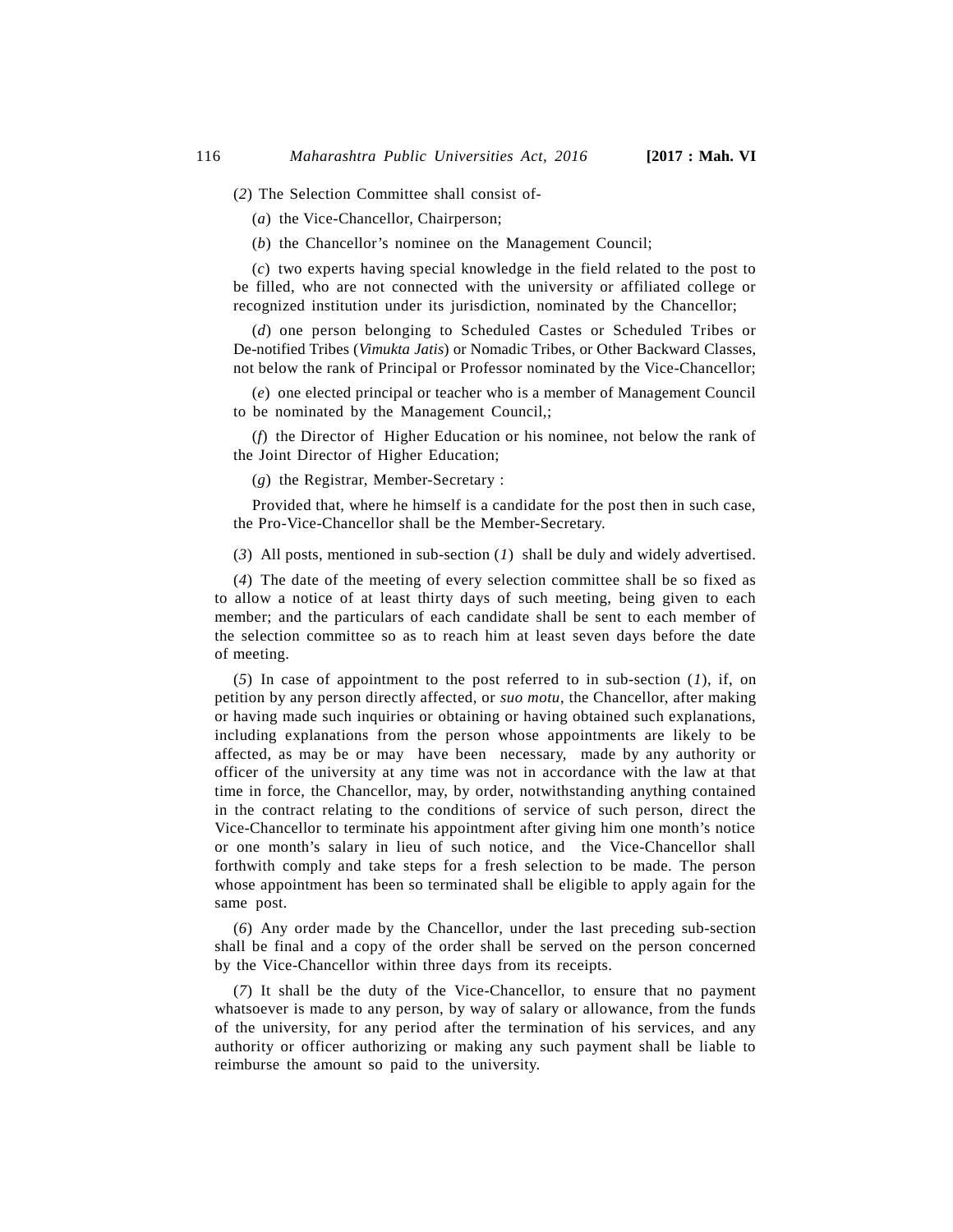(*8*) The Selection Committee and mode of appointment of other officers of the university shall be prescribed by the State Government in the *Official Gazette*.

(*9*) The management of any affiliated college shall before proceeding to fill in vacancies of aided teachers and other aided employees in accordance with the prescribed procedure shall ascertain from the Director of Higher Education whether there is any suitable person available on the list of aided surplus persons maintained by the Director of Higher Education for absorption in other colleges and in the event of such person being available, the management shall appoint that person in accordance with the direction issued by Director of Higher Education:

Provided that, this process of absorption of surplus teachers and other employees shall be applicable to only aided teachers and aided other employees.

(*10*) The Selection Committee, selection process and mode of appointment of principals and teachers of affiliated colleges and recognized institutions shall be as per the guidelines, directions of the University Grants Commission as may be prescribed by the State Government in the *Official Gazette*.

**106.** In addition to the committees constituted under this Act, the authorities of the university may appoint committee with suitable terms and reference for any specific task, and such committee shall consist of members of the same authority constituting such a committee and also of such other persons as that authority may nominate.

Other Committees.

#### CHAPTER X

#### **PERMISSION, AFFILIATION AND RECOGNITION**

**107.** (*1*) The university shall prepare a comprehensive perspective plan for every five years and get the same approved by Commission. Such plan shall be prepared for the location of colleges and institutions of higher learning in a manner ensuring comprehensive equitable distribution of facilities for higher education having due regard, in particular, to the needs of unserved and under-developed areas within the jurisdiction of the university. Such plan shall be prepared by the Board of Deans and shall be placed before the Academic Council and the Senate through the Management Council.

(*2*) The perspective plan shall include the new courses and faculties to be permitted which shall be determined by studying the social and economic needs of the region, job opportunities available and requirements of the industry and should be as per policies of and in conformity with the plans of the State Government and the National Policy for Higher Education for achieving National and State objectives of higher access, equity, excellence, research, relevance and quality.

(*3*) The perspective plan shall make provision for the subjects, number of new divisions and satellite centres to be permitted to the colleges and institutions of higher learning in different regions after factoring in the demand for the same and shall be in conformity with the plans of and after the approval of Commission under section 76.

Perspective Plan.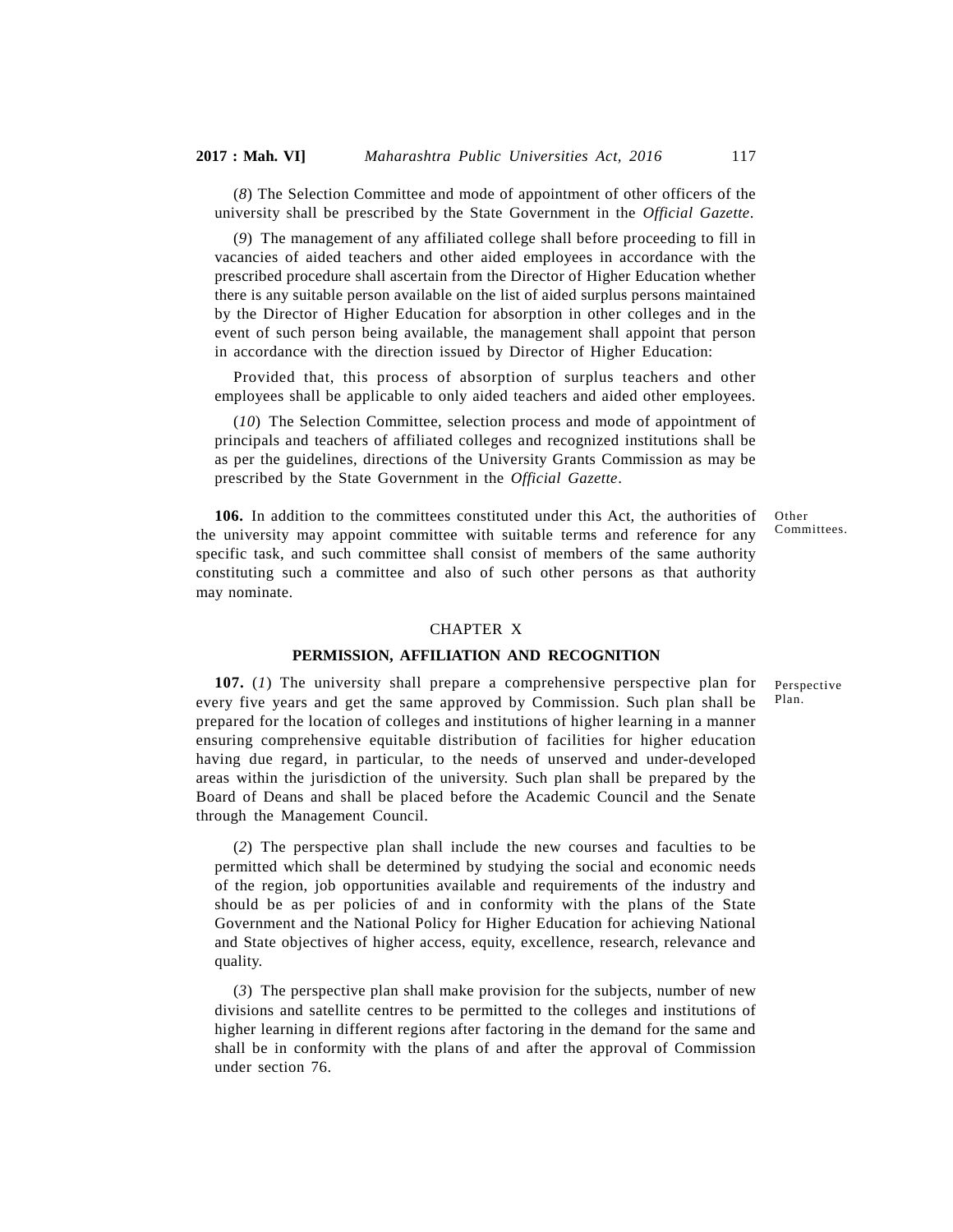(*4*) While preparing the perspective plan preference shall be given to the districts where Gross Enrolment Ratio is less than the national average and also to the tribal, hilly and inaccessible areas besides quality benchmarks, inclusive growth, social relevance and value education.

(*5*) The university shall initiate a time bound programme to prepare an annual plan every year for the location of colleges and institutions of higher learning, in consonance with the perspective plan and shall publish it before the end of academic year preceding the year in which the proposals for the opening of new colleges or institutions of higher learning are to be invited.

(*6*) The University shall undertake the systematic field survey within the geographical jurisdiction of the University every five years regarding the requirements of the facilities of Higher Education, types of skills needed for the local industries, trade and commerce, aspirations of youth of the region, needs of socially and economically deprived youth like female students, backward and tribal communities and such other related factors. The university shall use the findings of such field survey and develop the scientific database while preparing the perspective plan of the university.

**108.** (*1*) The management applying for affiliation or recognition, and the of management whose college or institution has been granted affiliation or recognition, shall give the following undertaking and shall comply with the following conditions, and

> (*a*) that the provisions of the Act and Statutes, Ordinances and Regulations made thereunder and the standing orders and directions of the university and State Government shall be complied with;

> (*b*) that there shall be a separate College Development Committee provided for an affiliated college as provided by section 97of the Act;

> (*c*) that the number of students admitted for courses of study shall not exceed the limits prescribed by the university and the State Government, from time to time;

> (*d*) that there shall be suitable and adequate physical facilities such as buildings, laboratories, libraries, books, equipment required for teaching and research, hostels, gymnasium, etc. as may be prescribed;

> (*e*) that the financial resources of the college or institution shall be such as to make due provision for its continued maintenance and working;

> (*f*) that the strength and qualifications of teachers and non-teaching employees of the affiliated colleges and recognized institutions and the emoluments and the terms and conditions of service of the staff of affiliated colleges and recognized institutions shall be such as may be specified by the university and the State Government and which shall be sufficient to make due provision for courses of study, teaching or training or research, efficiently;

> (*g*) that the services of all teachers and non-teaching employees and the facilities of the college to be affiliated shall be made available for conducting examinations and evaluation and for promoting other activities of the university;

> (*h*) that the directions and orders issued by the Chancellor, Vice-Chancellor and other officers of the university in exercise of the powers conferred on them under the provisions of this Act, Statutes, Ordinances and Regulations shall be mandatorily complied with;

Conditions affiliation recognition.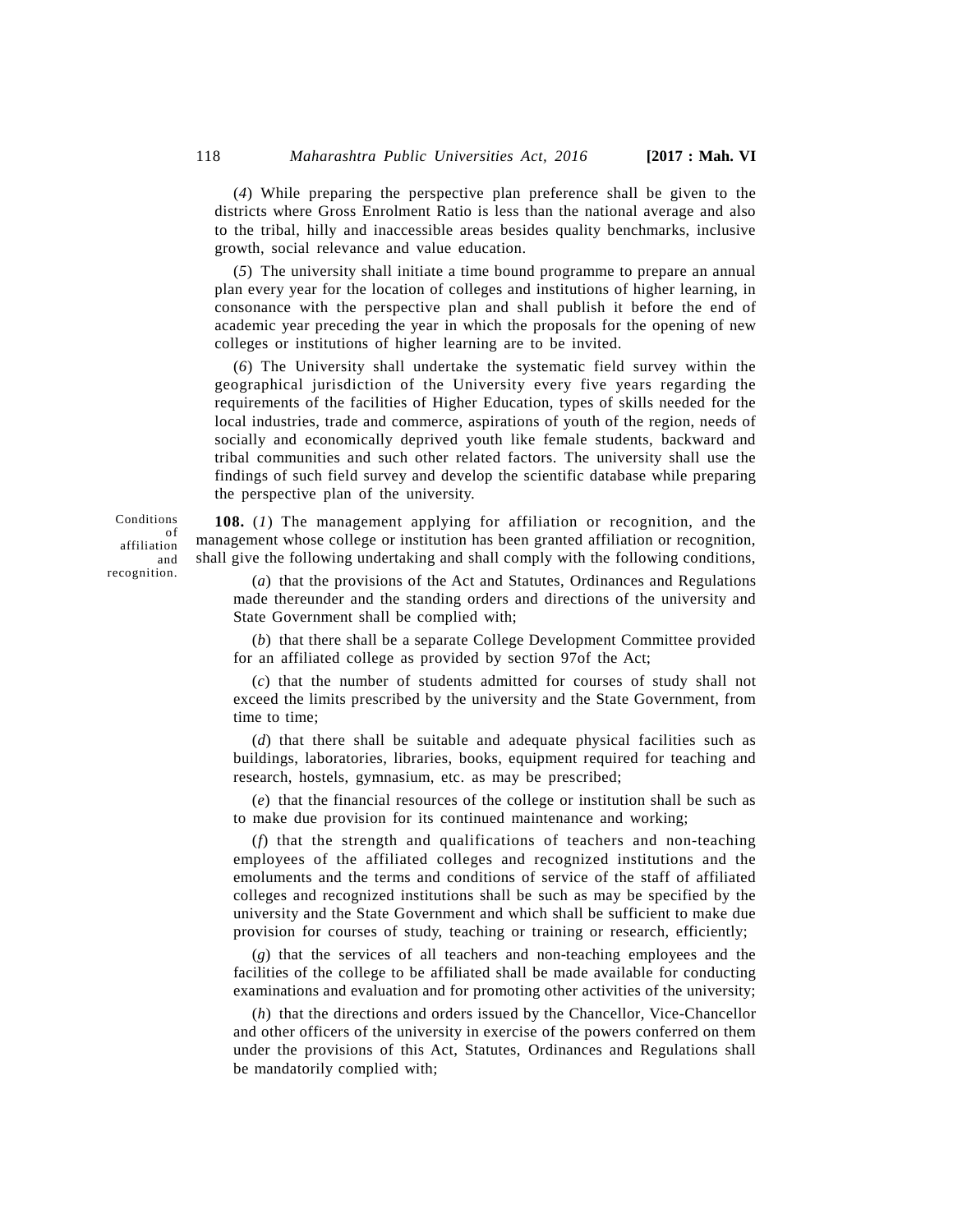(*i*) that there shall be no change or transfer of the management or shifting of location of college or institution, without prior permission of the university;

(*j*) that the college or institution shall not be closed without prior permission of the university;

(*k*) that in the event of disaffiliation or de-recognition or closure of the college or institution under section 121, the management shall abide by and execute the decision of Academic Council regarding the damages or compensation to be recovered from management.

(*2*) No college or institution of higher learning which is part of another university shall be considered for affiliation or recognition, as the case may be, unless a "no objection certificate" is given by the parent university.

**109.** (*1*) The proposal for opening of new colleges or institutions of higher learning or for starting new courses of study, subjects, faculties, additional divisions or satellite centers, shall be invited and considered by the university.

Procedure Procedure<br>for<br>permission<br>for opening for opening new college or new course, subject, faculty, division.

(*2*) No application for opening a new college or institution of higher learning, which is not in conformity with the perspective plan prepared under section 107 shall be considered by the university.

(*3*) (*a*) The Management seeking a Letter of Intent for opening a new college or institution of higher learning shall apply in a prescribed format to the Registrar of the university before the last day of September of the year preceding the year in which the Letter of Intent is sought;

(*b*) only those applications complying with the requirements and received within the prescribed time limit, shall be accepted and considered by the university;

(*c*) all such applications received within the aforesaid prescribed time limit, shall be scrutinized by the Board of Deans and be forwarded to the State Government with the approval of the Management Council on or before 30th November of the year in which such application is received by the university. The university shall submit alongwith the application, its recommendation, duly supported by relevant reasons, as are deemed appropriate by the Management Council;

(*d*) out of the applications recommended by the university, the State Government may grant a Letter of Intent on or before 31st January of the immediately following year after the recommendations of the university under clause (*c*). The Letter of Intent may be granted to such institutions as the State Government may consider fit and proper in its absolute discretion, taking into account the relevant factors, the suitability of the management seeking Letter of Intent, state level priority with regard to location of institutions of higher learning, etc. The Letter of Intent shall be communicated by the State Government to the university, on or before the date specified in this clause :

Provided, however, that in exceptional cases and for the reasons to be recorded in writing any application not recommended by the university may be approved by the State Government for grant of a Letter of Intent to college or institutions of higher learning;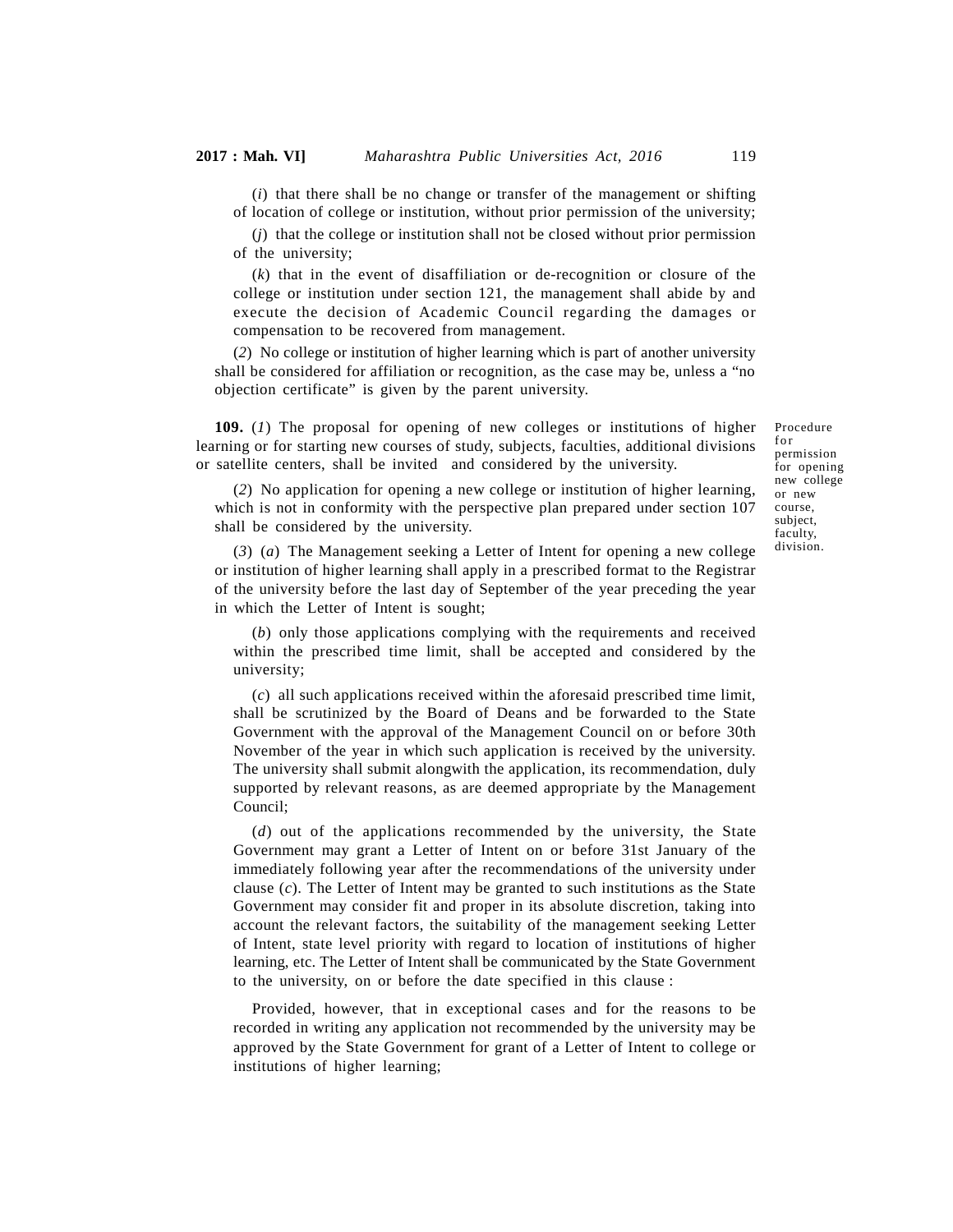<sup>1</sup>[Provided further that, for the first academic year, immediately after the commencement of this Act with a view to facilitate the Universities to decide the applications for permission for opening of new College the dates referred to in clauses (*a*), (*c*) and (*d*) of sub-section (3) as specified in column (2) of the Table hereto shall be read as provided in column (3) of the said Table:-

|                  | Table                                                     |                                       |
|------------------|-----------------------------------------------------------|---------------------------------------|
| Clauses          | For the date<br>existing provision                        | Date for the Academic<br>Year 2017-18 |
| $\left(1\right)$ |                                                           | (3)                                   |
| $\left(a\right)$ | Last day of September<br>of the Year.                     | 15th December 2017                    |
| (b)              | Before 30th of<br>November of the Year                    | Before 15th January<br>2018           |
| (c)              | Before 31st January of the<br>immediately following year. | Before 28th February<br>2018]         |

(*e*) such Letter of Intent granted by the State Government shall be valid up to 31st January of the next following year. The management shall have to comply with the necessary conditions mentioned in the Letter of Intent, within such period and submit compliance report to the university with the present status of the academic and infrastructure facilities and readiness to start the institutions with required documents for final approval;

(*f*) such compliance report received within aforesaid time-limit, shall be scrutinized by the Board of Deans and be forwarded to the State Government with the approval of the Management Council on or before, 1st day of May in which the compliance report has been received. The recommendation of the Board of Deans and approved by the Management Council shall be duly supported by relevant reasons as are deemed appropriate by Management Council :

Provided that, if the management fails to comply with the conditions of Letter of Intent, within the time limit as specified in clause (*e*), the Letter of Intent shall be deemed to have been lapsed :

Provided however that, in exceptional cases and reasons to be recorded in writing, the State Government may, on application by the management duly processed by the university, extend from time to time, the validity of Letter of Intent for further period which shall not exceed twelve months in the aggregate;

(*g*) after considering the report of the university under clause (*f*), the State Government may grant final approval to such management as it may consider fit and proper in its absolute discretion, taking into account the State Government's budgetary resources, and other relevant factors, the suitability of management seeking permission to open new institution, etc. The final approval under this clause may be granted on or before 15th June, of the year in which such new college or institutions are proposed to be started. Such approval from the State Government shall be communicated to the university. Approvals granted thereafter shall be given effect by the university only in the subsequent academic year:

<sup>1.</sup> This proviso was inserted by Mah. 27 of 2018, s. 5.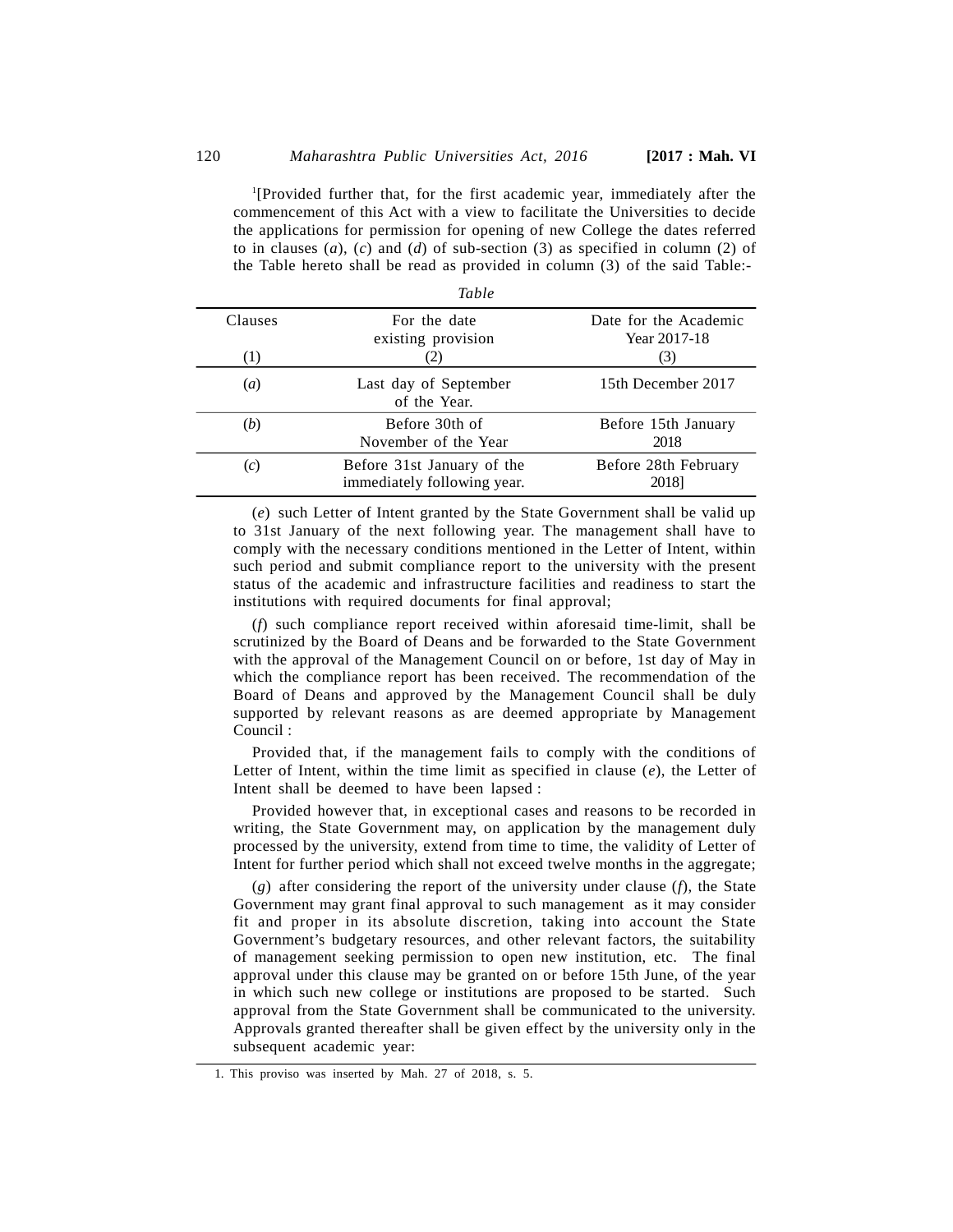Provided however that, in exceptional cases and for the reasons to be recorded in writing any compliance report on the Letter of Intent, which is not recommended by the university, may be approved by the State Government.

(*4*) (a) The management seeking permission to start a new course of study, subjects, faculties, additional divisions or satellite centers shall apply in a prescribed format to the Registrar of the University before the last day of the September, of the year preceding the year in which the permission is sought;

(*b*) only those applications complying with the requirement and received within the prescribed time limit shall be accepted and considered by the university;

(*c*) all such applications received within the aforesaid prescribed time limit, shall be scrutinized by the Board of Deans and be forwarded to the State Government with the approval of Management Council on or before the 1st day of April of the year, with such recommendation duly supported by relevant reasons as are deemed appropriate by the Management Council;

(*d*) out of the applications recommended by the university, the State Government may grant permission on or before 15th June of the year to such institutions as it may consider fit and proper in its absolute discretion, taking into account other relevant factors, the budgetary resources of the State Government and other relevant factors, the suitability of the management seeking permission, etc. The permission shall be communicated by the State Government to the university, on or before the date specified in this clause :

Provided however that, in exceptional cases and for the reasons to be recorded in writing any application not recommended by the university may be approved by the State Government.

*(5*) No application shall be entertained directly by the State Government for grant of Letter of Intent, under sub-section (*3*) or final approval under sub-section (*4*), as the case may be.

(*6*) The application for starting new course of study, subject, faculty or additional division or satellite center by existing colleges or institutions of Higher learning, shall not be forwarded to the State Government by the university, if,-

(*a*) they have not been accredited or re-accredited either from National Assessment and Accreditation Council or National Board of Accreditation even though they are eligible and due for being accredited or re-accredited as per the norms of accreditation agencies; and

(*b*) they have not complied with the conditions laid down by the State Government.

(*7*) Notwithstanding anything contained in this Act or any other law for the time being in force,-

(*a*) no management shall establish or open a new college or an institution of higher learning in the State, except with the prior permission of the State Government;

(*b*) no management shall start a new course of study or subjects, faculty, additional division or satellite centers except with the prior permission of the State Government.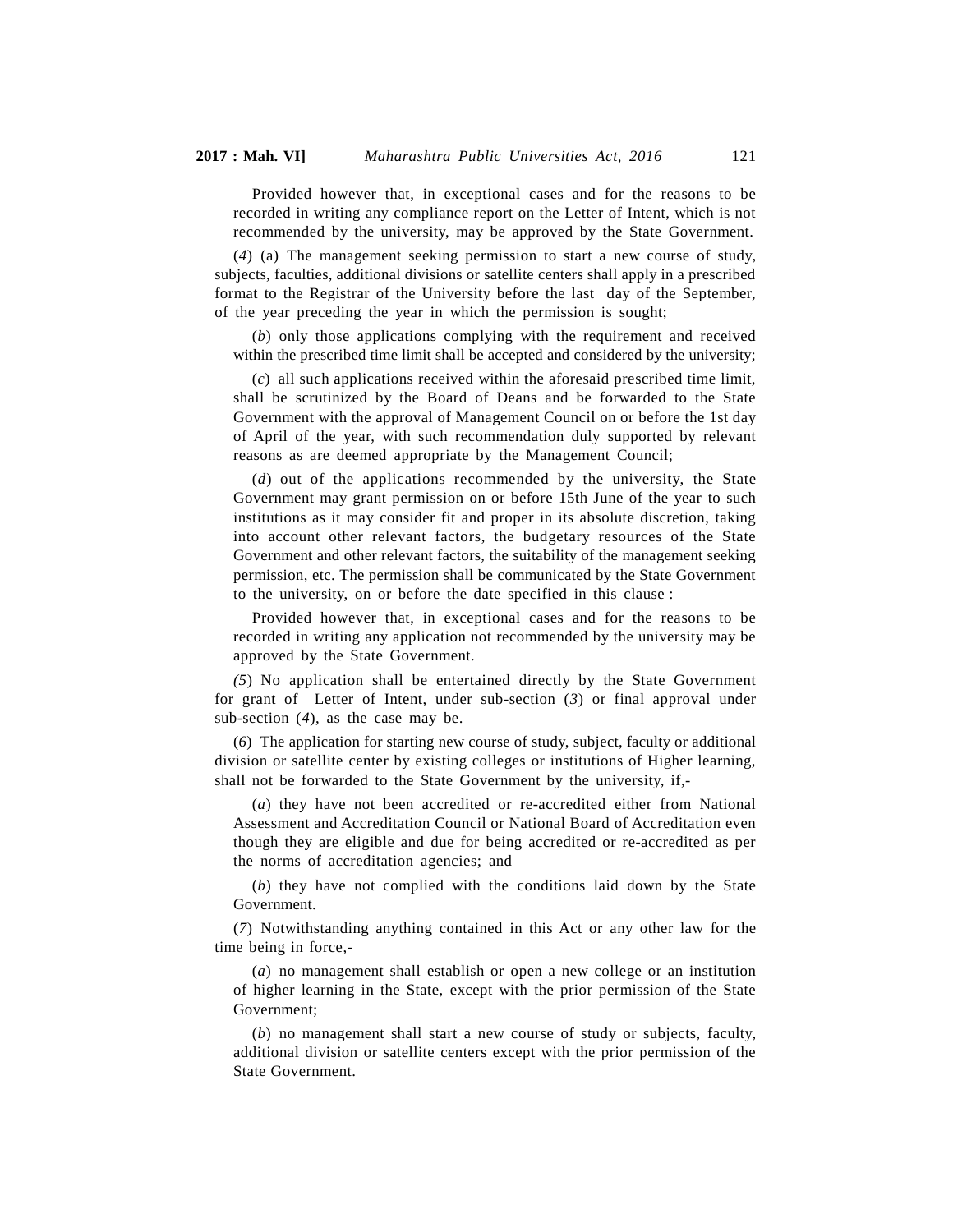*Explanation.-* For the purpose of this sub-section, the expressions "establish or open a new college or an institution of higher learning" and "start a new course of study, subject, faculty, additional division or satellite center" shall include establishing or opening of such college or institution of higher learning, and starting of any such course of study, subject, faculty, additional division, or satellite center, on the basis of no grant-in aid from the State Government.

(*8*) In case of extraordinary situations which warrant starting of new divisions of particular faculties, the State Government, with reasons to be recorded in writing, shall have the authority to declare and adopt the fast track system of grant of permission to start such new divisions and the norms and procedures related thereto :

Provided that, the procedure for grant of permission in such extraordinary situations shall be completed not later than 31st August of the Academic Year in which such new divisions are to be started :

Provided further that, the applications for starting of new divisions under the fast track system shall be duly processed by the university. On the compliance of necessary conditions, if the University recommends to the Government the proposal for starting such new divisions, then such permission shall be deemed to have been accorded by the State Government if no adverse communication of any nature is issued by the State Government upto 31st August of the Academic Year in which such new divisions are to be started.

(*9*) The State Government, for the purpose of giving effect to the provisions of sub-section  $(3)$  or sub-section  $(4)$ , as the case may be, may by notification in the *Official Gazette*, lay down the procedure to be followed for the purposes under the said sub-sections.

Procedure ure<br>for<br>on. Co affiliation.

**110.** (*1*) On receipt of the permission from the State Government, the Academic Council of the university shall consider grant of first time affiliation to the new college or institution of higher learning or to the new courses of study, subjects, faculties, additional divisions, or satellite centers as the case may be.

(*2*) The Academic Council shall decide,-

- (*a*) whether affiliation should be granted or rejected;
- (*b*) whether affiliation should be granted in whole or part;
- (*c*) subjects, courses of study, the number of students to be admitted;

(*d*) conditions, if any, which may be stipulated while granting or for granting the affiliation to be complied within reasonable time:

Provided that, in case of failure to comply with such conditions within such period, the affiliation granted shall be deemed to have been cancelled and no communication in this regard by the university to the management concerned shall be necessary.

(*3*) The Pro-Vice-Chancellor shall communicate the decision of Academic Council to the management with a copy to the Director of Higher Education, within one month from the date of communication of sanction by the State Government in respect of opening the new college or institution of higher learning or starting a new course of study, subjects, faculties or additional divisions, or satellite centers and if the application for affiliation is granted, alongwith an intimation regarding,-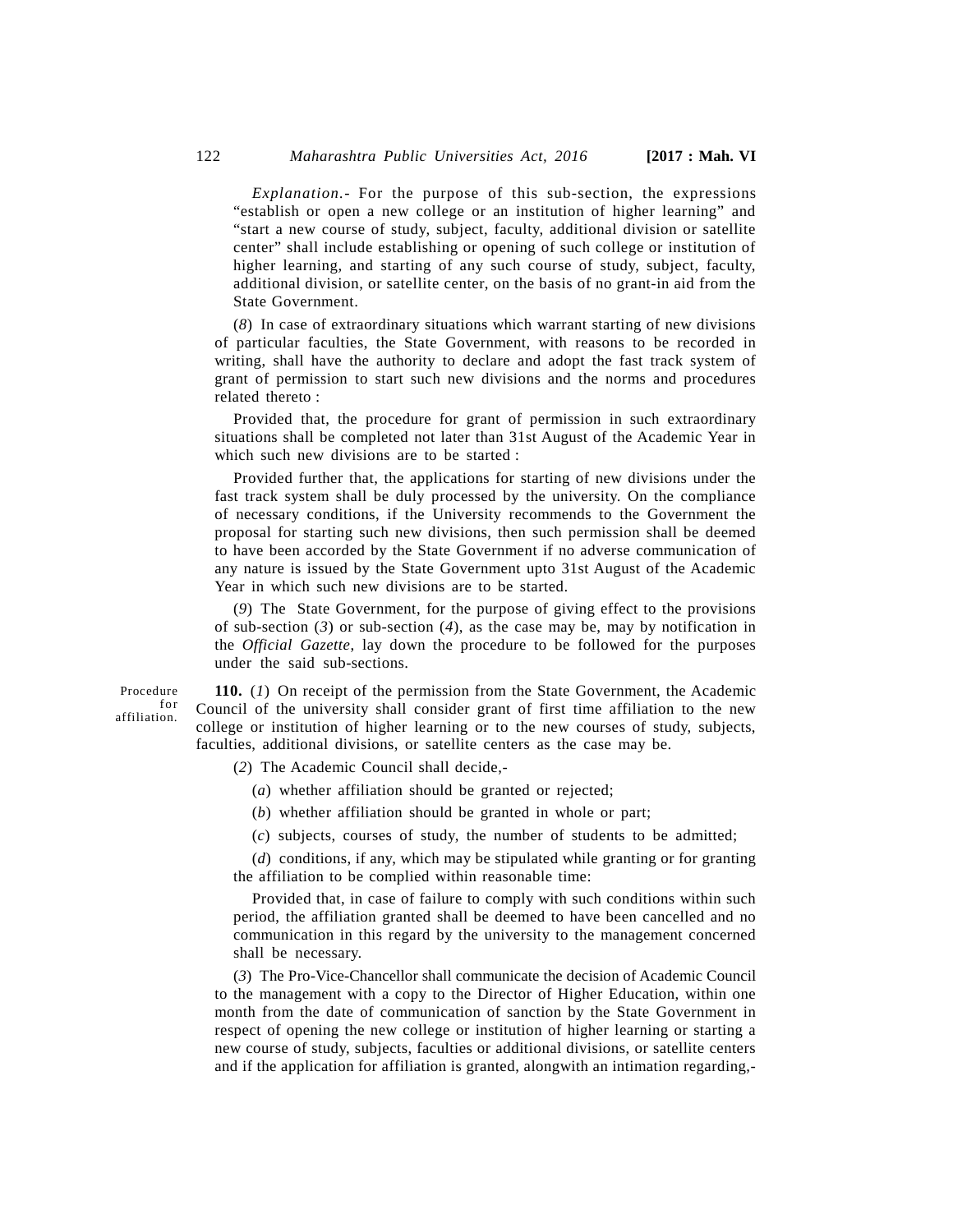(*a*) the courses of study, subjects, faculties or additional divisions for which affiliation is granted;

(*b*) the number of students to be admitted;

(*c*) the conditions, if any, subject to the fulfillment of which the affiliation is granted and time stipulated for compliance of such conditions.

(*4*) Where the college or institution is eligible and due for accreditation or re-accreditation, as the case may be, and such college fails to comply with the requirements of accreditation or re-accreditation, then no affiliation shall be granted by the university to such college or institution :

Provided that, nothing in this sub-section shall apply in respect of the affiliation for natural growth of the faculty, additional division, course of study, subject or satellite centre.

(*5*) No student shall be admitted by the college or institution unless the university has granted the affiliation to the college or institution of higher learning or to a new course of study, subject, faculty or additional division.

**111.** (*1*) The management of an institution actively engaged in conducting research or specialized studies for a period of not less than five years, and seeking recognition shall apply to the Registrar of the university before the last day of September of the year preceding the year from which the recognition is sought, with full information regarding the following matters, namely:-

Procedure of recognition of institutions.

(*a*) the constitution and personnel of the management;

(*b*) the subjects and courses of study and research Programmes for which recognition is sought;

(*c*) the accommodation, equipment and the number of students for whom provision has been made;

(*d*) the permanent, visiting and honorary staff of the institution, recognized for guiding research or recognizable for the purpose by the university; their experience, evidence of research work carried out at the institution, publications, report, monographs, books published by the institution;

(*e*) the fees levied, or proposed to be levied, and the provisions made for capital expenditure on buildings, equipment and for the continued maintenance and efficient working of the institution.

(*2*) Only those applications complying with the requirements shall be accepted and considered by the university.

(*3*) All such applications shall be scrutinized by the Board of Deans. The Board of Deans may call for any further information, which it thinks necessary and shall ask the management to comply with the requirements.

(*4*) If the Board of Deans decides to consider the application, it shall cause an inspection by a committee of persons having specialized knowledge in the subject or field concerned, for physical verification of all requirements for grant of recognition.

H 391-17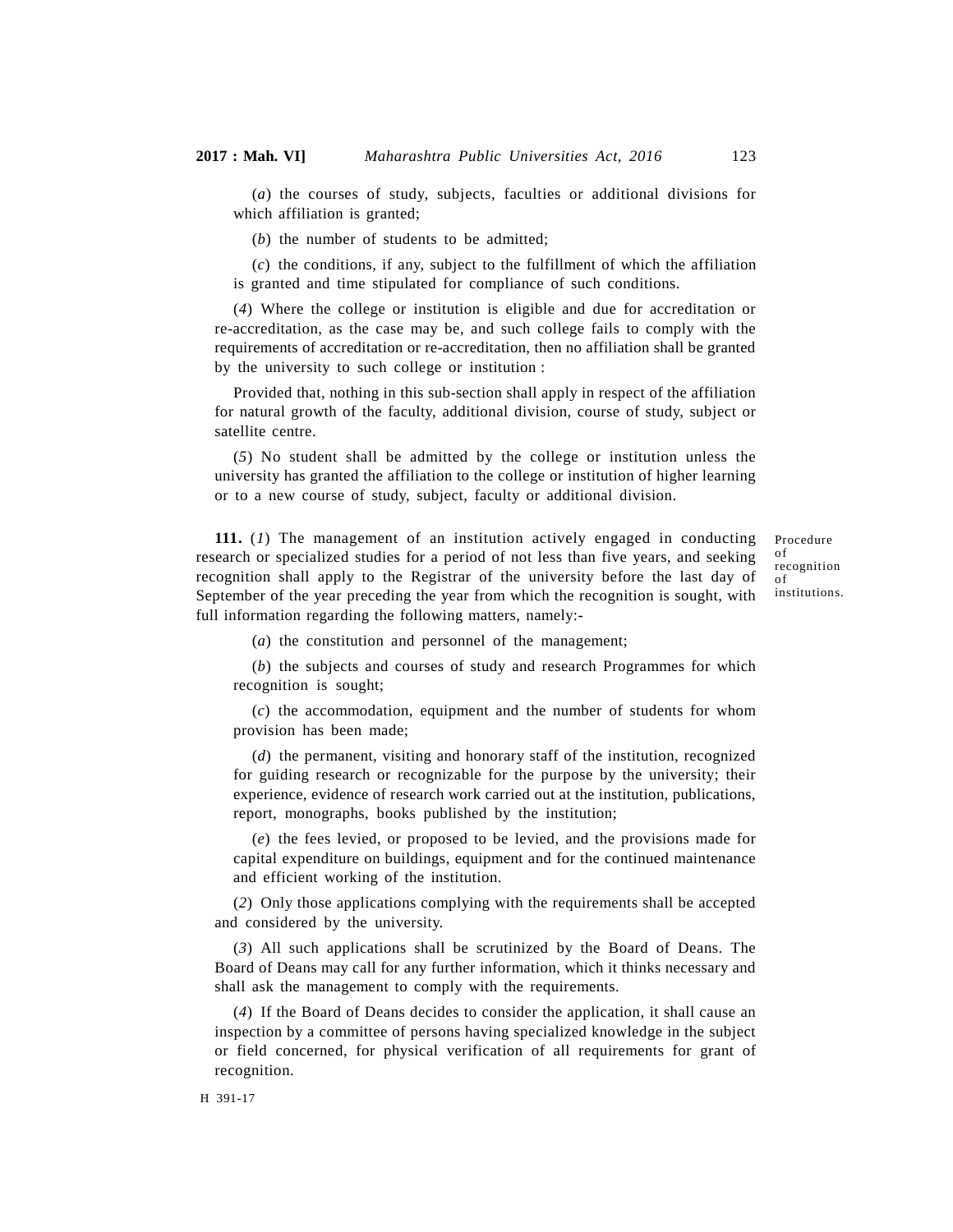(*5*) The committee shall visit the institution and submit a report thereof to the Board of Deans, with such recommendations duly supported by relevant reasons as are deemed appropriate.

(*6*) After considering the report of such inquiry, and making such further inquiry, as it may think necessary, the Board of Deans shall submit to the Vice-Chancellor the proposal to grant or reject the application, in part or in whole, with such recommendations duly supported by relevant reasons as are deemed appropriate and the report of the inquiry committee.

(*7*) The Vice-Chancellor shall after considering the proposal submitted by the Board of Deans, may, either grant or reject it. The decision of the Vice-Chancellor in this regard shall be final and binding.

(*8*) The Pro-Vice-Chancellor shall communicate the decision of the Vice-Chancellor to the management with a copy to the Director of Higher Education.

(*9*) The process laid down in sub-sections (*1*) to (*8*) shall be completed within six months.

Procedure ure<br>for<br>ion<br>ate CC recognition of private education provider.

**112.** (*1*) The management of private skills education provider seeking recognition from the university to various degree, diploma, advanced diploma and certificate courses as prescribed by the University as per the National, State level policy regarding skill qualification and education framework and to the experts engaged for conducting such courses shall apply to the Registrar in the prescribed format, with full information on the programmes run by the private skills education provider and other data as sought in the format, before the last day of September of the year preceding the year from which the recognition is sought.

(*2*) Only those applications complying with the requirements and received within the prescribed time-limit, shall be accepted and considered by the university.

(*3*) All such applications shall be scrutinized by the Board of Deans. The Board of Deans shall inform the management the discrepancies in the application or documents submitted for seeking recognition, and shall ask the management to comply with the requirements.

(*4*) The Board of Deans after being satisfied with the authenticity of the private skills education providers shall cause an inspection by the committee of experts in skills education, industry and academia, for the purpose of grant of recognition.

(*5*) The committee shall visit the institution and submit a report thereof to the Board of Deans, with such recommendations duly supported by relevant reasons as are deemed appropriate.

(*6*) After considering the report of such inquiry, and making such further inquiry as it may think necessary, the Board of Deans shall submit to the Vice-Chancellor the proposal to grant or reject the application, in part or in whole, with such recommendations duly supported by relevant reasons as are deemed appropriate and the report of the inquiry committee.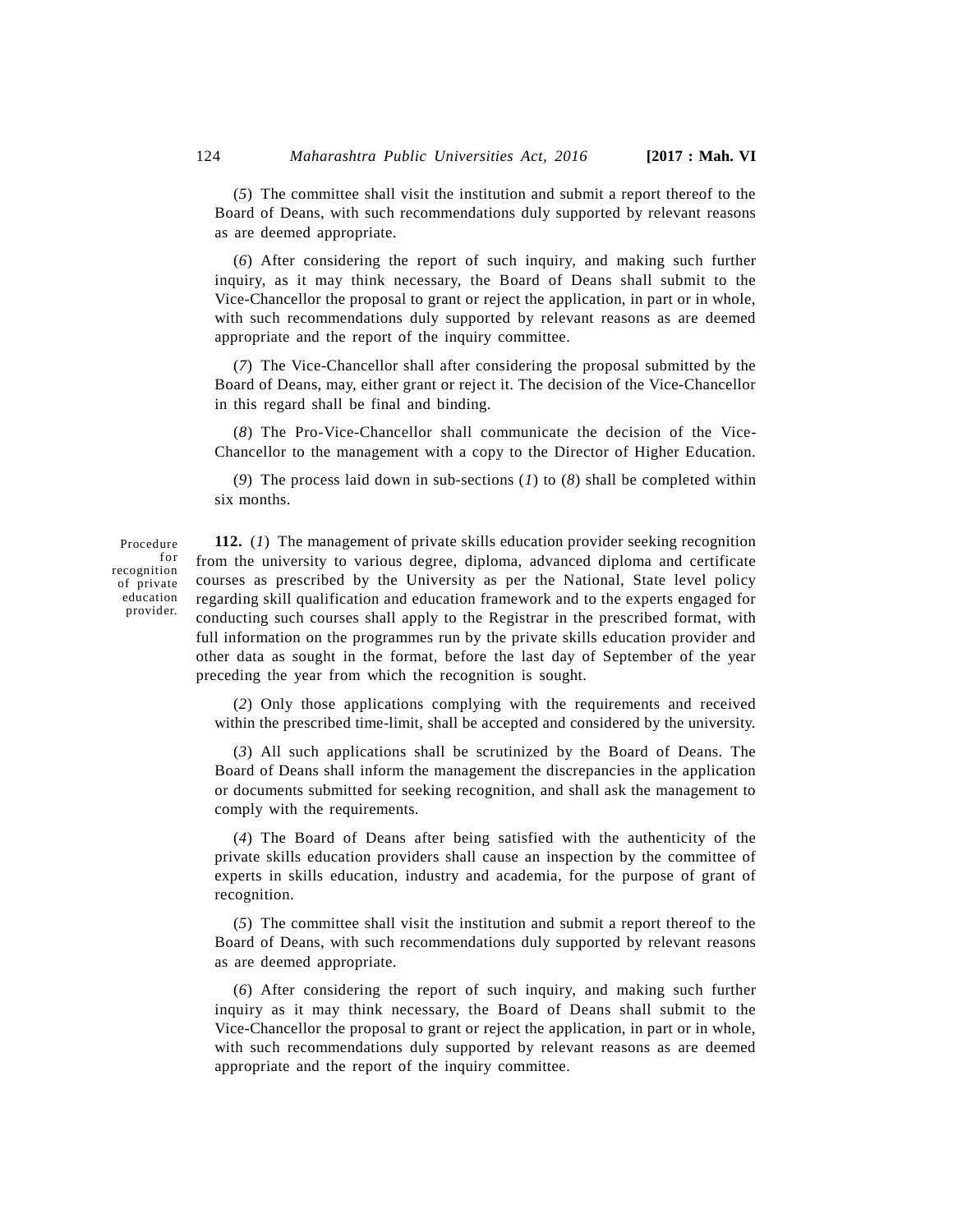(*7*) The Vice-Chancellor shall after considering the proposal submitted by the Board of Deans, may, either grant or reject it and the decision of the Vice-Chancellor in this regard shall be final and binding.

(*8*) The Pro-Vice-Chancellor shall communicate the decision of the Vice-Chancellor to the management.

(*9*) The time schedule for the process laid down in sub-sections (*2*) to (*8*) shall be published and completed by the University up to 30th April of the year, in which private skills education provider intends to start various degree, diploma, advance diploma and certificate courses.

(*10*) The recognition shall be valid for a period of five years. The procedure referred to in sub-sections (*1*) to (*8*) shall apply *mutatis-mutandis,* for continuation of such recognition, from time to time.

(*11*) The recognized private skills education provider shall conduct assessment, declare results and recommend to the University for Award of certificate, diploma, advanced diploma and degree for different programmes.

(*12*) The management desirous of closing down the institution providing private skills education shall apply to the Registrar on or before the first day of August of the preceding year, stating fully the grounds for closure, and pointing out the assets in the form of buildings and equipment, their original cost, the prevailing market value and the grants so far received by it either from the University Grants Commission, the State Government or from public funding agencies.

(*13*) On receipt of such an application, the Vice-Chancellor shall cause to make enquiries as it may deem fit, to assess and determine whether the private skills education provider be permitted to effect the closure. The Vice-Chancellor may examine whether the closure should be avoided by transferring it to another management.

(*14*) If the Vice-Chancellor decides to recommend the closure, the Board of Deans shall prepare and submit to the Management Council, a report on the extent of damages or compensation to be recovered from the management and whether the assets created utilizing the funds provided by the University Grants Commission, the State Government or other public funding agencies, be transferred to other management.

(*15*) The Vice-Chancellor shall, with prior concurrence of the Management Council, decide whether private skills education provider be permitted the closure.

(*16*) The procedure to give effect to the closure shall be in phases, so as to ensure that the students already admitted to the private skills education provider are not affected, and that the first year shall be closed first and no new admission shall be effected. The procedure to phase out the closure shall be such as may be prescribed.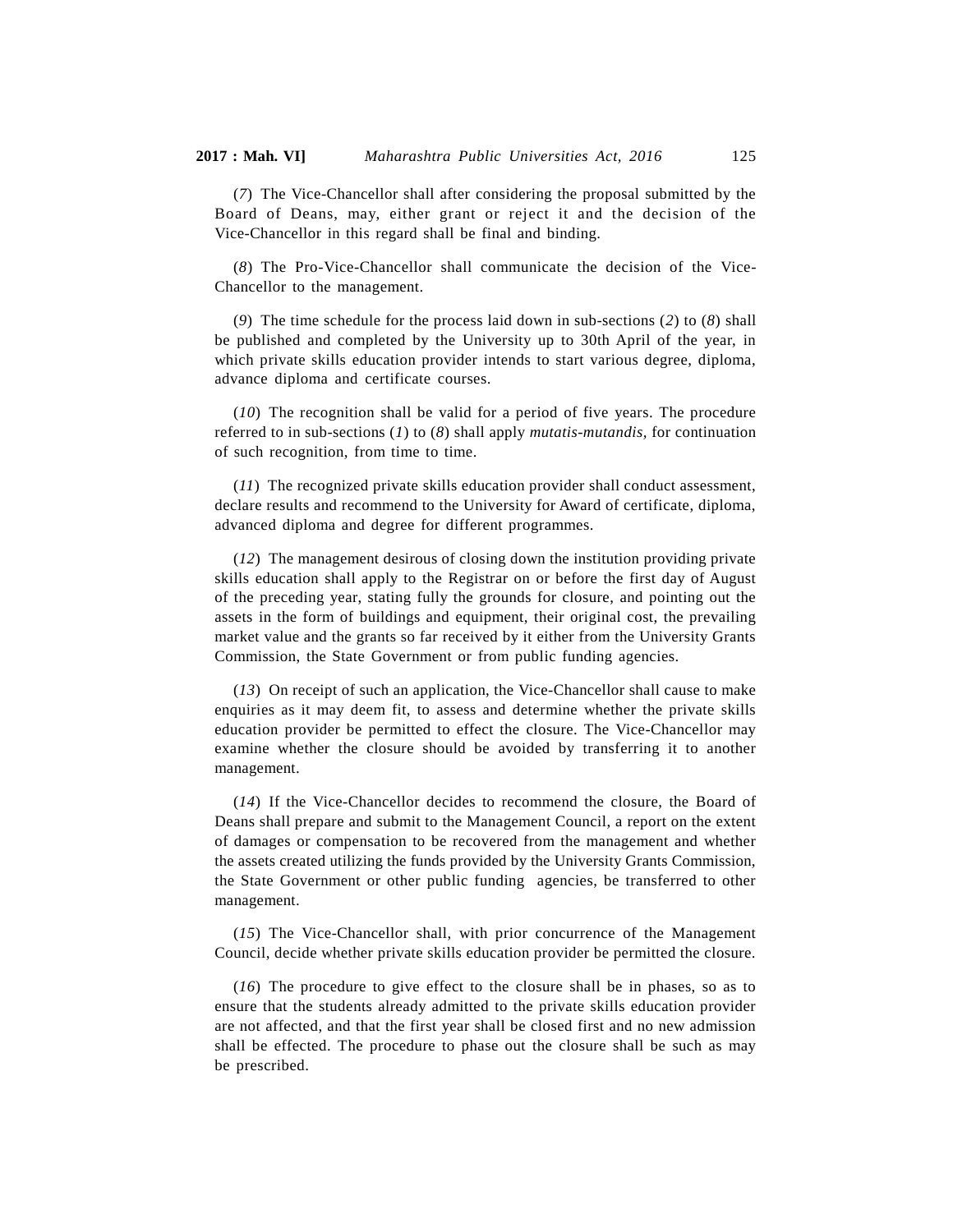Recognition empowered autonomous skills development colleges.

**113.** (*1*) The management of the empowered autonomous skills development college applying for recognition shall give and comply with the following undertakings, namely:-  $\begin{bmatrix} 126 \\ 0 \\ \text{to} \\ \text{ed} \\ \text{to} \\ \text{to} \\ \text{to} \\ \text{to} \\ \end{bmatrix}$ 

> (*a*) that the provisions of this Act and Statutes, Ordinances and Regulations made thereunder and the standing orders and directions of the university shall be observed;

> (*b*) that there shall be suitable and adequate physical facilities such as buildings, classrooms with modern delivery facilities, skills development laboratories with necessary equipment, if needed, library and knowledge access facilities, information and communication technology connectivity and other facilities as may be prescribed by the university;

> (*c*) that the financial resources of the college shall be such as to make provision for its continued maintenance and working;

> (*d*) that there shall be core academic and technical staff, as prescribed by the university, and the emoluments and the terms and conditions of services of the staff of the college shall be such as prescribed by the university;

> (*e*) that there shall be linkages with the industries or businesses as may be necessary to give professional experiences and also a panel of experts from industries or businesses which shall work as visiting teachers or trainers as demanded by the various programmes of that college which intends to run;

> (*f*) that the services of all teaching staff, visiting teachers or experts, supporting and technical staff and the facilities of the college shall be made available for conducting examinations, evaluation and for promoting other activities of the university;

> (*g*) that there shall be no change or transfer of the management without previous permission of the university;

(*h*) that the college shall not be closed without permission of the university;

(*i*) that in the event of disqualification or de-recognition or closure of the college, the college shall continue to function and discharge its duties till last batch of student's registered for various programmes are trained, assessed or evaluated, their results are declared by the university and they are given appropriate certificate of completion of the programme.

(2) The management of college seeking recognition from the university shall apply to the Registrar of the university in the prescribed format, before the last day of September of the year preceding the year from which the recognition is sought, to various degree, diploma, advanced diploma and certificate courses as prescribed by the University as per the National, State level policy regarding skills qualification and education framework providing information on the programmes proposed to be conducted in college, which shall include relevant data on curriculum, delivery process, creation of necessary academic and skills training infrastructure, linkages with appropriate industries or business, faculty and experts with their academic qualifications and domain experience and other supporting information on assessment of students and the financial details of the college seeking recognition.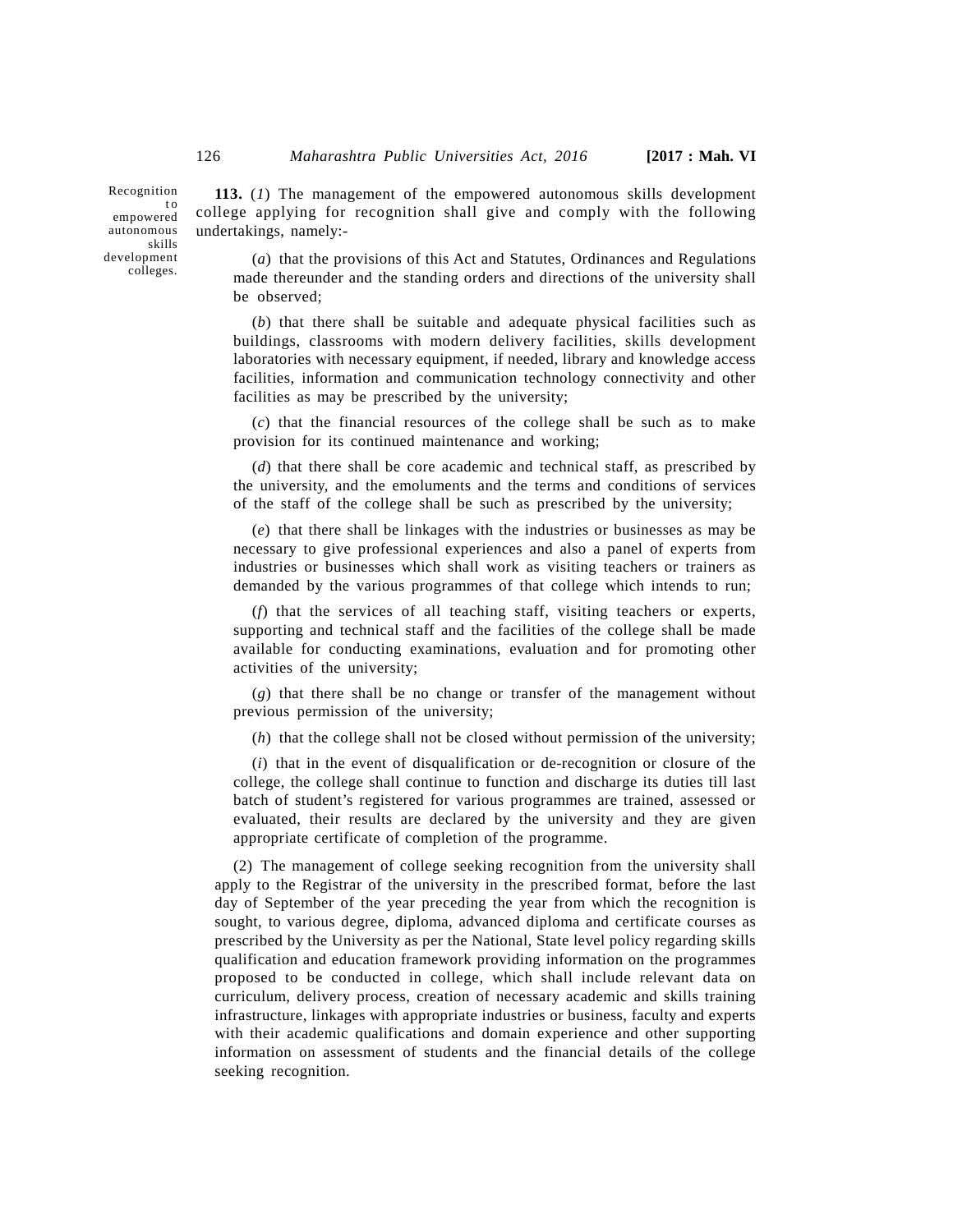(*3*) Only those applications complying with the requirements and received within the prescribed time-limit, shall be accepted and considered by the university.

(*4*) All such applications shall be scrutinized by the Board of Deans and a report thereof be forwarded to the Vice-Chancellor and the university shall inform the management, of the discrepancies in the application or documents submitted for seeking recognition and shall ask the management to comply with the requirements.

(*5*) The Board of Deans after being satisfied with the authenticity of the proposal, shall cause an inspection by the committee of experts in skills education, industry and academia for the purpose of grant of recognition.

(*6*) The committee shall visit the institution and submit a report thereof to the Board of Deans, with such recommendations duly supported by relevant reasons as are deemed appropriate.

(*7*) After considering the report of such inquiry, and making such further inquiry as it may think necessary, the Board of Deans shall submit to the Vice-Chancellor the proposal to grant or reject the application, in part or in whole, with such recommendations duly supported by relevant reasons as are deemed appropriate and the report of the inquiry committee.

(*8*) The Vice-Chancellor shall after considering the proposal submitted by the Board of Deans, may, either grant or reject it and the decision of the Vice-Chancellor in this regard shall be final and binding.

(*9*) The time schedule for the process laid down in sub-sections (*2*) to (*8*) shall be published and completed by the University up to 30th April of the year, in which empowered autonomous skills development college intends to start various degree, diploma, advance diploma and certificate courses.

(*10*) The Pro-Vice-Chancellor shall communicate the decision of the Vice-Chancellor to the management, on or before the 30th April of the year, in which the management desires to seek recognition.

(*11*) The recognition shall be valid for a period of five years. The procedure referred to in sub-sections (*1*) to (*10*) shall apply *mutatis-mutandis*, for continuation of recognition, from time to time.

(*12*) The recognized empowered autonomous skills development college shall conduct assessment, declare results and recommend to the university award of joint certificate, diploma, advanced diploma and degree for different programmes.

(*13*) The management desirous of closing down the empowered autonomous skills development college shall apply to the Registrar on or before the first day of August of the preceding year, stating fully the grounds for closure, and specifying the assets in the form of buildings and equipment, their original cost, the prevailing market value and the grants so far received by it either from the University Grants Commission, the State Government or from public funding agencies.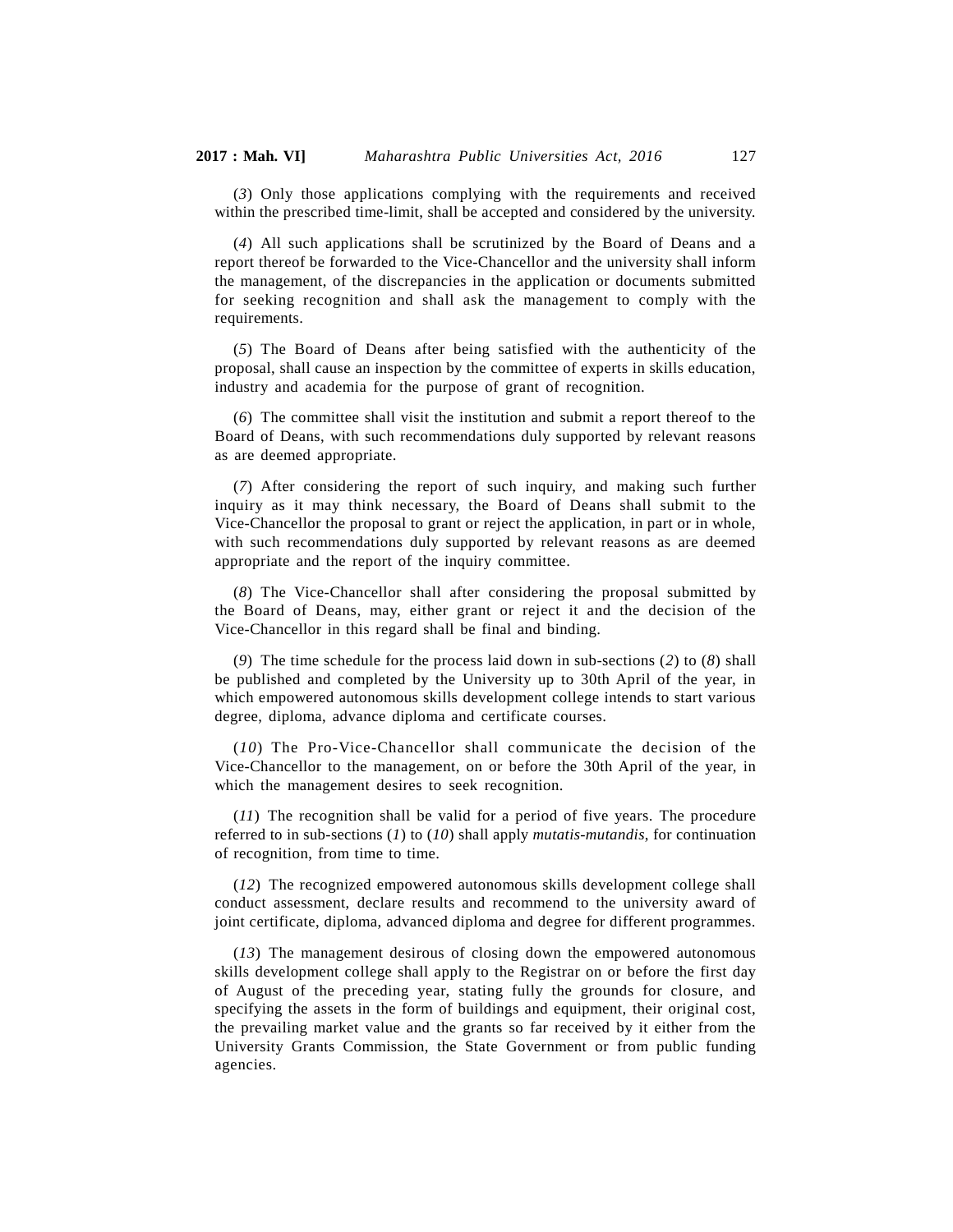(*14*) On receipt of such an application, the Vice-Chancellor shall cause to make enquiries as it may deem fit, to assess and determine whether the college be permitted to effect the closure. The Vice-Chancellor may, examine whether the closure should be avoided by making provisions for transferring it to another management.

(*15*) If the Vice-Chancellor decides to recommend the closure, it shall prepare and submit to the Management Council, a report on the extent of damages or compensation to be recovered from the management and whether the assets created utilizing the funds provided by the University Grants Commission, the State Government or other public funding agencies, be transferred to other management.

(*16*) The Vice-Chancellor shall, with prior concurrence of the Management Council, decide whether the college be permitted the closure.

(*17*) The procedure to effect the closure shall be in phases, so as to ensure that the students already admitted to the college are not affected, and that the first year shall be closed first and no new admission shall be effected. The procedure to phase out the closure shall be such as may be prescribed.

**114.** (*1*) The procedure prescribed in sub-sections (*1*) to (*3*) of section 110 shall apply, *mutatis-mutandis*, for the consideration of continuation of affiliation, from time to time. Continuation of affiliation or recognition.

> (*2*) The procedure prescribed in section 111, for grant of recognition shall apply, *mutatis-mutandis*, for the consideration of continuation of recognition.

> **115.** The affiliated college or recognized institution may apply for affiliation or

recognition for additional courses of study. The university shall follow the procedure as prescribed in sections 108, 109, 110 and 111, so far as may be applicable. Extension of affiliation or recognition.

Permanent affiliation recognition.

**116.** The affiliated college or institution or recognized institution with at least five <sup>1011</sup> years standing as an affiliated or recognized institution shall apply for permanent affiliation or recognition. The Board of Deans shall consider and scrutinize the applications and make recommendation to the Academic Council. If the Academic Council is satisfied that the affiliated college or institution or recognized institution has fulfilled all the conditions of affiliation or recognition satisfactorily and has attained high academic and administrative standards as prescribed by the university and concerned regulatory bodies, from time to time, the Academic Council shall grant permanent affiliation or recognition to the college or institution, as the case may be.

Inspection of colleges and recognized institutions and report.

**117.** (*1*) Every affiliated college and recognized institution shall furnish such reports, returns and other particulars as the university may require for enabling it to judge the academic standards and standards of academic administration of the college or recognized institution.

(*2*) The Pro-Vice-Chancellor shall cause every university department or institution, affiliated college or recognized institution to be inspected, at least once in every three years, by one or more committees appointed by him in that behalf which shall consist of the following members, namely:-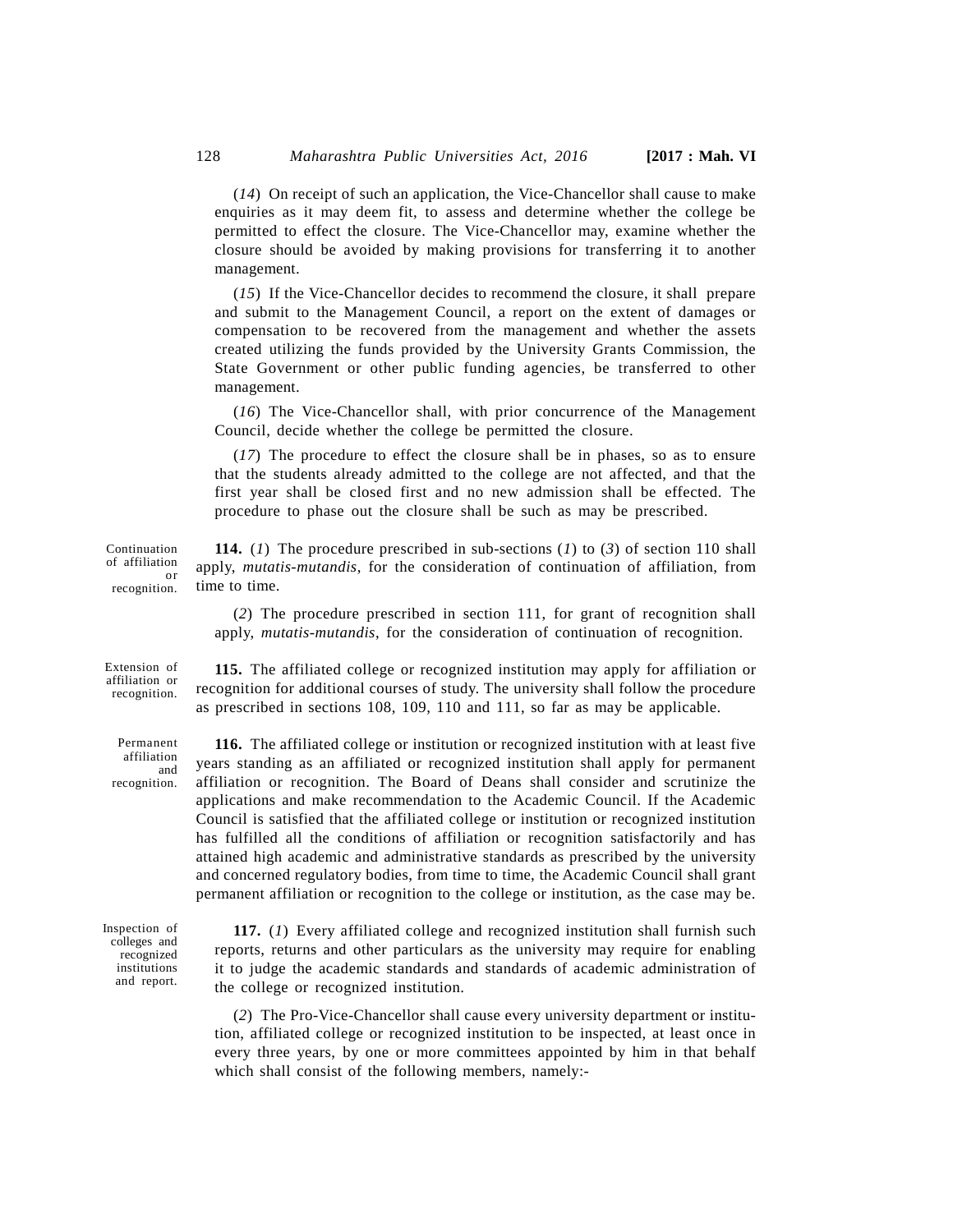(*a*) the Dean of the faculty concerned - Chairperson;

(*b*) one expert, not connected with the university or with any affiliated college or recognized institution under its jurisdiction, nominated by the Academic Council;

(*c*) one expert, to be nominated by the Management Council;

(*d*) one expert, to be nominated by the Senate:

Provided that, no member on such committee shall be connected with the management of college or institution concerned.

(*3*) The committee shall submit its report to the Pro-Vice-Chancellor for his consideration and for further action as may be necessary.

**118.** (*1*) The permission for shifting of location of a college or institution of higher learning only within the same district shall be granted.

Shifting college location.

(*2*) The Management Council of the university shall consider the points referred to in sub-section (*3*) before granting permission for shifting of location of a college.

(*3*) Permission shall be granted by the university after the concurrence of the State Government:

Provided that,-

(*a*) such shifting of location does not result in disturbing the educational development of the location from where the college is being shifted;

(*b*) such shifting to a new location is allowed only if such location is within the periphery of five kilometres of the location for opening a new college or institution of higher learning, as indicated in the annual perspective plan; and

(*c*) the infrastructure and other facilities in the new location are adequate as per the prescribed norms.

(*4*) If the college is being shifted from one location to another for reason of natural calamity, emergent permission shall be granted by the university and shall in due course of time be approved by the State Government.

**119.** The Management Council of the university shall consider the proposals for transfer of management of colleges and institutions, as prescribed in the Statutes subject to the permission of the State Government.

**120.** (*1*) If an affiliated college or recognized institution fails to comply with the conditions of affiliation or recognition as provided in section 108 or to allow the College Development Committee as provided in section 97 to function properly or to take action as per directions issued under the Act, or if it is conducting the college or recognized institution in a manner prejudicial to the interest of the university or the standards laid down by it, the Board of Deans may issue a notice to the management to show cause as to why the privileges conferred on the college or recognized institution by affiliation or recognition should not be withdrawn in part or in whole or modified.

Transfer of management.

Withdrawal of affiliation or recognition.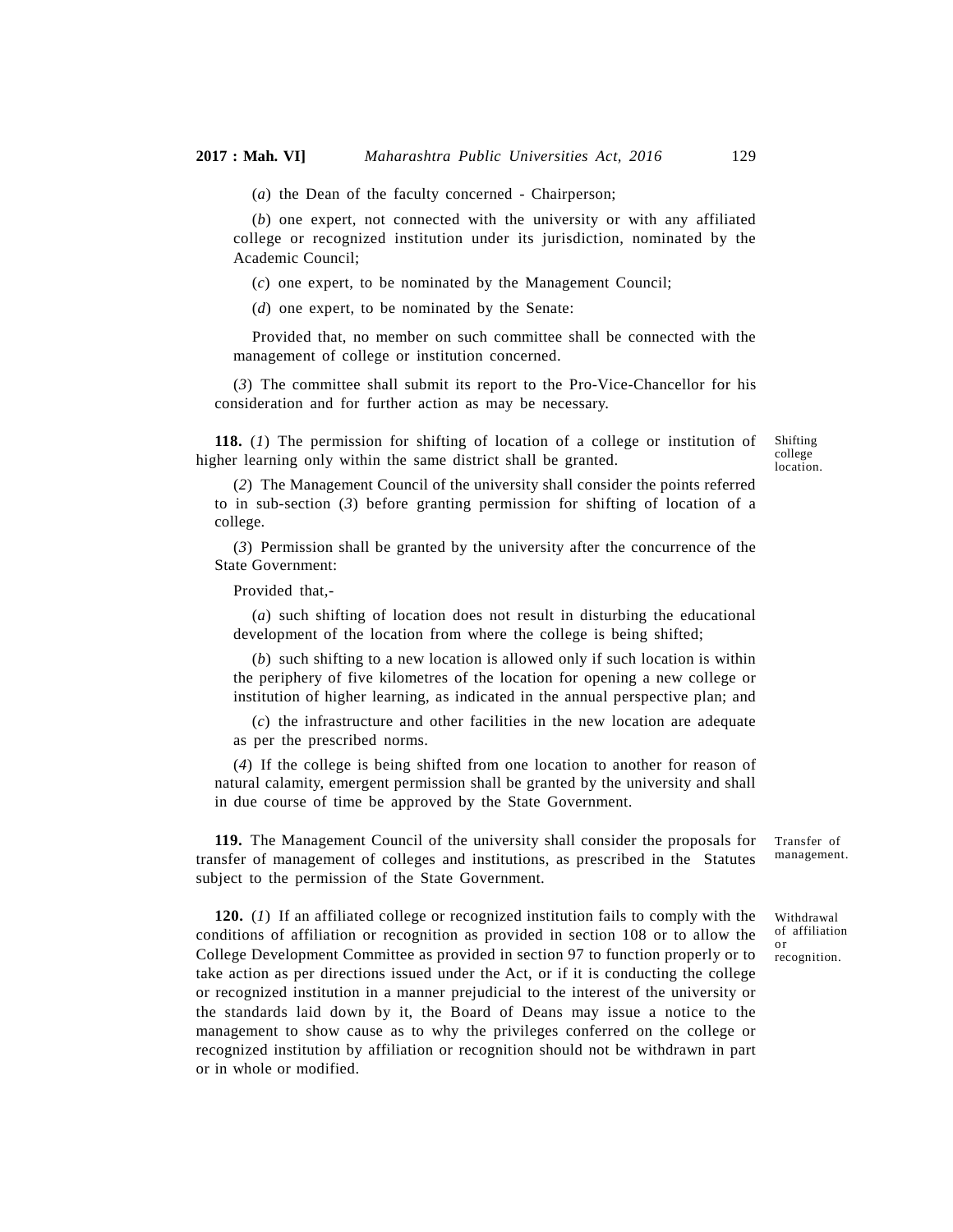(*2*) The Board of Deans shall mention the grounds on which it proposes to take the action and shall send a copy of the notice to the principal of the college, or head of recognized institution. It shall also specify in the notice, the period, being a period which shall not be less than thirty days within which the management should file its written statement in reply to the notice.

(*3*) On receipt of such written statement or on expiry of the period specified in the notice issued under sub-section (*1*), the Board of Deans shall place before the Academic Council, the notice and the written statement, if any, with or without the motion for withdrawal or modification of such privileges.

(*4*) The Academic Council shall, having regard to the interest of students studying in the colleges or recognized institutions, shall recommend an action in this behalf to the Vice-Chancellor and the Vice-Chancellor shall pass the necessary order.

**121.** (*1*) No management of an affiliated college or recognized institution shall be allowed to close down the affiliated college or recognized institution without prior permission of the State Government.

(*2*) The management desirous of closing down the college or recognized institution shall apply to the university on or before the first day of August of the preceding year, stating fully the grounds for closure, and pointing out the assets in the form of buildings and equipment, their original cost, the prevailing market value and the grants so far received by it either from the University Grants

Commission, the State Government or from public funding agencies.

(*3*) On receipt of such an application, the Academic Council shall cause to make inquiries as it may deem fit, to assess and determine whether the affiliated college or recognized institution be permitted to effect the closure. The Academic Council may examine whether the closure should be avoided by transferring it to another management.

(*4*) If the Academic Council decides to recommend the closure, it shall prepare and submit to the Management Council, a report on the extent of damages or compensation to be recovered from the management for the assets created utilizing the funds provided by the University Grants Commission, the State Government or other public funding agencies.

(*5*) The Academic Council shall, with prior concurrence of the Management Council and approval of the State Government decide whether the affiliated college or recognized institution be permitted the closure.

(*6*) The university may transfer the college or a recognized institution to another management with prior approval of the State Government and after following the procedure prescribed in that behalf.

(*7*) The procedure to effect the closure shall be in phases, to ensure that the students already admitted to the affiliated college or recognized institution are not affected, and that the first year shall be closed first and no new admissions shall be effected. The procedure to phase out the closure shall be such as may be prescribed.

(*8*) The procedure for closure of affiliated colleges, or recognized institutions, referred to in sub-sections (*1*) to (*7*) shall, *mutatis-mutandis* apply in the case of closure of faculties, courses of studies or satellite centres.

Closure of affiliated college or recognized institutions.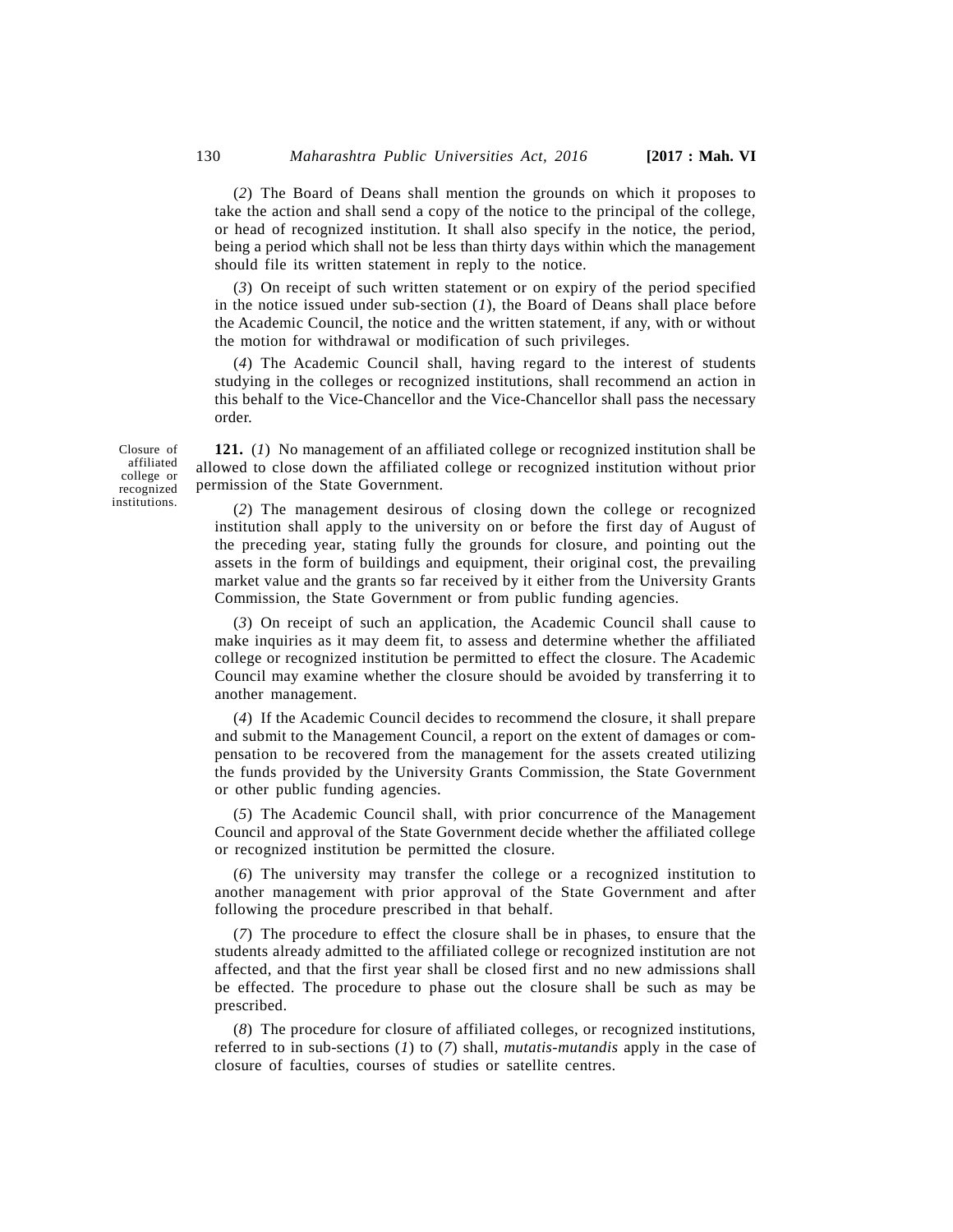**122.** (*1*) A university department or institution, affiliated college or recognized institution may apply to the university for grant of autonomous status. The Management Council on the recommendation of the Academic Council may confer the autonomous status.

(*2*) Autonomous university department or institution or affiliated college or recognized institution shall function with the objectives of promoting academic freedom and scholarship on the part of teachers and students which are essential to the fostering and development of an intellectual climate conducive to the pursuit of scholarship and excellence.

(*3*) The autonomous university department or institution or affiliated college or recognized institution, may constitute its authorities or bodies and exercise the powers and perform the functions and carry out the administrative, academic and other activities of the university, as may be prescribed by the Statutes.

(*4*) The autonomous university department or institution or affiliated college or recognized institution may prescribe its own courses of study, evolve its own teaching methods and hold examinations and tests for students receiving instruction in it, and recommend the university for award degrees, diplomas or certificates, after following the procedure as prescribed in the Statutes. The autonomous university department or institution or affiliated college or recognized institution shall have full academic and administrative autonomy subject to the provisions of this Act and Statutes and the guidelines issued by the University Grant Commission, from time to time.

**123.** (*1*) Affiliated autonomous colleges that are identified by University Grants Commission as College with Potential for Excellence or College of Excellence which have a high level grade to be prescribed by the State Government through *Official Gazette* may apply to the university for grant of empowered autonomous status. The Management Council on the recommendation of the Academic Council may confer the empowered autonomous status upon such college.

(*2*) Norms and procedure for grant of the empowered autonomous status and continuation thereof, shall be as may be prescribed by the Statutes.

(*3*) The empowered autonomous college may constitute its authorities or bodies and exercise the powers and perform the functions and carry out the administrative, academic, financial and other activities of the university, as may be prescribed by the Statutes.

(*4*) The empowered autonomous college shall enjoy all such privileges in addition to the privileges enjoyed by autonomous college as may be prescribed by the statutes and guidelines of State Government and University Grants Commission.

**124.** (*1*) A group of affiliated autonomous colleges or recognized institutions of the same management or educational society which includes the colleges or institutions, identified by the University Grants Commission as Potential for Excellence or College of Excellence or which have a high level grade to be prescribed by the State Government through *Official Gazette* may apply to the university for grant of status of empowered autonomous cluster institutions. The Management Council on the recommendation of the Academic Council may confer the status of empowered autonomous cluster institutions upon such group of colleges or institutions.

Empowered autonomous cluster institutions.

Autonomous university department or institutions, college or recognized institution.

Empowered autonomous colleges.

H 391-18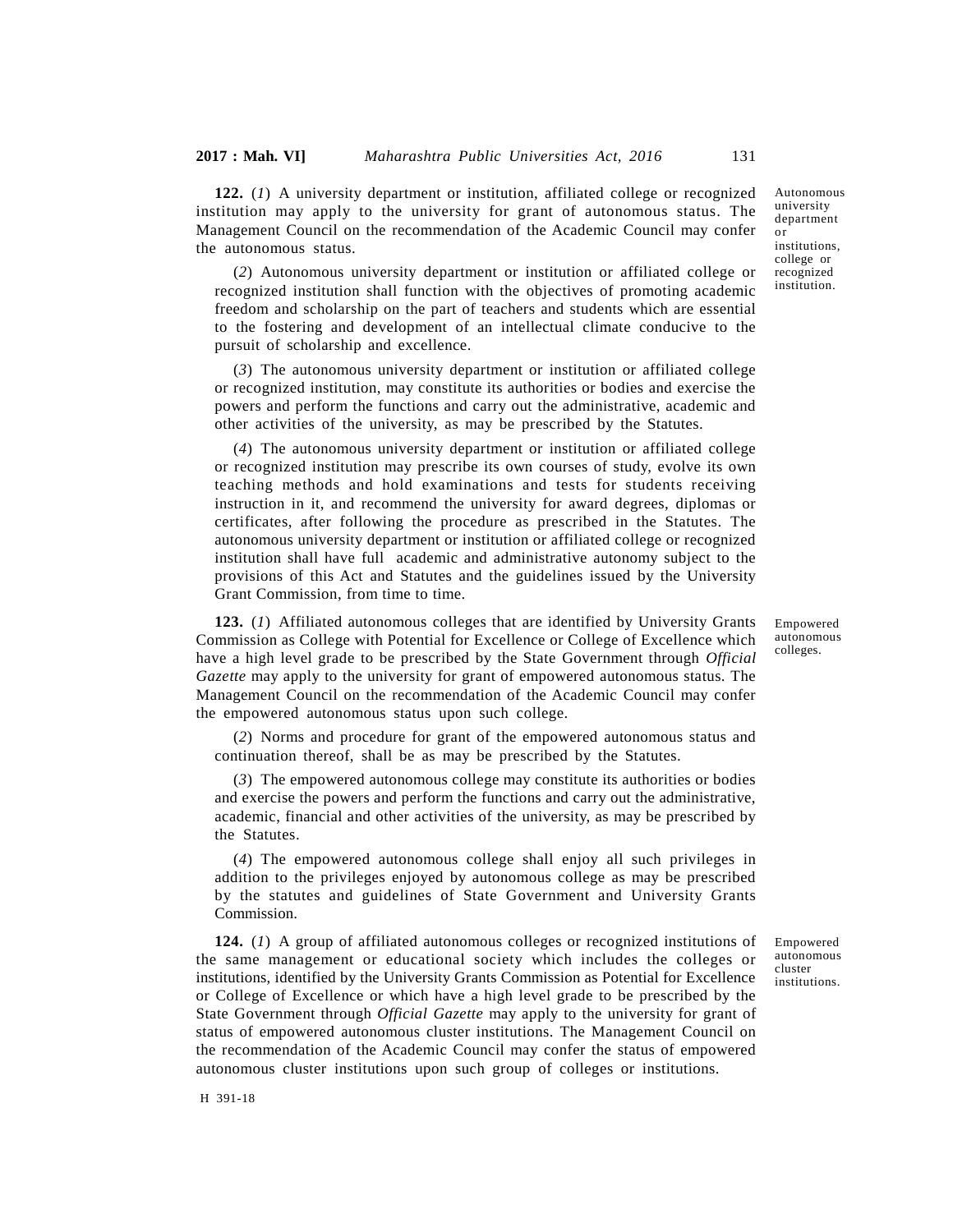(*2*) Norms and procedure for grant status of empowered autonomous cluster institutions and continuation thereof, shall be as may be prescribed by the Statutes.

(*3*) The empowered autonomous cluster institutions may constitute its authorities or bodies and exercise the powers and perform the functions and carry out the administrative, academic, financial and other activities of the university, as may be prescribed by the Statutes and guidelines of State Government and University Grants Commission.

## CHAPTER XI

# **ENROLMENT, DEGREES AND CONVOCATIONS**

Postgraduate teaching and research.

**125.** All post-graduate instruction, teaching, training, research, research collaborations and partnerships, shall normally be conducted within the university area by the university, affiliated colleges and the recognized institutions in such manner as may be prescribed.

**126.** A person to be enrolled as student of the university shall possess such qualifications and fulfill such conditions as may be prescribed. Enrolment of students.

> **127.** (*1*) All powers relating to discipline and disciplinary action in relation to the students of the university departments and institutions and colleges maintained by the university, shall vest in the Vice-Chancellor.

(*2*) The Vice-Chancellor may, by an order, delegate all or any of his powers under sub-section  $(1)$ , as he deems fit, to such other officer as he may nominate in that behalf.

(*3*) The Vice-Chancellor may, in the exercise of his powers, by an order, direct that any student or students be expelled or rusticated for a specified period, or be not admitted to a course or courses of study in conducted college, institution or department of the university for a specified period, or be punished with fine, as prescribed by the university, or be debarred from taking an examination or evaluation conducted by the department, conducted college or institution maintained by the university for a specified period not exceeding five years or that the result of the student or students concerned in the examination or evaluation in which he or they have appeared, be cancelled :

Provided that, the Vice-Chancellor shall give reasonable opportunity of being heard to the student concerned, if expulsion is for a period exceeding one year.

(*4*) Without prejudice to the powers of the Vice-Chancellor, the principals of conducted colleges, heads of university institutions and the heads of departments of the university shall have authority to exercise all such powers over the student in their respective charge as may be necessary for the maintenance of proper discipline.

(*5*) Provisions as regards discipline and proper conduct for students of the university and the action to be taken against them for breach of discipline or misconduct, shall be as may be prescribed by the Statutes, which shall apply to the students of all its conducted colleges and university departments or institutions, affiliated colleges and recognized institutions.

Disciplinary

powers and discipline amongst students.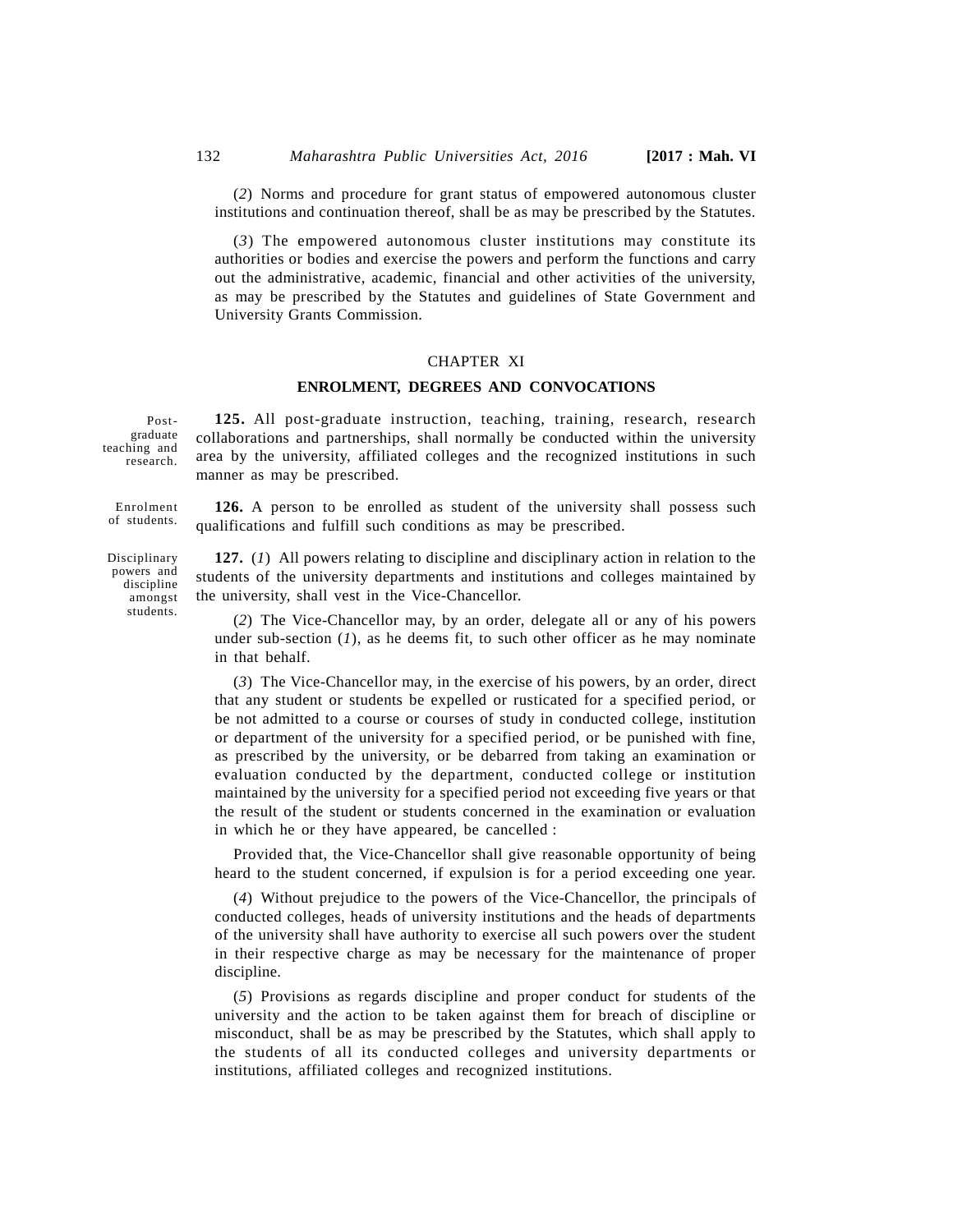(*6*) Statutes relating to discipline and proper conduct for students, and the action to be taken against them for breach of discipline or misconduct, shall also be published in the prospectus of the university, affiliated college or recognized institution and every student shall be supplied with a copy of the same. The principals of the colleges and heads of the institutions, maintained by the university and affiliated colleges, may, prescribe additional norms of discipline and proper conduct, not inconsistent with the Statutes, as they think necessary and every student shall be supplied with a copy of such norms.

(*7*) At the time of admission, every student shall sign a declaration to the effect that he submits himself to the disciplinary jurisdiction of the Vice-Chancellor and the other officers and authorities or bodies of the university and the authorities or bodies of the conducted colleges, affiliated colleges and recognized institutions, and shall observe and abide by the Statutes made in that behalf and in so far as they may apply, the additional norms made by the principals of conducted colleges and heads of university institutions and affiliated colleges.

(*8*) All powers relating to disciplinary action against students of an affiliated college or recognized institution not maintained by the university, shall vest in the principal of the affiliated college or head of the recognized institution, and the provisions of the sub-sections (*6*) and (*7*) including the Statutes made thereunder, shall *mutatis-mutandis* apply to such colleges, institutions and students therein.

**128.** (*1*) The Management Council may institute and confer such degrees, diplomas, certificates and other academic distinctions as may be recommended by the Academic Council.

Degrees, diplomas, certificates & other academic distinctions.

(*2*) The Management Council may institute and confer post-doctoral degrees such as D.Sc. and D.Litt. - by Research, as may be recommended by Academic Council.

(*3*) The Chancellor may, on the recommendation of the Management Council and the Academic Council, supported by a majority of not less than two-third members of each such authority, present at its meeting, such majority comprising not less than one-half of the members of each such authority, withdraw the degree or diploma or certificate or any other academic distinction permanently or for such period as the Chancellor thinks fit, if such a person is convicted by a court of law for any offence involving moral turpitude or has been found to have sought admission to any degree or diploma or certificate course by fraudulent means or has been found to have obtained such degree or diploma or certificate or any other academic distinction by fraudulent means. No such action under this section shall be taken unless the person concerned is given an opportunity to defend himself.

**129.** (*1*) The Management Council may consider and recommend to the Senate the conferment of an honorary degree or other academic distinction on any person, without requiring him to undergo any test or examination or evaluation, on the ground solely that he, by reason of his eminent position, attainments and public service, is a fit and proper person to receive such degree or other academic distinction, and such recommendation shall be deemed to have been duly passed if supported by a majority of not less than two-thirds of the members present at the meeting of the Senate, being not less than one-half of its total membership:

Honorary Degree.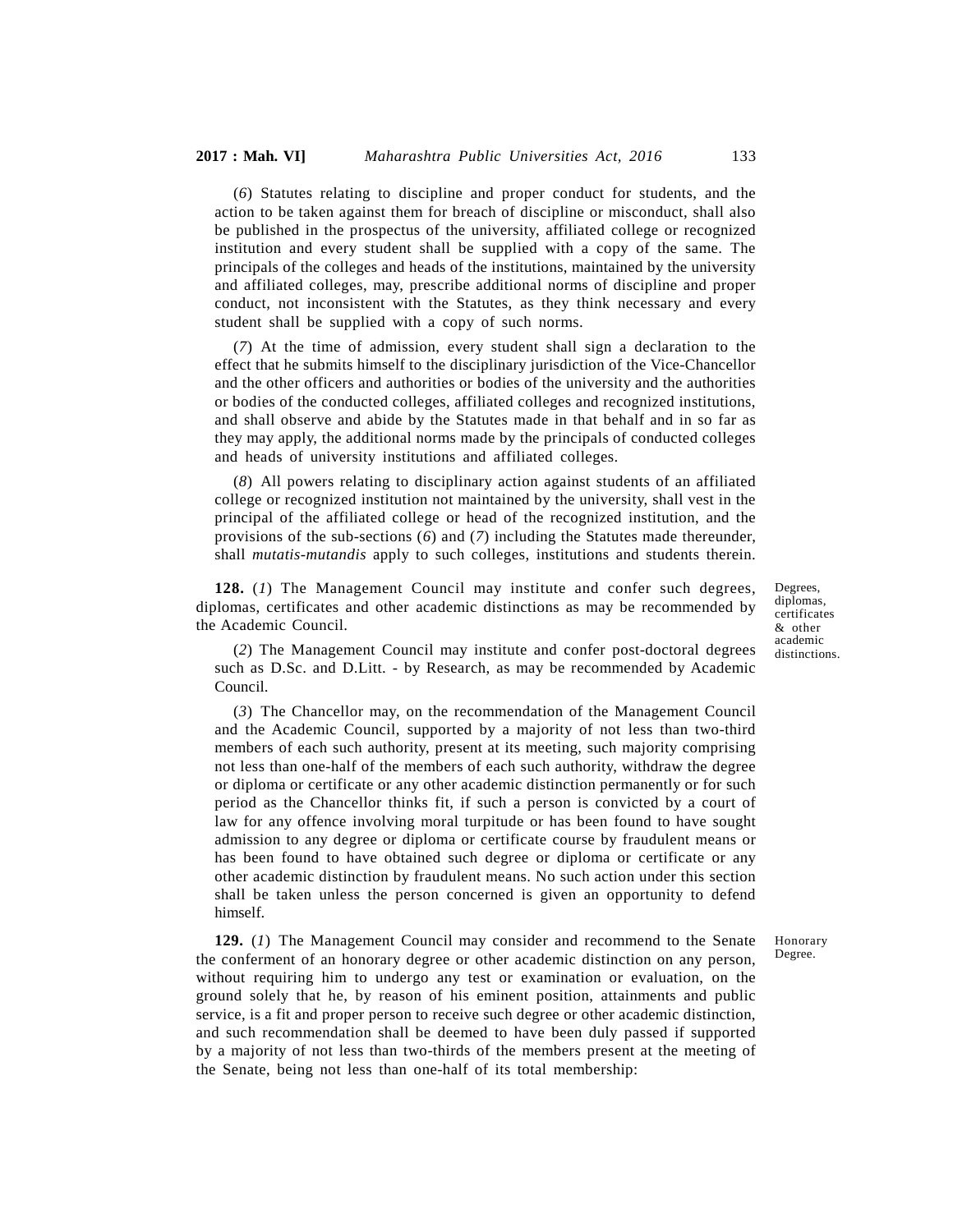Provided that, the Management Council shall not entertain or consider any proposal in that behalf without the Vice-Chancellor having obtained the previous approval of the Chancellor.

(*2*) The Management Council may take a decision on the proposal of the Senate:

Provided that, the Senate shall not entertain or consider any proposal in that behalf without the Vice-Chancellor having obtained prior approval of the Chancellor.

**130.** The convocation of the university shall be held at least once during an academic year in the manner prescribed by the Statutes for conferring degrees, post-graduate diplomas or for any other purpose.

**131.** (*1*) Subject to the provisions of sub-section (*2*), the following persons shall be entitled to have their names entered in the register of registered graduates or deemed to be registered graduates, maintained by the university, namely:-

(*a*) who are graduates of the university;

(*b*) who are graduates of the parent university from which corresponding new university is established :

Provided that, the graduates registered in the parent university as registered graduates but residing in the jurisdiction of the new university will have to apply for registration, as registered graduates, to the new university and once registered with the new university, they will automatically cease to be the registered graduates of the parent university.

- (*2*) A person who
	- (*a*) is of unsound mind and stands so declared by a competent Court; or
	- (*b*) is an un-discharged insolvent; or
	- (*c*) is convicted for an offence involving moral turpitude; or
	- (*d*) has obtained a degree by fraudulent means; or

(*e*) is a registered graduate of any other university established by law in the State, shall not be qualified to have his name entered in the register of graduates, or be a registered graduate.

(*3*) Every person who intends to be a registered graduate shall make an application to the Registrar in such form and make payment of such fees as may be prescribed by the Statutes.

(*4*) The Vice-Chancellor shall, after making such inquiry as he thinks fit, decide whether the person is entitled to be a registered graduate. If any question arises whether a person is entitled to have his name entered in the register of graduates or be a registered graduate or is not qualified to be a registered graduate, it shall be decided by the Vice-Chancellor after making such inquiry as he thinks fit and his decision shall be final.

(*5*) From amongst the persons registered as registered graduates, an electoral college shall be constituted for election of members of the Senate under clause (*t*) of sub-section (*2*) of section 28, and for that purpose, an electoral roll shall be prepared as prescribed by publishing a public notice, requiring the registered graduates desirous of enrolling themselves in such electoral roll to fill in the prescribed form for such enrolment.

Convocation.

Registered graduates.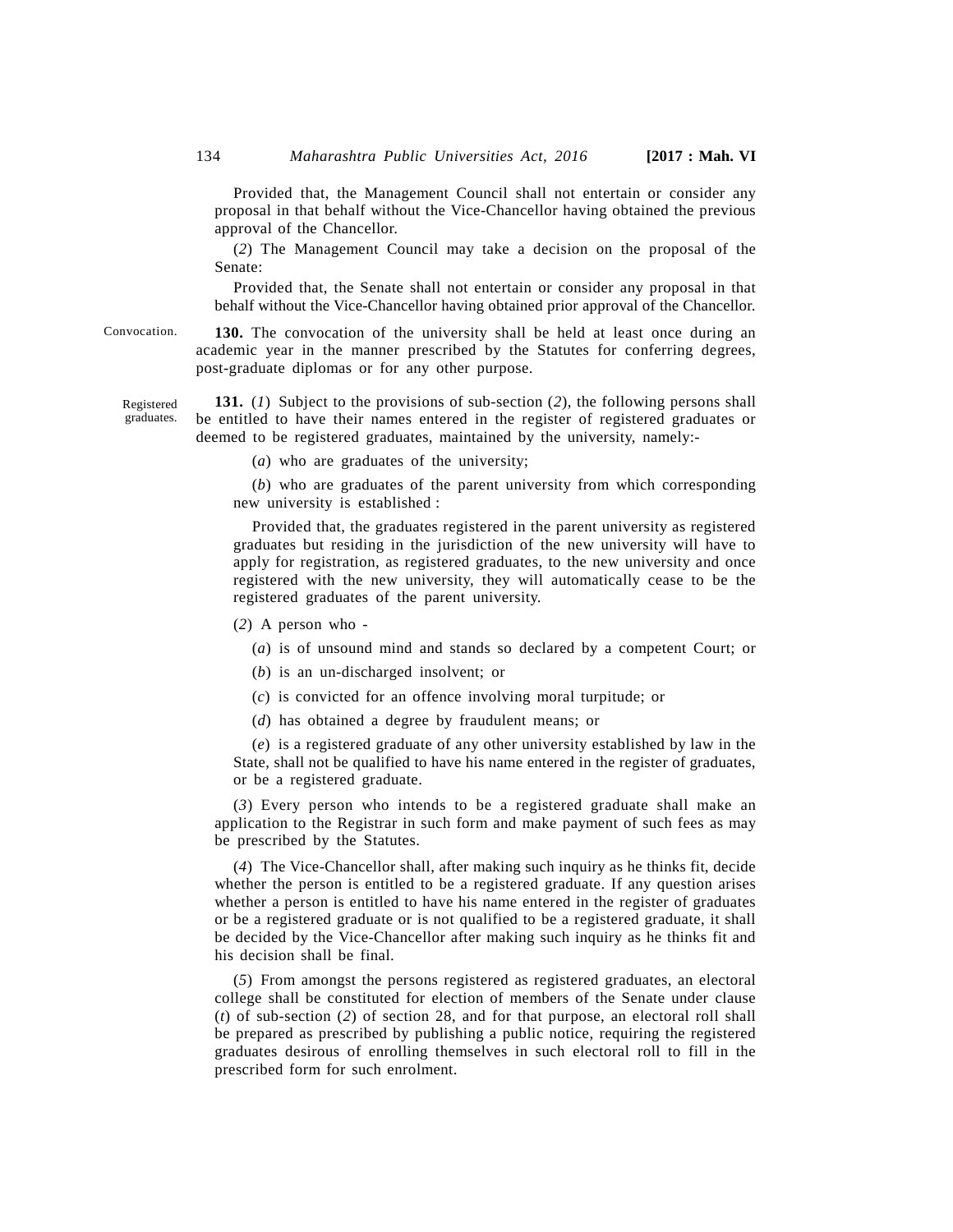**132.** (*1*) The Vice-Chancellor may, on the recommendation of the Management Council, supported by a majority of not less than two-third of its members present at its meeting, such majority comprising not less than one-half of its members, remove the name of any person from the register of graduates for such period as the Vice-Chancellor thinks fit, for any of the reasons mentioned in sub-section (*2*) of section 131.

(*2*) No action under this section shall be taken unless the person concerned is, as prescribed by the Statutes, given an opportunity of being heard in his defence.

# CHAPTER XII

#### **UNIVERSITY FUNDS, ACCOUNTS AND AUDIT**

**133.** (*1*) The annual financial estimates (budget) of the university for ensuing financial year shall be prepared by the Finance and Accounts Officer under the direction of the Finance and Accounts Committee, at least two months before the commencement of the financial year.

(*2*) The Finance and Accounts Officer shall thereafter forward copies of annual financial estimates (budget) as approved by the Management Council and the Senate to the Chancellor, the Maharashtra State Commission for Higher Education and Development and the State Government.

(*3*) The Financial year of the university shall be the same as that of the State Government.

**134.** (*1*) The university shall establish the following funds, namely :-

(*a*) general fund;

(*b*) salary fund,-

(*i*) for all posts approved by the State Government;

(*ii*) for all other posts separately;

(*c*) trust fund;

(*d*) development and programme fund;

(*e*) contingency fund;

(*f*) any other fund which, in the opinion of the university, is deemed necessary to establish.

(2) The following shall form part of, or be paid into, the general fund :

(*a*) non-salary contribution or grant, received from the State Government or Central Government or University Grants Commission;

(*b*) all incomes of the university from any source whatsoever, including income from fees, other fees and charges;

(*c*) any sums borrowed from the banks or any other agency, with the permission of the State Government;

(*d*) sums received from any other source or agency.

name from register of graduates.

Removal of

University funds.

Annual financial estimates.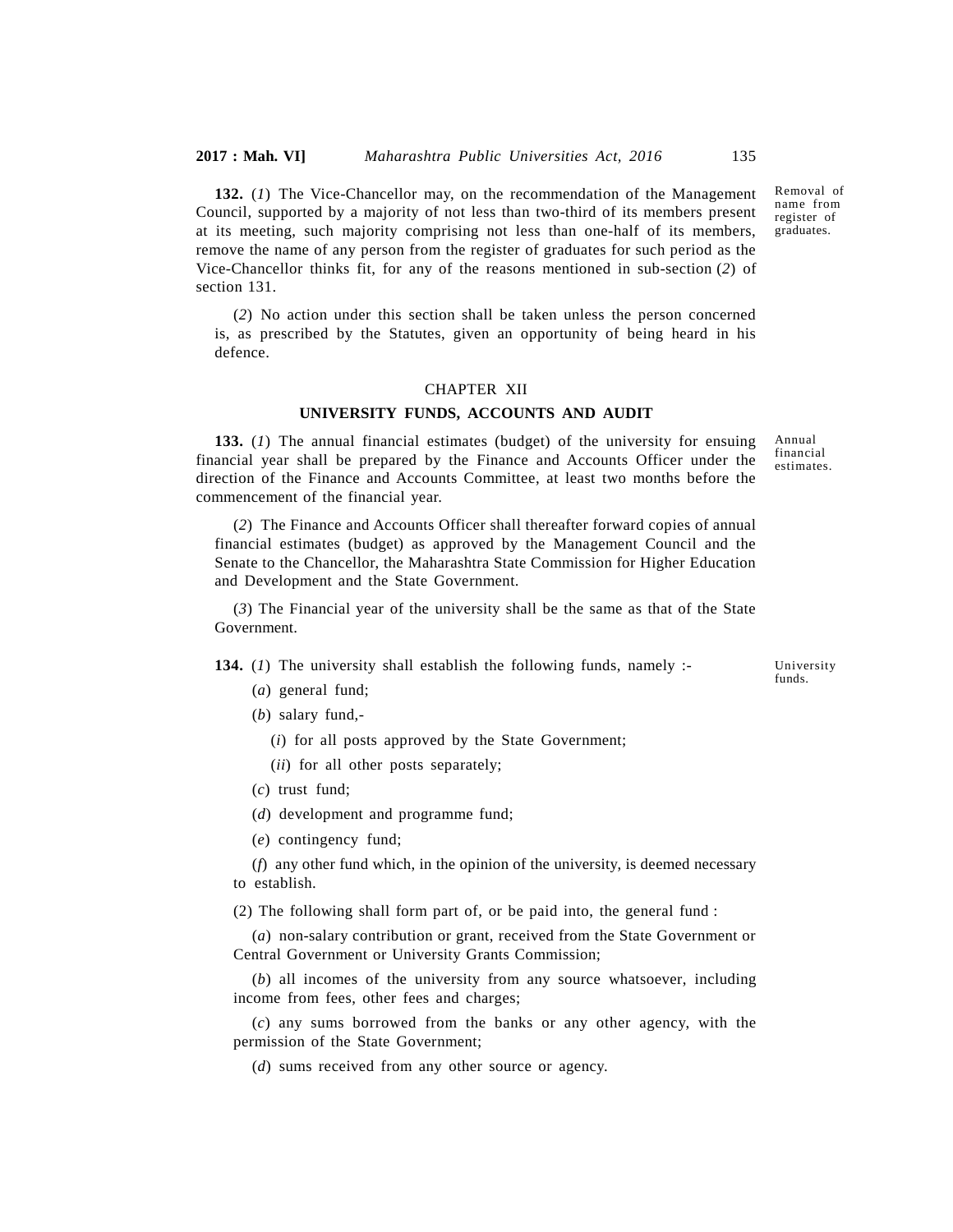(*3*) The salary fund shall consist of all amounts received from the State Government, Central Government or University Grants Commission or any other endowment or contribution received towards full or part payment of the salary and allowances. No amount from this fund shall be utilized for the purpose other than payment of salary and allowances.

(*4*) All income or moneys from trusts, bequests, donations, endowments, subventions and similar grants shall form part of the trust fund.

(*5*) (*a*) The development and programme fund of the university shall consist of all infrastructure development grants received from the State Government, all contributions made by the University Grants Commission for development and research grants received from other funding agencies of the Central Government, United Nations and its affiliates, other international agencies, industry, banks and financial institutions or any person or institution;

(*b*) no amount from this fund shall be appropriated to any other fund of the university or expended for any other purpose;

(*c*) the development and programme fund shall be utilized in the manner consistent with the object of the programme and as per guidelines of the funding agency on expenditure and audit, to be granted and approved by the Management Council.

(*6*) The university shall have and maintain a contingency fund under a separate head of the university accounts which shall be used only for the purpose of meeting any unforeseen expenditure.

(*7*) Surplus money at the credit of these funds, including accruals thereto, which cannot immediately or at any early date be applied for the purposes aforesaid shall, from time to time, be deposited in the Nationalized or Scheduled Banks or invested in any other Equity or securities issued by the Corporations having financial participation of the State Government.

Annual accounts and audit.

**135.** (*1*) The accounts of the University shall be maintained on the basis and principles of double entry accounting system, and the method of accounting to be followed shall be the mercantile system by following the Maharashtra Universities Account Code as prescribed by State Government.

(*2*) The accounts of the university shall be audited at least once every year and in any case within four months of the close of the financial year by the auditors appointed by the Management Council from amongst the firms of Chartered Accountants whose partners have no interest in any of the authorities or affairs of the university. The university shall comply with the remarks and discrepancies as shown in the audit report in any case within one month of the receipt of such audit report, audited accounts shall be published by the university and a copy thereof, together with the copy of the auditor's report shall be submitted to the Chancellor and the State Government within one year of the close of the financial year.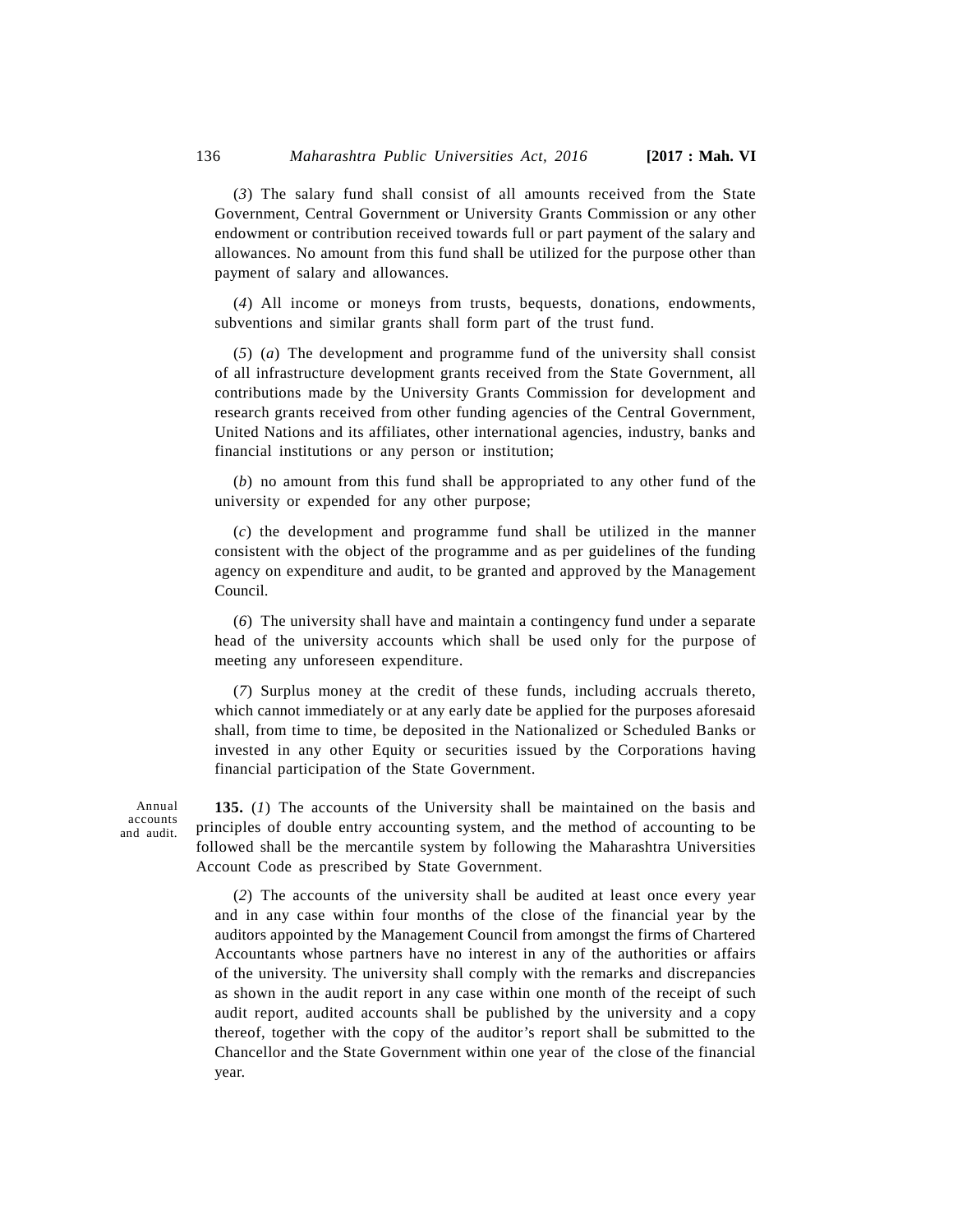(*3*) The audited accounts shall be published by the university and a copy thereof, together with the copy of the auditor's report and compliance report shall be submitted to the Chancellor and the State Government and shall be submitted for approval before the senate in any case within six months from the close of the financial year.

(*4*) The State Government shall cause the audited annual accounts of the university, received by it, to be laid before each House of the State Legislature.

(*5*) The State Government shall provide for conduct of the test audit or full audit of the accounts of the university at regular intervals by the auditors appointed by the State Government.

**136.** (*1*) The Board of Deans shall prepare the Annual Report containing the administrative, academic, research and development and other activities of the university, colleges and institutions under its jurisdiction, for each academic year and submit it to the Management Council for consideration. The Senate shall discuss and approve the Annual Report as received from the Management Council. Such report as approved by the Senate shall be submitted to the Chancellor and the State Government, within one year from the conclusion of the academic year.

(*2*) The State Government shall cause the Annual Report to be laid before each House of the State Legislature.

### CHAPTER XIII

# **SPECIAL PROVISIONS FOR SHREEMATI NATHIBAI DAMODAR THACKERSEY WOMEN'S UNIVERSITY**

**137.** (*1*) In addition to the other provisions of this Act and Statutes, the provisions set out in this section shall apply to the Shreemati Nathibai Damodar Thackersey  $\frac{p}{f}$ Women's University.

(*2*) The territorial limits, within which the powers conferred upon the university by this Act shall be exercised, shall comprise the entire State :

Provided that, the university may, subject to such conditions and restrictions as it and the State Government may think fit to impose, admit any women's educational institution in any other territory to the privileges of the university, with the approval of the Government concerned.

(*3*) Any female student from any part of the State of Maharashtra or any other territory may register as a private student of the university or join correspondence course or any other external degree or diploma course of the university.

(*4*) Any society, association or body in the State seeking affiliation or recognition by the university to the college or institution started or conducted by it exclusively for women students need not seek the permission of any other university in the area of which the college or the institution, as the case may be, is to be or is located. On an application of any such society or association or body, the university may, notwithstanding anything contained in any other law for the time being in force, grant the affiliation, with the previous sanction of the State Government, or the recognition, as the case may be, without seeking permission of any other university in the area of which the college or institution, as the case may be, is to be or is located.

Special provisions Special<br>provisio<br>for<br>Shreema<br>Nathibai Shreemati Nathibai Damodar Thackersey Women's university.

Annual Report.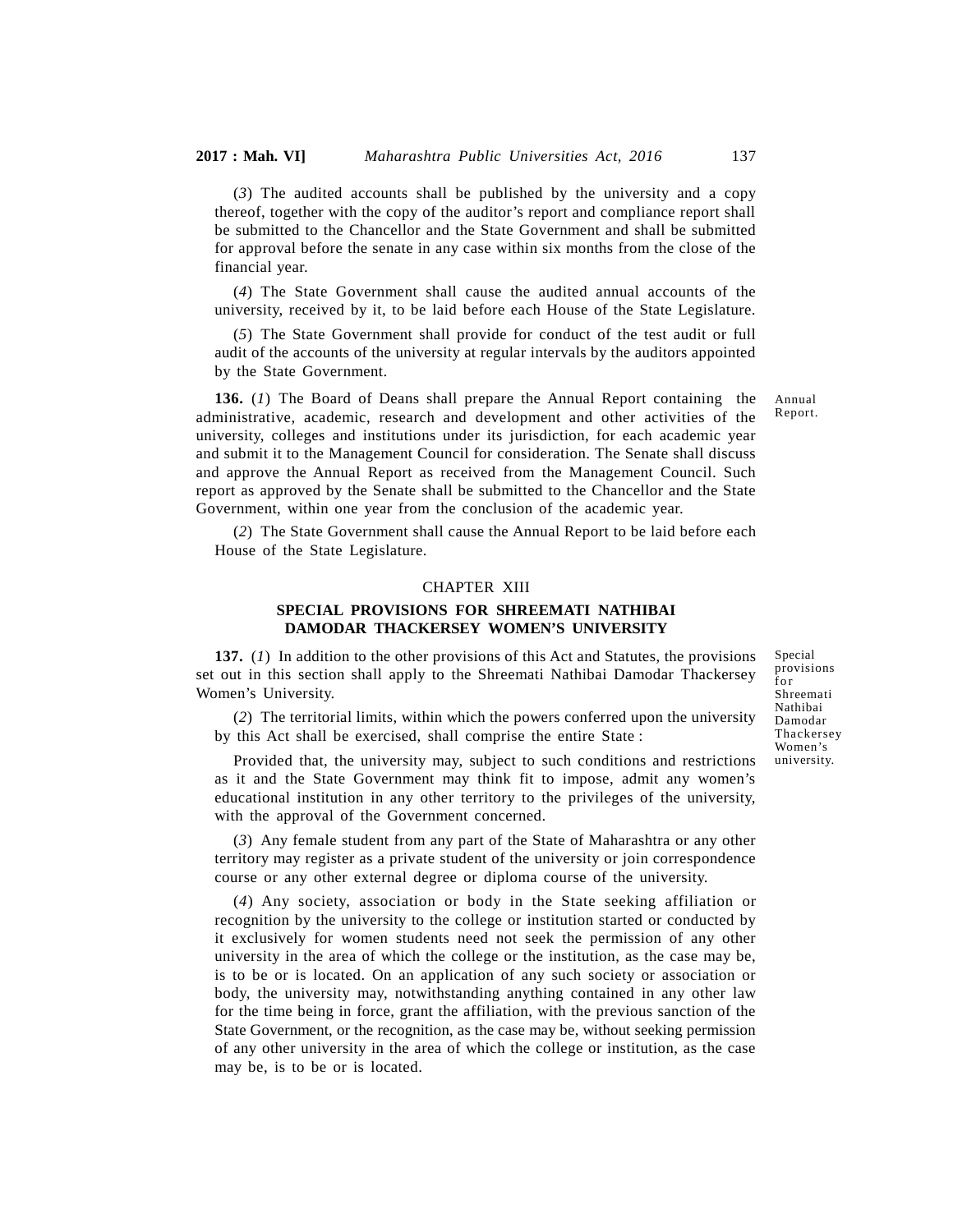(*5*) The university may, in the interest of women's education, start or conduct a college or research institution in any territory outside the State of Maharashtra, with the approval of the Government concerned.

(*6*) No educational institution affiliated to or recognized by the university shall be associated in any way with, or seek admission to any privileges of, any other university established by law, except, with the permission of the university and the State Government.

(*7*) The Senate of the university shall have the following additional members, namely:-

(*a*) two representatives of women's educational associations or bodies in the State of Maharashtra, nominated by the Vice-Chancellor;

(*b*) two representatives of women's educational associations or bodies from outside the State admitted to the privileges of the Shreemati Nathibai Damodar Thackersey Women's University, nominated by the Vice-Chancellor;

(*c*) one representative of women's educational associations or bodies in other territories, nominated by the Vice-Chancellor.

(*8*) The university shall have powers to draw up Statutes or Ordinances or Regulations or to undertake other activities, such as running schools, polytechnics, etc.

(*9*) No member of the Board of Examinations or the Committees of the University shall be appointed as paper setter, examiner, moderator or referee except with the written approval of the Board under exceptional circumstances to be recorded in writing.

### CHAPTER XIV

### **MISCELLANEOUS**

**138.** (1) It shall be the duty of every authority or body and officer of the university to ensure that the interests of the university are duly safeguarded.

(*2*) If it is found that a damage or loss has been caused to the university by any action on the part of any authority or body or officer of the university, not in conformity with the provisions of this Act, Statutes, Ordinances or Regulations, except when done in good faith, or any failure so as to act in conformity thereof, by willful neglect or default on its or his part, such damage or loss shall be liable to be recovered from the authority or body or the concerned members thereof, jointly or severally, or from the officer concerned, as the case may be, in accordance with the procedure prescribed by the Statutes.

**139.** (*1*) A teacher or a non-teaching employee shall not be disqualified for continuing as such teacher or a non-teaching employee merely on the ground that he has been elected or nominated as a member of the Legislative Assembly or of the Legislative Council of the State or of the Parliament.

(*2*) A teacher or a non-teaching employee elected or nominated as a member of the Legislative Assembly or of the Legislative Council of the State, or of the Parliament shall be entitled to treat the period of his membership of the Legislative Assembly or of the Legislative Council or of the Parliament as on leave without salary and allowances.

Authorities and officers responsible for damages.

Membership of State Legislature and of Parliament.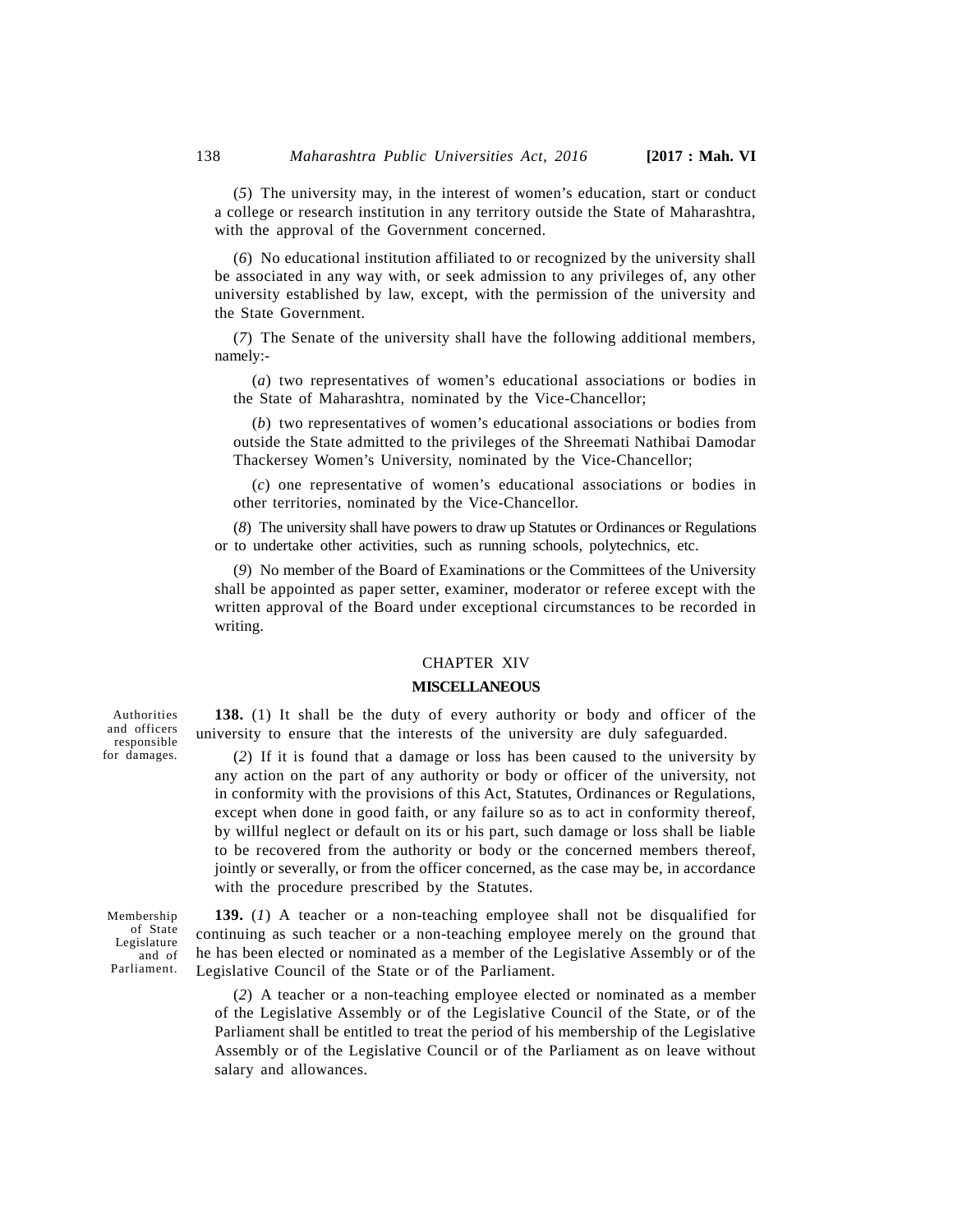(*3*) A teacher or a non-teaching employee referred to in sub-section (*2*) shall also be entitled to count the period of his membership of the Legislative Assembly or of the Legislative Council or of the Parliament for the purposes of pension, seniority and increments.

**140.** If any question arises regarding the interpretation of any provision of this Act, or of any Statutes, Ordinance or Regulation or Rule, or whether a person has been duly elected or appointed or nominated or co-opted as a member or is entitled to be a member of any authority or body of the university, the matter may, be referred, on petition by any person or body directly affected or suomotu by the Vice-Chancellor to the Chancellor, who shall after taking such advice as he thinks necessary, decide the question, and his decision shall be final :

Provided that, such reference shall be made by the Vice-Chancellor upon a requisition signed by not less than one fourth members of the senate.

**141.** All acts and orders done or passed in good faith by the university or any of its officers, authorities or bodies, shall subject to the other provisions of this Act, be final; and accordingly, no suit or other legal proceedings shall be instituted against, or maintained, or damages claimed from the university or its officers, authorities or bodies for anything done or passed, or purporting to have been done or passed in good faith and in pursuance of the provisions of this Act and the Statutes, Ordinances and Regulations.

**142.** Subject to the provisions of this Act and the Statutes, any officer or authority of the university may, by order, delegate his or its powers, except the power to make Statutes, Ordinances and Regulations to any other officer or authority under his or its control, and subject to the condition that the ultimate responsibility for the exercise of the powers so delegated shall continue to vest in the officer or authority delegating them.

**143.** No act or proceeding of the Senate or the Management Council or the Academic Council or any other authority or anybody or committee of the university, including a committee appointed by the Chancellor for the appointment of a Vice-Chancellor, shall be deemed to be invalid at any time merely on the ground that -

(*a*) any of the members of any such authority, body or committee are not irr elected, appointed, nominated or co-opted or for any other reason are not available to take office at the time of the constitution or to attend any meeting thereof or any person is a member in more than one capacity or there is any other defect in the constitution thereof or there are one or more vacancies in the offices of members thereof;

(*b*) there is any irregularity in the procedure of any such authority, body or committee not affecting the merits of the matter under consideration, and the validity of such act or proceeding shall not be questioned in any court or before any authority or officer merely on any such ground.

Questions regarding interpretation and disputes regarding constitution of university authority or body, etc.

Protection of Acts and orders.

Delegation of powers.

Acts and proceedings not invalid merely on ground of defect in constitution, vacancies, irregularity in procedure, etc.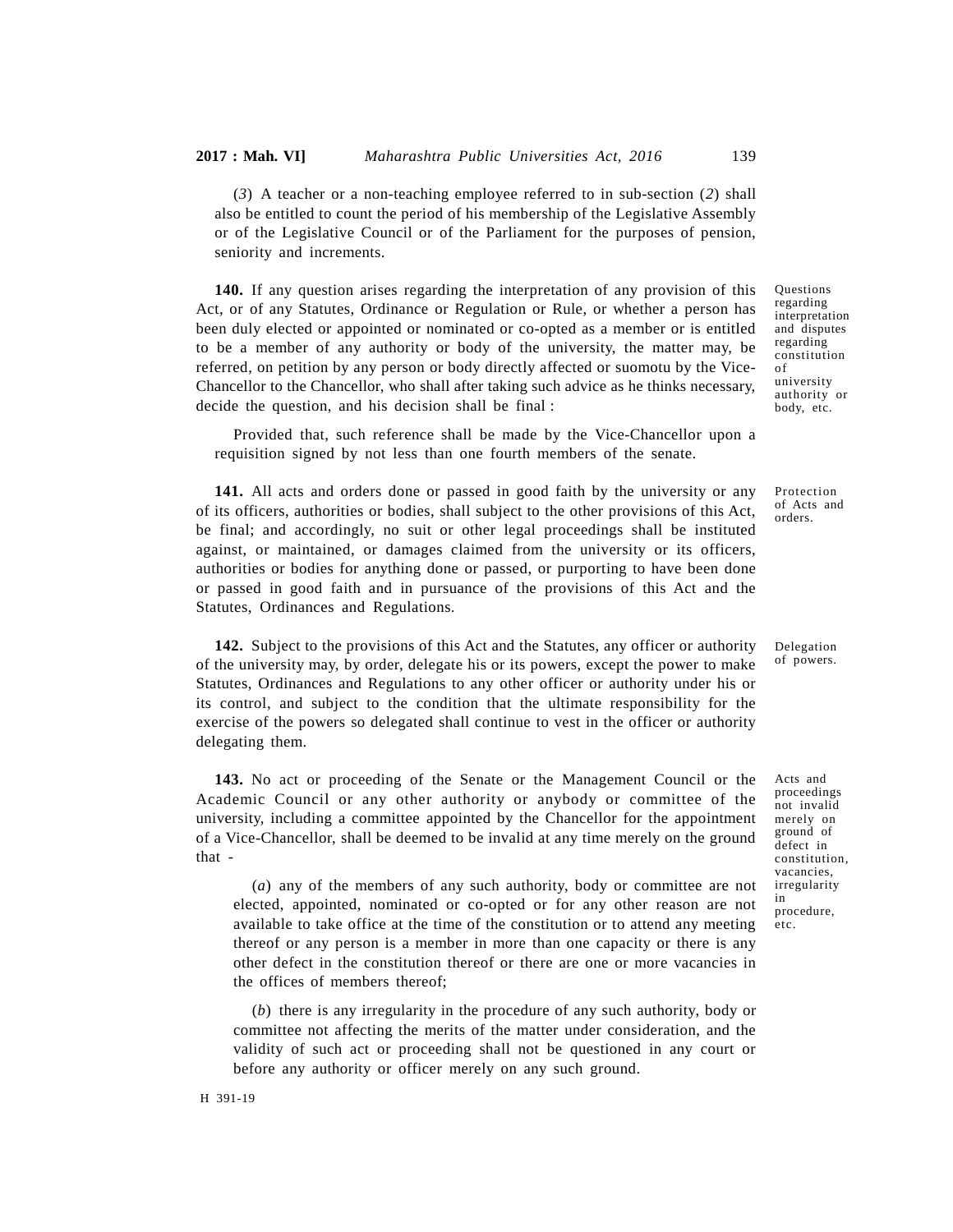#### CHAPTER XV

### **ESTABLISHMENT OF NEW UNIVERSITIES**

Issue of order providing for matters when a new university is constituted.

**144.** When any new university is constituted by a notification in the *Official Gazette* under sub-section (*2*) of section 3, or a cluster university under sub-section (*6*) of that section, the State Government may, notwithstanding anything contained in this Act, by one or more orders published in the *Official Gazette*, provide for all or any of the following matters, namely:-

(*a*) the appointment of the first Vice-Chancellor and other officers of the university and the term for which they shall be appointed;

(*b*) the constitution of the first Management Council and Academic Council in such manner as it thinks fit and the term for which it shall function;

(*c*) the continuance or application of such Statutes, Ordinances and Regulations with such modifications as it may specify :

Provided that, the Competent Authority of the new university shall adopt such statutes, ordinances and regulations, either *in toto* or with such modifications as deemed fit, within a period of two years from its establishment.

(*d*) the exercise of option by the registered graduates of any of the then existing universities to continue to remain registered graduates of the same universities or to get registered with the new university;

(*e*) the continuance or discontinuance of membership of the Management Council, the Academic Council and other authorities, bodies and committees of the existing universities constituted under this Act;

(*f*) the filling in the vacancies caused by discontinuance of the members of authorities or bodies or committees of the existing university;

(*g*) the continuance of affiliation of the colleges or the recognition of the institutions by the new university to which the area is added and discontinuance of the same by the existing university from which the area is carved out;

(*h*) the transfer of any of the employees of the existing university to the new university and the terms and conditions of service applicable to such employees or termination of the service of the employees of the existing university by giving such terminal benefits as the State Government deems fit :

Provided that, the terms and conditions of service of any employee so transferred shall not be varied to his disadvantage;

(*i*) transfer of assets, that is to say, the property, movable or immovable, right, interest of whatsoever kind acquired, and the liabilities and obligations incurred, before the issue of any such order; and

(*j*) such other supplemental, incidental and consequential provisions as the State Government may deem necessary.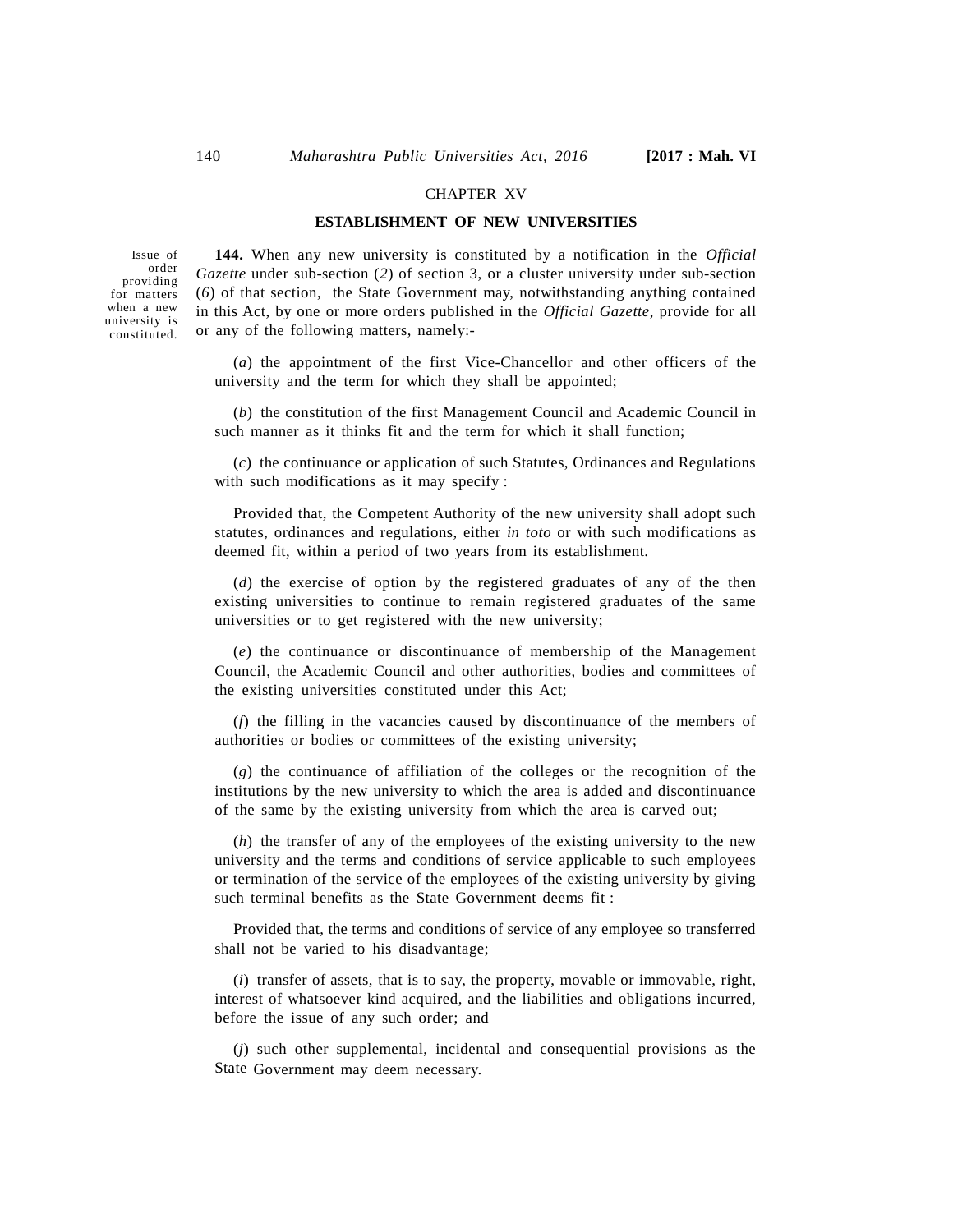Mah.<br>XXXV of 1994.

### CHAPTER XVI

### **TRANSITORY PROVISIONS**

**145.** Save as otherwise provided by or under this Act, every person holding office either as an officer or the employee, whether teaching or other employee, of any university on the date immediately before the commencement of this Act shall continue to hold office on the same terms and conditions as were applicable to him immediately before such date, and shall exercise such powers and perform such duties as are conferred on them by or under this Act.

**146.**  $\left[\frac{1}{1}\right]$  Every authority of an existing university shall, as soon as practicable, but not later than 31st May 2018, be reconstituted in accordance with the provisions of this Act. Every such authority shall, be deemed to be reconstituted with effect from such date as the Vice-Chancellor may, from time to time, specify by notification.]

(*2*) Every person holding office as a member of any authority immediately before the commencement of this Act shall, on the date of such commencement, continue to hold the said office and the authority with such members shall exercise the powers and perform the duties conferred on it by or under this Act, until the date on which the authority is deemed to be re-constituted or a period of six months from the date of commencement of this Act expires, whichever is later.

(*3*) On the date on which any authority is deemed to be re-constituted or on which a period of six month expires, whichever is earlier, every member of an authority of an existing university who is continued in office under this section shall be deemed to have vacated his office.

(*4*) If on the date of commencement of this Act, any authority or body cannot be constituted in accordance with the provisions of this Act, the Vice-Chancellor may, after approval of the Chancellor take such measures for interim constitution of such authority or body.

(*5*) The term of such authority or body constituted under sub-section (*4*) shall be for a period of one year from its constitution or till such authority or body is duly constituted under this Act, whichever is earlier.

(*6*) For the removal of doubt, it is hereby declared that on expiry of a period of one year of the interim constitution of such authority or body, such authority or body shall cease to function.

**147.** (*1*) On and from the date of commencement of this Act, the Maharashtra  $\frac{XXXV}{\sigma}$  Universities Act, 1994 shall stand repealed.

Repeal and savings.

(*2*) Notwithstanding the repeal of the said Act,-

(*a*) any person holding office immediately before the commencement of this Act as Vice-Chancellor of the university shall, on such commencement, continue to hold the said office till his term of office as Vice-Chancellor of that university would have expired had he continued to be as such unless he ceases to be the Vice-Chancellor by reason of death, resignation or otherwise before the expiry of his term of office as aforesaid and shall exercise all the powers and perform all the duties conferred and imposed on the Vice-Chancellor of the respective university by or under this Act;

Continuance of existing officers and employees of university.

Provisions relating to continuance and constitution of authorities.

<sup>1</sup> . Sub-section (*1*) was substituted by Mah. 27 of 2018, s. 6.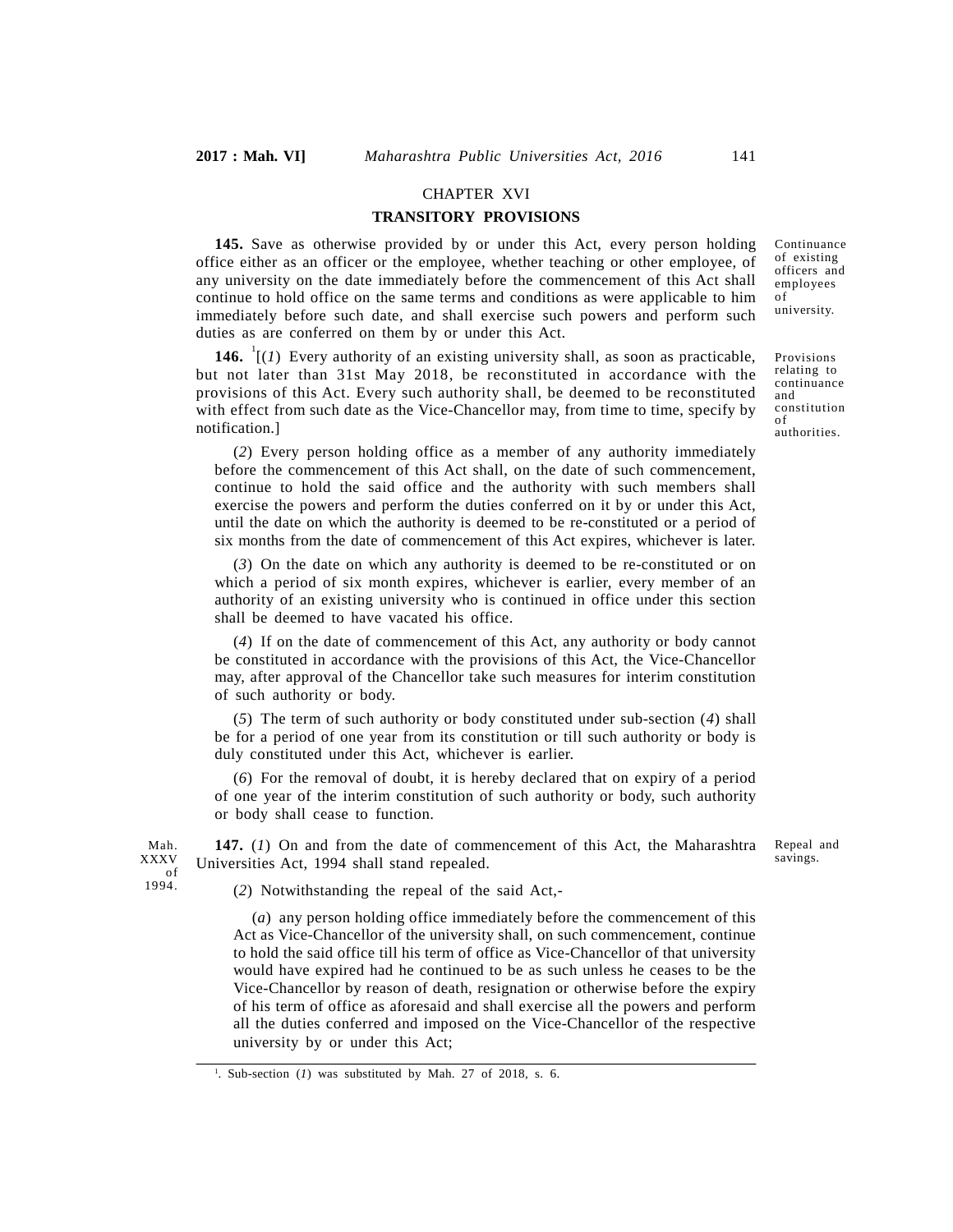(*b*) all colleges which stood affiliated to the university immediately before the commencement of this Act, shall be deemed to be affiliated to that university under this Act till their affiliation is withdrawn by that university under this Act;

(*c*) all other educational institutions which were entitled to any privileges of the university shall be entitled to similar privileges of that university;

(*d*) all property, movable or immovable, and all rights, interest of whatsoever kind, powers and privileges of the university shall stand transferred to and shall, without further assurance, vest in, that university and be applied to the objects and purposes for which that university is constituted;

(*e*) all benefactions accepted or received by the university and held by it immediately before the commencement of this Act, shall be deemed to have been accepted or received or held by that university under this Act, and all the conditions on which such benefactions were accepted or received or held shall be deemed to be valid under this Act, notwithstanding that such conditions may be inconsistent with any of the provisions of this Act;

(*f*) all debts, liabilities and obligations incurred before the commencement of this Act, and lawfully subsisting against the university, shall be discharged and satisfied by that university;

(*g*) any will, deed or other document made before the commencement of this Act, which contains any bequest, gift, term or trust in favour of the university shall be deemed to have been made thereunder and for the purposes of this Act in favour of that university;

(*h*) all references in any enactment or other instruments issued under any enactment to the university before the commencement of this Act, shall be deemed to have been construed under and for the purposes of this Act;

(*i*) the appointment of examiners validly made under the said Act and subsisting immediately before the commencement of this Act, shall be deemed to have been made under and for the purposes of this Act for the respective university, and such examiners shall continue to hold office and to act until fresh appointments are made under this Act;

(*j*) the teachers, who were recognized teachers of the university under the said Act immediately before the commencement of this Act, shall be deemed to be recognized teachers of that university under and for the purposes of this Act and shall continue to be such recognized teachers until fresh recognitions are granted under this Act;

(*k*) the registered graduates, whose names were entered in the register of graduates maintained by the university immediately before the commencement of this Act, shall be deemed to be the registered graduates of that university under and for the purposes of this Act and the register so maintained and the registered graduates whose names are so entered therein, shall continue to be the register maintained by that university, and the registered graduates to be the registered graduates of that university;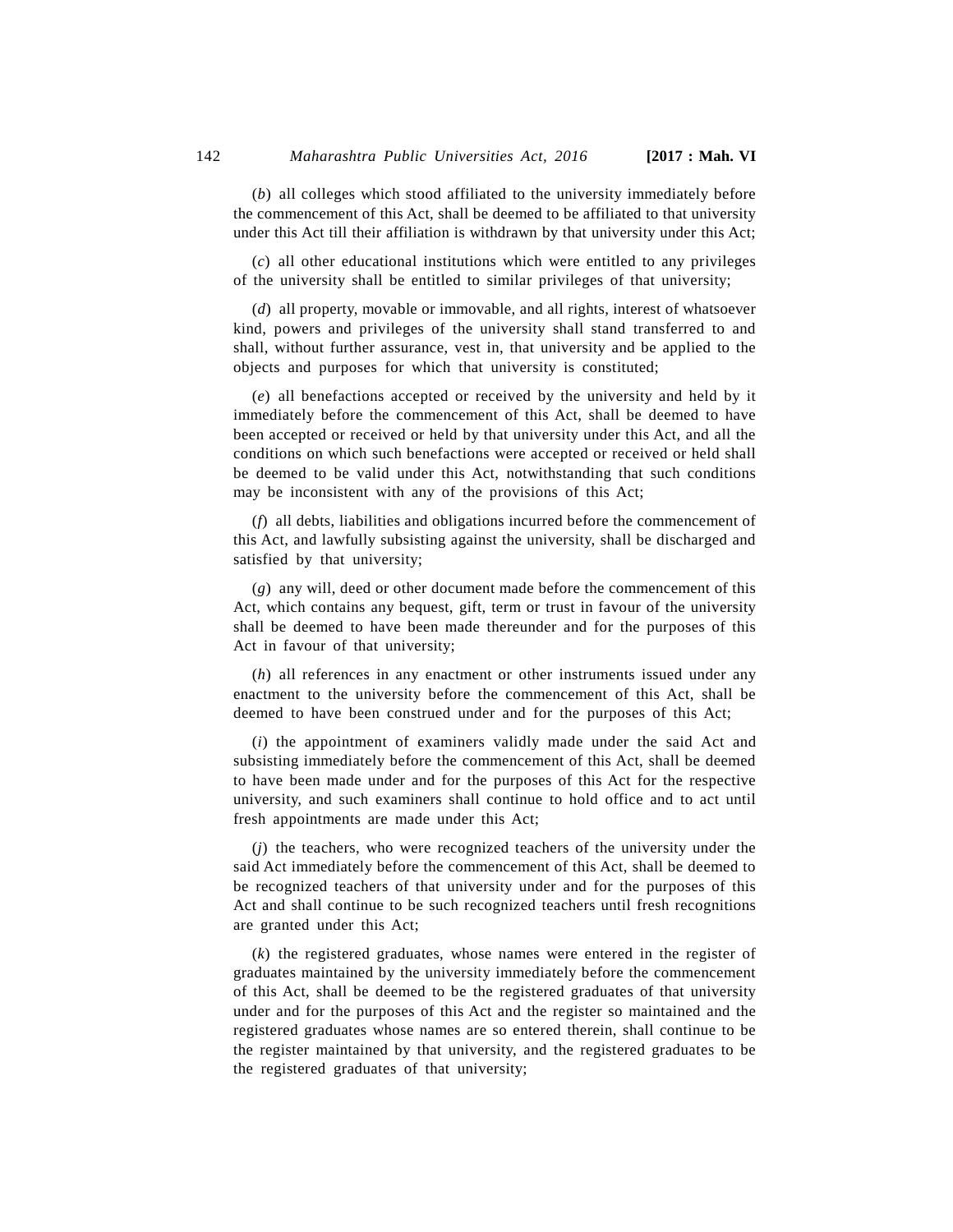(*l*) all Statutes and Ordinances made under the said Act in respect of the university shall, in so far as they are not inconsistent with the provisions of this Act, continue to be in force and be deemed to have been made under this Act in respect of that university, until they are superseded or modified by the Statutes or Ordinances, as the case may be, made under this Act;

(*m*) all Regulations made under the said Act in respect of the university shall, in so far as they are not inconsistent with the provisions of this Act, continue to be in force and be deemed to have been made under this Act by the that university, until they are superseded or modified by the Regulations, made under this Act;

(*n*) a standard code, if any, prescribed under the said Acts shall be deemed to have been prescribed under this Act and shall, save as otherwise provided by or under this Act, continue to remain in force, until it is superseded in accordance with the provisions of this Act;

(*o*) all notices and orders made or issued by any authority under the said Act or by the State Government shall, in so far as they are not inconsistent with the provisions of this Act, continue to be in force and be deemed to have been made or issued by that authority or by the State Government until they are superseded or modified under this Act;

(*p*) the Tribunal constituted under the said Act and existing on the date of commencement of this Act shall continue to function as such under this Act and all the disputes or matters or appeals pending before such Tribunal shall be dealt with and disposed of by such Tribunal :

Provided that, no Statutes, Ordinances, Regulations, Notices or orders made or issued under the said Act, repealed by this section and in force immediately before the commencement of this Act, shall be deemed to be inconsistent with the provisions of this Act by reason only that the power to make or issue such Statute, Ordinance, Regulation, Notice or Order under this Act vests in a different authority or body or officer, or that the subject matter thereof is permissible only under a different form of subordinate legislation or instrument to be made, under this Act.

**148.** (*1*) If any difficulty arises in giving effect to the provisions of this Act, the State Government may, as occasion arises, by Order published in the *Official Gazette*, do anything, not inconsistent with the provisions of this Act, which appears to it to be necessary or expedient for the purpose of removing the difficulty :

Removal of difficulties.

Provided that, no such Order shall be made after the expiry of the period of two years from the date of commencement of this Act.

(*2*) Every Order made under sub-section (*1*) shall be laid, as soon as may be, after it is made, before each House of the State Legislature.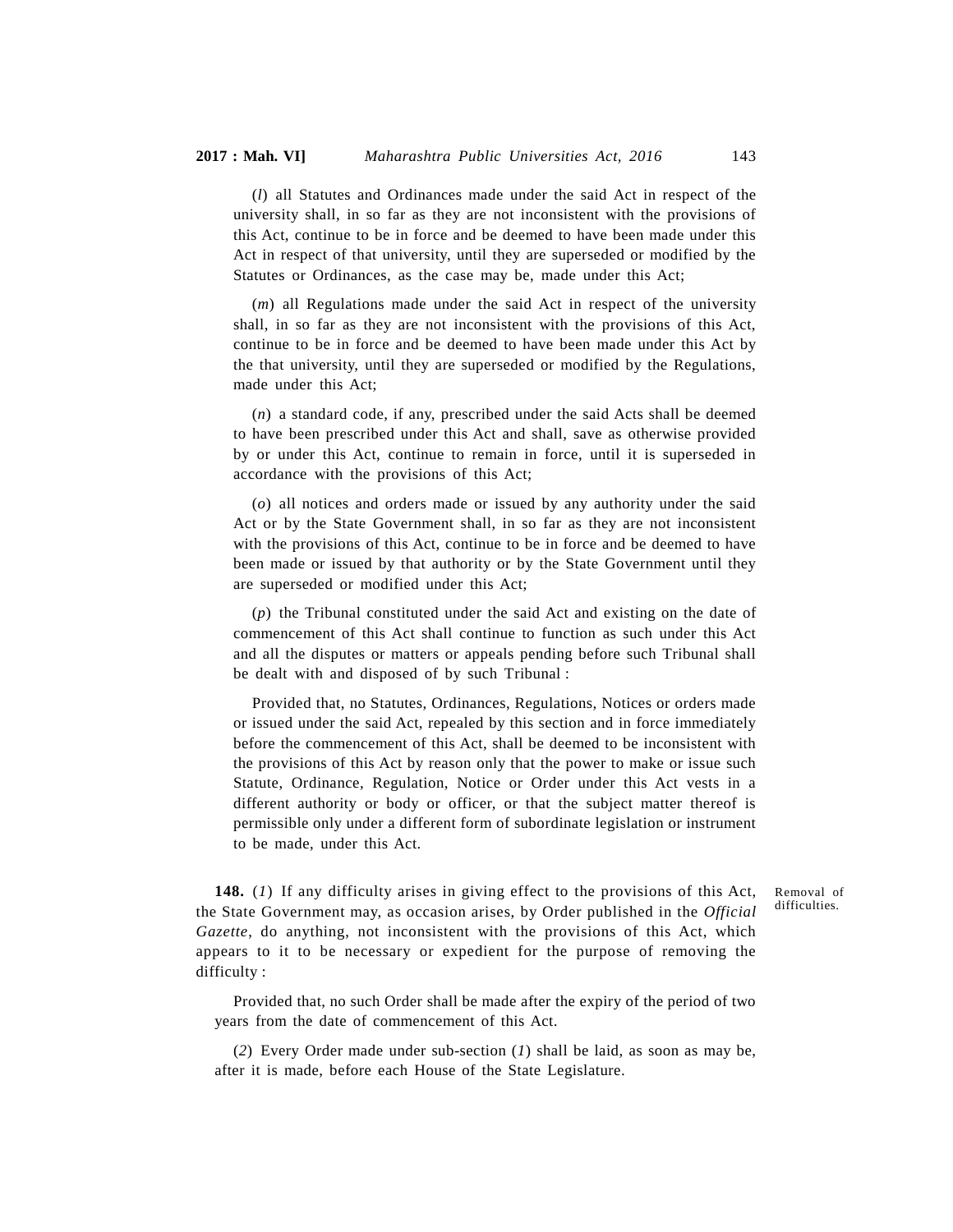### **SCHEDULE**

## PART I

|    | Name of the University<br>(1)                                           |     | University Area<br>(2)   |  |
|----|-------------------------------------------------------------------------|-----|--------------------------|--|
| 1. | The University of Mumbai, Mumbai                                        |     | Districts of -           |  |
|    |                                                                         | (1) | City of Mumbai           |  |
|    |                                                                         | (2) | Mumbai Suburban          |  |
|    |                                                                         | (3) | Raigad                   |  |
|    |                                                                         | (4) | Thane                    |  |
|    |                                                                         | (5) | Palghar                  |  |
|    |                                                                         | (6) | Ratnagiri                |  |
|    |                                                                         | (7) | Sindhudurg               |  |
| 2. | The Savitribai Phule Pune University, Pune                              |     | Districts of -           |  |
|    |                                                                         | (1) | Pune                     |  |
|    |                                                                         | (2) | Ahmednagar               |  |
|    |                                                                         | (3) | Nashik                   |  |
| 3. | The Shivaji University, Kolhapur                                        |     | Districts of -           |  |
|    |                                                                         | (1) | Kolhapur                 |  |
|    |                                                                         | (2) | Sangli                   |  |
|    |                                                                         | (3) | Satara                   |  |
| 4. | The Dr. Babasaheb Ambedkar Marathwada<br>University, Aurangabad         |     | Districts of -           |  |
|    |                                                                         | (1) | Aurangabad               |  |
|    |                                                                         | (2) | Jalna                    |  |
|    |                                                                         | (3) | Beed                     |  |
|    |                                                                         | (4) | Osmanabad                |  |
| 5. | The Rashtra Sant Tukdoji Maharaj University,<br>Nagpur                  |     | Districts of -           |  |
|    |                                                                         | (1) | Nagpur                   |  |
|    |                                                                         | (2) | Bhandara                 |  |
|    |                                                                         | (3) | Gondia                   |  |
|    |                                                                         | (4) | Wardha                   |  |
| 6. | The Shreemati Nathibai Damodar Thackersey<br>Women's University, Mumbai |     | The State of Maharashtra |  |

[*See* sections 3 (*1*) and 6 (*1*)]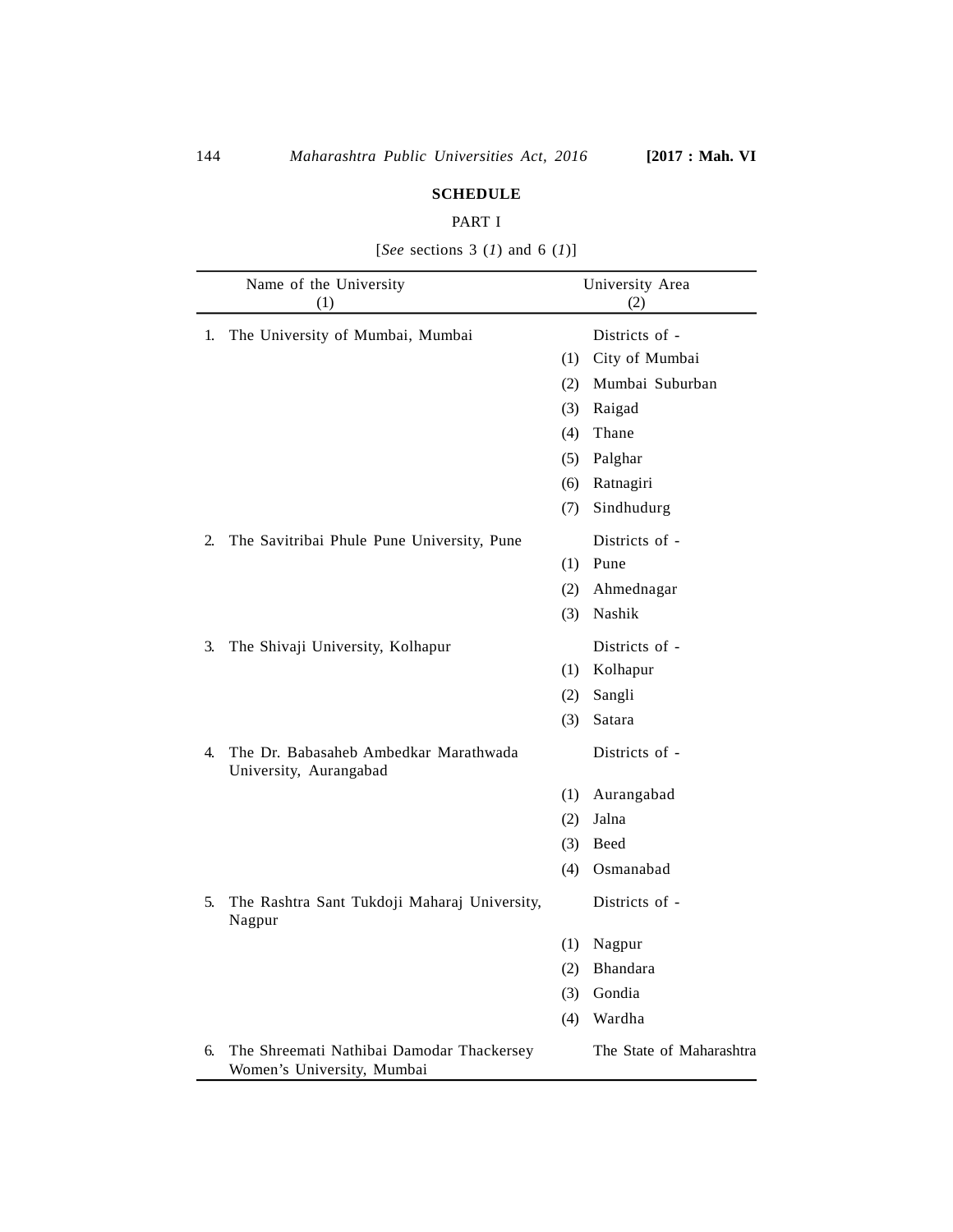|     | Name of the University                                      |     | University Area     |
|-----|-------------------------------------------------------------|-----|---------------------|
|     | (1)                                                         |     | (2)                 |
| 7.  | The Sant Gadge Baba University, Amravati                    |     | Districts of -      |
|     |                                                             | (1) | Amravati            |
|     |                                                             | (2) | Akola               |
|     |                                                             | (3) | Buldhana            |
|     |                                                             | (4) | Yavatmal            |
|     |                                                             | (5) | Washim              |
| 8.  | <sup>1</sup> [The Kavayitri Bahinabai Chaudhari North       |     | Districts of -      |
|     | Maharashtra University, Jalgaon]                            | (1) | Jalgaon             |
|     |                                                             | (2) | Dhule               |
|     |                                                             | (3) | Nandurbar           |
| 9.  | The Swami Ramananda Teerth Marathwada<br>University, Nanded |     | Districts of -      |
|     |                                                             | (1) | Nanded              |
|     |                                                             | (2) | Parbhani            |
|     |                                                             | (3) | Latur               |
|     |                                                             | (4) | Hingoli             |
| 10. | The Solapur University, Solapur                             |     | District of Solapur |
| 11. | The Gondwana University, Gadchiroli                         |     | Districts of -      |
|     |                                                             | (1) | Gadchiroli          |
|     |                                                             | (2) | Chandrapur          |
|     |                                                             |     |                     |

PART II [*See* section 3 (*2*)]

| Name of the University | University Area |
|------------------------|-----------------|
|                        |                 |

1 . These words were substituted for the words "The North Maharashtra University, Jalgaon" by Mah. 48 of 2018, s. 2, w.e.f. 11-8-2018.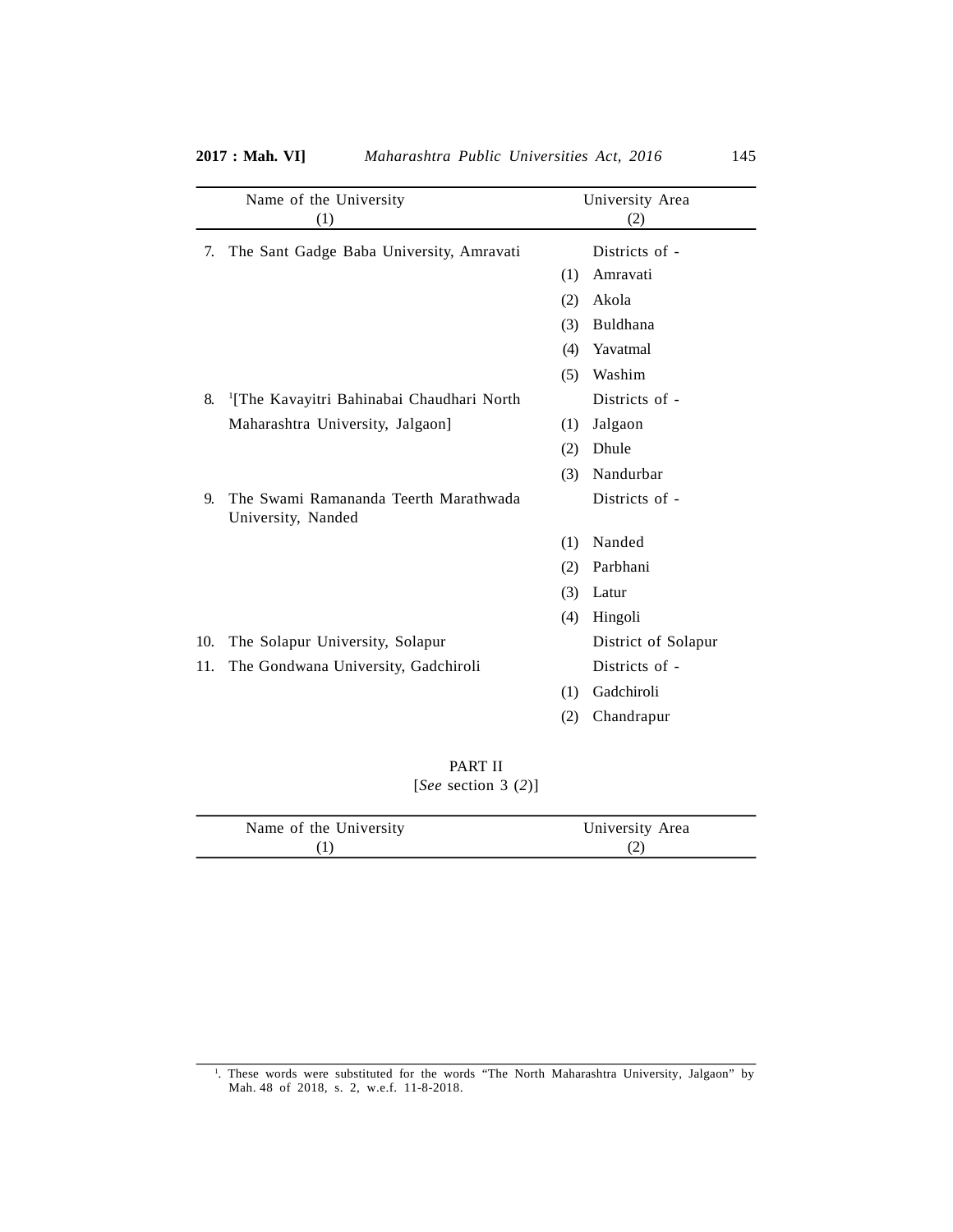PRINTED AT THE GOVERNMENT PRESS, KOLHAPUR.

GPK.-H 391-3927(Bks.) Cr<sup>4\*</sup>-10.2018